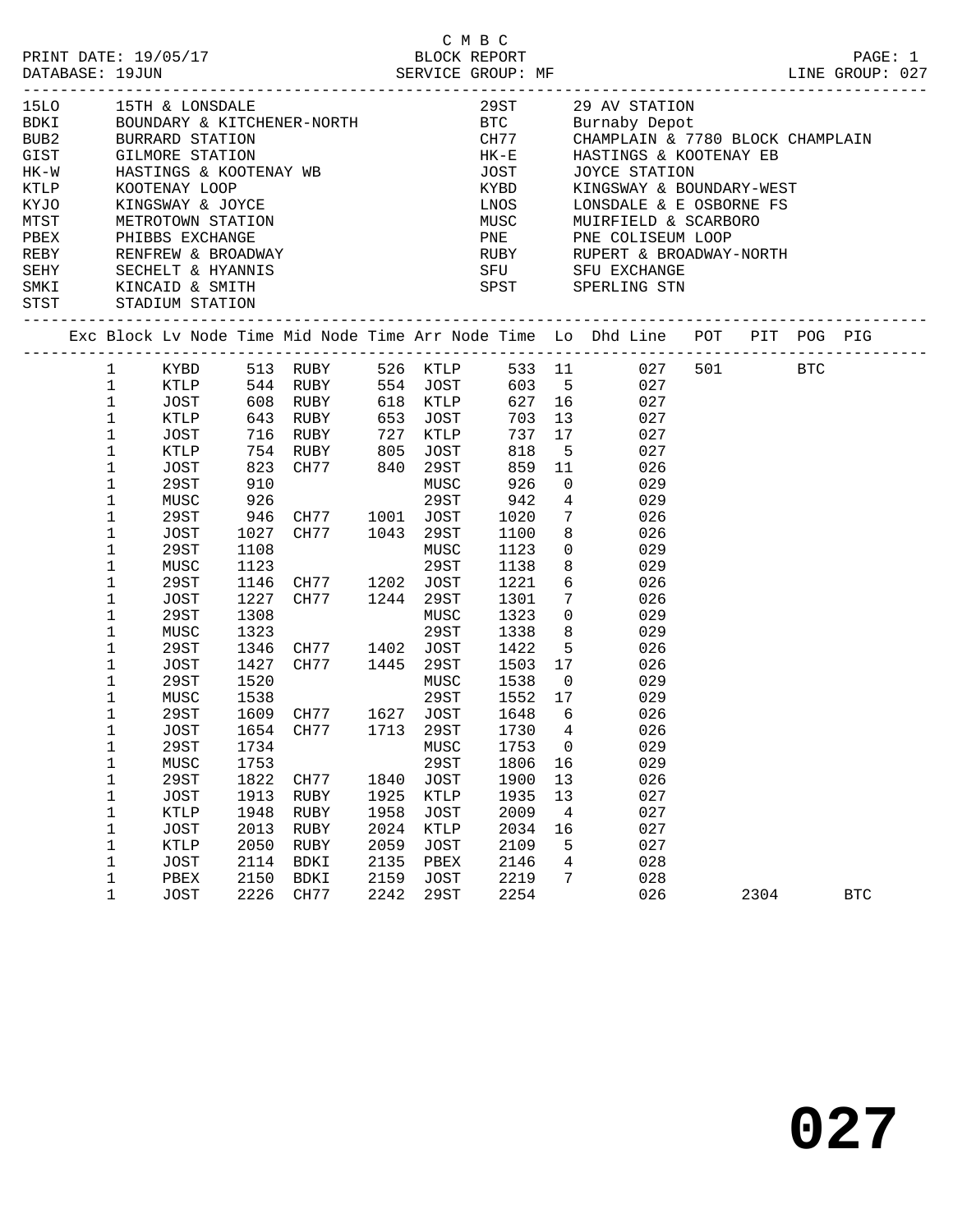| Exc Block Lv Node Time Mid Node Time Arr Node Time Lo Dhd Line<br>POT<br>PIT POG PIG<br>$\overline{a}$<br>29ST<br>515 CH77 526 JOST<br>541 12<br>026<br>503<br><b>BTC</b><br>607<br>2<br>553<br>29ST<br>622<br>026<br>JOST<br>CH77<br>10<br>$\overline{\mathbf{c}}$<br>29ST<br>632<br>645<br>029<br>MUSC<br>$\overline{0}$<br>2<br>645<br>29ST<br>658<br>$7\overline{ }$<br>029<br>MUSC<br>$\overline{\mathbf{c}}$<br>29ST<br>705<br>JOST<br>740<br>6<br>026<br>CH77<br>719<br>$\sqrt{2}$<br>746<br>810<br>027<br>JOST<br>RUBY<br>758<br>KTLP<br>13<br>$\mathbf{2}$<br>823<br>RUBY<br>835<br>848<br>027<br>KTLP<br>JOST<br>4<br>2<br>852<br>934<br>6<br>028<br>JOST<br>BDKI<br>918<br>PBEX<br>$\overline{c}$<br>940<br>950<br>8<br>028<br>PBEX<br>BDKI<br>JOST<br>1014<br>$\mathbf{2}$<br>1022<br>8<br>028<br>JOST<br>BDKI<br>1046<br>PBEX<br>1058<br>$\mathbf{2}$<br>1106<br>6<br>028<br>BDKI<br>1116<br>JOST<br>1141<br>PBEX<br>$\overline{\mathbf{c}}$<br>7<br>JOST<br>1147<br>CH77<br>1204<br>29ST<br>1221<br>026<br>$\overline{c}$<br>1228<br>1243<br>$\mathbf 0$<br>029<br>29ST<br>MUSC<br>$\mathbf{2}$<br>1243<br>29ST<br>1258<br>029<br>MUSC<br>8<br>2<br>29ST<br>1306<br>1322<br>JOST<br>1342<br>026<br>CH77<br>10<br>$\boldsymbol{2}$<br>1352<br>1429<br>JOST<br>BDKI<br>1417<br>PBEX<br>5<br>028<br>2<br>1434<br>PBEX<br>BDKI<br>1445<br>JOST<br>1511<br>12<br>028<br>$\mathbf{2}$<br>1523<br>1542<br>1600<br>$\overline{4}$<br>JOST<br>CH77<br>29ST<br>026<br>$\sqrt{2}$<br>1604<br>1622<br>029<br>29ST<br>MUSC<br>$\mathsf{O}$<br>$\mathbf{2}$<br>29ST<br>MUSC<br>1622<br>1636<br>15<br>029<br>$\sqrt{2}$<br>29ST<br>1651<br>JOST<br>1730<br>9<br>026<br>CH77<br>1709<br>$\mathbf{2}$<br>5<br>026<br>JOST<br>1739<br>29ST<br>1817<br>CH77<br>1800<br>$\sqrt{2}$<br>29ST<br>1822<br>MUSC<br>1839<br>029<br>$\overline{0}$<br>$\boldsymbol{2}$<br>1839<br>29ST<br>1851<br>029<br>MUSC<br>16<br>2<br>29ST<br>1907<br>JOST<br>1940<br>026<br>CH77<br>1923<br>16<br>$\mathbf{2}$<br>1956<br>2024<br>16<br>026<br>JOST<br>CH77<br>2010<br>29ST<br>2<br>29ST<br>2040<br>CH77<br>2055<br>2111<br>2122<br>JOST<br>026<br><b>BTC</b><br>3<br>525<br>5<br>027<br>517<br>JOST<br>511<br><b>BTC</b><br>RUBY<br>3<br>557<br>JOST<br>530<br>543 29ST<br>2<br>026<br>CH77<br>3<br>559<br>612<br>29ST<br>MUSC<br>029<br>$\mathbf 0$<br>3<br>625<br>612<br>29ST<br>8<br>029<br>MUSC<br>3<br>29ST<br>633<br>JOST<br>704<br>$\overline{4}$<br>026<br>CH77<br>646<br>3<br>708<br>723<br>29ST<br>741<br>9<br>026<br>JOST<br>CH77<br>3<br>29ST<br>750<br>805<br>029<br>MUSC<br>$\mathsf{O}$<br>3<br>805<br>29ST<br>822<br>MUSC<br>13<br>029<br>3<br>835<br>JOST<br>913<br>29ST<br>CH77<br>851<br>4<br>026<br>3<br>939<br>917<br>929<br>8<br>027<br>JOST<br>RUBY<br>KTLP<br>3<br><b>KTLP</b><br>947<br>$\overline{4}$<br>027<br>RUBY<br>958<br>JOST<br>1010<br>3<br>1014 RUBY 1025 KTLP<br>1035 12<br>027<br>JOST<br>3<br>1058<br>027<br>KTLP<br>1047<br>RUBY<br>JOST<br>1110<br>4<br>3<br>027<br>JOST<br>1114<br>RUBY<br>1125<br>KTLP<br>1135<br>12<br>3<br>1158<br>1210<br>027<br>KTLP<br>1147<br>RUBY<br><b>JOST</b><br>$\overline{4}$<br>3<br>027<br>1225<br>1235<br><b>JOST</b><br>1214<br>RUBY<br>KTLP<br>12<br>3<br>027<br>KTLP<br>1247<br>RUBY<br>1258<br>JOST<br>1310<br>4<br>3<br>JOST<br>1314<br>1326<br>1336<br>027<br>RUBY<br>KTLP<br>10<br>3<br>KTLP<br>1346<br>1357<br>027<br>RUBY<br><b>JOST</b><br>1410<br>4<br>3<br>1414<br>1428<br>027<br><b>JOST</b><br>RUBY<br>KTLP<br>1439<br>7<br>3<br>027<br>KTLP<br>1446<br>RUBY<br>1457<br><b>JOST</b><br>1511<br>11<br>3<br>1522<br>1538<br>1551<br>027<br><b>JOST</b><br>RUBY<br>KTLP<br>4<br>3<br>027<br>1555<br>1607<br>1622<br>5<br>KTLP<br>RUBY<br><b>JOST</b><br>3<br>027<br>1627<br>1642<br>KTLP<br>1654<br>2<br><b>JOST</b><br>RUBY<br>3<br>027<br>1656<br>1707<br>KTLP<br>RUBY<br><b>JOST</b><br>1722<br>5<br>3<br>1727<br>1741<br>4<br>027<br><b>JOST</b><br>RUBY<br>KTLP<br>1753<br>3<br>1757<br>1807<br>1822<br>5<br>027<br><b>KTLP</b><br><b>JOST</b><br>RUBY<br>3<br>027<br>1827<br>1839<br>1849<br>1853<br>JOST<br>RUBY<br>KTLP<br><b>BTC</b> |  |  |  |  |  |  |  |
|--------------------------------------------------------------------------------------------------------------------------------------------------------------------------------------------------------------------------------------------------------------------------------------------------------------------------------------------------------------------------------------------------------------------------------------------------------------------------------------------------------------------------------------------------------------------------------------------------------------------------------------------------------------------------------------------------------------------------------------------------------------------------------------------------------------------------------------------------------------------------------------------------------------------------------------------------------------------------------------------------------------------------------------------------------------------------------------------------------------------------------------------------------------------------------------------------------------------------------------------------------------------------------------------------------------------------------------------------------------------------------------------------------------------------------------------------------------------------------------------------------------------------------------------------------------------------------------------------------------------------------------------------------------------------------------------------------------------------------------------------------------------------------------------------------------------------------------------------------------------------------------------------------------------------------------------------------------------------------------------------------------------------------------------------------------------------------------------------------------------------------------------------------------------------------------------------------------------------------------------------------------------------------------------------------------------------------------------------------------------------------------------------------------------------------------------------------------------------------------------------------------------------------------------------------------------------------------------------------------------------------------------------------------------------------------------------------------------------------------------------------------------------------------------------------------------------------------------------------------------------------------------------------------------------------------------------------------------------------------------------------------------------------------------------------------------------------------------------------------------------------------------------------------------------------------------------------------------------------------------------------------------------------------------------------------------------------------------------------------------------------------------------------------------------------------------------------------------------------------------------------------------------------------------------------------------------------------------------------------------------------------------------------------------------------------------------------------------------------------------------------------------------------------------------------------------------------------------------------------------------------------------------------------------------------------------------------------------------------------------------------------------------------------------------------------------------------------------------------------|--|--|--|--|--|--|--|
|                                                                                                                                                                                                                                                                                                                                                                                                                                                                                                                                                                                                                                                                                                                                                                                                                                                                                                                                                                                                                                                                                                                                                                                                                                                                                                                                                                                                                                                                                                                                                                                                                                                                                                                                                                                                                                                                                                                                                                                                                                                                                                                                                                                                                                                                                                                                                                                                                                                                                                                                                                                                                                                                                                                                                                                                                                                                                                                                                                                                                                                                                                                                                                                                                                                                                                                                                                                                                                                                                                                                                                                                                                                                                                                                                                                                                                                                                                                                                                                                                                                                                                              |  |  |  |  |  |  |  |
|                                                                                                                                                                                                                                                                                                                                                                                                                                                                                                                                                                                                                                                                                                                                                                                                                                                                                                                                                                                                                                                                                                                                                                                                                                                                                                                                                                                                                                                                                                                                                                                                                                                                                                                                                                                                                                                                                                                                                                                                                                                                                                                                                                                                                                                                                                                                                                                                                                                                                                                                                                                                                                                                                                                                                                                                                                                                                                                                                                                                                                                                                                                                                                                                                                                                                                                                                                                                                                                                                                                                                                                                                                                                                                                                                                                                                                                                                                                                                                                                                                                                                                              |  |  |  |  |  |  |  |
|                                                                                                                                                                                                                                                                                                                                                                                                                                                                                                                                                                                                                                                                                                                                                                                                                                                                                                                                                                                                                                                                                                                                                                                                                                                                                                                                                                                                                                                                                                                                                                                                                                                                                                                                                                                                                                                                                                                                                                                                                                                                                                                                                                                                                                                                                                                                                                                                                                                                                                                                                                                                                                                                                                                                                                                                                                                                                                                                                                                                                                                                                                                                                                                                                                                                                                                                                                                                                                                                                                                                                                                                                                                                                                                                                                                                                                                                                                                                                                                                                                                                                                              |  |  |  |  |  |  |  |
|                                                                                                                                                                                                                                                                                                                                                                                                                                                                                                                                                                                                                                                                                                                                                                                                                                                                                                                                                                                                                                                                                                                                                                                                                                                                                                                                                                                                                                                                                                                                                                                                                                                                                                                                                                                                                                                                                                                                                                                                                                                                                                                                                                                                                                                                                                                                                                                                                                                                                                                                                                                                                                                                                                                                                                                                                                                                                                                                                                                                                                                                                                                                                                                                                                                                                                                                                                                                                                                                                                                                                                                                                                                                                                                                                                                                                                                                                                                                                                                                                                                                                                              |  |  |  |  |  |  |  |
|                                                                                                                                                                                                                                                                                                                                                                                                                                                                                                                                                                                                                                                                                                                                                                                                                                                                                                                                                                                                                                                                                                                                                                                                                                                                                                                                                                                                                                                                                                                                                                                                                                                                                                                                                                                                                                                                                                                                                                                                                                                                                                                                                                                                                                                                                                                                                                                                                                                                                                                                                                                                                                                                                                                                                                                                                                                                                                                                                                                                                                                                                                                                                                                                                                                                                                                                                                                                                                                                                                                                                                                                                                                                                                                                                                                                                                                                                                                                                                                                                                                                                                              |  |  |  |  |  |  |  |
|                                                                                                                                                                                                                                                                                                                                                                                                                                                                                                                                                                                                                                                                                                                                                                                                                                                                                                                                                                                                                                                                                                                                                                                                                                                                                                                                                                                                                                                                                                                                                                                                                                                                                                                                                                                                                                                                                                                                                                                                                                                                                                                                                                                                                                                                                                                                                                                                                                                                                                                                                                                                                                                                                                                                                                                                                                                                                                                                                                                                                                                                                                                                                                                                                                                                                                                                                                                                                                                                                                                                                                                                                                                                                                                                                                                                                                                                                                                                                                                                                                                                                                              |  |  |  |  |  |  |  |
|                                                                                                                                                                                                                                                                                                                                                                                                                                                                                                                                                                                                                                                                                                                                                                                                                                                                                                                                                                                                                                                                                                                                                                                                                                                                                                                                                                                                                                                                                                                                                                                                                                                                                                                                                                                                                                                                                                                                                                                                                                                                                                                                                                                                                                                                                                                                                                                                                                                                                                                                                                                                                                                                                                                                                                                                                                                                                                                                                                                                                                                                                                                                                                                                                                                                                                                                                                                                                                                                                                                                                                                                                                                                                                                                                                                                                                                                                                                                                                                                                                                                                                              |  |  |  |  |  |  |  |
|                                                                                                                                                                                                                                                                                                                                                                                                                                                                                                                                                                                                                                                                                                                                                                                                                                                                                                                                                                                                                                                                                                                                                                                                                                                                                                                                                                                                                                                                                                                                                                                                                                                                                                                                                                                                                                                                                                                                                                                                                                                                                                                                                                                                                                                                                                                                                                                                                                                                                                                                                                                                                                                                                                                                                                                                                                                                                                                                                                                                                                                                                                                                                                                                                                                                                                                                                                                                                                                                                                                                                                                                                                                                                                                                                                                                                                                                                                                                                                                                                                                                                                              |  |  |  |  |  |  |  |
|                                                                                                                                                                                                                                                                                                                                                                                                                                                                                                                                                                                                                                                                                                                                                                                                                                                                                                                                                                                                                                                                                                                                                                                                                                                                                                                                                                                                                                                                                                                                                                                                                                                                                                                                                                                                                                                                                                                                                                                                                                                                                                                                                                                                                                                                                                                                                                                                                                                                                                                                                                                                                                                                                                                                                                                                                                                                                                                                                                                                                                                                                                                                                                                                                                                                                                                                                                                                                                                                                                                                                                                                                                                                                                                                                                                                                                                                                                                                                                                                                                                                                                              |  |  |  |  |  |  |  |
|                                                                                                                                                                                                                                                                                                                                                                                                                                                                                                                                                                                                                                                                                                                                                                                                                                                                                                                                                                                                                                                                                                                                                                                                                                                                                                                                                                                                                                                                                                                                                                                                                                                                                                                                                                                                                                                                                                                                                                                                                                                                                                                                                                                                                                                                                                                                                                                                                                                                                                                                                                                                                                                                                                                                                                                                                                                                                                                                                                                                                                                                                                                                                                                                                                                                                                                                                                                                                                                                                                                                                                                                                                                                                                                                                                                                                                                                                                                                                                                                                                                                                                              |  |  |  |  |  |  |  |
|                                                                                                                                                                                                                                                                                                                                                                                                                                                                                                                                                                                                                                                                                                                                                                                                                                                                                                                                                                                                                                                                                                                                                                                                                                                                                                                                                                                                                                                                                                                                                                                                                                                                                                                                                                                                                                                                                                                                                                                                                                                                                                                                                                                                                                                                                                                                                                                                                                                                                                                                                                                                                                                                                                                                                                                                                                                                                                                                                                                                                                                                                                                                                                                                                                                                                                                                                                                                                                                                                                                                                                                                                                                                                                                                                                                                                                                                                                                                                                                                                                                                                                              |  |  |  |  |  |  |  |
|                                                                                                                                                                                                                                                                                                                                                                                                                                                                                                                                                                                                                                                                                                                                                                                                                                                                                                                                                                                                                                                                                                                                                                                                                                                                                                                                                                                                                                                                                                                                                                                                                                                                                                                                                                                                                                                                                                                                                                                                                                                                                                                                                                                                                                                                                                                                                                                                                                                                                                                                                                                                                                                                                                                                                                                                                                                                                                                                                                                                                                                                                                                                                                                                                                                                                                                                                                                                                                                                                                                                                                                                                                                                                                                                                                                                                                                                                                                                                                                                                                                                                                              |  |  |  |  |  |  |  |
|                                                                                                                                                                                                                                                                                                                                                                                                                                                                                                                                                                                                                                                                                                                                                                                                                                                                                                                                                                                                                                                                                                                                                                                                                                                                                                                                                                                                                                                                                                                                                                                                                                                                                                                                                                                                                                                                                                                                                                                                                                                                                                                                                                                                                                                                                                                                                                                                                                                                                                                                                                                                                                                                                                                                                                                                                                                                                                                                                                                                                                                                                                                                                                                                                                                                                                                                                                                                                                                                                                                                                                                                                                                                                                                                                                                                                                                                                                                                                                                                                                                                                                              |  |  |  |  |  |  |  |
|                                                                                                                                                                                                                                                                                                                                                                                                                                                                                                                                                                                                                                                                                                                                                                                                                                                                                                                                                                                                                                                                                                                                                                                                                                                                                                                                                                                                                                                                                                                                                                                                                                                                                                                                                                                                                                                                                                                                                                                                                                                                                                                                                                                                                                                                                                                                                                                                                                                                                                                                                                                                                                                                                                                                                                                                                                                                                                                                                                                                                                                                                                                                                                                                                                                                                                                                                                                                                                                                                                                                                                                                                                                                                                                                                                                                                                                                                                                                                                                                                                                                                                              |  |  |  |  |  |  |  |
|                                                                                                                                                                                                                                                                                                                                                                                                                                                                                                                                                                                                                                                                                                                                                                                                                                                                                                                                                                                                                                                                                                                                                                                                                                                                                                                                                                                                                                                                                                                                                                                                                                                                                                                                                                                                                                                                                                                                                                                                                                                                                                                                                                                                                                                                                                                                                                                                                                                                                                                                                                                                                                                                                                                                                                                                                                                                                                                                                                                                                                                                                                                                                                                                                                                                                                                                                                                                                                                                                                                                                                                                                                                                                                                                                                                                                                                                                                                                                                                                                                                                                                              |  |  |  |  |  |  |  |
|                                                                                                                                                                                                                                                                                                                                                                                                                                                                                                                                                                                                                                                                                                                                                                                                                                                                                                                                                                                                                                                                                                                                                                                                                                                                                                                                                                                                                                                                                                                                                                                                                                                                                                                                                                                                                                                                                                                                                                                                                                                                                                                                                                                                                                                                                                                                                                                                                                                                                                                                                                                                                                                                                                                                                                                                                                                                                                                                                                                                                                                                                                                                                                                                                                                                                                                                                                                                                                                                                                                                                                                                                                                                                                                                                                                                                                                                                                                                                                                                                                                                                                              |  |  |  |  |  |  |  |
|                                                                                                                                                                                                                                                                                                                                                                                                                                                                                                                                                                                                                                                                                                                                                                                                                                                                                                                                                                                                                                                                                                                                                                                                                                                                                                                                                                                                                                                                                                                                                                                                                                                                                                                                                                                                                                                                                                                                                                                                                                                                                                                                                                                                                                                                                                                                                                                                                                                                                                                                                                                                                                                                                                                                                                                                                                                                                                                                                                                                                                                                                                                                                                                                                                                                                                                                                                                                                                                                                                                                                                                                                                                                                                                                                                                                                                                                                                                                                                                                                                                                                                              |  |  |  |  |  |  |  |
|                                                                                                                                                                                                                                                                                                                                                                                                                                                                                                                                                                                                                                                                                                                                                                                                                                                                                                                                                                                                                                                                                                                                                                                                                                                                                                                                                                                                                                                                                                                                                                                                                                                                                                                                                                                                                                                                                                                                                                                                                                                                                                                                                                                                                                                                                                                                                                                                                                                                                                                                                                                                                                                                                                                                                                                                                                                                                                                                                                                                                                                                                                                                                                                                                                                                                                                                                                                                                                                                                                                                                                                                                                                                                                                                                                                                                                                                                                                                                                                                                                                                                                              |  |  |  |  |  |  |  |
|                                                                                                                                                                                                                                                                                                                                                                                                                                                                                                                                                                                                                                                                                                                                                                                                                                                                                                                                                                                                                                                                                                                                                                                                                                                                                                                                                                                                                                                                                                                                                                                                                                                                                                                                                                                                                                                                                                                                                                                                                                                                                                                                                                                                                                                                                                                                                                                                                                                                                                                                                                                                                                                                                                                                                                                                                                                                                                                                                                                                                                                                                                                                                                                                                                                                                                                                                                                                                                                                                                                                                                                                                                                                                                                                                                                                                                                                                                                                                                                                                                                                                                              |  |  |  |  |  |  |  |
|                                                                                                                                                                                                                                                                                                                                                                                                                                                                                                                                                                                                                                                                                                                                                                                                                                                                                                                                                                                                                                                                                                                                                                                                                                                                                                                                                                                                                                                                                                                                                                                                                                                                                                                                                                                                                                                                                                                                                                                                                                                                                                                                                                                                                                                                                                                                                                                                                                                                                                                                                                                                                                                                                                                                                                                                                                                                                                                                                                                                                                                                                                                                                                                                                                                                                                                                                                                                                                                                                                                                                                                                                                                                                                                                                                                                                                                                                                                                                                                                                                                                                                              |  |  |  |  |  |  |  |
|                                                                                                                                                                                                                                                                                                                                                                                                                                                                                                                                                                                                                                                                                                                                                                                                                                                                                                                                                                                                                                                                                                                                                                                                                                                                                                                                                                                                                                                                                                                                                                                                                                                                                                                                                                                                                                                                                                                                                                                                                                                                                                                                                                                                                                                                                                                                                                                                                                                                                                                                                                                                                                                                                                                                                                                                                                                                                                                                                                                                                                                                                                                                                                                                                                                                                                                                                                                                                                                                                                                                                                                                                                                                                                                                                                                                                                                                                                                                                                                                                                                                                                              |  |  |  |  |  |  |  |
|                                                                                                                                                                                                                                                                                                                                                                                                                                                                                                                                                                                                                                                                                                                                                                                                                                                                                                                                                                                                                                                                                                                                                                                                                                                                                                                                                                                                                                                                                                                                                                                                                                                                                                                                                                                                                                                                                                                                                                                                                                                                                                                                                                                                                                                                                                                                                                                                                                                                                                                                                                                                                                                                                                                                                                                                                                                                                                                                                                                                                                                                                                                                                                                                                                                                                                                                                                                                                                                                                                                                                                                                                                                                                                                                                                                                                                                                                                                                                                                                                                                                                                              |  |  |  |  |  |  |  |
|                                                                                                                                                                                                                                                                                                                                                                                                                                                                                                                                                                                                                                                                                                                                                                                                                                                                                                                                                                                                                                                                                                                                                                                                                                                                                                                                                                                                                                                                                                                                                                                                                                                                                                                                                                                                                                                                                                                                                                                                                                                                                                                                                                                                                                                                                                                                                                                                                                                                                                                                                                                                                                                                                                                                                                                                                                                                                                                                                                                                                                                                                                                                                                                                                                                                                                                                                                                                                                                                                                                                                                                                                                                                                                                                                                                                                                                                                                                                                                                                                                                                                                              |  |  |  |  |  |  |  |
|                                                                                                                                                                                                                                                                                                                                                                                                                                                                                                                                                                                                                                                                                                                                                                                                                                                                                                                                                                                                                                                                                                                                                                                                                                                                                                                                                                                                                                                                                                                                                                                                                                                                                                                                                                                                                                                                                                                                                                                                                                                                                                                                                                                                                                                                                                                                                                                                                                                                                                                                                                                                                                                                                                                                                                                                                                                                                                                                                                                                                                                                                                                                                                                                                                                                                                                                                                                                                                                                                                                                                                                                                                                                                                                                                                                                                                                                                                                                                                                                                                                                                                              |  |  |  |  |  |  |  |
|                                                                                                                                                                                                                                                                                                                                                                                                                                                                                                                                                                                                                                                                                                                                                                                                                                                                                                                                                                                                                                                                                                                                                                                                                                                                                                                                                                                                                                                                                                                                                                                                                                                                                                                                                                                                                                                                                                                                                                                                                                                                                                                                                                                                                                                                                                                                                                                                                                                                                                                                                                                                                                                                                                                                                                                                                                                                                                                                                                                                                                                                                                                                                                                                                                                                                                                                                                                                                                                                                                                                                                                                                                                                                                                                                                                                                                                                                                                                                                                                                                                                                                              |  |  |  |  |  |  |  |
|                                                                                                                                                                                                                                                                                                                                                                                                                                                                                                                                                                                                                                                                                                                                                                                                                                                                                                                                                                                                                                                                                                                                                                                                                                                                                                                                                                                                                                                                                                                                                                                                                                                                                                                                                                                                                                                                                                                                                                                                                                                                                                                                                                                                                                                                                                                                                                                                                                                                                                                                                                                                                                                                                                                                                                                                                                                                                                                                                                                                                                                                                                                                                                                                                                                                                                                                                                                                                                                                                                                                                                                                                                                                                                                                                                                                                                                                                                                                                                                                                                                                                                              |  |  |  |  |  |  |  |
|                                                                                                                                                                                                                                                                                                                                                                                                                                                                                                                                                                                                                                                                                                                                                                                                                                                                                                                                                                                                                                                                                                                                                                                                                                                                                                                                                                                                                                                                                                                                                                                                                                                                                                                                                                                                                                                                                                                                                                                                                                                                                                                                                                                                                                                                                                                                                                                                                                                                                                                                                                                                                                                                                                                                                                                                                                                                                                                                                                                                                                                                                                                                                                                                                                                                                                                                                                                                                                                                                                                                                                                                                                                                                                                                                                                                                                                                                                                                                                                                                                                                                                              |  |  |  |  |  |  |  |
|                                                                                                                                                                                                                                                                                                                                                                                                                                                                                                                                                                                                                                                                                                                                                                                                                                                                                                                                                                                                                                                                                                                                                                                                                                                                                                                                                                                                                                                                                                                                                                                                                                                                                                                                                                                                                                                                                                                                                                                                                                                                                                                                                                                                                                                                                                                                                                                                                                                                                                                                                                                                                                                                                                                                                                                                                                                                                                                                                                                                                                                                                                                                                                                                                                                                                                                                                                                                                                                                                                                                                                                                                                                                                                                                                                                                                                                                                                                                                                                                                                                                                                              |  |  |  |  |  |  |  |
|                                                                                                                                                                                                                                                                                                                                                                                                                                                                                                                                                                                                                                                                                                                                                                                                                                                                                                                                                                                                                                                                                                                                                                                                                                                                                                                                                                                                                                                                                                                                                                                                                                                                                                                                                                                                                                                                                                                                                                                                                                                                                                                                                                                                                                                                                                                                                                                                                                                                                                                                                                                                                                                                                                                                                                                                                                                                                                                                                                                                                                                                                                                                                                                                                                                                                                                                                                                                                                                                                                                                                                                                                                                                                                                                                                                                                                                                                                                                                                                                                                                                                                              |  |  |  |  |  |  |  |
|                                                                                                                                                                                                                                                                                                                                                                                                                                                                                                                                                                                                                                                                                                                                                                                                                                                                                                                                                                                                                                                                                                                                                                                                                                                                                                                                                                                                                                                                                                                                                                                                                                                                                                                                                                                                                                                                                                                                                                                                                                                                                                                                                                                                                                                                                                                                                                                                                                                                                                                                                                                                                                                                                                                                                                                                                                                                                                                                                                                                                                                                                                                                                                                                                                                                                                                                                                                                                                                                                                                                                                                                                                                                                                                                                                                                                                                                                                                                                                                                                                                                                                              |  |  |  |  |  |  |  |
|                                                                                                                                                                                                                                                                                                                                                                                                                                                                                                                                                                                                                                                                                                                                                                                                                                                                                                                                                                                                                                                                                                                                                                                                                                                                                                                                                                                                                                                                                                                                                                                                                                                                                                                                                                                                                                                                                                                                                                                                                                                                                                                                                                                                                                                                                                                                                                                                                                                                                                                                                                                                                                                                                                                                                                                                                                                                                                                                                                                                                                                                                                                                                                                                                                                                                                                                                                                                                                                                                                                                                                                                                                                                                                                                                                                                                                                                                                                                                                                                                                                                                                              |  |  |  |  |  |  |  |
|                                                                                                                                                                                                                                                                                                                                                                                                                                                                                                                                                                                                                                                                                                                                                                                                                                                                                                                                                                                                                                                                                                                                                                                                                                                                                                                                                                                                                                                                                                                                                                                                                                                                                                                                                                                                                                                                                                                                                                                                                                                                                                                                                                                                                                                                                                                                                                                                                                                                                                                                                                                                                                                                                                                                                                                                                                                                                                                                                                                                                                                                                                                                                                                                                                                                                                                                                                                                                                                                                                                                                                                                                                                                                                                                                                                                                                                                                                                                                                                                                                                                                                              |  |  |  |  |  |  |  |
|                                                                                                                                                                                                                                                                                                                                                                                                                                                                                                                                                                                                                                                                                                                                                                                                                                                                                                                                                                                                                                                                                                                                                                                                                                                                                                                                                                                                                                                                                                                                                                                                                                                                                                                                                                                                                                                                                                                                                                                                                                                                                                                                                                                                                                                                                                                                                                                                                                                                                                                                                                                                                                                                                                                                                                                                                                                                                                                                                                                                                                                                                                                                                                                                                                                                                                                                                                                                                                                                                                                                                                                                                                                                                                                                                                                                                                                                                                                                                                                                                                                                                                              |  |  |  |  |  |  |  |
|                                                                                                                                                                                                                                                                                                                                                                                                                                                                                                                                                                                                                                                                                                                                                                                                                                                                                                                                                                                                                                                                                                                                                                                                                                                                                                                                                                                                                                                                                                                                                                                                                                                                                                                                                                                                                                                                                                                                                                                                                                                                                                                                                                                                                                                                                                                                                                                                                                                                                                                                                                                                                                                                                                                                                                                                                                                                                                                                                                                                                                                                                                                                                                                                                                                                                                                                                                                                                                                                                                                                                                                                                                                                                                                                                                                                                                                                                                                                                                                                                                                                                                              |  |  |  |  |  |  |  |
|                                                                                                                                                                                                                                                                                                                                                                                                                                                                                                                                                                                                                                                                                                                                                                                                                                                                                                                                                                                                                                                                                                                                                                                                                                                                                                                                                                                                                                                                                                                                                                                                                                                                                                                                                                                                                                                                                                                                                                                                                                                                                                                                                                                                                                                                                                                                                                                                                                                                                                                                                                                                                                                                                                                                                                                                                                                                                                                                                                                                                                                                                                                                                                                                                                                                                                                                                                                                                                                                                                                                                                                                                                                                                                                                                                                                                                                                                                                                                                                                                                                                                                              |  |  |  |  |  |  |  |
|                                                                                                                                                                                                                                                                                                                                                                                                                                                                                                                                                                                                                                                                                                                                                                                                                                                                                                                                                                                                                                                                                                                                                                                                                                                                                                                                                                                                                                                                                                                                                                                                                                                                                                                                                                                                                                                                                                                                                                                                                                                                                                                                                                                                                                                                                                                                                                                                                                                                                                                                                                                                                                                                                                                                                                                                                                                                                                                                                                                                                                                                                                                                                                                                                                                                                                                                                                                                                                                                                                                                                                                                                                                                                                                                                                                                                                                                                                                                                                                                                                                                                                              |  |  |  |  |  |  |  |
|                                                                                                                                                                                                                                                                                                                                                                                                                                                                                                                                                                                                                                                                                                                                                                                                                                                                                                                                                                                                                                                                                                                                                                                                                                                                                                                                                                                                                                                                                                                                                                                                                                                                                                                                                                                                                                                                                                                                                                                                                                                                                                                                                                                                                                                                                                                                                                                                                                                                                                                                                                                                                                                                                                                                                                                                                                                                                                                                                                                                                                                                                                                                                                                                                                                                                                                                                                                                                                                                                                                                                                                                                                                                                                                                                                                                                                                                                                                                                                                                                                                                                                              |  |  |  |  |  |  |  |
|                                                                                                                                                                                                                                                                                                                                                                                                                                                                                                                                                                                                                                                                                                                                                                                                                                                                                                                                                                                                                                                                                                                                                                                                                                                                                                                                                                                                                                                                                                                                                                                                                                                                                                                                                                                                                                                                                                                                                                                                                                                                                                                                                                                                                                                                                                                                                                                                                                                                                                                                                                                                                                                                                                                                                                                                                                                                                                                                                                                                                                                                                                                                                                                                                                                                                                                                                                                                                                                                                                                                                                                                                                                                                                                                                                                                                                                                                                                                                                                                                                                                                                              |  |  |  |  |  |  |  |
|                                                                                                                                                                                                                                                                                                                                                                                                                                                                                                                                                                                                                                                                                                                                                                                                                                                                                                                                                                                                                                                                                                                                                                                                                                                                                                                                                                                                                                                                                                                                                                                                                                                                                                                                                                                                                                                                                                                                                                                                                                                                                                                                                                                                                                                                                                                                                                                                                                                                                                                                                                                                                                                                                                                                                                                                                                                                                                                                                                                                                                                                                                                                                                                                                                                                                                                                                                                                                                                                                                                                                                                                                                                                                                                                                                                                                                                                                                                                                                                                                                                                                                              |  |  |  |  |  |  |  |
|                                                                                                                                                                                                                                                                                                                                                                                                                                                                                                                                                                                                                                                                                                                                                                                                                                                                                                                                                                                                                                                                                                                                                                                                                                                                                                                                                                                                                                                                                                                                                                                                                                                                                                                                                                                                                                                                                                                                                                                                                                                                                                                                                                                                                                                                                                                                                                                                                                                                                                                                                                                                                                                                                                                                                                                                                                                                                                                                                                                                                                                                                                                                                                                                                                                                                                                                                                                                                                                                                                                                                                                                                                                                                                                                                                                                                                                                                                                                                                                                                                                                                                              |  |  |  |  |  |  |  |
|                                                                                                                                                                                                                                                                                                                                                                                                                                                                                                                                                                                                                                                                                                                                                                                                                                                                                                                                                                                                                                                                                                                                                                                                                                                                                                                                                                                                                                                                                                                                                                                                                                                                                                                                                                                                                                                                                                                                                                                                                                                                                                                                                                                                                                                                                                                                                                                                                                                                                                                                                                                                                                                                                                                                                                                                                                                                                                                                                                                                                                                                                                                                                                                                                                                                                                                                                                                                                                                                                                                                                                                                                                                                                                                                                                                                                                                                                                                                                                                                                                                                                                              |  |  |  |  |  |  |  |
|                                                                                                                                                                                                                                                                                                                                                                                                                                                                                                                                                                                                                                                                                                                                                                                                                                                                                                                                                                                                                                                                                                                                                                                                                                                                                                                                                                                                                                                                                                                                                                                                                                                                                                                                                                                                                                                                                                                                                                                                                                                                                                                                                                                                                                                                                                                                                                                                                                                                                                                                                                                                                                                                                                                                                                                                                                                                                                                                                                                                                                                                                                                                                                                                                                                                                                                                                                                                                                                                                                                                                                                                                                                                                                                                                                                                                                                                                                                                                                                                                                                                                                              |  |  |  |  |  |  |  |
|                                                                                                                                                                                                                                                                                                                                                                                                                                                                                                                                                                                                                                                                                                                                                                                                                                                                                                                                                                                                                                                                                                                                                                                                                                                                                                                                                                                                                                                                                                                                                                                                                                                                                                                                                                                                                                                                                                                                                                                                                                                                                                                                                                                                                                                                                                                                                                                                                                                                                                                                                                                                                                                                                                                                                                                                                                                                                                                                                                                                                                                                                                                                                                                                                                                                                                                                                                                                                                                                                                                                                                                                                                                                                                                                                                                                                                                                                                                                                                                                                                                                                                              |  |  |  |  |  |  |  |
|                                                                                                                                                                                                                                                                                                                                                                                                                                                                                                                                                                                                                                                                                                                                                                                                                                                                                                                                                                                                                                                                                                                                                                                                                                                                                                                                                                                                                                                                                                                                                                                                                                                                                                                                                                                                                                                                                                                                                                                                                                                                                                                                                                                                                                                                                                                                                                                                                                                                                                                                                                                                                                                                                                                                                                                                                                                                                                                                                                                                                                                                                                                                                                                                                                                                                                                                                                                                                                                                                                                                                                                                                                                                                                                                                                                                                                                                                                                                                                                                                                                                                                              |  |  |  |  |  |  |  |
|                                                                                                                                                                                                                                                                                                                                                                                                                                                                                                                                                                                                                                                                                                                                                                                                                                                                                                                                                                                                                                                                                                                                                                                                                                                                                                                                                                                                                                                                                                                                                                                                                                                                                                                                                                                                                                                                                                                                                                                                                                                                                                                                                                                                                                                                                                                                                                                                                                                                                                                                                                                                                                                                                                                                                                                                                                                                                                                                                                                                                                                                                                                                                                                                                                                                                                                                                                                                                                                                                                                                                                                                                                                                                                                                                                                                                                                                                                                                                                                                                                                                                                              |  |  |  |  |  |  |  |
|                                                                                                                                                                                                                                                                                                                                                                                                                                                                                                                                                                                                                                                                                                                                                                                                                                                                                                                                                                                                                                                                                                                                                                                                                                                                                                                                                                                                                                                                                                                                                                                                                                                                                                                                                                                                                                                                                                                                                                                                                                                                                                                                                                                                                                                                                                                                                                                                                                                                                                                                                                                                                                                                                                                                                                                                                                                                                                                                                                                                                                                                                                                                                                                                                                                                                                                                                                                                                                                                                                                                                                                                                                                                                                                                                                                                                                                                                                                                                                                                                                                                                                              |  |  |  |  |  |  |  |
|                                                                                                                                                                                                                                                                                                                                                                                                                                                                                                                                                                                                                                                                                                                                                                                                                                                                                                                                                                                                                                                                                                                                                                                                                                                                                                                                                                                                                                                                                                                                                                                                                                                                                                                                                                                                                                                                                                                                                                                                                                                                                                                                                                                                                                                                                                                                                                                                                                                                                                                                                                                                                                                                                                                                                                                                                                                                                                                                                                                                                                                                                                                                                                                                                                                                                                                                                                                                                                                                                                                                                                                                                                                                                                                                                                                                                                                                                                                                                                                                                                                                                                              |  |  |  |  |  |  |  |
|                                                                                                                                                                                                                                                                                                                                                                                                                                                                                                                                                                                                                                                                                                                                                                                                                                                                                                                                                                                                                                                                                                                                                                                                                                                                                                                                                                                                                                                                                                                                                                                                                                                                                                                                                                                                                                                                                                                                                                                                                                                                                                                                                                                                                                                                                                                                                                                                                                                                                                                                                                                                                                                                                                                                                                                                                                                                                                                                                                                                                                                                                                                                                                                                                                                                                                                                                                                                                                                                                                                                                                                                                                                                                                                                                                                                                                                                                                                                                                                                                                                                                                              |  |  |  |  |  |  |  |
|                                                                                                                                                                                                                                                                                                                                                                                                                                                                                                                                                                                                                                                                                                                                                                                                                                                                                                                                                                                                                                                                                                                                                                                                                                                                                                                                                                                                                                                                                                                                                                                                                                                                                                                                                                                                                                                                                                                                                                                                                                                                                                                                                                                                                                                                                                                                                                                                                                                                                                                                                                                                                                                                                                                                                                                                                                                                                                                                                                                                                                                                                                                                                                                                                                                                                                                                                                                                                                                                                                                                                                                                                                                                                                                                                                                                                                                                                                                                                                                                                                                                                                              |  |  |  |  |  |  |  |
|                                                                                                                                                                                                                                                                                                                                                                                                                                                                                                                                                                                                                                                                                                                                                                                                                                                                                                                                                                                                                                                                                                                                                                                                                                                                                                                                                                                                                                                                                                                                                                                                                                                                                                                                                                                                                                                                                                                                                                                                                                                                                                                                                                                                                                                                                                                                                                                                                                                                                                                                                                                                                                                                                                                                                                                                                                                                                                                                                                                                                                                                                                                                                                                                                                                                                                                                                                                                                                                                                                                                                                                                                                                                                                                                                                                                                                                                                                                                                                                                                                                                                                              |  |  |  |  |  |  |  |
|                                                                                                                                                                                                                                                                                                                                                                                                                                                                                                                                                                                                                                                                                                                                                                                                                                                                                                                                                                                                                                                                                                                                                                                                                                                                                                                                                                                                                                                                                                                                                                                                                                                                                                                                                                                                                                                                                                                                                                                                                                                                                                                                                                                                                                                                                                                                                                                                                                                                                                                                                                                                                                                                                                                                                                                                                                                                                                                                                                                                                                                                                                                                                                                                                                                                                                                                                                                                                                                                                                                                                                                                                                                                                                                                                                                                                                                                                                                                                                                                                                                                                                              |  |  |  |  |  |  |  |
|                                                                                                                                                                                                                                                                                                                                                                                                                                                                                                                                                                                                                                                                                                                                                                                                                                                                                                                                                                                                                                                                                                                                                                                                                                                                                                                                                                                                                                                                                                                                                                                                                                                                                                                                                                                                                                                                                                                                                                                                                                                                                                                                                                                                                                                                                                                                                                                                                                                                                                                                                                                                                                                                                                                                                                                                                                                                                                                                                                                                                                                                                                                                                                                                                                                                                                                                                                                                                                                                                                                                                                                                                                                                                                                                                                                                                                                                                                                                                                                                                                                                                                              |  |  |  |  |  |  |  |
|                                                                                                                                                                                                                                                                                                                                                                                                                                                                                                                                                                                                                                                                                                                                                                                                                                                                                                                                                                                                                                                                                                                                                                                                                                                                                                                                                                                                                                                                                                                                                                                                                                                                                                                                                                                                                                                                                                                                                                                                                                                                                                                                                                                                                                                                                                                                                                                                                                                                                                                                                                                                                                                                                                                                                                                                                                                                                                                                                                                                                                                                                                                                                                                                                                                                                                                                                                                                                                                                                                                                                                                                                                                                                                                                                                                                                                                                                                                                                                                                                                                                                                              |  |  |  |  |  |  |  |
|                                                                                                                                                                                                                                                                                                                                                                                                                                                                                                                                                                                                                                                                                                                                                                                                                                                                                                                                                                                                                                                                                                                                                                                                                                                                                                                                                                                                                                                                                                                                                                                                                                                                                                                                                                                                                                                                                                                                                                                                                                                                                                                                                                                                                                                                                                                                                                                                                                                                                                                                                                                                                                                                                                                                                                                                                                                                                                                                                                                                                                                                                                                                                                                                                                                                                                                                                                                                                                                                                                                                                                                                                                                                                                                                                                                                                                                                                                                                                                                                                                                                                                              |  |  |  |  |  |  |  |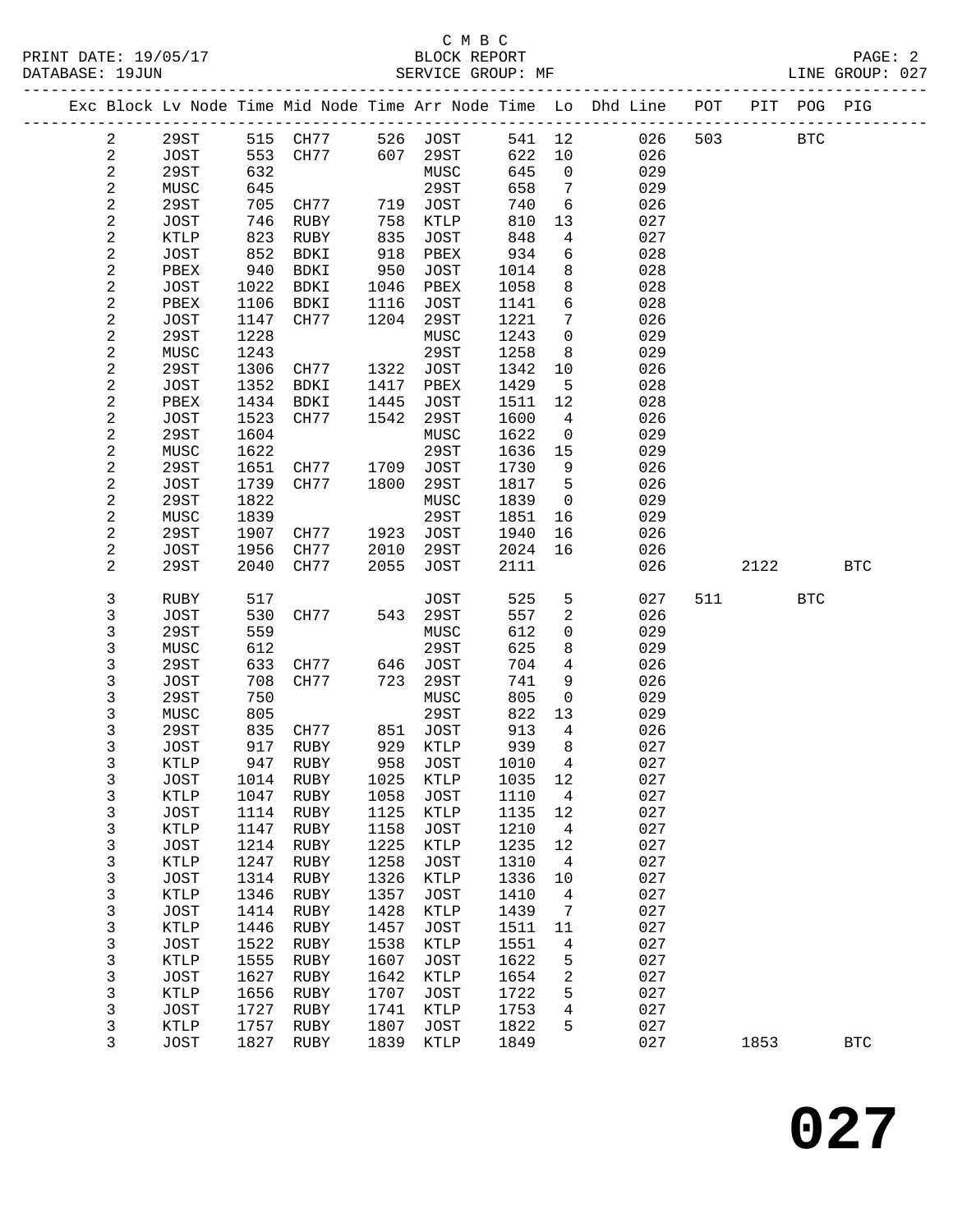## C M B C<br>BLOCK REPORT

LINE GROUP: 027

|                |                            |              |              |              |              |              |                   | Exc Block Lv Node Time Mid Node Time Arr Node Time Lo Dhd Line POT<br>-------------------------- |     |      | PIT POG PIG  |            |
|----------------|----------------------------|--------------|--------------|--------------|--------------|--------------|-------------------|--------------------------------------------------------------------------------------------------|-----|------|--------------|------------|
| 4              | <b>BDKI</b>                | 520          | SMKI         | 533          | JOST         | 541          | 2                 | 028                                                                                              | 519 |      | $_{\rm BTC}$ |            |
| 4              | <b>JOST</b>                | 543          | BDKI         | 603          | PBEX         | 613          | 6                 | 028                                                                                              |     |      |              |            |
| $\overline{4}$ | PBEX                       | 619          | BDKI         | 629          | JOST         | 652          | 14                | 028                                                                                              |     |      |              |            |
| 4              | <b>JOST</b>                | 706          | BDKI         | 729          | PBEX         | 743          | 9                 | 028                                                                                              |     |      |              |            |
| 4              | PBEX                       | 752          | BDKI         | 804          | JOST         | 830          | 6                 | 028                                                                                              |     |      |              |            |
| 4              | <b>JOST</b>                | 836          | BDKI         | 902          | PBEX         | 918          | $7\phantom{.0}$   | 028                                                                                              |     |      |              |            |
| 4              | PBEX                       | 925          | BDKI         | 935          | JOST         | 959          | 8                 | 028                                                                                              |     |      |              |            |
| 4              | <b>JOST</b>                | 1007         | BDKI         | 1031         | PBEX         | 1043         | 8                 | 028                                                                                              |     |      |              |            |
| 4              | PBEX                       | 1051         | BDKI         | 1101         | JOST         | 1126         | 11                | 028                                                                                              |     |      |              |            |
| 4              | <b>JOST</b>                | 1137         | BDKI         | 1200         | PBEX         | 1212         | 10                | 028                                                                                              |     |      |              |            |
| 4              | PBEX                       | 1222         | BDKI         | 1232<br>1332 | JOST         | 1256         | 11<br>8           | 028<br>028                                                                                       |     |      |              |            |
| 4<br>4         | <b>JOST</b><br>PBEX        | 1307<br>1352 | BDKI<br>BDKI | 1402         | PBEX<br>JOST | 1344<br>1426 | 11                | 028                                                                                              |     |      |              |            |
| 4              | <b>JOST</b>                | 1437         | BDKI         | 1504         | PBEX         | 1516         | 5                 | 028                                                                                              |     |      |              |            |
| 4              | PBEX                       | 1521         | BDKI         | 1534         | <b>JOST</b>  | 1602         | 5                 | 028                                                                                              |     |      |              |            |
| 4              | <b>JOST</b>                | 1607         | BDKI         | 1634         | PBEX         | 1647         | $\mathbf{3}$      | 028                                                                                              |     |      |              |            |
| 4              | PBEX                       | 1650         | BDKI         | 1703         | JOST         | 1731         | 6                 | 028                                                                                              |     |      |              |            |
| 4              | <b>JOST</b>                | 1737         | BDKI         | 1803         | PBEX         | 1817         | 9                 | 028                                                                                              |     |      |              |            |
| 4              | PBEX                       | 1826         | BDKI         | 1837         | JOST         | 1859         | 15                | 028                                                                                              |     |      |              |            |
| 4              | <b>JOST</b>                | 1914         | <b>BDKI</b>  | 1936         | PBEX         | 1947         | 10                | 028                                                                                              |     |      |              |            |
| 4              | PBEX                       | 1957         | BDKI         | 2006         | <b>JOST</b>  | 2026         | 18                | 028                                                                                              |     |      |              |            |
| 4              | <b>JOST</b>                | 2044         | <b>BDKI</b>  | 2105         | PBEX         | 2116         | $\overline{4}$    | 028                                                                                              |     |      |              |            |
| 4              | PBEX                       | 2120         | <b>BDKI</b>  | 2129         | JOST         | 2149         | 7                 | 028                                                                                              |     |      |              |            |
| 4              | <b>JOST</b>                | 2156         | CH77         | 2212         | 29ST         | 2224         | 29                | 026                                                                                              |     |      |              |            |
| 4              | 29ST                       | 2253         |              |              | MUSC         | 2308         | $\mathbf 0$       | 029                                                                                              |     |      |              |            |
| 4              | MUSC                       | 2308         |              |              | 29ST         | 2317         | 5                 | 029                                                                                              |     |      |              |            |
| 4              | 29ST                       | 2322         | CH77         | 2336         | <b>JOST</b>  | 2349         | 6                 | 026                                                                                              |     |      |              |            |
| 4<br>4         | <b>JOST</b><br><b>KTLP</b> | 2355<br>2424 | RUBY<br>RUBY | 2405<br>2432 | KTLP<br>JOST | 2415<br>2439 | 9                 | 027<br>027                                                                                       |     | 2450 |              | <b>BTC</b> |
|                |                            |              |              |              |              |              |                   |                                                                                                  |     |      |              |            |
| 5              | BDKI                       | 530          | $HK-W$       | 533          | PBEX         | 540          | 6                 | 028                                                                                              | 529 |      | <b>BTC</b>   |            |
| 5              | PBEX                       | 546          | BDKI         | 555          | JOST         | 616          | 7                 | 028                                                                                              |     |      |              |            |
| 5              | <b>JOST</b>                | 623          | CH77         | 638          | 29ST         | 653          | 8                 | 026                                                                                              |     |      |              |            |
| 5              | <b>29ST</b>                | 701          |              |              | MUSC         | 714          | 0                 | 029                                                                                              |     |      |              |            |
| 5              | MUSC                       | 714          |              |              | 29ST         | 727          | 8                 | 029                                                                                              |     |      |              |            |
| 5<br>5         | 29ST                       | 735          | CH77         | 749          | JOST         | 810          | 6<br>15           | 026                                                                                              |     |      |              |            |
| 5              | <b>JOST</b><br>KTLP        | 816<br>855   | RUBY<br>RUBY | 829<br>906   | KTLP<br>JOST | 840<br>918   | 4                 | 027<br>027                                                                                       |     |      |              |            |
| 5              | <b>JOST</b>                | 922          | BDKI         | 946          | PBEX         | 958          | 9                 | 028                                                                                              |     |      |              |            |
| 5              | PBEX                       | 1007         | BDKI         | 1017         | JOST         | 1041         | 11                | 028                                                                                              |     |      |              |            |
| 5              | <b>JOST</b>                | 1052         | BDKI         | 1115         | PBEX         | 1127         | 9                 | 028                                                                                              |     |      |              |            |
| 5              | PBEX                       | 1136         | <b>BDKI</b>  | 1146         | <b>JOST</b>  | 1211         | 11                | 028                                                                                              |     |      |              |            |
| 5              | <b>JOST</b>                | 1222         | BDKI         | 1245         | PBEX         | 1257         | 10                | 028                                                                                              |     |      |              |            |
| 5              | PBEX                       | 1307         | BDKI         | 1317         | <b>JOST</b>  | 1341         | 6                 | 028                                                                                              |     |      |              |            |
| 5              | <b>JOST</b>                | 1347         | CH77         | 1404         | 29ST         | 1421         | 7                 | 026                                                                                              |     |      |              |            |
| 5              | <b>29ST</b>                | 1428         |              |              | MUSC         | 1445         | 0                 | 029                                                                                              |     |      |              |            |
| 5              | MUSC                       | 1445         |              |              | 29ST         | 1500         | 4                 | 029                                                                                              |     |      |              |            |
| 5              | <b>29ST</b>                | 1504         |              |              | MUSC         | 1522         | 0                 | 029                                                                                              |     |      |              |            |
| 5              | MUSC                       | 1522         |              |              | 29ST         | 1537         | 13                | 029                                                                                              |     |      |              |            |
| 5<br>5         | <b>29ST</b><br>MUSC        | 1550<br>1608 |              |              | MUSC<br>29ST | 1608<br>1622 | $\mathbf 0$<br>12 | 029<br>029                                                                                       |     |      |              |            |
| 5              | 29ST                       | 1634         |              |              | MUSC         | 1652         | 0                 | 029                                                                                              |     |      |              |            |
| 5              | MUSC                       | 1652         |              |              | <b>29ST</b>  | 1706         | 17                | 029                                                                                              |     |      |              |            |
| 5              | <b>29ST</b>                | 1723         | CH77         | 1741         | <b>JOST</b>  | 1801         | 8                 | 026                                                                                              |     |      |              |            |
| 5              | <b>JOST</b>                | 1809         | CH77         | 1828         | <b>29ST</b>  | 1843         | 9                 | 026                                                                                              |     |      |              |            |
| 5              | 29ST                       | 1852         |              |              | MUSC         | 1908         | 0                 | 029                                                                                              |     |      |              |            |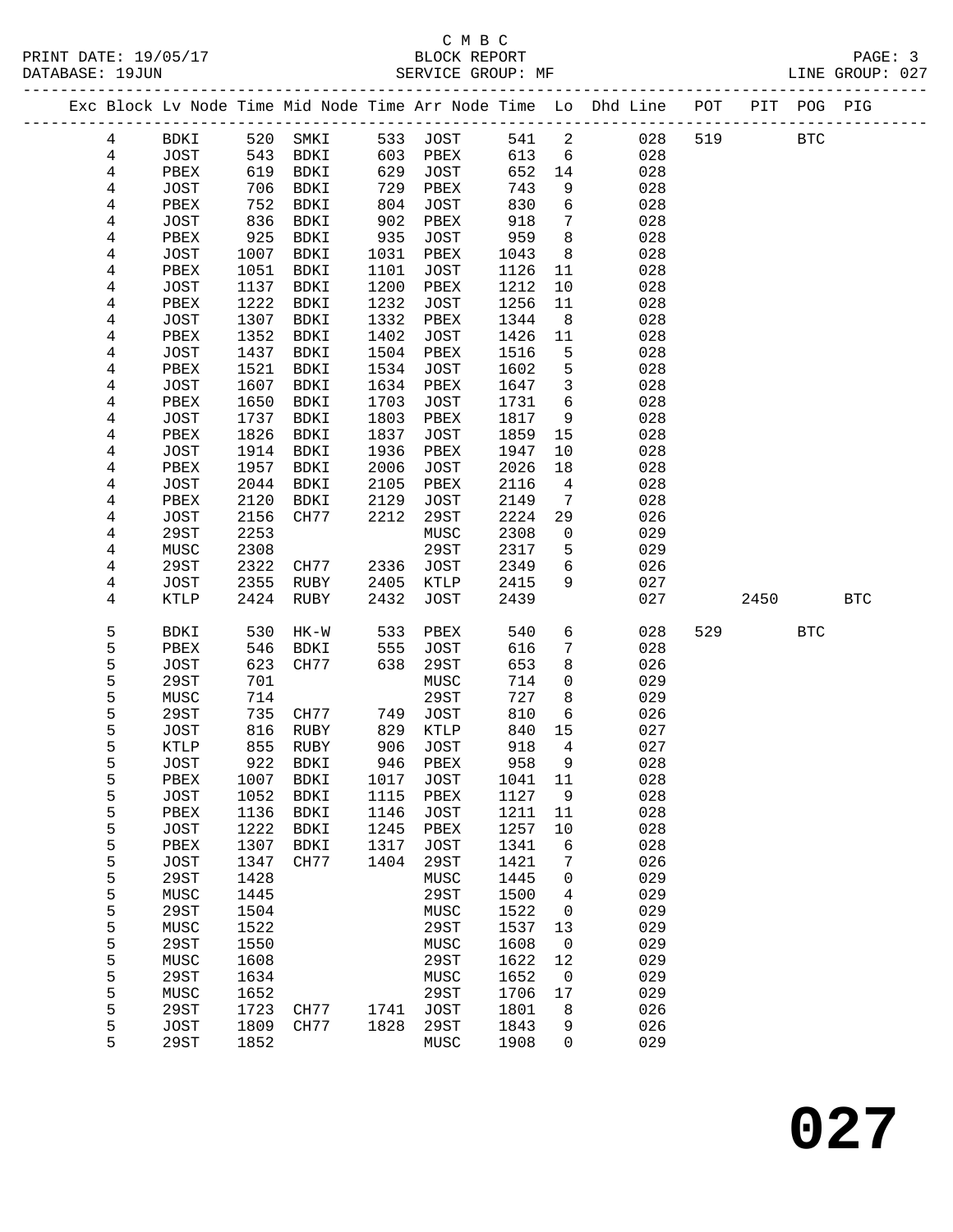|  |   |             |      | Exc Block Lv Node Time Mid Node Time Arr Node Time Lo Dhd Line POT |      |             |      |             |   |     |     |      | PIT POG PIG |            |
|--|---|-------------|------|--------------------------------------------------------------------|------|-------------|------|-------------|---|-----|-----|------|-------------|------------|
|  | 5 | MUSC        | 1908 |                                                                    |      | 29ST        | 1920 |             |   | 029 |     | 1931 |             | <b>BTC</b> |
|  | 6 | SFU         | 551  | SPST                                                               | 610  | MTST        | 634  | 17          | 8 | 144 | 531 |      | <b>BTC</b>  |            |
|  | 6 | <b>JOST</b> | 659  | <b>RUBY</b>                                                        | 710  | KTLP        | 720  | 5           |   | 027 |     |      |             |            |
|  | 6 | <b>KTLP</b> | 725  | RUBY                                                               | 736  | <b>JOST</b> | 748  | 5           |   | 027 |     |      |             |            |
|  | 6 | <b>JOST</b> | 753  | CH77                                                               | 809  | 29ST        | 828  | 9           |   | 026 |     |      |             |            |
|  | 6 | 29ST        | 837  |                                                                    |      | MUSC        | 855  | 0           |   | 029 |     |      |             |            |
|  | 6 | MUSC        | 855  |                                                                    |      | 29ST        | 911  | 17          |   | 029 |     |      |             |            |
|  | 6 | <b>29ST</b> | 928  |                                                                    |      | MUSC        | 944  | 1           |   | 029 |     |      |             |            |
|  | 6 | MUSC        | 945  |                                                                    |      | 29ST        | 1000 | 6           |   | 029 |     |      |             |            |
|  | 6 | 29ST        | 1006 | CH77                                                               | 1020 | <b>JOST</b> | 1039 | 8           |   | 026 |     |      |             |            |
|  | 6 | <b>JOST</b> | 1047 | CH77                                                               | 1103 | 29ST        | 1120 | 8           |   | 026 |     |      |             |            |
|  | 6 | 29ST        | 1128 |                                                                    |      | MUSC        | 1143 | $\Omega$    |   | 029 |     |      |             |            |
|  | 6 | MUSC        | 1143 |                                                                    |      | 29ST        | 1158 | 8           |   | 029 |     |      |             |            |
|  | 6 | 29ST        | 1206 | CH77                                                               | 1222 | <b>JOST</b> | 1242 | 5           |   | 026 |     |      |             |            |
|  | 6 | <b>JOST</b> | 1247 | CH77                                                               | 1304 | 29ST        | 1320 | 8           |   | 026 |     |      |             |            |
|  | 6 | 29ST        | 1328 |                                                                    |      | MUSC        | 1343 | $\mathbf 0$ |   | 029 |     |      |             |            |
|  | 6 | MUSC        | 1343 |                                                                    |      | 29ST        | 1358 | 8           |   | 029 |     |      |             |            |
|  | 6 | 29ST        | 1406 | CH77                                                               | 1423 | <b>JOST</b> | 1444 | 10          |   | 026 |     |      |             |            |
|  | 6 | <b>JOST</b> | 1454 | RUBY                                                               | 1510 | KTLP        | 1522 | 2           |   | 027 |     |      |             |            |
|  | 6 | <b>KTLP</b> | 1524 | RUBY                                                               | 1536 | <b>JOST</b> | 1551 | 3           |   | 027 |     |      |             |            |
|  | 6 | <b>JOST</b> | 1554 | CH77                                                               | 1613 | 29ST        | 1630 | 9           |   | 026 |     |      |             |            |
|  | 6 | 29ST        | 1639 | CH77                                                               | 1657 | <b>JOST</b> | 1718 | 6           |   | 026 |     |      |             |            |
|  | 6 | <b>JOST</b> | 1724 | CH77                                                               | 1744 | 29ST        | 1801 | 7           |   | 026 |     |      |             |            |
|  | 6 | 29ST        | 1808 | CH77                                                               | 1826 | <b>JOST</b> | 1846 | 10          |   | 026 |     |      |             |            |
|  | 6 | JOST        | 1856 | CH77                                                               | 1910 | 29ST        | 1924 | 13          |   | 026 |     |      |             |            |
|  | 6 | 29ST        | 1937 | CH77                                                               | 1952 | <b>JOST</b> | 2008 | 18          |   | 026 |     |      |             |            |
|  | 6 | <b>JOST</b> | 2026 | CH77                                                               | 2043 | 29ST        | 2057 | 13          |   | 026 |     |      |             |            |
|  | 6 | 29ST        | 2110 | CH77                                                               | 2124 | <b>JOST</b> | 2139 | 16          |   | 026 |     |      |             |            |
|  | 6 | <b>JOST</b> | 2155 | <b>RUBY</b>                                                        | 2206 | KTLP        | 2216 | 5           |   | 027 |     |      |             |            |
|  | 6 | <b>KTLP</b> | 2221 | RUBY                                                               | 2230 | <b>JOST</b> | 2239 | 5           |   | 027 |     |      |             |            |
|  | 6 | <b>JOST</b> | 2244 | <b>BDKI</b>                                                        | 2305 | PBEX        | 2315 | 5           |   | 028 |     |      |             |            |
|  | 6 | PBEX        | 2320 | <b>BDKI</b>                                                        | 2329 | <b>JOST</b> | 2348 | 26          |   | 028 |     |      |             |            |
|  | 6 | <b>JOST</b> | 2414 | BDKI                                                               | 2433 | PBEX        | 2443 | 9           |   | 028 |     |      |             |            |
|  | 6 | PBEX        | 2452 | <b>BDKI</b>                                                        | 2501 | JOST        | 2518 | 13          |   | 028 |     |      |             |            |
|  | 6 | <b>JOST</b> | 2531 | CH77                                                               | 2546 | 29ST        | 2557 |             |   | 026 |     | 2605 |             | <b>BTC</b> |
|  |   |             |      |                                                                    |      |             |      |             |   |     |     |      |             |            |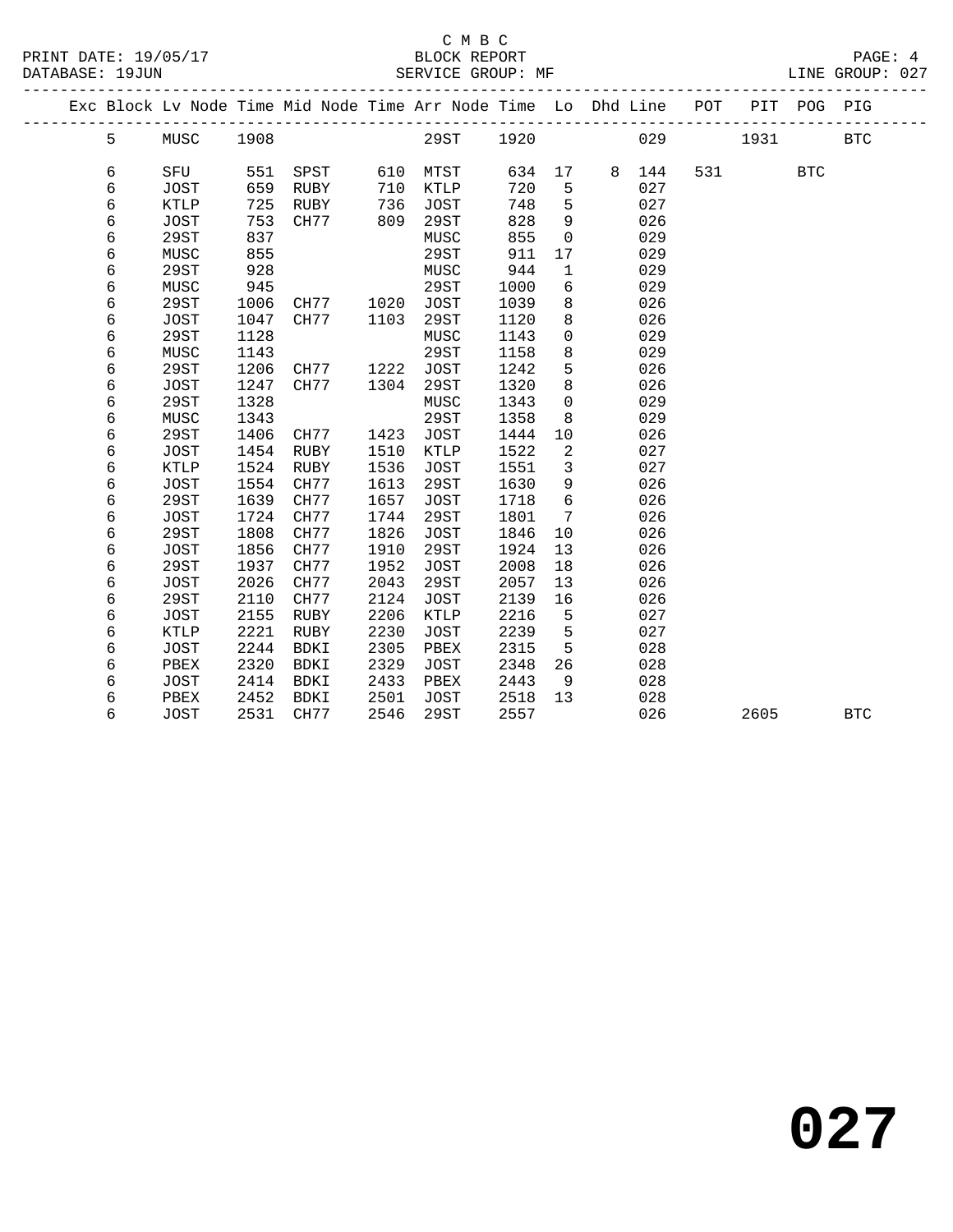|  |   |             |      |             |      |        |      |                   | Exc Block Lv Node Time Mid Node Time Arr Node Time Lo Dhd Line | POT   |      | PIT POG PIG |            |
|--|---|-------------|------|-------------|------|--------|------|-------------------|----------------------------------------------------------------|-------|------|-------------|------------|
|  | 7 | KYBD        |      | 543 RUBY    | 556  | KTLP   | 603  | 7                 | 027                                                            | 531 7 |      | BTC         |            |
|  | 7 | KTLP        | 610  | RUBY        | 620  | JOST   | 629  | 9                 | 027                                                            |       |      |             |            |
|  | 7 | <b>JOST</b> | 638  | CH77        | 653  | 29ST   | 709  | 8                 | 026                                                            |       |      |             |            |
|  | 7 | 29ST        | 717  |             |      | MUSC   | 732  | $\mathbf 0$       | 029                                                            |       |      |             |            |
|  | 7 | MUSC        | 732  |             |      | 29ST   | 747  | $\mathbf{3}$      | 029                                                            |       |      |             |            |
|  | 7 | 29ST        | 750  | CH77        | 804  | JOST   | 826  | 5                 | 026                                                            |       |      |             |            |
|  | 7 | JOST        | 831  | RUBY        | 844  | KTLP   | 854  | 14                | 027                                                            |       |      |             |            |
|  | 7 | KTLP        | 908  | RUBY        | 919  | JOST   | 931  | $4\overline{ }$   | 027                                                            |       |      |             |            |
|  | 7 | <b>JOST</b> | 935  | RUBY        | 946  | KTLP   | 956  | 11                | 027                                                            |       |      |             |            |
|  | 7 | KTLP        | 1007 | RUBY        | 1018 | JOST   | 1030 | $\overline{4}$    | 027                                                            |       |      |             |            |
|  | 7 | <b>JOST</b> | 1034 | RUBY        | 1045 | KTLP   | 1055 | 12                | 027                                                            |       |      |             |            |
|  | 7 | KTLP        | 1107 | RUBY        | 1118 | JOST   | 1130 | 4                 | 027                                                            |       |      |             |            |
|  | 7 | JOST        | 1134 | RUBY        | 1145 | KTLP   | 1155 | $12 \overline{ }$ | 027                                                            |       |      |             |            |
|  | 7 | KTLP        | 1207 | RUBY        | 1218 | JOST   | 1230 | $\overline{4}$    | 027                                                            |       |      |             |            |
|  | 7 | JOST        | 1234 | <b>RUBY</b> | 1246 | KTLP   | 1256 | 11                | 027                                                            |       |      |             |            |
|  | 7 | <b>KTLP</b> | 1307 | RUBY        | 1318 | JOST   | 1330 | $4\overline{ }$   | 027                                                            |       |      |             |            |
|  | 7 | JOST        | 1334 | RUBY        | 1347 | KTLP   | 1357 | 9                 | 027                                                            |       |      |             |            |
|  | 7 | KTLP        | 1406 | RUBY        | 1417 | JOST   | 1430 | $\overline{4}$    | 027                                                            |       |      |             |            |
|  | 7 | JOST        | 1434 | RUBY        | 1450 | KTLP   | 1502 | 2                 | 027                                                            |       |      |             |            |
|  | 7 | KTLP        | 1504 | RUBY        | 1516 | JOST   | 1531 | 6                 | 027                                                            |       |      |             |            |
|  | 7 | JOST        | 1537 | RUBY        | 1552 | KTLP   | 1604 | $\overline{7}$    | 027                                                            |       |      |             |            |
|  | 7 | <b>KTLP</b> | 1611 | RUBY        | 1622 | JOST   | 1637 | 5                 | 027                                                            |       |      |             |            |
|  | 7 | <b>JOST</b> | 1642 | RUBY        | 1657 | KTLP   | 1709 | 2                 | 027                                                            |       |      |             |            |
|  | 7 | KTLP        | 1711 | RUBY        | 1722 | JOST   | 1737 | 5                 | 027                                                            |       |      |             |            |
|  | 7 | JOST        | 1742 | <b>RUBY</b> | 1756 | KTLP   | 1807 | 7                 | 027                                                            |       |      |             |            |
|  | 7 | KTLP        | 1814 | RUBY        | 1824 | JOST   | 1837 | 6                 | 027                                                            |       |      |             |            |
|  | 7 | JOST        | 1843 | BDKI        | 1906 | PBEX   | 1917 | $\Omega$          | 028                                                            |       |      |             |            |
|  | 7 | PBEX        | 1917 |             |      | $HK-E$ | 1924 |                   | 028                                                            |       | 1928 |             | <b>BTC</b> |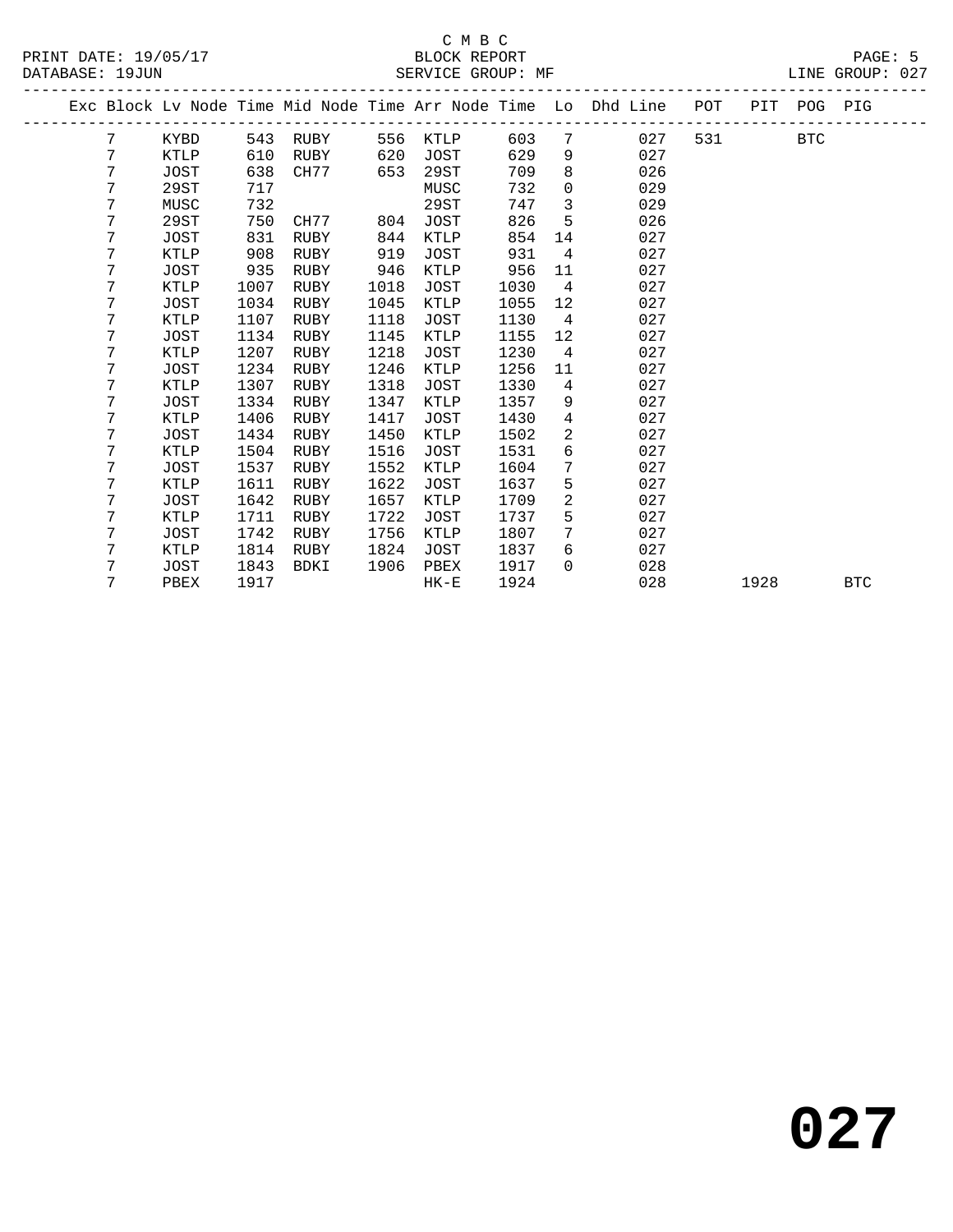|   |             |      |             |      |             |      |                | Exc Block Lv Node Time Mid Node Time Arr Node Time Lo Dhd Line | POT |      | PIT POG PIG |            |
|---|-------------|------|-------------|------|-------------|------|----------------|----------------------------------------------------------------|-----|------|-------------|------------|
| 8 | 29ST        | 546  | CH77        | 558  | <b>JOST</b> | 614  | 12             | 026                                                            | 534 |      | <b>BTC</b>  |            |
| 8 | <b>JOST</b> | 626  | RUBY        | 636  | KTLP        | 645  | 10             | 027                                                            |     |      |             |            |
| 8 | <b>KTLP</b> | 655  | RUBY        | 706  | <b>JOST</b> | 718  | 5              | 027                                                            |     |      |             |            |
| 8 | <b>JOST</b> | 723  | CH77        | 739  | 29ST        | 758  | 7              | 026                                                            |     |      |             |            |
| 8 | 29ST        | 805  |             |      | MUSC        | 821  | $\overline{0}$ | 029                                                            |     |      |             |            |
| 8 | MUSC        | 821  |             |      | 29ST        | 838  | 12             | 029                                                            |     |      |             |            |
| 8 | 29ST        | 850  | CH77        | 907  | <b>JOST</b> | 927  | 10             | 026                                                            |     |      |             |            |
| 8 | <b>JOST</b> | 937  | <b>BDKI</b> | 1001 | PBEX        | 1013 | 9              | 028                                                            |     |      |             |            |
| 8 | PBEX        | 1022 | <b>BDKI</b> | 1032 | JOST        | 1056 | 11             | 028                                                            |     |      |             |            |
| 8 | <b>JOST</b> | 1107 | <b>BDKI</b> | 1130 | PBEX        | 1142 | 9              | 028                                                            |     |      |             |            |
| 8 | PBEX        | 1151 | <b>BDKI</b> | 1201 | <b>JOST</b> | 1226 | 11             | 028                                                            |     |      |             |            |
| 8 | <b>JOST</b> | 1237 | <b>BDKI</b> | 1300 | PBEX        | 1312 | 10             | 028                                                            |     |      |             |            |
| 8 | PBEX        | 1322 | <b>BDKI</b> | 1332 | <b>JOST</b> | 1356 | 11             | 028                                                            |     |      |             |            |
| 8 | <b>JOST</b> | 1407 | <b>BDKI</b> | 1432 | PBEX        | 1444 | 6              | 028                                                            |     |      |             |            |
| 8 | PBEX        | 1450 | <b>BDKI</b> | 1501 | <b>JOST</b> | 1527 | 10             | 028                                                            |     |      |             |            |
| 8 | <b>JOST</b> | 1537 | <b>BDKI</b> | 1604 | PBEX        | 1616 | 4              | 028                                                            |     |      |             |            |
| 8 | PBEX        | 1620 | BDKI        | 1633 | JOST        | 1701 | 6              | 028                                                            |     |      |             |            |
| 8 | JOST        | 1707 | <b>BDKI</b> | 1733 | PBEX        | 1747 | 7              | 028                                                            |     |      |             |            |
| 8 | PBEX        | 1754 | BDKI        | 1805 | JOST        | 1829 | 14             | 028                                                            |     |      |             |            |
| 8 | <b>JOST</b> | 1843 | RUBY        | 1855 | KTLP        | 1905 | 16             | 027                                                            |     |      |             |            |
| 8 | <b>KTLP</b> | 1921 | <b>RUBY</b> | 1931 | <b>JOST</b> | 1942 | 3              | 027                                                            |     |      |             |            |
| 8 | <b>JOST</b> | 1945 | <b>BDKI</b> | 2006 | PBEX        | 2017 | 5              | 028                                                            |     |      |             |            |
| 8 | PBEX        | 2022 | <b>BDKI</b> | 2031 | JOST        | 2051 | 22             | 028                                                            |     |      |             |            |
| 8 | <b>JOST</b> | 2113 | <b>RUBY</b> | 2124 | <b>KTLP</b> | 2134 | 17             | 027                                                            |     |      |             |            |
| 8 | <b>KTLP</b> | 2151 | RUBY        | 2200 | JOST        | 2209 | 5              | 027                                                            |     |      |             |            |
| 8 | <b>JOST</b> | 2214 | BDKI        | 2235 | PBEX        | 2245 | 5              | 028                                                            |     |      |             |            |
| 8 | PBEX        | 2250 | <b>BDKI</b> | 2259 | <b>JOST</b> | 2318 | 5              | 028                                                            |     |      |             |            |
| 8 | <b>JOST</b> | 2323 | CH77        | 2338 | 29ST        | 2350 | 4              | 026                                                            |     |      |             |            |
| 8 | 29ST        | 2354 |             |      | MUSC        | 2407 | $\mathbf 0$    | 029                                                            |     |      |             |            |
| 8 | MUSC        | 2407 |             |      | 29ST        | 2416 | 7              | 029                                                            |     |      |             |            |
| 8 | 29ST        | 2423 | CH77        | 2437 | JOST        | 2450 | 7              | 026                                                            |     |      |             |            |
| 8 | <b>JOST</b> | 2457 | GIST        | 2511 | $HK-W$      | 2518 |                | 028                                                            |     | 2522 |             | <b>BTC</b> |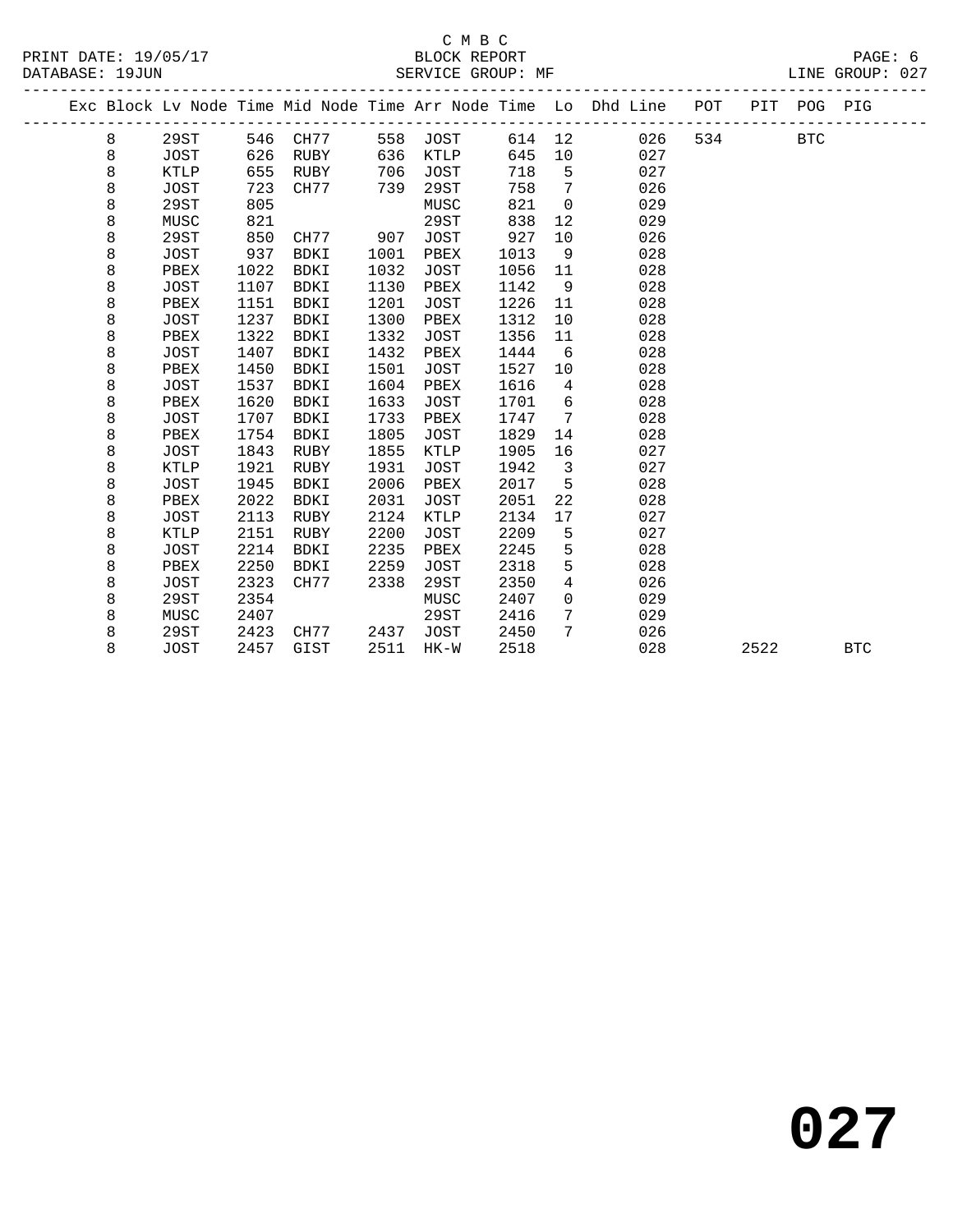#### C M B C<br>BLOCK REPORT PRINT DATE: 19/05/17 BLOCK REPORT PAGE: 7 SERVICE GROUP: MF

|  |   |             |      |             |      |             |      |                | Exc Block Lv Node Time Mid Node Time Arr Node Time Lo Dhd Line | POT | PIT  | POG PIG    |            |
|--|---|-------------|------|-------------|------|-------------|------|----------------|----------------------------------------------------------------|-----|------|------------|------------|
|  | 9 | BDKI        | 549  | SMKI        | 602  | JOST        | 610  | $\overline{a}$ | 028                                                            | 548 |      | <b>BTC</b> |            |
|  | 9 | <b>JOST</b> | 612  | BDKI        | 633  | PBEX        | 644  | $\overline{3}$ | 028                                                            |     |      |            |            |
|  | 9 | PBEX        | 647  | <b>BDKI</b> | 657  | <b>JOST</b> | 722  | 14             | 028                                                            |     |      |            |            |
|  | 9 | <b>JOST</b> | 736  | BDKI        | 801  | PBEX        | 818  | 7              | 028                                                            |     |      |            |            |
|  | 9 | PBEX        | 825  | BDKI        | 836  | <b>JOST</b> | 900  | 11             | 028                                                            |     |      |            |            |
|  | 9 | <b>JOST</b> | 911  | CH77        | 927  | 29ST        | 943  | 5              | 026                                                            |     |      |            |            |
|  | 9 | <b>29ST</b> | 948  |             |      | MUSC        | 1003 | 0              | 029                                                            |     |      |            |            |
|  | 9 | MUSC        | 1003 |             |      | 29ST        | 1018 | 8              | 029                                                            |     |      |            |            |
|  | 9 | 29ST        | 1026 | CH77        | 1040 | <b>JOST</b> | 1059 | 8              | 026                                                            |     |      |            |            |
|  | 9 | <b>JOST</b> | 1107 | CH77        | 1123 | 29ST        | 1140 | 8              | 026                                                            |     |      |            |            |
|  | 9 | 29ST        | 1148 |             |      | MUSC        | 1203 | 0              | 029                                                            |     |      |            |            |
|  | 9 | MUSC        | 1203 |             |      | 29ST        | 1218 | 8              | 029                                                            |     |      |            |            |
|  | 9 | 29ST        | 1226 | CH77        | 1242 | <b>JOST</b> | 1302 | 5              | 026                                                            |     |      |            |            |
|  | 9 | <b>JOST</b> | 1307 | CH77        | 1324 | 29ST        | 1340 | 8              | 026                                                            |     |      |            |            |
|  | 9 | 29ST        | 1348 |             |      | MUSC        | 1403 | $\mathbf 0$    | 029                                                            |     |      |            |            |
|  | 9 | MUSC        | 1403 |             |      | 29ST        | 1418 | 8              | 029                                                            |     |      |            |            |
|  | 9 | 29ST        | 1426 | CH77        | 1443 | <b>JOST</b> | 1504 | 18             | 026                                                            |     |      |            |            |
|  | 9 | <b>JOST</b> | 1522 | <b>BDKI</b> | 1549 | PBEX        | 1601 | 5              | 028                                                            |     |      |            |            |
|  | 9 | PBEX        | 1606 | <b>BDKI</b> | 1619 | <b>JOST</b> | 1647 | 5              | 028                                                            |     |      |            |            |
|  | 9 | JOST        | 1652 | <b>BDKI</b> | 1719 | PBEX        | 1733 | 9              | 028                                                            |     |      |            |            |
|  | 9 | PBEX        | 1742 | <b>BDKI</b> | 1753 | <b>JOST</b> | 1817 | 10             | 028                                                            |     |      |            |            |
|  | 9 | <b>JOST</b> | 1827 | <b>BDKI</b> | 1850 | PBEX        | 1902 | 5              | 028                                                            |     |      |            |            |
|  | 9 | PBEX        | 1907 | <b>BDKI</b> | 1917 | <b>JOST</b> | 1938 | 5              | 028                                                            |     |      |            |            |
|  | 9 | <b>JOST</b> | 1943 | RUBY        | 1954 | KTLP        | 2004 | 15             | 027                                                            |     |      |            |            |
|  | 9 | KTLP        | 2019 | RUBY        | 2029 | <b>JOST</b> | 2039 | 4              | 027                                                            |     |      |            |            |
|  | 9 | JOST        | 2043 | RUBY        | 2054 | KTLP        | 2104 | 16             | 027                                                            |     |      |            |            |
|  | 9 | <b>KTLP</b> | 2120 | RUBY        | 2129 | <b>JOST</b> | 2139 | 5              | 027                                                            |     |      |            |            |
|  | 9 | <b>JOST</b> | 2144 | BDKI        | 2205 | PBEX        | 2215 | $\overline{4}$ | 028                                                            |     |      |            |            |
|  | 9 | PBEX        | 2219 | <b>BDKI</b> | 2228 | <b>JOST</b> | 2248 | 26             | 028                                                            |     |      |            |            |
|  | 9 | <b>JOST</b> | 2314 | <b>BDKI</b> | 2333 | PBEX        | 2343 | 9              | 028                                                            |     |      |            |            |
|  | 9 | PBEX        | 2352 | BDKI        | 2401 | <b>JOST</b> | 2418 | 8              | 028                                                            |     |      |            |            |
|  | 9 | JOST        | 2426 | CH77        | 2441 | 29ST        | 2452 | 4              | 026                                                            |     |      |            |            |
|  | 9 | 29ST        | 2456 |             |      | MUSC        | 2509 | $\mathbf 0$    | 029                                                            |     |      |            |            |
|  | 9 | MUSC        | 2509 |             |      | 29ST        | 2518 | 5              | 029                                                            |     |      |            |            |
|  | 9 | 29ST        | 2523 | CH77        | 2537 | <b>JOST</b> | 2550 |                | 026                                                            |     | 2601 |            | <b>BTC</b> |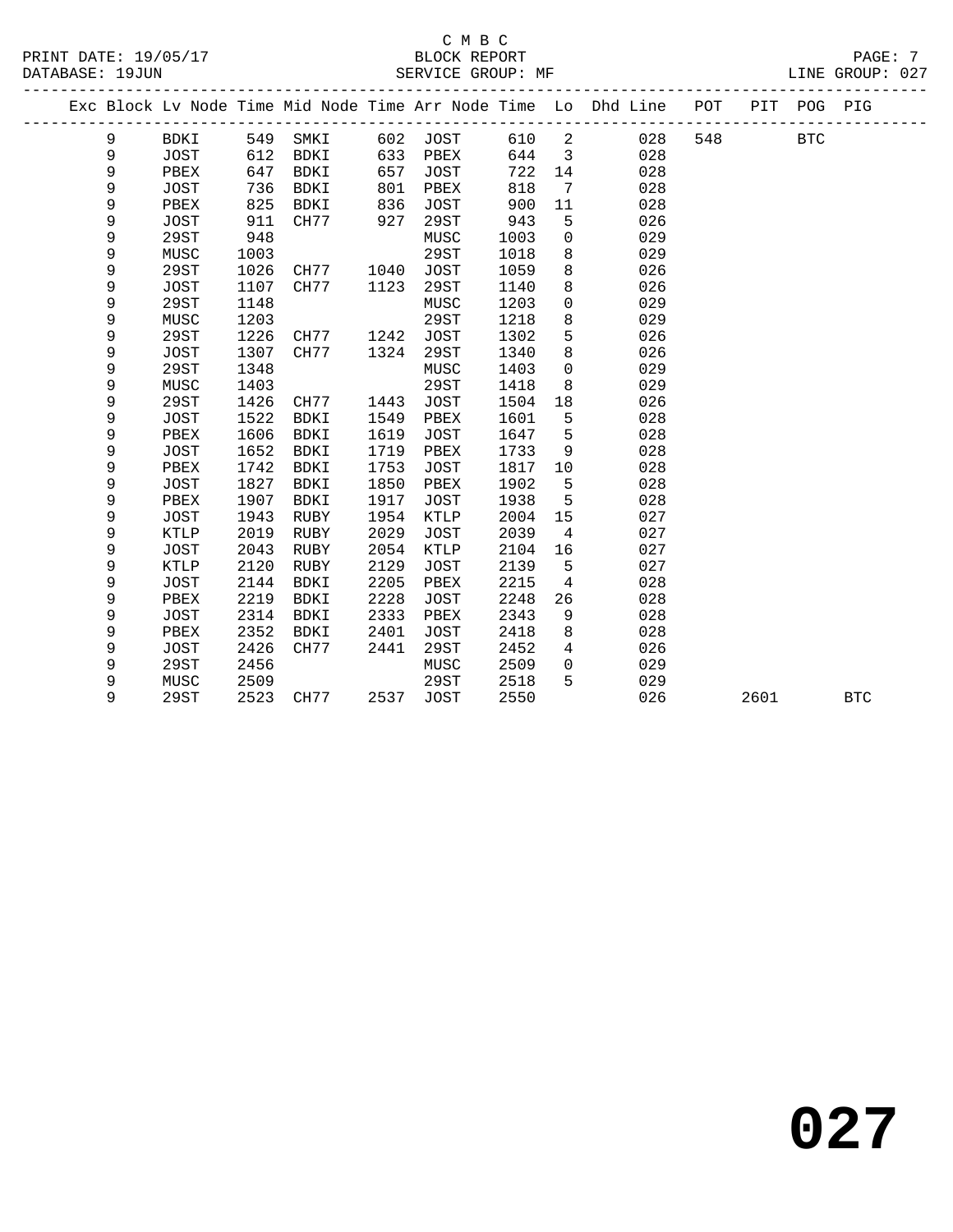## C M B C

| DATABASE: 19JUN |              |              | SERVICE GROUP: MF        |              |              |              |                 |                                                                                |     |            |            | LINE GROUP: 027 |  |
|-----------------|--------------|--------------|--------------------------|--------------|--------------|--------------|-----------------|--------------------------------------------------------------------------------|-----|------------|------------|-----------------|--|
|                 |              |              |                          |              |              |              |                 | Exc Block Lv Node Time Mid Node Time Arr Node Time Lo Dhd Line POT PIT POG PIG |     |            |            |                 |  |
| 10              | 29ST         |              | 601 CH77 614 JOST 631 12 |              |              |              |                 | 026                                                                            | 549 | <b>BTC</b> |            |                 |  |
| 10              | JOST         | 643          | RUBY                     |              | 654 KTLP     | 704          | 6               | 027                                                                            |     |            |            |                 |  |
| 10              | KTLP         | 710          | RUBY                     |              | 721 JOST     | 733          | 5               | 027                                                                            |     |            |            |                 |  |
| 10              | JOST         | 738          | CH77                     |              | 754 29ST     | 813          | 5               | 026                                                                            |     |            |            |                 |  |
| 10              | 29ST         | 818          | CH77                     | 834          | JOST         | 856          | $\overline{4}$  | 026                                                                            |     |            |            |                 |  |
| $10$            | JOST         | 900          | RUBY                     | 912          | KTLP         | 922          | 5               | 027                                                                            |     |            |            |                 |  |
| 10              | KTLP         | 927          | RUBY                     | 938          | JOST         | 950          | $\overline{4}$  | 027                                                                            |     |            |            |                 |  |
| 10              | JOST         | 954          | RUBY                     | 1005         | KTLP         | 1015         | 12              | 027                                                                            |     |            |            |                 |  |
| 10              | KTLP         | 1027         | RUBY                     | 1038         | JOST         | 1050         | $\overline{4}$  | 027                                                                            |     |            |            |                 |  |
| 10              | JOST         | 1054         | RUBY                     | 1105         | KTLP         | 1115         | 12              | 027                                                                            |     |            |            |                 |  |
| 10              | KTLP         | 1127         | RUBY                     | 1138         | JOST         | 1150         | $\overline{4}$  | 027                                                                            |     |            |            |                 |  |
| 10              | JOST         | 1154         | RUBY                     | 1205         | KTLP         | 1215         | 12              | 027                                                                            |     |            |            |                 |  |
| 10              | KTLP         | 1227         | RUBY                     | 1238         | JOST         | 1250         | $\overline{4}$  | 027                                                                            |     |            |            |                 |  |
| $10$            | JOST         | 1254         | RUBY                     | 1306         | KTLP         | 1316         | 11              | 027                                                                            |     |            |            |                 |  |
| 10              | KTLP         | 1327         | RUBY                     | 1338         | JOST         | 1350         | $\overline{4}$  | 027                                                                            |     |            |            |                 |  |
| 10              | JOST         | 1354         | RUBY                     | 1407         | KTLP         | 1417         | 9               | 027                                                                            |     |            |            |                 |  |
| $10$            | KTLP         | 1426         | RUBY                     | 1437         | JOST         | 1450         | 17              | 027                                                                            |     |            |            |                 |  |
| $10$            | JOST         | 1507         | RUBY                     | 1523         | KTLP         | 1536         | $\overline{4}$  | 027                                                                            |     |            |            |                 |  |
| 10              | KTLP         | 1540         | RUBY                     | 1552         | JOST         | 1607         | 5               | 027                                                                            |     |            |            |                 |  |
| 10              | JOST         | 1612         | RUBY                     | 1627         | KTLP         | 1639         | $\overline{a}$  | 027                                                                            |     |            |            |                 |  |
| $10$            | <b>KTLP</b>  | 1641         | RUBY                     | 1652         | JOST         | 1707         | 5               | 027                                                                            |     |            |            |                 |  |
| 10              | JOST         | 1712         | RUBY                     | 1726         | KTLP         | 1738         | $\overline{4}$  | 027                                                                            |     |            |            |                 |  |
| 10              | KTLP         | 1742         | RUBY                     | 1752         | JOST         | 1807         | 5               | 027                                                                            |     |            |            |                 |  |
| 10              | JOST         | 1812         | RUBY                     | 1824         | KTLP         | 1834         | 16              | 027                                                                            |     |            |            |                 |  |
| 10              | KTLP         | 1850         | RUBY                     | 1900         | JOST         | 1912         | 14              | 027                                                                            |     |            |            |                 |  |
| 10              | JOST         | 1926         | CH77                     | 1940         | 29ST         | 1954         | 16              | 026                                                                            |     |            |            |                 |  |
| 10              | 29ST         | 2010         | CH77                     | 2025         | JOST         | 2041         | 15              | 026                                                                            |     |            |            |                 |  |
| 10<br>10        | JOST<br>29ST | 2056<br>2140 | CH77<br>CH77             | 2113<br>2154 | 29ST<br>JOST | 2127<br>2209 | 13              | 026<br>026                                                                     |     | 2220       |            | <b>BTC</b>      |  |
|                 |              |              |                          |              |              |              |                 |                                                                                |     |            |            |                 |  |
| 11              | JOST         | 608          | CH77                     | 623          | 29ST         | 638          | 9               | 026                                                                            |     | 555 75     | <b>BTC</b> |                 |  |
| 11              | 29ST         | 647          |                          |              | MUSC         | 700          | $\mathbf 0$     | 029                                                                            |     |            |            |                 |  |
| 11              | MUSC         | 700          |                          |              | 29ST         | 713          | $7\phantom{.0}$ | 029                                                                            |     |            |            |                 |  |
| 11              | 29ST         | 720          | CH77                     |              | 734 JOST     | 755          | $6\overline{6}$ | 026                                                                            |     |            |            |                 |  |
| 11              | JOST         | 801          | RUBY                     | 813          | KTLP         | 825          | 15              | 027                                                                            |     |            |            |                 |  |
| 11              | KTLP         | 840          | RUBY                     | 851          | JOST         | 903          | $\overline{4}$  | 027                                                                            |     |            |            |                 |  |
| 11              | JOST         | 907          | BDKI                     | 931          | PBEX         | 943          | 11              | 028                                                                            |     |            |            |                 |  |
| 11              | PBEX         | 954          | BDKI                     |              | 1004 JOST    | 1028         | $\overline{9}$  | 028                                                                            |     |            |            |                 |  |
| 11              | JOST         |              | 1037 BDKI 1100 PBEX 1112 |              |              |              | 9               | 028                                                                            |     |            |            |                 |  |
| 11              | PBEX         | 1121         | BDKI                     | 1131         | JOST         | 1156         | 11              | 028                                                                            |     |            |            |                 |  |
| 11              | JOST         | 1207         | BDKI                     | 1230         | PBEX         | 1242         | 10              | 028                                                                            |     |            |            |                 |  |
| 11              | PBEX         | 1252         | BDKI                     | 1302         | <b>JOST</b>  | 1326         | 11              | 028                                                                            |     |            |            |                 |  |
| 11              | JOST         | 1337         | <b>BDKI</b>              | 1402         | PBEX         | 1414         | 5               | 028                                                                            |     |            |            |                 |  |
| 11              | PBEX         | 1419         | BDKI                     | 1430         | <b>JOST</b>  | 1456         | 11              | 028                                                                            |     |            |            |                 |  |
| 11              | <b>JOST</b>  | 1507         | <b>BDKI</b>              | 1534         | ${\tt PBEX}$ | 1546         | 5               | 028                                                                            |     |            |            |                 |  |
| 11              | PBEX         | 1551         | BDKI                     | 1604         | <b>JOST</b>  | 1632         | 5               | 028                                                                            |     |            |            |                 |  |
| 11              | JOST         | 1637         | <b>BDKI</b>              | 1704         | PBEX         | 1717         | 9               | 028                                                                            |     |            |            |                 |  |
| 11              | PBEX         | 1726         | BDKI                     | 1737         | JOST         | 1801         | 10              | 028                                                                            |     |            |            |                 |  |
| 11              | <b>JOST</b>  | 1811         | BDKI                     | 1834         | PBEX         | 1846         | 5               | 028                                                                            |     |            |            |                 |  |
| 11              | PBEX         | 1851         | BDKI                     | 1901<br>1951 | JOST         | 1922         | 7               | 028                                                                            |     |            |            |                 |  |
| 11              | JOST         | 1929         | BDKI                     |              | PBEX         | 2002         |                 | 028                                                                            |     | 2010       |            | <b>BTC</b>      |  |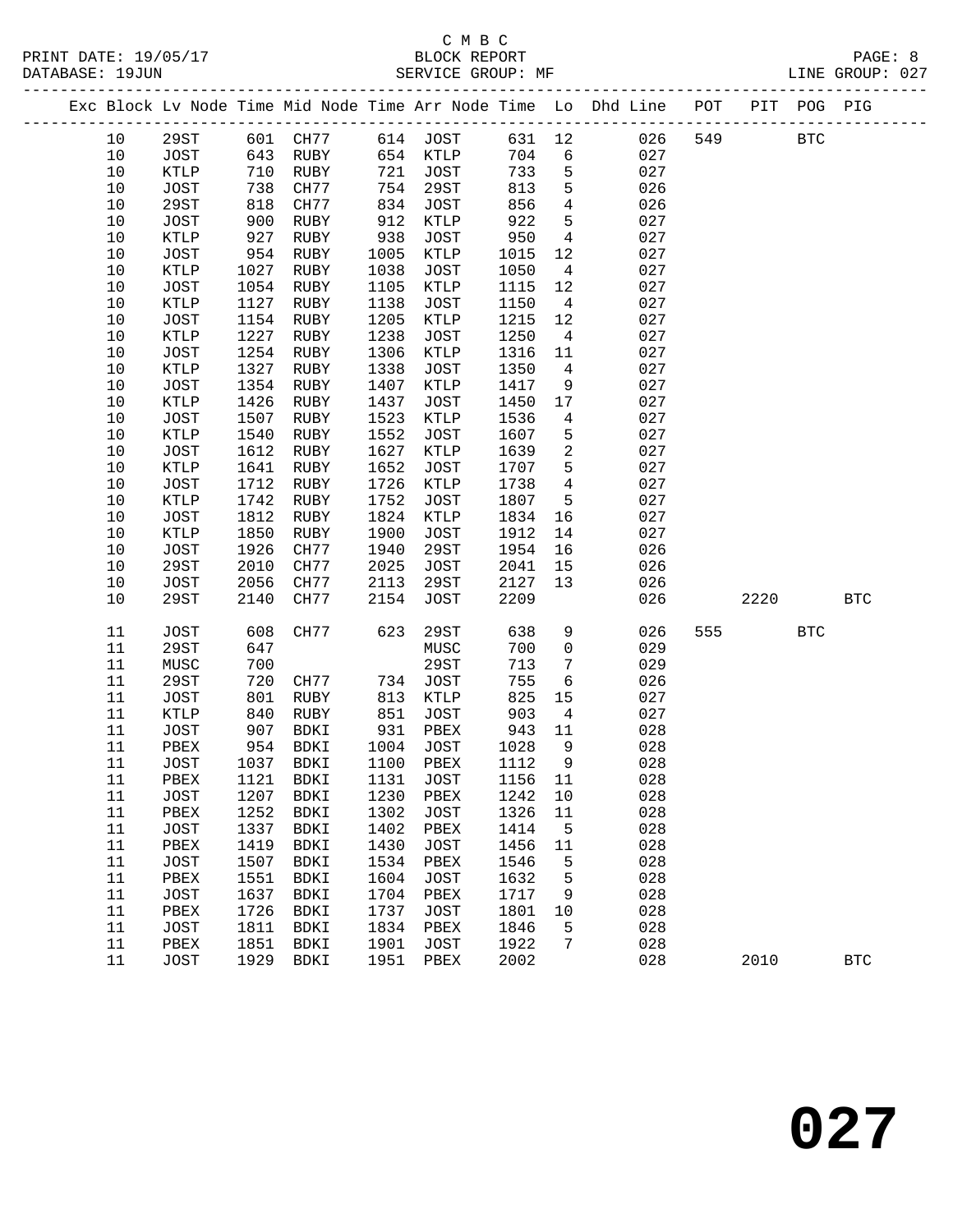|                   |             |      |           |      |             |      |                 | Exc Block Lv Node Time Mid Node Time Arr Node Time Lo Dhd Line | POT |      | PIT POG PIG |            |
|-------------------|-------------|------|-----------|------|-------------|------|-----------------|----------------------------------------------------------------|-----|------|-------------|------------|
| 12                | REBY        | 608  |           |      | 29ST        | 613  | $\mathbf{3}$    | 016                                                            | 559 |      | <b>BTC</b>  |            |
| 12                | 29ST        | 616  |           |      | MUSC        | 629  | $\mathbf 0$     | 029                                                            |     |      |             |            |
| 12                | MUSC        | 629  |           |      | 29ST        | 642  | 7               | 029                                                            |     |      |             |            |
| 12                | 29ST        | 649  | CH77      | 703  | JOST        | 724  | 7               | 026                                                            |     |      |             |            |
| 12                | JOST        | 731  | RUBY      | 742  | KTLP        | 754  | 14              | 027                                                            |     |      |             |            |
| 12                | KTLP        | 808  | RUBY      | 820  | JOST        | 833  | 6               | 027                                                            |     |      |             |            |
| 12                | JOST        | 839  | CH77      | 857  | 29ST        | 916  | 9               | 026                                                            |     |      |             |            |
| 12                | 29ST        | 925  | CH77      | 940  | JOST        | 959  | 8               | 026                                                            |     |      |             |            |
| 12                | JOST        | 1007 | CH77      | 1023 | 29ST        | 1040 | 8               | 026                                                            |     |      |             |            |
| 12                | 29ST        | 1048 |           |      | MUSC        | 1103 | $\mathbf 0$     | 029                                                            |     |      |             |            |
| 12                | MUSC        | 1103 |           |      | 29ST        | 1118 | 8               | 029                                                            |     |      |             |            |
| 12                | <b>29ST</b> | 1126 | CH77      | 1142 | JOST        | 1201 | $6\overline{6}$ | 026                                                            |     |      |             |            |
| 12                | JOST        | 1207 | CH77      | 1224 | 29ST        | 1241 | 7               | 026                                                            |     |      |             |            |
| 12                | 29ST        | 1248 |           |      | MUSC        | 1303 | $\mathbf 0$     | 029                                                            |     |      |             |            |
| 12                | MUSC        | 1303 |           |      | 29ST        | 1318 | 8               | 029                                                            |     |      |             |            |
| 12                | <b>29ST</b> | 1326 | CH77      | 1342 | <b>JOST</b> | 1402 | 5               | 026                                                            |     |      |             |            |
| 12                | JOST        | 1407 | CH77      | 1425 | 29ST        | 1443 | 5               | 026                                                            |     |      |             |            |
| 12                | 29ST        | 1448 |           |      | MUSC        | 1506 | $\mathbf 0$     | 029                                                            |     |      |             |            |
| 12                | MUSC        | 1506 |           |      | 29ST        | 1521 | $\mathbf{3}$    | 029                                                            |     |      |             |            |
| 12                | 29ST        | 1524 | CH77 1542 |      | JOST        | 1603 | 6               | 026                                                            |     |      |             |            |
| 12                | JOST        | 1609 | CH77      | 1628 | 29ST        | 1645 | $\overline{4}$  | 026                                                            |     |      |             |            |
| 12                | 29ST        | 1649 |           |      | MUSC        | 1707 | $\mathbf 0$     | 029                                                            |     |      |             |            |
| 12                | MUSC        | 1707 |           |      | 29ST        | 1721 | 17              | 029                                                            |     |      |             |            |
| 12                | <b>29ST</b> | 1738 | CH77 1756 |      | JOST        | 1816 | 8               | 026                                                            |     |      |             |            |
| 12                | JOST        | 1824 | CH77      | 1843 | 29ST        | 1858 | 24              | 026                                                            |     |      |             |            |
| 12                | <b>29ST</b> | 1922 |           |      | MUSC        | 1938 | $\overline{0}$  | 029                                                            |     |      |             |            |
| 12                | MUSC        | 1938 |           |      | 29ST        | 1950 | 2               | 029                                                            |     |      |             |            |
| 12                | 29ST        | 1952 |           |      | MUSC        | 2008 | $\mathbf 0$     | 029                                                            |     |      |             |            |
| 12                | MUSC        | 2008 |           |      | 29ST        | 2020 | 2               | 029                                                            |     |      |             |            |
| 12                | <b>29ST</b> | 2022 |           |      | MUSC        | 2037 | $\mathbf 0$     | 029                                                            |     |      |             |            |
| 12                | MUSC        | 2037 |           |      | 29ST        | 2048 | $\overline{4}$  | 029                                                            |     |      |             |            |
| 12                | 29ST        | 2052 |           |      | MUSC        | 2107 | $\mathbf 0$     | 029                                                            |     |      |             |            |
| 12                | MUSC        | 2107 |           |      | 29ST        | 2118 | 5               | 029                                                            |     |      |             |            |
| 12                | 29ST        | 2123 |           |      | MUSC        | 2138 | $\Omega$        | 029                                                            |     |      |             |            |
| 12                | MUSC        | 2138 |           |      | 29ST        | 2149 | 4               | 029                                                            |     |      |             |            |
| 12                | 29ST        | 2153 |           |      | MUSC        | 2208 | $\Omega$        | 029                                                            |     |      |             |            |
| $12 \overline{ }$ | MUSC        | 2208 |           |      | 29ST        | 2218 |                 | 029                                                            |     | 2228 |             | <b>BTC</b> |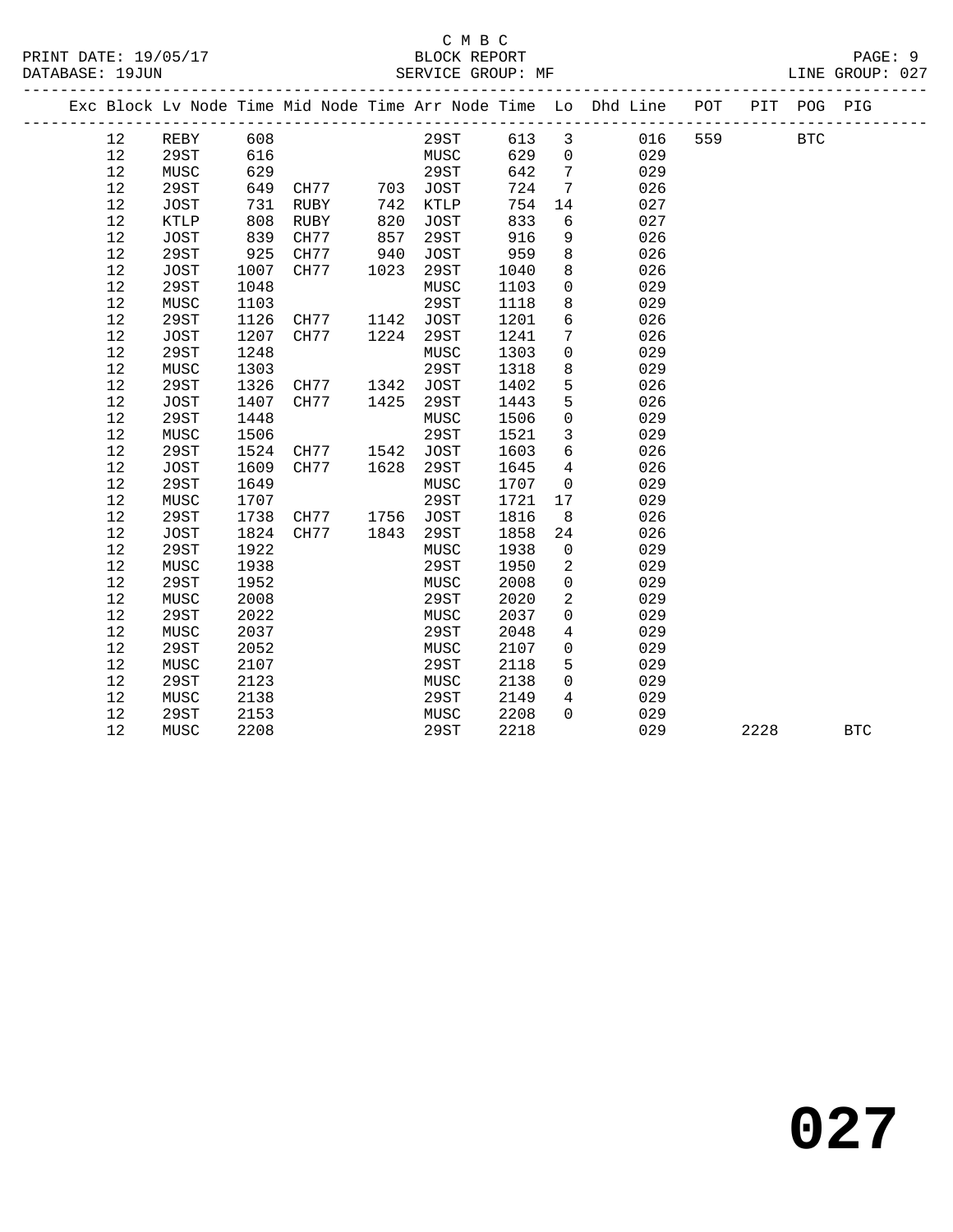# C M B C<br>BLOCK REPORT

PAGE: 10<br>LINE GROUP: 027

|  |          |                            |              | Exc Block Lv Node Time Mid Node Time Arr Node Time Lo Dhd Line POT |              |                     |              |                      |     | _____________________________________ |      | PIT POG PIG |            |
|--|----------|----------------------------|--------------|--------------------------------------------------------------------|--------------|---------------------|--------------|----------------------|-----|---------------------------------------|------|-------------|------------|
|  | 13       | 29ST                       |              | 617 CH77                                                           |              | 630 JOST            | 648          | $\overline{4}$       |     | 026<br>605                            |      | <b>BTC</b>  |            |
|  | 13       | JOST                       | 652          | BDKI                                                               |              | 714 PBEX            | 728          | 8 <sup>8</sup>       |     | 028                                   |      |             |            |
|  | 13       | PBEX                       | 736          | BDKI                                                               | 747          | JOST                | 811          | 10                   | 028 |                                       |      |             |            |
|  | 13       | JOST                       | 821          | BDKI                                                               | 847          | PBEX                | 903          | $7\phantom{.0}$      | 028 |                                       |      |             |            |
|  | 13       | PBEX                       | 910          | BDKI                                                               | 920          | JOST                | 944          | 8                    |     | 028                                   |      |             |            |
|  | 13       | JOST                       | 952          | BDKI                                                               | 1016         | PBEX                | 1028         | 8                    |     | 028                                   |      |             |            |
|  | 13       | PBEX                       | 1036         | BDKI                                                               | 1046         | JOST                | 1111         | 11                   | 028 |                                       |      |             |            |
|  | 13       | JOST                       | 1122         | BDKI                                                               | 1145         | PBEX                | 1157         | 10                   | 028 |                                       |      |             |            |
|  | 13       | PBEX                       | 1207         | BDKI                                                               | 1217         | JOST                | 1241         | 11                   | 028 |                                       |      |             |            |
|  | 13       | JOST                       | 1252         | BDKI                                                               | 1315         | PBEX                | 1327         | 10                   | 028 |                                       |      |             |            |
|  | 13       | PBEX                       | 1337         | BDKI                                                               | 1347         | JOST                | 1411         | 11                   | 028 |                                       |      |             |            |
|  | 13       | JOST                       | 1422         | BDKI                                                               | 1447         | PBEX                | 1459         | 10                   | 028 |                                       |      |             |            |
|  | 13       | PBEX                       | 1509         | BDKI                                                               | 1520         | JOST                | 1547         | 5                    | 028 |                                       |      |             |            |
|  | 13       | JOST                       | 1552         | BDKI                                                               | 1619         | PBEX                | 1631         | 5                    | 028 |                                       |      |             |            |
|  | 13       | PBEX                       | 1636         | BDKI                                                               | 1649         | JOST                | 1717         | 5                    | 028 |                                       |      |             |            |
|  | 13       | <b>JOST</b>                | 1722         | BDKI                                                               | 1748         | PBEX                | 1802         | 9                    | 028 |                                       |      |             |            |
|  | 13       | PBEX                       | 1811         | BDKI                                                               | 1822         | <b>JOST</b>         | 1844         | 15                   | 028 |                                       |      |             |            |
|  | 13       | JOST                       | 1859         | BDKI                                                               | 1922         | PBEX                | 1933         | 6                    | 028 |                                       |      |             |            |
|  | 13       | PBEX                       | 1939         | BDKI                                                               | 1948         | <b>JOST</b>         | 2008         | 6                    | 028 |                                       |      |             |            |
|  | 13       | <b>JOST</b>                | 2014         | BDKI                                                               | 2035         | PBEX                | 2046         | $\overline{4}$       | 028 |                                       |      |             |            |
|  | 13       | PBEX                       | 2050         | BDKI                                                               | 2059         | <b>JOST</b>         | 2119         | $7\phantom{.0}$      | 028 |                                       |      |             |            |
|  | 13       | JOST                       | 2126         | CH77                                                               | 2142         | 29ST                | 2154         | 26                   |     | 026                                   |      |             |            |
|  | 13       | 29ST                       | 2220         | CH77                                                               | 2234         | <b>JOST</b>         | 2248         | 7                    |     | 026                                   |      |             |            |
|  | 13       | <b>JOST</b>                | 2255         | RUBY                                                               | 2306         | KTLP                | 2316         | 7                    |     | 027                                   |      |             |            |
|  | 13<br>13 | KTLP                       | 2323<br>2344 | RUBY                                                               | 2331<br>2403 | JOST                | 2339         | 5                    | 028 | 027                                   |      |             |            |
|  | 13       | JOST                       | 2422         | BDKI                                                               | 2431         | PBEX                | 2413<br>2448 | 9<br>$7\phantom{.0}$ | 028 |                                       |      |             |            |
|  | 13       | PBEX<br>JOST               | 2455         | BDKI<br>RUBY                                                       | 2505         | JOST<br>KTLP        | 2513         | 9                    |     | 027                                   |      |             |            |
|  | 13       | <b>KTLP</b>                | 2522         | RUBY                                                               | 2530         | KYJO                | 2541         |                      |     | 027                                   | 2550 |             | <b>BTC</b> |
|  |          |                            |              |                                                                    |              |                     |              |                      |     |                                       |      |             |            |
|  | 14       | LNOS                       | 700          | <b>15LO</b>                                                        | 712          | STST                | 745          | $\mathbf 0$          | 35  | 241<br>635                            |      | <b>BTC</b>  |            |
|  | 14       | 29ST                       | 820          |                                                                    |              | MUSC                | 836          | 0                    |     | 029                                   |      |             |            |
|  | 14       | MUSC                       | 836          |                                                                    |              | 29ST                | 855          | 10                   |     | 029                                   |      |             |            |
|  | 14       | 29ST                       | 905          | CH77                                                               | 920          | JOST                | 939          | 8                    |     | 026                                   |      |             |            |
|  | 14       | <b>JOST</b>                | 947          | CH77                                                               | 1003         | 29ST                | 1020         | 8                    |     | 026                                   |      |             |            |
|  | 14       | <b>29ST</b>                | 1028         |                                                                    |              | MUSC                | 1043         | $\mathsf{O}$         | 029 |                                       |      |             |            |
|  | 14       | MUSC                       | 1043         |                                                                    |              | 29ST                | 1058         | - 8                  |     | 029                                   |      |             |            |
|  | 14       | 29ST                       | 1106         | CH77                                                               |              | 1122 JOST           | 1141         | 11                   |     | 026                                   |      |             |            |
|  | 14       | JOST                       | 1152         | BDKI                                                               |              | 1215 PBEX           | 1227         | 10                   | 028 |                                       |      |             |            |
|  | 14       | PBEX                       | 1237         | BDKI                                                               | 1247         | JOST                | 1311         | 11                   | 028 |                                       |      |             |            |
|  | 14       | JOST                       | 1322         | BDKI                                                               | 1347<br>1415 | PBEX                | 1359         | 5                    |     | 028                                   |      |             |            |
|  | 14       | PBEX                       | 1404         | BDKI                                                               |              | <b>JOST</b>         | 1441         | 6                    |     | 028                                   |      |             |            |
|  | 14       | <b>JOST</b><br><b>29ST</b> | 1447<br>1535 | CH77                                                               | 1505         | 29ST                | 1523<br>1553 | 12                   |     | 026<br>029                            |      |             |            |
|  | 14<br>14 | MUSC                       | 1553         |                                                                    |              | MUSC<br><b>29ST</b> | 1607         | 0<br>17              |     | 029                                   |      |             |            |
|  | 14       | <b>29ST</b>                | 1624         | CH77                                                               | 1642         | <b>JOST</b>         | 1703         | 6                    |     | 026                                   |      |             |            |
|  | 14       | <b>JOST</b>                | 1709         | CH77                                                               | 1728         | 29ST                | 1745         | 4                    |     | 026                                   |      |             |            |
|  | 14       | <b>29ST</b>                | 1749         |                                                                    |              | MUSC                | 1808         | 0                    | 029 |                                       |      |             |            |
|  | 14       | MUSC                       | 1808         |                                                                    |              | 29ST                | 1821         | 16                   | 029 |                                       |      |             |            |
|  | 14       | <b>29ST</b>                | 1837         | CH77                                                               | 1853         | <b>JOST</b>         | 1910         |                      |     | 026                                   | 1921 |             | <b>BTC</b> |
|  |          |                            |              |                                                                    |              |                     |              |                      |     |                                       |      |             |            |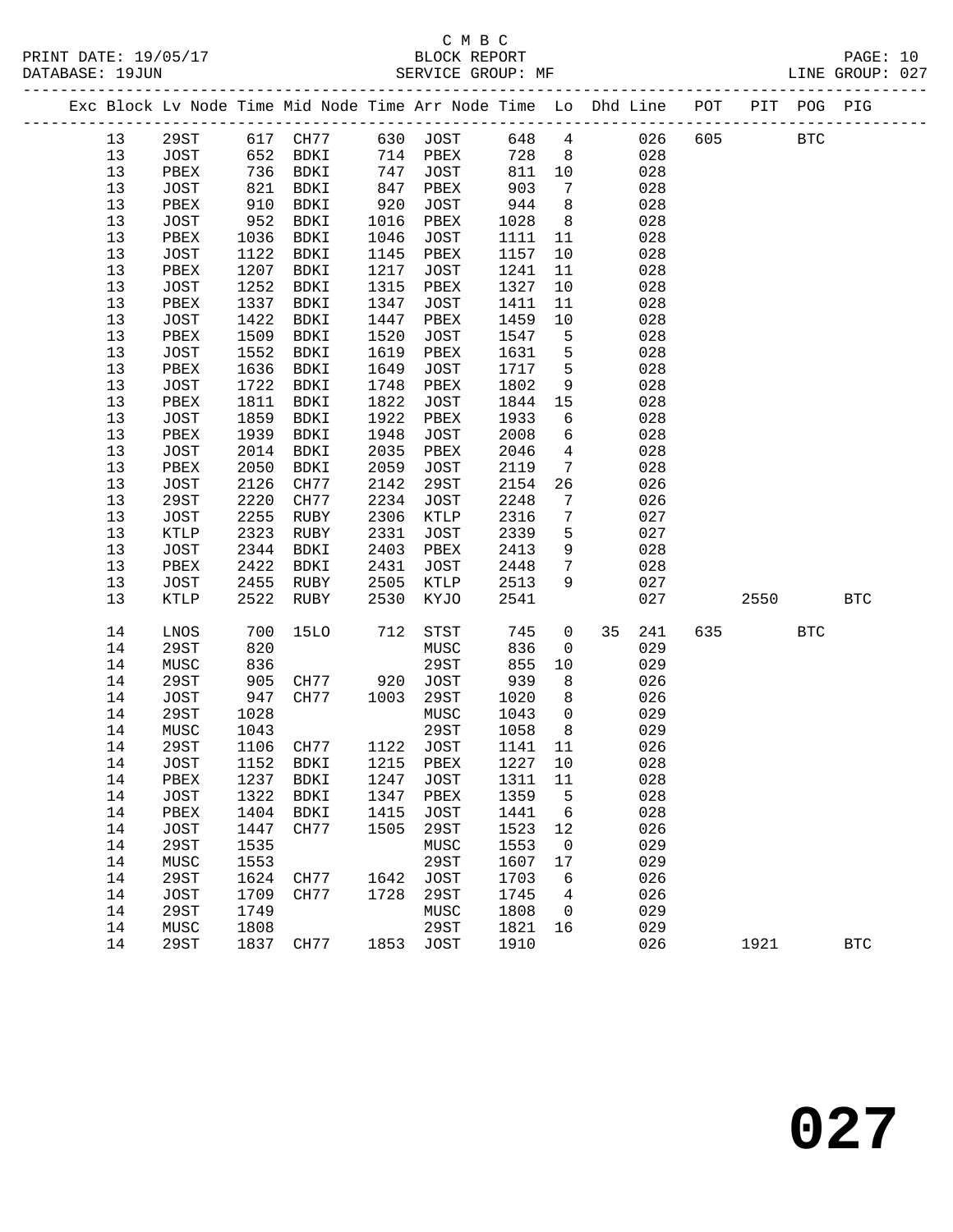|  |    |             |                 |                                    |      |                                  |      |                         | Exc Block Lv Node Time Mid Node Time Arr Node Time Lo Dhd Line POT PIT POG PIG |          |      |            |              |
|--|----|-------------|-----------------|------------------------------------|------|----------------------------------|------|-------------------------|--------------------------------------------------------------------------------|----------|------|------------|--------------|
|  | 15 | PBEX        |                 | 702 BDKI 712 JOST                  |      |                                  |      |                         | 737 14<br>028                                                                  | 650      |      | <b>BTC</b> |              |
|  | 15 | JOST        |                 | BDKI                               |      |                                  | 833  | 6                       | 028                                                                            |          |      |            |              |
|  | 15 | PBEX        | $\frac{1}{839}$ | BDKI                               |      | 816 PBEX<br>850 JOST<br>945 29ST | 914  | 15                      | 028                                                                            |          |      |            |              |
|  | 15 | JOST        | 929             | CH77                               |      |                                  | 1001 | 7                       | 026                                                                            |          |      |            |              |
|  | 15 | 29ST        | 1008            |                                    |      | MUSC                             | 1023 | $\mathbf 0$             | 029                                                                            |          |      |            |              |
|  | 15 | MUSC        | 1023            |                                    |      | 29ST                             | 1038 | 8                       | 029                                                                            |          |      |            |              |
|  | 15 | 29ST        | 1046            | CH77                               |      | 1100 JOST                        | 1119 | 8                       | 026                                                                            |          |      |            |              |
|  | 15 | <b>JOST</b> | 1127            | CH77                               | 1143 | 29ST                             | 1200 | 8                       | 026                                                                            |          |      |            |              |
|  | 15 | 29ST        | 1208            |                                    |      | MUSC                             | 1223 | $\mathbf 0$             | 029                                                                            |          |      |            |              |
|  | 15 | MUSC        | 1223            |                                    |      | 29ST                             | 1238 | 8                       | 029                                                                            |          |      |            |              |
|  | 15 | 29ST        | 1246            | CH77 1302 JOST<br>CH77 1344 29ST   |      |                                  | 1322 | 5                       | 026                                                                            |          |      |            |              |
|  | 15 | JOST        | 1327            |                                    |      | 29ST                             | 1400 | 8                       | 026                                                                            |          |      |            |              |
|  | 15 | 29ST        | 1408            |                                    |      | MUSC                             | 1425 | $\mathsf{O}$            | 029                                                                            |          |      |            |              |
|  | 15 | MUSC        | 1425            |                                    |      | 29ST                             | 1440 | 6                       | 029                                                                            |          |      |            |              |
|  | 15 | 29ST        | 1446            | CH77 1503 JOST                     |      |                                  | 1524 | 14                      | 026                                                                            |          |      |            |              |
|  | 15 | JOST        | 1538            | CH77                               | 1558 | 29ST                             | 1615 | $\overline{4}$          | 026                                                                            |          |      |            |              |
|  | 15 | 29ST        | 1619            |                                    |      | MUSC                             | 1637 | $\overline{\mathbf{0}}$ | 029                                                                            |          |      |            |              |
|  | 15 | MUSC        | 1637            |                                    |      | 29ST                             | 1651 | 13                      | 029                                                                            |          |      |            |              |
|  | 15 | 29ST        | 1704            |                                    |      | MUSC                             | 1722 | $\overline{\mathbf{0}}$ | 029                                                                            |          |      |            |              |
|  | 15 | MUSC        | 1722            |                                    |      | 29ST                             | 1736 | 17                      | 029                                                                            |          |      |            |              |
|  | 15 | 29ST        | 1753            | CH77 1811 JOST                     |      |                                  | 1831 | 8 <sup>8</sup>          | 026                                                                            |          |      |            |              |
|  | 15 | JOST        | 1839            | CH77                               | 1853 | 29ST                             | 1907 |                         | 026                                                                            |          | 1918 |            | <b>BTC</b>   |
|  | 31 | JOST        | 1452            | BDKI                               | 1519 | PBEX                             | 1531 | 5 <sup>5</sup>          |                                                                                | 028 1436 |      | <b>BTC</b> |              |
|  | 31 | PBEX        | 1536            | BDKI                               | 1549 | JOST                             | 1617 | 5                       | 028                                                                            |          |      |            |              |
|  | 31 | JOST        | 1622            | BDKI                               | 1649 | PBEX                             | 1702 | $\mathbf{3}$            | 028                                                                            |          |      |            |              |
|  | 31 | PBEX        | 1705            | BDKI                               | 1718 | JOST                             | 1746 | 6                       | 028                                                                            |          |      |            |              |
|  | 31 | JOST        | 1752            | BDKI                               | 1818 | PBEX                             | 1832 | $\mathbf{3}$            | 028                                                                            |          |      |            |              |
|  | 31 | PBEX        | 1835            |                                    |      | GIST                             | 1852 |                         | 028                                                                            |          | 1857 |            | <b>BTC</b>   |
|  | 32 | <b>JOST</b> | 1506            | CH77                               | 1525 | 29ST                             | 1543 | 11                      | 026                                                                            | 1450 30  |      | <b>BTC</b> |              |
|  | 32 | <b>29ST</b> | 1554            | CH77                               | 1612 | JOST                             | 1633 | 6                       | 026                                                                            |          |      |            |              |
|  | 32 | JOST        | 1639            | CH77                               | 1658 | 29ST                             | 1715 | $\overline{4}$          | 026                                                                            |          |      |            |              |
|  | 32 | 29ST        | 1719            |                                    |      | MUSC                             | 1738 | $\overline{0}$          | 029                                                                            |          |      |            |              |
|  | 32 | MUSC        | 1738            |                                    |      | 29ST                             | 1751 | 13                      | 029                                                                            |          |      |            |              |
|  | 32 | 29ST        | 1804            |                                    |      | MUSC                             | 1821 | $\overline{0}$          | 029                                                                            |          |      |            |              |
|  | 32 | MUSC        | 1821            |                                    |      | 29ST                             | 1833 |                         | 029                                                                            |          | 1845 |            | <b>BTC</b>   |
|  | 33 | 29ST        |                 | 1506 CH77 1524 JOST                |      |                                  | 1545 | $7\phantom{0}$          |                                                                                | 026 1452 |      | <b>BTC</b> |              |
|  |    |             |                 | 33 JOST 1552 RUBY 1607 KTLP 1619 7 |      |                                  |      |                         | 027                                                                            |          |      |            |              |
|  | 33 | KTLP        | 1626            | RUBY                               | 1637 | <b>JOST</b>                      | 1652 | 5                       | 027                                                                            |          |      |            |              |
|  | 33 | JOST        | 1657            | RUBY                               | 1711 | KTLP                             | 1723 | 4                       | 027                                                                            |          |      |            |              |
|  | 33 | KTLP        | 1727            | RUBY                               | 1737 | <b>JOST</b>                      | 1752 | 5                       | 027                                                                            |          |      |            |              |
|  | 33 | JOST        | 1757            | RUBY                               | 1811 | <b>KTLP</b>                      | 1822 | 6                       | 027                                                                            |          |      |            |              |
|  | 33 | KTLP        | 1828            | RUBY                               | 1838 | <b>JOST</b>                      | 1851 |                         | 027                                                                            |          | 1902 |            | $_{\rm BTC}$ |
|  | 34 | 29ST        | 1540            | CH77                               | 1558 | <b>JOST</b>                      | 1619 | 5                       | 026                                                                            | 1526     |      | <b>BTC</b> |              |
|  | 34 | JOST        | 1624            | CH77                               | 1643 | 29ST                             | 1700 | 8                       | 026                                                                            |          |      |            |              |
|  | 34 | 29ST        | 1708            | CH77                               | 1726 | <b>JOST</b>                      | 1747 | 7                       | 026                                                                            |          |      |            |              |
|  | 34 | JOST        | 1754            | CH77                               | 1815 | 29ST                             | 1831 |                         | 026                                                                            |          | 1843 |            | <b>BTC</b>   |
|  | 51 | $HK-E$      | 609             | GIST                               | 617  | <b>JOST</b>                      | 635  | 3                       | 028                                                                            | 600      |      | <b>BTC</b> |              |
|  | 51 | JOST        | 638             | BDKI                               | 700  | PBEX                             | 714  | 6                       | 028                                                                            |          |      |            |              |
|  | 51 | PBEX        | 720             | BDKI                               | 731  | <b>JOST</b>                      | 756  | 10                      | 028                                                                            |          |      |            |              |
|  | 51 | JOST        | 806             | BDKI                               | 832  | PBEX                             | 848  | 6                       | 028                                                                            |          |      |            |              |
|  | 51 | PBEX        | 854             | BDKI                               | 905  | <b>JOST</b>                      | 929  |                         | 028                                                                            |          | 941  |            | $_{\rm BTC}$ |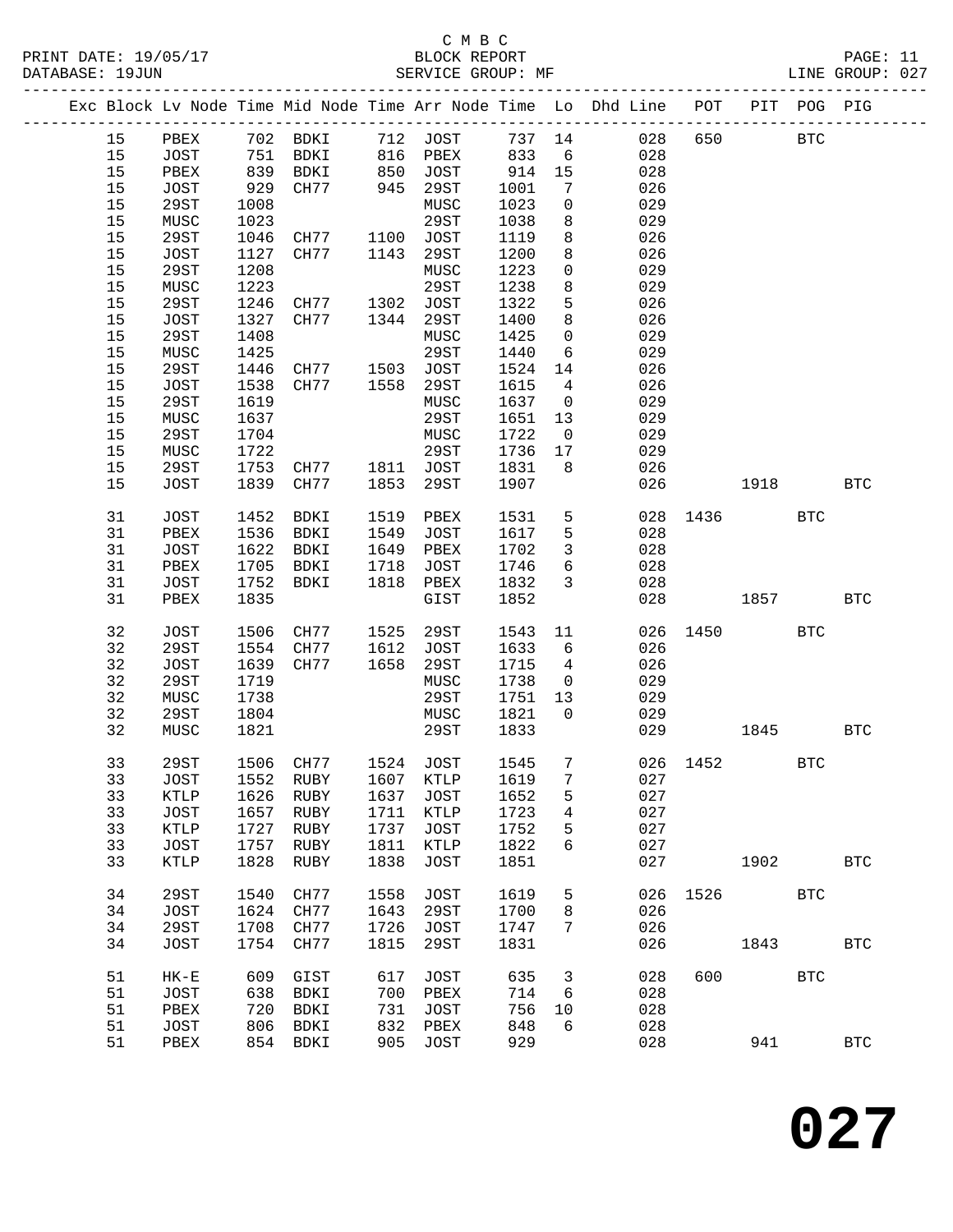### C M B C<br>BLOCK REPORT

PAGE: 12<br>LINE GROUP: 027

|  |                |             |      |                   |              | Exc Block Lv Node Time Mid Node Time Arr Node Time Lo Dhd Line POT |              |                                  |            |     |           | PIT POG PIG |            |
|--|----------------|-------------|------|-------------------|--------------|--------------------------------------------------------------------|--------------|----------------------------------|------------|-----|-----------|-------------|------------|
|  | 52             | BDKI        |      | 619 HK-W 622 HK-W |              |                                                                    | 622          | 6                                | 1 028      | 618 |           | <b>BTC</b>  |            |
|  | 52             | KTLP        |      | 629 RUBY          |              |                                                                    | 649          | $\overline{4}$                   | 027        |     |           |             |            |
|  | 52             | JOST        |      | 653 CH77          |              | 639 JOST<br>708 29ST                                               | 725          | $7\phantom{.0}$                  | 026        |     |           |             |            |
|  | 52             | 29ST        | 732  |                   |              | MUSC                                                               | 747          | $\overline{0}$                   | 029        |     |           |             |            |
|  | 52             | MUSC        | 747  |                   |              | 29ST                                                               | 803          | $\overline{a}$                   | 029        |     |           |             |            |
|  | 52             | 29ST        | 805  | CH77              |              | 821 JOST                                                           | 843          | $\mathbf{3}$                     | 026        |     |           |             |            |
|  | 52             | JOST        | 846  | RUBY              | 859          | KTLP                                                               | 909          |                                  | 027        |     | 913       |             | <b>BTC</b> |
|  |                |             |      |                   |              |                                                                    |              |                                  |            |     |           |             |            |
|  | 53             | $HK-E$      | 639  | GIST              | 647          | JOST                                                               | 706          | 15                               | 028        |     | 630       | <b>BTC</b>  |            |
|  | 53             | JOST        | 721  | BDKI              | 746          | PBEX                                                               | 801          | $-5$                             | 028        |     |           |             |            |
|  | 53             | PBEX        | 806  | BDKI              | 818          | JOST                                                               | 844          | 11                               | 028        |     |           |             |            |
|  | 53             | JOST        |      | 855 CH77          | 912          | 29ST                                                               | 930          |                                  | 026        |     | 942       |             | <b>BTC</b> |
|  |                |             |      |                   |              |                                                                    |              |                                  |            |     |           |             |            |
|  | 54             | SEHY        | 714  |                   |              | PBEX                                                               | 725          | $\overline{a}$                   | 214        | 656 |           | <b>BTC</b>  |            |
|  | 54             | PBEX        | 727  |                   |              | SEHY                                                               | 741          | $\overline{0}$                   | 214        |     |           |             |            |
|  | 54             | SEHY        | 741  | PBEX              |              | 756 BUB2                                                           | 827          |                                  | 214        |     | 854       |             | <b>BTC</b> |
|  |                |             |      |                   |              |                                                                    |              |                                  |            |     |           |             |            |
|  | 55             | KTLP        | 740  | RUBY              | 751          | JOST                                                               | 803          | 5                                | 027        | 734 |           | <b>BTC</b>  |            |
|  | 55             | JOST        | 808  | CH77              |              | 824 29ST                                                           | 843          | 9                                | 026        |     |           |             |            |
|  | 55             | 29ST        | 852  |                   |              | MUSC                                                               | 910          | $\mathbf 0$                      | 029        |     |           |             |            |
|  | 55             | MUSC        | 910  |                   |              | 29ST                                                               | 926          |                                  | 029        |     | 938       |             | <b>BTC</b> |
|  |                |             |      |                   |              |                                                                    |              |                                  |            |     |           |             |            |
|  | <b>PN 91</b>   | 29ST        | 934  | REBY              | 941          | PNE                                                                | 952          | $\overline{3}$                   | 016        |     | 920 — 100 | <b>BTC</b>  |            |
|  | PN 91          | PNE         | 955  | REBY              | 1006         | 29ST                                                               | 1017         | 2                                | 016        |     |           |             |            |
|  | PN 91          | 29ST        | 1019 | REBY              | 1026         | PNE                                                                | 1037         | 18                               | 016        |     |           |             |            |
|  | PN 91          | PNE         | 1055 | REBY              | 1106         | 29ST                                                               | 1117         | $\overline{\phantom{0}}^2$       | 016        |     |           |             |            |
|  | PN 91          | 29ST        | 1119 | REBY              | 1126         | PNE                                                                | 1137         | 18                               | 016        |     |           |             |            |
|  | PN 91          | PNE         | 1155 | REBY              | 1206         | 29ST                                                               | 1217         | $\overline{\phantom{a}}^2$       | 016        |     |           |             |            |
|  | PN 91          | 29ST        | 1219 | REBY              | 1226         | PNE                                                                | 1237         | 18                               | 016        |     |           |             |            |
|  | PN 91          | PNE         | 1255 | REBY              | 1306         | 29ST                                                               | 1317         | $\overline{\phantom{a}}$         | 016        |     |           |             |            |
|  | PN 91          | 29ST        | 1319 | REBY              | 1326         | PNE                                                                | 1337         | 18                               | 016        |     |           |             |            |
|  | PN 91          | PNE         | 1355 | REBY              | 1406         | 29ST                                                               | 1417         | $\overline{\phantom{a}}^2$       | 016        |     |           |             |            |
|  | PN 91          | 29ST        | 1419 | REBY              | 1426         | PNE                                                                | 1437         | 18                               | 016        |     |           |             |            |
|  | PN 91          | PNE         | 1455 | REBY              | 1506         | 29ST                                                               | 1517         | $\overline{\phantom{a}}$         | 016        |     |           |             |            |
|  | PN 91          | 29ST        | 1519 | REBY              | 1526         | PNE                                                                | 1537         | 18                               | 016        |     |           |             |            |
|  | PN 91          | PNE<br>29ST | 1555 | REBY<br>1619 REBY | 1606<br>1626 | 29ST                                                               | 1617<br>1637 | $\overline{\phantom{a}}^2$       | 016        |     |           |             |            |
|  | PN 91          |             | 1655 | REBY              | 1706         | ${\tt PNE}$                                                        | 1717         | 18<br>$\overline{\phantom{a}}^2$ | 016        |     |           |             |            |
|  | PN 91<br>PN 91 | PNE<br>29ST |      | 1719 REBY         | 1726         | 29ST<br>${\tt PNE}$                                                | 1737 18      |                                  | 016<br>016 |     |           |             |            |
|  |                | PN 91 PNE   |      |                   |              | 1755 REBY 1806 29ST 1817 2                                         |              |                                  | 016        |     |           |             |            |
|  | PN 91          | 29ST        | 1819 | REBY              | 1826         | PNE                                                                | 1837         | 18                               | 016        |     |           |             |            |
|  | PN 91          | PNE         | 1855 | REBY              | 1906         | 29ST                                                               | 1917         | 2                                | 016        |     |           |             |            |
|  | PN 91          | 29ST        | 1919 | REBY              | 1926         | PNE                                                                | 1937         | 13                               | 016        |     |           |             |            |
|  | PN 91          | PNE         | 1950 | REBY              | 2001         | 29ST                                                               | 2012         | 3                                | 016        |     |           |             |            |
|  | PN 91          | 29ST        | 2015 | REBY              | 2022         | PNE                                                                | 2033         | 5                                | 016        |     |           |             |            |
|  | PN 91          | PNE         | 2038 | REBY              | 2049         | 29ST                                                               | 2100         | 3                                | 016        |     |           |             |            |
|  | PN 91          | 29ST        | 2103 | REBY              | 2110         | PNE                                                                | 2121         | 5                                | 016        |     |           |             |            |
|  | <b>PN 91</b>   | PNE         | 2126 | REBY              | 2137         | 29ST                                                               | 2148         | 3                                | 016        |     |           |             |            |
|  | PN 91          | 29ST        | 2151 | REBY              | 2158         | PNE                                                                | 2209         | 5                                | 016        |     |           |             |            |
|  | PN 91          | PNE         | 2214 | REBY              | 2225         | 29ST                                                               | 2236         | 3                                | 016        |     |           |             |            |
|  | PN 91          | 29ST        | 2239 | REBY              | 2246         | PNE                                                                | 2257         | 5                                | 016        |     |           |             |            |
|  | PN 91          | PNE         | 2302 | REBY              | 2313         | 29ST                                                               | 2324         | 3                                | 016        |     |           |             |            |
|  | PN 91          | 29ST        | 2327 | REBY              | 2334         | PNE                                                                | 2345         | 8                                | 016        |     |           |             |            |
|  | PN 91          | PNE         | 2353 | REBY              | 2404         | 29ST                                                               | 2415         |                                  | 016        |     | 2423      |             | <b>BTC</b> |
|  |                |             |      |                   |              |                                                                    |              |                                  |            |     |           |             |            |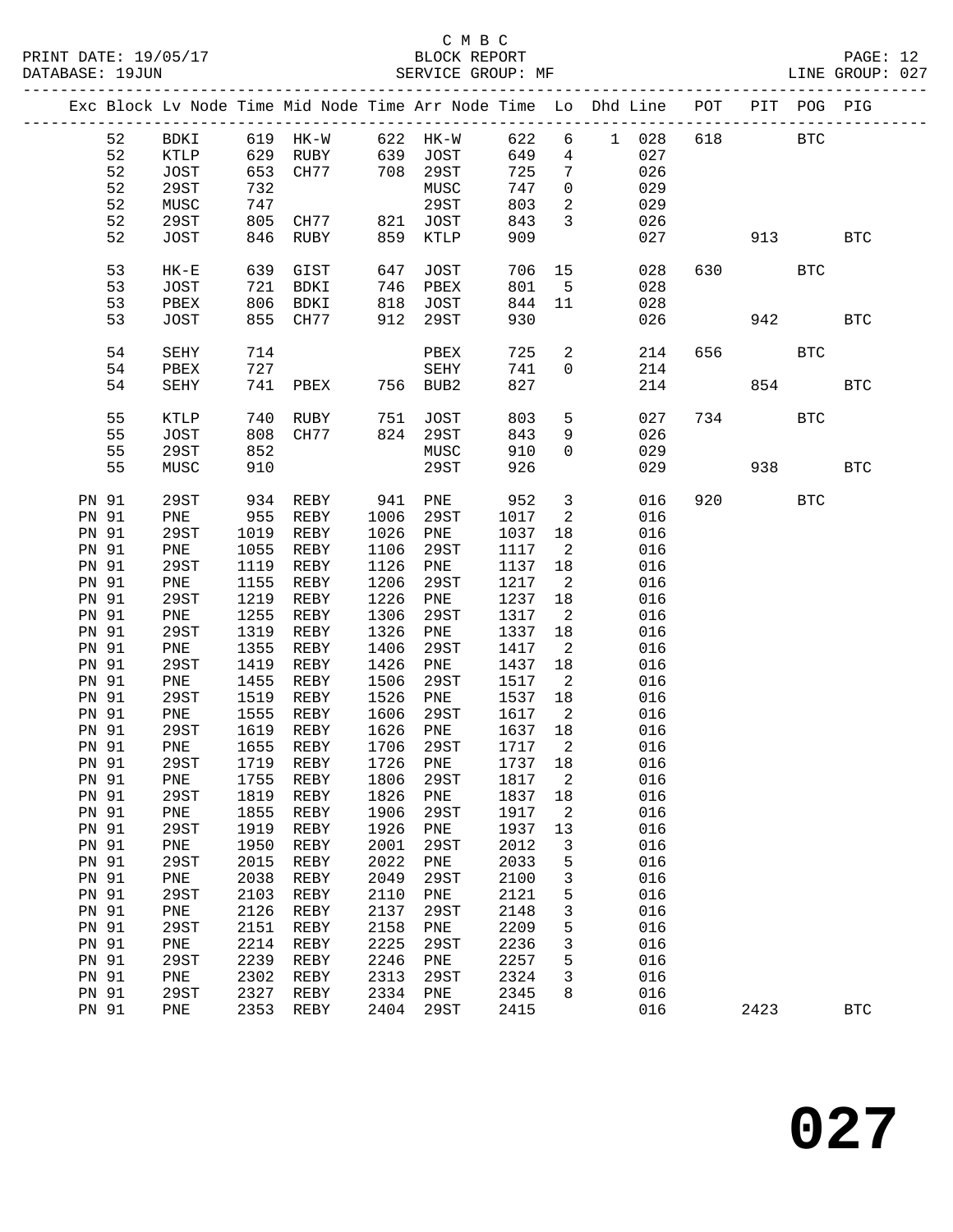## C M B C<br>BLOCK REPORT

PAGE: 13<br>LINE GROUP: 027

|              |      |      |      |      |         |      |                            | Exc Block Lv Node Time Mid Node Time Arr Node Time Lo Dhd Line POT |     |      | PIT POG PIG |            |
|--------------|------|------|------|------|---------|------|----------------------------|--------------------------------------------------------------------|-----|------|-------------|------------|
| PN 92        | 29ST | 949  | REBY |      | 956 PNE | 1007 | $\overline{\mathbf{3}}$    | 016                                                                | 935 |      | BTC         |            |
| PN 92        | PNE  | 1010 | REBY | 1021 | 29ST    | 1032 | $\overline{\phantom{0}}^2$ | 016                                                                |     |      |             |            |
| PN 92        | 29ST | 1034 | REBY | 1041 | PNE     | 1052 | 18                         | 016                                                                |     |      |             |            |
| PN 92        | PNE  | 1110 | REBY | 1121 | 29ST    | 1132 | $\overline{2}$             | 016                                                                |     |      |             |            |
| PN 92        | 29ST | 1134 | REBY | 1141 | PNE     | 1152 | 18                         | 016                                                                |     |      |             |            |
| PN 92        | PNE  | 1210 | REBY | 1221 | 29ST    | 1232 | $\overline{\phantom{0}}^2$ | 016                                                                |     |      |             |            |
| PN 92        | 29ST | 1234 | REBY | 1241 | PNE     | 1252 | 18                         | 016                                                                |     |      |             |            |
| PN 92        | PNE  | 1310 | REBY | 1321 | 29ST    | 1332 | 2                          | 016                                                                |     |      |             |            |
| PN 92        | 29ST | 1334 | REBY | 1341 | PNE     | 1352 | 18                         | 016                                                                |     |      |             |            |
| PN 92        | PNE  | 1410 | REBY | 1421 | 29ST    | 1432 | $\overline{\phantom{a}}^2$ | 016                                                                |     |      |             |            |
| PN 92        | 29ST | 1434 | REBY | 1441 | PNE     | 1452 | 18                         | 016                                                                |     |      |             |            |
| PN 92        | PNE  | 1510 | REBY | 1521 | 29ST    | 1532 | $\overline{2}$             | 016                                                                |     |      |             |            |
| PN 92        | 29ST | 1534 | REBY | 1541 | PNE     | 1552 | 18                         | 016                                                                |     |      |             |            |
| PN 92        | PNE  | 1610 | REBY | 1621 | 29ST    | 1632 | $\overline{\phantom{0}}^2$ | 016                                                                |     |      |             |            |
| PN 92        | 29ST | 1634 | REBY | 1641 | PNE     | 1652 | 18                         | 016                                                                |     |      |             |            |
| PN 92        | PNE  | 1710 | REBY | 1721 | 29ST    | 1732 | $\overline{\phantom{0}}^2$ | 016                                                                |     |      |             |            |
| PN 92        | 29ST | 1734 | REBY | 1741 | PNE     | 1752 | 18                         | 016                                                                |     |      |             |            |
| PN 92        | PNE  | 1810 | REBY | 1821 | 29ST    | 1832 | $\overline{\phantom{0}}^2$ | 016                                                                |     |      |             |            |
| PN 92        | 29ST | 1834 | REBY | 1841 | PNE     | 1852 | 18                         | 016                                                                |     |      |             |            |
| PN 92        | PNE  | 1910 | REBY | 1921 | 29ST    | 1932 | $\overline{\phantom{0}}^2$ | 016                                                                |     |      |             |            |
| PN 92        | 29ST | 1934 | REBY | 1941 | PNE     | 1952 | 10                         | 016                                                                |     |      |             |            |
| PN 92        | PNE  | 2002 | REBY | 2013 | 29ST    | 2024 | 3                          | 016                                                                |     |      |             |            |
| PN 92        | 29ST | 2027 | REBY | 2034 | PNE     | 2045 | 5                          | 016                                                                |     |      |             |            |
| PN 92        | PNE  | 2050 | REBY | 2101 | 29ST    | 2112 | $\mathbf{3}$               | 016                                                                |     |      |             |            |
| PN 92        | 29ST | 2115 | REBY | 2122 | PNE     | 2133 | 5                          | 016                                                                |     |      |             |            |
| PN 92        | PNE  | 2138 | REBY | 2149 | 29ST    | 2200 | 3                          | 016                                                                |     |      |             |            |
| <b>PN 92</b> | 29ST | 2203 | REBY | 2210 | PNE     | 2221 | 5                          | 016                                                                |     |      |             |            |
| PN 92        | PNE  | 2226 | REBY | 2237 | 29ST    | 2248 | 3                          | 016                                                                |     |      |             |            |
| PN 92        | 29ST | 2251 | REBY | 2258 | PNE     | 2309 | 5                          | 016                                                                |     |      |             |            |
| PN 92        | PNE  | 2314 | REBY | 2325 | 29ST    | 2336 | 3                          | 016                                                                |     |      |             |            |
| PN 92        | 29ST | 2339 | REBY | 2346 | PNE     | 2357 | 11                         | 016                                                                |     |      |             |            |
| PN 92        | PNE  | 2408 | REBY | 2419 | 29ST    | 2430 |                            | 016                                                                |     | 2438 |             | <b>BTC</b> |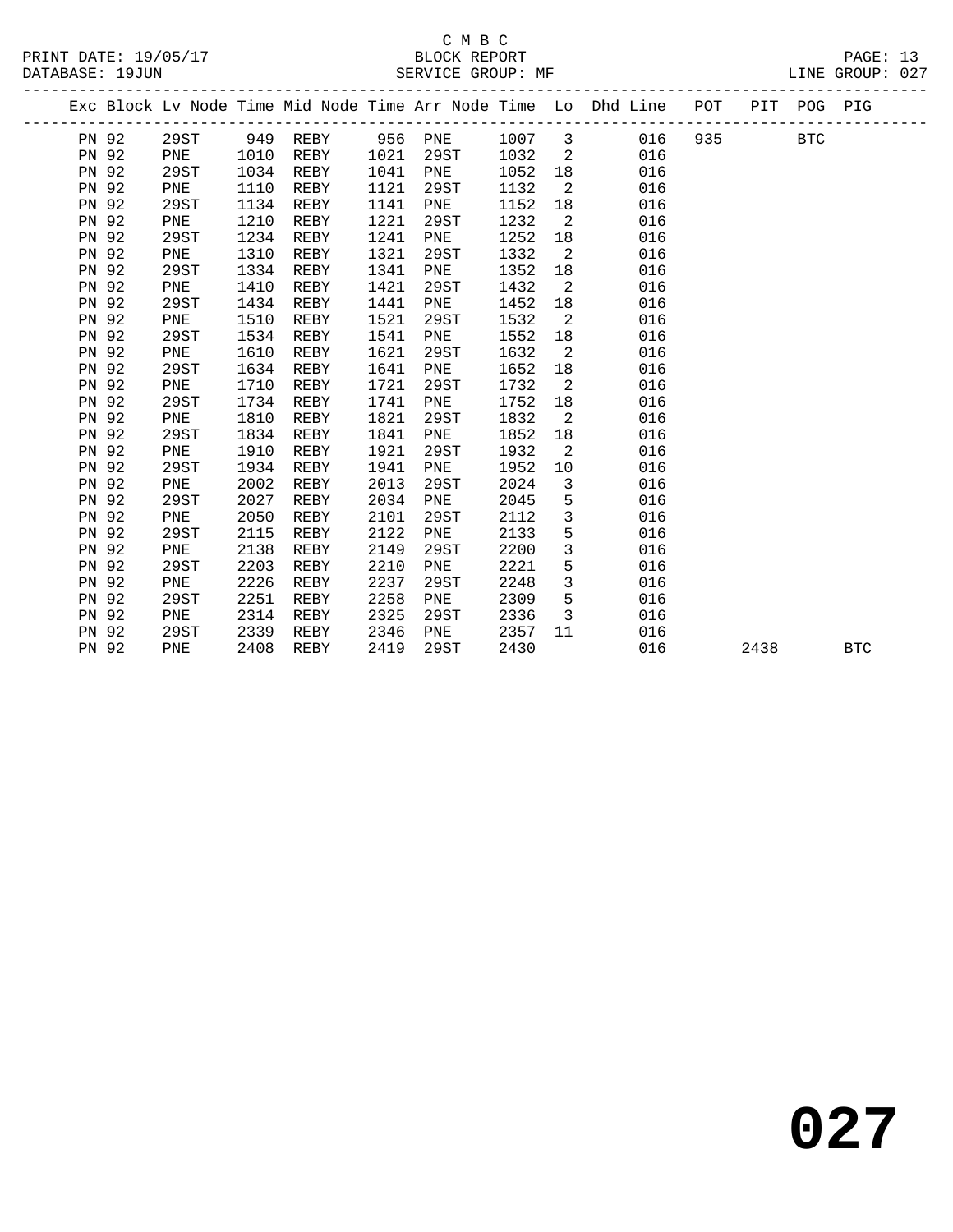|              |      |      |             |      |      |      |                         | Exc Block Lv Node Time Mid Node Time Arr Node Time Lo Dhd Line POT |     |      | PIT POG PIG |            |
|--------------|------|------|-------------|------|------|------|-------------------------|--------------------------------------------------------------------|-----|------|-------------|------------|
| PN 93        | 29ST |      | $1004$ REBY | 1011 | PNE  | 1022 | $\overline{\mathbf{3}}$ | 016                                                                | 950 |      | <b>BTC</b>  |            |
| PN 93        | PNE  | 1025 | REBY        | 1036 | 29ST | 1047 | $\overline{2}$          | 016                                                                |     |      |             |            |
| PN 93        | 29ST | 1049 | REBY        | 1056 | PNE  | 1107 | 18                      | 016                                                                |     |      |             |            |
| PN 93        | PNE  | 1125 | REBY        | 1136 | 29ST | 1147 | $\overline{2}$          | 016                                                                |     |      |             |            |
| PN 93        | 29ST | 1149 | REBY        | 1156 | PNE  | 1207 | 18                      | 016                                                                |     |      |             |            |
| PN 93        | PNE  | 1225 | REBY        | 1236 | 29ST | 1247 | 2                       | 016                                                                |     |      |             |            |
| PN 93        | 29ST | 1249 | REBY        | 1256 | PNE  | 1307 | 18                      | 016                                                                |     |      |             |            |
| PN 93        | PNE  | 1325 | REBY        | 1336 | 29ST | 1347 | 2                       | 016                                                                |     |      |             |            |
| PN 93        | 29ST | 1349 | REBY        | 1356 | PNE  | 1407 | 18                      | 016                                                                |     |      |             |            |
| PN 93        | PNE  | 1425 | REBY        | 1436 | 29ST | 1447 | 2                       | 016                                                                |     |      |             |            |
| PN 93        | 29ST | 1449 | REBY        | 1456 | PNE  | 1507 | 18                      | 016                                                                |     |      |             |            |
| PN 93        | PNE  | 1525 | REBY        | 1536 | 29ST | 1547 | $\overline{2}$          | 016                                                                |     |      |             |            |
| PN 93        | 29ST | 1549 | REBY        | 1556 | PNE  | 1607 | 18                      | 016                                                                |     |      |             |            |
| <b>PN 93</b> | PNE  | 1625 | REBY        | 1636 | 29ST | 1647 | 2                       | 016                                                                |     |      |             |            |
| PN 93        | 29ST | 1649 | REBY        | 1656 | PNE  | 1707 | 18                      | 016                                                                |     |      |             |            |
| PN 93        | PNE  | 1725 | REBY        | 1736 | 29ST | 1747 | 2                       | 016                                                                |     |      |             |            |
| PN 93        | 29ST | 1749 | REBY        | 1756 | PNE  | 1807 | 18                      | 016                                                                |     |      |             |            |
| <b>PN 93</b> | PNE  | 1825 | REBY        | 1836 | 29ST | 1847 | 2                       | 016                                                                |     |      |             |            |
| PN 93        | 29ST | 1849 | REBY        | 1856 | PNE  | 1907 | 18                      | 016                                                                |     |      |             |            |
| PN 93        | PNE  | 1925 | REBY        | 1936 | 29ST | 1947 | 2                       | 016                                                                |     |      |             |            |
| PN 93        | 29ST | 1949 | REBY        | 1956 | PNE  | 2007 | 7                       | 016                                                                |     |      |             |            |
| PN 93        | PNE  | 2014 | REBY        | 2025 | 29ST | 2036 | $\overline{3}$          | 016                                                                |     |      |             |            |
| PN 93        | 29ST | 2039 | REBY        | 2046 | PNE  | 2057 | 5                       | 016                                                                |     |      |             |            |
| PN 93        | PNE  | 2102 | REBY        | 2113 | 29ST | 2124 | $\mathbf{3}$            | 016                                                                |     |      |             |            |
| PN 93        | 29ST | 2127 | REBY        | 2134 | PNE  | 2145 | 5                       | 016                                                                |     |      |             |            |
| PN 93        | PNE  | 2150 | REBY        | 2201 | 29ST | 2212 | $\mathbf{3}$            | 016                                                                |     |      |             |            |
| PN 93        | 29ST | 2215 | REBY        | 2222 | PNE  | 2233 | 5                       | 016                                                                |     |      |             |            |
| PN 93        | PNE  | 2238 | REBY        | 2249 | 29ST | 2300 | $\mathbf{3}$            | 016                                                                |     |      |             |            |
| PN 93        | 29ST | 2303 | REBY        | 2310 | PNE  | 2321 | 5                       | 016                                                                |     |      |             |            |
| PN 93        | PNE  | 2326 | REBY        | 2337 | 29ST | 2348 | 3                       | 016                                                                |     |      |             |            |
| PN 93        | 29ST | 2351 | REBY        | 2358 | PNE  | 2409 |                         | 016                                                                |     | 2419 |             | <b>BTC</b> |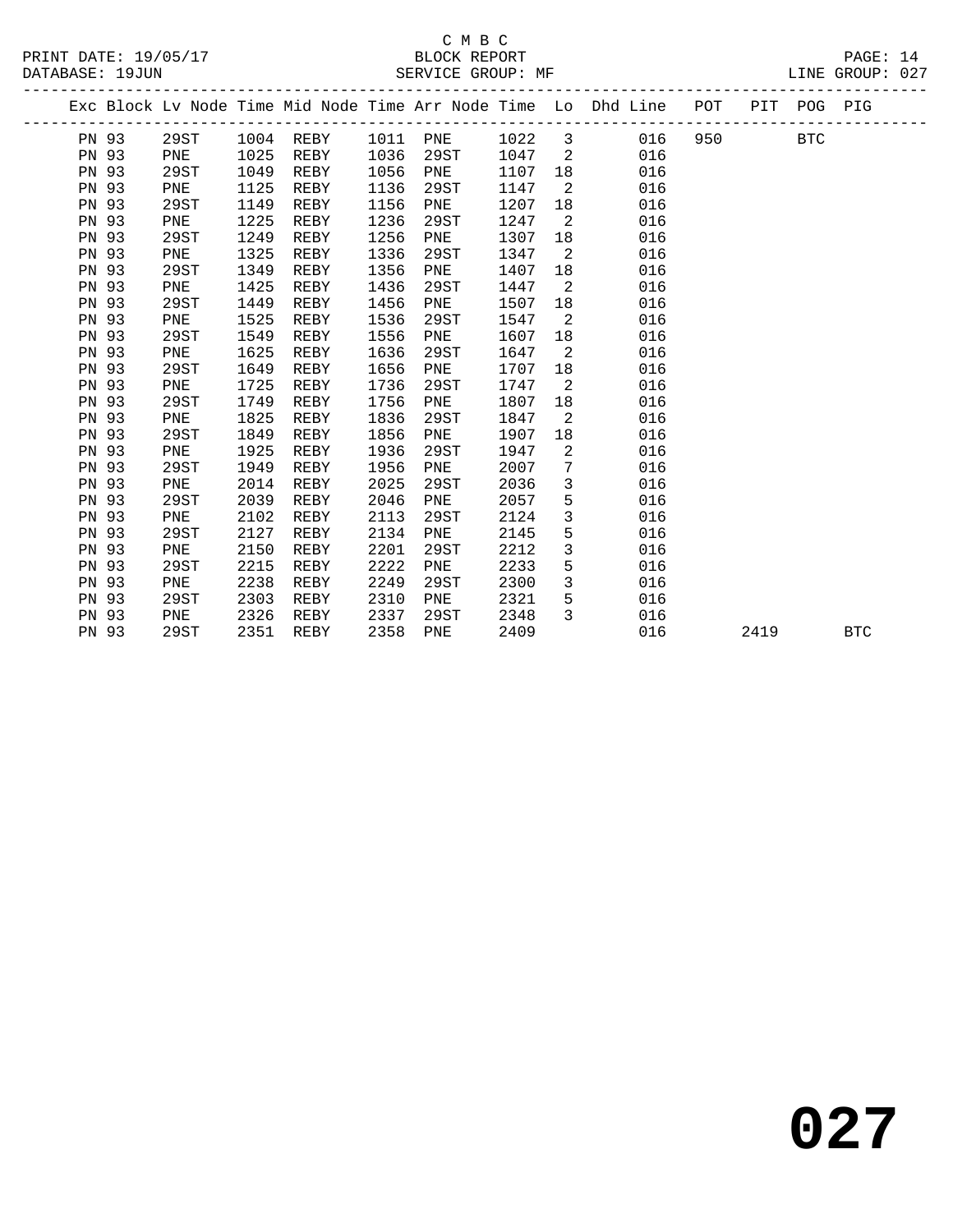|       |       |      |      |           |      |      |      |                            | Exc Block Lv Node Time Mid Node Time Arr Node Time Lo Dhd Line POT PIT POG PIG |      |            |
|-------|-------|------|------|-----------|------|------|------|----------------------------|--------------------------------------------------------------------------------|------|------------|
|       | PN 94 | PNE  |      | 1040 REBY |      |      |      |                            | 1051 29ST 1102 2 016 1030 BTC                                                  |      |            |
| PN 94 |       | 29ST | 1104 | REBY      | 1111 | PNE  | 1122 |                            | 016                                                                            |      |            |
| PN 94 |       | PNE  | 1140 | REBY      | 1151 | 29ST | 1202 | $\overline{\phantom{0}}^2$ | 016                                                                            |      |            |
| PN 94 |       | 29ST | 1204 | REBY      | 1211 | PNE  | 1222 | 18                         | 016                                                                            |      |            |
| PN 94 |       | PNE  | 1240 | REBY      | 1251 | 29ST | 1302 | $\overline{\phantom{a}}^2$ | 016                                                                            |      |            |
| PN 94 |       | 29ST | 1304 | REBY      | 1311 | PNE  | 1322 |                            | 016                                                                            |      |            |
| PN 94 |       | PNE  | 1340 | REBY      | 1351 | 29ST | 1402 | $\overline{\phantom{a}}$   | 016                                                                            |      |            |
| PN 94 |       | 29ST | 1404 | REBY      | 1411 | PNE  | 1422 | 18                         | 016                                                                            |      |            |
| PN 94 |       | PNE  | 1440 | REBY      | 1451 | 29ST | 1502 | $\overline{2}$             | 016                                                                            |      |            |
| PN 94 |       | 29ST | 1504 | REBY      | 1511 | PNE  | 1522 | 18                         | 016                                                                            |      |            |
| PN 94 |       | PNE  | 1540 | REBY      | 1551 | 29ST | 1602 | $\overline{2}$             | 016                                                                            |      |            |
| PN 94 |       | 29ST | 1604 | REBY      | 1611 | PNE  | 1622 | 18                         | 016                                                                            |      |            |
| PN 94 |       | PNE  | 1640 | REBY      | 1651 | 29ST | 1702 | $\overline{\phantom{a}}^2$ | 016                                                                            |      |            |
| PN 94 |       | 29ST | 1704 | REBY      | 1711 | PNE  | 1722 | 18                         | 016                                                                            |      |            |
| PN 94 |       | PNE  | 1740 | REBY      | 1751 | 29ST | 1802 | $\overline{2}$             | 016                                                                            |      |            |
| PN 94 |       | 29ST | 1804 | REBY      | 1811 | PNE  | 1822 | 18                         | 016                                                                            |      |            |
| PN 94 |       | PNE  | 1840 | REBY      | 1851 | 29ST | 1902 | 2                          | 016                                                                            |      |            |
| PN 94 |       | 29ST | 1904 | REBY      | 1911 | PNE  | 1922 | 17                         | 016                                                                            |      |            |
| PN 94 |       | PNE  | 1939 | REBY      | 1950 | 29ST | 2001 | 2                          | 016                                                                            |      |            |
| PN 94 |       | 29ST | 2003 | REBY      | 2010 | PNE  | 2021 | 5                          | 016                                                                            |      |            |
| PN 94 |       | PNE  | 2026 | REBY      | 2037 | 29ST | 2048 | $\mathbf{3}$               | 016                                                                            |      |            |
| PN 94 |       | 29ST | 2051 | REBY      | 2058 | PNE  | 2109 | 5                          | 016                                                                            |      |            |
| PN 94 |       | PNE  | 2114 | REBY      | 2125 | 29ST | 2136 | $\mathbf{3}$               | 016                                                                            |      |            |
| PN 94 |       | 29ST | 2139 | REBY      | 2146 | PNE  | 2157 | 5                          | 016                                                                            |      |            |
| PN 94 |       | PNE  | 2202 | REBY      | 2213 | 29ST | 2224 | $\mathbf{3}$               | 016                                                                            |      |            |
| PN 94 |       | 29ST | 2227 | REBY      | 2234 | PNE  | 2245 | 5                          | 016                                                                            |      |            |
| PN 94 |       | PNE  | 2250 | REBY      | 2301 | 29ST | 2312 | $\mathbf{3}$               | 016                                                                            |      |            |
| PN 94 |       | 29ST | 2315 | REBY      | 2322 | PNE  | 2333 | 5                          | 016                                                                            |      |            |
| PN 94 |       | PNE  | 2338 | REBY      | 2349 | 29ST | 2400 |                            | 016                                                                            | 2408 | <b>BTC</b> |
|       |       |      |      |           |      |      |      |                            |                                                                                |      |            |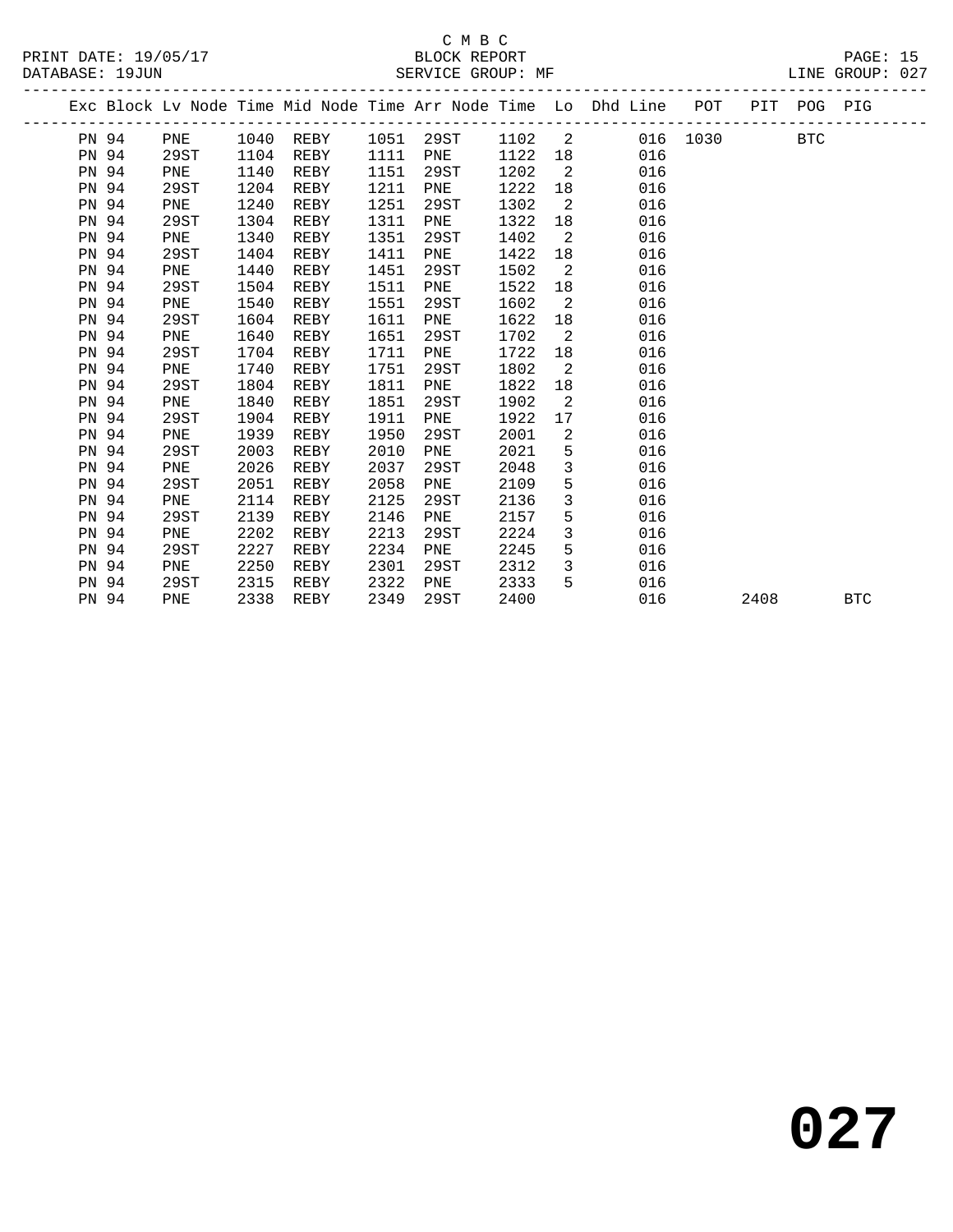|                                              |                                             |                                                                                                                                                                                                         |                      |                                 |              |                                             | C M B C                             |                       |                                                                                                                                                                                                            |     |       |      |            |  |
|----------------------------------------------|---------------------------------------------|---------------------------------------------------------------------------------------------------------------------------------------------------------------------------------------------------------|----------------------|---------------------------------|--------------|---------------------------------------------|-------------------------------------|-----------------------|------------------------------------------------------------------------------------------------------------------------------------------------------------------------------------------------------------|-----|-------|------|------------|--|
| <b>BTC</b><br>BUB5<br>DEQU<br>$LB-W$<br>LNOS |                                             | 15LO 15TH & LONSDALE<br>41GR            41   AV  &  GRANVILLE<br>BDKI               BOUNDARY  &  KITCHENER-NORTH<br>Burnaby Depot<br>BURRARD STN<br>LOUGHEED & BOUNDARY-WEST<br>LONSDALE & E OSBORNE FS |                      |                                 |              |                                             | BUB2<br><b>BYCA</b><br>JOST<br>LN15 |                       | 41AS $41$ AV & NS ASH<br>BAGA BANBURY & GALLANT<br>BDLO BOUNDARY & LOUGHEI<br>BOUNDARY & LOUGHEED-NORTH<br>BURRARD STATION<br>BROADWAY & CAMBIE<br>JOYCE STATION<br>LONSDALE & 15 ST<br>LOQU LONSDALE QUAY |     |       |      |            |  |
|                                              |                                             |                                                                                                                                                                                                         |                      |                                 |              |                                             |                                     |                       | MCD4 MACDONALD & 4 AV                                                                                                                                                                                      |     |       |      |            |  |
|                                              |                                             |                                                                                                                                                                                                         |                      |                                 |              |                                             |                                     |                       |                                                                                                                                                                                                            |     |       |      |            |  |
|                                              |                                             |                                                                                                                                                                                                         |                      |                                 |              |                                             |                                     |                       | Exc Block Lv Node Time Mid Node Time Arr Node Time Lo Dhd Line POT PIT POG PIG                                                                                                                             |     |       |      |            |  |
|                                              |                                             |                                                                                                                                                                                                         |                      |                                 |              |                                             |                                     |                       | 1 JOST 535 41AS 548 ULP 611 4 043 522 BTC                                                                                                                                                                  |     |       |      |            |  |
|                                              | $\mathbf{1}$<br>$\mathbf 1$<br>$\mathbf{1}$ |                                                                                                                                                                                                         |                      |                                 |              |                                             |                                     |                       | ULP 615 41GR<br>JOST 705 41AS 721 ULP 746 9 043<br>ULP 755 41GR JOST 840 8 043<br>JOST 848 41AS 909 ULP 939 3 043                                                                                          |     |       |      |            |  |
|                                              | $\mathbf{1}$<br>$\mathbf 1$                 | ULP                                                                                                                                                                                                     |                      | 942 41GR                        |              |                                             | JOST 1023                           | 12                    | 043                                                                                                                                                                                                        |     |       |      |            |  |
|                                              | 1<br>1                                      | JOST<br>ULP                                                                                                                                                                                             | 1035                 | 41AS<br>1132 41GR               |              | 1053 ULP<br>JOST                            | 1120<br>1219                        | 12<br>6               | 043<br>043                                                                                                                                                                                                 |     |       |      |            |  |
|                                              | 1<br>1                                      | JOST<br>ULP                                                                                                                                                                                             | 1225                 | 41AS<br>1322 41GR               |              | 1243 ULP<br>JOST                            | 1310<br>1411                        | 12                    | 043<br>14 and $\overline{a}$<br>043                                                                                                                                                                        |     |       |      |            |  |
|                                              | 1<br>1                                      | JOST<br>ULP                                                                                                                                                                                             | 1425<br>1520         | 41AS<br>$41\mathrm{GR}$         |              | 1443 ULP<br>JOST                            | 1509<br>1618                        | 11<br>9               | 043<br>043                                                                                                                                                                                                 |     |       |      |            |  |
|                                              | 1<br>1                                      | JOST<br>ULP                                                                                                                                                                                             | 1720                 | 1627 41AS<br>$41$ GR            |              | 1646 ULP<br>JOST                            | 1713<br>1815                        | $\overline{7}$<br>12  | 043<br>043                                                                                                                                                                                                 |     |       |      |            |  |
|                                              | 1<br>1<br>1                                 | JOST<br>ULP<br>JOST                                                                                                                                                                                     | 1827<br>1925<br>2012 | 41AS<br>$41$ GR<br>41AS         |              | 1846 ULP<br>JOST<br>2027 ULP                | 1913<br>2008<br>2050                | 12<br>$4\overline{ }$ | 043<br>043<br>$5 -$<br>043                                                                                                                                                                                 |     |       |      |            |  |
|                                              | 1<br>1                                      | ULP<br>JOST                                                                                                                                                                                             | 2055<br>2142         | $41$ GR<br>41AS                 |              | JOST<br>2157 ULP                            | 2133<br>2220                        |                       | 9<br>043<br>5 <sub>1</sub><br>043                                                                                                                                                                          |     |       |      |            |  |
|                                              | 1                                           | ULP                                                                                                                                                                                                     | 2225                 | $41$ GR                         |              | JOST                                        | 2303                                |                       |                                                                                                                                                                                                            | 043 |       | 2314 | BTC        |  |
|                                              | 2<br>2<br>$\overline{a}$                    | ULP<br>JOST                                                                                                                                                                                             |                      | 635 41GR<br>725 41AS 743 ULP    |              | JOST                                        | 713 12<br>812 11                    |                       | JOST 554 41AS 607 ULP 630 5 043<br>043<br>043                                                                                                                                                              |     | 541 7 | BTC  |            |  |
|                                              | 2<br>$\sqrt{2}$<br>2                        | ULP<br><b>JOST</b><br>ULP                                                                                                                                                                               | 823<br>915<br>1012   | 41GR<br>41AS<br>41GR            | 933          | <b>JOST</b><br>ULP<br><b>JOST</b>           | 908<br>1001<br>1053                 | 7<br>11<br>12         | 043<br>043<br>043                                                                                                                                                                                          |     |       |      |            |  |
|                                              | $\sqrt{2}$<br>$\sqrt{2}$<br>$\sqrt{2}$      | <b>JOST</b><br>$_{\rm ULP}$<br><b>JOST</b>                                                                                                                                                              | 1105<br>1202<br>1305 | 41AS<br>$41$ GR<br>41AS         | 1123<br>1323 | $_{\rm ULP}$<br><b>JOST</b><br>$_{\rm ULP}$ | 1150<br>1250<br>1349                | 12<br>15<br>13        | 043<br>043<br>043                                                                                                                                                                                          |     |       |      |            |  |
|                                              | $\sqrt{2}$<br>$\sqrt{2}$<br>$\sqrt{2}$      | ULP<br><b>JOST</b><br>ULP                                                                                                                                                                               | 1402<br>1505<br>1600 | 41GR<br>41AS<br>41GR            | 1522         | <b>JOST</b><br>ULP<br><b>JOST</b>           | 1455<br>1549<br>1659                | 10<br>11<br>14        | 043<br>043<br>043                                                                                                                                                                                          |     |       |      |            |  |
|                                              | $\sqrt{2}$<br>$\sqrt{2}$                    | <b>JOST</b><br>ULP                                                                                                                                                                                      | 1713<br>1810         | 41AS<br>41GR                    | 1732         | ULP<br><b>JOST</b>                          | 1759<br>1857                        | 11<br>15              | 043<br>043                                                                                                                                                                                                 |     |       |      |            |  |
|                                              | $\sqrt{2}$<br>$\sqrt{2}$<br>2               | <b>JOST</b><br>ULP<br><b>JOST</b>                                                                                                                                                                       | 1912<br>1955<br>2042 | 41AS<br>41GR<br>$41\mathrm{AS}$ | 1927<br>2057 | ULP<br><b>JOST</b><br>$_{\rm ULP}$          | 1950<br>2038<br>2120                | 5<br>4<br>5           | 043<br>043<br>043                                                                                                                                                                                          |     |       |      |            |  |
|                                              | $\overline{2}$                              | ULP                                                                                                                                                                                                     | 2125                 | 41GR                            |              | <b>JOST</b>                                 | 2203                                |                       | 043                                                                                                                                                                                                        |     | 2214  |      | <b>BTC</b> |  |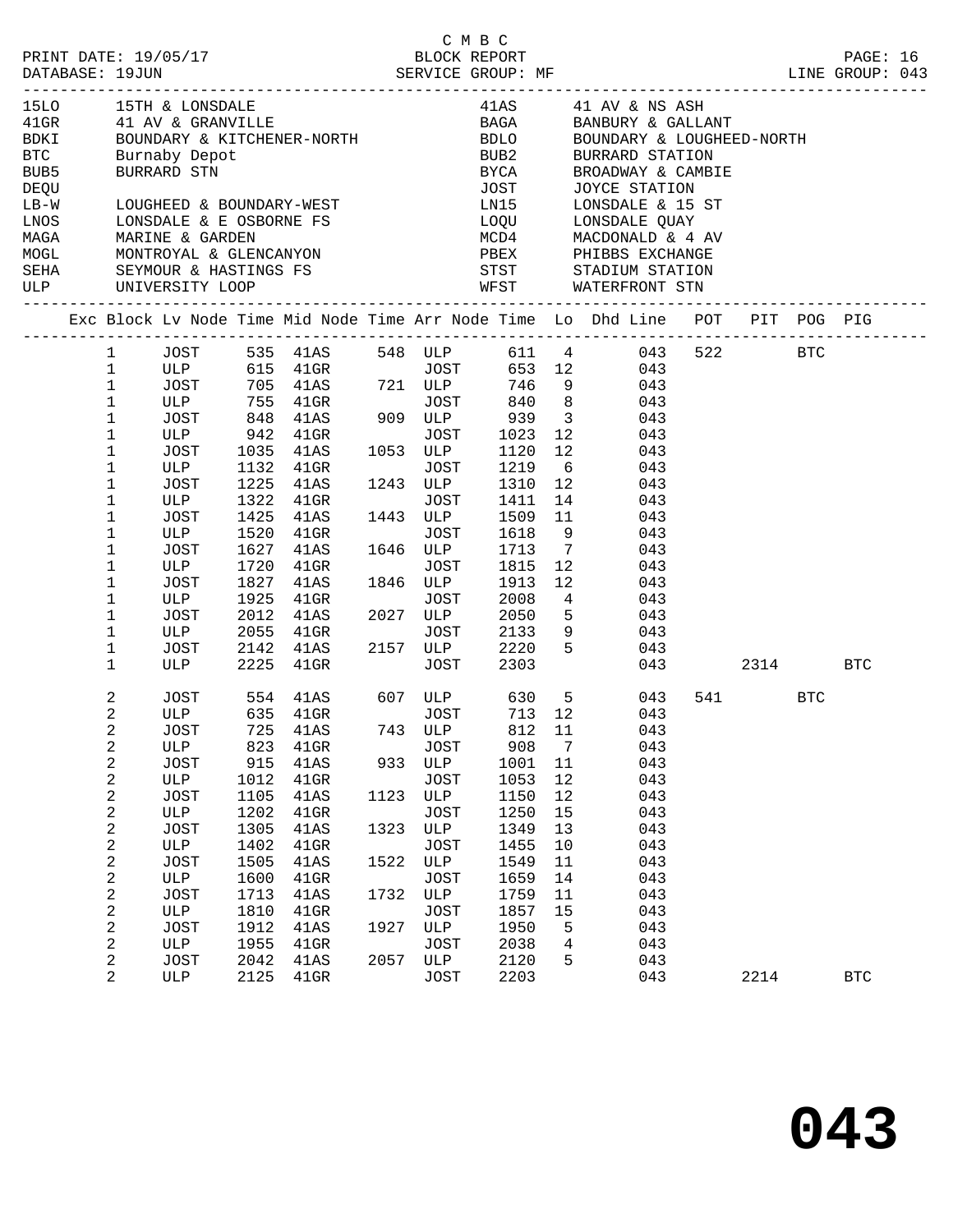#### C M B C<br>BLOCK REPORT PRINT DATE: 19/05/17 BLOCK REPORT PAGE: 17 SERVICE GROUP: MF

|  |              |        |      |                       |      |             |         |                              | Exc Block Lv Node Time Mid Node Time Arr Node Time Lo Dhd Line POT PIT POG PIG |           |            |            |
|--|--------------|--------|------|-----------------------|------|-------------|---------|------------------------------|--------------------------------------------------------------------------------|-----------|------------|------------|
|  | $\mathbf{3}$ |        |      | JOST 609 41AS 622 ULP |      |             | 645 5   |                              | 043                                                                            | 556 BTC   |            |            |
|  | $\mathbf{3}$ | ULP    | 650  | $41$ GR               |      | JOST        | 729 11  |                              | 043                                                                            |           |            |            |
|  | 3            | JOST   | 740  | 41AS                  |      | 758 ULP     | 828     | 16                           | 043                                                                            |           |            |            |
|  | 3            | ULP    | 844  | $41$ GR               |      | <b>JOST</b> | 928     | $\overline{7}$               | 043                                                                            |           |            |            |
|  | 3            | JOST   | 935  | 41AS                  |      | 953 ULP     | 1020    | 12                           | 043                                                                            |           |            |            |
|  | 3            | ULP    | 1032 | $41$ GR               |      | JOST        | 1114    | 11                           | 043                                                                            |           |            |            |
|  | 3            | JOST   | 1125 | 41AS                  |      | 1143 ULP    | 1210    | 12                           | 043                                                                            |           |            |            |
|  | 3            | ULP    | 1222 | $41$ GR               |      | JOST        | 1310    | 15                           | 043                                                                            |           |            |            |
|  | $\mathsf{3}$ | JOST   | 1325 | 41AS                  |      | 1343 ULP    | 1409    | 13                           | 043                                                                            |           |            |            |
|  | 3            | ULP    | 1422 | $41$ GR               |      | JOST        | 1515    | 10                           | 043                                                                            |           |            |            |
|  | 3            | JOST   | 1525 | 41AS                  |      | 1542 ULP    | 1609    | $\overline{7}$               | 043                                                                            |           |            |            |
|  | 3            | ULP    | 1616 | 41GR                  |      | JOST        | 1715    | 12                           | 043                                                                            |           |            |            |
|  | 3            | JOST   | 1727 | 41AS                  |      | 1746 ULP    | 1813    | 7                            | 043                                                                            |           |            |            |
|  | 3            | ULP    | 1820 | $41$ GR               |      | JOST        | 1907    |                              | 043                                                                            | 1918      |            | BTC        |
|  |              |        |      |                       |      |             |         |                              |                                                                                |           |            |            |
|  | 4            | $LB-W$ | 633  | BYCA                  |      | 645 ULP     | 704     | 9                            | 099                                                                            | 625 — 100 | <b>BTC</b> |            |
|  | 4            | ULP    | 713  | 41GR                  |      | <b>JOST</b> | 755     | 7                            | 043                                                                            |           |            |            |
|  | 4            | JOST   | 802  | 41AS                  |      | 824 ULP     | 857     | 8                            | 043                                                                            |           |            |            |
|  | 4            | ULP    | 905  | $41$ GR               |      | JOST        | 947     | 8                            | 043                                                                            |           |            |            |
|  | 4            | JOST   | 955  | 41AS                  |      | 1013 ULP    | 1040    | 12                           | 043                                                                            |           |            |            |
|  | 4            | ULP    | 1052 | $41$ GR               |      | JOST        | 1134    | 11                           | 043                                                                            |           |            |            |
|  | 4            | JOST   | 1145 | 41AS                  |      | 1203 ULP    | 1230    | 12                           | 043                                                                            |           |            |            |
|  | 4            | ULP    | 1242 | $41$ GR               |      | <b>JOST</b> | 1330    | 15                           | 043                                                                            |           |            |            |
|  | 4            | JOST   | 1345 | 41AS                  |      | 1403 ULP    | 1429    | 13                           | 043                                                                            |           |            |            |
|  | 4            | ULP    | 1442 | $41$ GR               |      | <b>JOST</b> | 1535    | 10                           | 043                                                                            |           |            |            |
|  | 4            | JOST   | 1545 | 41AS                  |      | 1602 ULP    | 1629    | 11                           | 043                                                                            |           |            |            |
|  | 4            | ULP    | 1640 | $41$ GR               |      | <b>JOST</b> | 1737    | 16                           | 043                                                                            |           |            |            |
|  | 4            | JOST   | 1753 | 41AS                  |      | 1812 ULP    | 1839    | 16                           | 043                                                                            |           |            |            |
|  | 4            | ULP    | 1855 | $41$ GR               |      | JOST        | 1938    | $\overline{4}$               | 043                                                                            |           |            |            |
|  | 4            | JOST   | 1942 | 41AS                  |      | 1957 ULP    | 2020    | 5                            | 043                                                                            |           |            |            |
|  | 4            | ULP    | 2025 | 41GR                  |      | JOST        | 2103    | 9                            | 043                                                                            |           |            |            |
|  | 4            | JOST   | 2112 | 41AS                  |      | 2127 ULP    | 2150    | 5                            | 043                                                                            |           |            |            |
|  | 4            | ULP    | 2155 | $41$ GR               |      | JOST        | 2233    |                              | 043                                                                            | 2244      |            | <b>BTC</b> |
|  |              |        |      |                       |      |             |         |                              |                                                                                |           |            |            |
|  | 5            | JOST   | 650  | 41AS                  |      | 705 ULP     | 728     | 6                            | 043                                                                            | 637 — 100 | BTC        |            |
|  | 5            | ULP    | 734  | $41$ GR               |      | JOST        | 819     | 5                            | 043                                                                            |           |            |            |
|  | 5            | JOST   | 824  | 41AS                  |      | 846 ULP     | 919     | $7\phantom{.0}$              | 043                                                                            |           |            |            |
|  | 5            | ULP    | 926  | 41GR                  |      | JOST        | 1008    | $7\phantom{.0}\phantom{.0}7$ | 043                                                                            |           |            |            |
|  | 5            | JOST   | 1015 | 41AS                  |      | 1033 ULP    | 1100    | 12                           | 043                                                                            |           |            |            |
|  | 5            |        |      | ULP 1112 41GR JOST    |      |             | 1158 7  |                              | 043                                                                            |           |            |            |
|  | 5            | JOST   | 1205 | 41AS                  | 1223 | ULP         | 1250 12 |                              | 043                                                                            |           |            |            |
|  | 5            | ULP    | 1302 | $41$ GR               |      | JOST        | 1351    | 14                           | 043                                                                            |           |            |            |
|  | 5            | JOST   | 1405 | 41AS                  | 1423 | ULP         | 1449    | 13                           | 043                                                                            |           |            |            |
|  | 5            | ULP    | 1502 | $41$ GR               |      | <b>JOST</b> | 1600    | 11                           | 043                                                                            |           |            |            |
|  | 5            | JOST   | 1611 | 41AS                  | 1628 | ULP         | 1655    | 9                            | 043                                                                            |           |            |            |
|  | 5            | ULP    | 1704 | $41$ GR               |      | <b>JOST</b> | 1759    | 16                           | 043                                                                            |           |            |            |
|  | 5            | JOST   | 1815 | 41AS                  |      | 1834 ULP    | 1901    | 9                            | 043                                                                            |           |            |            |
|  | 5            | ULP    | 1910 | $41$ GR               |      | <b>JOST</b> | 1953    | 4                            | 043                                                                            |           |            |            |
|  | 5            | JOST   | 1957 | 41AS                  | 2012 | ULP         | 2035    | 5                            | 043                                                                            |           |            |            |
|  | 5            | ULP    | 2040 | 41GR                  |      | JOST        | 2118    |                              | 043                                                                            | 2129      |            | <b>BTC</b> |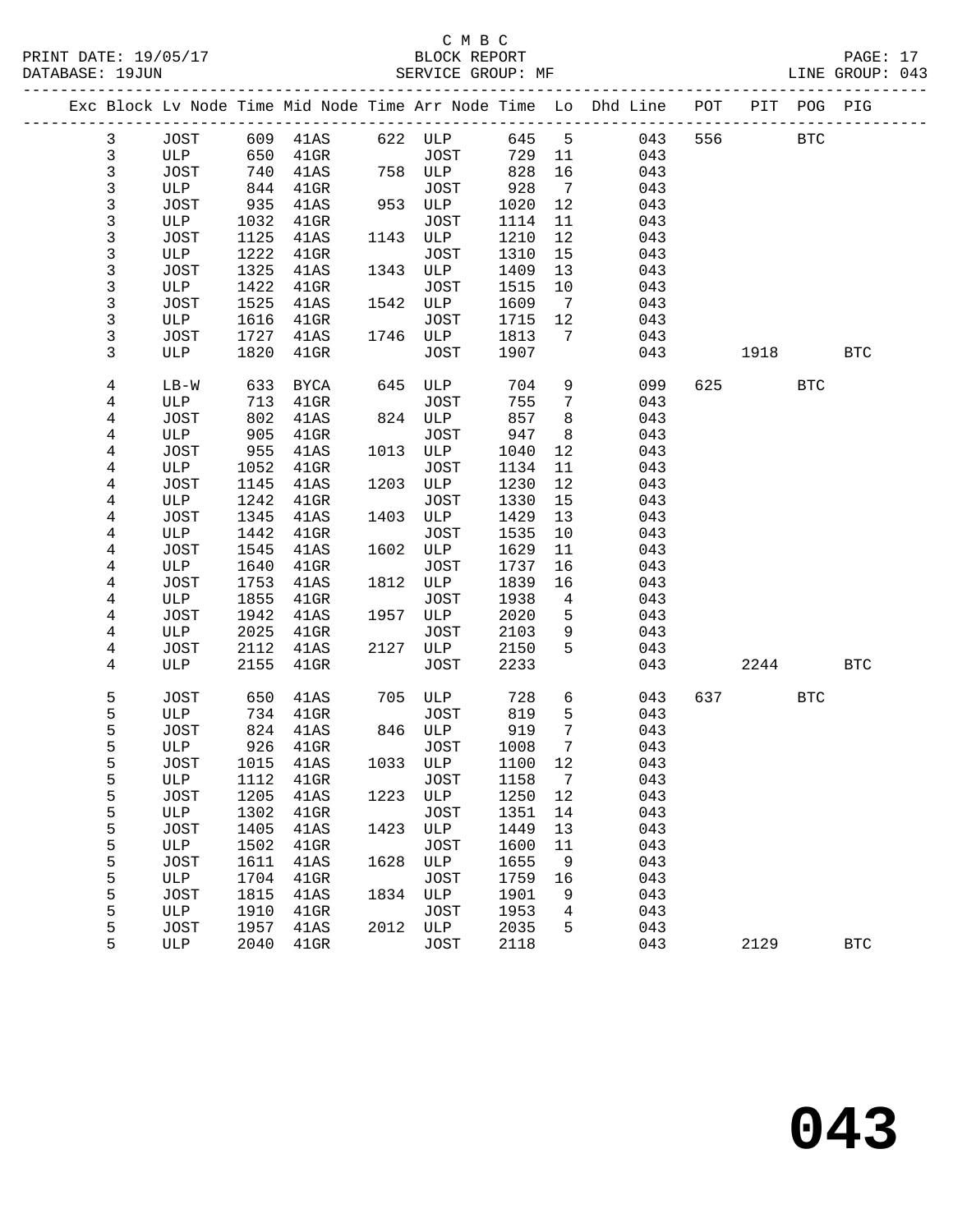PRINT DATE: 19/05/17 BLOCK REPORT<br>DATABASE: 19JUN BATABASE: 19JUN

### C M B C<br>BLOCK REPORT

PAGE: 18<br>LINE GROUP: 043

|                |              |              |                 |      |              |              |                 | Exc Block Lv Node Time Mid Node Time Arr Node Time Lo Dhd Line POT |     |      | PIT POG PIG |              |
|----------------|--------------|--------------|-----------------|------|--------------|--------------|-----------------|--------------------------------------------------------------------|-----|------|-------------|--------------|
| 6              | JOST         | 720          | 41AS            |      | 738 ULP      | 807          | $\overline{9}$  | 043                                                                | 700 |      | <b>BTC</b>  |              |
| 6              | ULP          | 816          | $41$ GR         |      | <b>JOST</b>  | 901          | $5^{\circ}$     | 043                                                                |     |      |             |              |
| 6              | JOST         | 906          | 41AS            |      | 924 ULP      | 952          | 10              | 043                                                                |     |      |             |              |
| 6              | ULP          | 1002         | $41$ GR         |      | JOST         | 1043         | 12              | 043                                                                |     |      |             |              |
| 6              | JOST         | 1055         | 41AS            | 1113 | ULP          | 1140         | 12              | 043                                                                |     |      |             |              |
| 6              | ULP          | 1152         | $41$ GR         |      | JOST         | 1239         | 6               | 043                                                                |     |      |             |              |
| 6              | JOST         | 1245         | 41AS            | 1303 | ULP          | 1330         | 12              | 043                                                                |     |      |             |              |
| 6              | ULP          | 1342         | $41$ GR         |      | JOST         | 1431         | 14              | 043                                                                |     |      |             |              |
| 6              | JOST         | 1445         | 41AS            | 1503 | ULP          | 1529         | $7\phantom{.0}$ | 043                                                                |     |      |             |              |
| 6              | ULP          | 1536         | $41$ GR         |      | JOST         | 1634         | 17              | 043                                                                |     |      |             |              |
| 6              | JOST         | 1651         | 41AS            | 1710 | ULP          | 1737         | 7               | 043                                                                |     |      |             |              |
| 6              | ULP          | 1744         | $41$ GR         | 1859 | JOST<br>ULP  | 1837         | 5               | 043                                                                |     |      |             |              |
| 6<br>6         | JOST<br>ULP  | 1842<br>1940 | 41AS<br>$41$ GR |      | JOST         | 1924<br>2023 | 16<br>4         | 043<br>043                                                         |     |      |             |              |
| 6              | JOST         | 2027         | 41AS            | 2042 | ULP          | 2105         | 5               | 043                                                                |     |      |             |              |
| 6              | ULP          | 2110         | 41GR            |      | <b>JOST</b>  | 2148         |                 | 043                                                                |     | 2159 |             | <b>BTC</b>   |
|                |              |              |                 |      |              |              |                 |                                                                    |     |      |             |              |
| 7              | JOST         | 735          | 41AS            | 753  | ULP          | 823          | 14              | 043                                                                | 715 |      | <b>BTC</b>  |              |
| 7              | ULP          | 837          | $41$ GR         |      | JOST         | 921          | $\overline{4}$  | 043                                                                |     |      |             |              |
| 7              | JOST         | 925          | 41AS            | 943  | ULP          | 1011         | 11              | 043                                                                |     |      |             |              |
| 7              | ULP          | 1022         | $41$ GR         |      | <b>JOST</b>  | 1103         | 12              | 043                                                                |     |      |             |              |
| 7              | JOST         | 1115         | 41AS            | 1133 | ULP          | 1200         | 12              | 043                                                                |     |      |             |              |
| 7              | ULP          | 1212         | $41$ GR         |      | JOST         | 1300         | 15              | 043                                                                |     |      |             |              |
| 7              | JOST         | 1315         | 41AS            | 1333 | ULP          | 1359         | 13              | 043                                                                |     |      |             |              |
| 7              | ULP          | 1412         | $41$ GR         |      | JOST         | 1505         | 10              | 043                                                                |     |      |             |              |
| 7              | JOST         | 1515         | 41AS            | 1532 | ULP          | 1559         | 9               | 043                                                                |     |      |             |              |
| 7<br>7         | ULP<br>JOST  | 1608         | $41$ GR         | 1738 | JOST<br>ULP  | 1707         | 12<br>10        | 043                                                                |     |      |             |              |
| $7\phantom{.}$ | ULP          | 1719<br>1815 | 41AS            |      | JOST         | 1805<br>1902 |                 | 043<br>043                                                         |     | 1913 |             | <b>BTC</b>   |
|                |              |              |                 |      |              |              |                 |                                                                    |     |      |             |              |
| 8              | <b>JOST</b>  | 745          | 41AS            | 807  | ULP          | 840          | 11              | 043                                                                | 725 |      | <b>BTC</b>  |              |
| 8              | ULP          | 851          | $41$ GR         |      | JOST         | 935          | 10              | 043                                                                |     |      |             |              |
| 8              | JOST         | 945          | 41AS            | 1003 | ULP          | 1030         | 12              | 043                                                                |     |      |             |              |
| 8              | ULP          | 1042         | $41$ GR         |      | JOST         | 1124         | 11              | 043                                                                |     |      |             |              |
| 8              | JOST         | 1135         | 41AS            | 1153 | ULP          | 1220         | 12              | 043                                                                |     |      |             |              |
| 8<br>8         | ULP<br>JOST  | 1232<br>1335 | $41$ GR<br>41AS | 1353 | JOST<br>ULP  | 1320<br>1419 | 15<br>13        | 043<br>043                                                         |     |      |             |              |
| 8              | ULP          | 1432         | $41$ GR         |      | JOST         | 1525         | 10              | 043                                                                |     |      |             |              |
| 8              | JOST         | 1535         | 41AS            |      | 1552 ULP     | 1619 13      |                 | 043                                                                |     |      |             |              |
| 8              | ULP          | 1632         | 41GR            |      | JOST         | 1729         | 14              | 043                                                                |     |      |             |              |
| 8              | <b>JOST</b>  | 1743         | 41AS            | 1802 | ULP          | 1829         | 11              | 043                                                                |     |      |             |              |
| 8              | $_{\rm ULP}$ | 1840         | $41$ GR         |      | <b>JOST</b>  | 1923         | 4               | 043                                                                |     |      |             |              |
| 8              | JOST         | 1927         | 41AS            | 1942 | ULP          | 2005         | 5               | 043                                                                |     |      |             |              |
| 8              | ULP          | 2010         | $41$ GR         |      | JOST         | 2048         | 9               | 043                                                                |     |      |             |              |
| 8              | JOST         | 2057         | 41AS            | 2112 | ULP          | 2135         | 5               | 043                                                                |     |      |             |              |
| 8              | ULP          | 2140         | $41$ GR         |      | <b>JOST</b>  | 2218         |                 | 043                                                                |     | 2229 |             | $_{\rm BTC}$ |
| 9              | <b>JOST</b>  | 807          | 41AS            | 829  | ULP          | 902          | 10              | 043                                                                | 747 |      | <b>BTC</b>  |              |
| 9              | ULP          | 912          | $41$ GR         |      | <b>JOST</b>  | 954          | 11              | 043                                                                |     |      |             |              |
| 9              | JOST         | 1005         | 41AS            | 1023 | ULP          | 1050         | 12              | 043                                                                |     |      |             |              |
| 9              | ULP          | 1102         | $41$ GR         |      | JOST         | 1148         | 7               | 043                                                                |     |      |             |              |
| 9              | JOST         | 1155         | 41AS            | 1213 | ULP          | 1240         | 12              | 043                                                                |     |      |             |              |
| 9              | ULP          | 1252         | $41$ GR         |      | <b>JOST</b>  | 1340         | 15              | 043                                                                |     |      |             |              |
| 9              | JOST         | 1355         | 41AS            | 1413 | $_{\rm ULP}$ | 1439         | 13              | 043                                                                |     |      |             |              |
| 9              | ULP          | 1452         | $41$ GR         |      | <b>JOST</b>  | 1545         | 10              | 043                                                                |     |      |             |              |
| 9              | JOST         | 1555         | 41AS            | 1612 | ULP          | 1639         | 9               | 043                                                                |     |      |             |              |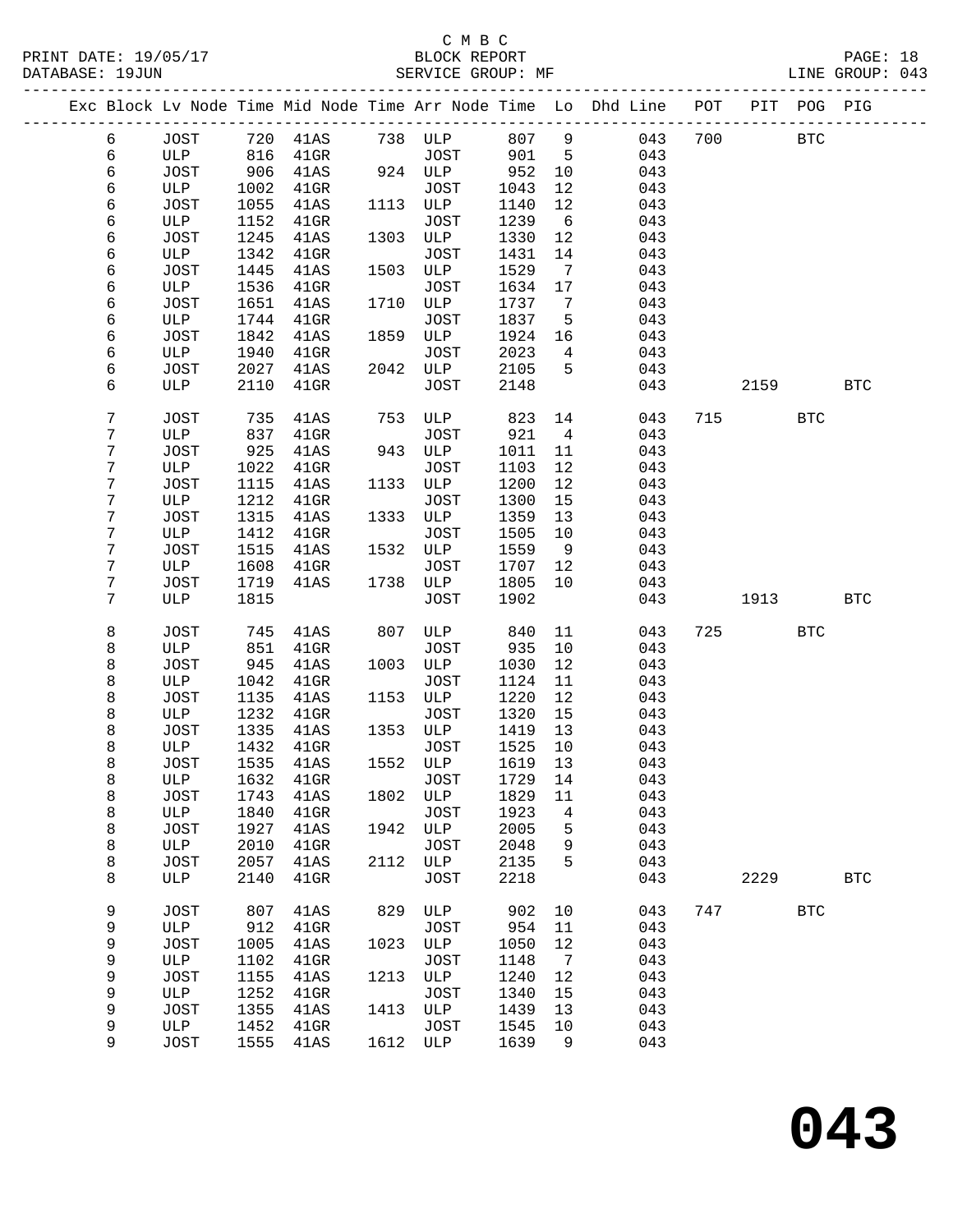|  |    |      |      | Exc Block Lv Node Time Mid Node Time Arr Node Time Lo Dhd Line POT |      |             |         |                         |    |         |     | PIT     | POG PIG    |            |
|--|----|------|------|--------------------------------------------------------------------|------|-------------|---------|-------------------------|----|---------|-----|---------|------------|------------|
|  | 9  | ULP  |      |                                                                    |      |             |         |                         |    | 043     |     | 1757    |            | <b>BTC</b> |
|  | 21 | JOST |      | 619 41AS                                                           |      | 632 ULP     | 655     | 8                       |    | 043     |     | 606 700 | <b>BTC</b> |            |
|  | 21 | ULP  | 703  | $41$ GR                                                            |      | JOST        | 745     | 6                       |    | 043     |     |         |            |            |
|  | 21 | JOST | 751  | 41AS                                                               |      | 813 ULP     | 846     | 5                       |    | 043     |     |         |            |            |
|  | 21 | ULP  | 851  |                                                                    |      | SEHA        | 925     | 9                       |    | 1 044   |     |         |            |            |
|  | 21 | WFST | 935  |                                                                    |      | ULP         | 1009    | 23                      |    | 044     |     |         |            |            |
|  | 21 | ULP  | 1032 |                                                                    |      | SEHA        | 1107    | $\overline{7}$          |    | 1 044   |     |         |            |            |
|  | 21 | WFST | 1115 |                                                                    |      | ULP         | 1149    | 23                      |    | 044     |     |         |            |            |
|  | 21 | ULP  | 1212 |                                                                    |      | SEHA        | 1249    | $5^{\circ}$             |    | 1 044   |     |         |            |            |
|  | 21 | WFST | 1255 |                                                                    |      | ULP         | 1329    | 23                      |    | 044     |     |         |            |            |
|  | 21 | ULP  | 1352 |                                                                    |      | SEHA        | 1429    | $\overline{\mathbf{3}}$ |    | 1 044   |     |         |            |            |
|  | 21 | WFST | 1433 |                                                                    |      | ULP         | 1507    | 12                      |    | 044     |     |         |            |            |
|  | 21 | ULP  | 1519 |                                                                    |      | SEHA        | 1559    | 6                       |    | 1 044   |     |         |            |            |
|  | 21 | WFST | 1606 |                                                                    |      | ULP         | 1640    | $\overline{4}$          |    | 044     |     |         |            |            |
|  | 21 | ULP  | 1644 |                                                                    |      | SEHA        | 1726    | - 9                     |    | 1 044   |     |         |            |            |
|  | 21 | WFST | 1736 |                                                                    |      | ULP         | 1812    | 17                      |    | 044     |     |         |            |            |
|  | 21 | ULP  | 1829 |                                                                    |      | SEHA        | 1906    |                         |    | 044     |     | 1926    |            | BTC        |
|  |    |      |      |                                                                    |      |             |         |                         |    |         |     |         |            |            |
|  | 22 | BDKI | 619  |                                                                    |      | SEHA        | 643     |                         |    | 2 1 095 | 618 |         | <b>BTC</b> |            |
|  | 22 | WFST | 646  |                                                                    |      | ULP         | 715     | $\mathbf{1}$            | 29 | 044     |     |         |            |            |
|  | 22 | WFST | 745  |                                                                    |      | ULP         | 820     | 10                      |    | 044     |     |         |            |            |
|  | 22 | ULP  | 830  | 41GR                                                               |      | JOST        | 914     |                         |    | 043     |     | 926     |            | <b>BTC</b> |
|  |    |      |      |                                                                    |      |             |         |                         |    |         |     |         |            |            |
|  | 23 | JOST | 639  | 41AS                                                               |      | 654 ULP     | 717     | $\overline{\mathbf{3}}$ |    | 043     |     | 626 70  | <b>BTC</b> |            |
|  | 23 | ULP  | 720  | $41$ GR                                                            |      | JOST        | 802     | 11                      |    | 043     |     |         |            |            |
|  | 23 | JOST | 813  | 41AS                                                               |      | 835 ULP     | 908     | 11                      |    | 043     |     |         |            |            |
|  | 23 | ULP  | 919  | $41$ GR                                                            |      | JOST        | 1001    |                         |    | 043     |     | 1013    |            | <b>BTC</b> |
|  |    |      |      |                                                                    |      |             |         |                         |    |         |     |         |            |            |
|  | 24 | JOST | 700  | 41AS                                                               |      | 716 ULP     | 741     | 7                       |    | 043     | 640 |         | <b>BTC</b> |            |
|  | 24 | ULP  | 748  | $41$ GR                                                            |      | JOST        | 833     | 9                       |    | 043     |     |         |            |            |
|  | 24 | JOST | 842  | 41AS                                                               |      | 904 ULP     | 937     | 4                       |    | 043     |     |         |            |            |
|  | 24 | ULP  |      | 941 BYCA                                                           |      | 1006 BDLO   | 1027    |                         |    | 099     |     | 1030    |            | <b>BTC</b> |
|  | 25 | JOST | 655  | 41AS                                                               |      | 710 ULP     | 733     | 8                       |    | 043     |     | 642     | <b>BTC</b> |            |
|  | 25 | ULP  | 741  | $41$ GR                                                            |      | JOST        | 826     | $4\overline{ }$         |    | 043     |     |         |            |            |
|  | 25 | JOST | 830  | 41AS                                                               |      | 852 ULP     | 925     | 8 <sup>8</sup>          |    | 043     |     |         |            |            |
|  | 25 | ULP  | 933  | $41$ GR                                                            |      | JOST        | 1014    | 11                      |    | 043     |     |         |            |            |
|  | 25 | JOST | 1025 | 41AS                                                               |      | 1043 ULP    | 1110    | 12                      |    | 043     |     |         |            |            |
|  |    |      |      | 25 ULP 1122 41GR JOST 1208 7                                       |      |             |         |                         |    | 043     |     |         |            |            |
|  | 25 | JOST | 1215 | 41AS                                                               |      | 1233 ULP    | 1300 12 |                         |    | 043     |     |         |            |            |
|  | 25 | ULP  | 1312 | $41$ GR                                                            |      | JOST        | 1401    | 14                      |    | 043     |     |         |            |            |
|  | 25 | JOST | 1415 | 41AS                                                               | 1433 | ULP         | 1459    | 13                      |    | 043     |     |         |            |            |
|  | 25 | ULP  | 1512 | 41GR                                                               |      | <b>JOST</b> | 1610    | 9                       |    | 043     |     |         |            |            |
|  | 25 | JOST | 1619 | 41AS                                                               | 1638 | ULP         | 1705    | 7                       |    | 043     |     |         |            |            |
|  | 25 | ULP  | 1712 | $41$ GR                                                            |      | <b>JOST</b> | 1807    |                         |    | 043     |     | 1819    |            | <b>BTC</b> |
|  |    |      |      |                                                                    |      |             |         |                         |    |         |     |         |            |            |
|  | 26 | JOST | 715  | 41AS                                                               | 733  | ULP         | 802     | 7                       |    | 043     | 655 |         | <b>BTC</b> |            |
|  | 26 | ULP  | 809  | $41$ GR                                                            |      | <b>JOST</b> | 854     | 6                       |    | 043     |     |         |            |            |
|  | 26 | JOST | 900  | 41AS                                                               | 918  | ULP         | 946     | 3                       |    | 043     |     |         |            |            |
|  | 26 | ULP  | 949  | BYCA                                                               |      | 1014 BDLO   | 1035    |                         |    | 099     |     | 1038    |            | <b>BTC</b> |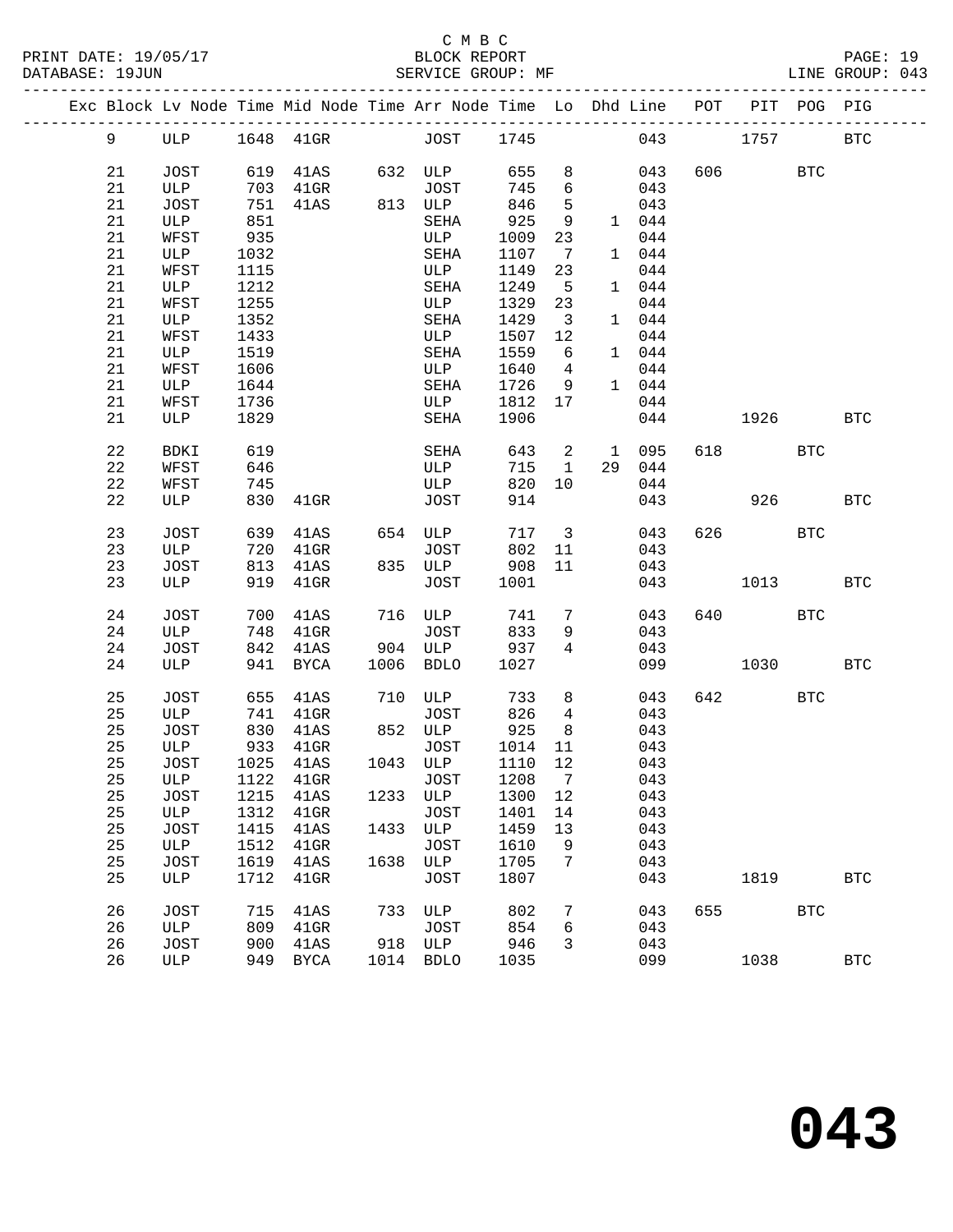|    |        |      |                                   |                                       |        |                 | Exc Block Lv Node Time Mid Node Time Arr Node Time Lo Dhd Line POT PIT POG PIG |          |            |            |            |
|----|--------|------|-----------------------------------|---------------------------------------|--------|-----------------|--------------------------------------------------------------------------------|----------|------------|------------|------------|
| 27 | JOST   |      | 710 41AS 726 ULP                  |                                       | 751 11 |                 | 043                                                                            | 650      | <b>BTC</b> |            |            |
| 27 | ULP    |      |                                   | JOST                                  | 847    | 7               | 043                                                                            |          |            |            |            |
| 27 | JOST   |      | 802 41GR JOST<br>854 41AS 915 ULP |                                       | 943    | 9               | 043                                                                            |          |            |            |            |
| 27 | ULP    |      | 952 41GR                          | <b>JOST</b>                           | 1033   | 12              | 043                                                                            |          |            |            |            |
| 27 | JOST   | 1045 | 41AS                              | 1103 ULP                              | 1130   | 12              | 043                                                                            |          |            |            |            |
| 27 | ULP    | 1142 | $41$ GR                           | JOST                                  | 1229   | $6\overline{6}$ | 043                                                                            |          |            |            |            |
| 27 | JOST   | 1235 | 41AS                              | 1253 ULP                              | 1320   | 12              | 043                                                                            |          |            |            |            |
| 27 | ULP    | 1332 | $41$ GR                           | JOST                                  | 1421   | 14              | 043                                                                            |          |            |            |            |
| 27 | JOST   | 1435 | 41AS                              | 1453 ULP                              | 1519   | 9               | 043                                                                            |          |            |            |            |
| 27 | ULP    | 1528 | $41$ GR                           | JOST                                  | 1626   | 17              | 043                                                                            |          |            |            |            |
| 27 | JOST   | 1643 | 41AS                              |                                       |        | 7               | 043                                                                            |          |            |            |            |
| 27 | ULP    |      | 1736 41GR                         | 1702 ULP $\frac{1}{122}$<br>TOST 1829 |        |                 | 043                                                                            |          | 1841       |            | BTC        |
| 28 | JOST   | 756  | 41AS                              | 818 ULP                               | 851    | 2               | 043                                                                            | 736      |            | <b>BTC</b> |            |
| 28 | ULP    |      | 853 BYCA                          | 918 BDLO                              | 942    |                 |                                                                                | 099      | 945        |            | <b>BTC</b> |
| 31 | JOST   | 1255 | 41AS                              | 1313 ULP                              | 1340   | 12              |                                                                                | 043 1239 |            | <b>BTC</b> |            |
| 31 | ULP    | 1352 | $41$ GR                           | JOST                                  | 1441   | 14              | 043                                                                            |          |            |            |            |
| 31 | JOST   | 1455 | 41AS                              | 1513 ULP                              | 1539   | 13              | 043                                                                            |          |            |            |            |
| 31 | ULP    | 1552 | $41$ GR                           | JOST                                  | 1650   | 16              | 043                                                                            |          |            |            |            |
| 31 | JOST   | 1706 | 41AS                              | 1725 ULP                              | 1752   | 8 <sup>8</sup>  | 043                                                                            |          |            |            |            |
| 31 | ULP    | 1800 | $41$ GR                           | JOST                                  | 1847   | 10              | 043                                                                            |          |            |            |            |
| 31 | JOST   |      | 1857 41AS                         | 1914 ULP                              | 1939   | $\overline{7}$  | 043                                                                            |          |            |            |            |
| 31 | ULP    |      | 1946 BYCA                         | 2013 BDLO                             | 2033   |                 | 099                                                                            |          | 2036       |            | <b>BTC</b> |
| 32 | JOST   | 1603 | 41AS                              | 1620 ULP                              | 1647   | 9               |                                                                                | 043 1547 |            | <b>BTC</b> |            |
| 32 | ULP    | 1656 | $41$ GR                           | JOST                                  | 1753   | 10              | 043                                                                            |          |            |            |            |
| 32 | JOST   | 1803 | 41AS                              | 1822 ULP                              | 1849   | $7\overline{ }$ | 043                                                                            |          |            |            |            |
| 32 | ULP    |      | 1856 BYCA                         | 1925 BDLO                             | 1948   |                 |                                                                                | 099 1951 |            |            | BTC        |
| 33 | $LB-W$ | 1458 | BYCA                              | 1516 ULP                              | 1542   | $\overline{2}$  |                                                                                | 099 1453 |            | <b>BTC</b> |            |
| 33 | ULP    | 1544 | $41$ GR                           | JOST                                  | 1642   | 17              | 043                                                                            |          |            |            |            |
| 33 | JOST   | 1659 | 41AS                              | 1718 ULP                              | 1745   | $7\phantom{.0}$ | 043                                                                            |          |            |            |            |
| 33 | ULP    | 1752 | $41$ GR                           | JOST                                  | 1843   |                 | 043                                                                            |          | 1855       |            | <b>BTC</b> |
| 34 | $LB-W$ | 1536 | BYCA                              | 1554 ULP                              | 1620   | $\overline{4}$  |                                                                                | 099 1531 |            | <b>BTC</b> |            |
| 34 | ULP    | 1624 | $41$ GR                           | JOST                                  | 1723   | 12              | 043                                                                            |          |            |            |            |
| 34 | JOST   | 1735 | 41AS                              | 1754 ULP                              | 1821   | 9               | 043                                                                            |          |            |            |            |
| 34 | ULP    | 1830 | $41$ GR                           | JOST                                  | 1913   |                 |                                                                                | 043      | 1924       |            | <b>BTC</b> |
| 35 | JOST   |      | 1634 41AS                         | 1653 ULP                              | 1720   | 8               |                                                                                | 043 1618 |            | <b>BTC</b> |            |
| 35 | ULP    |      | 1728 41GR                         | JOST                                  | 1823   |                 |                                                                                | 043 1835 |            |            | <b>BTC</b> |
|    |        |      |                                   |                                       |        |                 |                                                                                |          |            |            |            |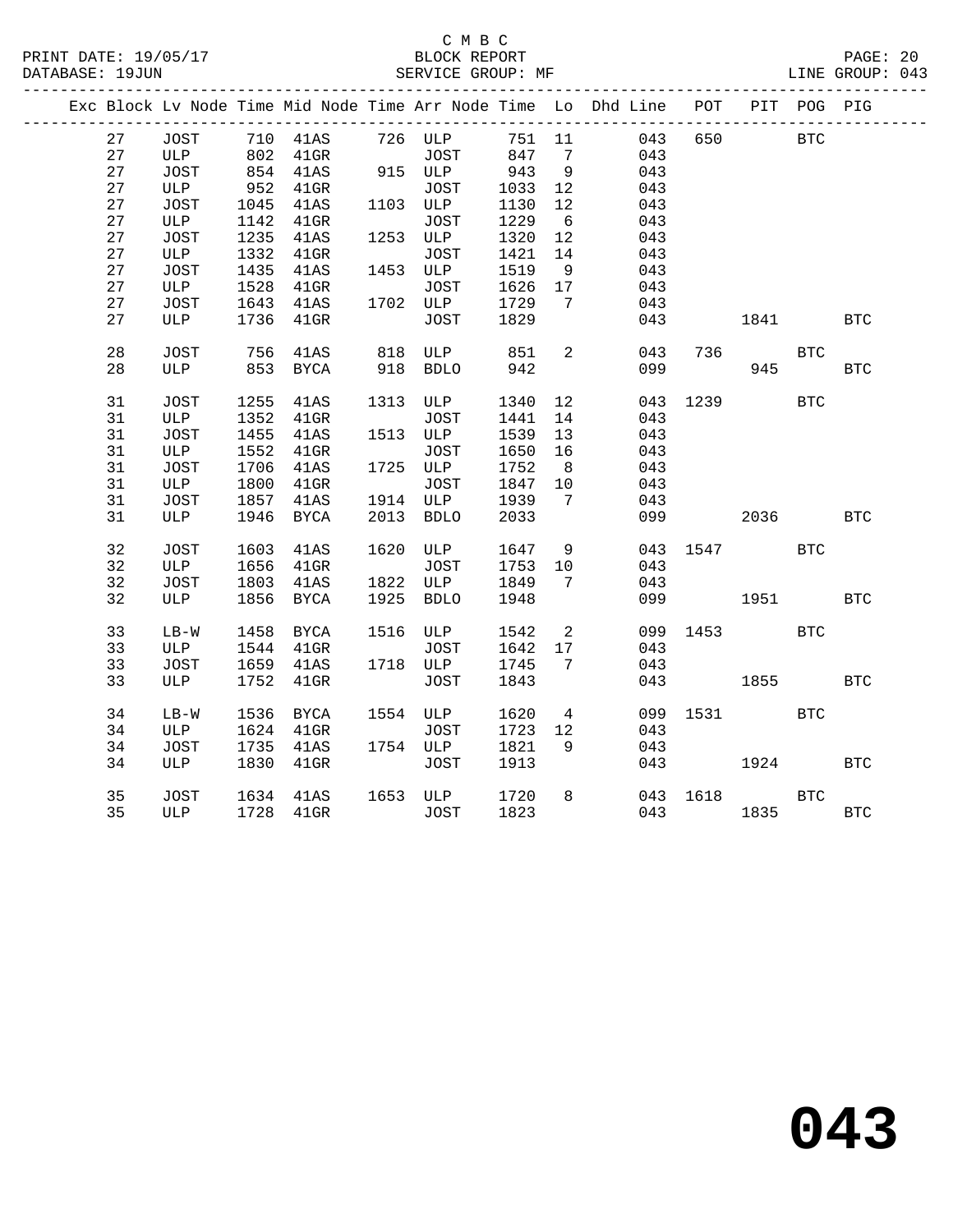#### C M B C<br>BLOCK REPORT PRINT DATE: 19/05/17 BLOCK REPORT PAGE: 21 SERVICE GROUP: MF

|  |    |      |      | Exc Block Lv Node Time Mid Node Time Arr Node Time Lo Dhd Line POT PIT POG PIG |         |        |                         |              |        |     |                |            |              |
|--|----|------|------|--------------------------------------------------------------------------------|---------|--------|-------------------------|--------------|--------|-----|----------------|------------|--------------|
|  | 51 |      |      | LB-W 618 BYCA 630 ULP                                                          |         | 649 9  |                         |              | 29 099 | 610 | <b>BTC</b>     |            |              |
|  | 51 | WFST | 727  |                                                                                | ULP     | 758    | 9                       |              | 044    |     |                |            |              |
|  | 51 | ULP  | 807  |                                                                                | SEHA    | 842 11 |                         |              | 1 044  |     |                |            |              |
|  | 51 | WFST | 854  |                                                                                | ULP     | 928    | 6                       |              | 044    |     |                |            |              |
|  | 51 | ULP  | 934  |                                                                                | SEHA    | 1007   | $\overline{7}$          |              | 1 044  |     |                |            |              |
|  | 51 | WFST | 1015 |                                                                                | ULP     | 1049   | 23                      |              | 044    |     |                |            |              |
|  | 51 | ULP  | 1112 |                                                                                | SEHA    | 1147   | $\overline{7}$          |              | 1 044  |     |                |            |              |
|  | 51 | WFST | 1155 |                                                                                | ULP     | 1229   | 23                      |              | 044    |     |                |            |              |
|  | 51 | ULP  | 1252 |                                                                                | SEHA    | 1329   | $5^{\circ}$             |              | 1 044  |     |                |            |              |
|  | 51 | WFST | 1335 |                                                                                | ULP     | 1409   | 23                      |              | 044    |     |                |            |              |
|  | 51 | ULP  | 1432 |                                                                                | SEHA    | 1509   | 11                      |              | 1 044  |     |                |            |              |
|  | 51 | WFST | 1521 |                                                                                | ULP     | 1555   | 13                      |              | 044    |     |                |            |              |
|  | 51 | ULP  | 1608 |                                                                                | SEHA    | 1650   | 15                      |              | 1 044  |     |                |            |              |
|  | 51 | WFST | 1706 |                                                                                | ULP     | 1742   | 17                      |              | 044    |     |                |            |              |
|  | 51 | ULP  | 1759 |                                                                                | SEHA    | 1838   | 12                      |              | 1 044  |     |                |            |              |
|  | 51 | WFST | 1851 |                                                                                | ULP     | 1923   | $\overline{\mathbf{3}}$ |              | 044    |     |                |            |              |
|  | 51 | ULP  | 1926 | BYCA 1953 BDLO                                                                 |         | 2013   |                         |              | 099    |     | 2016           |            | $_{\rm BTC}$ |
|  | 52 | JOST | 629  | 41AS                                                                           | 642 ULP | 705    | 6                       | 13           | 043    |     | 616 70         | <b>BTC</b> |              |
|  | 52 | MCD4 | 724  |                                                                                | BUB5    | 744    | $\overline{\mathbf{3}}$ | 7            | 002    |     |                |            |              |
|  | 52 | WFST | 754  |                                                                                | ULP     | 829    | $\overline{4}$          |              | 044    |     |                |            |              |
|  | 52 | ULP  | 833  |                                                                                | SEHA    | 908    | 11                      |              | 1 044  |     |                |            |              |
|  | 52 | WFST | 920  |                                                                                | ULP     | 954    | 18                      |              | 044    |     |                |            |              |
|  | 52 | ULP  | 1012 |                                                                                | SEHA    | 1045   | - 9                     |              | 1 044  |     |                |            |              |
|  | 52 | WFST | 1055 |                                                                                | ULP     | 1129   | 23                      |              | 044    |     |                |            |              |
|  | 52 | ULP  | 1152 |                                                                                | SEHA    | 1229   | $5^{\circ}$             |              | 1 044  |     |                |            |              |
|  | 52 | WFST | 1235 |                                                                                | ULP     | 1309   | 23                      |              | 044    |     |                |            |              |
|  | 52 | ULP  | 1332 |                                                                                | SEHA    | 1409   | $-5$                    |              | 1 044  |     |                |            |              |
|  | 52 | WFST | 1415 |                                                                                | ULP     | 1449   | 17                      |              | 044    |     |                |            |              |
|  | 52 | ULP  | 1506 |                                                                                | SEHA    | 1546   | $\overline{4}$          |              | 1 044  |     |                |            |              |
|  | 52 | WFST | 1551 |                                                                                | ULP     | 1625   | 7                       |              | 044    |     |                |            |              |
|  | 52 | ULP  | 1632 |                                                                                | SEHA    | 1714   | 6                       |              | 1 044  |     |                |            |              |
|  | 52 | WFST | 1721 |                                                                                | ULP     | 1757   | 17                      |              | 044    |     |                |            |              |
|  | 52 | ULP  | 1814 |                                                                                | SEHA    | 1851   | 14                      |              | 1 044  |     |                |            |              |
|  | 52 | WFST | 1906 |                                                                                | ULP     | 1937   | 12                      |              | 044    |     |                |            |              |
|  | 52 | ULP  | 1949 |                                                                                | SEHA    | 2021   |                         |              | 044    |     | 2041           |            | <b>BTC</b>   |
|  | 53 | JOST |      | 645 41AS                                                                       | 700 ULP | 723    | $\overline{4}$          |              | 043    |     | 632 and $\sim$ | <b>BTC</b> |              |
|  | 53 | ULP  |      | 727 41GR                                                                       | JOST    | 809    | 9                       |              | 043    |     |                |            |              |
|  | 53 | JOST |      | 818 41AS                                                                       | 840 ULP | 913 3  |                         |              | 043    |     |                |            |              |
|  | 53 | ULP  | 916  |                                                                                | JOST    | 958    |                         |              | 043    |     | 1010           |            | <b>BTC</b>   |
|  | 54 | BDKI | 641  |                                                                                | SEHA    | 707    | 2                       | $\mathbf{1}$ | 095    | 640 |                | <b>BTC</b> |              |
|  | 54 | WFST | 710  |                                                                                | ULP     | 739    | 11                      |              | 044    |     |                |            |              |
|  | 54 | ULP  | 750  |                                                                                | SEHA    | 824    | 14                      | 1            | 044    |     |                |            |              |
|  | 54 | WFST | 839  |                                                                                | ULP     | 915    | 7                       |              | 044    |     |                |            |              |
|  | 54 | ULP  | 922  |                                                                                | SEHA    | 955    |                         |              | 044    |     | 1018           |            | $_{\rm BTC}$ |
|  |    |      |      |                                                                                |         |        |                         |              |        |     |                |            |              |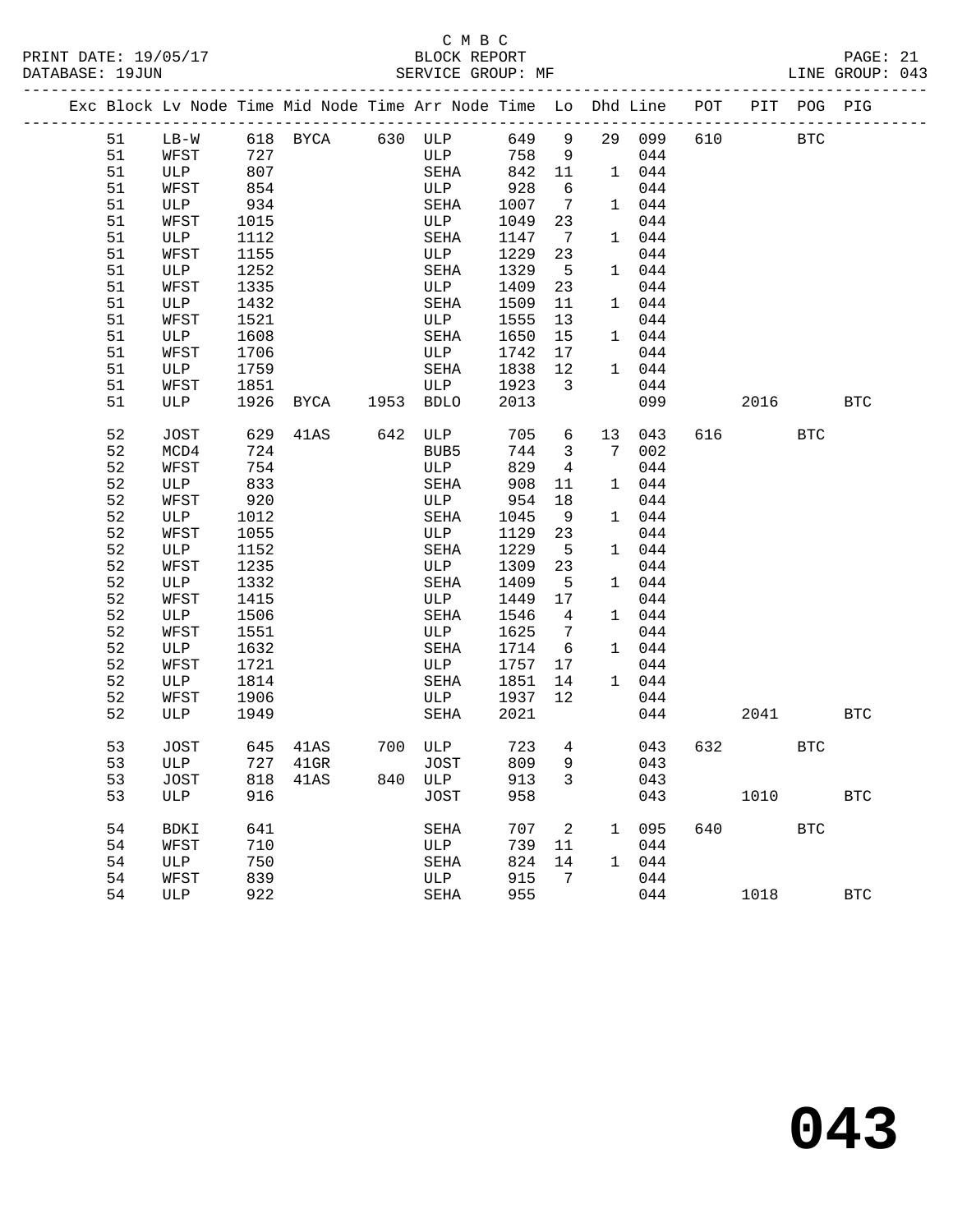#### C M B C<br>BLOCK REPORT PRINT DATE: 19/05/17 BLOCK REPORT PAGE: 22 SERVICE GROUP: MF

|  |          |                     |              | Exc Block Lv Node Time Mid Node Time Arr Node Time Lo Dhd Line POT |                  |              |                              |              |              |     |          | PIT POG PIG  |            |
|--|----------|---------------------|--------------|--------------------------------------------------------------------|------------------|--------------|------------------------------|--------------|--------------|-----|----------|--------------|------------|
|  | 55       | $LB-W$              |              | 704 BYCA 718 ULP                                                   |                  | 743 3        |                              |              | 13 099       | 656 |          | BTC          |            |
|  | 55       | MCD4                | 759          |                                                                    | BUB5             | 819          | $\overline{0}$               | 7 002        |              |     |          |              |            |
|  | 55       | WFST                | 826          |                                                                    | ULP              | 902          | 9                            |              | 044          |     |          |              |            |
|  | 55       | ULP                 | 911          |                                                                    | SEHA             | 945          | 9                            |              | 1 044        |     |          |              |            |
|  | 55       | WFST                | 955          |                                                                    | ULP              | 1029         | 23                           |              | 044          |     |          |              |            |
|  | 55       | ULP                 | 1052         |                                                                    | SEHA             | 1127         | $7\phantom{.0}\phantom{.0}7$ |              | 1 044        |     |          |              |            |
|  | 55       | WFST                | 1135         |                                                                    | ULP              | 1209         | 23                           |              | 044          |     |          |              |            |
|  | 55       | ULP                 | 1232         |                                                                    | SEHA             | 1309         | $-5$                         |              | 1 044        |     |          |              |            |
|  | 55       | WFST                | 1315         |                                                                    | ULP              | 1349         | 23                           |              | 044          |     |          |              |            |
|  | 55       | ULP                 | 1412         |                                                                    | SEHA             | 1449         | 16                           |              | 1 044        |     |          |              |            |
|  | 55       | WFST                | 1506         |                                                                    | ULP              | 1540         | $\overline{4}$               |              | 044          |     |          |              |            |
|  | 55       | ULP                 | 1544         |                                                                    | SEHA             | 1624         | 11                           |              | 1 044        |     |          |              |            |
|  | 55       | WFST                | 1636         |                                                                    | ULP              | 1712         | $\overline{\phantom{0}}^2$   |              | 044          |     |          |              |            |
|  | 55       | ULP                 | 1714         |                                                                    | SEHA             | 1755         | 10                           |              | 1 044        |     |          |              |            |
|  | 55       | WFST                | 1806         |                                                                    | ULP              | 1838         | $\overline{3}$               |              | 044          |     |          |              |            |
|  | 55       | ULP                 | 1841         | BYCA 1910 BDLO                                                     |                  | 1933         |                              |              | 099          |     | 1936     |              | <b>BTC</b> |
|  |          |                     |              |                                                                    |                  |              |                              |              |              |     |          |              |            |
|  | 56       | LN15                | 637          |                                                                    | LNOS             | 644          | $\overline{\mathbf{3}}$      |              | 241          | 612 |          | <b>BTC</b>   |            |
|  | 56       | LNOS                | 647          | 15LO 658 STST                                                      |                  | 727          | $\mathbf{1}$                 |              | 8 241        |     |          |              |            |
|  | 56       | WFST                | 736          |                                                                    | ULP              | 807          | 10                           | 29           | 044          |     |          |              |            |
|  | 56       | WFST                | 846          |                                                                    | ULP              | 920          | 5                            |              | 044          |     |          |              |            |
|  | 56       | ULP                 | 925          | BYCA 950 BDLO                                                      |                  | 1011         |                              |              | 099          |     | 1014     |              | BTC        |
|  |          |                     |              |                                                                    |                  |              |                              |              |              |     |          |              |            |
|  | 57       | JOST                | 730          | 41AS                                                               | 748 ULP          | 818          | $\overline{\mathbf{3}}$      |              | 043          |     | 710 — 10 | <b>BTC</b>   |            |
|  | 57       | ULP                 | 821          |                                                                    | SEHA             | 856          | - 8                          |              | 1 044        |     |          |              |            |
|  | 57       | WFST                | 905          |                                                                    | ULP              | 939          | 13                           |              | 044          |     |          |              |            |
|  | 57       | ULP                 | 952          |                                                                    | SEHA             | 1025         | 9                            |              | 1 044        |     |          |              |            |
|  | 57       | WFST                | 1035         |                                                                    | ULP              | 1109         | 23                           |              | 044          |     |          |              |            |
|  | 57       | ULP                 | 1132         |                                                                    | SEHA             | 1209         | $-5$                         |              | 1 044        |     |          |              |            |
|  | 57       | WFST                | 1215         |                                                                    | ULP              | 1249         | 23                           |              | 044          |     |          |              |            |
|  | 57       | ULP                 | 1312         |                                                                    | SEHA             | 1349         | $5^{\circ}$                  |              | 1 044        |     |          |              |            |
|  | 57       | WFST                | 1355         |                                                                    | ULP              | 1429         | 23                           |              | 044          |     |          |              |            |
|  | 57       | ULP                 | 1452         |                                                                    | SEHA             | 1529         | - 6                          |              | 1 044        |     |          |              |            |
|  | 57       | WFST                | 1536         |                                                                    | ULP              | 1610         | 10                           |              | 044          |     |          |              |            |
|  | 57       | ULP                 | 1620         |                                                                    | SEHA             | 1702         | 15                           | 27           | 044          |     |          |              |            |
|  | 57       | ULP                 | 1744         |                                                                    | SEHA             | 1823         | 12                           |              | 1 044        |     |          |              |            |
|  | 57       | WFST                | 1836         |                                                                    | ULP              | 1908         | 11                           |              | 044          |     |          |              |            |
|  | 57       | ULP                 | 1919         |                                                                    | SEHA             | 1951         |                              |              | 044          |     | 2011     |              | <b>BTC</b> |
|  |          |                     |              |                                                                    |                  |              |                              |              |              |     |          |              |            |
|  | 58       | BDKI                | 736          |                                                                    | SEHA 804 6 1 095 |              |                              |              |              |     | 735      | $_{\rm BTC}$ |            |
|  | 58       | WFST                | 811          |                                                                    | ULP              | 846          | 12                           |              | 044          |     |          |              |            |
|  | 58       | ULP                 | 858          | $41$ GR                                                            | JOST             | 942          |                              |              | 043          |     | 954      |              | <b>BTC</b> |
|  |          |                     |              |                                                                    |                  |              |                              |              |              |     |          |              |            |
|  | 71<br>71 | <b>BDKI</b><br>WFST | 1414<br>1450 |                                                                    | SEHA<br>ULP      | 1447<br>1524 | 2                            | $\mathbf{1}$ | 095<br>044   |     | 1413     | <b>BTC</b>   |            |
|  |          |                     |              |                                                                    |                  | 1612         | 8                            |              |              |     |          |              |            |
|  | 71<br>71 | ULP<br>WFST         | 1532<br>1621 |                                                                    | SEHA<br>ULP      | 1655         | 8                            | $\mathbf{1}$ | 044<br>044   |     |          |              |            |
|  | 71       |                     | 1658         |                                                                    |                  |              | 3                            |              |              |     |          |              |            |
|  | 71       | ULP<br>WFST         | 1751         |                                                                    | SEHA<br>ULP      | 1740<br>1827 | 10<br>17                     |              | 1 044<br>044 |     |          |              |            |
|  | 71       | ULP                 | 1844         |                                                                    | SEHA             | 1916         |                              |              | 044          |     | 1936     |              | <b>BTC</b> |
|  |          |                     |              |                                                                    |                  |              |                              |              |              |     |          |              |            |
|  | 72       | $LB-W$              | 1507         | BYCA                                                               | 1525 ULP         | 1551         | $5^{\circ}$                  |              |              |     | 099 1502 | <b>BTC</b>   |            |
|  | 72       | ULP                 | 1556         |                                                                    | SEHA             | 1636         | 14                           |              | 1 044        |     |          |              |            |
|  | 72       | WFST                | 1651         |                                                                    | ULP              | 1727         | 2                            |              | 044          |     |          |              |            |
|  | 72       | ULP                 | 1729         |                                                                    | SEHA             | 1810         | 10                           |              | 1 044        |     |          |              |            |
|  | 72       | WFST                | 1821         |                                                                    | ULP              | 1853         | 6                            |              | 044          |     |          |              |            |
|  |          |                     |              |                                                                    |                  |              |                              |              |              |     |          |              |            |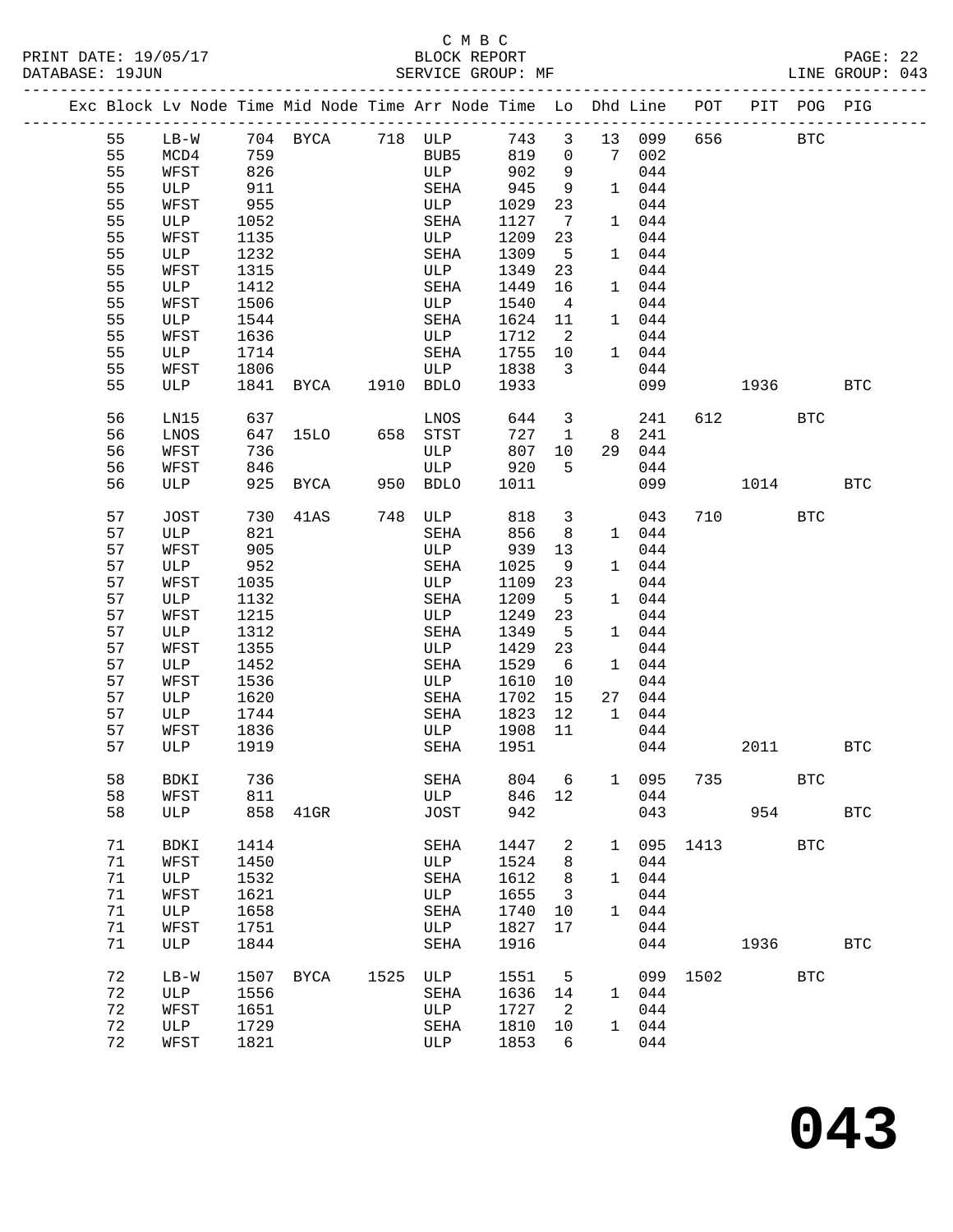|  |                      |                             |                          | Exc Block Lv Node Time Mid Node Time Arr Node Time Lo Dhd Line |            |                                    |                          |              |    |                          | POT | PIT  | POG | PIG        |
|--|----------------------|-----------------------------|--------------------------|----------------------------------------------------------------|------------|------------------------------------|--------------------------|--------------|----|--------------------------|-----|------|-----|------------|
|  | 72                   | ULP                         | 1859                     |                                                                |            | SEHA                               | 1931                     |              |    | 044                      |     | 1951 |     | <b>BTC</b> |
|  | 81<br>81             | LOQU<br>MOGL                | 657<br>714               | DEQU<br>MAGA                                                   | 709<br>736 | MOGL<br>STST                       | 714<br>757               | 0<br>9       | 30 | 246<br>246               | 627 |      | BTC |            |
|  | 81<br>81             | JOST<br>ULP                 | 836<br>938               | 41AS                                                           | 858        | ULP<br>JOST                        | 931<br>1019              | 7            |    | 043<br>043               |     | 1031 |     | <b>BTC</b> |
|  | 82<br>82<br>82       | BAGA<br>WFST<br>ULP         | 700<br>802<br>842        | PBEX                                                           | 723        | BUB2<br>ULP<br>SEHA                | 751<br>837<br>917        | 6<br>5       | 5  | 211<br>044<br>044        | 637 | 940  | BTC | <b>BTC</b> |
|  | 83<br>83<br>83<br>83 | LN15<br>LNOS<br>WFST<br>ULP | 710<br>720<br>832<br>913 | 15LO<br><b>BYCA</b>                                            | 733<br>938 | LNOS<br>STST<br>ULP<br><b>BDLO</b> | 717<br>806<br>908<br>959 | 3<br>18<br>5 | 8  | 241<br>241<br>044<br>099 | 645 | 1002 | BTC | <b>BTC</b> |
|  | 84<br>84<br>84       | BAGA<br>WFST<br>ULP         | 714<br>819<br>901        | PBEX                                                           | 740        | BUB2<br>ULP<br>SEHA                | 809<br>855<br>935        | 5<br>6       | 5  | 211<br>044<br>044        | 651 | 958  | BTC | <b>BTC</b> |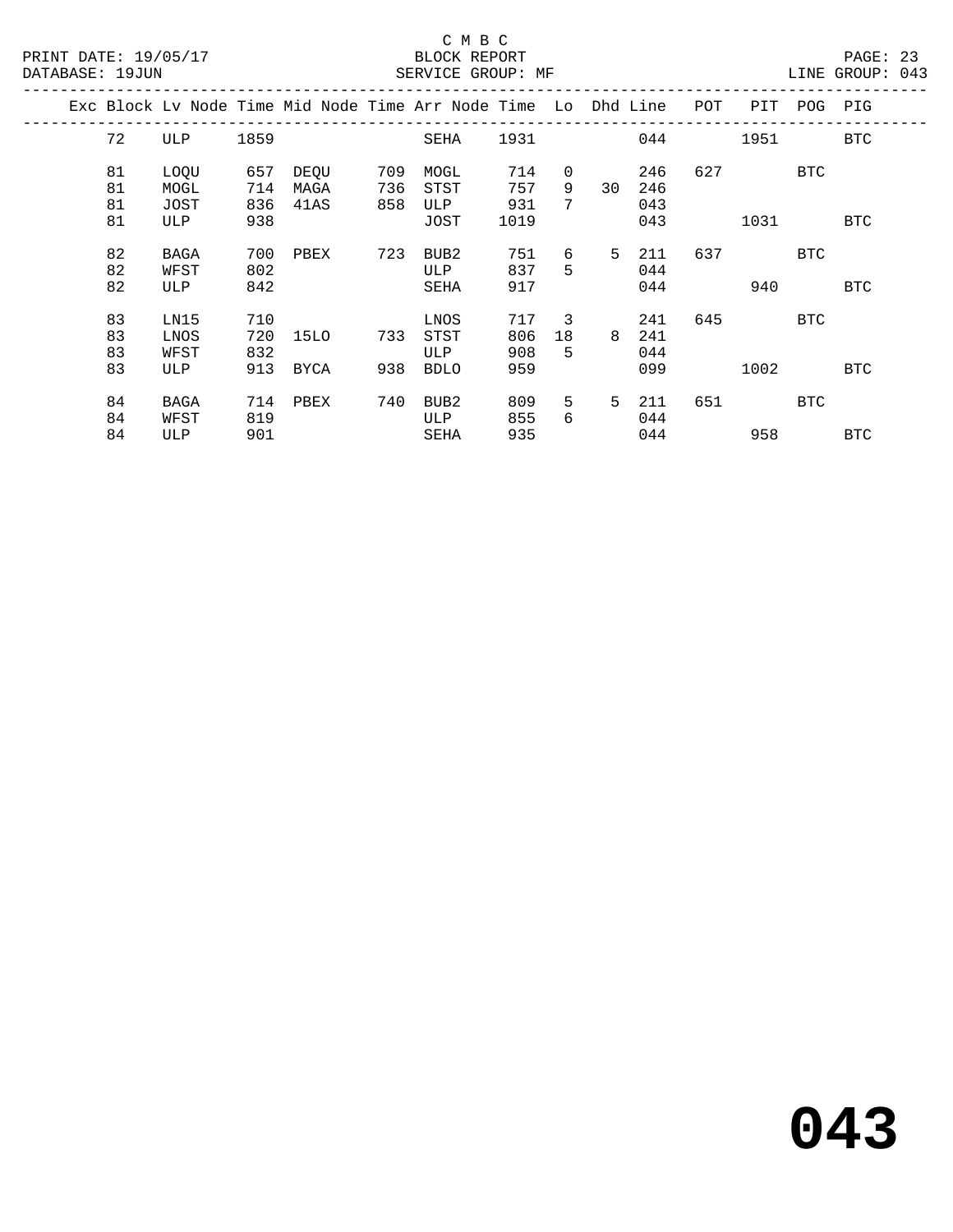| DATABASE: 19JUN |                                                                                                                                                                                                                                                                                          | PRINT DATE: 19/05/17                                                                                                                                                                                                                                        |                                                                                                                                               |                                                                                                                                                                 |                              | C M B C<br>BLOCK REPORT                                                                                                                                                            |                                                                                                                                |                                                                                                                                                               |                                                                                                                                   |             |                |            | PAGE: 24   |  |
|-----------------|------------------------------------------------------------------------------------------------------------------------------------------------------------------------------------------------------------------------------------------------------------------------------------------|-------------------------------------------------------------------------------------------------------------------------------------------------------------------------------------------------------------------------------------------------------------|-----------------------------------------------------------------------------------------------------------------------------------------------|-----------------------------------------------------------------------------------------------------------------------------------------------------------------|------------------------------|------------------------------------------------------------------------------------------------------------------------------------------------------------------------------------|--------------------------------------------------------------------------------------------------------------------------------|---------------------------------------------------------------------------------------------------------------------------------------------------------------|-----------------------------------------------------------------------------------------------------------------------------------|-------------|----------------|------------|------------|--|
| BDKI<br>SFU     |                                                                                                                                                                                                                                                                                          | SFU EXCHANGE                                                                                                                                                                                                                                                |                                                                                                                                               |                                                                                                                                                                 |                              |                                                                                                                                                                                    |                                                                                                                                |                                                                                                                                                               | HE-WARD HASTINGS & BOTHIN WEST<br>HK-WARD HASTINGS & KOOTENAY WB<br>NWST NEW WESTMINSTER STN<br>SUST SURREY CENTRAL STATION       |             |                |            |            |  |
|                 |                                                                                                                                                                                                                                                                                          |                                                                                                                                                                                                                                                             |                                                                                                                                               |                                                                                                                                                                 |                              |                                                                                                                                                                                    |                                                                                                                                |                                                                                                                                                               | Exc Block Lv Node Time Mid Node Time Arr Node Time Lo Dhd Line POT PIT POG PIG                                                    |             |                |            |            |  |
|                 | $\mathbf 1$<br>$\mathbf{1}$<br>$\mathbf{1}$<br>$\mathbf{1}$<br>$\mathbf 1$<br>$\mathbf 1$<br>$\mathbf{1}$<br>$\mathbf 1$<br>$\mathbf{1}$<br>$\mathbf{1}$<br>$\mathbf{1}$<br>$\mathbf 1$<br>$\mathbf 1$<br>$\mathbf 1$<br>$\mathbf{1}$                                                    | HADU<br>HK-<br>620 HADU<br>620 HADU<br>53 HK-E<br>53 HADU<br>80 HK-T<br>759 HADU<br>80 HK-T<br>759 HADU<br>80 HK-T<br>80 HK-T<br>80 HADU<br>80 HK-T<br>80 HADU<br>80 HK-T<br>80 HK-T<br>80 HK-T<br>BUB6<br>SFU<br>BUB6<br>SFU<br>BUB6<br>SFU<br>BUB6<br>SFU | 1100<br>1200<br>1300<br>1400<br>1500<br>1556<br>1706<br>1803                                                                                  | HADU 508 HK-W 519 BUB6 537 3<br>BUB6 540 HK-E 555 SFU 612 8<br>SFU 620 HADU 631 BUB6 703 10<br>HK-E<br>$HK-W$<br>$HK-E$<br>HK-W<br>$HK-W$ 161<br>HK-W 1826 BUB6 | 920                          | 732 SFU 752<br>813 BUB6 852<br>SFU<br>1023 BUB6<br>1123 SFU 1147<br>1221 BUB6 1254<br>1221 ---<br>1324 SFU 1348<br>1423 RUB6 1454<br>SFU<br>1619 BUB6                              | 942<br>942<br>1055<br>1348<br>1545<br>1650<br>SFU 1753<br>1857                                                                 | $7\phantom{0}$<br>8 <sup>8</sup><br>18<br>$5^{\circ}$<br>13<br>6<br>12<br>6<br>11<br>16<br>10<br>10                                                           | 095<br>095<br>095<br>095<br>095<br>095<br>095<br>095<br>095<br>095<br>095<br>095<br>095<br>095                                    | 095 454 BTC |                |            |            |  |
|                 | $\mathbf{1}$<br>$\overline{c}$<br>2<br>$\overline{c}$<br>$\overline{2}$<br>$\overline{a}$<br>$\overline{a}$<br>$\sqrt{2}$<br>2<br>$\overline{c}$<br>2<br>$\overline{c}$<br>2<br>$\overline{c}$<br>$\overline{c}$<br>$\overline{a}$<br>$\overline{a}$<br>$\overline{2}$<br>$\overline{c}$ | BUB6<br>BDKI<br>SFU<br>BUB6<br>SFU<br>BUB6<br>SFU<br>BUB6<br>SFU<br>BUB6<br>SFU<br>BUB6<br>SFU<br>BUB6<br>SFU<br>BUB6<br>SFU<br>BUB6<br>SFU                                                                                                                 | 1907<br>509<br>530<br>620<br>700<br>758<br>845<br>950<br>1045<br>1145<br>1245<br>1345<br>1445<br>1545<br>1639<br>1746<br>1843<br>1936<br>2029 | HK-W 549 BUB6<br>HK-E 635 SFU<br>HADU<br>$HK-E$<br>HADU<br>$HK-E$<br>HK-W<br>$HK-E$<br>HK-W<br>$HK-E$<br>HK-W<br>$HK-W$<br>$HK-W$<br>$HK-E$<br>HK-W             | 1010<br>1208<br>1307<br>1411 | $HK-E$<br>SFU<br>714 BUB6<br>817 SFU<br>901 BUB6<br>SFU<br>1108 BUB6<br>SFU<br>BUB6<br>SFU<br>1508 BUB6<br>SFU<br>1702 BUB6<br>SFU<br>1906 BUB6<br>1957 SFU 2018<br>2050 BUB6 2113 | 1928<br>529<br>611<br>652<br>747<br>840<br>940<br>1032<br>1140<br>1232<br>1339<br>1435<br>1539<br>1631<br>1736<br>1832<br>1934 | $\overline{1}$<br>9<br>8 <sup>8</sup><br>11<br>5<br>10<br>13<br>5<br>13<br>6<br>10<br>6<br>8 <sup>8</sup><br>10<br>11<br>$\overline{\phantom{a}}$<br>11<br>11 | 095<br>095<br>095<br>095<br>095<br>095<br>095<br>095<br>095<br>095<br>095<br>095<br>095<br>095<br>095<br>095<br>095<br>095<br>095 |             | 1932<br>508 30 | <b>BTC</b> | <b>BTC</b> |  |
|                 | $\overline{2}$                                                                                                                                                                                                                                                                           | BUB6                                                                                                                                                                                                                                                        |                                                                                                                                               | 2124 HK-E                                                                                                                                                       | 2142                         | SFU 2203                                                                                                                                                                           |                                                                                                                                |                                                                                                                                                               |                                                                                                                                   |             |                | 2223       | <b>BTC</b> |  |

**095**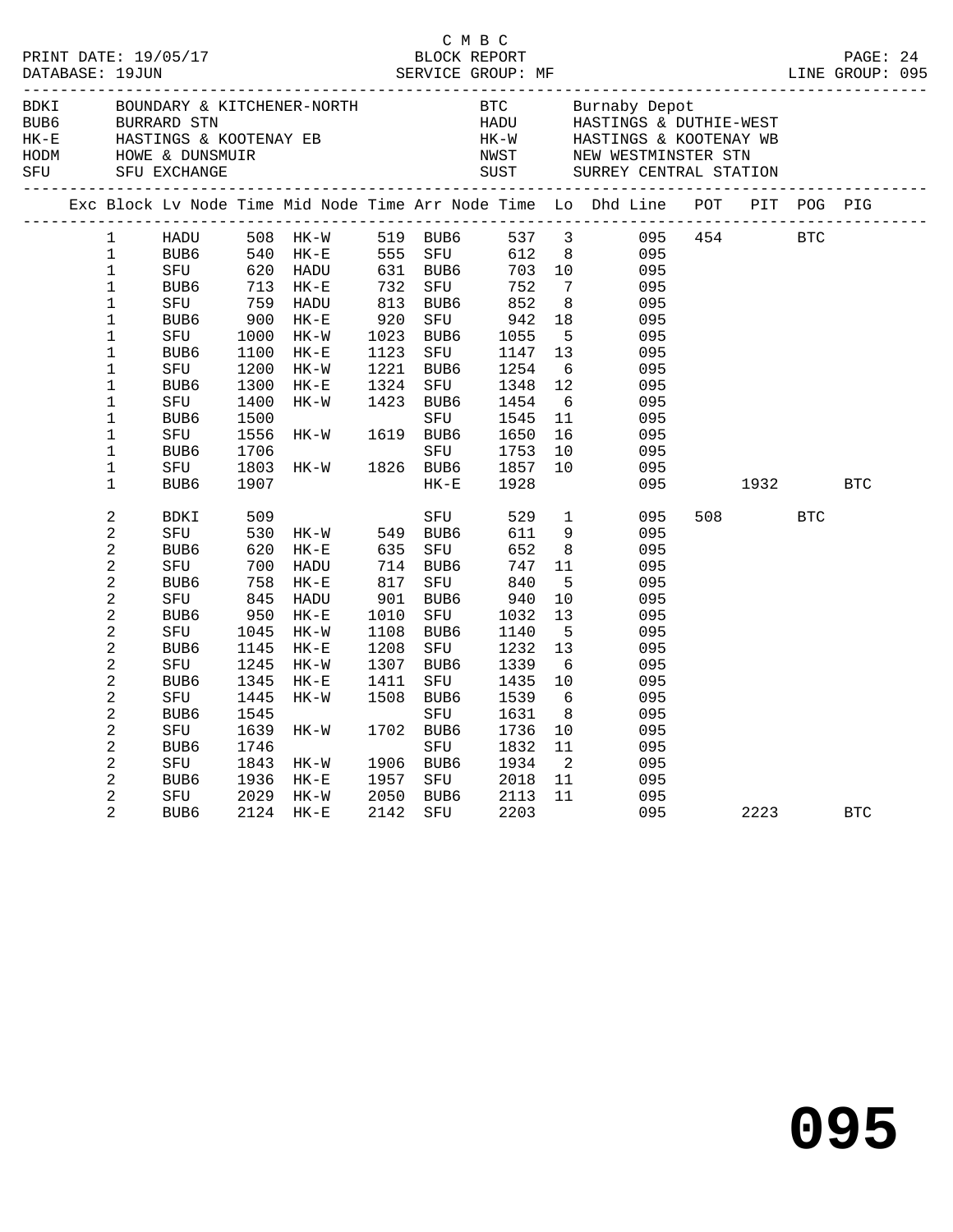## C M B C

| DATABASE: 19JUN |              |                  |      | SERVICE GROUP: MF            |            |                     |        |                 | LINE GROUP: 095                                                                |         |             |              |  |
|-----------------|--------------|------------------|------|------------------------------|------------|---------------------|--------|-----------------|--------------------------------------------------------------------------------|---------|-------------|--------------|--|
|                 |              |                  |      |                              |            |                     |        |                 | Exc Block Lv Node Time Mid Node Time Arr Node Time Lo Dhd Line POT PIT POG PIG |         |             |              |  |
|                 | $\mathbf{3}$ |                  |      | HADU 523 HK-W 534 BUB6 552 8 |            |                     |        |                 | 095                                                                            | 509 BTC |             |              |  |
|                 | 3            | BUB6             | 600  |                              |            | HK-E 615 SFU        | 632    | 8 <sup>1</sup>  | 095                                                                            |         |             |              |  |
|                 | 3            | SFU              | 640  | HADU                         |            | 651 BUB6            | 723    | 8 <sup>8</sup>  | 095                                                                            |         |             |              |  |
|                 | 3            | BUB6             | 731  | $HK-E$                       |            | SFU                 | 812    | $5^{\circ}$     | 095                                                                            |         |             |              |  |
|                 | 3            | SFU              | 817  | HADU                         | 750<br>833 | BUB6                | 912    | 8               | 095                                                                            |         |             |              |  |
|                 | 3            | BUB6             | 920  | $HK-E$                       | 940        | SFU                 | 1002   | 13              | 095                                                                            |         |             |              |  |
|                 | 3            | SFU              | 1015 | HK-W                         | 1038       | BUB6                | 1110   | 5               | 095                                                                            |         |             |              |  |
|                 | 3            | BUB6             | 1115 | $HK-E$                       | 1138       | SFU                 | 1202   | 13              | 095                                                                            |         |             |              |  |
|                 | 3            | SFU              | 1215 | $HK-W$                       | 1236       | BUB6                | 1309   | $6\overline{6}$ | 095                                                                            |         |             |              |  |
|                 | 3            | BUB6             | 1315 | $HK-E$                       | 1339       | SFU                 | 1403   | 12              | 095                                                                            |         |             |              |  |
|                 | 3            | SFU              | 1415 | $HK-W$                       | 1438       | BUB6                | 1509   | 6               | 095                                                                            |         |             |              |  |
|                 | 3            | BUB6             | 1515 |                              |            | SFU                 | 1600   | 9               | 095                                                                            |         |             |              |  |
|                 | 3            |                  | 1609 |                              |            |                     |        |                 | 095                                                                            |         |             |              |  |
|                 |              | SFU              |      | $HK-W$                       |            | 1632 BUB6           | 1706   | 12              |                                                                                |         |             |              |  |
|                 | 3            | BUB6             | 1718 |                              |            | SFU                 | 1805   | 10              | 095                                                                            |         |             |              |  |
|                 | 3            | SFU              | 1815 | $HK-W$                       |            | 1838 BUB6           | 1909   | 10              | 095                                                                            |         |             |              |  |
|                 | 3            | BUB <sub>6</sub> | 1919 |                              |            | $HK-E$              | 1940   |                 | 095                                                                            |         | 1944        | <b>BTC</b>   |  |
|                 | 4            | HADU             | 530  | $HK-W$                       |            | 541 BUB6            | 559    | 11              | 095                                                                            | 516 70  | <b>BTC</b>  |              |  |
|                 | 4            | BUB6             | 610  | $HK-E$                       |            | 625 SFU             | 642    | 8 <sup>8</sup>  | 095                                                                            |         |             |              |  |
|                 | 4            | SFU              | 650  | HADU                         | 701        | BUB6                | 733    | $\overline{7}$  | 095                                                                            |         |             |              |  |
|                 | 4            | BUB6             | 740  | $HK-E$                       | 759        | SFU                 | 821    | $5^{\circ}$     | 095                                                                            |         |             |              |  |
|                 | 4            | SFU              | 826  | HADU                         | 842        | BUB6                | 921    | 9               | 095                                                                            |         |             |              |  |
|                 | 4            | BUB6             | 930  | $HK-E$                       | 950        | SFU                 | 1012   | 11              | 095                                                                            |         |             |              |  |
|                 | 4            | SFU              | 1023 | HK-W                         | 1046       | BUB6                | 1118   | $5^{\circ}$     | 095                                                                            |         |             |              |  |
|                 | 4            | BUB <sub>6</sub> | 1123 | HK-E                         | 1146       | SFU                 | 1210   | 13              | 095                                                                            |         |             |              |  |
|                 | 4            | SFU              | 1223 | $HK - W$                     | 1244       | BUB6                | 1317   | 6               | 095                                                                            |         |             |              |  |
|                 | 4            | BUB6             | 1323 | $HK-E$                       | 1347       | SFU                 | 1411   | 12              | 095                                                                            |         |             |              |  |
|                 | 4            | SFU              | 1423 | HK-W                         | 1446       | BUB6                | 1517   | 6               | 095                                                                            |         |             |              |  |
|                 | 4            | BUB6             | 1523 |                              |            | SFU                 | 1608   | $\overline{7}$  | 095                                                                            |         |             |              |  |
|                 | 4            | SFU              | 1615 | $HK-W$                       |            | 1638 BUB6           | 1712   | 12              | 095                                                                            |         |             |              |  |
|                 | 4            | BUB6             | 1724 |                              |            | SFU                 | 1811   | 11              | 095                                                                            |         |             |              |  |
|                 | 4            | SFU              | 1822 | HK-W                         |            | 1845 BUB6           | 1916   | - 9             | 095                                                                            |         |             |              |  |
|                 | 4            | BUB6             | 1925 | $HK-E$                       |            | 1946 SFU            | 2007   |                 | 095                                                                            |         | 2027 — 2020 | BTC          |  |
|                 | 5            | BDKI             | 519  |                              |            | SFU                 | 539    | $\mathbf{1}$    | 095                                                                            | 518     | <b>BTC</b>  |              |  |
|                 | 5            | SFU              | 540  | HK-W 559 BUB6                |            |                     | 621    | 9               | 095                                                                            |         |             |              |  |
|                 | 5            | BUB6             | 630  | $HK-E$                       |            |                     | 703    | $\overline{7}$  | 095                                                                            |         |             |              |  |
|                 | 5            | SFU              | 710  | HADU                         |            | 646 SFU<br>724 BUB6 | 757 10 |                 | 095                                                                            |         |             |              |  |
|                 | 5            |                  |      | BUB6 807 HK-E 827 SFU        |            |                     |        |                 | 850 5 095                                                                      |         |             |              |  |
|                 | 5            | SFU              | 855  | HADU                         | 911        | BUB6                | 950    | 10              | 095                                                                            |         |             |              |  |
|                 | 5            | BUB6             | 1000 | $HK-E$                       | 1021       | SFU                 | 1044   | 16              | 095                                                                            |         |             |              |  |
|                 | 5            | SFU              | 1100 | $HK-W$                       | 1124       | BUB6                | 1156   | $\overline{4}$  | 095                                                                            |         |             |              |  |
|                 | 5            | BUB6             | 1200 | $HK-E$                       | 1224       | SFU                 | 1248   | 12              | 095                                                                            |         |             |              |  |
|                 | 5            | SFU              | 1300 | $HK-W$                       | 1322       | BUB6                | 1354   | $6\overline{6}$ | 095                                                                            |         |             |              |  |
|                 | 5            | BUB6             | 1400 | $HK-E$                       | 1426       | SFU                 | 1450   | 10              | 095                                                                            |         |             |              |  |
|                 | 5            | SFU              | 1500 | HK-W                         | 1523       | BUB6                | 1554   | $6\overline{6}$ | 095                                                                            |         |             |              |  |
|                 | 5            | BUB6             | 1600 |                              |            | SFU                 | 1647   | 9               | 095                                                                            |         |             |              |  |
|                 | 5            | SFU              | 1656 | HK-W                         | 1719       | BUB6                | 1753   | 10              | 095                                                                            |         |             |              |  |
|                 | 5            | BUB6             | 1803 | $HK-E$                       | 1826       | SFU                 | 1848   |                 | 095                                                                            | 1908    |             | <b>BTC</b>   |  |
|                 |              |                  |      |                              |            |                     |        |                 |                                                                                |         |             |              |  |
|                 | 6            | <b>BDKI</b>      | 523  | $HK-E$                       |            | BUB6                | 548    | $\overline{a}$  | 095                                                                            | 522     | <b>BTC</b>  |              |  |
|                 | 6            | BUB6             | 550  | $HK-E$                       | 605        | SFU                 | 622    | 8               | 095                                                                            |         |             |              |  |
|                 | 6            | SFU              | 630  | HADU                         | 641        | BUB6                | 713    | 9               | 095                                                                            |         |             |              |  |
|                 | 6            | BUB6             | 722  | $HK-E$                       | 741        | SFU                 | 803    | 5               | 095                                                                            |         |             |              |  |
|                 | 6            | SFU              | 808  | HADU                         | 822        | BUB6                | 902    | 8               | 095                                                                            |         |             |              |  |
|                 | 6            | BUB6             |      | 910 HK-E                     | 930        | SFU                 | 952    |                 | 095                                                                            | 1012    |             | $_{\rm BTC}$ |  |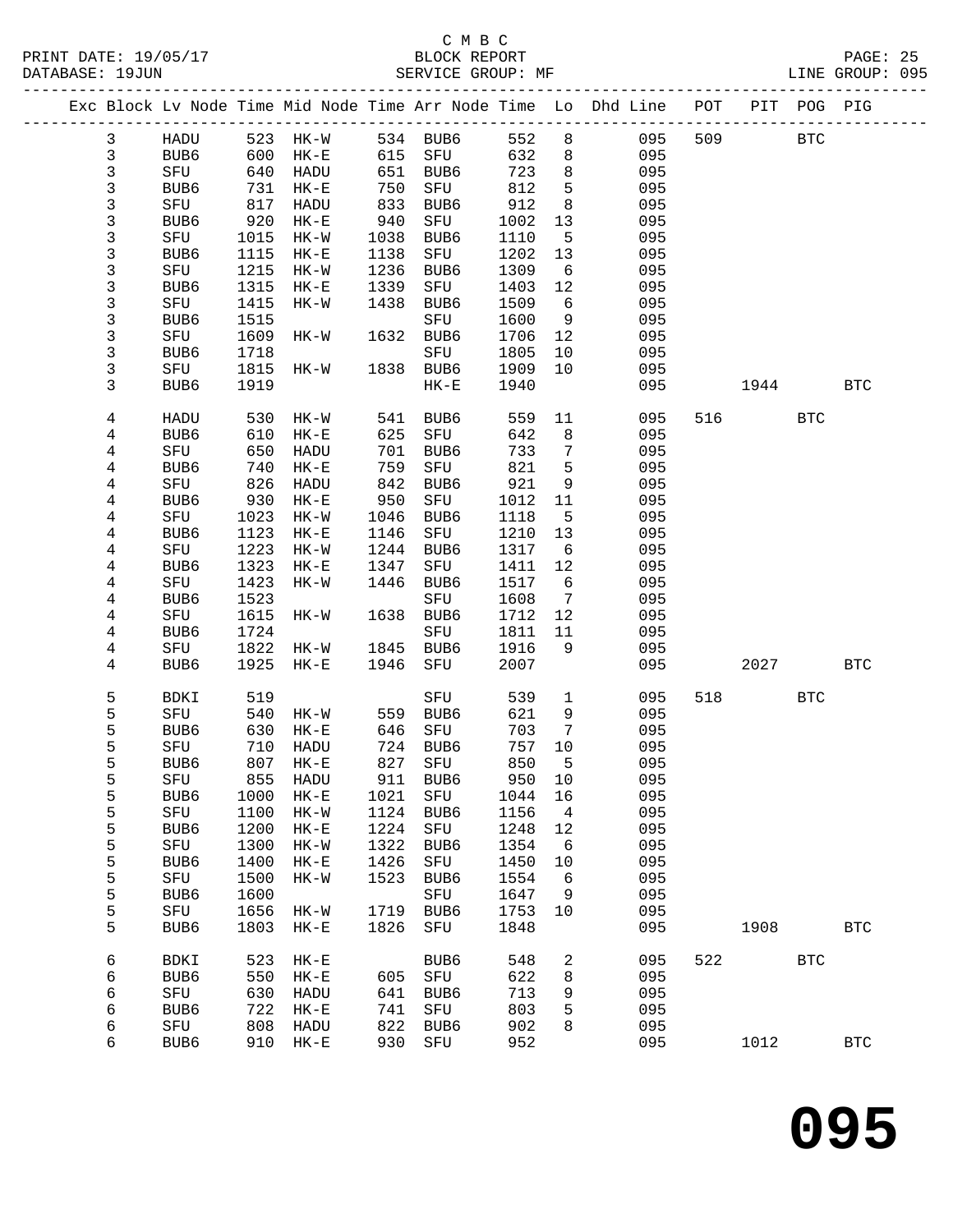|                |                  |      |               |      |           |       |                 | Exc Block Lv Node Time Mid Node Time Arr Node Time Lo Dhd Line | POT | PIT  | POG PIG    |              |
|----------------|------------------|------|---------------|------|-----------|-------|-----------------|----------------------------------------------------------------|-----|------|------------|--------------|
| $7\phantom{.}$ | BDKI             | 529  |               |      | SFU       | 549   | $\mathbf{1}$    | 095                                                            | 528 |      | <b>BTC</b> |              |
| 7              | SFU              | 550  | HK-W 609 BUB6 |      |           | 631   | 9               | 095                                                            |     |      |            |              |
| 7              | BUB6             | 640  | $HK-E$        | 656  | SFU       | 713   | 6               | 095                                                            |     |      |            |              |
| 7              | SFU              | 719  | HADU          | 733  | BUB6      | 807   | 9               | 095                                                            |     |      |            |              |
| 7              | BUB6             | 816  | $HK-E$        | 836  | SFU       | 859   | 9               | 095                                                            |     |      |            |              |
| 7              | SFU              | 908  | HADU          | 923  | BUB6      | 1001  | 14              | 095                                                            |     |      |            |              |
| 7              | BUB6             | 1015 | $HK-E$        | 1036 | SFU       | 1059  | 16              | 095                                                            |     |      |            |              |
| 7              | SFU              | 1115 | $HK-W$        | 1139 | BUB6      | 1211  | $\overline{4}$  | 095                                                            |     |      |            |              |
| 7              | BUB6             | 1215 | $HK-E$        | 1239 | SFU       | 1303  | 12              | 095                                                            |     |      |            |              |
| 7              | SFU              | 1315 | $HK-W$        | 1337 | BUB6      | 1409  | 6               | 095                                                            |     |      |            |              |
| 7              | BUB6             | 1415 | $HK-E$        | 1441 | SFU       | 1505  | 10              | 095                                                            |     |      |            |              |
| 7              | SFU              | 1515 | HK-W          | 1538 | BUB6      | 1609  | 9               | 095                                                            |     |      |            |              |
| 7              | BUB6             | 1618 |               |      | SFU       | 1705  | 11              | 095                                                            |     |      |            |              |
| 7              | SFU              | 1716 | HK-W          |      | 1739 BUB6 | 1813  | 2               | 095                                                            |     |      |            |              |
| 7              | BUB6             | 1815 |               |      | $HK-E$    | 1838  |                 | 095                                                            |     | 1842 |            | <b>BTC</b>   |
|                |                  |      |               |      |           |       |                 |                                                                |     |      |            |              |
| 8              | BDKI             | 539  |               |      | SFU       | 559   | $\mathbf 1$     | 095                                                            | 538 |      | <b>BTC</b> |              |
| 8              | SFU              | 600  | HK-W          | 619  | BUB6      | 641   | 9               | 095                                                            |     |      |            |              |
| 8              | BUB6             | 650  | $HK-E$        | 706  | SFU       | 723   | $5\phantom{.0}$ | 095                                                            |     |      |            |              |
| 8              | SFU              | 728  | HADU          | 742  | BUB6      | 816   | 9               | 095                                                            |     |      |            |              |
| 8              | BUB6             | 825  | $HK-E$        | 845  | SFU       | 908   | $7\phantom{.0}$ | 095                                                            |     |      |            |              |
| 8              | SFU              | 915  | HADU          | 930  | BUB6      | 1008  | 15              | 095                                                            |     |      |            |              |
| 8              | BUB6             | 1023 | $HK-E$        | 1044 | SFU       | 1107  | 16              | 095                                                            |     |      |            |              |
| 8              | SFU              | 1123 | $HK-W$        | 1147 | BUB6      | 1219  | $\overline{4}$  | 095                                                            |     |      |            |              |
| 8              | BUB6             | 1223 | $HK-E$        | 1247 | SFU       | 1311  | 12              | 095                                                            |     |      |            |              |
| 8              | SFU              | 1323 | $HK-W$        | 1345 | BUB6      | 1417  | 6               | 095                                                            |     |      |            |              |
| 8              | BUB6             | 1423 | $HK-E$        | 1449 | SFU       | 1513  | 10              | 095                                                            |     |      |            |              |
| 8              | SFU              | 1523 | HK-W          | 1546 | BUB6      | 1617  | $\overline{7}$  | 095                                                            |     |      |            |              |
| 8              | BUB6             | 1624 |               |      | SFU       | 1711  | 11              | 095                                                            |     |      |            |              |
| 8              | SFU              | 1722 | HK-W          | 1745 | BUB6      | 1819  | 12              | 095                                                            |     |      |            |              |
| 8              | BUB6             | 1831 | $HK-E$        | 1854 | SFU       | 1916  | 13              | 095                                                            |     |      |            |              |
| 8              | SFU              | 1929 | $HK-W$        | 1952 | BUB6      | 2020  | $\overline{4}$  | 095                                                            |     |      |            |              |
| 8              | BUB6             | 2024 | $HK-E$        | 2042 | SFU       | 2103  | 14              | 095                                                            |     |      |            |              |
| 8              | SFU              | 2117 | $HK-W$        | 2140 | BUB6      | 2203  | 9               | 095                                                            |     |      |            |              |
| 8              | BUB6             | 2212 | $HK-E$        | 2230 | SFU       | 2249  | 7               | 095                                                            |     |      |            |              |
| 8              | SFU              | 2256 | $HK-W$        | 2317 | BUB6      | 2339  | 6               | 095                                                            |     |      |            |              |
| 8              | BUB6             | 2345 | $HK-E$        | 2402 | SFU       | 2421  |                 | 095                                                            |     | 2438 |            | <b>BTC</b>   |
| 9              | BDKI             | 544  |               |      | SFU       | 604   | $\mathbf{1}$    | 095                                                            | 543 |      | <b>BTC</b> |              |
| 9              | SFU 605 HK-W     |      |               |      | 624 BUB6  | 646 9 |                 | 095                                                            |     |      |            |              |
| 9              | BUB6             | 655  | $HK-E$        | 711  | SFU       | 728   | 4               | 095                                                            |     |      |            |              |
| 9              | SFU              | 732  | HADU          | 746  | BUB6      | 825   | 9               | 095                                                            |     |      |            |              |
| 9              | BUB <sub>6</sub> | 834  | $HK-E$        | 854  | SFU       | 917   | 6               | 095                                                            |     |      |            |              |
| 9              | SFU              | 923  | HADU          | 938  | BUB6      | 1016  |                 | 095                                                            |     | 1036 |            | <b>BTC</b>   |
| 10             | BDKI             | 549  |               |      | SFU       | 609   | 1               | 095                                                            | 548 |      | <b>BTC</b> |              |
| 10             | SFU              | 610  | $HK-W$        | 629  | BUB6      | 651   | 9               | 095                                                            |     |      |            |              |
| 10             | BUB <sub>6</sub> | 700  | $HK-E$        | 719  | SFU       | 739   | 2               | 095                                                            |     |      |            |              |
| 10             | SFU              | 741  | HADU          | 755  | BUB6      | 834   | 9               | 095                                                            |     |      |            |              |
| 10             | BUB <sub>6</sub> | 843  | $HK-E$        | 903  | SFU       | 926   |                 | 095                                                            |     | 948  |            | <b>BTC</b>   |
| 11             | BDKI             | 554  |               |      | SFU       | 614   | $\mathbf{1}$    | 095                                                            | 553 |      | <b>BTC</b> |              |
| 11             | SFU              | 615  | $HK-W$        | 636  | BUB6      | 658   | 6               | 095                                                            |     |      |            |              |
| 11             | BUB6             | 704  | $HK-E$        | 723  | SFU       | 743   | 7               | 095                                                            |     |      |            |              |
| 11             | SFU              | 750  | HADU          | 804  | BUB6      | 843   | 9               | 095                                                            |     |      |            |              |
| 11             | BUB6             |      | 852 HK-E      |      | 912 SFU   | 935   |                 | 095                                                            |     | 955  |            | $_{\rm BTC}$ |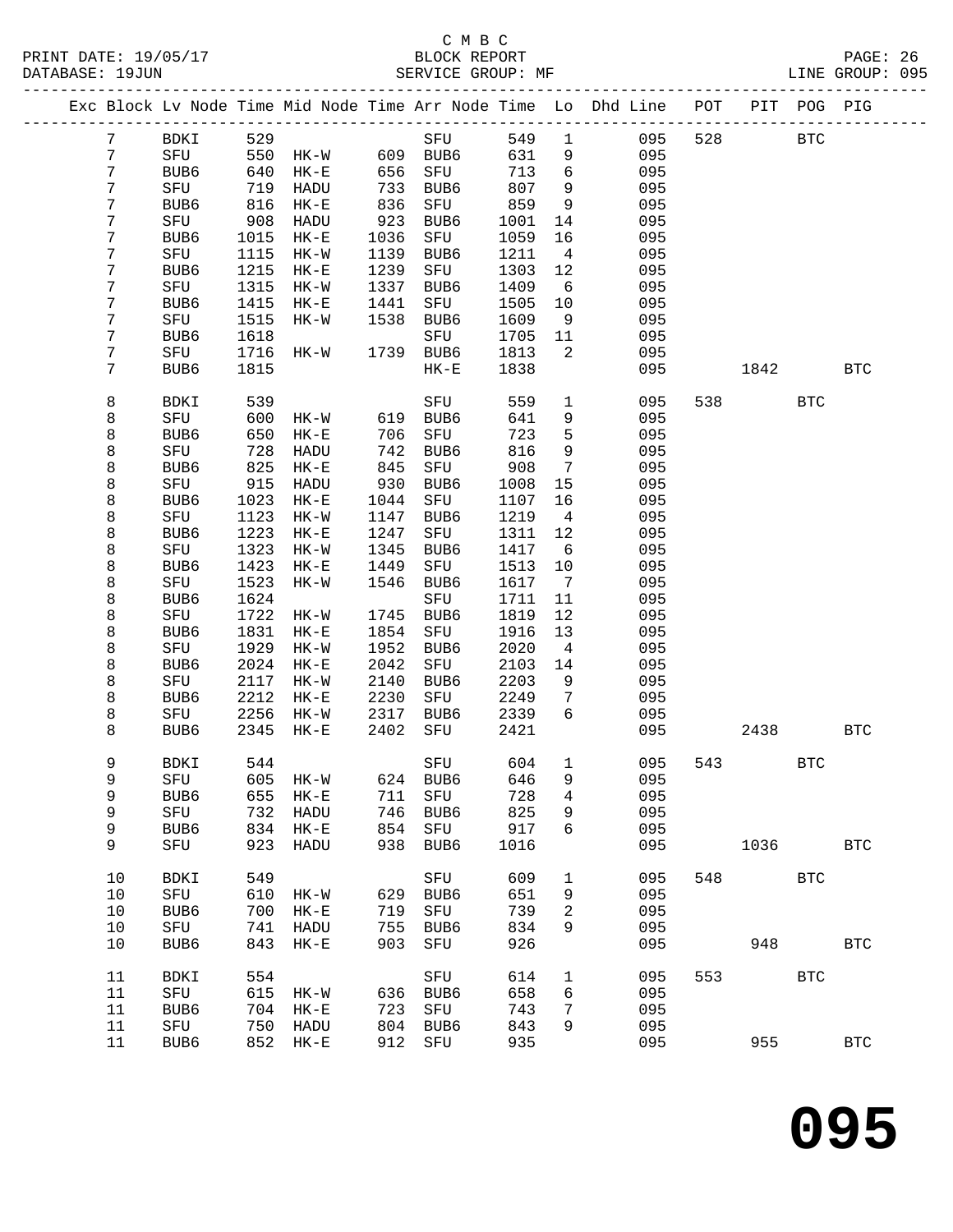|      |         |            |                       |      |                           |        |                 | Exc Block Lv Node Time Mid Node Time Arr Node Time Lo Dhd Line POT PIT POG PIG |     |          |            |              |
|------|---------|------------|-----------------------|------|---------------------------|--------|-----------------|--------------------------------------------------------------------------------|-----|----------|------------|--------------|
| 12   | BDKI    | 604        |                       |      | SFU                       | 624 1  |                 | 095                                                                            | 603 |          | <b>BTC</b> |              |
| 12   |         |            | SFU 625 HADU 636 BUB6 |      |                           | 708 10 |                 | 095                                                                            |     |          |            |              |
| 12   | BUB6    | 718        | $HK-E$                | 737  | SFU                       | 759    | $5^{\circ}$     | 095                                                                            |     |          |            |              |
| 12   | SFU     | 804        | HADU                  | 818  | BUB6                      | 858    | $\overline{7}$  | 095                                                                            |     |          |            |              |
| 12   | BUB6    | 905        | $HK-E$                | 925  | SFU                       | 947    | $6\overline{6}$ | 095                                                                            |     |          |            |              |
| 12   | SFU     | 953        | $HK-W$                | 1017 | BUB6                      | 1049   | $\overline{4}$  | 095                                                                            |     |          |            |              |
| 12   | BUB6    | 1053       | $HK-E$                | 1116 | SFU                       | 1140   | 13              | 095                                                                            |     |          |            |              |
| $12$ | SFU     | 1153       | $HK-W$                | 1214 | BUB6                      | 1247   | 6               | 095                                                                            |     |          |            |              |
| 12   | BUB6    | 1253       | $HK-E$                | 1317 | SFU                       | 1341   | 12              | 095                                                                            |     |          |            |              |
| 12   | SFU     | 1353       | $HK-W$                | 1415 | BUB6                      | 1446   | $7\overline{ }$ | 095                                                                            |     |          |            |              |
| 12   | BUB6    | 1453       | $HK-E$                | 1516 | SFU                       | 1540   | 11              | 095                                                                            |     |          |            |              |
| 12   | SFU     | 1551       | $HK-W$                | 1614 | BUB6                      | 1645   | 9               | 095                                                                            |     |          |            |              |
| 12   | BUB6    | 1654       |                       |      | SFU                       | 1741   | 10              | 095                                                                            |     |          |            |              |
| 12   | SFU     | 1751       | HK-W                  |      | 1817 BUB6                 | 1850   | $5^{\circ}$     | 095                                                                            |     |          |            |              |
| 12   | BUB6    | 1855       | $HK-E$                | 1918 | SFU                       | 1940   |                 | 095                                                                            |     | 2000     |            | $_{\rm BTC}$ |
|      |         |            |                       |      |                           |        |                 |                                                                                |     |          |            |              |
| 13   | BDKI    | 614<br>635 |                       |      | SFU                       | 634    | $\mathbf{1}$    | 095                                                                            |     | 613 — 10 | <b>BTC</b> |              |
| 13   | SFU     |            | HADU                  |      | 646 BUB6                  | 718    | 9               | 095                                                                            |     |          |            |              |
| 13   | BUB6    | 727        | $HK-E$                | 746  | SFU                       | 808    | $5^{\circ}$     | 095                                                                            |     |          |            |              |
| 13   | SFU     | 813        | HADU                  | 827  | BUB6                      | 907    | 8               | 095                                                                            |     |          |            |              |
| 13   | BUB6    | 915        | $HK-E$                | 935  | SFU                       | 957    | 11              | 095                                                                            |     |          |            |              |
| 13   | SFU     | 1008       | $HK-W$                | 1031 | BUB6                      | 1103   | $5^{\circ}$     | 095                                                                            |     |          |            |              |
| 13   | BUB6    | 1108       | $HK-E$                | 1131 | SFU                       | 1155   | 13              | 095                                                                            |     |          |            |              |
| 13   | SFU     | 1208       | HK-W                  | 1229 | BUB6                      | 1302   | $6\overline{6}$ | 095                                                                            |     |          |            |              |
| 13   | BUB6    | 1308       | $HK-E$                | 1332 | SFU                       | 1356   | 12              | 095                                                                            |     |          |            |              |
| 13   | SFU     | 1408       | $HK-W$                | 1431 | BUB6                      | 1502   | 6               | 095                                                                            |     |          |            |              |
| 13   | BUB6    | 1508       |                       |      | SFU                       | 1553   | 10              | 095                                                                            |     |          |            |              |
| 13   | SFU     | 1603       | HK-W                  |      | 1626 BUB6                 | 1700   | 12              | 095                                                                            |     |          |            |              |
| 13   | BUB6    | 1712       |                       |      | SFU                       | 1759   | 10              | 095                                                                            |     |          |            |              |
| 13   | SFU     | 1809       | HK-W                  |      | 1832 BUB6                 | 1903   | 10              | 095                                                                            |     |          |            |              |
| 13   | BUB6    | 1913       | $HK-E$                | 1934 | SFU                       | 1955   | 10              | 095                                                                            |     |          |            |              |
| 13   | SFU     | 2005       | HK-W                  | 2026 | BUB6                      | 2049   | 11              | 095                                                                            |     |          |            |              |
| 13   | BUB6    | 2100       | $HK-E$                | 2118 | SFU                       | 2139   | 15              | 095                                                                            |     |          |            |              |
| 13   | SFU     | 2154       | HK-W                  | 2217 | BUB6                      | 2238   | 10              | 095                                                                            |     |          |            |              |
| 13   | BUB6    | 2248       | $HK-E$                | 2306 | SFU                       | 2325   |                 | 095                                                                            |     | 2342     |            | <b>BTC</b>   |
|      |         |            |                       |      | BUB6<br>701 SFU<br>737 PY |        |                 |                                                                                |     |          |            |              |
| 14   | BDKI    | 615        | $HK-E$                |      |                           | 641 4  |                 | 095                                                                            | 614 |          | <b>BTC</b> |              |
| 14   | BUB6    | 645        | $HK-E$                |      |                           | 718    | $5^{\circ}$     | 095                                                                            |     |          |            |              |
| 14   | SFU     |            | 723 HADU              |      |                           | 811 10 |                 | 095                                                                            |     |          |            |              |
|      | 14 BUB6 |            | 821 HK-E 841 SFU      |      |                           | 904    |                 | 095                                                                            |     | 926      |            | <b>BTC</b>   |
| 15   | BDKI    | 624        |                       |      | SFU                       | 644    | $\mathbf{1}$    | 095                                                                            | 623 |          | <b>BTC</b> |              |
| 15   | SFU     | 645        | HADU                  |      | 656 BUB6                  | 728    | 8               | 095                                                                            |     |          |            |              |
| 15   | BUB6    | 736        | $HK-E$                | 755  | SFU                       | 817    | 5               | 095                                                                            |     |          |            |              |
| 15   | SFU     | 822        | HADU                  | 838  | BUB6                      | 917    | 8               | 095                                                                            |     |          |            |              |
| 15   | BUB6    |            | 925 HK-E              |      | 945 SFU                   | 1007   |                 | 095                                                                            |     | 1027     |            | $_{\rm BTC}$ |
|      |         |            |                       |      |                           |        |                 |                                                                                |     |          |            |              |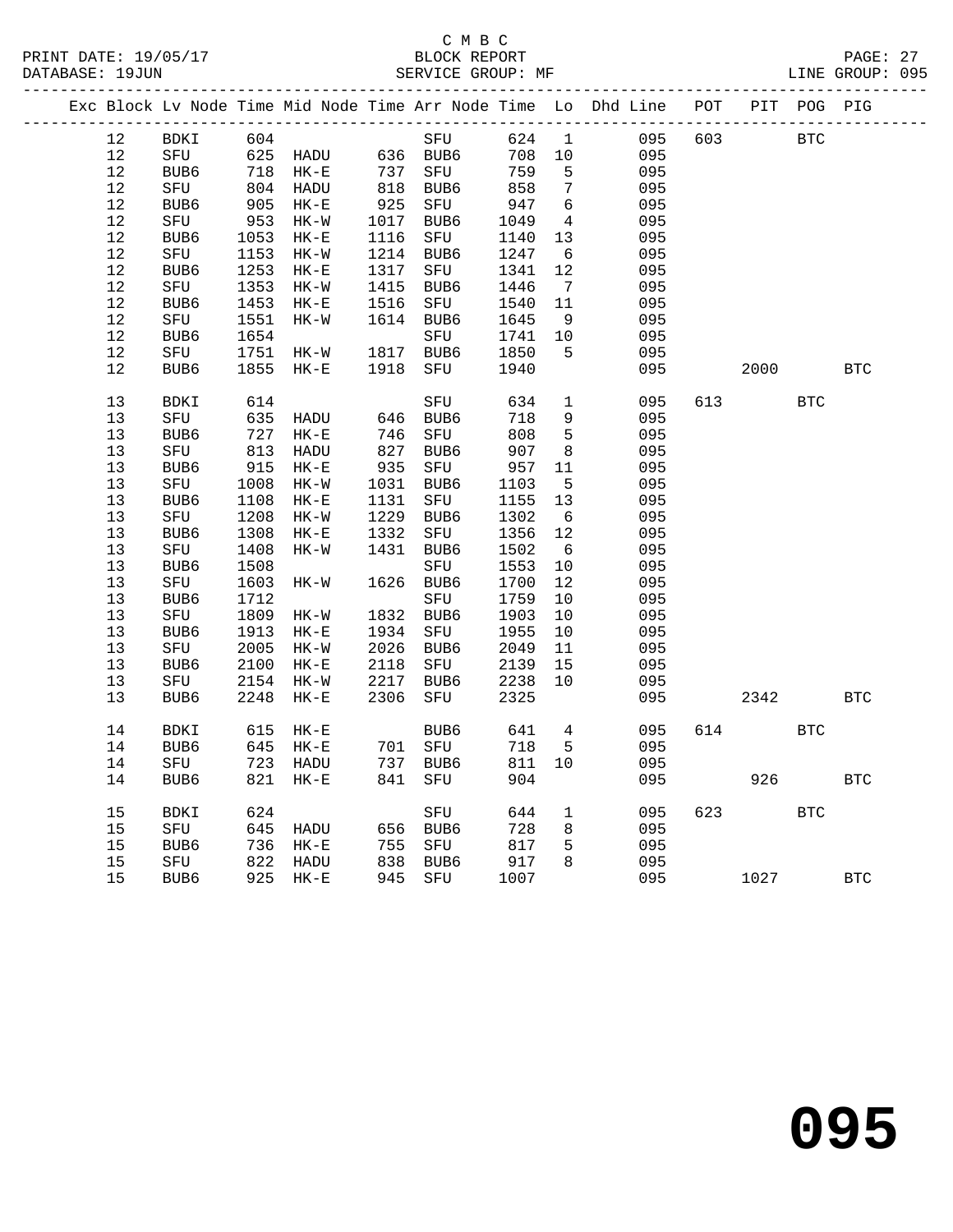### C M B C<br>BLOCK REPORT

PAGE: 28<br>LINE GROUP: 095

|  |      |                  |      |                         |      |             |       |                 | Exc Block Lv Node Time Mid Node Time Arr Node Time Lo Dhd Line POT |     |        | PIT POG PIG |            |
|--|------|------------------|------|-------------------------|------|-------------|-------|-----------------|--------------------------------------------------------------------|-----|--------|-------------|------------|
|  | 16   | BDKI             | 634  |                         |      | SFU         | 654 1 |                 | 095                                                                | 633 |        | <b>BTC</b>  |            |
|  | 16   |                  |      | $SFU$ 655 HADU 706 BUB6 |      |             | 738   | $\overline{7}$  | 095                                                                |     |        |             |            |
|  | 16   | BUB6             |      | 745 HK-E                |      | 804 SFU     | 827   | $\overline{4}$  | 095                                                                |     |        |             |            |
|  | 16   | SFU              | 831  | HADU                    | 847  | BUB6        | 926   | 9               | 095                                                                |     |        |             |            |
|  | 16   | BUB6             | 935  | $HK-E$                  | 955  | SFU         | 1017  | 13              | 095                                                                |     |        |             |            |
|  |      |                  |      |                         |      |             |       |                 |                                                                    |     |        |             |            |
|  | 16   | SFU              | 1030 | $HK-W$                  | 1053 | BUB6        | 1125  | $5\overline{)}$ | 095                                                                |     |        |             |            |
|  | 16   | BUB6             | 1130 | $HK-E$                  | 1153 | SFU         | 1217  | 13              | 095                                                                |     |        |             |            |
|  | 16   | SFU              | 1230 | $HK-W$                  | 1252 | BUB6        | 1324  | 6               | 095                                                                |     |        |             |            |
|  | 16   | BUB6             | 1330 | $HK-E$                  | 1356 | SFU         | 1420  | 10              | 095                                                                |     |        |             |            |
|  | 16   | SFU              | 1430 | $HK-W$                  | 1453 | BUB6        | 1524  | $6\overline{6}$ | 095                                                                |     |        |             |            |
|  | 16   | BUB6             | 1530 |                         |      | SFU         | 1615  | $6\overline{6}$ | 095                                                                |     |        |             |            |
|  | 16   | SFU              | 1621 | $HK-W$                  |      | 1644 BUB6   | 1718  | 12              | 095                                                                |     |        |             |            |
|  | 16   | BUB6             | 1730 |                         |      | SFU         | 1816  | 13              | 095                                                                |     |        |             |            |
|  | 16   | SFU              | 1829 | HK-W                    |      | 1852 BUB6   | 1923  | 6               | 095                                                                |     |        |             |            |
|  |      |                  |      |                         |      |             |       |                 |                                                                    |     |        |             |            |
|  | 16   | BUB6             | 1929 |                         |      | $HK-E$      | 1950  |                 | 095                                                                |     | 1954   |             | <b>BTC</b> |
|  | $17$ | BDKI             | 637  | $HK-E$                  |      | BUB6        | 705   | $\overline{4}$  | 095                                                                |     | 636 70 | <b>BTC</b>  |            |
|  | 17   | BUB <sub>6</sub> | 709  | $HK-E$                  |      | 728 SFU     | 748   | $7\phantom{.0}$ | 095                                                                |     |        |             |            |
|  | 17   | SFU              | 755  | HADU                    | 809  | BUB6        | 848   | 8               | 095                                                                |     |        |             |            |
|  | 17   | BUB6             | 856  | $HK-E$                  | 916  | SFU         | 939   | 6               | 095                                                                |     |        |             |            |
|  | 17   | SFU              | 945  | $HK-W$                  | 1009 | BUB6        | 1041  | $\overline{4}$  | 095                                                                |     |        |             |            |
|  | 17   | BUB6             | 1045 | $HK-E$                  | 1108 | SFU         | 1132  | 13              | 095                                                                |     |        |             |            |
|  | 17   | SFU              | 1145 | $HK-W$                  | 1206 | BUB6        | 1239  | 6               | 095                                                                |     |        |             |            |
|  | 17   | BUB6             | 1245 | $HK-E$                  | 1309 | SFU         | 1333  | 12              | 095                                                                |     |        |             |            |
|  | 17   | SFU              | 1345 | $HK-W$                  | 1407 | BUB6        | 1438  | $\overline{7}$  | 095                                                                |     |        |             |            |
|  |      |                  |      |                         |      |             |       |                 |                                                                    |     |        |             |            |
|  | 17   | BUB6             | 1445 | $HK-E$                  | 1508 | SFU         | 1532  | 13              | 095                                                                |     |        |             |            |
|  | 17   | SFU              | 1545 | $HK-W$                  | 1608 | BUB6        | 1639  | 9               | 095                                                                |     |        |             |            |
|  | 17   | BUB6             | 1648 |                         |      | SFU         | 1735  | 10              | 095                                                                |     |        |             |            |
|  | 17   | SFU              | 1745 | HK-W                    | 1811 | BUB6        | 1844  | 5               | 095                                                                |     |        |             |            |
|  | 17   | BUB6             | 1849 | $HK-E$                  | 1912 | SFU         | 1934  | $\overline{7}$  | 095                                                                |     |        |             |            |
|  | 17   | SFU              | 1941 | $HK-W$                  | 2004 | BUB6        | 2028  | 8               | 095                                                                |     |        |             |            |
|  | 17   | BUB6             | 2036 | $HK-E$                  | 2054 | SFU         | 2115  | 14              | 095                                                                |     |        |             |            |
|  | 17   | SFU              | 2129 | $HK-W$                  | 2152 | BUB6        | 2215  | 9               | 095                                                                |     |        |             |            |
|  | 17   | BUB6             | 2224 | $HK-E$                  | 2242 | SFU         | 2301  | 9               | 095                                                                |     |        |             |            |
|  | 17   | SFU              | 2310 | $HK-W$                  | 2329 | BUB6        | 2350  | 10              | 095                                                                |     |        |             |            |
|  | 17   |                  | 2400 |                         | 2417 |             |       |                 |                                                                    |     |        |             |            |
|  |      | BUB6             |      | $HK-E$                  |      | SFU         | 2436  | $5^{\circ}$     | 095                                                                |     |        |             |            |
|  | 17   | SFU              | 2441 | $HK-W$                  | 2500 | BUB6        | 2521  | 15              | 095                                                                |     |        |             |            |
|  | 17   | BUB6             | 2536 | $HK-E$                  | 2553 | SFU         | 2610  | 12              | 095                                                                |     |        |             |            |
|  | 17   | SFU              | 2622 | HK-W                    |      | 2644 HODM   | 2700  | 9               | N35                                                                |     |        |             |            |
|  | 17   | HODM             |      | 2709 HK-E 2731 SFU 2753 |      |             |       |                 | N35                                                                |     | 2810   |             | <b>BTC</b> |
|  | 18   | BDKI             | 643  |                         |      | SFU         | 703   | $\overline{a}$  | 095                                                                | 642 |        | <b>BTC</b>  |            |
|  | 18   | SFU              | 705  | HADU                    | 719  | BUB6        | 752   | 11              | 095                                                                |     |        |             |            |
|  | 18   | BUB6             | 803  | $HK-E$                  | 823  | SFU         | 846   | 4               | 095                                                                |     |        |             |            |
|  | 18   | SFU              | 850  | HADU                    | 906  | BUB6        | 945   | 10              | 095                                                                |     |        |             |            |
|  | 18   | BUB6             | 955  | $HK-E$                  | 1015 | SFU         | 1037  | 16              | 095                                                                |     |        |             |            |
|  | 18   | SFU              | 1053 | $HK-W$                  | 1116 | BUB6        | 1148  | 5               | 095                                                                |     |        |             |            |
|  | 18   | BUB6             | 1153 | $HK-E$                  | 1216 | SFU         | 1240  | 13              | 095                                                                |     |        |             |            |
|  |      |                  |      |                         |      |             |       |                 |                                                                    |     |        |             |            |
|  | 18   | SFU              | 1253 | $HK-W$                  | 1315 | BUB6        | 1347  | 6               | 095                                                                |     |        |             |            |
|  | 18   | BUB6             | 1353 | $HK-E$                  | 1419 | SFU         | 1443  | 10              | 095                                                                |     |        |             |            |
|  | 18   | ${\tt SFU}$      | 1453 | $HK-W$                  | 1516 | BUB6        | 1547  | 6               | 095                                                                |     |        |             |            |
|  | 18   | BUB6             | 1553 |                         |      | ${\rm SFU}$ | 1639  | $6\phantom{1}6$ | 095                                                                |     |        |             |            |
|  | 18   | SFU              | 1645 | HK-W                    | 1708 | BUB6        | 1742  | 9               | 095                                                                |     |        |             |            |
|  | 18   | BUB6             | 1751 |                         |      | SFU         | 1837  | 13              | 095                                                                |     |        |             |            |
|  | 18   | SFU              | 1850 | HK-W                    |      | 1913 BUB6   | 1941  | 7               | 095                                                                |     |        |             |            |
|  | 18   | BUB6             | 1948 |                         |      | $HK-E$      | 2009  |                 | 095                                                                |     | 2013   |             | <b>BTC</b> |
|  |      |                  |      |                         |      |             |       |                 |                                                                    |     |        |             |            |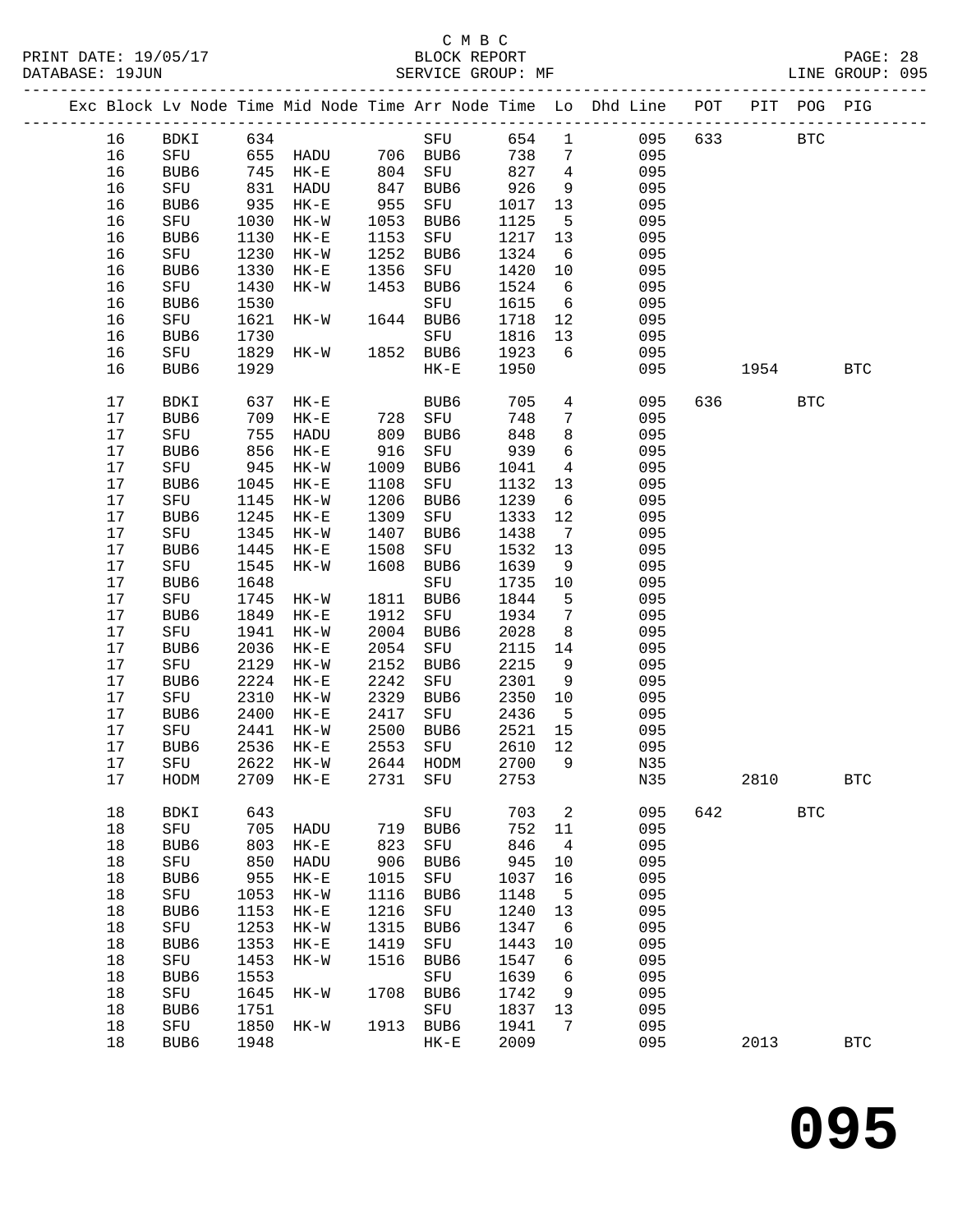## C M B C<br>BLOCK REPORT

PAGE: 29<br>LINE GROUP: 095

|  |          |             |              | Exc Block Lv Node Time Mid Node Time Arr Node Time Lo Dhd Line POT |              |             |              |                       |            |     |      | PIT POG PIG |              |
|--|----------|-------------|--------------|--------------------------------------------------------------------|--------------|-------------|--------------|-----------------------|------------|-----|------|-------------|--------------|
|  | 19       | BDKI 649    |              |                                                                    |              | SFU         | 709 5        |                       | 095        | 648 |      | <b>BTC</b>  |              |
|  | 19       |             |              | SFU 714 HADU 728 BUB6                                              |              |             | 801 11       |                       | 095        |     |      |             |              |
|  | 19       | BUB6        |              | 812 HK-E                                                           |              | 832 SFU     | 855          | $5^{\circ}$           | 095        |     |      |             |              |
|  | 19       | SFU         | 900          | HADU                                                               | 915          | BUB6        | 953          | 15                    | 095        |     |      |             |              |
|  | 19       | BUB6        | 1008         | HK-E                                                               | 1029         | SFU         | 1052         | 16                    | 095        |     |      |             |              |
|  | 19       | SFU         | 1108         | $HK-W$                                                             | 1132         | BUB6        | 1204         | $\overline{4}$        | 095        |     |      |             |              |
|  | 19       | BUB6        | 1208         | $HK-E$                                                             | 1232         | SFU         | 1256         | 12                    | 095        |     |      |             |              |
|  | 19       | SFU         | 1308         | $HK-W$                                                             | 1330         | BUB6        | 1402         | 6                     | 095        |     |      |             |              |
|  | 19       | BUB6        | 1408         | $HK-E$                                                             | 1434         | SFU         | 1458         | 10                    | 095        |     |      |             |              |
|  | 19       | SFU         | 1508         | $HK-W$                                                             | 1531         | BUB6        | 1602         | 10                    | 095        |     |      |             |              |
|  | 19<br>19 | BUB6<br>SFU | 1612<br>1710 | HK-W 1733 BUB6                                                     |              | SFU         | 1659<br>1807 | 11<br>11              | 095<br>095 |     |      |             |              |
|  | 19       | BUB6        | 1818         | $HK-E$                                                             | 1841         | SFU         | 1903         |                       | 095        |     | 1923 |             | <b>BTC</b>   |
|  |          |             |              |                                                                    |              |             |              |                       |            |     |      |             |              |
|  | 20       | BDKI        | 714          |                                                                    |              | SFU         | 735          | $\overline{a}$        | 095        |     | 713  | <b>BTC</b>  |              |
|  | 20       | SFU         | 737          | HADU                                                               | 751          | BUB6        | 830          | 9                     | 095        |     |      |             |              |
|  | 20       | BUB6        | 839          | $HK-E$                                                             | 859<br>941   | SFU         | 922          | 8                     | 095        |     |      |             |              |
|  | 20       | SFU         | 930          | HADU                                                               |              | BUB6        | 1026         | $\overline{4}$        | 095        |     |      |             |              |
|  | 20       | BUB6        | 1030         | $HK-E$                                                             | 1053         | SFU         | 1117         | 13                    | 095        |     |      |             |              |
|  | 20       | SFU         | 1130         | $HK-W$                                                             | 1151         | BUB6        | 1224         | $6\overline{6}$       | 095        |     |      |             |              |
|  | 20<br>20 | BUB6<br>SFU | 1230<br>1330 | $HK-E$<br>$HK-W$                                                   | 1254<br>1352 | SFU<br>BUB6 | 1318<br>1423 | 12<br>$7\overline{ }$ | 095<br>095 |     |      |             |              |
|  | 20       | BUB6        | 1430         | $HK-E$                                                             | 1453         | SFU         | 1517         | 13                    | 095        |     |      |             |              |
|  | 20       | SFU         | 1530         | HK-W                                                               | 1553         | BUB6        | 1624         | $6\overline{6}$       | 095        |     |      |             |              |
|  | 20       | BUB6        | 1630         |                                                                    |              | SFU         | 1717         | 10                    | 095        |     |      |             |              |
|  | 20       | SFU         | 1727         | HK-W                                                               | 1750         | BUB6        | 1824         | $\overline{1}$        | 095        |     |      |             |              |
|  | 20       | BUB6        | 1825         | $HK-E$                                                             | 1848         | SFU         | 1910         | $\overline{7}$        | 095        |     |      |             |              |
|  | 20       | SFU         | 1917         | $HK-W$                                                             | 1940         | BUB6        | 2008         | $\overline{4}$        | 095        |     |      |             |              |
|  | 20       | BUB6        | 2012         | $HK-E$                                                             | 2030         | SFU         | 2051         | 14                    | 095        |     |      |             |              |
|  | 20       | SFU         | 2105         | $HK-W$                                                             | 2128         | BUB6        | 2151         | 9                     | 095        |     |      |             |              |
|  | 20       | BUB6        | 2200         | $HK-E$                                                             | 2218         | SFU         | 2237         | 5                     | 095        |     |      |             |              |
|  | 20       | SFU         | 2242         | $HK-W$                                                             | 2303         | BUB6        | 2325         | 5                     | 095        |     |      |             |              |
|  | 20       | BUB6        | 2330         | $HK-E$                                                             | 2347         | SFU         | 2406         | 14                    | 095        |     |      |             |              |
|  | 20       | SFU         | 2420         | $HK-W$                                                             | 2439         | BUB6        | 2500         | 16                    | 095        |     |      |             |              |
|  | 20       | BUB6        | 2516         | $HK-E$                                                             | 2533         | SFU         | 2550         | 9                     | 30 095     |     |      |             |              |
|  | 20<br>20 | HODM<br>SFU | 2629<br>2722 | $HK-E$<br>$HK-W$                                                   | 2651<br>2744 | SFU<br>HODM | 2713<br>2800 | - 9<br>9              | N35<br>N35 |     |      |             |              |
|  | 20       | HODM        | 2809         | $HK-E$                                                             | 2831         | SFU         | 2853         | $\overline{4}$        | N35        |     |      |             |              |
|  | 20       | SFU         |              | 2857 HK-W                                                          | 2918         | HODM        | 2934         |                       | N35        |     | 2951 |             | <b>BTC</b>   |
|  | 21       | <b>BDKI</b> | 719          | $HK-E$                                                             |              | BUB6        | 747          | 2                     | 095        | 718 |      | <b>BTC</b>  |              |
|  | 21       | BUB6        | 749          | $HK-E$                                                             | 808          | ${\tt SFU}$ | 831          | 4                     | 095        |     |      |             |              |
|  | 21       | SFU         | 835          | HADU                                                               | 851          | BUB6        | 930          | 10                    | 095        |     |      |             |              |
|  | 21       | BUB6        | 940          | $HK-E$                                                             | 1000         | SFU         | 1022         |                       | 095        |     | 1042 |             | $_{\rm BTC}$ |
|  | 22       | BDKI        | 721          | $HK-E$                                                             |              | BUB6        | 749          | 5                     | 095        | 720 |      | <b>BTC</b>  |              |
|  | 22       | BUB6        | 754          | $HK-E$                                                             | 813          | SFU         | 836          | 4                     | 095        |     |      |             |              |
|  | 22       | SFU         | 840          | HADU                                                               | 856          | BUB6        | 935          | 10                    | 095        |     |      |             |              |
|  | 22       | BUB6        | 945          | $HK-E$                                                             | 1005         | SFU         | 1027         | 11                    | 095        |     |      |             |              |
|  | 22       | SFU         | 1038         | $HK-W$                                                             | 1101         | BUB6        | 1133         | 5                     | 095        |     |      |             |              |
|  | 22       | BUB6        | 1138         | $HK-E$                                                             | 1201         | ${\rm SFU}$ | 1225         | 13                    | 095        |     |      |             |              |
|  | 22       | SFU         | 1238         | $HK-W$                                                             | 1300         | BUB6        | 1332         | 6                     | 095        |     |      |             |              |
|  | 22       | BUB6        | 1338         | $HK-E$                                                             | 1404         | SFU         | 1428         | 10                    | 095        |     |      |             |              |
|  | 22       | SFU         | 1438         | HK-W                                                               | 1501         | BUB6        | 1532         | 6                     | 095        |     |      |             |              |
|  | 22       | BUB6        | 1538         |                                                                    |              | SFU         | 1623         | 4                     | 095        |     |      |             |              |
|  | 22       | SFU         | 1627         | HK-W                                                               | 1650         | BUB6        | 1724         | 12                    | 095        |     |      |             |              |

**095**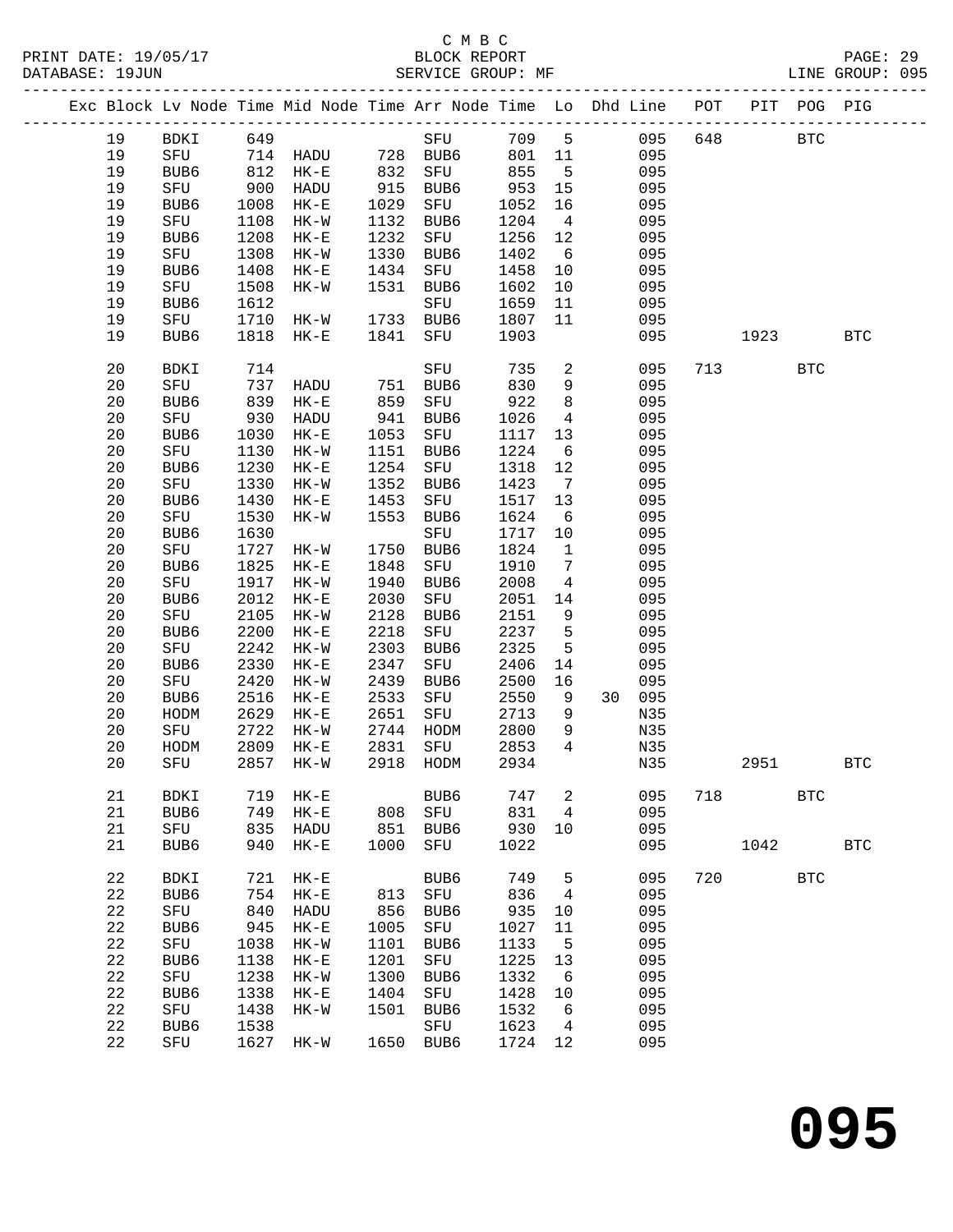#### C M B C<br>BLOCK REPORT SERVICE GROUP: MF

|    |    |                  |      |                      |      |                     |      |                            | Exc Block Lv Node Time Mid Node Time Arr Node Time Lo Dhd Line POT |      |      | PIT POG PIG |            |
|----|----|------------------|------|----------------------|------|---------------------|------|----------------------------|--------------------------------------------------------------------|------|------|-------------|------------|
|    | 22 | BUB6             | 1736 |                      |      | SFU                 | 1822 |                            | 095                                                                |      | 1842 |             | <b>BTC</b> |
| 23 |    | BDKI             | 722  |                      |      | SFU                 | 745  | $\mathbf 1$                | 095                                                                | 721  |      | <b>BTC</b>  |            |
| 23 |    | SFU              |      | 746 HADU             |      | 800 BUB6            | 839  | 9                          | 095                                                                |      |      |             |            |
| 23 |    | BUB6             | 848  | $HK-E$               |      |                     | 931  | $7\phantom{.0}$            | 095                                                                |      |      |             |            |
| 23 |    | SFU              |      | 938 HADU             |      | 908 SFU<br>949 BUB6 | 1034 | $\overline{4}$             | 095                                                                |      |      |             |            |
| 23 |    | BUB6             | 1038 | $HK-E$               |      | 1101 SFU            | 1125 | 13                         | 095                                                                |      |      |             |            |
| 23 |    | SFU              | 1138 | $HK-W$               |      | 1159 BUB6           | 1232 | 6                          | 095                                                                |      |      |             |            |
| 23 |    | BUB6             | 1238 | $HK-E$               |      | 1302 SFU            | 1326 | 12                         | 095                                                                |      |      |             |            |
| 23 |    | SFU              | 1338 | HK-W                 | 1400 | BUB6                | 1431 | $\overline{7}$             | 095                                                                |      |      |             |            |
| 23 |    | BUB6             | 1438 | $HK-E$               |      | 1501 SFU            | 1525 | 13                         | 095                                                                |      |      |             |            |
| 23 |    | SFU              | 1538 | HK-W                 | 1601 | BUB6                | 1632 | 10                         | 095                                                                |      |      |             |            |
| 23 |    | BUB6             | 1642 |                      |      | SFU                 | 1729 | 10                         | 095                                                                |      |      |             |            |
| 23 |    | SFU              | 1739 | HK-W                 | 1805 | BUB6                | 1838 | 5                          | 095                                                                |      |      |             |            |
| 23 |    | BUB6             | 1843 | $HK-E$               | 1906 | SFU                 | 1928 |                            | 095                                                                |      | 1948 |             | <b>BTC</b> |
| 24 |    | <b>BDKI</b>      | 752  | $HK-E$               |      | BUB6                | 823  | 7                          | 095                                                                | 751  |      | <b>BTC</b>  |            |
|    | 24 | BUB6             | 830  | $HK-E$               | 850  | SFU                 | 913  |                            | 095                                                                |      | 935  |             | <b>BTC</b> |
| 25 |    | <b>BDKI</b>      | 1524 | $HK-E$               |      | BUB6                | 1559 | $\overline{7}$             | 095                                                                | 1523 |      | <b>BTC</b>  |            |
| 25 |    | BUB6             | 1606 |                      |      | SFU                 | 1653 | $10 \,$                    | 095                                                                |      |      |             |            |
| 25 |    | SFU              | 1703 | HK-W                 |      | 1726 BUB6           | 1800 | 10                         | 095                                                                |      |      |             |            |
| 25 |    | BUB6             | 1810 | $HK-E$               |      | 1833 SFU            | 1855 | 12                         | 095                                                                |      |      |             |            |
| 25 |    | SFU              | 1907 | HK-W                 |      | 1930 BUB6           | 1958 | $\overline{\phantom{a}}^2$ | 095                                                                |      |      |             |            |
| 25 |    | BUB6             | 2000 | $HK-E$               |      | 2018 SFU            | 2039 | 14                         | 095                                                                |      |      |             |            |
| 25 |    | SFU              | 2053 | HK-W                 |      | 2114 BUB6           | 2137 | 11                         | 095                                                                |      |      |             |            |
| 25 |    | BUB6             | 2148 | $HK-E$               | 2206 | SFU                 | 2227 | $\overline{\mathbf{3}}$    | 095                                                                |      |      |             |            |
| 25 |    | SFU              | 2230 | HK-W                 | 2251 | BUB6                | 2313 | 6                          | 095                                                                |      |      |             |            |
| 25 |    | BUB6             | 2319 |                      |      | $HK-E$              | 2336 |                            | 095                                                                |      | 2340 |             | <b>BTC</b> |
| 26 |    | <b>BDKI</b>      | 1556 | $HK-E$               |      | BUB6                | 1631 | $5^{\circ}$                | 095                                                                | 1555 |      | <b>BTC</b>  |            |
| 26 |    | BUB6             | 1636 |                      |      | SFU                 | 1723 | 11                         | 095                                                                |      |      |             |            |
| 26 |    | SFU              | 1734 | HK-W                 |      | 1800 BUB6           | 1833 | $\overline{4}$             | 095                                                                |      |      |             |            |
| 26 |    | BUB <sub>6</sub> | 1837 | $HK-E$               | 1900 | SFU                 | 1922 |                            | 095                                                                |      | 1942 |             | <b>BTC</b> |
|    | 27 | BDKI             | 1608 |                      |      | SFU                 | 1633 | $\mathbf 0$                | 095                                                                | 1607 |      | <b>BTC</b>  |            |
| 27 |    | SFU              | 1633 | HK-W                 | 1656 | BUB6                | 1730 | 11                         | 095                                                                |      |      |             |            |
| 27 |    | BUB6             | 1741 |                      |      | SFU                 | 1827 | 9                          | 095                                                                |      |      |             |            |
| 27 |    | SFU              | 1836 | $HK-W$               | 1859 | BUB6                | 1927 | 5                          | 095                                                                |      |      |             |            |
| 27 |    | BUB6             | 1932 | $HK-E$               | 1953 | SFU                 | 2014 | $\overline{\mathbf{3}}$    | 095                                                                |      |      |             |            |
| 27 |    | SFU              | 2017 | HK-W                 | 2038 | BUB6                | 2101 | 11                         | 095                                                                |      |      |             |            |
| 27 |    | BUB6             | 2112 | HK-E                 | 2130 | SFU                 | 2151 | 15                         | 095                                                                |      |      |             |            |
| 27 |    | SFU              | 2206 | HK-W                 | 2227 | BUB6                | 2249 | 11                         | 095                                                                |      |      |             |            |
|    | 27 | BUB6             | 2300 | $HK-E$               | 2317 | SFU                 | 2336 | $\overline{4}$             | 095                                                                |      |      |             |            |
|    | 27 | SFU              | 2340 | HK-W                 | 2359 | BUB6                | 2420 | 16                         | 095                                                                |      |      |             |            |
| 27 |    | BUB6             | 2436 | $\rm{HK}\!-\!\rm{E}$ | 2453 | SFU                 | 2511 | 11                         | 095                                                                |      |      |             |            |

27 SFU 2522 HK-W 2544 HODM 2600 29 N35

27 HODM 2629 NWST 2731 N19 2751 BTC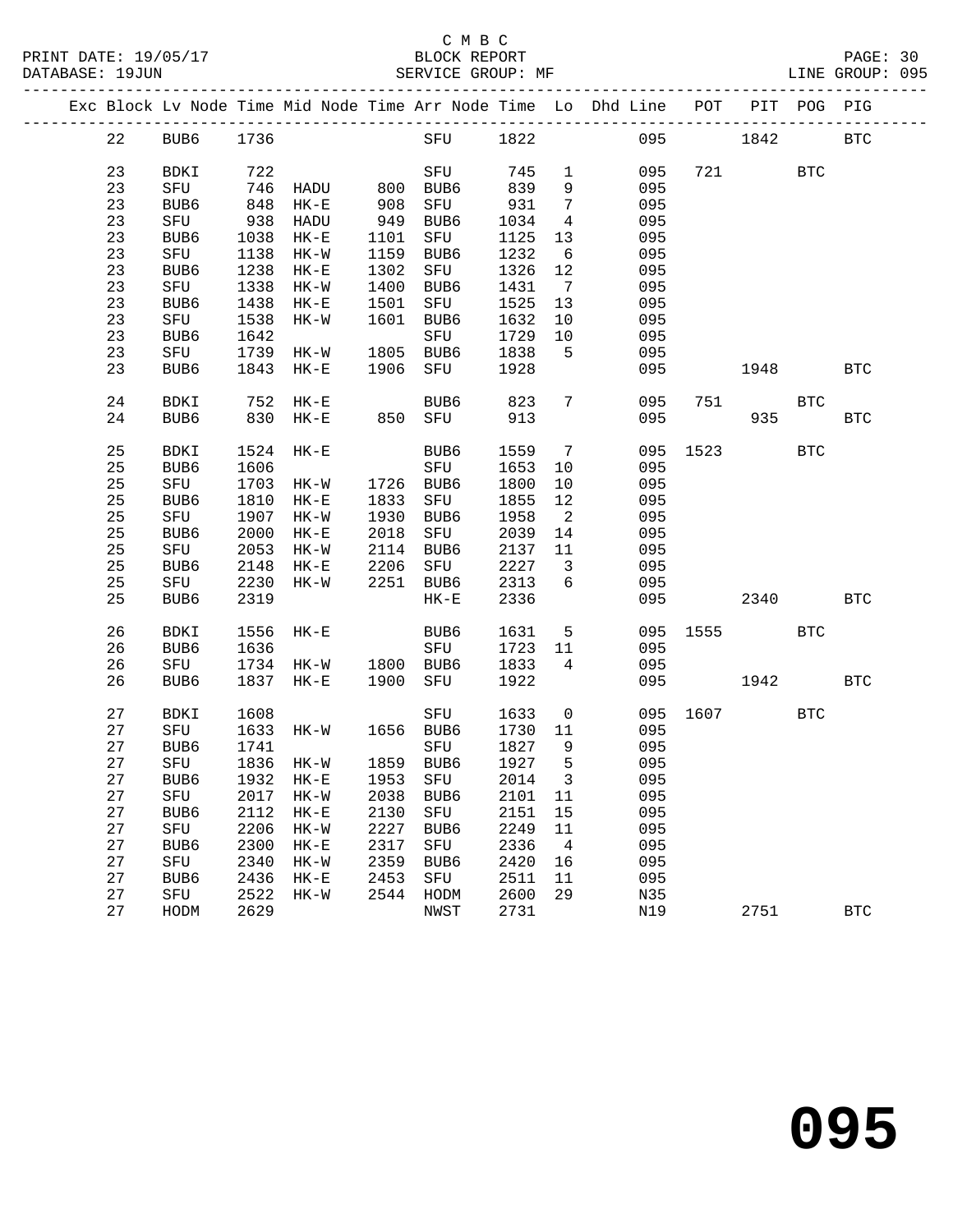|  |    |             |      |        |      | Exc Block Lv Node Time Mid Node Time Arr Node Time Lo Dhd Line POT |      |                   |    |     |          | PIT POG PIG |            |            |
|--|----|-------------|------|--------|------|--------------------------------------------------------------------|------|-------------------|----|-----|----------|-------------|------------|------------|
|  | 28 | BDKI        | 1614 | HK-E   |      | BUB6                                                               | 1652 | 8                 |    |     | 095 1613 |             | <b>BTC</b> |            |
|  | 28 | BUB6        | 1700 |        |      | SFU                                                                | 1747 | 10                |    | 095 |          |             |            |            |
|  | 28 | SFU         | 1757 | HK-W   | 1823 | BUB6                                                               | 1856 | 5                 |    | 095 |          |             |            |            |
|  | 28 | BUB6        | 1901 | HK-E   | 1922 | SFU                                                                | 1943 | 10 <sup>°</sup>   |    | 095 |          |             |            |            |
|  | 28 | SFU         | 1953 | $HK-W$ | 2016 | BUB6                                                               | 2040 | - 8               |    | 095 |          |             |            |            |
|  | 28 | BUB6        | 2048 | $HK-E$ | 2106 | SFU                                                                | 2127 | 14                |    | 095 |          |             |            |            |
|  | 28 | SFU         | 2141 | HK-W   | 2204 | BUB6                                                               | 2225 | 11                |    | 095 |          |             |            |            |
|  | 28 | BUB6        | 2236 | $HK-E$ | 2254 | SFU                                                                | 2313 | 11                |    | 095 |          |             |            |            |
|  | 28 | SFU         | 2324 | $HK-W$ | 2343 | BUB6                                                               | 2404 | $12 \overline{ }$ |    | 095 |          |             |            |            |
|  | 28 | BUB6        | 2416 | $HK-E$ | 2433 | SFU                                                                | 2452 | 17                | 30 | 095 |          |             |            |            |
|  | 28 | HODM        | 2539 | NWST   | 2641 | SUST                                                               | 2658 |                   |    | N19 |          | 2725        |            | <b>BTC</b> |
|  |    |             |      |        |      |                                                                    |      |                   |    |     |          |             |            |            |
|  | 29 | <b>BDKI</b> | 1625 |        |      | SFU                                                                | 1650 | $\mathbf{1}$      |    | 095 | 1624     |             | <b>BTC</b> |            |
|  | 29 | SFU         | 1651 | HK-W   | 1714 | BUB6                                                               | 1748 | 8                 |    | 095 |          |             |            |            |
|  | 29 | BUB6        | 1756 | HK-E   | 1819 | SFU                                                                | 1841 | 17                |    | 095 |          |             |            |            |
|  | 29 | SFU         | 1858 | HK-W   | 1921 | BUB6                                                               | 1949 | 3                 |    | 095 |          |             |            |            |
|  | 29 | BUB6        | 1952 | $HK-E$ | 2013 | SFU                                                                | 2034 | 7                 |    | 095 |          |             |            |            |
|  | 29 | SFU         | 2041 | HK-W   | 2102 | BUB6                                                               | 2125 | 11                |    | 095 |          |             |            |            |
|  | 29 | BUB6        | 2136 | $HK-E$ | 2154 | SFU                                                                | 2215 | $\overline{3}$    |    | 095 |          |             |            |            |
|  | 29 | SFU         | 2218 | HK-W   | 2239 | BUB6                                                               | 2301 | 14                |    | 095 |          |             |            |            |
|  | 29 | BUB6        | 2315 | $HK-E$ | 2332 | SFU                                                                | 2351 | 9                 |    | 095 |          |             |            |            |
|  | 29 | SFU         | 2400 | HK-W   | 2419 | BUB6                                                               | 2440 | 16                |    | 095 |          |             |            |            |
|  | 29 | BUB6        | 2456 | $HK-E$ | 2513 | SFU                                                                | 2531 | 21                |    | 095 |          |             |            |            |
|  | 29 | SFU         | 2552 | HK-W   | 2614 | HODM                                                               | 2630 | 19                |    | N35 |          |             |            |            |
|  | 29 | HODM        | 2649 | $HK-E$ | 2711 | SFU                                                                | 2733 | 19                |    | N35 |          |             |            |            |
|  | 29 | SFU         | 2752 | HK-W   | 2813 | HODM                                                               | 2829 | 10                |    | N35 |          |             |            |            |
|  | 29 | HODM        | 2839 | $HK-E$ | 2901 | SFU                                                                | 2923 |                   |    | N35 |          | 2940        |            | <b>BTC</b> |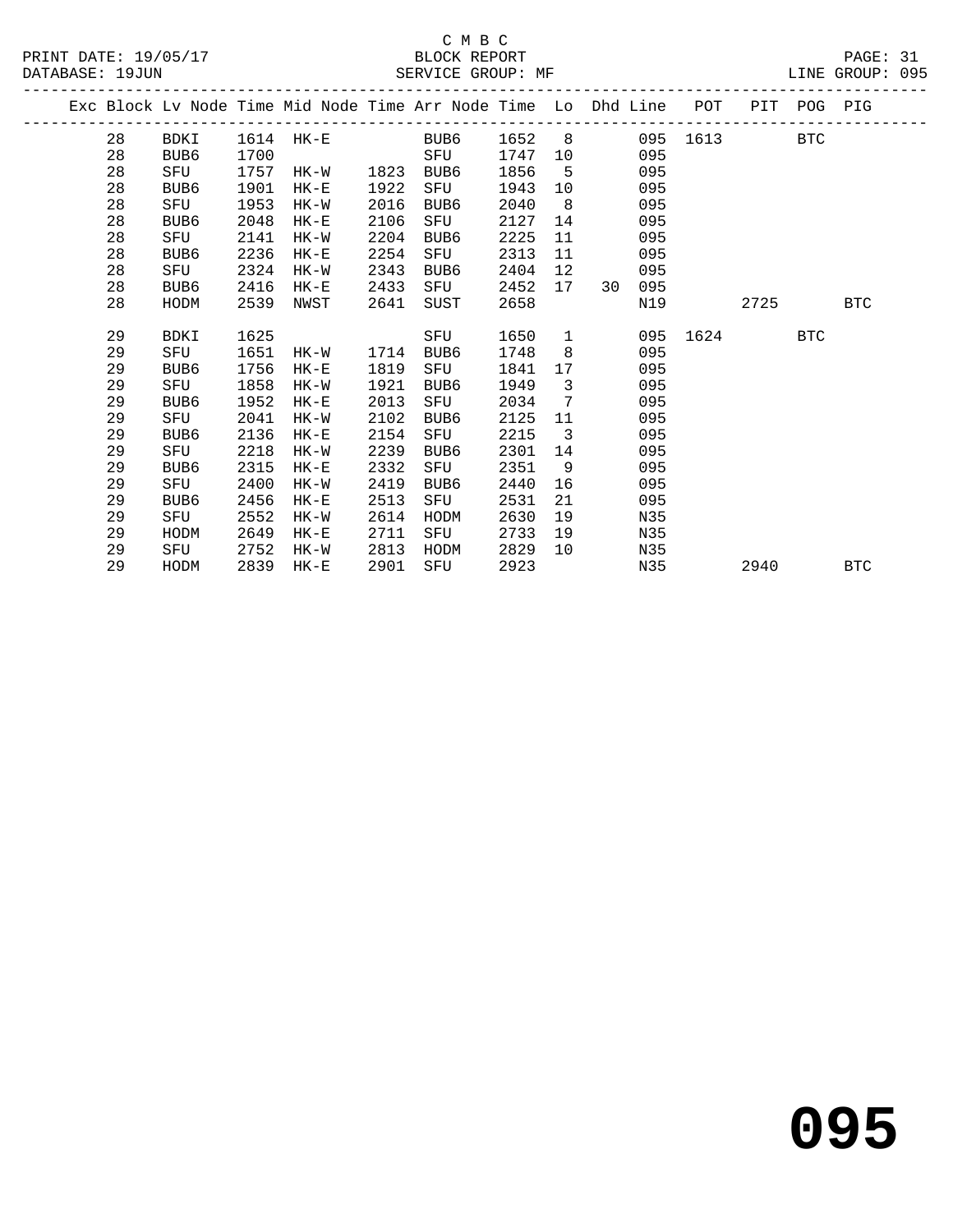|             |             |                     |                                          |      |                                                                                                                |      |                                              |             |                               |                                                                                                                       |         |            | LINE GROUP: 099 |  |
|-------------|-------------|---------------------|------------------------------------------|------|----------------------------------------------------------------------------------------------------------------|------|----------------------------------------------|-------------|-------------------------------|-----------------------------------------------------------------------------------------------------------------------|---------|------------|-----------------|--|
|             | <b>BYCA</b> |                     | BDKI BOUNDARY & KIT<br>BTC Burnaby Depot |      | Burnaby Depot<br>BROADWAY & CAMBIE<br>BROADWAY STN<br>GRANDVIEW TERMINUS<br>HASTINGS & KOOTENAY WB             |      |                                              | <b>BYGR</b> |                               | BOUNDARY & KITCHENER-NORTH                  BDLO      BOUNDARY & LOUGHEED-NORTH Burnaby Depot<br>BROADWAY & GRANVILLE |         |            |                 |  |
| BYST        |             |                     |                                          |      |                                                                                                                |      |                                              | GRBY        |                               | GRANVILLE & BROADWAY                                                                                                  |         |            |                 |  |
| GRVT        |             |                     |                                          |      |                                                                                                                |      |                                              | $HK-E$      |                               | HASTINGS & KOOTENAY EB                                                                                                |         |            |                 |  |
| $HK-W$      |             |                     |                                          |      |                                                                                                                |      |                                              | HODM        |                               | HOWE & DUNSMUIR                                                                                                       |         |            |                 |  |
| $LB-W$      |             |                     |                                          |      |                                                                                                                |      |                                              | NWST        |                               | NEW WESTMINSTER STN                                                                                                   |         |            |                 |  |
| SEHA<br>SFU |             |                     |                                          |      | HASIINGS & ROUIENAI WB<br>LOUGHEED & BOUNDARY-WEST<br>SEYMOUR & HASTINGS FS<br>SFU EXCHANGE<br>UNIVERSITY LOOP |      |                                              | SERO        |                               | SEYMOUR ST & ROBSON ST                                                                                                |         |            |                 |  |
| ULP         |             |                     |                                          |      |                                                                                                                |      |                                              |             |                               | SUST SURREY CENTRAL STATION<br>ULP1       UNIVERSITY LOOP                                                             |         |            |                 |  |
|             |             |                     | WFST WATERFRONT STN                      |      |                                                                                                                |      |                                              |             |                               |                                                                                                                       |         |            |                 |  |
|             |             |                     |                                          |      |                                                                                                                |      |                                              |             |                               | Exc Block Lv Node Time Mid Node Time Arr Node Time Lo Dhd Line POT PIT POG PIG                                        |         |            |                 |  |
|             |             |                     |                                          |      |                                                                                                                |      |                                              |             |                               | 1 LB-W 541 BYCA 554 ULP 613 15 099 533 BTC                                                                            |         |            |                 |  |
|             |             | $\mathbf 1$         |                                          |      | ULP 628 BYCA 648 GRVT                                                                                          |      |                                              | 659         |                               | 8<br>099                                                                                                              |         |            |                 |  |
|             |             | $\mathbf{1}$        | GRVT                                     |      | 707 BYCA                                                                                                       |      | 717 ULP<br>817 GRVT                          | 742         | 9                             | 099                                                                                                                   |         |            |                 |  |
|             |             | $\mathbf{1}$        | ULP                                      |      | 751 BYCA<br>838 BYCA                                                                                           |      | 817 GRVT<br>850 ULP                          | 829         | 9<br>8 <sup>8</sup>           | 099                                                                                                                   |         |            |                 |  |
|             |             | $\mathbf{1}$<br>1   | GRVT<br>ULP                              |      | 927 BYCA                                                                                                       | 952  | GRVT                                         | 919<br>1007 | $7\overline{ }$               | 099<br>099                                                                                                            |         |            |                 |  |
|             |             | 1                   | GRVT                                     | 1014 | BYCA                                                                                                           | 1027 | ULP                                          | 1054        | 9                             | 099                                                                                                                   |         |            |                 |  |
|             |             | 1                   | ULP                                      | 1103 | BYCA                                                                                                           | 1132 | GRVT                                         | 1148        | $4\overline{4}$               | 099                                                                                                                   |         |            |                 |  |
|             |             | 1                   | GRVT                                     | 1152 | BYCA                                                                                                           | 1205 | ULP                                          | 1232        | 9                             | 099                                                                                                                   |         |            |                 |  |
|             |             | 1                   | ULP                                      | 1241 | BYCA                                                                                                           | 1310 | GRVT                                         | 1326        | 9                             | 099                                                                                                                   |         |            |                 |  |
|             |             | 1                   | GRVT                                     | 1335 | BYCA                                                                                                           | 1348 | ULP                                          | 1415        | 10                            | 099                                                                                                                   |         |            |                 |  |
|             |             | 1                   | ULP                                      | 1425 | <b>BYCA</b>                                                                                                    | 1454 | GRVT                                         | 1510        | 8                             | 099                                                                                                                   |         |            |                 |  |
|             |             | 1                   | GRVT                                     | 1518 | BYCA                                                                                                           | 1531 | ULP                                          | 1557        | $\overline{7}$                | 099                                                                                                                   |         |            |                 |  |
|             |             | 1                   | ULP                                      |      | 1604 BYCA                                                                                                      | 1636 | GRVT                                         | 1650        | 9                             | 099                                                                                                                   |         |            |                 |  |
|             |             | 1                   | GRVT                                     | 1659 | BYCA                                                                                                           | 1712 | ULP                                          | 1738        | 8 <sup>8</sup>                | 099                                                                                                                   |         |            |                 |  |
|             |             | 1                   | ULP                                      | 1746 | BYCA                                                                                                           | 1820 | GRVT                                         | 1834        | 10                            | 099                                                                                                                   |         |            |                 |  |
|             |             | 1                   | GRVT                                     |      | 1844 BYCA                                                                                                      | 1857 | ULP                                          | 1922        | 6                             | 099                                                                                                                   |         |            |                 |  |
|             |             | 1                   | ULP                                      |      | 1928 BYCA                                                                                                      | 1955 | BDLO                                         | 2015        |                               | 099                                                                                                                   | 2018    |            | <b>BTC</b>      |  |
|             |             | 2                   | $LB-W$                                   | 538  | BYST                                                                                                           |      | 544 BYAL                                     | 606         | 5                             | 099                                                                                                                   | 530 720 | <b>BTC</b> |                 |  |
|             |             | 2                   | BYAL                                     |      | 611 BYCA                                                                                                       |      | 624 GRVT                                     | 634         | 6                             | 099                                                                                                                   |         |            |                 |  |
|             |             | 2                   | GRVT                                     | 640  | BYCA                                                                                                           | 650  | ULP                                          | 713         | 6                             | 099                                                                                                                   |         |            |                 |  |
|             |             | 2                   | ULP                                      | 719  | BYCA                                                                                                           |      | 745 GRVT                                     | 757         | $7\overline{ }$               | 099                                                                                                                   |         |            |                 |  |
|             |             | 2<br>2              | GRVT<br>ULP                              |      | 804 BYCA<br>848 BYCA                                                                                           |      | $816$ ULP<br>913 $C_{\text{D5}}$<br>913 GRVT | 845<br>928  | $\overline{\mathbf{3}}$<br>10 | 099<br>099                                                                                                            |         |            |                 |  |
|             |             | 2                   | GRVT                                     |      | 938 BYCA                                                                                                       |      |                                              |             |                               | 950 ULP 1016 6 099                                                                                                    |         |            |                 |  |
|             |             | 2                   | ULP                                      | 1022 | BYCA                                                                                                           | 1048 | GRVT                                         | 1103        | 9                             | 099                                                                                                                   |         |            |                 |  |
|             |             | 2                   | <b>GRVT</b>                              | 1112 | BYCA                                                                                                           | 1125 | ULP                                          | 1152        | 9                             | 099                                                                                                                   |         |            |                 |  |
|             |             | 2                   | ULP                                      | 1201 | BYCA                                                                                                           | 1230 | <b>GRVT</b>                                  | 1246        | 9                             | 099                                                                                                                   |         |            |                 |  |
|             |             | 2                   | <b>GRVT</b>                              | 1255 | BYCA                                                                                                           | 1308 | ULP                                          | 1335        | 9                             | 099                                                                                                                   |         |            |                 |  |
|             |             | 2                   | ULP                                      | 1344 | <b>BYCA</b>                                                                                                    | 1413 | <b>GRVT</b>                                  | 1429        | 8                             | 099                                                                                                                   |         |            |                 |  |
|             |             | 2                   | <b>GRVT</b>                              | 1437 | <b>BYCA</b>                                                                                                    | 1450 | ULP                                          | 1517        | 8                             | 099                                                                                                                   |         |            |                 |  |
|             |             | $\sqrt{2}$          | ULP                                      | 1525 | <b>BYCA</b>                                                                                                    | 1557 | GRVT                                         | 1611        | 9                             | 099                                                                                                                   |         |            |                 |  |
|             |             | 2                   | <b>GRVT</b>                              | 1620 | <b>BYCA</b>                                                                                                    | 1633 | ULP                                          | 1659        | 8                             | 099                                                                                                                   |         |            |                 |  |
|             |             | 2                   | ULP                                      | 1707 | BYCA                                                                                                           | 1740 | <b>GRVT</b>                                  | 1754        | 11                            | 099                                                                                                                   |         |            |                 |  |
|             |             | 2                   | <b>GRVT</b>                              | 1805 | BYCA                                                                                                           | 1818 | ULP                                          | 1844        | 4                             | 099                                                                                                                   |         |            |                 |  |
|             |             | 2                   | ULP                                      | 1848 | BYCA                                                                                                           | 1916 | GRVT                                         | 1931        | 10                            | 099                                                                                                                   |         |            |                 |  |
|             |             | 2<br>$\overline{2}$ | GRVT                                     | 1941 | BYCA                                                                                                           | 1952 | ULP                                          | 2017        | $7\overline{ }$               | 099<br>099                                                                                                            |         |            |                 |  |
|             |             |                     | ULP                                      | 2024 | BYCA                                                                                                           | 2051 | <b>BDLO</b>                                  | 2111        |                               |                                                                                                                       | 2114    |            | <b>BTC</b>      |  |

C M B C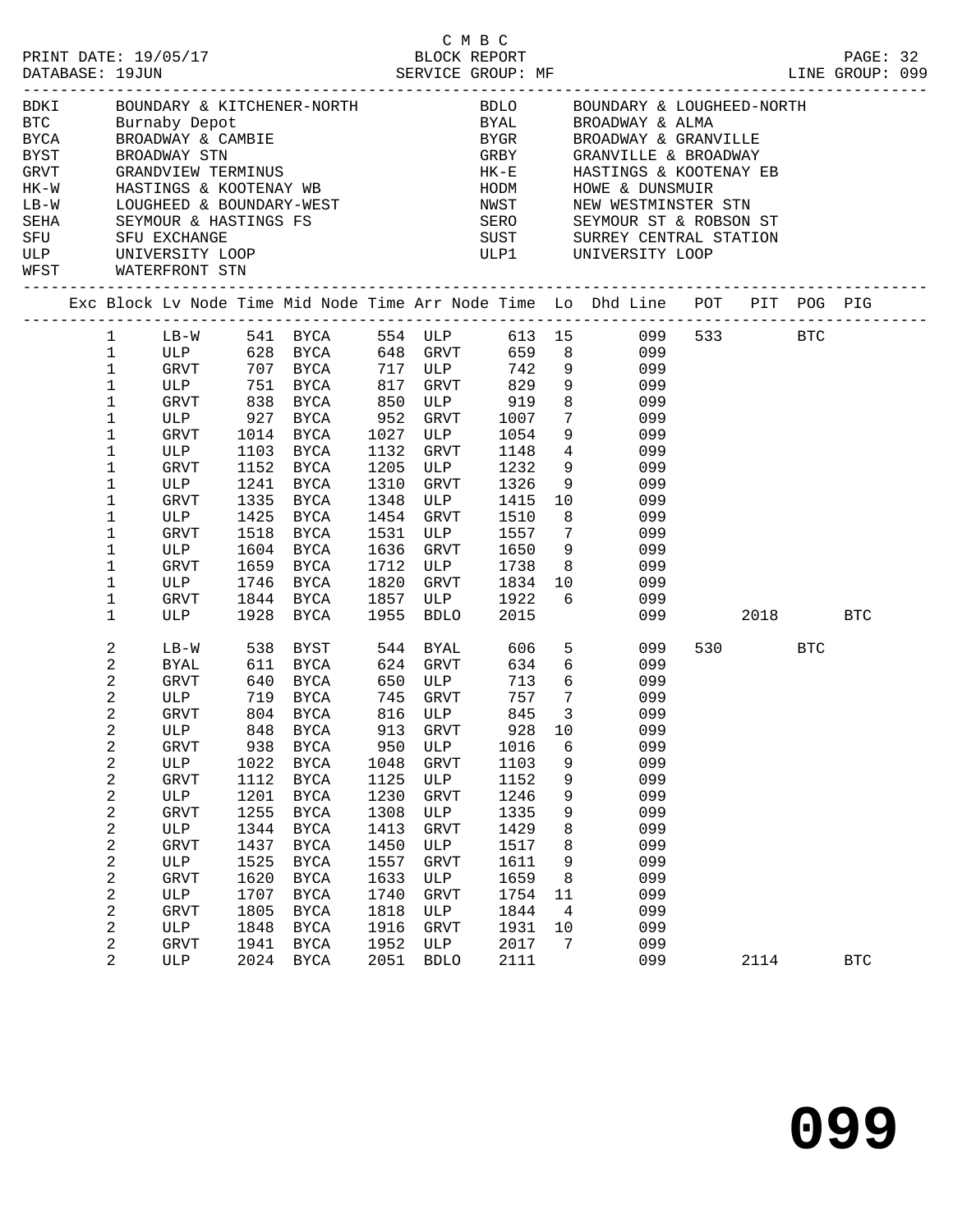|                |             |      |             |      |             |        |                 | Exc Block Lv Node Time Mid Node Time Arr Node Time Lo Dhd Line POT PIT POG PIG |     |      |            |            |
|----------------|-------------|------|-------------|------|-------------|--------|-----------------|--------------------------------------------------------------------------------|-----|------|------------|------------|
| 3              | $LB-W$      |      | 553 BYCA    |      | 605 ULP     | 624 11 |                 | 099                                                                            | 545 |      | <b>BTC</b> |            |
| $\mathfrak{Z}$ | ULP         |      | 635 BYCA    | 655  | GRVT        | 707    | 6               | 099                                                                            |     |      |            |            |
| $\mathsf{3}$   | GRVT        |      | 713 BYCA    | 723  | ULP         | 748    | 9               | 099                                                                            |     |      |            |            |
| 3              | ULP         | 757  | <b>BYCA</b> | 823  | GRVT        | 835    | 9               | 099                                                                            |     |      |            |            |
| $\mathfrak{Z}$ | GRVT        | 844  | <b>BYCA</b> | 856  | ULP         | 925    | 6               | 099                                                                            |     |      |            |            |
| $\mathsf{3}$   | ULP         | 931  | BYCA        | 956  | GRVT        | 1010   | 8               | 099                                                                            |     |      |            |            |
| 3              | GRVT        | 1018 | <b>BYCA</b> | 1031 | ULP         | 1058   | 9               | 099                                                                            |     |      |            |            |
| $\mathsf 3$    | ULP         | 1107 | BYCA        | 1136 | GRVT        | 1152   | 5               | 099                                                                            |     |      |            |            |
| $\mathfrak{Z}$ | <b>GRVT</b> | 1157 | <b>BYCA</b> | 1210 | ULP         | 1237   | 9               | 099                                                                            |     |      |            |            |
| $\mathsf 3$    | ULP         | 1246 | <b>BYCA</b> | 1315 | GRVT        | 1331   | 9               | 099                                                                            |     |      |            |            |
| 3              | GRVT        | 1340 | BYCA        | 1353 | ULP         | 1420   | 9               | 099                                                                            |     |      |            |            |
| 3              | ULP         | 1429 | <b>BYCA</b> | 1458 | <b>GRVT</b> | 1514   | 7               | 099                                                                            |     |      |            |            |
| 3              | <b>GRVT</b> | 1521 | <b>BYCA</b> | 1534 | ULP         | 1600   | $7\phantom{.}$  | 099                                                                            |     |      |            |            |
| $\mathsf 3$    | ULP         | 1607 | <b>BYCA</b> | 1639 | GRVT        | 1653   | 9               | 099                                                                            |     |      |            |            |
| $\mathsf 3$    | GRVT        | 1702 | <b>BYCA</b> | 1715 | ULP         | 1741   | 8               | 099                                                                            |     |      |            |            |
| 3              | ULP         | 1749 | <b>BYCA</b> | 1823 | GRVT        | 1837   | 12              | 099                                                                            |     |      |            |            |
| 3              | GRVT        | 1849 | BYCA        | 1902 | ULP         | 1927   | 6               | 099                                                                            |     |      |            |            |
| 3              | ULP         | 1933 | <b>BYCA</b> | 1957 | GRVT        | 2010   | 8               | 099                                                                            |     |      |            |            |
| 3              | GRVT        | 2018 | BYCA        | 2028 | ULP         | 2052   | 9               | 099                                                                            |     |      |            |            |
| 3              | ULP         | 2101 | BYCA        | 2125 | <b>BDLO</b> | 2144   |                 | 099                                                                            |     | 2147 |            | <b>BTC</b> |
| 4              | $LB-W$      | 557  | BYST        | 603  | <b>BYAL</b> | 625    | $\mathbf{1}$    | 099                                                                            |     | 549  | <b>BTC</b> |            |
| 4              | BYAL        | 626  | BYCA        | 639  | <b>GRVT</b> | 649    | $\mathbf{3}$    | 099                                                                            |     |      |            |            |
| $\overline{4}$ | GRVT        | 652  | <b>BYCA</b> | 702  | ULP         | 725    | 8               | 099                                                                            |     |      |            |            |
| 4              | ULP         | 733  | BYCA        | 759  | GRVT        | 811    | 8               | 099                                                                            |     |      |            |            |
| 4              | <b>GRVT</b> | 819  | BYCA        | 831  | ULP         | 900    | $7\phantom{.0}$ | 099                                                                            |     |      |            |            |
| 4              | ULP         | 907  | <b>BYCA</b> | 932  | GRVT        | 947    | 10              | 099                                                                            |     |      |            |            |
| 4              | GRVT        | 957  | <b>BYCA</b> | 1009 | ULP         | 1035   | 10              | 099                                                                            |     |      |            |            |
| $\overline{4}$ | ULP         | 1045 | <b>BYCA</b> | 1114 | GRVT        | 1129   | 5               | 099                                                                            |     |      |            |            |
| 4              | GRVT        | 1134 | <b>BYCA</b> | 1147 | ULP         | 1214   | 9               | 099                                                                            |     |      |            |            |
| 4              | ULP         | 1223 | <b>BYCA</b> | 1252 | <b>GRVT</b> | 1308   | 9               | 099                                                                            |     |      |            |            |
| 4              | GRVT        | 1317 | <b>BYCA</b> | 1330 | ULP         | 1357   | 10              | 099                                                                            |     |      |            |            |
| $\overline{4}$ | ULP         | 1407 | BYCA        | 1436 | GRVT        | 1452   | $7\phantom{.0}$ | 099                                                                            |     |      |            |            |
| 4              | <b>GRVT</b> | 1459 | <b>BYCA</b> | 1512 | ULP         | 1538   | 8               | 099                                                                            |     |      |            |            |
| 4              | ULP         | 1546 | <b>BYCA</b> | 1618 | <b>GRVT</b> | 1632   | 9               | 099                                                                            |     |      |            |            |
| 4              | <b>GRVT</b> | 1641 | <b>BYCA</b> | 1654 | ULP         | 1720   | 8               | 099                                                                            |     |      |            |            |
| 4              | ULP         | 1728 | BYCA        | 1801 | GRVT        | 1815   | 9               | 099                                                                            |     |      |            |            |
| $\overline{4}$ | GRVT        | 1824 | BYCA        | 1837 | ULP         | 1903   | 5               | 099                                                                            |     |      |            |            |
| 4              | ULP         | 1908 | BYCA        | 1935 | <b>BDLO</b> | 1955   |                 | 099                                                                            |     | 1958 |            | <b>BTC</b> |
|                |             |      |             |      |             |        |                 |                                                                                |     |      |            |            |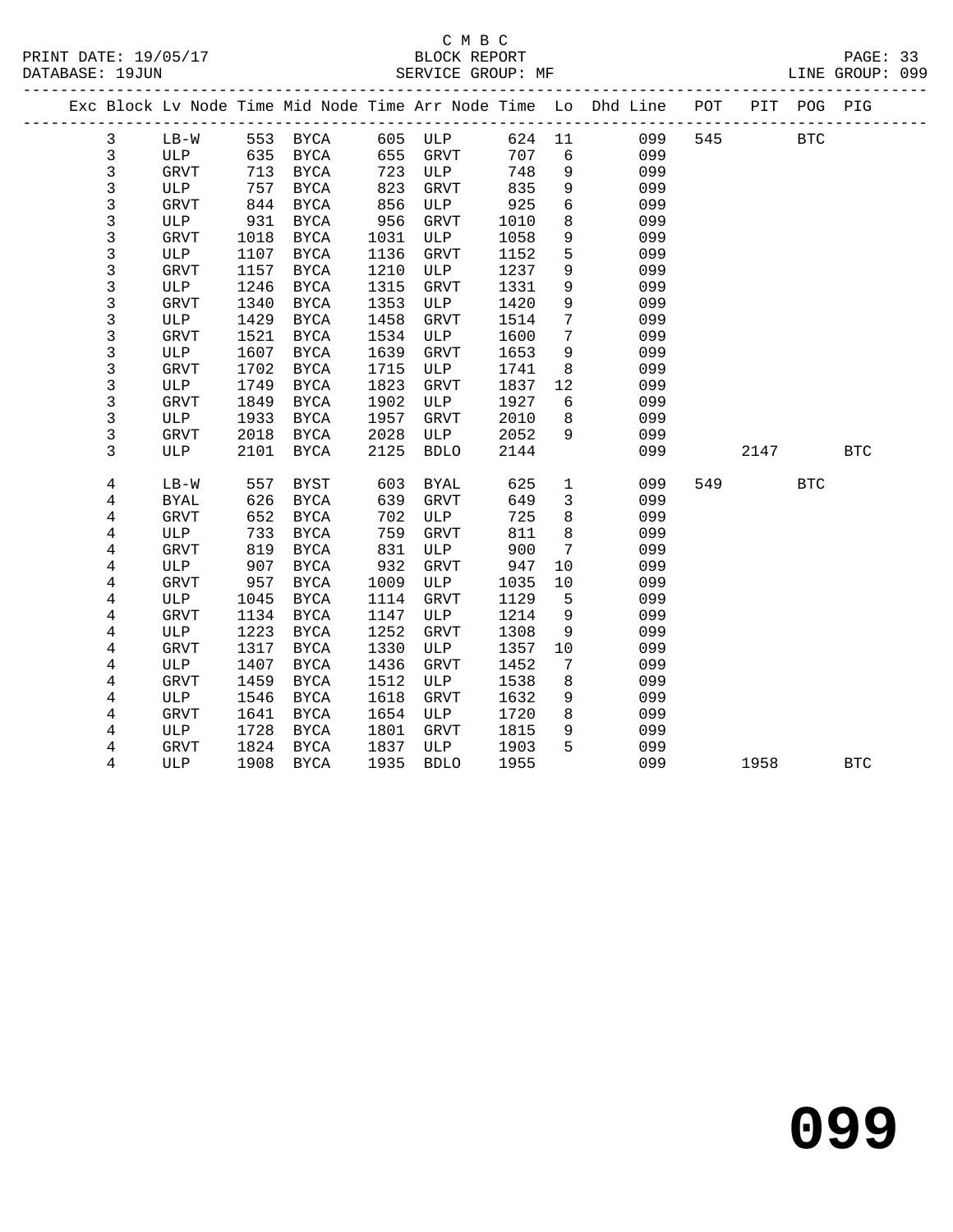| Exc Block Lv Node Time Mid Node Time Arr Node Time Lo Dhd Line POT |             |      |               |      |             |      |                  |    |     |     |      | PIT POG PIG | ----------- |
|--------------------------------------------------------------------|-------------|------|---------------|------|-------------|------|------------------|----|-----|-----|------|-------------|-------------|
| 5                                                                  | $LB-W$      |      | 603 BYCA      |      | 615 ULP     | 634  | 9                |    | 099 | 555 |      | <b>BTC</b>  |             |
| 5                                                                  | ULP         | 643  | BYCA          | 703  | GRVT        | 715  | 7                |    | 099 |     |      |             |             |
| 5                                                                  | GRVT        | 722  | BYCA          | 732  | ULP         | 757  | 9                |    | 099 |     |      |             |             |
| 5                                                                  | ULP         | 806  | BYCA          | 832  | GRVT        | 844  | 9                |    | 099 |     |      |             |             |
| 5                                                                  | <b>GRVT</b> | 853  | BYCA          | 905  | ULP         | 934  | 5                |    | 099 |     |      |             |             |
| 5                                                                  | ULP         | 939  | BYCA          | 1004 | <b>GRVT</b> | 1018 | 8                |    | 099 |     |      |             |             |
| 5                                                                  | <b>GRVT</b> | 1026 | BYCA          | 1039 | ULP         | 1106 | 10               |    | 099 |     |      |             |             |
| 5                                                                  | ULP         | 1116 | BYCA          | 1145 | GRVT        | 1201 | 5                |    | 099 |     |      |             |             |
| 5                                                                  | <b>GRVT</b> | 1206 | BYCA          | 1219 | ULP         | 1246 | 9                |    | 099 |     |      |             |             |
| 5                                                                  | ULP         | 1255 | BYCA          | 1324 | GRVT        | 1340 | 9                |    | 099 |     |      |             |             |
| 5                                                                  | GRVT        | 1349 | BYCA          | 1402 | ULP         | 1429 | 8                |    | 099 |     |      |             |             |
| 5                                                                  | ULP         | 1437 | BYCA          | 1508 | GRVT        | 1522 | 8                |    | 099 |     |      |             |             |
| 5                                                                  | <b>GRVT</b> | 1530 | BYCA          | 1543 | ULP         | 1609 | 7                |    | 099 |     |      |             |             |
| 5                                                                  | ULP         | 1616 | BYCA          | 1648 | GRVT        | 1702 | 9                |    | 099 |     |      |             |             |
| 5                                                                  | <b>GRVT</b> | 1711 | BYCA          | 1724 | ULP         | 1750 | 8                |    | 099 |     |      |             |             |
| 5                                                                  | ULP         | 1758 | BYCA          | 1832 | <b>GRVT</b> | 1846 | 8                |    | 099 |     |      |             |             |
| 5                                                                  | <b>GRVT</b> | 1854 | BYCA          | 1907 | ULP         | 1932 | 6                |    | 099 |     |      |             |             |
| 5                                                                  | ULP         | 1938 | BYCA          | 2002 | GRVT        | 2015 | 11               |    | 099 |     |      |             |             |
| 5                                                                  | <b>GRVT</b> | 2026 | BYCA          | 2036 | ULP         | 2100 | 9                |    | 099 |     |      |             |             |
| 5                                                                  | ULP         | 2109 | BYCA          | 2132 | GRVT        | 2144 | 9                |    | 099 |     |      |             |             |
| 5                                                                  | <b>GRVT</b> | 2153 | BYCA          | 2203 | ULP         | 2226 | $\epsilon$       |    | 099 |     |      |             |             |
| 5                                                                  | ULP         | 2232 | BYCA          | 2254 | <b>GRVT</b> | 2305 | 8                |    | 099 |     |      |             |             |
| 5                                                                  | <b>GRVT</b> | 2313 | BYCA          | 2323 | ULP         | 2343 | 9                |    | 099 |     |      |             |             |
| 5                                                                  | ULP         | 2352 | <b>BYCA</b>   | 2414 | GRVT        | 2425 | 10               |    | 099 |     |      |             |             |
| 5                                                                  | <b>GRVT</b> | 2435 | BYCA          | 2444 | ULP         | 2504 | 10               |    | 099 |     |      |             |             |
| 5                                                                  | ULP         | 2514 | BYCA          | 2536 | GRVT        | 2547 | 2                | 20 | 099 |     |      |             |             |
| 5                                                                  | HODM        | 2609 | $HK-E$        | 2631 | SFU         | 2653 | 2                |    | N35 |     |      |             |             |
| 5                                                                  | SFU         | 2655 | HK-W          | 2717 | HODM        | 2733 | 16               |    | N35 |     |      |             |             |
| 5                                                                  | HODM        | 2749 |               |      | NWST        | 2851 |                  |    | N19 |     | 2911 |             | <b>BTC</b>  |
| 6                                                                  | $LB-W$      | 607  | BYCA          | 619  | ULP         | 638  | 16               |    | 099 | 559 |      | <b>BTC</b>  |             |
| 6                                                                  | ULP         | 654  | BYCA          | 714  | <b>GRVT</b> | 726  | 8                |    | 099 |     |      |             |             |
| 6                                                                  | <b>GRVT</b> | 734  | BYCA          | 745  | ULP         | 811  | 7                |    | 099 |     |      |             |             |
| 6                                                                  | ULP         | 818  | BYCA          | 844  | <b>GRVT</b> | 856  | 9                |    | 099 |     |      |             |             |
| 6                                                                  | GRVT        | 905  | BYCA          | 917  | ULP         | 943  | 8                |    | 099 |     |      |             |             |
| 6                                                                  | ULP         | 951  | BYCA          | 1016 | GRVT        | 1030 | 10               |    | 099 |     |      |             |             |
| 6                                                                  | GRVT        | 1040 | BYCA          | 1053 | ULP         | 1120 | 10               |    | 099 |     |      |             |             |
| 6                                                                  | ULP         | 1130 | BYCA          | 1159 | GRVT        | 1215 | 9                |    | 099 |     |      |             |             |
| 6                                                                  | <b>GRVT</b> | 1224 | BYCA          | 1237 | ULP         | 1304 | 9                |    | 099 |     |      |             |             |
| 6                                                                  | ULP         | 1313 | BYCA          | 1342 | GRVT        | 1358 | 9                |    | 099 |     |      |             |             |
| 6                                                                  | <b>GRVT</b> | 1407 | BYCA          | 1420 | ULP         | 1447 | 8                |    | 099 |     |      |             |             |
| 6                                                                  | ULP         | 1455 | BYCA          | 1526 | GRVT        | 1540 | 8                |    | 099 |     |      |             |             |
| 6                                                                  | <b>GRVT</b> | 1548 | $_{\rm BYCA}$ | 1601 | ULP         | 1627 | 7                |    | 099 |     |      |             |             |
| 6                                                                  | ULP         | 1634 | BYCA          | 1706 | GRVT        | 1720 | 9                |    | 099 |     |      |             |             |
| 6                                                                  | <b>GRVT</b> | 1729 | BYCA          | 1742 | ULP         | 1808 | $6 \overline{6}$ |    | 099 |     |      |             |             |
| 6                                                                  | <b>ULP</b>  | 1814 | BYCA          | 1847 | <b>BDLO</b> | 1910 |                  |    | 099 |     | 1913 |             | <b>BTC</b>  |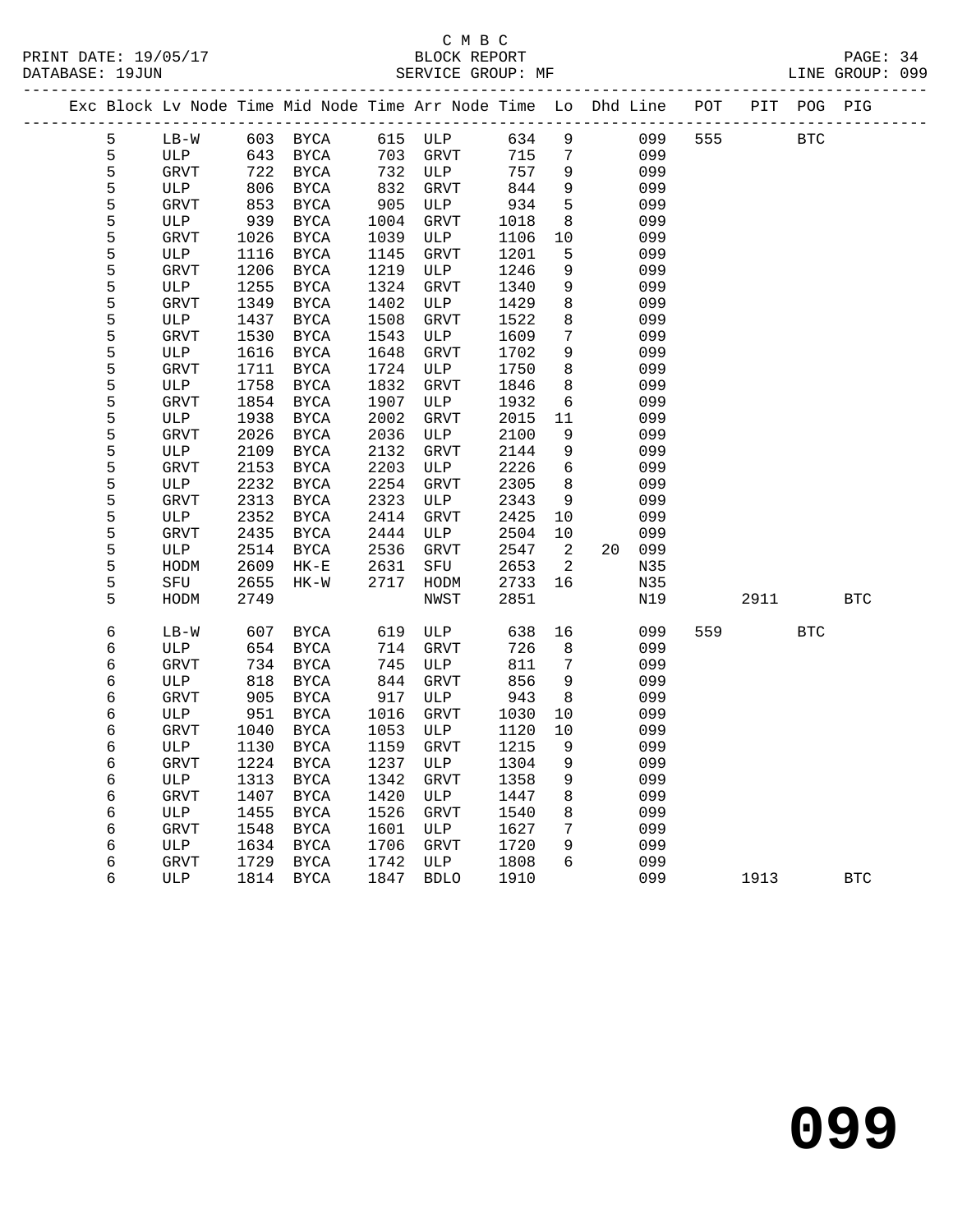|       |        |             |              | Exc Block Lv Node Time Mid Node Time Arr Node Time Lo Dhd Line POT |              |             |              |                 |              |            |     |      | PIT POG PIG |              |
|-------|--------|-------------|--------------|--------------------------------------------------------------------|--------------|-------------|--------------|-----------------|--------------|------------|-----|------|-------------|--------------|
|       | 7      | $LB-W$      |              | 611 BYCA                                                           |              | 623 ULP     | 642          | $7\phantom{.0}$ |              | 099        | 603 |      | <b>BTC</b>  |              |
|       | 7      | ULP         | 649          | BYCA                                                               | 709          | GRVT        | 721          | 7               |              | 099        |     |      |             |              |
|       | 7      | GRVT        | 728          | BYCA                                                               | 739          | ULP         | 805          | 7               |              | 099        |     |      |             |              |
|       | 7      | ULP         | 812          | BYCA                                                               | 838          | <b>GRVT</b> | 850          | 9               |              | 099        |     |      |             |              |
|       | 7      | GRVT        | 859          | BYCA                                                               | 911          | ULP         | 937          | 10              |              | 099        |     |      |             |              |
|       | 7      | ULP         | 947          | BYCA                                                               | 1012         | <b>GRVT</b> | 1026         | 10              |              | 099        |     |      |             |              |
|       | 7      | GRVT        | 1036         | BYCA                                                               | 1049         | ULP         | 1116         | 9               |              | 099        |     |      |             |              |
|       | 7      | ULP         | 1125         | BYCA                                                               | 1154         | GRVT        | 1210         | 9               |              | 099        |     |      |             |              |
|       | 7      | GRVT        | 1219         | BYCA                                                               | 1232         | ULP         | 1259         | 9               |              | 099        |     |      |             |              |
|       | 7      | ULP         | 1308         | BYCA                                                               | 1337         | <b>GRVT</b> | 1353         | 9               |              | 099        |     |      |             |              |
|       | 7      | GRVT        | 1402         | BYCA                                                               | 1415         | ULP         | 1442         | $7\phantom{.0}$ |              | 099        |     |      |             |              |
|       | 7      | ULP         | 1449         | BYCA                                                               | 1520         | GRVT        | 1534         | 5               |              | 099        |     |      |             |              |
|       | 7      | GRVT        | 1539         | BYCA                                                               | 1552         | ULP         | 1618         | 10              |              | 099        |     |      |             |              |
|       | 7      | ULP         | 1628         | BYCA                                                               | 1700         | GRVT        | 1714         | 11              |              | 099        |     |      |             |              |
|       | 7      | GRVT        | 1725         | BYCA                                                               | 1738         | ULP         | 1804         | $6\overline{6}$ |              | 099        |     |      |             |              |
|       | 7      | ULP         | 1810         | BYCA                                                               | 1842         | <b>GRVT</b> | 1856         | 9               |              | 099        |     |      |             |              |
|       | 7<br>7 | GRVT<br>ULP | 1905         | BYCA                                                               | 1916         | ULP         | 1941         | 7<br>8          |              | 099        |     |      |             |              |
|       | 7      | GRVT        | 1948<br>2033 | BYCA<br><b>BYCA</b>                                                | 2012<br>2043 | GRVT<br>ULP | 2025<br>2107 | 9               |              | 099<br>099 |     |      |             |              |
|       | 7      | ULP         | 2116         | <b>BYCA</b>                                                        | 2139         | GRVT        | 2151         | 12              |              | 099        |     |      |             |              |
|       | 7      | <b>GRVT</b> | 2203         | BYCA                                                               | 2213         | ULP         | 2233         | 9               |              | 099        |     |      |             |              |
|       | 7      | ULP         | 2242         | BYCA                                                               | 2304         | GRVT        | 2315         | 8               |              | 099        |     |      |             |              |
|       | 7      | GRVT        | 2323         | <b>BYCA</b>                                                        | 2333         | ULP         | 2353         | 10              |              | 099        |     |      |             |              |
|       | 7      | ULP         | 2403         | BYCA                                                               | 2425         | GRVT        | 2436         | 14              |              | 099        |     |      |             |              |
|       | 7      | GRVT        | 2450         | BYCA                                                               | 2459         | ULP         | 2519         | 18              | $\mathbf{1}$ | 099        |     |      |             |              |
|       | 7      | ULP1        | 2538         | GRBY                                                               | 2557         | SERO        | 2608         | $\mathbf{1}$    |              | N17        |     |      |             |              |
| #FE 7 |        | SERO        | 2609         | BYGR                                                               | 2616         | ULP1        | 2634         |                 |              | N17        |     | 2709 |             | <b>BTC</b>   |
| FE 7  |        | SERO        | 2609         | <b>BYGR</b>                                                        | 2616         | ULP1        | 2634         | 31              | 24           | N17        |     |      |             |              |
| FE 7  |        | SERO        | 2729         | BYGR                                                               | 2736         | ULP1        | 2754         |                 |              | N17        |     | 2829 |             | <b>BTC</b>   |
|       | 8      | BDKI        | 604          |                                                                    |              | SEHA        | 628          | 7               | $\mathbf{1}$ | 095        | 603 |      | <b>BTC</b>  |              |
|       | 8      | WFST        | 636          |                                                                    |              | ULP         | 705          | 2               |              | 044        |     |      |             |              |
|       | 8      | ULP         | 707          | BYCA                                                               | 727          | <b>GRVT</b> | 739          | 7               |              | 099        |     |      |             |              |
|       | 8      | GRVT        | 746          | BYCA                                                               | 757          | ULP         | 823          | 7               |              | 099        |     |      |             |              |
|       | 8      | ULP         | 830          | BYCA                                                               | 856          | <b>GRVT</b> | 910          | 7               |              | 099        |     |      |             |              |
|       | 8      | GRVT        | 917          | BYCA                                                               | 929          | ULP         | 955          | 9               |              | 099        |     |      |             |              |
|       | 8      | ULP         | 1004         | BYCA                                                               | 1030         | <b>GRVT</b> | 1045         | 9               |              | 099        |     |      |             |              |
|       | 8      | GRVT        | 1054         | BYCA                                                               | 1107         | ULP         | 1134         | 9               |              | 099        |     |      |             |              |
|       | 8      | ULP         | 1143         | BYCA                                                               | 1212         | GRVT        | 1228         | 9               |              | 099        |     |      |             |              |
|       | 8      | GRVT        |              | 1237 BYCA                                                          |              | 1250 ULP    | 1317         | 9               |              | 099        |     |      |             |              |
|       | 8      | ULP         | 1326         | BYCA                                                               | 1355         | GRVT        | 1411         | 9               |              | 099        |     |      |             |              |
|       | 8      | GRVT        | 1420         | BYCA                                                               | 1433<br>1539 | ULP         | 1500         | 7               |              | 099<br>099 |     |      |             |              |
|       | 8<br>8 | ULP<br>GRVT | 1507<br>1603 | BYCA<br>BYCA                                                       | 1616         | GRVT<br>ULP | 1553<br>1642 | 10<br>7         |              | 099        |     |      |             |              |
|       | 8      | ULP         | 1649         | BYCA                                                               | 1722         | GRVT        | 1736         | 9               |              | 099        |     |      |             |              |
|       | 8      | <b>GRVT</b> | 1745         | <b>BYCA</b>                                                        | 1758         | ULP         | 1824         | 6               |              | 099        |     |      |             |              |
|       | 8      | ULP         | 1830         | <b>BYCA</b>                                                        | 1858         | GRVT        | 1913         | 10              |              | 099        |     |      |             |              |
|       | 8      | GRVT        | 1923         | BYCA                                                               | 1934         | ULP         | 1959         | 7               |              | 099        |     |      |             |              |
|       | 8      | ULP         | 2006         | BYCA                                                               | 2030         | GRVT        | 2043         | 13              |              | 099        |     |      |             |              |
|       | 8      | <b>GRVT</b> | 2056         | BYCA                                                               | 2106         | ULP         | 2130         | 9               |              | 099        |     |      |             |              |
|       | 8      | ULP         | 2139         | BYCA                                                               | 2202         | GRVT        | 2214         | 9               |              | 099        |     |      |             |              |
|       | 8      | <b>GRVT</b> | 2223         | BYCA                                                               | 2233         | ULP         | 2253         | 9               |              | 099        |     |      |             |              |
|       | 8      | ULP         | 2302         | <b>BYCA</b>                                                        | 2325         | <b>BDLO</b> | 2342         |                 |              | 099        |     | 2345 |             | $_{\rm BTC}$ |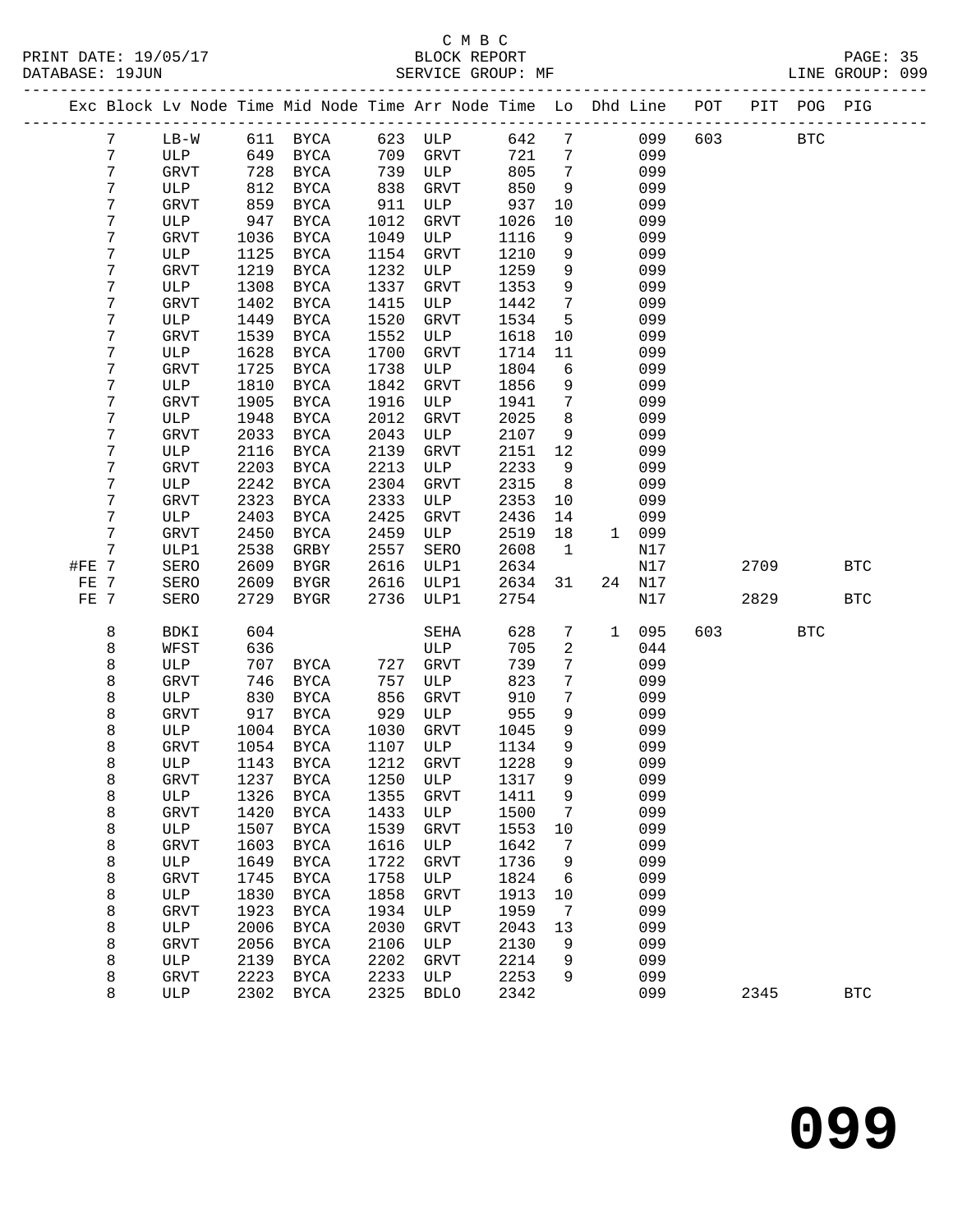PRINT DATE: 19/05/17 BLOCK REPORT<br>DATABASE: 19JUN BATABASE: 19JUN

## C M B C<br>BLOCK REPORT

PAGE: 36<br>LINE GROUP: 099

|        |              |      |               |      |              |        |                 | Exc Block Lv Node Time Mid Node Time Arr Node Time Lo Dhd Line POT PIT POG PIG |     |      |            |              |
|--------|--------------|------|---------------|------|--------------|--------|-----------------|--------------------------------------------------------------------------------|-----|------|------------|--------------|
| 9      | $LB-W$       |      | 615 BYCA      | 627  | ULP          | 646 13 |                 | 099                                                                            | 607 |      | <b>BTC</b> |              |
| 9      | ULP          | 659  | BYCA          | 719  | GRVT         | 731    | 6               | 099                                                                            |     |      |            |              |
| 9      | <b>GRVT</b>  | 737  | BYCA          | 748  | ULP          | 814    | 7               | 099                                                                            |     |      |            |              |
| 9      | ULP          | 821  | BYCA          | 847  | GRVT         | 859    | 9               | 099                                                                            |     |      |            |              |
| 9      | GRVT         | 908  | BYCA          | 920  | ULP          | 946    | 9               | 099                                                                            |     |      |            |              |
| 9      | ULP          | 955  | BYCA          | 1020 | GRVT         | 1034   | 11              | 099                                                                            |     |      |            |              |
| 9      | GRVT         | 1045 | $_{\rm BYCA}$ | 1058 | ULP          | 1125   | 9               | 099                                                                            |     |      |            |              |
| 9      | ULP          | 1134 | BYCA          | 1203 | GRVT         | 1219   | 9               | 099                                                                            |     |      |            |              |
| 9      | <b>GRVT</b>  | 1228 | BYCA          | 1241 | ULP          | 1308   | 14              | 099                                                                            |     |      |            |              |
| 9      | ULP          | 1322 | <b>BYCA</b>   | 1351 | GRVT         | 1407   | 9               | 099                                                                            |     |      |            |              |
| 9      | <b>GRVT</b>  | 1416 | BYCA          | 1429 | ULP          | 1456   | 5               | 099                                                                            |     |      |            |              |
| 9      | ULP          | 1501 | BYCA          | 1533 | GRVT         | 1547   | $7\phantom{.0}$ | 099                                                                            |     |      |            |              |
| 9      | GRVT         | 1554 | BYCA          | 1607 | ULP          | 1633   | $7\phantom{.0}$ | 099                                                                            |     |      |            |              |
| 9      | ULP          | 1640 | BYCA          | 1712 | GRVT         | 1726   | 11              | 099                                                                            |     |      |            |              |
| 9      | <b>GRVT</b>  | 1737 | BYCA          | 1750 | ULP          | 1816   | 6               | 099                                                                            |     |      |            |              |
| 9      | ULP          | 1822 | BYCA          | 1851 | <b>BDLO</b>  | 1914   |                 | 099                                                                            |     | 1917 |            | <b>BTC</b>   |
|        |              |      |               |      |              |        |                 |                                                                                |     |      |            |              |
| 10     | $LB-W$       | 623  | BYCA          | 635  | ULP          | 654    | 9               | 099                                                                            | 615 |      | <b>BTC</b> |              |
| 10     | ULP          | 703  | BYCA          | 723  | <b>GRVT</b>  | 735    | 8               | 099                                                                            |     |      |            |              |
| 10     | GRVT         | 743  | BYCA          | 754  | ULP          | 820    | 7               | 099                                                                            |     |      |            |              |
| 10     | ULP          | 827  | BYCA          | 853  | <b>GRVT</b>  | 905    | 9               | 099                                                                            |     |      |            |              |
| 10     | <b>GRVT</b>  | 914  | BYCA          | 926  | ULP          | 952    | 8               | 099                                                                            |     |      |            |              |
| 10     | ULP          | 1000 | BYCA          | 1026 | GRVT         | 1041   | 8               | 099                                                                            |     |      |            |              |
| 10     | GRVT         | 1049 | <b>BYCA</b>   | 1102 | ULP          | 1129   | 9               | 099                                                                            |     |      |            |              |
| 10     | ULP          | 1138 | BYCA          | 1207 | GRVT         | 1223   | 10              | 099                                                                            |     |      |            |              |
| 10     | GRVT         | 1233 | <b>BYCA</b>   | 1246 | ULP          | 1313   | 4               | 099                                                                            |     |      |            |              |
| 10     | ULP          | 1317 | BYCA          | 1346 | GRVT         | 1402   | 9               | 099                                                                            |     |      |            |              |
| 10     | GRVT         | 1411 | <b>BYCA</b>   | 1424 | ULP          | 1451   | 7               | 099                                                                            |     |      |            |              |
| 10     | ULP          | 1458 | BYCA          | 1529 | GRVT         | 1543   | 8               | 099                                                                            |     |      |            |              |
| 10     | GRVT         | 1551 | BYCA          | 1604 | ULP          | 1630   | 7               | 099                                                                            |     |      |            |              |
| 10     | ULP          | 1637 | BYCA          | 1709 | GRVT         | 1723   | 10              | 099                                                                            |     |      |            |              |
| 10     | GRVT         | 1733 | <b>BYCA</b>   | 1746 | ULP          | 1812   | 6               | 099                                                                            |     |      |            |              |
| 10     | ULP          | 1818 | BYCA          | 1846 | GRVT         | 1901   | 10              | 099                                                                            |     |      |            |              |
| 10     | GRVT         | 1911 | BYCA          | 1922 | ULP          | 1947   | $7\phantom{.0}$ | 099                                                                            |     |      |            |              |
| 10     | ULP          | 1954 | <b>BYCA</b>   | 2018 | GRVT         | 2031   | 10              | 099                                                                            |     |      |            |              |
| 10     | <b>GRVT</b>  | 2041 | <b>BYCA</b>   | 2051 | ULP          | 2115   | 9               | 099                                                                            |     |      |            |              |
| 10     | ULP          | 2124 | <b>BYCA</b>   | 2148 | <b>BDLO</b>  | 2207   |                 | 099                                                                            |     | 2210 |            | <b>BTC</b>   |
|        |              |      |               |      |              |        |                 |                                                                                |     |      |            |              |
| 11     | $LB-W$       |      | 627 BYCA      |      | 639 ULP      | 658 13 |                 | 099                                                                            | 619 |      | <b>BTC</b> |              |
| 11     | ULP          | 711  | BYCA          | 731  | GRVT         | 743    | 6               | 099                                                                            |     |      |            |              |
| 11     | GRVT         | 749  | <b>BYCA</b>   | 800  | ULP          | 826    | 7               | 099                                                                            |     |      |            |              |
| 11     | ULP          | 833  | <b>BYCA</b>   | 859  | GRVT         | 913    | 8               | 099                                                                            |     |      |            |              |
| 11     | GRVT         | 921  | <b>BYCA</b>   | 933  | ULP          | 959    | 10              | 099                                                                            |     |      |            |              |
| 11     | ULP          | 1009 | <b>BYCA</b>   | 1035 | GRVT         | 1050   | 8               | 099                                                                            |     |      |            |              |
| $11\,$ | GRVT         | 1058 | <b>BYCA</b>   | 1111 | ULP          | 1138   | 9               | 099                                                                            |     |      |            |              |
| 11     | $_{\rm ULP}$ | 1147 | <b>BYCA</b>   | 1216 | GRVT         | 1232   | 9               | 099                                                                            |     |      |            |              |
| $11\,$ | GRVT         | 1241 | <b>BYCA</b>   | 1254 | ULP          | 1321   | 8               | 099                                                                            |     |      |            |              |
| 11     | ULP          | 1329 | <b>BYCA</b>   | 1358 | GRVT         | 1414   | 11              | 099                                                                            |     |      |            |              |
| $11\,$ | GRVT         | 1425 | ${\tt BYCA}$  | 1438 | ULP          | 1505   | 8               | 099                                                                            |     |      |            |              |
| 11     | ULP          | 1513 | ${\tt BYCA}$  | 1545 | GRVT         | 1559   | 9               | 099                                                                            |     |      |            |              |
| 11     | GRVT         | 1608 | <b>BYCA</b>   | 1621 | ULP          | 1647   | 8               | 099                                                                            |     |      |            |              |
| 11     | ULP          | 1655 | <b>BYCA</b>   | 1728 | GRVT         | 1742   | 8               | 099                                                                            |     |      |            |              |
| 11     | GRVT         | 1750 | <b>BYCA</b>   | 1803 | $_{\rm ULP}$ | 1829   | 5               | 099                                                                            |     |      |            |              |
| $11\,$ | ULP          | 1834 | <b>BYCA</b>   | 1903 | <b>BDLO</b>  | 1926   |                 | 099                                                                            |     | 1929 |            | $_{\rm BTC}$ |
|        |              |      |               |      |              |        |                 |                                                                                |     |      |            |              |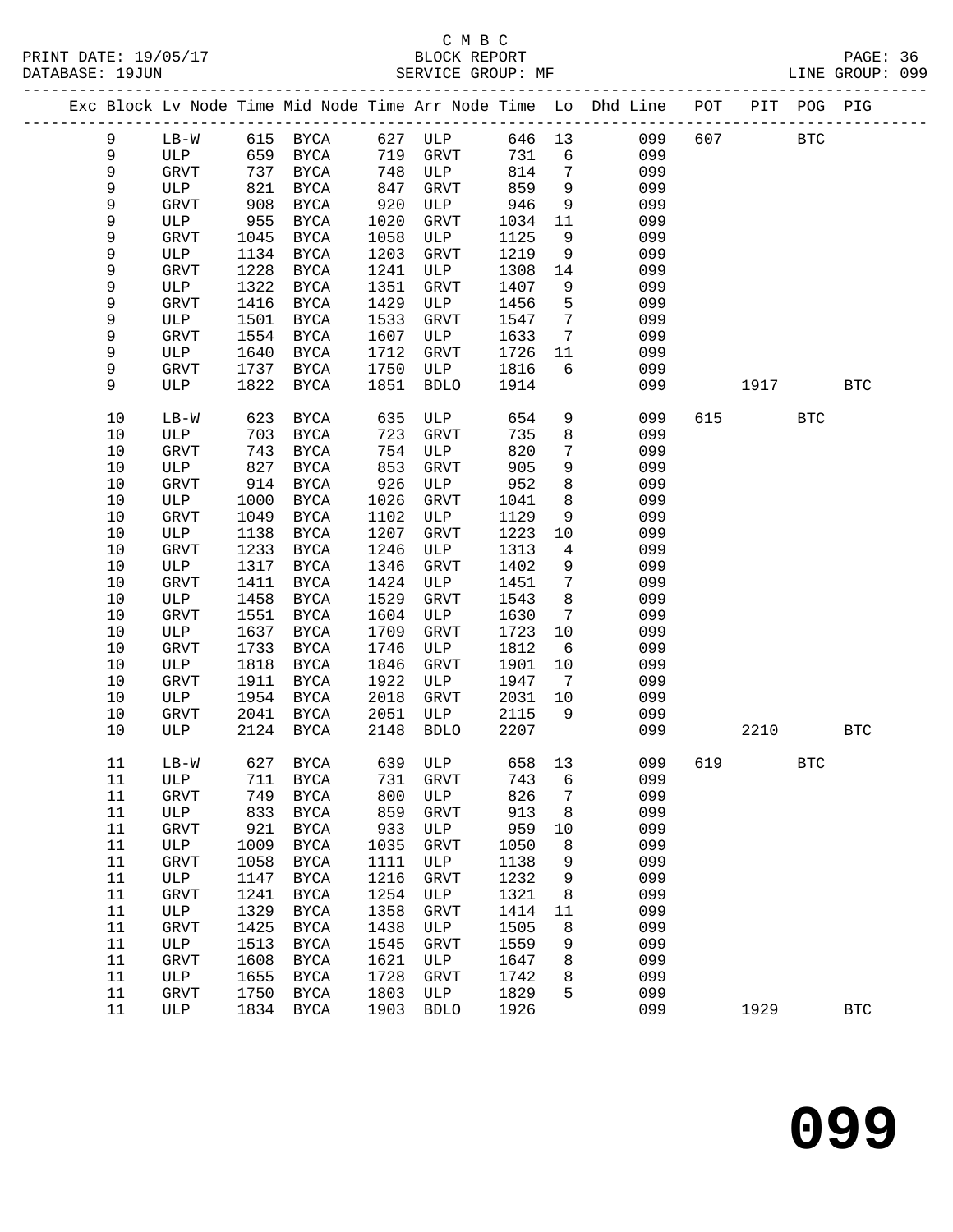|      |              |      |                            |      |                       |      |                         | Exc Block Lv Node Time Mid Node Time Arr Node Time Lo Dhd Line POT PIT POG PIG |     |            |            |              |
|------|--------------|------|----------------------------|------|-----------------------|------|-------------------------|--------------------------------------------------------------------------------|-----|------------|------------|--------------|
| 12   |              |      |                            |      | LB-W 631 BYCA 643 ULP |      |                         | 702 13 099                                                                     | 623 | <b>BTC</b> |            |              |
| 12   |              |      | ULP 715 BYCA 741 GRVT      |      |                       | 753  | $\overline{\mathbf{c}}$ | 099                                                                            |     |            |            |              |
| 12   | GRVT         |      |                            |      | 755 BYCA 806 ULP      | 832  | $7\phantom{.0}$         | 099                                                                            |     |            |            |              |
| 12   | ULP          | 839  | BYCA                       | 905  | GRVT                  | 919  | 9                       | 099                                                                            |     |            |            |              |
| $12$ | GRVT         | 928  | BYCA                       | 940  | <b>ULP</b>            | 1006 | $7\phantom{.0}$         | 099                                                                            |     |            |            |              |
| $12$ | ULP          | 1013 | BYCA                       | 1039 | GRVT                  | 1054 | 9                       | 099                                                                            |     |            |            |              |
| $12$ | GRVT         | 1103 | BYCA                       | 1116 | ULP                   | 1143 | 9                       | 099                                                                            |     |            |            |              |
| 12   | ULP          | 1152 | BYCA                       | 1221 | GRVT                  | 1237 | 9                       | 099                                                                            |     |            |            |              |
| $12$ | <b>GRVT</b>  | 1246 | BYCA                       | 1259 | ULP                   | 1326 | 9                       | 099                                                                            |     |            |            |              |
| 12   | ULP          | 1335 | BYCA                       | 1404 | GRVT                  | 1420 | 9                       | 099                                                                            |     |            |            |              |
| 12   | <b>GRVT</b>  | 1429 | BYCA                       | 1442 | ULP                   | 1509 | $7\overline{ }$         | 099                                                                            |     |            |            |              |
| 12   | ULP          | 1516 | BYCA                       | 1548 | GRVT                  | 1602 | 9                       | 099                                                                            |     |            |            |              |
| $12$ | GRVT         | 1611 | BYCA                       | 1624 | ULP                   | 1650 | 8                       | 099                                                                            |     |            |            |              |
| $12$ | ULP          | 1658 | BYCA                       | 1731 | GRVT                  | 1745 | 9                       | 099                                                                            |     |            |            |              |
| $12$ | GRVT         |      | 1754 BYCA                  | 1807 | <b>ULP</b>            | 1833 | 5                       | 099                                                                            |     |            |            |              |
| 12   | ULP          | 1838 | BYCA                       | 1906 | GRVT                  | 1921 | 8                       | 099                                                                            |     |            |            |              |
| 12   | GRVT         |      | 1929 BYCA                  | 1940 |                       | 2005 | $7\phantom{.0}$         | 099                                                                            |     |            |            |              |
| 12   | ULP          |      | 2012 BYCA                  | 2039 | ULP<br>BDLO           | 2059 |                         | 099                                                                            |     | 2102       |            | <b>BTC</b>   |
|      |              |      |                            |      |                       |      |                         |                                                                                |     |            |            |              |
| 13   | $LB-W$       | 638  | BYCA                       | 651  | ULP                   | 714  | 9                       | 099                                                                            | 630 |            | <b>BTC</b> |              |
| 13   | ULP          |      |                            | 749  | GRVT                  | 801  | $6\overline{6}$         | 099                                                                            |     |            |            |              |
| 13   | <b>GRVT</b>  |      | 723 BYCA<br>807 BYCA       | 819  | ULP                   | 848  | $\overline{\mathbf{3}}$ | 099                                                                            |     |            |            |              |
| 13   | ULP          |      | 851 BYCA                   | 916  | GRVT                  | 931  | 11                      | 099                                                                            |     |            |            |              |
| 13   | GRVT         |      | 942 BYCA                   | 954  | ULP                   | 1020 | $7\phantom{.0}$         | 099                                                                            |     |            |            |              |
| 13   | ULP          | 1027 | BYCA                       | 1053 | GRVT                  | 1108 | 8                       | 099                                                                            |     |            |            |              |
| 13   | GRVT         | 1116 | BYCA                       | 1129 | ULP                   | 1156 | 9                       | 099                                                                            |     |            |            |              |
| 13   | ULP          | 1205 | BYCA                       | 1234 | GRVT                  | 1250 | 9                       | 099                                                                            |     |            |            |              |
| 13   | GRVT         | 1259 | BYCA                       | 1312 | ULP                   | 1339 | 10                      | 099                                                                            |     |            |            |              |
| 13   | ULP          | 1349 | BYCA                       | 1418 | GRVT                  | 1434 | $\overline{7}$          | 099                                                                            |     |            |            |              |
| 13   | GRVT         | 1441 | BYCA                       | 1454 | ULP                   | 1521 | $\overline{7}$          | 099                                                                            |     |            |            |              |
| 13   | ULP          | 1528 | BYCA                       | 1600 | GRVT                  | 1614 | 9                       | 099                                                                            |     |            |            |              |
| 13   | GRVT         | 1623 | BYCA                       | 1636 | ULP                   | 1702 | 8                       | 099                                                                            |     |            |            |              |
| 13   | ULP          | 1710 | BYCA                       | 1744 | <b>BDLO</b>           | 1807 |                         | 099                                                                            |     | 1810       |            | $_{\rm BTC}$ |
|      |              |      |                            |      |                       |      |                         |                                                                                |     |            |            |              |
| 14   | $LB-W$       |      | 641 BYCA 654               |      | <b>ULP</b>            | 717  |                         | 10<br>099                                                                      |     |            | BTC        |              |
| 14   | ULP          |      | 727 BYCA 753               |      | GRVT                  | 805  | 8 <sup>8</sup>          | 099                                                                            |     |            |            |              |
| 14   | GRVT         |      | 813 BYCA                   | 825  | ULP                   | 854  | $-5$                    | 099                                                                            |     |            |            |              |
| 14   | ULP          | 859  | BYCA                       |      | 924 GRVT              | 939  | 10                      | 099                                                                            |     |            |            |              |
| 14   | <b>GRVT</b>  |      | 949 BYCA                   | 1001 | ULP                   | 1027 | 9                       | 099                                                                            |     |            |            |              |
|      |              |      | 14 ULP 1036 BYCA 1105 GRVT |      |                       | 1120 | 5                       | 099                                                                            |     |            |            |              |
| 14   | GRVT         | 1125 | <b>BYCA</b>                | 1138 | ULP                   | 1205 | 5                       | 099                                                                            |     |            |            |              |
| 14   | ULP          | 1210 | BYCA                       | 1239 | GRVT                  | 1255 | 9                       | 099                                                                            |     |            |            |              |
| 14   | GRVT         | 1304 | BYCA                       | 1317 | ULP                   | 1344 | 9                       | 099                                                                            |     |            |            |              |
| 14   | ULP          | 1353 | BYCA                       | 1422 | GRVT                  | 1438 | 7                       | 099                                                                            |     |            |            |              |
| 14   | GRVT         | 1445 | <b>BYCA</b>                | 1458 | ULP                   | 1524 | 7                       | 099                                                                            |     |            |            |              |
| 14   | ULP          | 1531 | <b>BYCA</b>                | 1603 | GRVT                  | 1617 | 9                       | 099                                                                            |     |            |            |              |
| 14   | GRVT         | 1626 | <b>BYCA</b>                | 1639 | ULP                   | 1705 | 8                       | 099                                                                            |     |            |            |              |
| 14   | ULP          | 1713 | <b>BYCA</b>                | 1746 | GRVT                  | 1800 | 9                       | 099                                                                            |     |            |            |              |
| 14   | GRVT         | 1809 | <b>BYCA</b>                | 1822 | ULP                   | 1848 | 5                       | 099                                                                            |     |            |            |              |
| 14   | $_{\rm ULP}$ | 1853 | <b>BYCA</b>                | 1921 | GRVT                  | 1936 | 11                      | 099                                                                            |     |            |            |              |
| 14   | GRVT         | 1947 | <b>BYCA</b>                | 1958 | ULP                   | 2023 | 7                       | 099                                                                            |     |            |            |              |
| 14   | ULP          | 2030 | BYCA                       | 2053 | GRVT                  | 2105 | 8                       | 099                                                                            |     |            |            |              |
| 14   | <b>GRVT</b>  | 2113 | BYCA                       | 2123 | ULP                   | 2146 | 8                       | 099                                                                            |     |            |            |              |
| 14   | ULP          | 2154 | BYCA                       | 2218 | <b>BDLO</b>           | 2237 |                         | 099                                                                            |     | 2240       |            | <b>BTC</b>   |
|      |              |      |                            |      |                       |      |                         |                                                                                |     |            |            |              |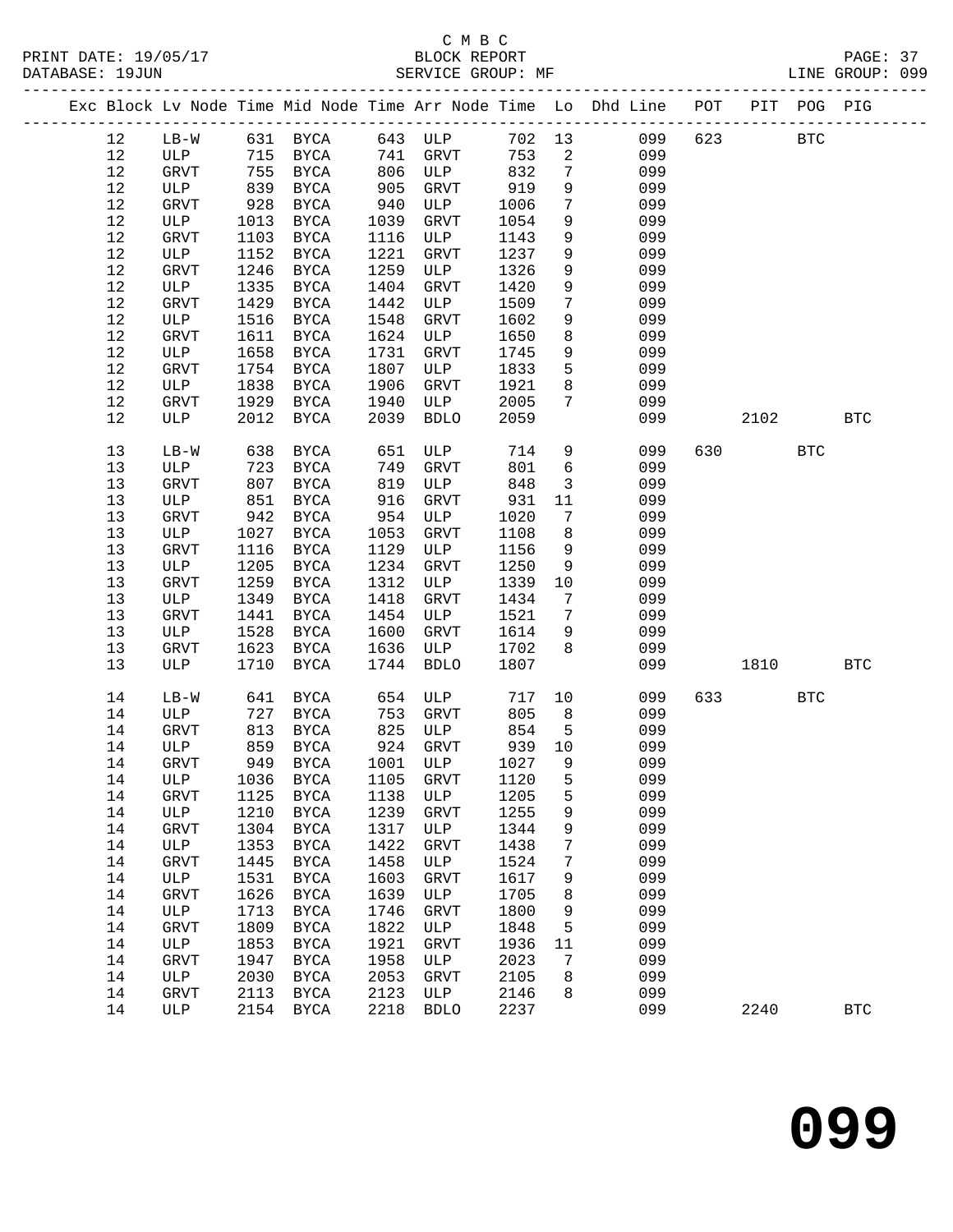|    | Exc Block Lv Node Time Mid Node Time Arr Node Time Lo Dhd Line POT PIT POG PIG |      |                       |      |             |      |                 |         |     |      |            |              |  |
|----|--------------------------------------------------------------------------------|------|-----------------------|------|-------------|------|-----------------|---------|-----|------|------------|--------------|--|
| 15 | BDKI                                                                           | 634  |                       |      | SEHA        | 658  |                 | 1 1 095 | 633 |      | <b>BTC</b> |              |  |
| 15 | WFST                                                                           | 700  |                       |      | ULP         | 729  | 10              | 044     |     |      |            |              |  |
| 15 | ULP                                                                            |      | $739$ BYCA $805$ GRVT |      |             | 817  | 8               | 099     |     |      |            |              |  |
| 15 | GRVT                                                                           | 825  | BYCA                  | 837  | ULP         | 906  | 9               | 099     |     |      |            |              |  |
| 15 | ULP                                                                            | 915  | <b>BYCA</b>           | 940  | <b>GRVT</b> | 955  | 10              | 099     |     |      |            |              |  |
| 15 | GRVT                                                                           | 1005 | BYCA                  | 1018 | ULP         | 1045 | 9               | 099     |     |      |            |              |  |
| 15 | ULP                                                                            | 1054 | BYCA                  | 1123 | <b>GRVT</b> | 1138 | 5               | 099     |     |      |            |              |  |
| 15 | <b>GRVT</b>                                                                    | 1143 | <b>BYCA</b>           | 1156 | ULP         | 1223 | 9               | 099     |     |      |            |              |  |
| 15 | ULP                                                                            | 1232 | <b>BYCA</b>           | 1301 | <b>GRVT</b> | 1317 | 9               | 099     |     |      |            |              |  |
| 15 | <b>GRVT</b>                                                                    | 1326 | <b>BYCA</b>           | 1339 | ULP         | 1406 | 10              | 099     |     |      |            |              |  |
| 15 | ULP                                                                            | 1416 | <b>BYCA</b>           | 1445 | <b>GRVT</b> | 1501 | 7               | 099     |     |      |            |              |  |
| 15 | GRVT                                                                           | 1508 | <b>BYCA</b>           | 1521 | ULP         | 1547 | 8               | 099     |     |      |            |              |  |
| 15 | ULP                                                                            | 1555 | BYCA                  | 1627 | <b>GRVT</b> | 1641 | 10              | 099     |     |      |            |              |  |
| 15 | <b>GRVT</b>                                                                    | 1651 | BYCA                  | 1704 | ULP         | 1730 | $7\phantom{.0}$ | 099     |     |      |            |              |  |
| 15 | ULP                                                                            | 1737 | BYCA                  | 1811 | <b>GRVT</b> | 1825 | 9               | 099     |     |      |            |              |  |
| 15 | <b>GRVT</b>                                                                    | 1834 | BYCA                  | 1847 | ULP         | 1912 | 6               | 099     |     |      |            |              |  |
| 15 | ULP                                                                            | 1918 | <b>BYCA</b>           | 1942 | <b>GRVT</b> | 1955 | 10              | 099     |     |      |            |              |  |
| 15 | GRVT                                                                           | 2005 | BYCA                  | 2015 | ULP         | 2039 | 9               | 099     |     |      |            |              |  |
| 15 | ULP                                                                            | 2048 | BYCA                  | 2111 | <b>GRVT</b> | 2123 | 10              | 099     |     |      |            |              |  |
| 15 | <b>GRVT</b>                                                                    | 2133 | <b>BYCA</b>           | 2143 | ULP         | 2206 | 6               | 099     |     |      |            |              |  |
| 15 | ULP                                                                            | 2212 | BYCA                  | 2234 | <b>GRVT</b> | 2245 | 8               | 099     |     |      |            |              |  |
| 15 | <b>GRVT</b>                                                                    | 2253 | BYCA                  | 2303 | ULP         | 2323 | 9               | 099     |     |      |            |              |  |
| 15 | ULP                                                                            | 2332 | <b>BYCA</b>           | 2355 | <b>BDLO</b> | 2412 |                 | 099     |     | 2415 |            | $_{\rm BTC}$ |  |
| 16 | $LB-W$                                                                         | 644  | BYCA                  | 657  | ULP         | 720  | 10              | 099     | 636 |      | <b>BTC</b> |              |  |
| 16 | ULP                                                                            | 730  | <b>BYCA</b>           | 756  | <b>GRVT</b> | 808  | 8               | 099     |     |      |            |              |  |
| 16 | <b>GRVT</b>                                                                    | 816  | BYCA                  | 828  | ULP         | 857  | 6               | 099     |     |      |            |              |  |
| 16 | ULP                                                                            | 903  | <b>BYCA</b>           | 928  | <b>GRVT</b> | 943  | 10              | 099     |     |      |            |              |  |
| 16 | GRVT                                                                           | 953  | <b>BYCA</b>           | 1005 | ULP         | 1031 | 9               | 099     |     |      |            |              |  |
| 16 | ULP                                                                            | 1040 | BYCA                  | 1109 | <b>GRVT</b> | 1124 | 6               | 099     |     |      |            |              |  |
| 16 | <b>GRVT</b>                                                                    | 1130 | <b>BYCA</b>           | 1143 | ULP         | 1210 | 9               | 099     |     |      |            |              |  |
| 16 | ULP                                                                            | 1219 | <b>BYCA</b>           | 1248 | GRVT        | 1304 | 9               | 099     |     |      |            |              |  |
| 16 | GRVT                                                                           | 1313 | BYCA                  | 1326 | ULP         | 1353 | 9               | 099     |     |      |            |              |  |
| 16 | ULP                                                                            | 1402 | <b>BYCA</b>           | 1431 | <b>GRVT</b> | 1447 | 10              | 099     |     |      |            |              |  |
| 16 | GRVT                                                                           | 1457 | <b>BYCA</b>           | 1510 | ULP         | 1536 | 7               | 099     |     |      |            |              |  |
| 16 | ULP                                                                            | 1543 | BYCA                  | 1615 | <b>GRVT</b> | 1629 | 9               | 099     |     |      |            |              |  |
| 16 | <b>GRVT</b>                                                                    | 1638 | BYCA                  | 1651 | ULP         | 1717 | 8               | 099     |     |      |            |              |  |
| 16 | ULP                                                                            | 1725 | BYCA                  | 1758 | GRVT        | 1812 | $7\overline{ }$ | 099     |     |      |            |              |  |
| 16 | <b>GRVT</b>                                                                    | 1819 | BYCA                  | 1832 | ULP         | 1858 | 5               | 099     |     |      |            |              |  |
| 16 | ULP                                                                            | 1903 | <b>BYCA</b>           | 1930 | <b>BDLO</b> | 1950 |                 | 099     |     | 1953 |            | <b>BTC</b>   |  |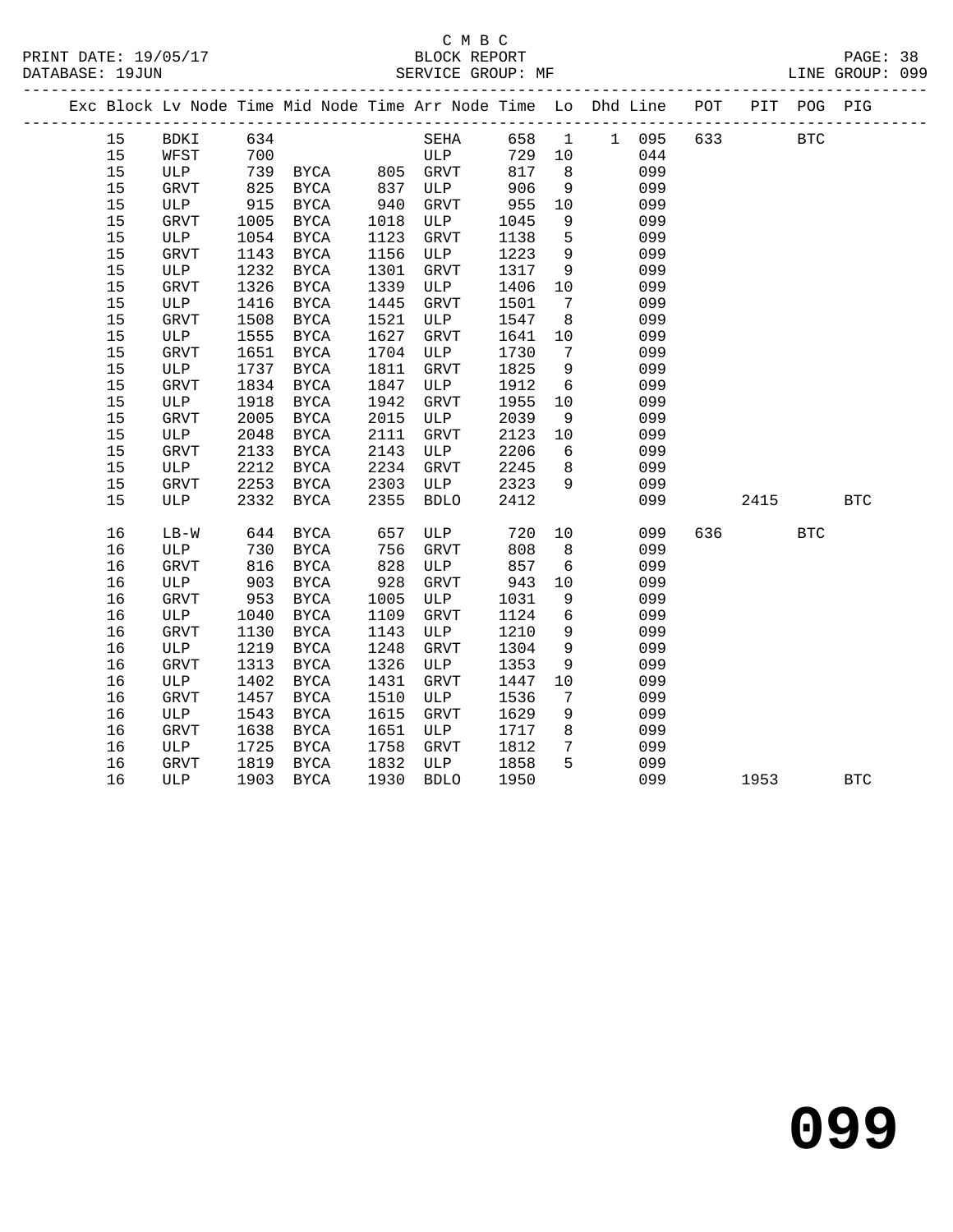|  |              |             |              | Exc Block Lv Node Time Mid Node Time Arr Node Time Lo Dhd Line POT |              |             |              |                 |   |            |     |      | PIT POG PIG  |              |
|--|--------------|-------------|--------------|--------------------------------------------------------------------|--------------|-------------|--------------|-----------------|---|------------|-----|------|--------------|--------------|
|  | 17           | $LB-W$      |              | 650 BYCA                                                           |              | 703 ULP     | 726 10       |                 |   | 099        | 642 |      | $_{\rm BTC}$ |              |
|  | 17           | ULP         | 736          | BYCA                                                               | 802          | GRVT        | 814          | 9               |   | 099        |     |      |              |              |
|  | 17           | GRVT        | 823          | BYCA                                                               | 835          | ULP         | 904          | $\overline{7}$  |   | 099        |     |      |              |              |
|  | 17           | ULP         | 911          | BYCA                                                               | 936          | GRVT        | 951          | 10              |   | 099        |     |      |              |              |
|  | 17           | GRVT        | 1001         | BYCA                                                               | 1014         | ULP         | 1041         | 8               |   | 099        |     |      |              |              |
|  | 17           | ULP         | 1049         | BYCA                                                               | 1118         | GRVT        | 1133         | 6               |   | 099        |     |      |              |              |
|  | 17           | GRVT        | 1139         | BYCA                                                               | 1152         | ULP         | 1219         | 9               |   | 099        |     |      |              |              |
|  | 17           | ULP         | 1228         | BYCA                                                               | 1257         | GRVT        | 1313         | 9               |   | 099        |     |      |              |              |
|  | 17           | GRVT        | 1322         | BYCA                                                               | 1335         | ULP         | 1402         | 9               |   | 099        |     |      |              |              |
|  | 17           | ULP         | 1411         | BYCA                                                               | 1440         | GRVT        | 1456         | 5               |   | 099        |     |      |              |              |
|  | 17           | GRVT        | 1501         | <b>BYCA</b>                                                        | 1514         | ULP         | 1540         | 9               |   | 099        |     |      |              |              |
|  | 17<br>17     | ULP         | 1549<br>1644 | BYCA                                                               | 1621<br>1657 | GRVT        | 1635         | 9<br>8          |   | 099<br>099 |     |      |              |              |
|  | 17           | GRVT<br>ULP | 1731         | <b>BYCA</b><br>BYCA                                                | 1805         | ULP<br>GRVT | 1723<br>1819 | 10              |   | 099        |     |      |              |              |
|  | 17           | GRVT        | 1829         | BYCA                                                               | 1842         | ULP         | 1907         | 6               |   | 099        |     |      |              |              |
|  | 17           | ULP         | 1913         | BYCA                                                               | 1937         | GRVT        | 1950         | 9               |   | 099        |     |      |              |              |
|  | 17           | GRVT        | 1959         | BYCA                                                               | 2009         | ULP         | 2033         | 9               |   | 099        |     |      |              |              |
|  | 17           | ULP         | 2042         | BYCA                                                               | 2106         | <b>BDLO</b> | 2125         |                 |   | 099        |     | 2128 |              | <b>BTC</b>   |
|  |              |             |              |                                                                    |              |             |              |                 |   |            |     |      |              |              |
|  | 18           | $LB-W$      | 652          | BYCA                                                               | 706          | ULP         | 731          | 11              |   | 099        | 644 |      | <b>BTC</b>   |              |
|  | 18           | ULP         | 742          | BYCA                                                               | 808          | GRVT        | 820          | 8               |   | 099        |     |      |              |              |
|  | $18$         | GRVT        | 828          | BYCA                                                               | 840          | ULP         | 909          | 10              |   | 099        |     |      |              |              |
|  | $18$         | ULP         | 919          | BYCA                                                               | 944          | GRVT        | 959          | 10              |   | 099        |     |      |              |              |
|  | $18$         | GRVT        | 1009         | <b>BYCA</b>                                                        | 1022         | ULP         | 1049         | 9               |   | 099        |     |      |              |              |
|  | 18           | ULP         | 1058         | BYCA                                                               | 1127         | GRVT        | 1142         | 6               |   | 099        |     |      |              |              |
|  | $18$         | GRVT        | 1148         | <b>BYCA</b>                                                        | 1201         | ULP         | 1228         | 9               |   | 099        |     |      |              |              |
|  | $18$         | ULP         | 1237         | BYCA                                                               | 1306         | GRVT        | 1322         | 9               |   | 099        |     |      |              |              |
|  | $18$         | GRVT        | 1331         | BYCA                                                               | 1344         | ULP         | 1411         | 9               |   | 099        |     |      |              |              |
|  | 18           | ULP         | 1420         | BYCA                                                               | 1449         | GRVT        | 1505         | $5\phantom{.0}$ |   | 099        |     |      |              |              |
|  | $18$         | GRVT        | 1510         | <b>BYCA</b>                                                        | 1523         | ULP         | 1549         | 9               |   | 099        |     |      |              |              |
|  | $18$<br>$18$ | ULP         | 1558         | BYCA                                                               | 1630<br>1706 | GRVT        | 1644         | 9               |   | 099<br>099 |     |      |              |              |
|  | 18           | GRVT<br>ULP | 1653<br>1740 | <b>BYCA</b><br>BYCA                                                | 1814         | ULP<br>GRVT | 1732<br>1828 | 8<br>11         |   | 099        |     |      |              |              |
|  | $18$         | <b>GRVT</b> | 1839         | BYCA                                                               | 1852         | ULP         | 1917         | 6               |   | 099        |     |      |              |              |
|  | 18           | ULP         | 1923         | BYCA                                                               | 1947         | GRVT        | 2000         | 11              |   | 099        |     |      |              |              |
|  | $18$         | GRVT        | 2011         | BYCA                                                               | 2021         | ULP         | 2045         | 9               |   | 099        |     |      |              |              |
|  | 18           | ULP         | 2054         | BYCA                                                               | 2117         | GRVT        | 2129         | 14              |   | 099        |     |      |              |              |
|  | 18           | GRVT        | 2143         | BYCA                                                               | 2153         | ULP         | 2216         | 6               |   | 099        |     |      |              |              |
|  | 18           | ULP         | 2222         | <b>BYCA</b>                                                        | 2244         | GRVT        | 2255         | 8               |   | 099        |     |      |              |              |
|  | $18\,$       | GRVT        |              | 2303 BYCA 2313 ULP                                                 |              |             | 2333 9       |                 |   | 099        |     |      |              |              |
|  | 18           | ULP         | 2342         | BYCA                                                               | 2404         | GRVT        | 2415         | 5               |   | 099        |     |      |              |              |
|  | 18           | <b>GRVT</b> | 2420         | BYCA                                                               | 2429         | ULP         | 2449         | 10              |   | 099        |     |      |              |              |
|  | 18           | ULP         | 2459         | BYCA                                                               | 2521         | <b>GRVT</b> | 2532         | 18              |   | 099        |     |      |              |              |
|  | 18           | GRVT        | 2550         | BYCA                                                               | 2559         | ULP         | 2619         | 18              | 1 | 099        |     |      |              |              |
|  | 18           | ULP1        | 2638         | GRBY                                                               | 2657         | SERO        | 2708         | $\mathbf{1}$    |   | N17        |     |      |              |              |
|  | 18           | SERO        | 2709         | BYGR                                                               | 2716         | ULP1        | 2734         | 11              |   | 24 N17     |     |      |              |              |
|  | 18           | HODM        | 2809         | NWST                                                               | 2911         | SUST        | 2928         |                 |   | N19        |     | 2955 |              | $_{\rm BTC}$ |
|  |              |             |              |                                                                    |              |             |              |                 |   |            |     |      |              |              |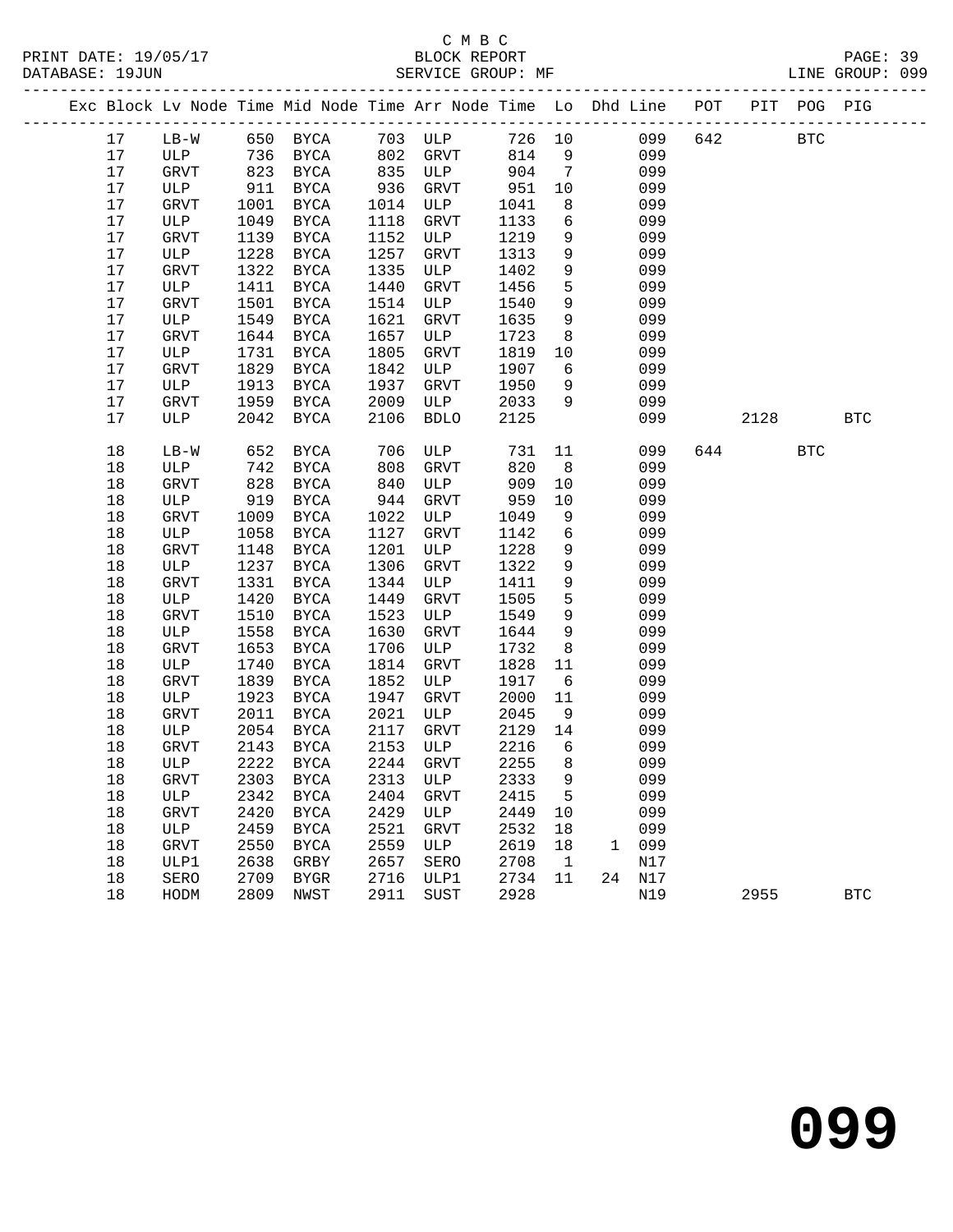|    |             |      |             |      |             |        |                 | Exc Block Lv Node Time Mid Node Time Arr Node Time Lo Dhd Line | POT |      | PIT POG PIG |            |
|----|-------------|------|-------------|------|-------------|--------|-----------------|----------------------------------------------------------------|-----|------|-------------|------------|
| 19 | $LB-W$      | 713  | BYCA        | 727  | ULP         | 752 11 |                 | 099                                                            | 705 |      | <b>BTC</b>  |            |
| 19 | ULP         | 803  | BYCA        | 829  | GRVT        | 841    | 9               | 099                                                            |     |      |             |            |
| 19 | <b>GRVT</b> | 850  | BYCA        | 902  | ULP         | 931    | 4               | 099                                                            |     |      |             |            |
| 19 | ULP         | 935  | BYCA        | 1000 | GRVT        | 1014   | 8               | 099                                                            |     |      |             |            |
| 19 | <b>GRVT</b> | 1022 | <b>BYCA</b> | 1035 | ULP         | 1102   | 10              | 099                                                            |     |      |             |            |
| 19 | ULP         | 1112 | <b>BYCA</b> | 1141 | GRVT        | 1157   | 4               | 099                                                            |     |      |             |            |
| 19 | <b>GRVT</b> | 1201 | <b>BYCA</b> | 1214 | ULP         | 1241   | 9               | 099                                                            |     |      |             |            |
| 19 | ULP         | 1250 | <b>BYCA</b> | 1319 | GRVT        | 1335   | 9               | 099                                                            |     |      |             |            |
| 19 | <b>GRVT</b> | 1344 | <b>BYCA</b> | 1357 | ULP         | 1424   | 9               | 099                                                            |     |      |             |            |
| 19 | ULP         | 1433 | <b>BYCA</b> | 1504 | GRVT        | 1518   | 9               | 099                                                            |     |      |             |            |
| 19 | GRVT        | 1527 | BYCA        | 1540 | ULP         | 1606   | $7\phantom{.0}$ | 099                                                            |     |      |             |            |
| 19 | ULP         | 1613 | BYCA        | 1645 | GRVT        | 1659   | 9               | 099                                                            |     |      |             |            |
| 19 | GRVT        | 1708 | BYCA        | 1721 | ULP         | 1747   | 8               | 099                                                            |     |      |             |            |
| 19 | <b>ULP</b>  | 1755 | <b>BYCA</b> | 1830 | <b>BDLO</b> | 1853   |                 | 099                                                            |     | 1856 |             | <b>BTC</b> |
|    |             |      |             |      |             |        |                 |                                                                |     |      |             |            |
| 20 | $LB-W$      | 719  | <b>BYCA</b> | 733  | ULP         | 758    | 11              | 099                                                            | 711 |      | <b>BTC</b>  |            |
| 20 | ULP         | 809  | BYCA        | 835  | <b>GRVT</b> | 847    | 9               | 099                                                            |     |      |             |            |
| 20 | GRVT        | 856  | <b>BYCA</b> | 908  | ULP         | 937    | 6               | 099                                                            |     |      |             |            |
| 20 | ULP         | 943  | <b>BYCA</b> | 1008 | <b>GRVT</b> | 1022   | 9               | 099                                                            |     |      |             |            |
| 20 | <b>GRVT</b> | 1031 | <b>BYCA</b> | 1044 | ULP         | 1111   | 10              | 099                                                            |     |      |             |            |
| 20 | ULP         | 1121 | <b>BYCA</b> | 1150 | GRVT        | 1206   | 9               | 099                                                            |     |      |             |            |
| 20 | <b>GRVT</b> | 1215 | <b>BYCA</b> | 1228 | ULP         | 1255   | 9               | 099                                                            |     |      |             |            |
| 20 | ULP         | 1304 | <b>BYCA</b> | 1333 | GRVT        | 1349   | 9               | 099                                                            |     |      |             |            |
| 20 | GRVT        | 1358 | <b>BYCA</b> | 1411 | ULP         | 1438   | 7               | 099                                                            |     |      |             |            |
| 20 | ULP         | 1445 | <b>BYCA</b> | 1516 | GRVT        | 1530   | 6               | 099                                                            |     |      |             |            |
| 20 | GRVT        | 1536 | BYCA        | 1549 | ULP         | 1615   | 7               | 099                                                            |     |      |             |            |
| 20 | <b>ULP</b>  | 1622 | <b>BYCA</b> | 1654 | <b>GRVT</b> | 1708   | 9               | 099                                                            |     |      |             |            |
| 20 | <b>GRVT</b> | 1717 | <b>BYCA</b> | 1730 | ULP         | 1756   | 8               | 099                                                            |     |      |             |            |
| 20 | ULP         | 1804 | <b>BYCA</b> | 1836 | <b>GRVT</b> | 1850   | 9               | 099                                                            |     |      |             |            |
| 20 | GRVT        | 1859 | <b>BYCA</b> | 1910 | ULP         | 1935   | 8               | 099                                                            |     |      |             |            |
| 20 | ULP         | 1943 | <b>BYCA</b> | 2010 | <b>BDLO</b> | 2030   |                 | 099                                                            |     | 2033 |             | <b>BTC</b> |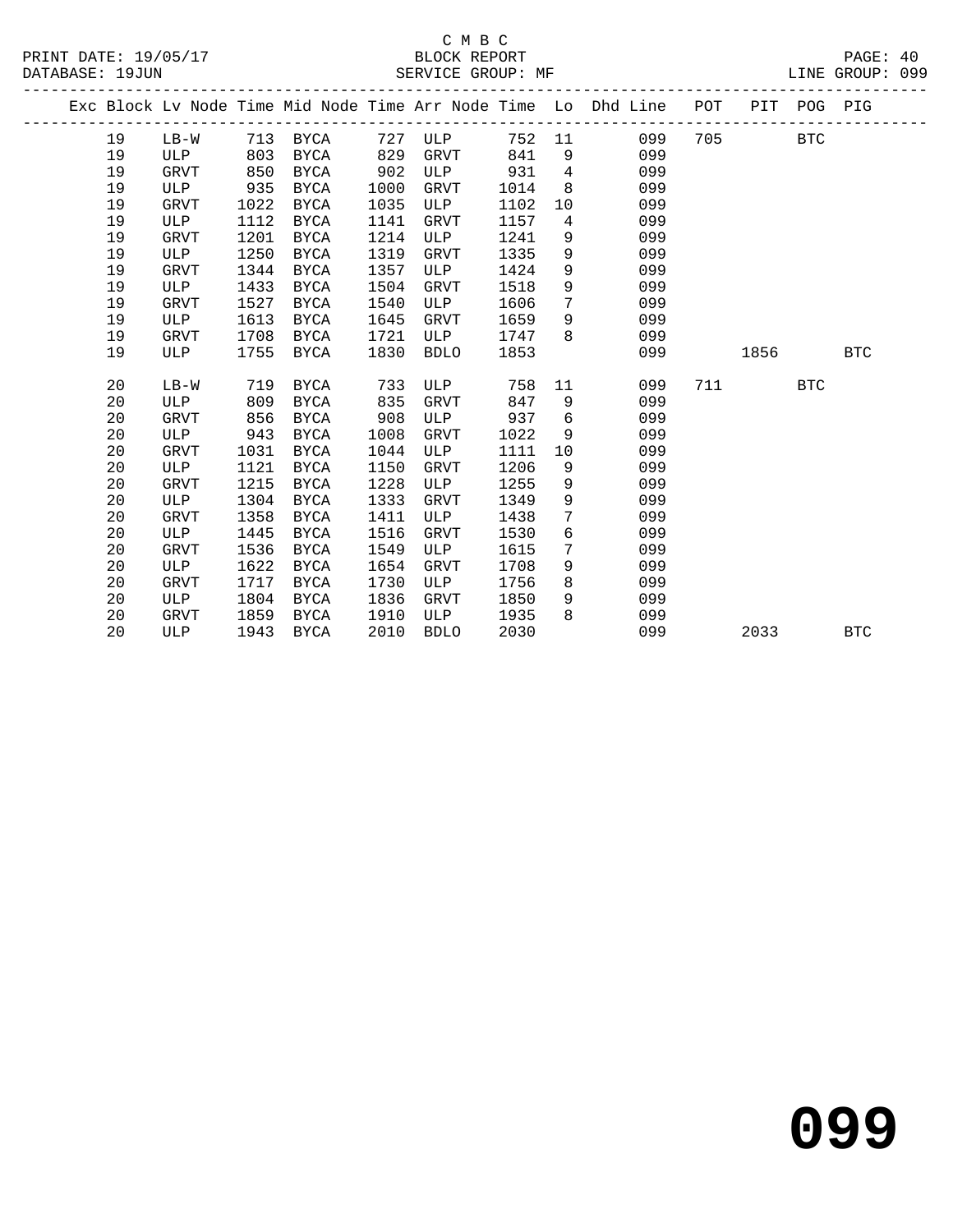|  |             |             |      |                   |      | Exc Block Lv Node Time Mid Node Time Arr Node Time Lo Dhd Line POT PIT POG PIG |      |                 |                 |        |     |            |            |              |
|--|-------------|-------------|------|-------------------|------|--------------------------------------------------------------------------------|------|-----------------|-----------------|--------|-----|------------|------------|--------------|
|  | 21          | $LB-W$      |      |                   |      | 751 BYCA 807 ULP 833                                                           |      | 9               |                 | 099    | 743 | <b>BTC</b> |            |              |
|  | 21          | ULP         |      | 842 BYCA 908 GRVT |      |                                                                                | 922  | 9               |                 | 099    |     |            |            |              |
|  | 21          | GRVT        |      | 931 BYCA          |      | 943 ULP                                                                        | 1009 | $\overline{9}$  |                 | 099    |     |            |            |              |
|  | 21          | ULP         | 1018 | BYCA              | 1044 | GRVT                                                                           | 1059 | 8               |                 | 099    |     |            |            |              |
|  | 21          | GRVT        | 1107 | BYCA              | 1120 | ULP                                                                            | 1147 | 9               |                 | 099    |     |            |            |              |
|  | 21          | ULP         | 1156 | BYCA              | 1225 | GRVT                                                                           | 1241 | 9               |                 | 099    |     |            |            |              |
|  | 21          | <b>GRVT</b> | 1250 | BYCA              | 1303 | ULP                                                                            | 1330 | 10              |                 | 099    |     |            |            |              |
|  | $2\sqrt{1}$ | ULP         | 1340 | BYCA              | 1409 | GRVT                                                                           | 1425 | 8               |                 | 099    |     |            |            |              |
|  | 21          | <b>GRVT</b> | 1433 | BYCA              | 1446 | ULP                                                                            | 1513 | $6\overline{6}$ |                 | 099    |     |            |            |              |
|  | 21          | ULP         | 1519 | BYCA              | 1551 | GRVT                                                                           | 1605 | 9               |                 | 099    |     |            |            |              |
|  | 21          | <b>GRVT</b> | 1614 | BYCA              | 1627 | ULP                                                                            | 1653 | 8 <sup>8</sup>  |                 | 099    |     |            |            |              |
|  | 21          | ULP         | 1701 | BYCA              | 1734 | GRVT                                                                           | 1748 | 11              |                 | 099    |     |            |            |              |
|  | 21          | GRVT        | 1759 | BYCA              | 1812 | ULP                                                                            | 1838 | 5               |                 | 099    |     |            |            |              |
|  | 21          | ULP         | 1843 | BYCA              | 1911 | GRVT                                                                           | 1926 | 9               |                 | 099    |     |            |            |              |
|  | 21          | GRVT        | 1935 | BYCA              | 1946 | ULP                                                                            | 2011 | $\overline{7}$  |                 | 099    |     |            |            |              |
|  | 21          | ULP         | 2018 | BYCA              | 2042 | GRVT                                                                           | 2055 | 8 <sup>8</sup>  |                 | 099    |     |            |            |              |
|  | 21          | GRVT        | 2103 | BYCA              | 2113 | ULP                                                                            | 2136 | 10              |                 | 099    |     |            |            |              |
|  | 21          | ULP         | 2146 | BYCA              | 2209 | GRVT                                                                           | 2221 | 12              |                 | 099    |     |            |            |              |
|  | 21          | GRVT        | 2233 | BYCA              | 2243 | ULP                                                                            | 2303 | 9               |                 | 099    |     |            |            |              |
|  | 21          | ULP         | 2312 | BYCA              | 2334 | GRVT                                                                           | 2345 | $5^{\circ}$     |                 | 099    |     |            |            |              |
|  | 21          | GRVT        | 2350 | <b>BYCA</b>       | 2400 | ULP                                                                            | 2420 | 10              |                 | 099    |     |            |            |              |
|  | 21          | ULP         | 2430 | BYCA              | 2452 | GRVT                                                                           | 2503 | 17              |                 | 099    |     |            |            |              |
|  | 21          | GRVT        | 2520 | BYCA              | 2529 | ULP                                                                            | 2549 | 18              | 1 099           |        |     |            |            |              |
|  | 21          | ULP1        | 2608 | GRBY              | 2627 | SERO                                                                           | 2638 | 10              |                 | N17    |     |            |            |              |
|  | $2\sqrt{1}$ | SERO        | 2648 | BYGR              | 2655 | ULP1                                                                           | 2713 | $\overline{a}$  |                 | 24 N17 |     |            |            |              |
|  | 21          | HODM        | 2739 | $HK-E$            | 2801 | SFU                                                                            | 2823 | $\overline{4}$  |                 | N35    |     |            |            |              |
|  | 21          | SFU         | 2827 | $HK-W$            | 2848 | HODM                                                                           | 2904 | 5               |                 | N35    |     |            |            |              |
|  | 21          | HODM        | 2909 | $HK-E$            | 2931 | SFU                                                                            | 2953 |                 |                 | N35    |     | 3010       |            | $_{\rm BTC}$ |
|  | 22          | $LB-W$      | 803  | BYCA              | 819  | ULP                                                                            | 845  | 10              |                 | 099    | 755 |            | <b>BTC</b> |              |
|  | 22          | ULP         | 855  | BYCA              | 920  | GRVT                                                                           | 935  | 10              |                 | 099    |     |            |            |              |
|  | $2\sqrt{2}$ | <b>GRVT</b> | 945  | BYCA              | 957  | ULP                                                                            | 1023 | 8 <sup>8</sup>  |                 | 099    |     |            |            |              |
|  | $2\sqrt{2}$ | ULP         | 1031 | BYCA              | 1100 | GRVT                                                                           | 1115 | $6\overline{6}$ |                 | 099    |     |            |            |              |
|  | 22          | <b>GRVT</b> | 1121 | BYCA              | 1134 | ULP                                                                            | 1201 | 13              |                 | 099    |     |            |            |              |
|  | 22          | ULP         |      | 1214 BYCA         | 1243 | GRVT                                                                           | 1259 | 9               |                 | 099    |     |            |            |              |
|  | 22          | GRVT        | 1308 | BYCA              | 1321 | ULP                                                                            | 1348 | 10              |                 | 099    |     |            |            |              |
|  | 22          | ULP         | 1358 | BYCA              | 1427 | GRVT                                                                           | 1443 | 10              |                 | 099    |     |            |            |              |
|  | 22          | GRVT        | 1453 | BYCA              | 1506 | ULP                                                                            | 1532 | $5^{\circ}$     |                 | 099    |     |            |            |              |
|  | 22          | ULP         |      | 1537 BYCA         |      | 1609 GRVT                                                                      | 1623 | 9               |                 | 099    |     |            |            |              |
|  | 22          | GRVT        |      |                   |      | 1632 BYCA 1645 ULP 1711 8                                                      |      |                 |                 | 099    |     |            |            |              |
|  | 22          | ULP         | 1719 | <b>BYCA</b>       | 1752 | GRVT                                                                           | 1806 | 8               |                 | 099    |     |            |            |              |
|  | $2\sqrt{2}$ | GRVT        | 1814 | BYCA              | 1827 | ULP                                                                            | 1853 | 5               |                 | 099    |     |            |            |              |
|  | 22          | ULP         | 1858 | BYCA              | 1926 | GRVT                                                                           | 1941 | 12              |                 | 099    |     |            |            |              |
|  | 22          | GRVT        | 1953 | <b>BYCA</b>       | 2004 | ULP                                                                            | 2029 | $\overline{7}$  |                 | 099    |     |            |            |              |
|  | 22          | ULP         | 2036 | BYCA              | 2059 | GRVT                                                                           | 2111 | 12              |                 | 099    |     |            |            |              |
|  | $2\sqrt{2}$ | GRVT        | 2123 | BYCA              | 2133 | ULP                                                                            | 2156 | 6               |                 | 099    |     |            |            |              |
|  | 22          | ULP         | 2202 | BYCA              | 2224 | GRVT                                                                           | 2235 | 8               |                 | 099    |     |            |            |              |
|  | 22          | GRVT        | 2243 | <b>BYCA</b>       | 2253 | ULP                                                                            | 2313 | $\overline{9}$  |                 | 099    |     |            |            |              |
|  | 22          | ULP         | 2322 | BYCA              | 2344 | GRVT                                                                           | 2355 | 10              |                 | 099    |     |            |            |              |
|  | $2\sqrt{2}$ | GRVT        | 2405 | <b>BYCA</b>       | 2414 | ULP                                                                            | 2434 | 10              |                 | 099    |     |            |            |              |
|  | 22          | ULP         | 2444 | BYCA              | 2506 | GRVT                                                                           | 2517 | 18              |                 | 099    |     |            |            |              |
|  | 22          | GRVT        | 2535 | BYCA              | 2544 | ULP                                                                            | 2604 | $6\overline{6}$ |                 | 099    |     |            |            |              |
|  | 22          | ULP         | 2610 | BYCA              | 2632 | GRVT                                                                           | 2643 | 26              | 20 <sub>o</sub> | 099    |     |            |            |              |
|  | 22          | HODM        | 2729 |                   |      | NWST                                                                           | 2831 |                 |                 | N19    |     | 2851       |            | $_{\rm BTC}$ |
|  |             |             |      |                   |      |                                                                                |      |                 |                 |        |     |            |            |              |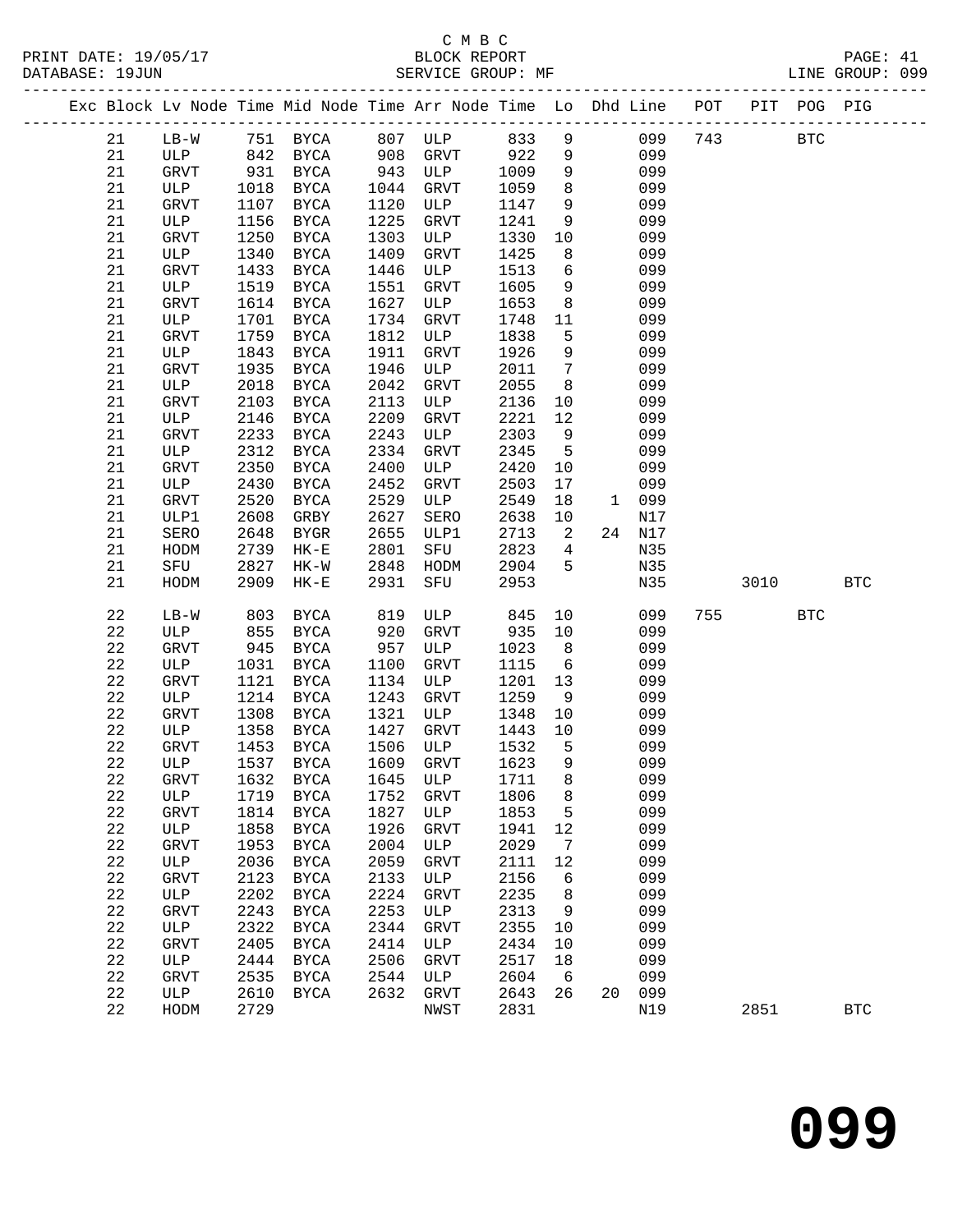|  |    |             |      | Exc Block Lv Node Time Mid Node Time Arr Node Time Lo Dhd Line POT PIT POG PIG |      |             |         |                 |     |          |      |              |            |
|--|----|-------------|------|--------------------------------------------------------------------------------|------|-------------|---------|-----------------|-----|----------|------|--------------|------------|
|  | 31 | $LB-W$      |      | 1202 BYCA                                                                      |      | 1220 ULP    | 1249 10 |                 |     | 099 1157 |      | <b>BTC</b>   |            |
|  | 31 | ULP         |      | 1259 BYCA                                                                      | 1328 | GRVT        | 1344    | 9               | 099 |          |      |              |            |
|  | 31 | GRVT        |      | 1353 BYCA                                                                      | 1406 | ULP         | 1433    | 8               | 099 |          |      |              |            |
|  | 31 | ULP         | 1441 | BYCA                                                                           | 1512 | GRVT        | 1526    | 7               | 099 |          |      |              |            |
|  | 31 | GRVT        | 1533 | BYCA                                                                           | 1546 | ULP         | 1612    | 7               | 099 |          |      |              |            |
|  | 31 | ULP         | 1619 | BYCA                                                                           | 1651 | GRVT        | 1705    | 9               | 099 |          |      |              |            |
|  | 31 | GRVT        |      | 1714 BYCA                                                                      | 1727 | ULP         | 1753    | 8               | 099 |          |      |              |            |
|  | 31 | ULP         |      | 1801 BYCA                                                                      | 1834 | <b>BDLO</b> | 1857    |                 | 099 | 1900     |      |              | <b>BTC</b> |
|  |    |             |      |                                                                                |      |             |         |                 |     |          |      |              |            |
|  | 32 | ULP         | 1452 | BYCA                                                                           | 1523 | GRVT        | 1537    | 8               |     | 099 1358 |      | BTC          |            |
|  | 32 | GRVT        |      | 1545 BYCA                                                                      | 1558 | ULP         | 1624    | $7\phantom{.0}$ | 099 |          |      |              |            |
|  | 32 | ULP         |      | 1631 BYCA                                                                      | 1704 | <b>BDLO</b> | 1728    |                 | 099 |          | 1731 |              | <b>BTC</b> |
|  |    |             |      |                                                                                |      |             |         |                 |     |          |      |              |            |
|  | 33 | ULP         | 1504 | BYCA                                                                           | 1536 | GRVT        | 1550    | $7\overline{ }$ | 099 | 1410     |      | <b>BTC</b>   |            |
|  | 33 | GRVT        |      | 1557 BYCA                                                                      | 1610 | ULP         | 1636    | 7               | 099 |          |      |              |            |
|  | 33 | ULP         | 1643 | BYCA                                                                           | 1716 | <b>BDLO</b> | 1740    |                 | 099 |          | 1743 |              | <b>BTC</b> |
|  |    |             |      |                                                                                |      |             |         |                 |     |          |      |              |            |
|  | 34 | ULP         | 1510 | BYCA                                                                           | 1542 | GRVT        | 1556    | 9               | 099 | 1416     |      | BTC          |            |
|  | 34 | GRVT        |      | 1605 BYCA                                                                      | 1618 | ULP         | 1644    | 8               | 099 |          |      |              |            |
|  | 34 | ULP         |      | 1652 BYCA                                                                      | 1726 | <b>BDLO</b> | 1750    |                 | 099 |          | 1753 |              | <b>BTC</b> |
|  |    |             |      |                                                                                |      |             |         |                 |     |          |      |              |            |
|  | 35 | ULP         | 1522 | BYCA                                                                           | 1554 | GRVT        | 1608    | 9               | 099 | 1428     |      | $_{\rm BTC}$ |            |
|  | 35 | GRVT        |      | 1617 BYCA                                                                      | 1630 | ULP         | 1656    | 8               | 099 |          |      |              |            |
|  | 35 | ULP         |      | 1704 BYCA                                                                      | 1738 | <b>BDLO</b> | 1801    |                 | 099 |          | 1804 |              | <b>BTC</b> |
|  |    |             |      |                                                                                |      |             |         |                 |     |          |      |              |            |
|  | 36 | $LB-W$      | 1441 | BYCA                                                                           | 1459 | ULP         | 1528    | 6               | 099 | 1436     |      | BTC          |            |
|  | 36 | ULP         | 1534 | BYCA                                                                           | 1606 | GRVT        | 1620    | 9               | 099 |          |      |              |            |
|  | 36 | GRVT        | 1629 | BYCA                                                                           | 1642 | ULP         | 1708    | 8               | 099 |          |      |              |            |
|  | 36 | ULP         |      | 1716 BYCA                                                                      | 1750 | <b>BDLO</b> | 1813    |                 | 099 | 1816     |      |              | <b>BTC</b> |
|  |    |             |      |                                                                                |      |             |         |                 |     |          |      |              |            |
|  | 37 | ULP         | 1540 | BYCA                                                                           | 1612 | GRVT        | 1626    | 9               | 099 | 1446     |      | <b>BTC</b>   |            |
|  | 37 | GRVT        |      | 1635 BYCA                                                                      | 1648 | ULP         | 1714    | 8               | 099 |          |      |              |            |
|  | 37 | ULP         |      | 1722 BYCA                                                                      | 1756 | <b>BDLO</b> | 1819    |                 | 099 |          | 1822 |              | <b>BTC</b> |
|  |    |             |      |                                                                                |      |             |         |                 |     |          |      |              |            |
|  | 38 | $LB-W$      |      | 1501 BYCA                                                                      | 1519 | ULP         | 1545    | $7\phantom{.0}$ | 099 | 1456 148 |      | BTC          |            |
|  | 38 | ULP         |      | 1552 BYCA                                                                      | 1624 | GRVT        | 1638    | 9               | 099 |          |      |              |            |
|  | 38 | GRVT        | 1647 | BYCA                                                                           | 1700 | ULP         | 1726    | 8               | 099 |          |      |              |            |
|  | 38 | ULP         |      | 1734 BYCA                                                                      | 1809 | BDLO        | 1832    |                 |     | 099 1835 |      |              | <b>BTC</b> |
|  |    |             |      |                                                                                |      |             |         |                 |     |          |      |              |            |
|  | 39 |             |      | LB-W 1511 BYCA 1529 ULP 1555 6 099 1506 BTC                                    |      |             |         |                 |     |          |      |              |            |
|  | 39 | ULP         | 1601 | BYCA                                                                           | 1633 | GRVT        | 1647    | 9               | 099 |          |      |              |            |
|  | 39 | GRVT        | 1656 | BYCA                                                                           | 1709 | ULP         | 1735    | 8               | 099 |          |      |              |            |
|  | 39 | ULP         | 1743 | BYCA                                                                           | 1818 | <b>BDLO</b> | 1841    |                 | 099 |          | 1844 |              | <b>BTC</b> |
|  |    |             |      |                                                                                |      |             |         |                 |     |          |      |              |            |
|  | 40 | $LB-W$      | 1517 | BYCA                                                                           | 1535 | ULP         | 1601    | 9               | 099 | 1512     |      | <b>BTC</b>   |            |
|  | 40 | ULP         | 1610 | BYCA                                                                           | 1642 | GRVT        | 1656    | 9               | 099 |          |      |              |            |
|  | 40 | <b>GRVT</b> | 1705 | BYCA                                                                           | 1718 | ULP         | 1744    | 8               | 099 |          |      |              |            |
|  | 40 | ULP         | 1752 | BYCA                                                                           | 1827 | <b>BDLO</b> | 1850    |                 | 099 |          | 1853 |              | <b>BTC</b> |
|  |    |             |      |                                                                                |      |             |         |                 |     |          |      |              |            |
|  | 41 | LB-W        | 1532 | BYCA                                                                           | 1550 | ULP         | 1616    | 9               | 099 | 1527     |      | <b>BTC</b>   |            |
|  | 41 | ULP         | 1625 | BYCA                                                                           | 1657 | <b>GRVT</b> | 1711    | 9               | 099 |          |      |              |            |
|  | 41 | <b>GRVT</b> | 1720 | BYCA                                                                           | 1733 | ULP         | 1759    | 8               | 099 |          |      |              |            |
|  | 41 | ULP         | 1807 | BYCA                                                                           | 1840 | <b>BDLO</b> | 1903    |                 | 099 |          | 1906 |              | <b>BTC</b> |
|  |    |             |      |                                                                                |      |             |         |                 |     |          |      |              |            |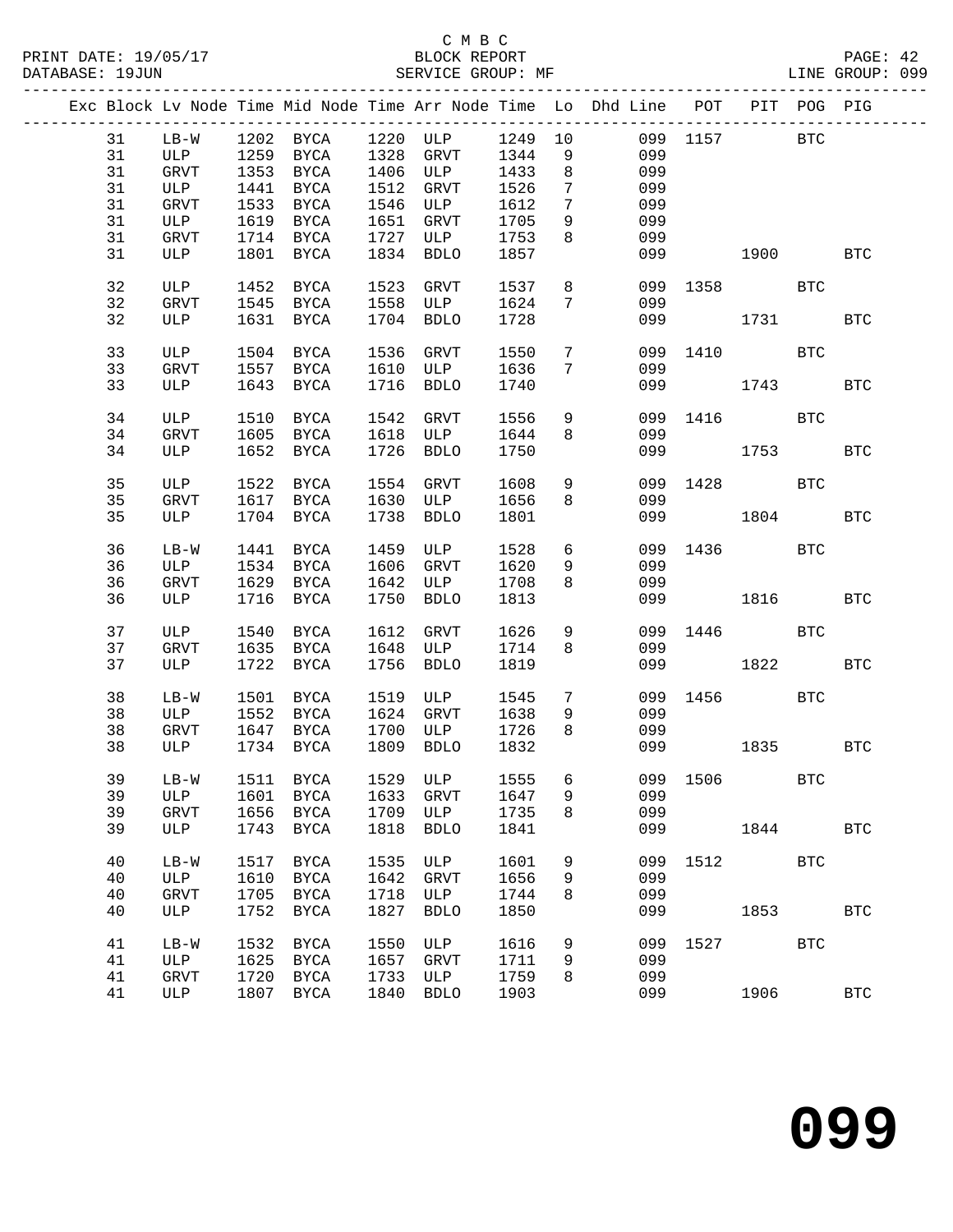|  |    |             |      |                       |      | Exc Block Lv Node Time Mid Node Time Arr Node Time Lo Dhd Line POT PIT POG PIG |      |                 |               |              |            |            |            |
|--|----|-------------|------|-----------------------|------|--------------------------------------------------------------------------------|------|-----------------|---------------|--------------|------------|------------|------------|
|  | 42 | $LB-W$      |      | 1553 BYCA             |      | 1613 ULP                                                                       | 1639 | $7\phantom{.0}$ |               | 099 1548     |            | <b>BTC</b> |            |
|  | 42 | ULP         |      | 1646 BYCA             |      | 1719 GRVT                                                                      | 1733 | 8               | 099           |              |            |            |            |
|  | 42 | GRVT        |      | 1741 BYCA             |      | 1754 ULP                                                                       | 1820 | 6               | 099           |              |            |            |            |
|  | 42 | ULP         | 1826 | BYCA                  | 1854 | GRVT                                                                           | 1909 | 8               | 099           |              |            |            |            |
|  | 42 | GRVT        | 1917 | BYCA                  | 1928 | ULP                                                                            | 1953 | $7\phantom{.0}$ | 099           |              |            |            |            |
|  | 42 | ULP         | 2000 | BYCA                  | 2024 | GRVT                                                                           | 2037 | 11              | 099           |              |            |            |            |
|  | 42 | GRVT        | 2048 | BYCA                  | 2058 | ULP                                                                            | 2122 | 9               | 099           |              |            |            |            |
|  | 42 | ULP         |      | 2131 BYCA             | 2154 | GRVT                                                                           | 2206 | $7\overline{ }$ | 099           |              |            |            |            |
|  | 42 | GRVT        | 2213 | BYCA                  | 2223 | ULP                                                                            | 2243 | 9               | 099           |              |            |            |            |
|  | 42 | ULP         | 2252 | BYCA                  | 2314 | GRVT                                                                           | 2325 | 10              | 099           |              |            |            |            |
|  | 42 | GRVT        | 2335 | <b>BYCA</b>           | 2345 | ULP                                                                            | 2405 | 11              | 099           |              |            |            |            |
|  | 42 | ULP         |      | 2416 BYCA             | 2438 | GRVT                                                                           | 2449 | 16              | 099           |              |            |            |            |
|  | 42 | GRVT        | 2505 | BYCA                  | 2514 | ULP                                                                            | 2534 | 6               | 099           |              |            |            |            |
|  | 42 | ULP         | 2540 | BYCA                  | 2603 | <b>BDLO</b>                                                                    | 2620 |                 | 099           |              | 2623       |            | <b>BTC</b> |
|  | 51 | $LB-W$      | 655  | BYCA                  | 709  | ULP                                                                            | 734  |                 | 11<br>099     |              | 647        | <b>BTC</b> |            |
|  | 51 | ULP         | 745  | BYCA                  | 811  | GRVT                                                                           | 823  | 8               | 099           |              |            |            |            |
|  | 51 | <b>GRVT</b> | 831  | BYCA                  | 843  | ULP                                                                            | 912  |                 | 099           |              | 957        |            | <b>BTC</b> |
|  | 52 | BDKI        | 650  |                       |      | SEHA                                                                           | 716  | $\overline{a}$  | 1 095         |              | 649        | <b>BTC</b> |            |
|  | 52 | WFST        | 719  |                       |      | ULP                                                                            | 750  | $4\overline{ }$ | 044           |              |            |            |            |
|  | 52 | ULP         |      | 754 BYCA 820 GRVT     |      |                                                                                | 832  | 9               | 099           |              |            |            |            |
|  | 52 | GRVT        |      | 841 BYCA              | 853  | ULP                                                                            | 922  |                 | 099           |              | 1007       |            | <b>BTC</b> |
|  |    |             |      |                       |      |                                                                                |      |                 |               |              |            |            |            |
|  | 53 | $LB-W$      | 658  | BYCA                  | 712  | ULP                                                                            | 737  | 11              | 099           |              | 650 700    | BTC        |            |
|  | 53 | ULP         | 748  | BYCA                  | 814  | GRVT                                                                           | 826  | 9               | 099           |              |            |            |            |
|  | 53 | <b>GRVT</b> |      | 835 BYCA              | 847  | ULP                                                                            | 916  | 7               | 099           |              |            |            |            |
|  | 53 | ULP         |      | 923 BYCA              | 948  | <b>BDLO</b>                                                                    | 1009 |                 | 099           |              | 1012       |            | <b>BTC</b> |
|  | 54 | $LB-W$      | 710  | BYCA                  | 724  | ULP                                                                            | 749  | 11              | 099           |              | 702 BTC    |            |            |
|  | 54 | ULP         | 800  | BYCA                  | 826  | GRVT                                                                           | 838  | 9               | 099           |              |            |            |            |
|  | 54 | GRVT        |      | 847 BYCA              | 859  | ULP                                                                            | 928  |                 | 099           |              | 1013       |            | <b>BTC</b> |
|  | 55 | $LB-W$      |      | 724 BYCA              | 740  | ULP                                                                            | 806  | 9               | 099           |              | 716 BTC    |            |            |
|  | 55 | ULP         |      | 815 BYCA              | 841  | GRVT                                                                           | 853  | 10              | 099           |              |            |            |            |
|  | 55 | <b>GRVT</b> |      | 903 BYCA              | 915  | ULP                                                                            | 941  |                 | 099           |              | 1026       |            | <b>BTC</b> |
|  |    |             |      |                       |      |                                                                                |      |                 |               |              |            |            |            |
|  | 56 | $LB-W$      |      | 733 BYCA              |      | 749 ULP 815                                                                    |      | 9               | 099           | 725          | <b>BTC</b> |            |            |
|  | 56 | ULP         |      | 824 BYCA              |      | 850 GRVT                                                                       |      |                 | 902 10<br>099 |              |            |            |            |
|  | 56 |             |      | GRVT 912 BYCA 924 ULP |      |                                                                                | 950  |                 |               | 099 1035 BTC |            |            |            |
|  | 57 | $LB-W$      |      | 745 BYCA              | 801  | ULP                                                                            | 827  | 9               | 099           |              | 737 — 137  | <b>BTC</b> |            |
|  | 57 | ULP         | 836  | BYCA                  | 902  | GRVT                                                                           | 916  | 9               | 099           |              |            |            |            |
|  | 57 | <b>GRVT</b> | 925  | BYCA                  | 937  | ULP                                                                            | 1003 |                 | 099           |              | 1041       |            | <b>BTC</b> |
|  | 58 | $LB-W$      | 754  | <b>BYCA</b>           | 810  | ULP                                                                            | 836  | 9               | 099           |              | 746        | BTC        |            |
|  | 58 | ULP         | 845  | BYCA                  | 910  | GRVT                                                                           | 925  | 11              | 099           |              |            |            |            |
|  | 58 | GRVT        |      | 936 BYCA              | 948  | ULP                                                                            | 1014 |                 | 099           |              | 1052       |            | <b>BTC</b> |
|  |    |             |      |                       |      |                                                                                |      |                 |               |              |            |            |            |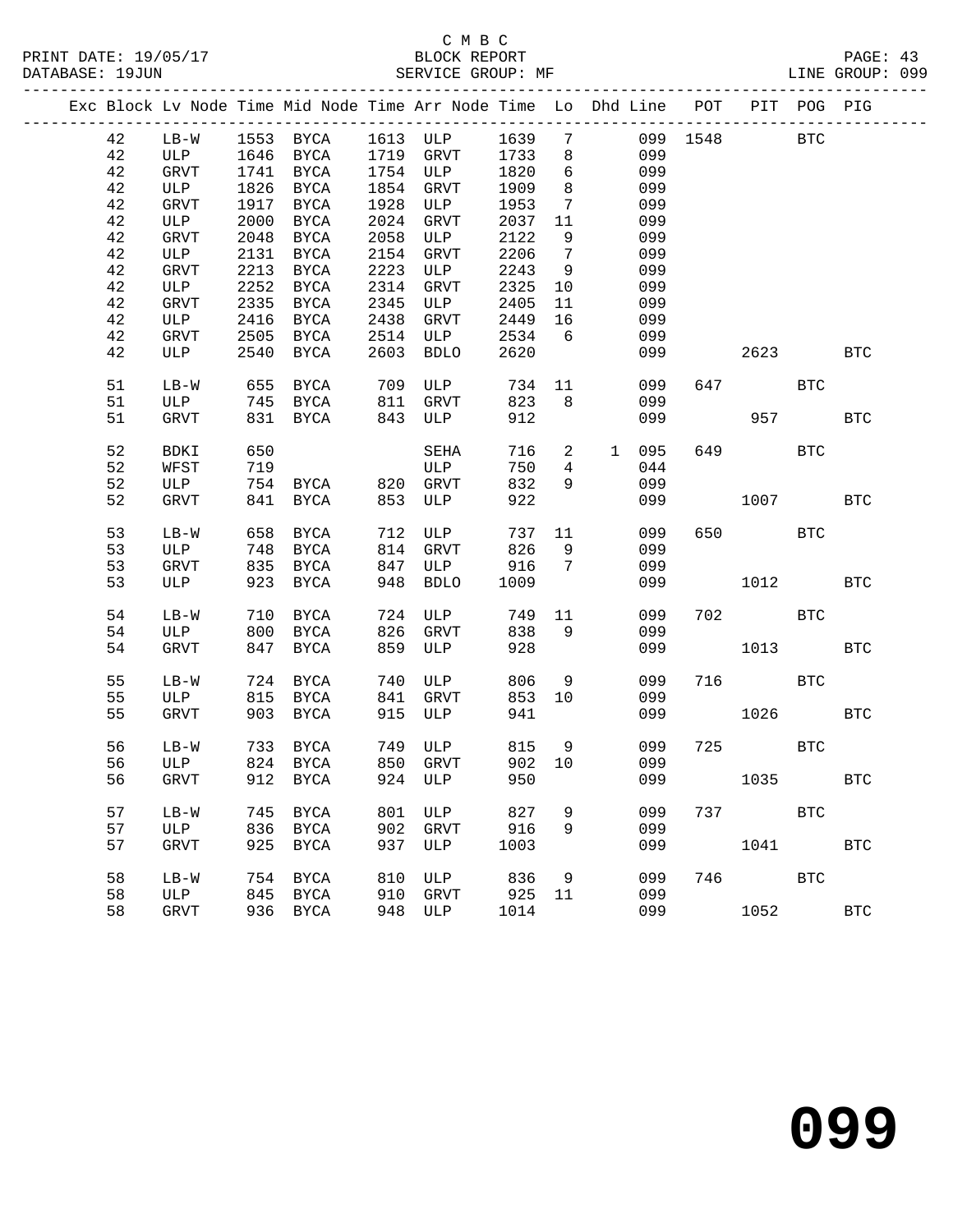|                                                                     |                                                                                                                                                                                                                                    |                                                                                                                      |                                                                                                              |                                                                                                                                                                      |              |                                                                                                                                                                                   | C M B C                                                                                                      |                                                                                                                                                   |                                                                                                                                                                                                                                                             |      |            |  |
|---------------------------------------------------------------------|------------------------------------------------------------------------------------------------------------------------------------------------------------------------------------------------------------------------------------|----------------------------------------------------------------------------------------------------------------------|--------------------------------------------------------------------------------------------------------------|----------------------------------------------------------------------------------------------------------------------------------------------------------------------|--------------|-----------------------------------------------------------------------------------------------------------------------------------------------------------------------------------|--------------------------------------------------------------------------------------------------------------|---------------------------------------------------------------------------------------------------------------------------------------------------|-------------------------------------------------------------------------------------------------------------------------------------------------------------------------------------------------------------------------------------------------------------|------|------------|--|
|                                                                     |                                                                                                                                                                                                                                    |                                                                                                                      |                                                                                                              |                                                                                                                                                                      |              |                                                                                                                                                                                   |                                                                                                              |                                                                                                                                                   | PRINT DATE: 19/05/17<br>BLOCK REPORT BLOCK PERICE GROUP: MF ELOCK PRESSE: 19JUN SERVICE GROUP: MF ELOCE PRESSE: 19JUN                                                                                                                                       |      |            |  |
| BTC<br>BW06<br>DUHA<br>HODM<br>LOQU<br>MTST<br>PEWI<br>SPST<br>WLHA |                                                                                                                                                                                                                                    | WILLINGDON & HASTINGS S/B                                                                                            |                                                                                                              | BRENTWOOD STN BAY6<br>BRENTWOOD STN BAY6<br>DUTHIE & HASTINGS<br>HOWE & DUNSMUIR<br>METROTOWN STATION<br>PENDER & WILLINGDON<br>SPERLING STN<br>WILLINGDON & WASTIER |              |                                                                                                                                                                                   | BW01<br>BYGR<br>HAWL                                                                                         |                                                                                                                                                   | BRENTWOOD STN BAY1<br>BROADWAY & GRANVILLE<br>HASTINGS & WILLINGDON<br>EXAMPLE MARKED AND MARKED MARKED AND MARKED SERO SEYMOUR ST & ROBSON ST<br>UNIT LYNN VALLEY & MTN HWY<br>PBEX PHIBBS EXCHANGE<br>SERO SEYMOUR ST & ROBSON ST<br>ULP1 UNIVERSITY LOOP |      |            |  |
|                                                                     |                                                                                                                                                                                                                                    |                                                                                                                      |                                                                                                              |                                                                                                                                                                      |              |                                                                                                                                                                                   |                                                                                                              |                                                                                                                                                   | Exc Block Lv Node Time Mid Node Time Arr Node Time Lo Dhd Line POT PIT POG PIG                                                                                                                                                                              |      |            |  |
|                                                                     | $\mathbf{1}$<br>$\mathbf{1}$<br>$\mathbf{1}$<br>$\mathbf{1}$<br>$\mathbf{1}$<br>$\mathbf{1}$<br>$\mathbf 1$<br>$\mathbf{1}$<br>$\mathbf{1}$<br>$\mathbf 1$<br>$\mathbf{1}$<br>$\mathbf 1$<br>$\mathbf 1$<br>1<br>$\mathbf{1}$<br>1 | DUHA<br>KTLP<br>MTST<br>PEWI<br>MTST<br>PBEX<br>MTST<br>PBEX<br>MTST<br>PBEX<br>MTST<br>PBEX<br>MTST<br>PBEX         | 1004<br>1048<br>1130<br>1215<br>1300<br>1345<br>1430<br>1523<br>1618                                         | 538 SPST<br>MTST 615 BW01 630 KTLP<br>655 WLHA<br>724 BW01<br>758 BW06<br>830 HAWL<br>919 WHLA<br>HAWL<br>WHLA<br>HAWL<br>WHLA<br>HAWL<br>WHLA<br>HAWL<br>WHLA       |              | 700 MTST<br>740 PEWI<br>$740$ PEWI<br>$740$ PEWI<br>805 MTST<br>853 PBEX<br>MTST<br>1025 PBEX<br>MTST<br>1152 PBEX<br>MTST<br>1322 PBEX<br>MTST<br>1455 PBEX<br>MTST<br>1642 PBEX | 823<br>909<br>953<br>1037<br>1122<br>1204<br>1252<br>1333<br>1422<br>1507<br>1603<br>1659                    | 640 15<br>720 4<br>744 14<br>$\overline{7}$<br>10<br>11<br>11<br>8 <sup>8</sup><br>11<br>8 <sup>8</sup><br>12<br>8 <sup>8</sup><br>16<br>15<br>23 | 548 MTST 613 2 144 525 BTC<br>130<br>130<br>130<br>130<br>130<br>130<br>130<br>130<br>130<br>130<br>130<br>130<br>130<br>130                                                                                                                                |      |            |  |
|                                                                     | $\mathbf 1$<br>$\mathbf 1$<br>$\mathbf 1$<br>1<br>$\mathbf{1}$<br>1<br>$\mathbf 1$<br>1<br>$\mathbf{1}$<br>$\mathbf 1$<br>$\mathbf 1$<br>$\mathbf{1}$<br>1<br>$\mathbf{1}$                                                         | MTST<br>PBEX<br>MTST<br>PEWI<br>MTST<br>KTLP<br>MTST<br>PBEX<br>MTST<br>KTLP<br>MTST<br>KTLP<br>MTST<br>KTLP<br>MTST | 1722<br>1804<br>1847<br>1915<br>1957<br>2030<br>2110<br>2157<br>2231<br>2257<br>2334<br>2357<br>2432<br>2457 | HAWL<br>WHLA<br>BW01<br>BW06<br>BW01<br>WLHA<br>HAWL<br>WHLA<br>BW01<br>WLHA<br>BW01<br>WLHA<br>BW01<br>WLHA<br>BW01                                                 | 2338<br>2436 | MTST<br>1823 PEWI<br>1854 MTST<br>1932 KTLP<br>2004 MTST<br>2051 PBEX<br>MTST<br>2213 KTLP<br>2235 MTST<br>2311 KTLP<br>MTST<br>2410 KTLP<br>MTST<br>2509 KTLP                    | 1800<br>1829<br>1911<br>1943<br>2025<br>2101<br>2140<br>2223<br>2254<br>2320<br>2354<br>2419<br>2450<br>2516 | $\overline{4}$<br>18<br>$\overline{4}$<br>14<br>17<br>8<br>$\overline{\mathbf{3}}$<br>14<br>$\overline{\mathbf{3}}$<br>13<br>$\overline{7}$       | 130<br>130<br>130<br>130<br>130<br>5<br>130<br>9<br>130<br>130<br>130<br>130<br>130<br>130<br>130<br>130<br>130                                                                                                                                             | 2519 | <b>BTC</b> |  |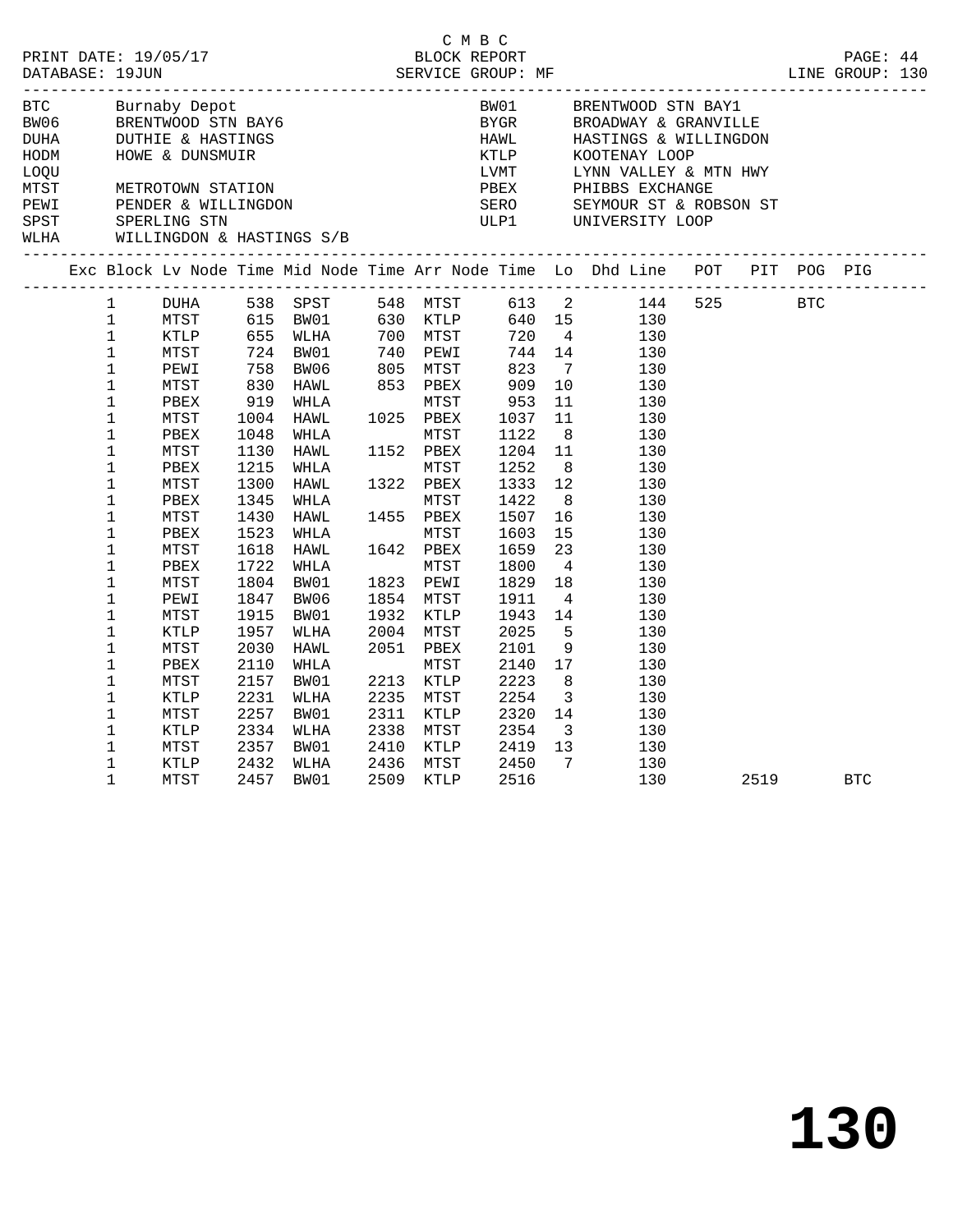#### C M B C DATABASE: 19JUN SERVICE GROUP: MF LINE GROUP: 130

|                |      |      |             |      |      |      |                | Exc Block Lv Node Time Mid Node Time Arr Node Time Lo Dhd Line | POT |      | PIT POG PIG |            |
|----------------|------|------|-------------|------|------|------|----------------|----------------------------------------------------------------|-----|------|-------------|------------|
| 2              | PEWI | 536  | BW06        | 542  | MTST | 556  | 4              | 130                                                            | 529 |      | <b>BTC</b>  |            |
| 2              | MTST | 600  | HAWL        | 620  | PBEX | 630  | 9              | 130                                                            |     |      |             |            |
| 2              | PBEX | 639  | WHLA        |      | MTST | 708  | $\overline{4}$ | 130                                                            |     |      |             |            |
| 2              | MTST | 712  | BW01        | 728  | PEWI | 732  | 16             | 130                                                            |     |      |             |            |
| 2              | PEWI | 748  | BW06        | 755  | MTST | 811  | 7              | 130                                                            |     |      |             |            |
| 2              | MTST | 818  | <b>HAWL</b> | 841  | PBEX | 859  | $\,8\,$        | 130                                                            |     |      |             |            |
| 2              | PBEX | 907  | WHLA        |      | MTST | 941  | 9              | 130                                                            |     |      |             |            |
| $\overline{2}$ | MTST | 950  | BW01        | 1006 | KTLP | 1017 | 23             | 130                                                            |     |      |             |            |
| $\overline{a}$ | KTLP | 1040 | WLHA        | 1046 | MTST | 1107 | 8              | 130                                                            |     |      |             |            |
| 2              | MTST | 1115 | BW01        | 1132 | KTLP | 1143 | 24             | 130                                                            |     |      |             |            |
| 2              | KTLP | 1207 | WLHA        | 1215 | MTST | 1237 | 8              | 130                                                            |     |      |             |            |
| 2              | MTST | 1245 | BW01        | 1302 | KTLP | 1313 | 23             | 130                                                            |     |      |             |            |
| 2              | KTLP | 1336 | <b>WLHA</b> | 1344 | MTST | 1406 | 6              | 130                                                            |     |      |             |            |
| 2              | MTST | 1412 | BW01        | 1430 | PEWI | 1435 | 13             | 130                                                            |     |      |             |            |
| 2              | PEWI | 1448 | BW06        | 1455 | MTST | 1515 | 9              | 130                                                            |     |      |             |            |
| $\overline{a}$ | MTST | 1524 | BW01        | 1542 | PEWI | 1547 | 16             | 130                                                            |     |      |             |            |
| $\overline{a}$ | PEWI | 1603 | BW06        | 1610 | MTST | 1630 | 12             | 130                                                            |     |      |             |            |
| $\overline{a}$ | MTST | 1642 | HAWL        | 1706 | PBEX | 1723 | 21             | 130                                                            |     |      |             |            |
| 2              | PBEX | 1744 | WHLA        |      | MTST | 1822 | 7              | 130                                                            |     |      |             |            |
| $\overline{a}$ | MTST | 1829 | BW01        | 1848 | HAWL | 1854 |                | 130                                                            |     | 1901 |             | <b>BTC</b> |
| 3              | PEWI | 544  | BW06        | 550  | MTST | 604  | 2              | 130                                                            | 537 |      | <b>BTC</b>  |            |
| 3              | MTST | 606  | BW01        | 620  | PEWI | 624  | $\overline{a}$ | 130                                                            |     |      |             |            |
| 3              | PEWI | 626  | BW06        | 632  | MTST | 646  | 8              | 130                                                            |     |      |             |            |
| 3              | MTST | 654  | HAWL        | 714  | PBEX | 728  | $\overline{4}$ | 130                                                            |     |      |             |            |
| 3              | PBEX | 732  | WHLA        |      | MTST | 805  | 7              | 130                                                            |     |      |             |            |
| 3              | MTST | 812  | BW01        | 829  | PEWI | 834  | 14             | 130                                                            |     |      |             |            |
| 3              | PEWI | 848  | BW06        | 855  | MTST | 911  | 11             | 130                                                            |     |      |             |            |
| 3              | MTST | 922  | HAWL        | 943  | PBEX | 957  | 10             | 130                                                            |     |      |             |            |
| 3              | PBEX | 1007 | WHLA        |      | MTST | 1041 | - 5            | 130                                                            |     |      |             |            |
| 3              | MTST | 1046 | BW01        | 1102 | KTLP | 1113 | 24             | 130                                                            |     |      |             |            |
|                |      |      |             |      |      |      |                |                                                                |     |      |             |            |

 3 KTLP 1137 WLHA 1145 MTST 1207 8 130 3 MTST 1215 BW01 1232 KTLP 1243 23 130 3 KTLP 1306 WLHA 1314 MTST 1336 12 130 3 MTST 1348 BW01 1406 PEWI 1411 6 130

3 PBEX 1547 WHLA MTST 1627 9 130

 3 PEWI 1715 BW06 1722 MTST 1742 8 130 3 MTST 1750 BW01 1808 PEWI 1813 15 130

 3 PEWI 1417 BW06 1424 MTST 1444 10 130 3 MTST 1454 HAWL 1519 PBEX 1531 16 130

3 MTST 1636 BW01 1654 PEWI 1659 16 130<br>3 PEWI 1715 BW06 1722 MTST 1742 8 130<br>3 MTST 1750 BW01 1808 PEWI 1813 15 130

3 PEWI 1828 BW06 1835 MTST 1854 130 1912 BTC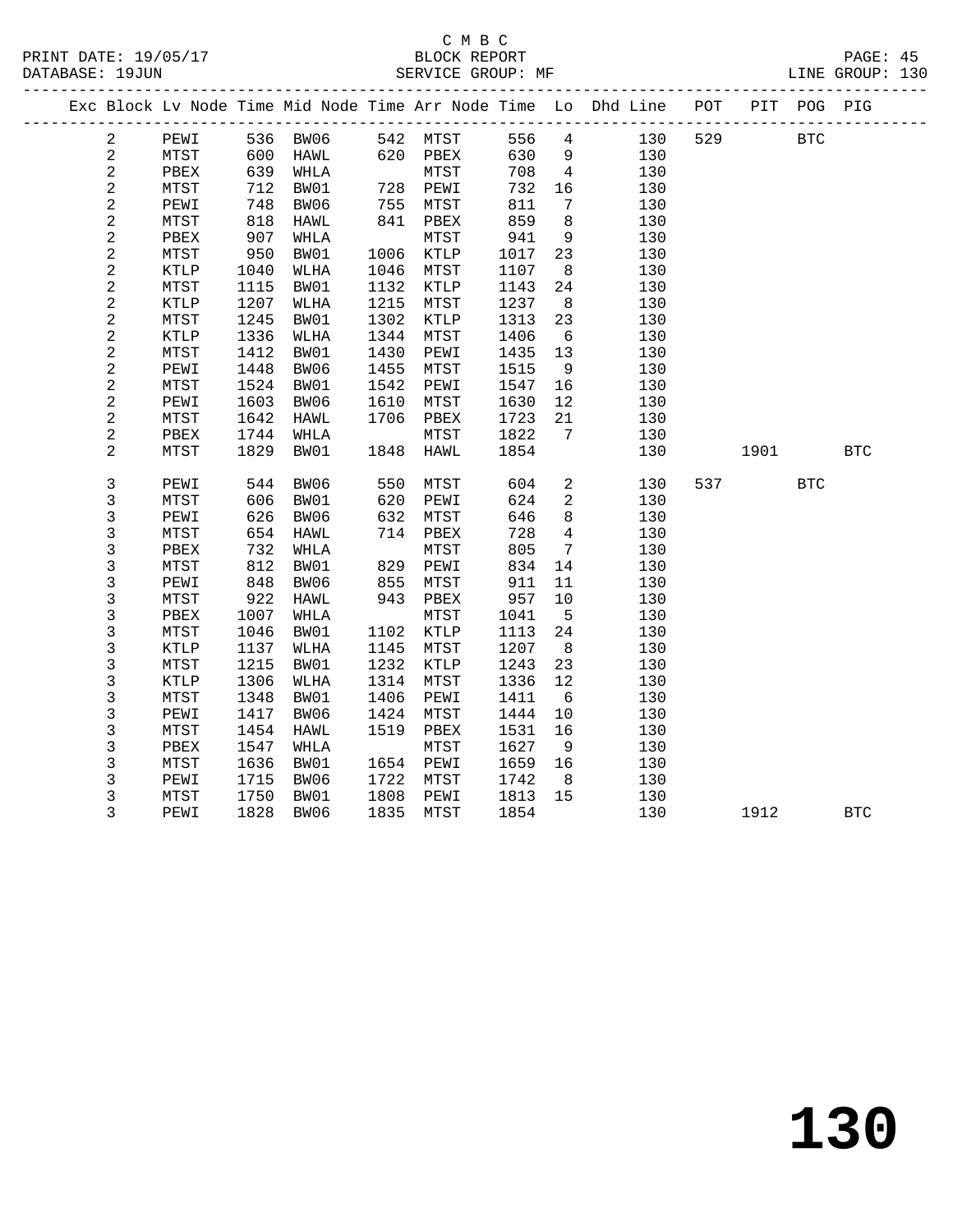------------------------------------------------------------------------------------------------- Exc Block Lv Node Time Mid Node Time Arr Node Time Lo Dhd Line POT PIT POG PIG -------------------------------------------------------------------------------------------------

4 PEWI 555 BW06 601 MTST 615 7 130 548 BTC

 4 MTST 622 BW01 636 PEWI 640 13 130 4 PEWI 653 BW06 659 MTST 715 3 130

|                      | C M B C           |                 |
|----------------------|-------------------|-----------------|
| PRINT DATE: 19/05/17 | BLOCK REPORT      | PAGE: 46        |
| DATABASE: 19JUN      | SERVICE GROUP: MF | LINE GROUP: 130 |

| 4              | MTST | 718  | HAWL        | 740       | PBEX            | 757  | 10             |    | 130 |     |      |            |            |
|----------------|------|------|-------------|-----------|-----------------|------|----------------|----|-----|-----|------|------------|------------|
| 4              | PBEX | 807  | WHLA        |           | MTST            | 841  | $\overline{7}$ |    | 130 |     |      |            |            |
| 4              | MTST | 848  | BW01        | 905       | PEWI            | 909  | 15             |    | 130 |     |      |            |            |
| $\overline{4}$ | PEWI | 924  | BW06        | 931       | MTST            | 947  | 10             |    | 130 |     |      |            |            |
| 4              | MTST | 957  | BW01        | 1013      | PEWI            | 1017 | 6              |    | 130 |     |      |            |            |
| 4              | PEWI | 1023 | BW06        | 1030      | ${\tt MTST}$    | 1046 | 7              |    | 130 |     |      |            |            |
| 4              | MTST | 1053 | BW01        | 1109      | PEWI            | 1113 | 6              |    | 130 |     |      |            |            |
| $\overline{4}$ | PEWI | 1119 | BW06        | 1126      | MTST            | 1144 | 9              |    | 130 |     |      |            |            |
| 4              | MTST | 1153 | BW01        | 1210      | PEWI            | 1215 | 4              |    | 130 |     |      |            |            |
| 4              | PEWI | 1219 | BW06        | 1226      | MTST            | 1244 | 9              |    | 130 |     |      |            |            |
| 4              | MTST | 1253 | BW01        | 1310      | PEWI            | 1315 | 4              |    | 130 |     |      |            |            |
| $\overline{4}$ | PEWI | 1319 | BW06        | 1326      | MTST            | 1344 | 10             |    | 130 |     |      |            |            |
| 4              | MTST | 1354 | HAWL        | 1417      | PBEX            | 1428 | 18             |    | 130 |     |      |            |            |
| 4              | PBEX | 1446 | WHLA        |           | MTST            | 1525 | 11             |    | 130 |     |      |            |            |
|                |      |      |             |           |                 |      |                |    |     |     |      |            |            |
| 4              | MTST | 1536 | BW01        | 1554      | PEWI            | 1559 | 16             |    | 130 |     |      |            |            |
| 4              | PEWI | 1615 | BW06        | 1622      | MTST            | 1642 | 12             |    | 130 |     |      |            |            |
| 4              | MTST | 1654 | HAWL        | 1718      | PBEX            | 1735 | 23             |    | 130 |     |      |            |            |
| 4              | PBEX | 1758 | WHLA        |           | MTST            | 1836 | 8              |    | 130 |     |      |            |            |
| 4              | MTST | 1844 | BW01        | 1901      | $\texttt{KTLP}$ | 1912 | 13             |    | 130 |     |      |            |            |
| 4              | KTLP | 1925 | WLHA        | 1932      | MTST            | 1953 | 7              |    | 130 |     |      |            |            |
| $\overline{4}$ | MTST | 2000 | HAWL        | 2021      | PBEX            | 2031 | 9              |    | 130 |     |      |            |            |
| 4              | PBEX | 2040 | WHLA        |           | MTST            | 2110 | 5              |    | 130 |     |      |            |            |
| 4              | MTST | 2115 | BW01        | 2131      | KTLP            | 2141 | 20             |    | 130 |     |      |            |            |
| 4              | KTLP | 2201 | WLHA        | 2205      | MTST            | 2224 | 3              |    | 130 |     |      |            |            |
| $\overline{4}$ | MTST | 2227 | BW01        | 2241      | KTLP            | 2250 | 14             |    | 130 |     |      |            |            |
| 4              | KTLP | 2304 | WLHA        | 2308      | MTST            | 2324 | 3              |    | 130 |     |      |            |            |
| 4              | MTST | 2327 | BW01        | 2340      | KTLP            | 2349 | 13             |    | 130 |     |      |            |            |
| 4              | KTLP | 2402 | WLHA        | 2406      | MTST            | 2420 | 7              |    | 130 |     |      |            |            |
| 4              | MTST | 2427 | BW01        | 2439      | KTLP            | 2446 | 16             |    | 130 |     |      |            |            |
| 4              | KTLP | 2502 | WLHA        | 2506      | MTST            | 2520 | 20             |    | 130 |     |      |            |            |
| 4              | MTST | 2540 | BW01        | 2552      | KTLP            | 2559 | 10             | 20 | 130 |     |      |            |            |
| 4              | SERO | 2629 | <b>BYGR</b> | 2636      | ULP1            | 2654 | 12             | 24 | N17 |     |      |            |            |
| 4              | HODM | 2730 | LOQU        | 2800      | LVMT            | 2815 |                |    | N24 |     | 2830 |            | <b>BTC</b> |
|                |      |      |             |           |                 |      |                |    |     |     |      |            |            |
| 5              | PEWI | 603  | BW06        | 609       | MTST            | 623  | 7              |    | 130 | 556 |      | <b>BTC</b> |            |
| 5              | MTST | 630  | HAWL        | 650       | PBEX            | 704  | 5              |    | 130 |     |      |            |            |
| 5              | PBEX | 709  | WHLA        |           | MTST            | 741  | 7              |    | 130 |     |      |            |            |
| 5              | MTST | 748  | BW01        | 804       | PEWI            | 808  | 14             |    | 130 |     |      |            |            |
| 5              | PEWI | 822  | BW06        | 829       | MTST            | 847  | 7              |    | 130 |     |      |            |            |
| 5              | MTST | 854  | HAWL        | 917       | PBEX            | 933  | 10             |    | 130 |     |      |            |            |
| 5              | PBEX | 943  | WHLA        |           | MTST            | 1017 | 8              |    | 130 |     |      |            |            |
| 5              | MTST | 1025 | BW01        | 1041      | PEWI            | 1045 | 4              |    | 130 |     |      |            |            |
| 5              | PEWI | 1049 | BW06        | 1056 MTST |                 | 1114 | 9              |    | 130 |     |      |            |            |
| 5              | MTST | 1123 | BW01        | 1140      | PEWI            | 1145 | 4              |    | 130 |     |      |            |            |
| 5              | PEWI | 1149 | BW06        | 1156      | MTST            | 1214 | 9              |    | 130 |     |      |            |            |
| 5              | MTST | 1223 | BW01        | 1240      | PEWI            | 1245 | $\overline{4}$ |    | 130 |     |      |            |            |
| 5              | PEWI | 1249 | BW06        | 1256      | MTST            | 1314 | 9              |    | 130 |     |      |            |            |
| 5              | MTST | 1323 | BW01        | 1340      | PEWI            | 1345 | 4              |    | 130 |     |      |            |            |
| 5              | PEWI | 1349 | BW06        | 1356      | MTST            | 1414 | 10             |    | 130 |     |      |            |            |
| 5              | MTST | 1424 | BW01        | 1442      | PEWI            | 1447 | 16             |    | 130 |     |      |            |            |
| 5              | PEWI | 1503 | BW06        | 1510      | MTST            | 1530 | 12             |    | 130 |     |      |            |            |
| 5              | MTST | 1542 | HAWL        | 1606      | PBEX            | 1621 | 24             |    | 130 |     |      |            |            |
| 5              | PBEX | 1645 |             |           |                 | 1725 | 5              |    | 130 |     |      |            |            |
|                |      |      | WHLA        |           | MTST            |      |                |    |     |     |      |            |            |

# **130**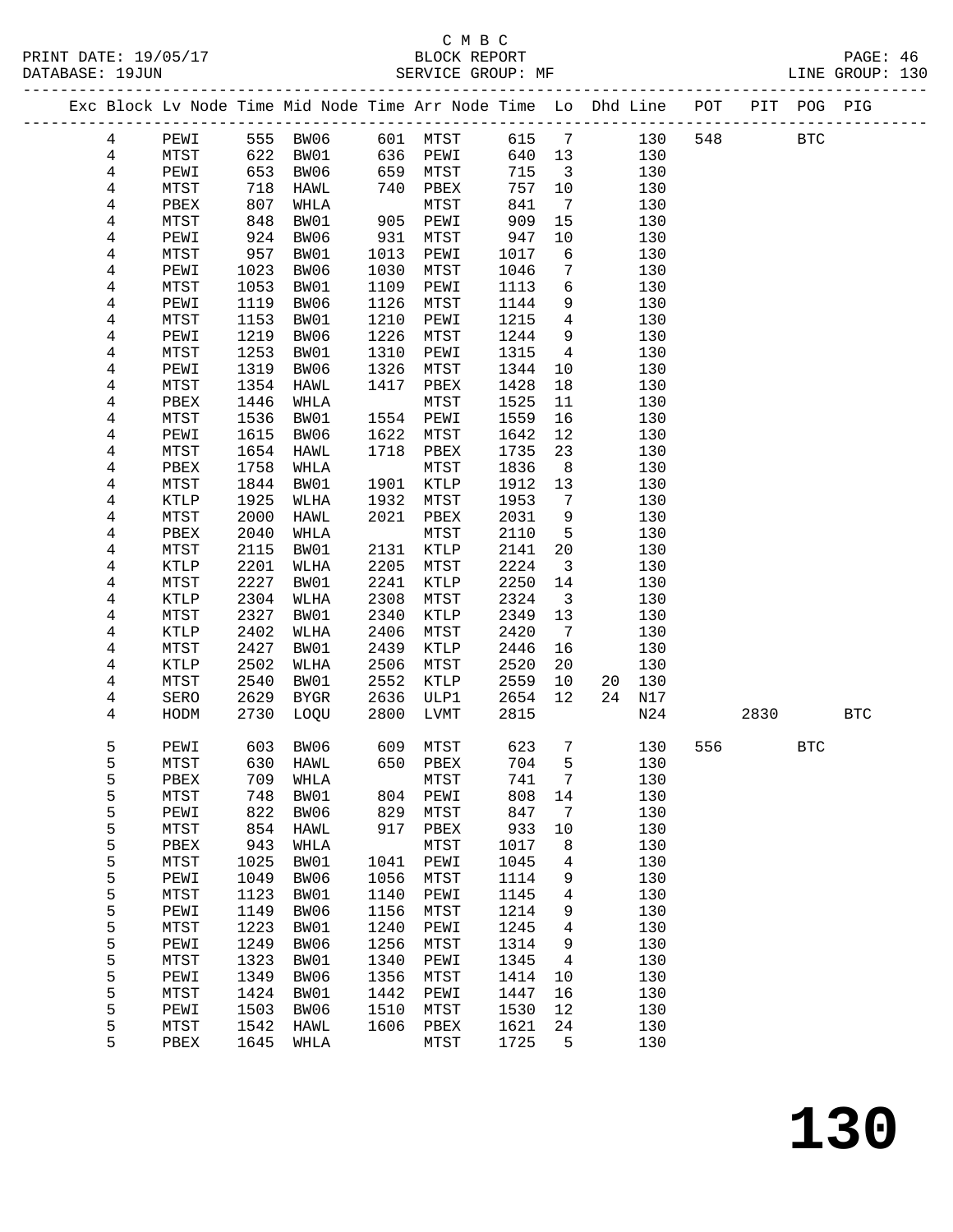|  |        |              |      |                                 |      |                      |                 |                 | Exc Block Lv Node Time Mid Node Time Arr Node Time Lo Dhd Line POT   |     |           | PIT POG PIG |            |
|--|--------|--------------|------|---------------------------------|------|----------------------|-----------------|-----------------|----------------------------------------------------------------------|-----|-----------|-------------|------------|
|  | 5      |              |      |                                 |      |                      |                 |                 |                                                                      |     |           |             |            |
|  | 5      | PBEX         |      | 1827 WHLA                       |      | MTST 1902            |                 |                 | MTST 1730 HAWL 1754 PBEX 1809 18 130<br>PBEX 1827 WHLA MTST 1902 130 | 130 | 1920      |             | <b>BTC</b> |
|  |        |              |      |                                 |      |                      |                 |                 |                                                                      |     |           |             |            |
|  | 6      | PBEX         | 609  | WHLA                            |      | MTST                 | 638             | 10              | 130                                                                  |     | 557 35    | <b>BTC</b>  |            |
|  | 6      | MTST         | 648  | BW01                            |      | 702 PEWI<br>729 MTST | 706             | 16              | 130                                                                  |     |           |             |            |
|  | 6      | PEWI         | 722  | BW06                            |      | 729 MTST             | 745             | 9               | 130                                                                  |     |           |             |            |
|  | 6      | MTST         | 754  | HAWL                            |      | 816 PBEX             | 834             | $\overline{9}$  | 130                                                                  |     |           |             |            |
|  | 6      | PBEX         | 843  | WHLA                            |      | MTST                 | 917             | 12              | 130                                                                  |     |           |             |            |
|  | 6      | MTST         | 929  | BW01                            |      | 945 PEWI             | 949             | 11              | 130                                                                  |     |           |             |            |
|  | 6      | PEWI         | 1000 | BW06                            |      | 1007 MTST            | 1023            | 9               | 130                                                                  |     |           |             |            |
|  | 6      | MTST         | 1032 | HAWL                            | 1053 | PBEX                 | 1105            | 10              | 130                                                                  |     |           |             |            |
|  | 6      | PBEX         | 1115 | WHLA                            |      | MTST                 | 1152            | 8 <sup>8</sup>  | 130                                                                  |     |           |             |            |
|  | 6      | MTST         | 1200 | HAWL                            |      | 1222 PBEX            | 1233            | 12              | 130                                                                  |     |           |             |            |
|  | 6      | PBEX         | 1245 | WHLA                            |      | MTST                 | 1322            | 8 <sup>8</sup>  | 130                                                                  |     |           |             |            |
|  | 6      | MTST         | 1330 | HAWL                            |      | 1353 PBEX            | 1404            | 12              | 130                                                                  |     |           |             |            |
|  | 6      | PBEX         | 1416 | WHLA                            |      | MTST                 | 1455            | 10              | 130                                                                  |     |           |             |            |
|  | 6      | MTST         | 1505 | HAWL                            |      | 1530 PBEX            | 1542            | 16              | 130                                                                  |     |           |             |            |
|  | 6      | PBEX         | 1558 | WHLA                            |      | MTST                 | 1639            | 9               | 130                                                                  |     |           |             |            |
|  | 6      | MTST         | 1648 | BW01                            |      | 1706 PEWI            | 1711 16         |                 | 130                                                                  |     |           |             |            |
|  | 6      | PEWI         | 1727 | BW06                            |      | 1734 MTST            | 1754            |                 | 130                                                                  |     | 1814      |             | <b>BTC</b> |
|  | 7      | PEWI         | 610  | BW06                            |      | 616 MTST             | 630             | $6\overline{6}$ | 130                                                                  |     | 603 — 100 | <b>BTC</b>  |            |
|  | 7      | MTST         | 636  | BW01                            |      | 650 PEWI             | 654             | 14              | 130                                                                  |     |           |             |            |
|  | 7      | PEWI         | 708  | BW06                            |      | 714 MTST             | 730             | 6               | 130                                                                  |     |           |             |            |
|  | 7      | MTST         | 736  | BW01                            | 752  | PEWI                 | 756             | 14              | 130                                                                  |     |           |             |            |
|  | 7      | PEWI         | 810  | BW06                            | 817  | MTST                 | 835             | $\overline{7}$  | 130                                                                  |     |           |             |            |
|  | 7      | MTST         | 842  | HAWL                            |      | 905 PBEX             | 921             | 10              | 130                                                                  |     |           |             |            |
|  | 7      | PBEX         | 931  | WHLA                            |      | MTST                 | 1005            | 6               | 130                                                                  |     |           |             |            |
|  | 7      | MTST         | 1011 | BW01                            |      | 1027 PEWI            | 1031            | 5               | 130                                                                  |     |           |             |            |
|  | 7      | PEWI         | 1036 | BW06                            | 1043 | MTST                 | 1059            | 9               | 130                                                                  |     |           |             |            |
|  | 7      | MTST         | 1108 | BW01                            | 1125 | PEWI                 | 1130            | $4\overline{ }$ | 130                                                                  |     |           |             |            |
|  | 7      | PEWI         | 1134 | BW06                            | 1141 | MTST                 | 1159            | 9               | 130                                                                  |     |           |             |            |
|  | 7      | MTST         | 1208 | BW01                            | 1225 | PEWI                 | 1230            | $4\overline{ }$ | 130                                                                  |     |           |             |            |
|  | 7      | PEWI         | 1234 | BW06                            | 1241 | MTST                 | 1259            | 9               | 130                                                                  |     |           |             |            |
|  | 7      | MTST         | 1308 | BW01                            | 1325 | PEWI                 | 1330            | $\overline{4}$  | 130                                                                  |     |           |             |            |
|  | 7      | PEWI         | 1334 | BW06                            | 1341 | MTST                 | 1359            | $\overline{7}$  | 130                                                                  |     |           |             |            |
|  | 7<br>7 | MTST         | 1406 | HAWL                            | 1430 | PBEX                 | 1441            | 17<br>10        | 130                                                                  |     |           |             |            |
|  | 7      | PBEX<br>MTST | 1458 | WHLA<br>1548 BW01               |      | MTST<br>1606 PEWI    | 1538<br>1611 16 |                 | 130<br>130                                                           |     |           |             |            |
|  | 7      |              |      | PEWI 1627 BW06 1634 MTST 1654 6 |      |                      |                 |                 | 130                                                                  |     |           |             |            |
|  | 7      | MTST         | 1700 | BW01                            | 1718 | PEWI                 | 1723 17         |                 | 130                                                                  |     |           |             |            |
|  | 7      | PEWI         | 1740 | BW06                            | 1747 | MTST                 | 1806            | - 6             | 130                                                                  |     |           |             |            |
|  | 7      | MTST         | 1812 | BW01                            | 1829 | KTLP                 | 1839            | 16              | 130                                                                  |     |           |             |            |
|  | 7      | KTLP         | 1855 | WLHA                            | 1902 | MTST                 | 1923            | 7               | 130                                                                  |     |           |             |            |
|  | 7      | MTST         | 1930 | HAWL                            | 1951 | PBEX                 | 2001            | 9               | 130                                                                  |     |           |             |            |
|  | 7      | PBEX         | 2010 | WHLA                            |      | MTST                 | 2040            | 5               | 130                                                                  |     |           |             |            |
|  | 7      | MTST         | 2045 | BW01                            | 2101 | KTLP                 | 2111            | 19              | 130                                                                  |     |           |             |            |
|  | 7      | KTLP         | 2130 | WLHA                            | 2135 | MTST                 | 2155            |                 | 130                                                                  |     | 2210      |             | <b>BTC</b> |
|  |        |              |      |                                 |      |                      |                 |                 |                                                                      |     |           |             |            |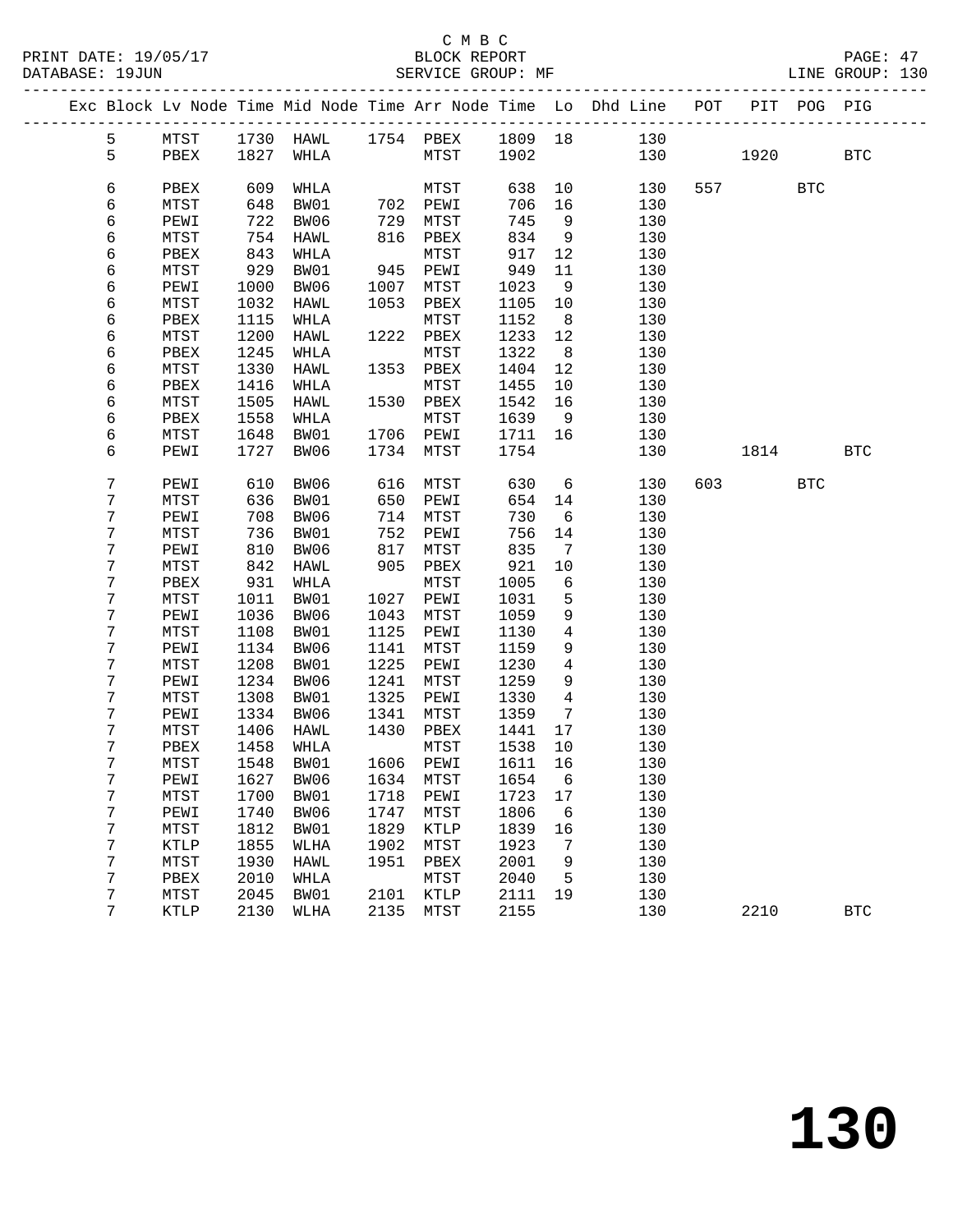### C M B C

|  | DATABASE: 19JUN |              |              | SERVICE GROUP: MF            |      |              |              |                              |                                                                                |             |      | LINE GROUP: 130 |
|--|-----------------|--------------|--------------|------------------------------|------|--------------|--------------|------------------------------|--------------------------------------------------------------------------------|-------------|------|-----------------|
|  |                 |              |              |                              |      |              |              |                              | Exc Block Lv Node Time Mid Node Time Arr Node Time Lo Dhd Line POT PIT POG PIG |             |      |                 |
|  | 8               |              |              | KTLP 630 WLHA 635 MTST 653 7 |      |              |              |                              |                                                                                | 130 621 BTC |      |                 |
|  | 8               | MTST         | 700          | BW01                         |      | 716 PEWI     |              | 720 16                       | 130                                                                            |             |      |                 |
|  | 8               | PEWI         | 736          | BW06                         |      | 743 MTST     | 759          | $7\phantom{.0}$              | 130                                                                            |             |      |                 |
|  | 8               | MTST         | 855          | HAWL                         |      | 829 PBEX     | 847          | 8                            | 130                                                                            |             |      |                 |
|  | 8               | PBEX         |              | WHLA                         |      | MTST         | 929          | $7\phantom{.0}$              | 130                                                                            |             |      |                 |
|  | 8               | MTST         | 936          | HAWL                         |      | 957 PBEX     | 1010         | 8                            | 130                                                                            |             |      |                 |
|  | 8               | PBEX         | 1018         | WHLA                         |      | MTST         | 1052         | 8                            | 130                                                                            |             |      |                 |
|  | 8               | MTST         | 1100         | HAWL                         |      | 1122 PBEX    | 1134         | 11                           | 130                                                                            |             |      |                 |
|  | 8               | PBEX         | 1145         | WHLA                         |      | MTST         | 1222         | 8 <sup>8</sup>               | 130                                                                            |             |      |                 |
|  | 8               | MTST         | 1230         | HAWL                         |      | 1252 PBEX    | 1303         | 12                           | 130                                                                            |             |      |                 |
|  | 8               | PBEX         | 1315         | WHLA                         |      | MTST         | 1352         | 8 <sup>8</sup>               | 130                                                                            |             |      |                 |
|  | 8               | MTST         | 1400         | BW01                         |      | 1418 PEWI    | 1423         | 10                           | 130                                                                            |             |      |                 |
|  | 8               | PEWI         | 1433         | BW06                         | 1440 | MTST         | 1500         | 11                           | 130                                                                            |             |      |                 |
|  | 8               | MTST         | 1511         | BW01                         | 1529 | PEWI         | 1534         | 18                           | 130                                                                            |             |      |                 |
|  | 8               | PEWI         | 1552         | BW06                         | 1559 | MTST         | 1618         | 12                           | 130                                                                            |             |      |                 |
|  | 8               | MTST         | 1630         | HAWL                         | 1654 | PBEX         | 1711         | 23                           | 130                                                                            |             |      |                 |
|  | 8               | PBEX         | 1734         | WHLA                         |      | MTST         | 1812         | $7\overline{ }$              | 130                                                                            |             |      |                 |
|  | 8               | MTST         | 1819         | HAWL                         |      | 1842 PBEX    | 1853         | 14                           | 130                                                                            |             |      |                 |
|  | 8               | PBEX         | 1907         | WHLA                         |      | MTST         | 1938         | $7\overline{ }$              | 130                                                                            |             |      |                 |
|  | 8               | MTST         | 1945         | BW01                         | 2001 | KTLP         | 2011         | 19                           | 130                                                                            |             |      |                 |
|  | 8               | KTLP         | 2030         | WLHA                         | 2035 | MTST         | 2055         | $5^{\circ}$                  | 130                                                                            |             |      |                 |
|  | 8<br>8          | MTST<br>PBEX | 2100<br>2141 | HAWL<br>WHLA                 | 2121 | PBEX<br>MTST | 2131<br>2210 | 10                           | 130<br>130                                                                     |             | 2225 | <b>BTC</b>      |
|  |                 |              |              |                              |      |              |              |                              |                                                                                |             |      |                 |
|  | 9               | PEWI         | 640          | BW06                         |      | 646 MTST     | 700          | 6                            | 130                                                                            | 633 — 100   | BTC  |                 |
|  | 9               | MTST         | 706          | HAWL                         |      | 728 PBEX     | 745          | 10                           | 130                                                                            |             |      |                 |
|  | 9               | PBEX         | 755          | WHLA                         |      | MTST         | 829          | $7\phantom{.0}\phantom{.0}7$ | 130                                                                            |             |      |                 |
|  | 9               | MTST         | 836          | BW01                         | 853  | PEWI         | 857          | 15                           | 130                                                                            |             |      |                 |
|  | 9               | PEWI         | 912          | BW06                         | 919  | MTST         | 935          | 8                            | 130                                                                            |             |      |                 |
|  | 9               | MTST         | 943          | BW01                         | 959  | PEWI         | 1003         | 9                            | 130                                                                            |             |      |                 |
|  | 9               | PEWI         | 1012         | BW06                         | 1019 | MTST         | 1035         | $4\overline{ }$              | 130                                                                            |             |      |                 |
|  | 9               | MTST         | 1039         | BW01                         | 1055 | PEWI         | 1059         | 5                            | 130                                                                            |             |      |                 |
|  | 9               | PEWI         | 1104         | BW06                         | 1111 | MTST         | 1129         | 9                            | 130                                                                            |             |      |                 |
|  | 9               | MTST         | 1138         | BW01                         | 1155 | PEWI         | 1200         | 4                            | 130                                                                            |             |      |                 |
|  | 9               | PEWI         | 1204         | BW06                         | 1211 | MTST         | 1229         | 9                            | 130                                                                            |             |      |                 |
|  | 9               | MTST         | 1238         | BW01                         | 1255 | PEWI         | 1300         | 4                            | 130                                                                            |             |      |                 |
|  | 9               | PEWI         | 1304         | BW06                         | 1311 | MTST         | 1329         | 6                            | 130                                                                            |             |      |                 |
|  | 9               | MTST         | 1335         | BW01                         |      | 1353 PEWI    | 1358         | 5                            | 130                                                                            |             |      |                 |
|  | 9               | PEWI         |              | 1403 BW06 1410 MTST 1430 6   |      |              |              |                              | 130                                                                            |             |      |                 |
|  | 9               | MTST         | 1436         | BW01                         | 1454 | PEWI         | 1459         | 16                           | 130                                                                            |             |      |                 |
|  | 9               | PEWI         | 1515         | BW06                         | 1522 | MTST         | 1542         | 18                           | 130                                                                            |             |      |                 |
|  | 9               | MTST         | 1600         | BW01                         | 1618 | PEWI         | 1623         | 16                           | 130                                                                            |             |      |                 |
|  | 9               | PEWI         | 1639         | BW06                         | 1646 | MTST         | 1706         | 12                           | 130                                                                            |             |      |                 |
|  | 9               | MTST         | 1718         | HAWL                         | 1742 | PBEX         | 1759         | 11                           | 130                                                                            |             |      |                 |
|  | 9               | PBEX         | 1810         | WHLA                         |      | MTST         | 1848         | 12                           | 130                                                                            |             |      |                 |
|  | 9<br>9          | MTST         | 1900         | HAWL                         |      | 1921 PBEX    | 1931         | 8                            | 130                                                                            |             |      |                 |
|  |                 | PBEX         |              | 1939 WHLA                    |      | MTST         | 2010         | 5                            | 130                                                                            |             |      |                 |

 9 MTST 2015 BW01 2031 KTLP 2041 19 130 9 KTLP 2100 WLHA 2105 MTST 2125 2 130

9 MTST 2127 BW01 2143 KTLP 2153 130 2157 BTC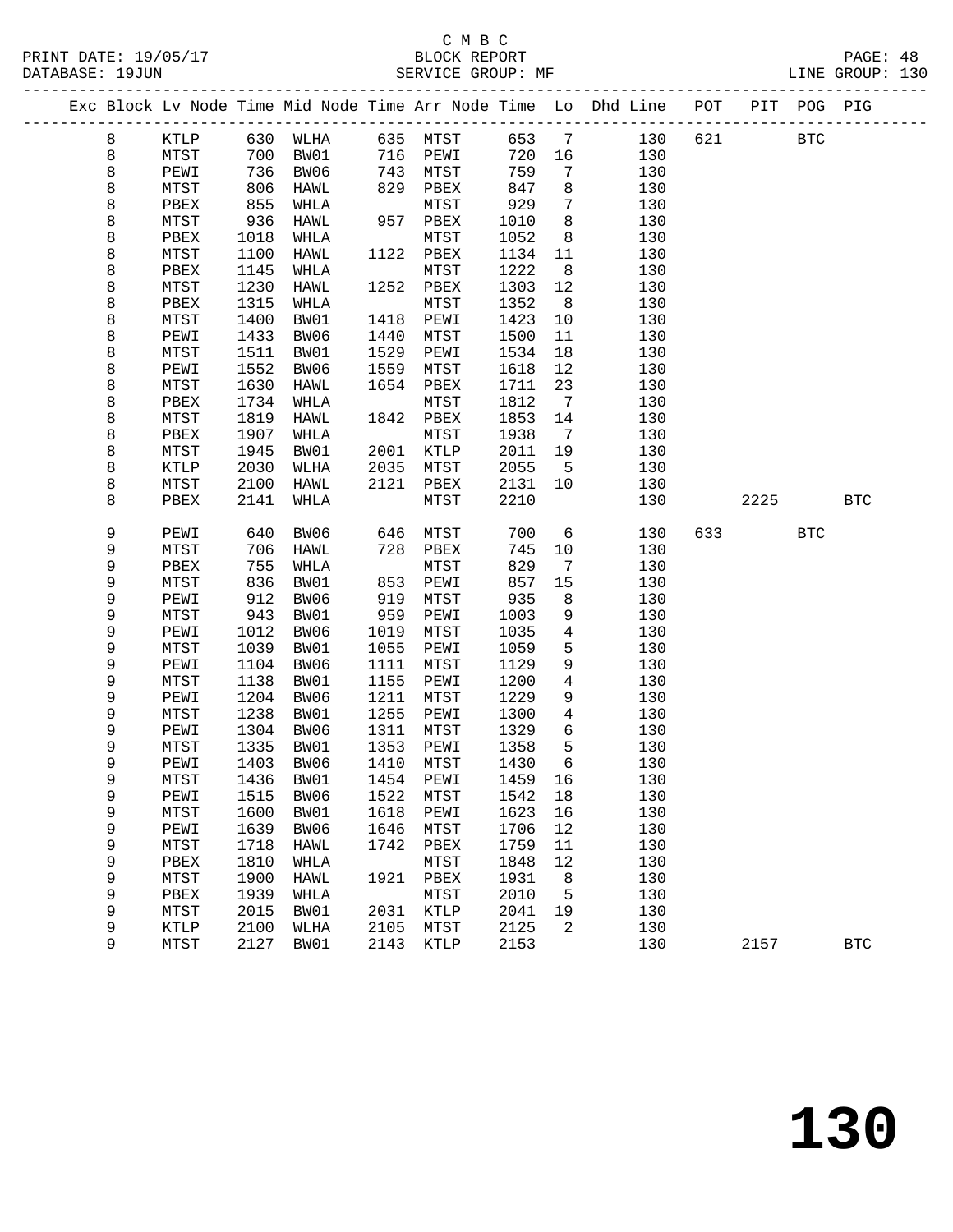|  |         |                 |            |                            |      |           |         |                | Exc Block Lv Node Time Mid Node Time Arr Node Time Lo Dhd Line POT |          |             | PIT POG PIG |              |
|--|---------|-----------------|------------|----------------------------|------|-----------|---------|----------------|--------------------------------------------------------------------|----------|-------------|-------------|--------------|
|  | 10      | MTST            |            | 742 HAWL                   |      | 804 PBEX  | 822     | $\overline{9}$ | 130                                                                | 724      |             | <b>BTC</b>  |              |
|  | 10      | PBEX            |            | WHLA                       |      | MTST      | 905     | 10             | 130                                                                |          |             |             |              |
|  | 10      | MTST            | 831<br>915 | BW01                       |      | 931 PEWI  | 935     | 13             | 130                                                                |          |             |             |              |
|  | 10      | PEWI            | 948        | BW06                       |      | 955 MTST  | 1011    | $\overline{7}$ | 130                                                                |          |             |             |              |
|  | 10      | MTST            | 1018       | BW01                       |      | 1034 KTLP | 1045    | 22             | 130                                                                |          |             |             |              |
|  | 10      | KTLP            | 1107       | WLHA                       | 1115 | MTST      | 1137    | 8 <sup>8</sup> | 130                                                                |          |             |             |              |
|  | 10      | MTST            | 1145       | BW01                       |      | 1202 KTLP | 1213    | 23             | 130                                                                |          |             |             |              |
|  | 10      | $\texttt{KTLP}$ | 1236       | WLHA                       | 1244 | MTST      | 1306    | 9              | 130                                                                |          |             |             |              |
|  | 10      | MTST            | 1315       | BW01                       | 1332 | KTLP      | 1343    | 21             | 130                                                                |          |             |             |              |
|  | 10      | KTLP            | 1404       | WLHA                       | 1412 | MTST      | 1436    | 12             | 130                                                                |          |             |             |              |
|  | 10      | MTST            | 1448       | BW01                       | 1506 | PEWI      | 1511    | 16             | 130                                                                |          |             |             |              |
|  | $10$    |                 |            | BW06                       | 1534 |           |         |                |                                                                    |          |             |             |              |
|  |         | PEWI            | 1527       |                            |      | MTST      | 1554    | 12             | 130                                                                |          |             |             |              |
|  | 10      | MTST            | 1606       | HAWL                       | 1630 | PBEX      | 1647    | 22             | 130                                                                |          |             |             |              |
|  | 10      | PBEX            | 1709       | WHLA                       |      | MTST      | 1748    | 9              | 130                                                                |          |             |             |              |
|  | 10      | MTST            | 1757       | HAWL                       |      | 1821 PBEX | 1835    | 9              | 130                                                                |          |             |             |              |
|  | 10      | PBEX            | 1844       | WHLA                       |      | MTST      | 1919    |                | 130                                                                |          | 1937 — 1937 |             | <b>BTC</b>   |
|  | 21      | MTST            | 1342       | HAWL                       | 1405 | PBEX      | 1416    | 14             | 130                                                                |          | 1322 2      | <b>BTC</b>  |              |
|  | 21      | PBEX            | 1430       | WHLA                       |      | MTST      | 1509    | 9              | 130                                                                |          |             |             |              |
|  | 21      | MTST            | 1518       | HAWL                       |      | 1542 PBEX | 1555    | 15             | 130                                                                |          |             |             |              |
|  | 21      | PBEX            | 1610       | WHLA                       |      | MTST      | 1651    | 15             | 130                                                                |          |             |             |              |
|  | 21      | MTST            | 1706       | HAWL                       |      | 1730 PBEX | 1747    |                | 130                                                                |          | 1757        |             | <b>BTC</b>   |
|  |         |                 |            |                            |      |           |         |                |                                                                    |          |             |             |              |
|  | 22      | MTST            | 1418       | HAWL                       |      | 1442 PBEX | 1453    | 17             | 130                                                                | 1358     |             | <b>BTC</b>  |              |
|  | 22      | PBEX            | 1510       | WHLA                       |      | MTST      | 1550    | $\overline{4}$ | 130                                                                |          |             |             |              |
|  | 22      | MTST            | 1554       | HAWL                       |      | 1618 PBEX | 1633    | 25             | 130                                                                |          |             |             |              |
|  | 22      | PBEX            | 1658       | WHLA                       |      | MTST      | 1737    | $5^{\circ}$    | 130                                                                |          |             |             |              |
|  | 22      | MTST            | 1742       | BW01                       |      | 1800 KTLP | 1812    |                | 130                                                                |          | 1816        |             | <b>BTC</b>   |
|  | 23      | MTST            | 1442       | HAWL                       | 1507 | PBEX      | 1519    | 16             | 130                                                                |          | 1422        | <b>BTC</b>  |              |
|  | 23      | PBEX            | 1535       | WHLA                       |      | MTST      | 1615    | 9              | 130                                                                |          |             |             |              |
|  | 23      | MTST            | 1624       | BW01                       |      | 1642 PEWI | 1647    | 16             | 130                                                                |          |             |             |              |
|  | 23      | PEWI            | 1703       | BW06                       | 1710 | MTST      | 1730    | 6              | 130                                                                |          |             |             |              |
|  | 23      | MTST            | 1736       | BW01                       | 1754 | PEWI      | 1759    | 17             | 130                                                                |          |             |             |              |
|  | 23      | PEWI            | 1816       | BW06                       | 1823 | MTST      | 1842    |                | 130                                                                |          | 1900        |             | <b>BTC</b>   |
|  | 24      | ${\tt MTST}$    | 1500       | BW01                       | 1518 | PEWI      | 1523 17 |                |                                                                    | 130 1440 |             | <b>BTC</b>  |              |
|  | 24      | PEWI            | 1540       | BW06                       |      | 1547 MTST | 1606    | 6              | 130                                                                |          |             |             |              |
|  | 24      | MTST            | 1612       | BW01                       |      | 1630 PEWI | 1635 16 |                | 130                                                                |          |             |             |              |
|  | 24 PEWI |                 |            | 1651 BW06 1658 MTST 1718 6 |      |           |         |                | 130                                                                |          |             |             |              |
|  | 24      | MTST            | 1724       | BW01                       | 1742 | PEWI      | 1747    | 17             | 130                                                                |          |             |             |              |
|  | 24      | PEWI            | 1804       | BW06                       | 1811 | MTST      | 1830    |                | 130                                                                |          | 1848        |             | <b>BTC</b>   |
|  | 25      | MTST            | 1530       | HAWL                       |      | 1554 PBEX | 1609    | 25             | 130                                                                | 1510     |             | <b>BTC</b>  |              |
|  | 25      | PBEX            | 1634       | WHLA                       |      | MTST      | 1714    |                | 130                                                                |          | 1734        |             | <b>BTC</b>   |
|  |         |                 |            |                            |      |           |         |                |                                                                    |          |             |             |              |
|  | 26      | PBEX            | 1623       | WHLA                       |      | MTST      | 1703    | 9              | 130                                                                | 1611     |             | <b>BTC</b>  |              |
|  | 26      | MTST            | 1712       | BW01                       |      | 1730 PEWI | 1735    | 17             | 130                                                                |          |             |             |              |
|  | 26      | PEWI            | 1752       | BW06                       | 1759 | MTST      | 1818    |                | 130                                                                |          | 1836        |             | <b>BTC</b>   |
|  | 31      | MTST            | 642        | HAWL                       | 702  | PBEX      | 716     | 4              | 130                                                                | 627      |             | <b>BTC</b>  |              |
|  | 31      | PBEX            | 720        | WHLA                       |      | MTST      | 753     | 7              | 130                                                                |          |             |             |              |
|  | 31      | MTST            | 800        | BW01                       | 817  | PEWI      | 822     | 12             | 130                                                                |          |             |             |              |
|  | 31      | PEWI            | 834        | BW06                       | 841  | MTST      | 859     | 8              | 130                                                                |          |             |             |              |
|  | 31      | MTST            | 907        | HAWL                       | 928  | PBEX      | 942     | 13             | 130                                                                |          |             |             |              |
|  | 31      | PBEX            | 955        | WHLA                       |      | MTST      | 1029    |                | 130                                                                |          | 1047        |             | $_{\rm BTC}$ |
|  |         |                 |            |                            |      |           |         |                |                                                                    |          |             |             |              |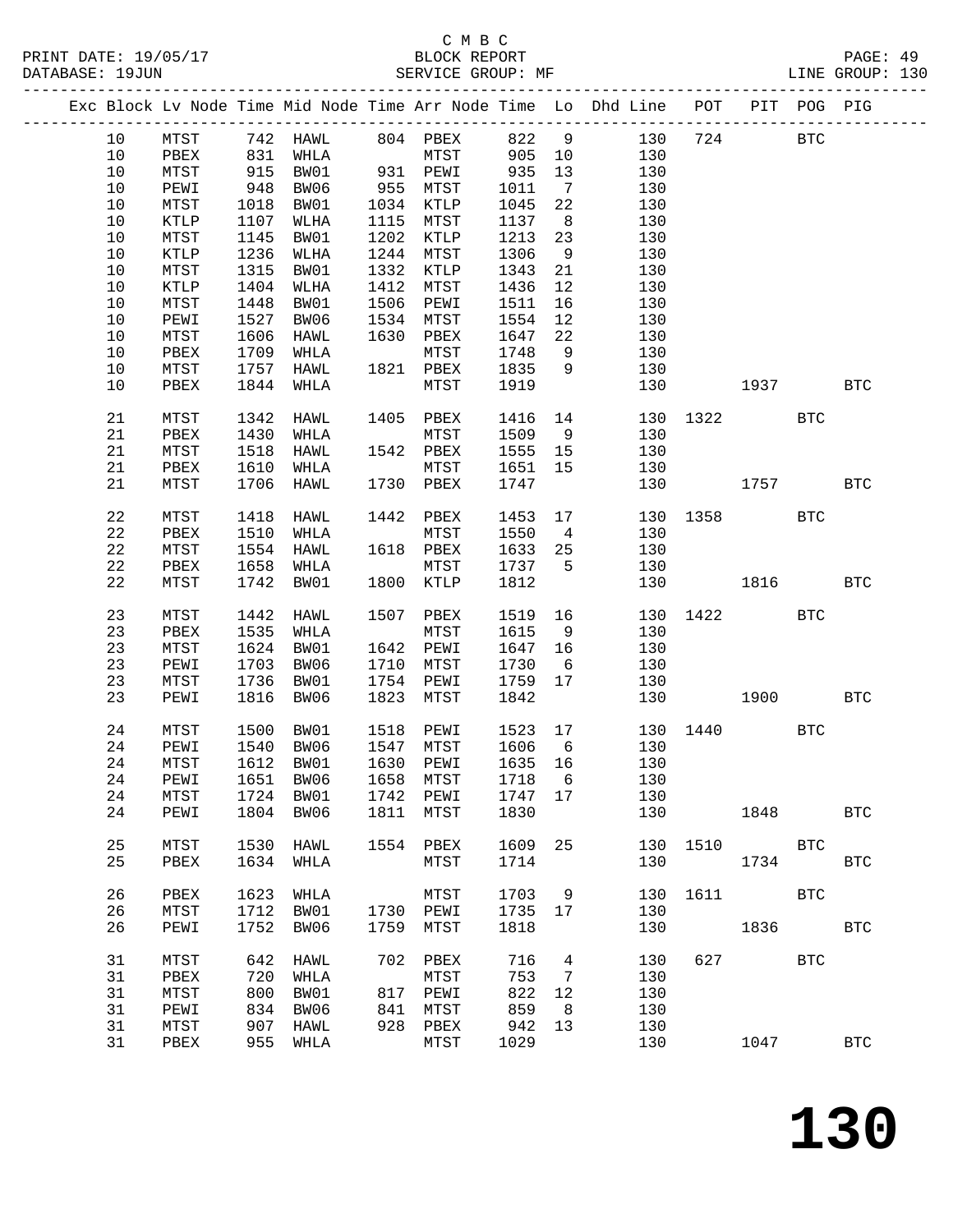|    |      |     |      |     |      |     |    | Exc Block Ly Node Time Mid Node Time Arr Node Time Lo Dhd Line | POT | PIT  | POG        | PIG        |
|----|------|-----|------|-----|------|-----|----|----------------------------------------------------------------|-----|------|------------|------------|
| 32 | MTST | 730 | HAWL | 752 | PBEX | 810 | 8  | 130                                                            | 712 |      | <b>BTC</b> |            |
| 32 | PBEX | 818 | WHLA |     | MTST | 853 | 7  | 130                                                            |     |      |            |            |
| 32 | MTST | 900 | BW01 | 916 | PEWI | 920 | 16 | 130                                                            |     |      |            |            |
| 32 | PEWI | 936 | BW06 | 943 | MTST | 959 |    | 130                                                            |     | 1017 |            | <b>BTC</b> |
| 33 | PBEX | 743 | WHLA |     | MTST | 817 |    | 130                                                            | 731 |      | <b>BTC</b> |            |
| 33 | MTST | 824 | BW01 | 841 | PEWI | 846 | 14 | 130                                                            |     |      |            |            |
| 33 | PEWI | 900 | BW06 | 907 | MTST | 923 |    | 130                                                            |     | 941  |            | BTC        |
|    |      |     |      |     |      |     |    |                                                                |     |      |            |            |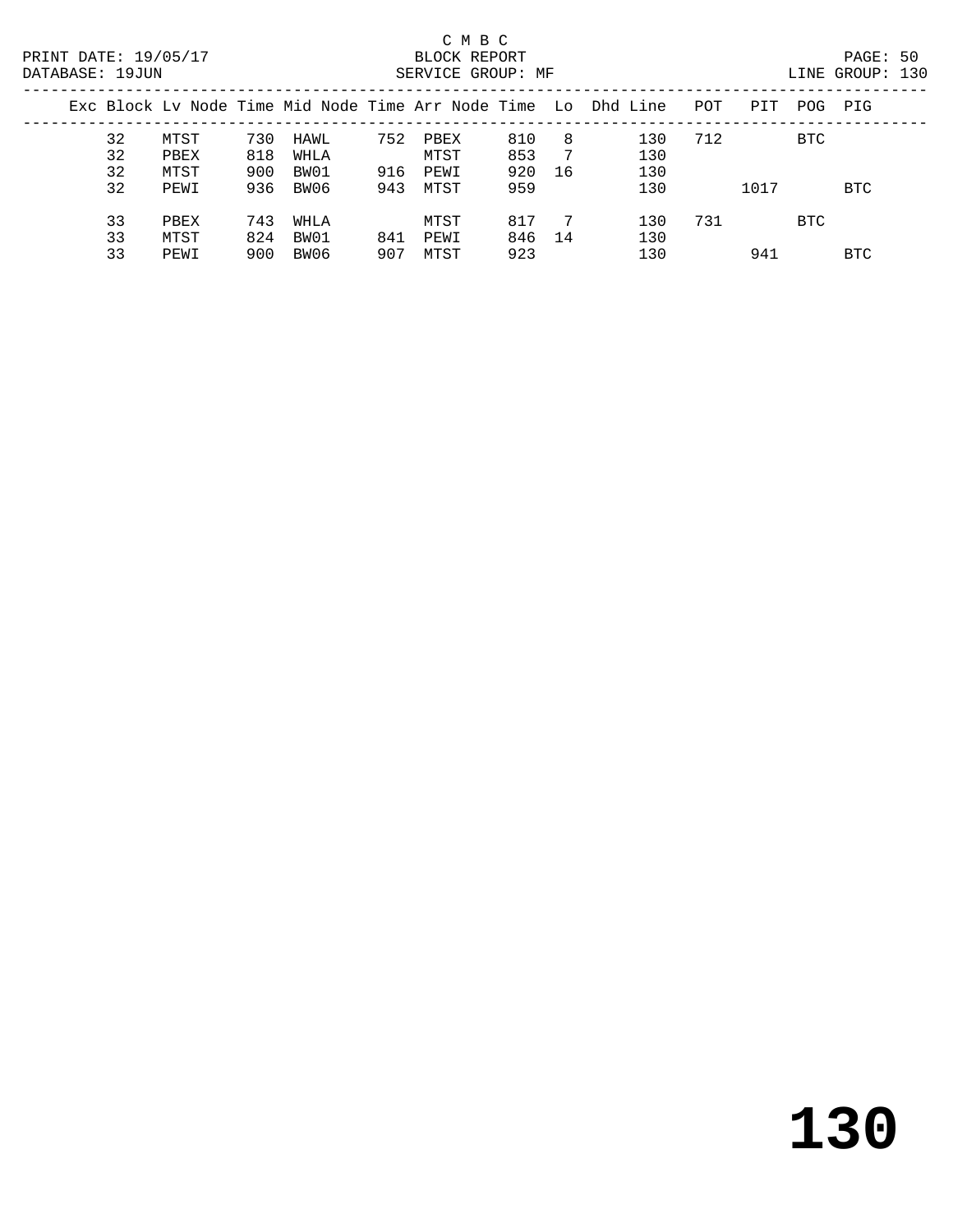| PRINT DATE: 19/05/17<br>DATABASE: 19JUN |              |                                        |      |                                  |           |           | C M B C<br>BLOCK REPORT |                |                                                                                             | LINE GROUP: 210                                                                | PAGE: 51   |  |
|-----------------------------------------|--------------|----------------------------------------|------|----------------------------------|-----------|-----------|-------------------------|----------------|---------------------------------------------------------------------------------------------|--------------------------------------------------------------------------------|------------|--|
|                                         |              |                                        |      |                                  |           |           |                         |                | 15LO 15TH & LONSDALE                                                                        |                                                                                |            |  |
|                                         |              |                                        |      |                                  |           |           | 29LO                    |                | 29 ST & LONSDALE                                                                            |                                                                                |            |  |
|                                         |              |                                        |      | BANBURY & GALLANT                |           |           |                         |                | BDKI BOUNDARY & KITCHENER-NORTH                                                             |                                                                                |            |  |
| <b>BTC</b>                              |              | Burnaby Depot                          |      |                                  |           |           |                         |                | BUB2 BURRARD STATION                                                                        |                                                                                |            |  |
| CACO CAPILANO UNIVERSITY                |              |                                        |      |                                  |           |           |                         |                |                                                                                             |                                                                                |            |  |
| CASB                                    |              |                                        |      | CAPILANO SUSPENSION BRG          |           |           | CLCA                    |                | CACU CAPILANO RD & CURLING RD<br>CLCA CLEMENTS & CAPILANO<br>CLEMENTS & CAPILANO            |                                                                                |            |  |
| DEQU                                    |              |                                        |      |                                  |           |           | EDRI                    |                | EDGEMONT & RIDGEWOOD                                                                        |                                                                                |            |  |
| GB15                                    |              | GRAND BLVD & 15 ST SB                  |      |                                  |           |           | GMSK                    |                | GROUSE MTN SKYRIDE                                                                          |                                                                                |            |  |
| HARB                                    |              | HARBOURSIDE DR                         |      |                                  |           |           | $HK - E$                |                | HASTINGS & KOOTENAY EB                                                                      |                                                                                |            |  |
| HK-W                                    |              |                                        |      | HASTINGS & KOOTENAY WB           |           |           |                         |                |                                                                                             |                                                                                |            |  |
| JOST                                    |              | JOYCE STATION                          |      |                                  |           |           |                         |                | HODM HOWE & DUNSMUIR<br>LN15 LONSDALE & 15 ST                                               |                                                                                |            |  |
| LNCB                                    |              |                                        |      | SB LONSDALE AVE FS CARISBROOKE C |           |           |                         |                | LNOS LONSDALE & E OSBORNE FS                                                                |                                                                                |            |  |
| LO15                                    |              | LONSDALE & 15 ST                       |      |                                  |           |           |                         |                | LOQU LONSDALE QUAY<br>LVMT LYNN VALLEY & MTN HWY<br>MAGA MARINE & GARDEN                    |                                                                                |            |  |
| LS15                                    |              | LONSDALE & 15 ST                       |      |                                  |           |           |                         |                |                                                                                             |                                                                                |            |  |
| MACA                                    |              | MARINE & CAPILANO                      |      |                                  |           |           |                         |                |                                                                                             |                                                                                |            |  |
| MOGL                                    |              | MONTROYAL & GLENCANYON                 |      |                                  |           |           |                         |                | MTLV MOUNTAIN HWY & LYNN VALLEY                                                             |                                                                                |            |  |
| OSLO                                    |              | OSBORNE & LONSDALE                     |      |                                  |           |           |                         |                | PANA PANORAMA & NAUGHTON                                                                    |                                                                                |            |  |
| PBEX                                    |              |                                        |      |                                  |           |           |                         |                |                                                                                             |                                                                                |            |  |
| PRRO                                    |              | PHIBBS EXCHANGE<br>PROSPECT & ROCKLAND |      |                                  |           |           |                         |                | PNE PNE COLISEUM LOOP<br>SEHY SECHELT & HYANNIS                                             |                                                                                |            |  |
| SMKI                                    |              | KINCAID & SMITH                        |      |                                  |           |           | <b>STST</b>             |                | STADIUM STATION                                                                             |                                                                                |            |  |
| UNDE                                    |              |                                        |      | UNDERWOOD & DEMPSEY VALUE VALUE  |           |           |                         |                |                                                                                             |                                                                                |            |  |
|                                         |              |                                        |      |                                  |           |           |                         |                |                                                                                             |                                                                                |            |  |
|                                         |              |                                        |      |                                  |           |           |                         |                |                                                                                             | Exc Block Lv Node Time Mid Node Time Arr Node Time Lo Dhd Line POT PIT POG PIG |            |  |
|                                         | $\mathbf{1}$ |                                        |      |                                  |           |           |                         |                | 15GB 501 LVMT 505 UNDE 509 9 228 443                                                        | BTC                                                                            |            |  |
|                                         | $\mathbf{1}$ | UNDE                                   |      |                                  |           |           |                         |                | 518 GB15 528 LOQU 536 11 228<br>547 15GB 558 UNDE 607 11 228<br>618 GB15 629 LOQU 640 7 228 |                                                                                |            |  |
|                                         | $\mathbf{1}$ | LOQU                                   |      |                                  |           |           |                         |                |                                                                                             |                                                                                |            |  |
|                                         | $\mathbf{1}$ | UNDE                                   |      |                                  |           |           |                         |                |                                                                                             |                                                                                |            |  |
|                                         | $\mathbf 1$  | LOQU                                   | 647  | 15GB                             | 658 UNDE  |           |                         |                | 707 9 228                                                                                   |                                                                                |            |  |
|                                         | $\mathbf 1$  | UNDE                                   |      |                                  |           | 728 LOQU  | 741                     |                | 5 228                                                                                       |                                                                                |            |  |
|                                         | 1            | LOQU                                   |      |                                  |           | 759 UNDE  | 811                     |                | $4\overline{4}$<br>228                                                                      |                                                                                |            |  |
|                                         | 1            | UNDE                                   |      | 716 GB15<br>746 15GB<br>815 GB15 | 829 LOQU  |           | 845                     |                | 17 228                                                                                      |                                                                                |            |  |
|                                         | $\mathbf 1$  | LOQU                                   | 902  | 29LO                             |           | 918 LVMT  | 925                     |                | 6 229                                                                                       |                                                                                |            |  |
|                                         | $\mathbf 1$  | LVMT                                   | 931  | LO15                             |           | LOQU      | 958                     |                | 18<br>229                                                                                   |                                                                                |            |  |
|                                         | $\mathbf 1$  | LOQU                                   | 1016 |                                  | 1034 PRRO |           |                         |                |                                                                                             |                                                                                |            |  |
|                                         | $\mathbf 1$  | PRRO                                   | 1053 |                                  |           |           |                         |                | 0SLO 1034 PRRO 1048 5 230<br>LS15 1104 LOQU 1112 8 230                                      |                                                                                |            |  |
|                                         | 1            | LOQU                                   |      | 1120 15GB                        |           |           | 1134 UNDE 1147 6        |                | 228                                                                                         |                                                                                |            |  |
|                                         | 1            | UNDE                                   |      | 1153 PBEX                        |           | 1212 BUB2 | 1241                    | $\overline{4}$ | 210                                                                                         |                                                                                |            |  |
|                                         | 1            | BUB2                                   |      | 1245 PBEX 1315 UNDE 1336 8       |           |           |                         |                | 210                                                                                         |                                                                                |            |  |
|                                         | 1            | UNDE                                   | 1344 | GB15                             | 1358      | LOQU      | 1412                    | 15             | 228                                                                                         |                                                                                |            |  |
|                                         | 1            | LOQU                                   | 1427 | <b>29LO</b>                      | 1445      | LVMT      | 1452                    | 21             | 229                                                                                         |                                                                                |            |  |
|                                         | 1            | <b>LVMT</b>                            | 1513 | L015                             |           | LOQU      | 1543                    | 19             | 229                                                                                         |                                                                                |            |  |
|                                         | 1            | LOQU                                   | 1602 | LN15                             | 1613      | PRRO      | 1631                    | 6              | 230                                                                                         |                                                                                |            |  |
|                                         | 1            | PRRO                                   | 1637 | LS15                             | 1648      | LOQU      | 1656                    | 9              | 230                                                                                         |                                                                                |            |  |
|                                         | 1            | LOQU                                   | 1705 | CASB                             | 1726      | GMSK      | 1733                    | 23             | 236                                                                                         |                                                                                |            |  |
|                                         | 1            | GMSK                                   | 1756 | CASB                             | 1803      | LOQU      | 1823                    | 12             | 236                                                                                         |                                                                                |            |  |
|                                         | 1            | LOQU                                   | 1835 | LN15                             | 1844      | PRRO      | 1901                    | 7              | 230                                                                                         |                                                                                |            |  |
|                                         | $\mathbf 1$  | PRRO                                   | 1908 | LS15                             | 1918      | LOQU      | 1926                    |                | 230                                                                                         | 1946                                                                           | <b>BTC</b> |  |
|                                         |              |                                        |      |                                  |           |           |                         |                |                                                                                             |                                                                                |            |  |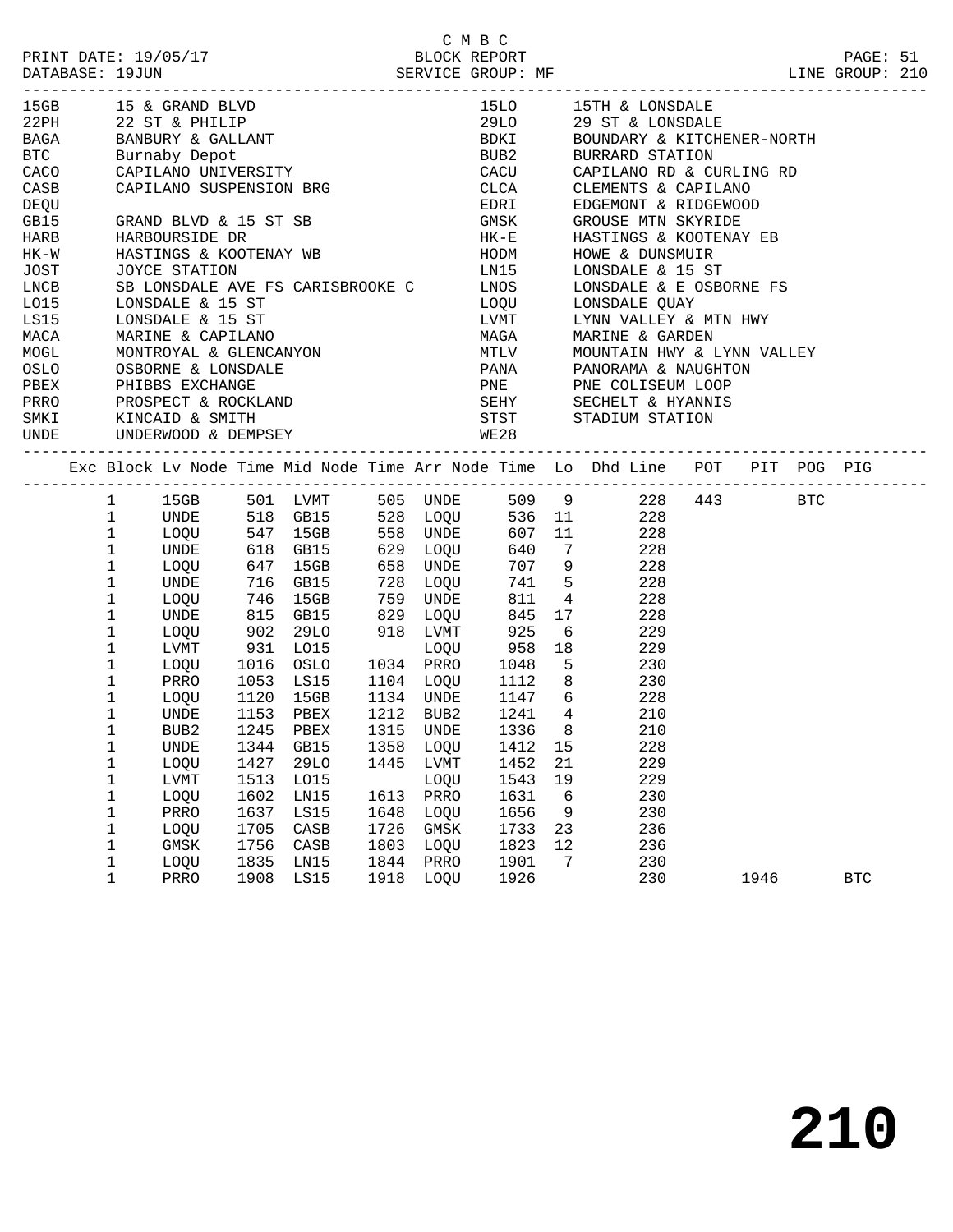### C M B C<br>BLOCK REPORT SERVICE GROUP: MF

|  |                |              |              | Exc Block Lv Node Time Mid Node Time Arr Node Time Lo Dhd Line POT |      |                            |              |                      |       |            |     |      | PIT POG PIG |              |
|--|----------------|--------------|--------------|--------------------------------------------------------------------|------|----------------------------|--------------|----------------------|-------|------------|-----|------|-------------|--------------|
|  | $\overline{a}$ | LOQU         |              | 524 DEQU                                                           | 535  | MOGL                       | 539          | $\mathsf{O}\xspace$  |       | 246        | 454 |      | <b>BTC</b>  |              |
|  | 2              | MOGL         | 539          |                                                                    |      | MAGA                       | 559          | 7                    | 1 246 |            |     |      |             |              |
|  | $\overline{c}$ | CACU         | 607          | EDRI                                                               |      | 612 MOGL                   | 620          | $\mathsf{O}$         |       | 246        |     |      |             |              |
|  | $\sqrt{2}$     | MOGL         | 620          | WE28                                                               | 626  | LOQU                       | 640          | 6                    |       | 246        |     |      |             |              |
|  | $\mathbf{2}$   | LOQU         | 646          | DEQU                                                               | 658  | MOGL                       | 703          | $\mathbf 0$          |       | 246        |     |      |             |              |
|  | 2              | MOGL         | 703          | MAGA                                                               | 725  | ${\tt STST}$               | 746          | 12                   |       | 246        |     |      |             |              |
|  | $\sqrt{2}$     | <b>STST</b>  | 758          | 15LO                                                               | 833  | 15GB                       | 839          | 14                   |       | 240        |     |      |             |              |
|  | $\sqrt{2}$     | 15GB         | 853          | MAGA                                                               | 913  | ${\tt STST}$               | 935          | 13                   |       | 240        |     |      |             |              |
|  | $\sqrt{2}$     | STST         | 948          | <b>15LO</b>                                                        | 1023 | 15GB                       | 1029         | 8                    |       | 240        |     |      |             |              |
|  | $\sqrt{2}$     | 15GB         | 1037         | MAGA                                                               | 1058 | STST                       | 1120         | 26                   |       | 240        |     |      |             |              |
|  | $\sqrt{2}$     | <b>STST</b>  | 1146         | EDRI                                                               | 1210 | MOGL                       | 1220         | $\mathsf{O}$         |       | 246        |     |      |             |              |
|  | $\sqrt{2}$     | MOGL         | 1220         | <b>WE28</b>                                                        | 1226 | LOQU                       | 1240         | $7\phantom{.0}$      |       | 246        |     |      |             |              |
|  | $\sqrt{2}$     | LOQU         | 1247         | DEQU                                                               | 1301 | MOGL                       | 1305         | $\mathsf{O}$         |       | 246        |     |      |             |              |
|  | 2              | MOGL         | 1305         | MAGA                                                               | 1325 | $_{\footnotesize\rm STST}$ | 1349         | 14                   |       | 246        |     |      |             |              |
|  | $\sqrt{2}$     | <b>STST</b>  | 1403         | <b>15LO</b>                                                        | 1439 | 15GB                       | 1445         | 17                   |       | 240        |     |      |             |              |
|  | $\sqrt{2}$     | 15GB         | 1502         | MAGA                                                               | 1526 | STST                       | 1553         | 6                    |       | 240        |     |      |             |              |
|  | $\sqrt{2}$     | <b>STST</b>  | 1559         | EDRI                                                               | 1627 | MOGL                       | 1637         | 0                    |       | 246        |     |      |             |              |
|  | 2              | MOGL         | 1637         | WE28                                                               | 1644 | LOQU                       | 1700         | 17                   |       | 246        |     |      |             |              |
|  | 2              | LOQU         | 1717         | LN15                                                               | 1728 | PRRO                       | 1746         | 2                    |       | 230        |     |      |             |              |
|  | $\sqrt{2}$     | PRRO         | 1748         | LS15                                                               | 1759 | LOQU                       | 1807         | 10                   |       | 230        |     |      |             |              |
|  | $\sqrt{2}$     | LOQU         | 1817         | DEQU                                                               | 1832 | MOGL                       | 1837         | $\mathbf 0$          |       | 246        |     |      |             | <b>BTC</b>   |
|  | 2              | MOGL         | 1837         |                                                                    |      | MAGA                       | 1855         |                      |       | 246        |     | 1920 |             |              |
|  | 3              | BDKI         | 459          | SMKI                                                               | 512  | <b>JOST</b>                | 520          | $\overline{a}$       |       | 028        | 458 |      | <b>BTC</b>  |              |
|  | 3              | <b>JOST</b>  | 522          | BDKI                                                               | 542  | PBEX                       | 552          | $\mathbf{3}$         |       | 028        |     |      |             |              |
|  | 3              | PBEX         | 555          | LN15                                                               | 608  | GMSK                       | 624          | 10                   |       | 232        |     |      |             |              |
|  | 3              | GMSK         | 634          | LS15                                                               | 654  | PBEX                       | 708          | 9                    |       | 232        |     |      |             |              |
|  | 3              | PBEX         | 717          | LN15                                                               | 732  | GMSK                       | 754          | $\overline{4}$       |       | 232        |     |      |             |              |
|  | 3              | GMSK         | 758          | CASB                                                               | 805  | LOQU                       | 828          | 7                    |       | 236        |     |      |             |              |
|  | 3              | LOQU         | 835          | CASB                                                               | 854  | GMSK                       | 901          | 22                   |       | 236        |     |      |             |              |
|  | 3              | GMSK         | 923          | CASB                                                               | 930  | LOQU                       | 958          | 9                    |       | 236        |     |      |             |              |
|  | 3              | LOQU         | 1007         | 29LO                                                               | 1023 | LVMT                       | 1030         | 28                   |       | 229        |     |      |             |              |
|  | 3              | LVMT         | 1058         | L015                                                               |      | LOQU                       | 1128         | 9                    |       | 229        |     |      |             |              |
|  | 3              | LOQU         | 1137         | 29LO                                                               |      | 1154 LVMT                  | 1201         | 26                   |       | 229        |     |      |             |              |
|  | 3              | LVMT         | 1227         | L015                                                               |      | LOQU                       | 1258         | 9                    |       | 229        |     |      |             |              |
|  | 3              | LOQU         | 1307         | <b>29LO</b>                                                        | 1325 | LVMT                       | 1332         | 23                   |       | 229        |     |      |             |              |
|  | 3<br>3         | LVMT<br>LOQU | 1355<br>1446 | L015<br>LN15                                                       | 1457 | LOQU<br>PRRO               | 1428<br>1516 | 18<br>$\overline{3}$ |       | 229<br>230 |     |      |             |              |
|  | 3              | PRRO         | 1519         | LS15                                                               |      | 1533 LOQU                  | 1541         | 5                    |       | 230        |     |      |             |              |
|  | 3              | LOQU         |              | 1546 LN15                                                          |      | 1557 PRRO                  | 1617 5       |                      |       | 230        |     |      |             |              |
|  | 3              | PRRO         | 1622         | LS15                                                               | 1633 | LOQU                       | 1641         | 6                    |       | 230        |     |      |             |              |
|  | 3              | LOQU         | 1647         | LN15                                                               | 1658 | PRRO                       | 1716         | 4                    |       | 230        |     |      |             |              |
|  | 3              | PRRO         | 1720         | LS15                                                               | 1731 | LOQU                       | 1739         | 8                    |       | 230        |     |      |             |              |
|  | 3              | LOQU         | 1747         | DEQU                                                               | 1802 | MOGL                       | 1807         | 0                    |       | 246        |     |      |             |              |
|  | 3              | MOGL         | 1807         | MAGA                                                               | 1825 | $_{\footnotesize\rm STST}$ | 1850         | 12                   |       | 246        |     |      |             |              |
|  | 3              | <b>STST</b>  | 1902         | EDRI                                                               | 1926 | $\tt MOGL$                 | 1935         | 0                    |       | 246        |     |      |             |              |
|  | 3              | MOGL         | 1935         | <b>WE28</b>                                                        | 1941 | LOQU                       | 1953         | 9                    |       | 246        |     |      |             |              |
|  | 3              | LOQU         | 2002         | LN15                                                               | 2011 | PRRO                       | 2026         | 13                   |       | 230        |     |      |             |              |
|  | 3              | PRRO         | 2039         | LS15                                                               | 2048 | LOQU                       | 2055         | 10                   |       | 230        |     |      |             |              |
|  | 3              | LOQU         | 2105         | <b>29LO</b>                                                        | 2120 | LVMT                       | 2127         | 7                    |       | 229        |     |      |             |              |
|  | 3              | LVMT         | 2134         | L015                                                               |      | LOQU                       | 2154         | 11                   |       | 229        |     |      |             |              |
|  | $\mathsf{3}$   | LOQU         | 2205         | DEQU                                                               | 2217 | $\tt MOGL$                 | 2221         | 0                    |       | 246        |     |      |             |              |
|  | 3              | MOGL         | 2221         | MAGA                                                               | 2237 | STST                       | 2255         | 16                   |       | 246        |     |      |             |              |
|  | 3              | STST         | 2311         | <b>15LO</b>                                                        | 2339 | 15GB                       | 2343         | 4                    |       | 240        |     |      |             |              |
|  | 3              | 15GB         | 2347         | MAGA                                                               | 2403 | STST                       | 2419         | 20                   |       | 240        |     |      |             |              |
|  | 3              | <b>STST</b>  | 2439         | <b>15LO</b>                                                        | 2506 | 15GB                       | 2510         |                      |       | 240        |     | 2526 |             | $_{\rm BTC}$ |

**210**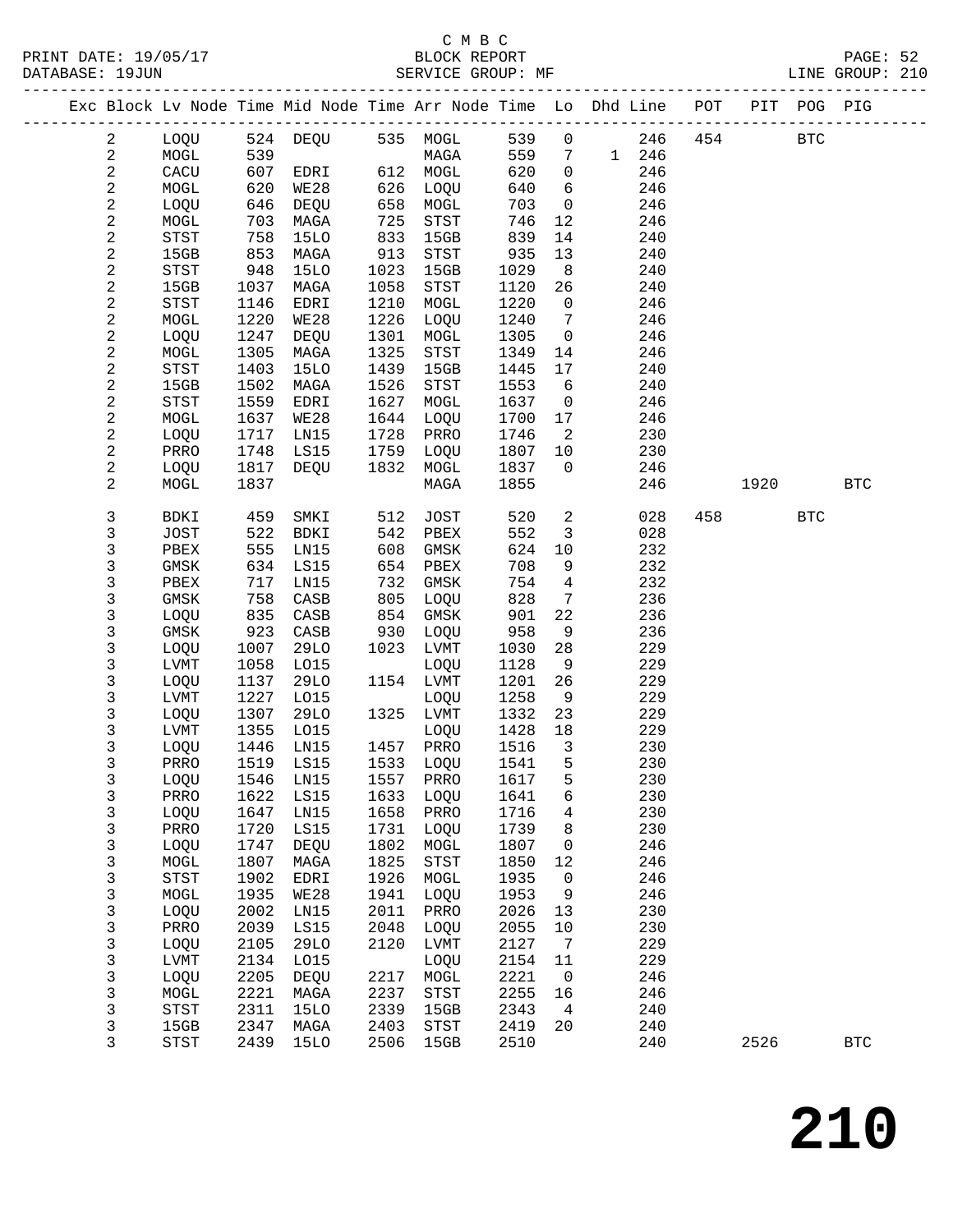### C M B C DATABASE: 19JUN SERVICE GROUP: MF LINE GROUP: 210

------------------------------------------------------------------------------------------------- Exc Block Lv Node Time Mid Node Time Arr Node Time Lo Dhd Line POT PIT POG PIG

| 4 | UNDE        | 526  | PBEX        | 545  | BUB2                                  | 606 14 |                         | 210 | 503 |         | <b>BTC</b> |              |  |
|---|-------------|------|-------------|------|---------------------------------------|--------|-------------------------|-----|-----|---------|------------|--------------|--|
| 4 | BUB2        | 620  | PBEX        | 644  | UNDE                                  | 702    | 5                       | 210 |     |         |            |              |  |
| 4 | UNDE        | 707  | PBEX        | 728  | BUB2                                  | 801    | $\mathbf{1}$            | 210 |     |         |            |              |  |
| 4 | BUB2        | 802  | PBEX        | 832  | UNDE                                  | 853    | 6                       | 210 |     |         |            |              |  |
| 4 | UNDE        | 859  | PBEX        | 922  | BUB2                                  | 952    | 15                      | 210 |     |         |            |              |  |
| 4 | BUB2        | 1007 | PBEX        | 1032 | PANA                                  | 1056   | 9                       | 211 |     |         |            |              |  |
| 4 | PANA        | 1105 | PBEX        | 1130 | BUB2                                  | 1158   | 7                       | 211 |     |         |            |              |  |
| 4 | BUB2        | 1205 | PBEX        | 1234 | PANA                                  | 1259   | 6                       | 211 |     |         |            |              |  |
|   |             | 1305 |             | 1330 |                                       | 1358   |                         | 211 |     |         |            |              |  |
| 4 | PANA        |      | PBEX        |      | BUB2                                  |        | 14                      |     |     |         |            |              |  |
| 4 | BUB2        | 1412 | PBEX        | 1445 | UNDE                                  | 1507   | 4                       | 210 |     |         |            |              |  |
| 4 | UNDE        | 1511 | GB15        | 1528 | LOQU                                  | 1542   | 8                       | 228 |     |         |            |              |  |
| 4 | LOQU        | 1550 | 15GB        | 1607 | UNDE                                  | 1620   | $5\phantom{.0}$         | 228 |     |         |            |              |  |
| 4 | UNDE        | 1625 | PBEX        | 1646 | BUB2                                  | 1719   | 9                       | 210 |     |         |            |              |  |
| 4 | BUB2        | 1728 | PBEX        | 1800 | UNDE                                  | 1822   | 6                       | 210 |     |         |            |              |  |
| 4 | UNDE        | 1828 | PBEX        | 1846 | BUB2                                  | 1913   | $7\phantom{.0}$         | 210 |     |         |            |              |  |
| 4 | BUB2        | 1920 | PBEX        | 1945 | UNDE                                  | 2005   | 24                      | 210 |     |         |            |              |  |
| 4 | UNDE        | 2029 | PBEX        | 2046 | BUB2                                  | 2113   | $\overline{\mathbf{3}}$ | 209 |     |         |            |              |  |
| 4 | BUB2        | 2116 | PBEX        | 2143 | UNDE                                  | 2206   | 23                      | 209 |     |         |            |              |  |
| 4 | UNDE        | 2229 | PBEX        | 2246 | BUB2                                  | 2311   | 7                       | 209 |     |         |            |              |  |
| 4 | BUB2        | 2318 | PBEX        | 2343 | UNDE                                  | 2404   | 26                      | 209 |     |         |            |              |  |
| 4 | <b>UNDE</b> | 2430 |             |      | PBEX                                  | 2445   |                         | 209 |     | 2453    |            | $_{\rm BTC}$ |  |
| 5 | STST        | 530  | 15LO        | 557  | 15GB                                  | 603    | 14                      | 240 |     | 506 700 | <b>BTC</b> |              |  |
| 5 | 15GB        | 617  | MAGA        | 636  | STST                                  | 654    | 16                      | 240 |     |         |            |              |  |
| 5 | STST        | 710  | EDRI        | 733  | MOGL                                  | 743    | $\overline{0}$          | 246 |     |         |            |              |  |
| 5 | MOGL        | 743  | WE28        | 749  | LOQU                                  | 810    | $7\phantom{.0}$         | 246 |     |         |            |              |  |
| 5 | LOQU        | 817  | DEQU        | 831  | MOGL                                  | 837    | $\mathsf{O}$            | 246 |     |         |            |              |  |
| 5 | MOGL        | 837  | MAGA        | 859  | $_{\footnotesize{\textnormal{STST}}}$ | 920    | 12                      | 246 |     |         |            |              |  |
| 5 | STST        | 932  | <b>15LO</b> | 1009 | 15GB                                  | 1015   | $7\overline{ }$         | 240 |     |         |            |              |  |
| 5 | 15GB        | 1022 | MAGA        | 1043 | STST                                  | 1105   | 13                      | 240 |     |         |            |              |  |
| 5 | STST        | 1118 | 15LO        | 1155 | 15GB                                  | 1159   | 6                       | 240 |     |         |            |              |  |
| 5 | 15GB        | 1205 | MAGA        | 1229 | STST                                  | 1253   | 23                      | 240 |     |         |            |              |  |
| 5 | STST        | 1316 | EDRI        | 1341 | MOGL                                  | 1351   | $\mathsf{O}$            | 246 |     |         |            |              |  |
| 5 | MOGL        | 1351 | WE28        | 1357 | LOQU                                  | 1411   | 6                       | 246 |     |         |            |              |  |
| 5 | LOQU        | 1417 | DEQU        | 1431 | MOGL                                  | 1436   | $\mathbf 0$             | 246 |     |         |            |              |  |
| 5 | MOGL        | 1436 | MAGA        | 1456 | STST                                  | 1522   | 7                       | 246 |     |         |            |              |  |
| 5 | STST        | 1529 | EDRI        | 1557 | MOGL                                  | 1607   | $\mathsf{O}$            | 246 |     |         |            |              |  |
| 5 | MOGL        | 1607 | WE28        | 1614 | LOQU                                  | 1630   | $\mathbf{3}$            | 246 |     |         |            |              |  |
| 5 | LOQU        | 1633 | 15GB        | 1650 | UNDE                                  | 1703   | $5\phantom{.0}$         | 228 |     |         |            |              |  |
| 5 | UNDE        | 1708 | PBEX        | 1729 | BUB2                                  | 1800   | 10                      | 210 |     |         |            |              |  |
| 5 | BUB2        | 1810 |             |      | PBEX                                  | 1837   | 9                       | 210 |     |         |            |              |  |
| 5 | PBEX        | 1846 |             |      | SEHY                                  | 1859 3 |                         | 214 |     |         |            |              |  |
| 5 | SEHY        | 1902 |             |      | PBEX                                  | 1912   | 5                       | 214 |     |         |            |              |  |
| 5 | PBEX        | 1917 | LN15        | 1931 | GMSK                                  | 1952   | 10                      | 232 |     |         |            |              |  |
| 5 | GMSK        | 2002 | LS15        | 2024 | PBEX                                  | 2040   | 8                       | 232 |     |         |            |              |  |
| 5 | PBEX        | 2048 | LN15        | 2101 | GMSK                                  | 2121   | 9                       | 232 |     |         |            |              |  |
| 5 | GMSK        | 2130 | CASB        | 2137 | LOQU                                  | 2153   | 12                      | 236 |     |         |            |              |  |
| 5 | LOQU        | 2205 | 29LO        | 2220 | LVMT                                  | 2227   | 9                       | 229 |     |         |            |              |  |
| 5 | LVMT        | 2236 | L015        |      | LOQU                                  | 2255   | 10                      | 229 |     |         |            |              |  |
| 5 | LOQU        | 2305 | DEQU        | 2317 | MOGL                                  | 2321   | 0                       | 246 |     |         |            |              |  |
| 5 | MOGL        | 2321 | MAGA        | 2337 | STST                                  | 2355   | 10                      | 246 |     |         |            |              |  |
| 5 | <b>STST</b> | 2405 | EDRI        | 2427 | MOGL                                  | 2434   | 0                       | 246 |     |         |            |              |  |
| 5 | MOGL        | 2434 | <b>WE28</b> | 2440 | LOQU                                  | 2451   | 14                      | 246 |     |         |            |              |  |
| 5 | LOQU        | 2505 | 29LO        | 2517 | LVMT                                  | 2522   |                         | 229 |     | 2537    |            | <b>BTC</b>   |  |
|   |             |      |             |      |                                       |        |                         |     |     |         |            |              |  |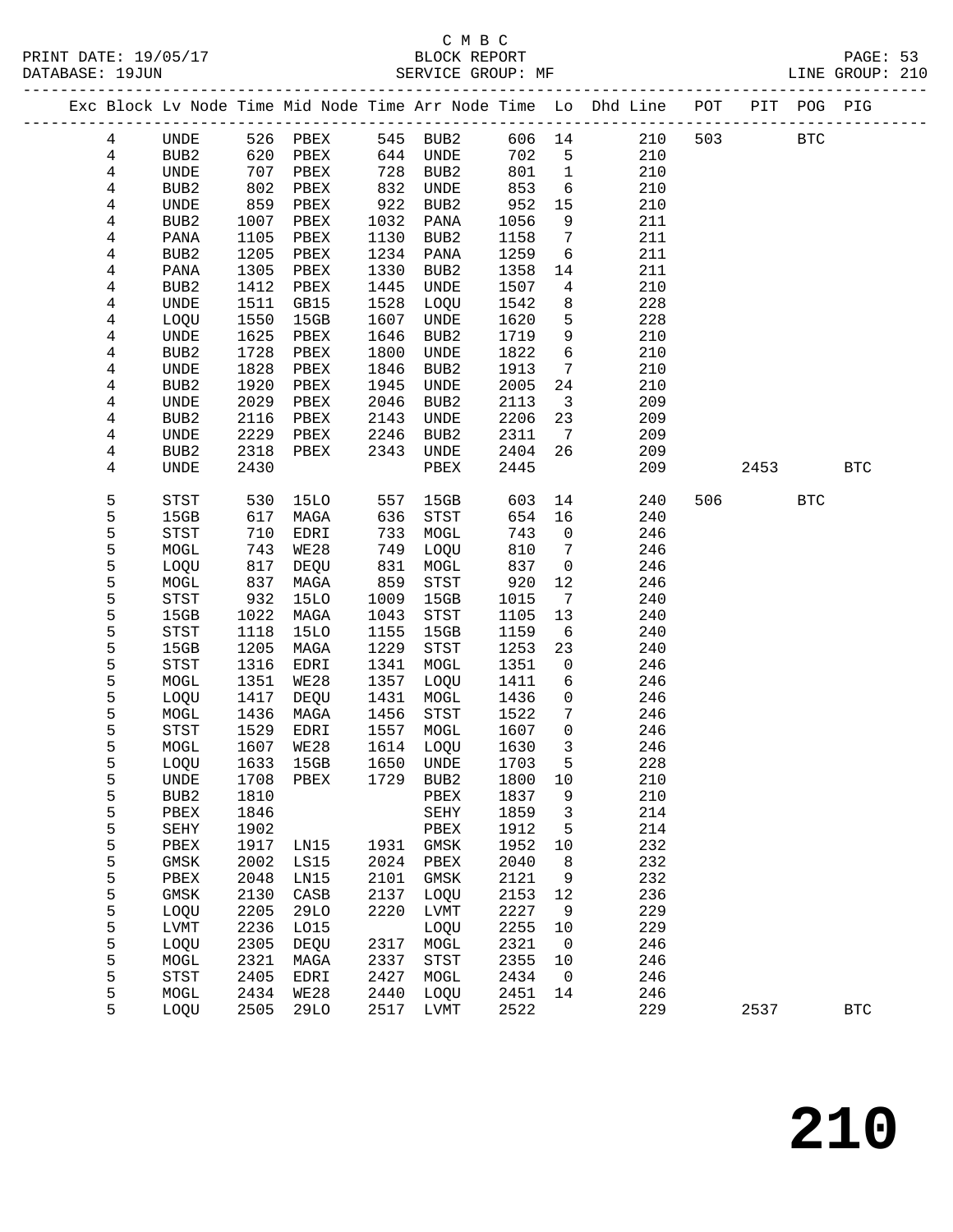|   | Exc Block Lv Node Time Mid Node Time Arr Node Time Lo Dhd Line POT |      |                   |      |                  |      |                 |       |        |     |       | PIT POG PIG  |              |  |
|---|--------------------------------------------------------------------|------|-------------------|------|------------------|------|-----------------|-------|--------|-----|-------|--------------|--------------|--|
| 6 | CLCA                                                               |      | 540 LS15 559 PBEX |      |                  |      |                 | 611 7 | 232    | 510 |       | $_{\rm BTC}$ |              |  |
| 6 | PBEX                                                               | 618  |                   |      | PANA             | 633  | 16              |       | 1 212  |     |       |              |              |  |
| 6 | BAGA                                                               | 650  | PBEX              |      | 713 BUB2         | 741  | $\overline{7}$  |       | 211    |     |       |              |              |  |
| 6 | BUB2                                                               | 748  | PBEX              | 818  | UNDE             | 839  | $5^{\circ}$     |       | 210    |     |       |              |              |  |
| 6 | $\ensuremath{\mathsf{UNDE}}$                                       | 844  | GB15              | 858  | LOQU             | 914  | 21              |       | 228    |     |       |              |              |  |
| 6 | LOQU                                                               | 935  | CASB              | 952  | GMSK             | 959  | 11              |       | 236    |     |       |              |              |  |
| 6 | GMSK                                                               | 1010 | CASB              | 1017 | LOQU             | 1042 | - 8             |       | 236    |     |       |              |              |  |
| 6 | LOQU                                                               | 1050 | CASB              | 1109 | GMSK             | 1116 | 8               |       | 236    |     |       |              |              |  |
| 6 | GMSK                                                               | 1124 | CASB              | 1131 | LOQU             | 1156 | 20              |       | 236    |     |       |              |              |  |
| 6 | LOQU                                                               | 1216 | OSLO              | 1235 | PRRO             | 1248 | 5               |       | 230    |     |       |              |              |  |
| 6 | PRRO                                                               | 1253 | LS15              | 1304 | LOQU             | 1312 | 8               |       | 230    |     |       |              |              |  |
| 6 | LOQU                                                               | 1320 | 15GB              | 1334 | UNDE             | 1347 | 5               |       | 228    |     |       |              |              |  |
| 6 | UNDE                                                               | 1352 | PBEX              | 1412 | BUB2             | 1441 | 14              |       | 210    |     |       |              |              |  |
| 6 | BUB <sub>2</sub>                                                   | 1455 | PBEX              | 1526 | PANA             | 1551 | 8               |       | 211    |     |       |              |              |  |
| 6 | PANA                                                               | 1559 |                   |      | PBEX             | 1627 | 5               | 25    | 211    |     |       |              |              |  |
| 6 | BUB <sub>2</sub>                                                   | 1657 | PBEX              |      | 1732 UNDE        | 1755 | 9               |       | 210    |     |       |              |              |  |
| 6 | <b>UNDE</b>                                                        | 1804 | GB15              | 1817 | LOQU             | 1829 | 9               |       | 228    |     |       |              |              |  |
| 6 | LOQU                                                               | 1838 | <b>29LO</b>       | 1855 | LVMT             | 1902 | 12              |       | 229    |     |       |              |              |  |
| 6 | LVMT                                                               | 1914 | L015              |      | LOQU             | 1936 | 17              |       | 229    |     |       |              |              |  |
| 6 | LOQU                                                               | 1953 | 29LO              |      | 2009 LVMT        | 2016 | 18              |       | 229    |     |       |              |              |  |
| 6 | LVMT                                                               | 2034 | L015              |      | LOQU             | 2054 | 8               |       | 229    |     |       |              |              |  |
| 6 | LOQU                                                               | 2102 | LN15              |      | 2110 PRRO        | 2125 |                 |       | 230    |     | 2145  |              | $_{\rm BTC}$ |  |
| 7 | LN15                                                               | 536  | OSLO              | 541  | PRRO             | 550  | $\overline{a}$  |       | 230    |     | 511 7 | <b>BTC</b>   |              |  |
| 7 | PRRO                                                               | 552  | LS15              | 601  | LOQU             | 608  | 9               |       | 230    |     |       |              |              |  |
| 7 | LOQU                                                               | 617  | 15GB              | 628  | UNDE             | 637  | 9               |       | 228    |     |       |              |              |  |
| 7 | <b>UNDE</b>                                                        | 646  | GB15              | 658  | LOQU             | 711  | 5               |       | 228    |     |       |              |              |  |
| 7 | LOQU                                                               | 716  | 15GB              | 728  | UNDE             | 738  | $6\overline{6}$ |       | 228    |     |       |              |              |  |
| 7 | <b>UNDE</b>                                                        | 744  | PBEX              | 807  | BUB <sub>2</sub> | 841  | 7               |       | 210    |     |       |              |              |  |
| 7 | BUB <sub>2</sub>                                                   | 848  | PBEX              | 917  | <b>UNDE</b>      | 938  | 7               |       | 210    |     |       |              |              |  |
| 7 | <b>UNDE</b>                                                        | 945  | GB15              | 958  | LOQU             | 1012 | 5               |       | 228    |     |       |              |              |  |
| 7 | LOQU                                                               | 1017 | DEQU              | 1032 | $\tt MOGL$       | 1036 | $\mathbf 0$     |       | 246    |     |       |              |              |  |
| 7 | $\tt MOGL$                                                         | 1036 | MAGA              | 1057 | STST             | 1120 | 13              |       | 246    |     |       |              |              |  |
| 7 | <b>STST</b>                                                        | 1133 | <b>15LO</b>       | 1210 | 15GB             | 1214 | 7               |       | 240    |     |       |              |              |  |
| 7 | 15GB                                                               | 1221 | MAGA              | 1244 | STST             | 1310 | 8               |       | 240    |     |       |              |              |  |
| 7 | <b>STST</b>                                                        | 1318 | <b>15LO</b>       | 1356 | 15GB             | 1402 | $\overline{3}$  |       | 240    |     |       |              |              |  |
| 7 | 15GB                                                               | 1405 | MAGA              | 1428 | STST             | 1454 | 12              |       | 240    |     |       |              |              |  |
| 7 | STST                                                               | 1506 | <b>15LO</b>       | 1544 | 15GB             | 1549 | 4               |       | 240    |     |       |              |              |  |
| 7 | 15GB                                                               | 1553 | MAGA              | 1618 | <b>STST</b>      | 1646 | $\overline{4}$  |       | 240    |     |       |              |              |  |
| 7 | <b>STST</b>                                                        | 1650 | LN15              | 1725 | LNCB             | 1738 | 16              |       | 33 241 |     |       |              |              |  |
| 7 | <b>STST</b>                                                        | 1827 | <b>15LO</b>       | 1859 | 15GB             | 1903 |                 |       | 240    |     | 1919  |              | <b>BTC</b>   |  |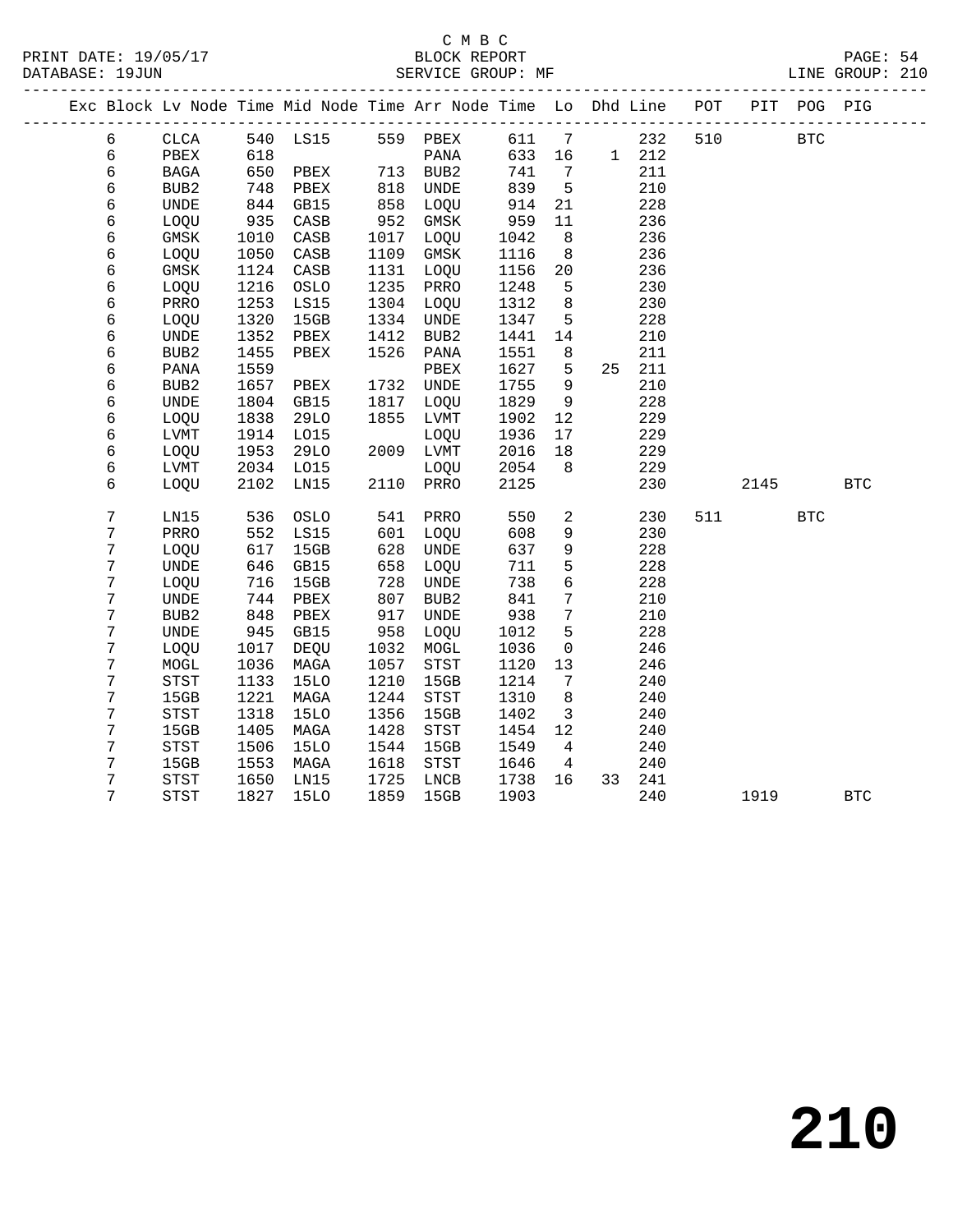PRINT DATE: 19/05/17 BLOCK REPORT PAGE: 55 DATABASE: 19JUN

### C M B C<br>BLOCK REPORT

|  | DAIABASE · 1900N |      |      |                                                                |     | SEKVICE GKOUP. MF |      |                 |    |     |     |     |            | TIME GKOOR. SIA |  |
|--|------------------|------|------|----------------------------------------------------------------|-----|-------------------|------|-----------------|----|-----|-----|-----|------------|-----------------|--|
|  |                  |      |      | Exc Block Lv Node Time Mid Node Time Arr Node Time Lo Dhd Line |     |                   |      |                 |    |     | POT | PIT | POG        | PIG             |  |
|  | 8                | 15GB | 530  | MAGA                                                           | 548 | STST              | 604  | 9               |    | 240 | 512 |     | <b>BTC</b> |                 |  |
|  | 8                | STST | 613  | 15LO                                                           | 640 | 15GB              | 646  | 10              |    | 240 |     |     |            |                 |  |
|  | 8                | 15GB | 656  | MAGA                                                           | 716 | STST              | 736  | 20              | 21 | 240 |     |     |            |                 |  |
|  | 8                | PBEX | 817  |                                                                |     | BAGA              | 839  | 9               |    | 211 |     |     |            |                 |  |
|  | 8                | BAGA | 848  |                                                                |     | PBEX              | 913  | -6              |    | 211 |     |     |            |                 |  |
|  | 8                | PBEX | 919  |                                                                |     | PANA              | 935  | 17              |    | 212 |     |     |            |                 |  |
|  | 8                | PANA | 952  |                                                                |     | PBEX              | 1009 | 10              |    | 212 |     |     |            |                 |  |
|  | 8                | PBEX | 1019 |                                                                |     | PANA              | 1035 | 17              |    | 212 |     |     |            |                 |  |
|  | R                | DANA | 1052 |                                                                |     | <b>DRFY</b>       | 1109 | $\overline{10}$ |    | 212 |     |     |            |                 |  |

| 8           | PANA                       | 1052 |                 |      | PBEX         | 1109 | $10$                |    | 212 |     |      |              |              |  |
|-------------|----------------------------|------|-----------------|------|--------------|------|---------------------|----|-----|-----|------|--------------|--------------|--|
| 8           | PBEX                       | 1119 |                 |      | PANA         | 1135 | 16                  |    | 212 |     |      |              |              |  |
| 8           | PANA                       | 1151 |                 |      | PBEX         | 1209 | $10$                |    | 212 |     |      |              |              |  |
| 8           | PBEX                       | 1219 |                 |      | PANA         | 1235 | 17                  |    | 212 |     |      |              |              |  |
| 8           | PANA                       | 1252 |                 |      | PBEX         | 1309 | $10$                |    | 212 |     |      |              |              |  |
| 8           | ${\tt PBEX}$               | 1319 |                 |      | PANA         | 1335 | 17                  |    | 212 |     |      |              |              |  |
| 8           | PANA                       | 1352 |                 |      | PBEX         | 1409 | $10$                |    | 212 |     |      |              |              |  |
| 8           | ${\tt PBEX}$               | 1419 |                 |      | PANA         | 1435 | 16                  |    | 212 |     |      |              |              |  |
| $\,8\,$     | PANA                       | 1451 |                 |      | PBEX         | 1509 | 10                  |    | 212 |     |      |              |              |  |
| 8           | PBEX                       | 1519 |                 |      | PANA         | 1536 | 15                  |    | 212 |     |      |              |              |  |
| 8           | PANA                       | 1551 |                 |      | PBEX         | 1611 | 6                   |    | 212 |     |      |              |              |  |
| 8           | ${\tt PBEX}$               | 1617 |                 |      | PANA         | 1634 | 11                  | 31 | 212 |     |      |              |              |  |
| 8           | <b>STST</b>                | 1716 | EDRI            | 1744 | MOGL         | 1754 | 0                   |    | 246 |     |      |              |              |  |
| 8           | $\tt MOGL$                 | 1754 | <b>WE28</b>     | 1801 | LOQU         | 1815 | 6                   |    | 246 |     |      |              |              |  |
| $\,8\,$     | LOQU                       | 1821 | LN15            | 1830 | PRRO         | 1847 |                     |    | 230 |     | 1907 |              | $_{\rm BTC}$ |  |
|             |                            |      |                 |      |              |      |                     |    |     |     |      |              |              |  |
| 9           | ${\tt CACU}$               | 537  | EDRI            | 542  | $\tt MOGL$   | 550  | 0                   |    | 246 | 512 |      | $_{\rm BTC}$ |              |  |
| 9           | $\sf{MOGL}$                | 550  | <b>WE28</b>     | 556  | LOQU         | 610  | 12                  |    | 246 |     |      |              |              |  |
| 9           | LOQU                       | 622  | DEQU            | 633  | MOGL         | 637  | $\mathsf{O}\xspace$ |    | 246 |     |      |              |              |  |
| $\mathsf 9$ | $\tt MOGL$                 | 637  | MAGA            | 657  | ${\tt STST}$ | 715  | $17$                |    | 246 |     |      |              |              |  |
| $\mathsf 9$ | STST                       | 732  | <b>15LO</b>     | 804  | 15GB         | 810  | 9                   |    | 240 |     |      |              |              |  |
| 9           | 15GB                       | 819  | $\tt MAGA$      | 841  | ${\tt STST}$ | 902  | $17\,$              |    | 240 |     |      |              |              |  |
| $\mathsf 9$ | <b>STST</b>                | 919  | EDRI            | 944  | $\tt MOGL$   | 954  | $\mathbf 1$         |    | 246 |     |      |              |              |  |
| $\mathsf 9$ | MOGL                       | 955  | <b>WE28</b>     | 1001 | LOQU         | 1018 | $17$                |    | 246 |     |      |              |              |  |
| 9           | LOQU                       | 1035 | $\mathtt{CASB}$ | 1054 | GMSK         | 1101 | 9                   |    | 236 |     |      |              |              |  |
| $\mathsf 9$ | <b>GMSK</b>                | 1110 | $\mathtt{CASB}$ | 1117 | LOQU         | 1142 | 8                   |    | 236 |     |      |              |              |  |
| $\mathsf 9$ | LOQU                       | 1150 | $\mathtt{CASB}$ | 1211 | GMSK         | 1218 | 7                   |    | 236 |     |      |              |              |  |
| $\mathsf 9$ | $\rm{GMSK}$                | 1225 | LS15            | 1250 | PBEX         | 1307 | 10                  |    | 232 |     |      |              |              |  |
| 9           | ${\tt PBEX}$               | 1317 | LN15            | 1335 | $\rm{GMSK}$  | 1358 | 11                  |    | 232 |     |      |              |              |  |
| $\mathsf 9$ | GMSK                       | 1409 | CASB            | 1416 | LOQU         | 1440 | 10                  |    | 236 |     |      |              |              |  |
| 9           | LOQU                       | 1450 | $\mathtt{CASB}$ | 1509 | GMSK         | 1516 | 9                   |    | 236 |     |      |              |              |  |
| $\mathsf 9$ | GMSK                       | 1525 | $\mathtt{CASB}$ | 1534 | LOQU         | 1556 | 9                   |    | 236 |     |      |              |              |  |
| $\mathsf 9$ | LOQU                       | 1605 | $\mathtt{CASB}$ | 1626 | GMSK         | 1633 | 12                  |    | 236 |     |      |              |              |  |
| $\mathsf 9$ | $\rm{GMSK}$                | 1645 | LS15            | 1709 | PBEX         | 1734 | 3                   | 25 | 232 |     |      |              |              |  |
| $\mathsf 9$ | ${\tt STST}$               | 1802 | <b>15LO</b>     | 1836 | 15GB         | 1842 | 5                   |    | 240 |     |      |              |              |  |
| $\mathsf 9$ | 15GB                       | 1847 | MAGA            | 1906 | STST         | 1929 | 8                   |    | 240 |     |      |              |              |  |
| $\mathsf 9$ | ${\tt STST}$               | 1937 | <b>15LO</b>     | 2009 | 15GB         | 2013 | 7                   |    | 240 |     |      |              |              |  |
| $\mathsf 9$ | 15GB                       | 2020 | MAGA            | 2037 | <b>STST</b>  | 2057 | 7                   |    | 240 |     |      |              |              |  |
| $\mathsf 9$ | $_{\footnotesize\rm STST}$ | 2104 | EDRI            | 2126 | MOGL         | 2135 | 0                   |    | 246 |     |      |              |              |  |
| 9           | MOGL                       | 2135 | <b>WE28</b>     | 2141 | LOQU         | 2153 | 9                   |    | 246 |     |      |              |              |  |
| 9           | LOQU                       | 2202 | 15GB            | 2214 | <b>UNDE</b>  | 2225 | $1\,2$              |    | 228 |     |      |              |              |  |
| $\mathsf 9$ | UNDE                       | 2237 | GB15            | 2247 | LOQU         | 2256 | 7                   |    | 228 |     |      |              |              |  |
| 9           | LOQU                       | 2303 | $\mathtt{CASB}$ | 2318 | GMSK         | 2325 | 5                   |    | 236 |     |      |              |              |  |
| 9           | $\rm{GMSK}$                | 2330 | $\mathtt{CASB}$ | 2337 | LOQU         | 2352 | 11                  |    | 236 |     |      |              |              |  |
| 9           | LOQU                       | 2403 | CASB            | 2418 | GMSK         | 2425 | 5                   |    | 236 |     |      |              |              |  |

9 GMSK 2430 CASB 2437 LOQU 2451 236 2507 BTC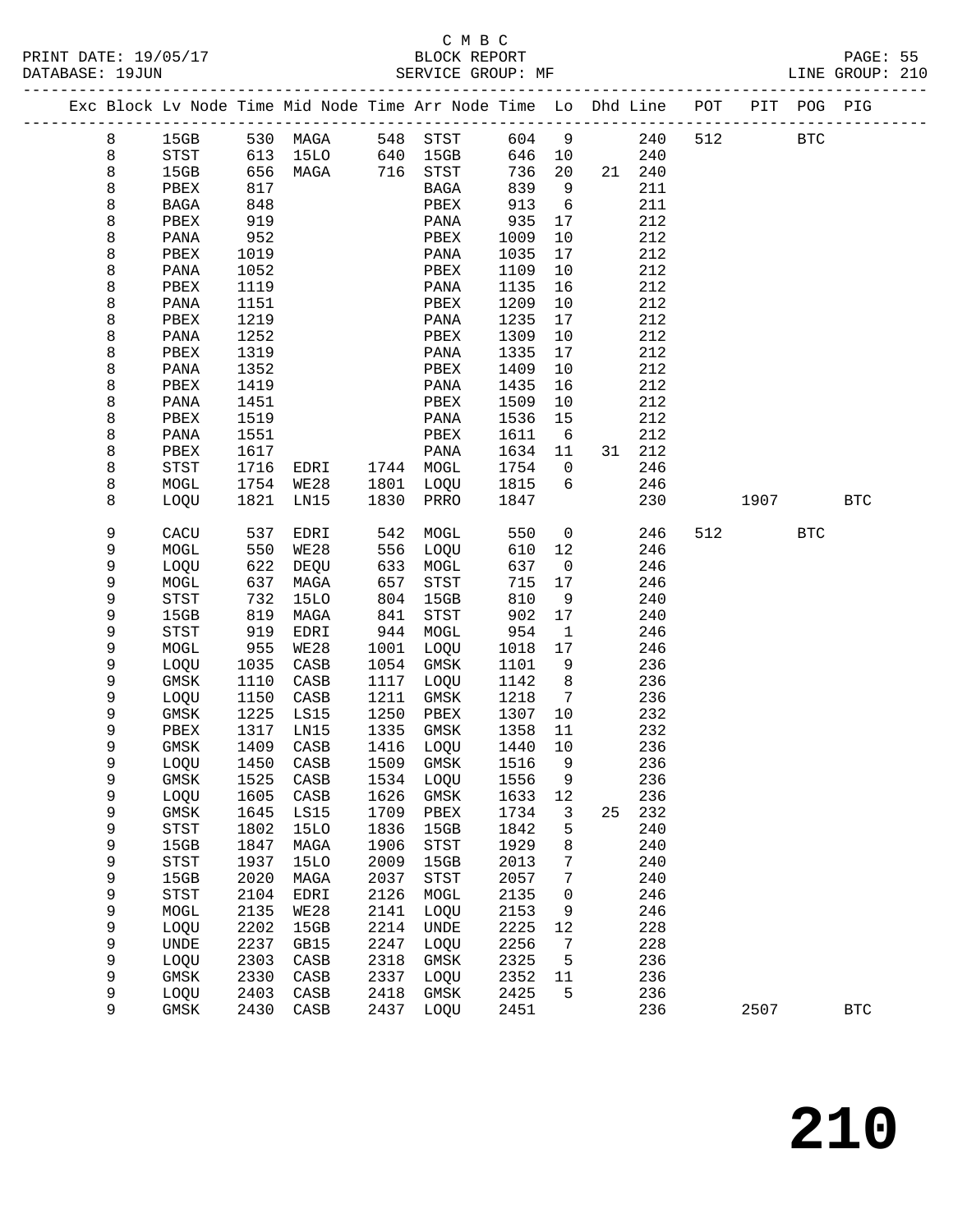|      |                              |      | Exc Block Lv Node Time Mid Node Time Arr Node Time Lo Dhd Line POT PIT POG PIG |           |                                       |        |                         |        |     |      |            |            |  |
|------|------------------------------|------|--------------------------------------------------------------------------------|-----------|---------------------------------------|--------|-------------------------|--------|-----|------|------------|------------|--|
| 10   | PBEX                         |      | 525 LN15 538 GMSK                                                              |           |                                       | 554 12 |                         | 232    | 513 |      | <b>BTC</b> |            |  |
| $10$ | GMSK                         | 606  | LS15                                                                           |           | 626 PBEX                              | 639    | 9                       | 232    |     |      |            |            |  |
| $10$ | PBEX                         | 648  | LN15                                                                           |           | 702 GMSK                              | 722    | $7\phantom{.0}$         | 232    |     |      |            |            |  |
| 10   | GMSK                         | 729  | LS15                                                                           | 752       | PBEX                                  | 809    | 8                       | 232    |     |      |            |            |  |
| 10   | PBEX                         | 817  | LN15                                                                           | 834       | GMSK                                  | 858    | 9                       | 232    |     |      |            |            |  |
| 10   | GMSK                         | 907  | CASB                                                                           | 914       | LOQU                                  | 942    | $\overline{3}$          | 236    |     |      |            |            |  |
| $10$ | LOQU                         | 945  | OSLO                                                                           | 1003      | PRRO                                  | 1018   | 5                       | 230    |     |      |            |            |  |
| $10$ | PRRO                         | 1023 | LS15                                                                           | 1034 LOQU |                                       | 1042   | 8                       | 230    |     |      |            |            |  |
| 10   | LOQU                         | 1050 | 15GB                                                                           | 1104      | UNDE                                  | 1116   | 5                       | 228    |     |      |            |            |  |
| 10   | UNDE                         | 1121 | PBEX                                                                           | 1142      | BUB2                                  | 1211   | $\overline{4}$          | 210    |     |      |            |            |  |
| 10   | BUB <sub>2</sub>             | 1215 | PBEX                                                                           | 1245      | UNDE                                  | 1306   | 8 <sup>8</sup>          | 210    |     |      |            |            |  |
| 10   | $\ensuremath{\mathsf{UNDE}}$ | 1314 | GB15                                                                           | 1328      | LOQU                                  | 1342   | 23                      | 228    |     |      |            |            |  |
| 10   | LOQU                         | 1405 | CASB                                                                           | 1424      | GMSK                                  | 1431   | 20                      | 236    |     |      |            |            |  |
| 10   | GMSK                         | 1451 | LS15                                                                           | 1521      | PBEX                                  | 1547   | $\overline{\mathbf{3}}$ | 232    |     |      |            |            |  |
| 10   | PBEX                         | 1550 | LN15                                                                           | 1608      | GMSK                                  | 1632   | 8 <sup>8</sup>          | 232    |     |      |            |            |  |
| 10   | GMSK                         | 1640 | CASB                                                                           | 1647      | LOQU                                  | 1708   | 10                      | 236    |     |      |            |            |  |
| $10$ | LOQU                         | 1718 | 15GB                                                                           | 1735      | UNDE                                  | 1751   | $\overline{4}$          | 228    |     |      |            |            |  |
| 10   | UNDE                         | 1755 | PBEX                                                                           | 1814      | BUB2                                  | 1842   | 9                       | 210    |     |      |            |            |  |
| 10   | BUB <sub>2</sub>             | 1851 | PBEX                                                                           | 1916      | UNDE                                  | 1936   |                         | 210    |     | 1958 |            | <b>BTC</b> |  |
|      |                              |      |                                                                                |           |                                       |        |                         |        |     |      |            |            |  |
| 11   | LVMT                         | 533  | LO15                                                                           |           | LOOU                                  | 552    | 10                      | 229    | 515 |      | <b>BTC</b> |            |  |
| 11   | LOQU                         | 602  | 29LO                                                                           |           | 613 LVMT                              | 618    | 15                      | 229    |     |      |            |            |  |
| 11   | ${\rm LVMT}$                 | 633  | LO15                                                                           |           | LOQU                                  | 654    | 8 <sup>8</sup>          | 229    |     |      |            |            |  |
| 11   | LOQU                         | 702  | 29LO                                                                           |           | 716 LVMT                              | 722    | 10                      | 229    |     |      |            |            |  |
| 11   | ${\rm LVMT}$                 | 732  | L015                                                                           |           | LOQU                                  | 758    | $6\overline{6}$         | 14 229 |     |      |            |            |  |
| 11   | LNOS                         | 818  | <b>15LO</b>                                                                    |           | 831 STST                              | 906    | 11                      | 241    |     |      |            |            |  |
| 11   | STST                         | 917  | <b>15LO</b>                                                                    | 954       | 15GB                                  | 1000   | 8                       | 240    |     |      |            |            |  |
| 11   | 15GB                         | 1008 | MAGA                                                                           | 1028      | STST                                  | 1050   | 26                      | 240    |     |      |            |            |  |
| 11   | STST                         | 1116 | EDRI                                                                           | 1140      | MOGL                                  | 1150   | $\overline{0}$          | 246    |     |      |            |            |  |
| 11   | MOGL                         | 1150 | <b>WE28</b>                                                                    | 1156      | LOQU                                  | 1210   | $\overline{7}$          | 246    |     |      |            |            |  |
| 11   | LOQU                         | 1217 | DEQU                                                                           | 1230      | MOGL                                  | 1234   | $\overline{0}$          | 246    |     |      |            |            |  |
| 11   | MOGL                         | 1234 | MAGA                                                                           | 1254      | $_{\footnotesize{\textnormal{STST}}}$ | 1318   | 15                      | 246    |     |      |            |            |  |
| 11   | STST                         | 1333 | <b>15LO</b>                                                                    | 1411      | 15GB                                  | 1417   | 10                      | 240    |     |      |            |            |  |
| 11   | 15GB                         | 1427 | MAGA                                                                           | 1451      | <b>STST</b>                           | 1518   | 5                       | 240    |     |      |            |            |  |
| 11   | STST                         | 1523 | <b>15LO</b>                                                                    | 1601      | 15GB                                  | 1606   | $4\overline{ }$         | 240    |     |      |            |            |  |
| 11   | 15GB                         | 1610 | MAGA                                                                           | 1635      | STST                                  | 1704   | $4\overline{4}$         | 240    |     |      |            |            |  |
| 11   | STST                         | 1708 | EDRI                                                                           | 1736      | MOGL                                  | 1746   | $\overline{0}$          | 246    |     |      |            |            |  |
| 11   | MOGL                         | 1746 | WE28                                                                           | 1753      | LOQU                                  | 1807   | 11<br>6                 | 246    |     |      |            |            |  |
| 11   | LOQU                         | 1818 | 15GB                                                                           | 1834      | UNDE                                  | 1846   |                         | 228    |     |      |            |            |  |
| 11   | <b>UNDE</b>                  | 1852 | GB15                                                                           |           | 1904 LOQU                             | 1914   |                         | 228    |     | 1934 |            | <b>BTC</b> |  |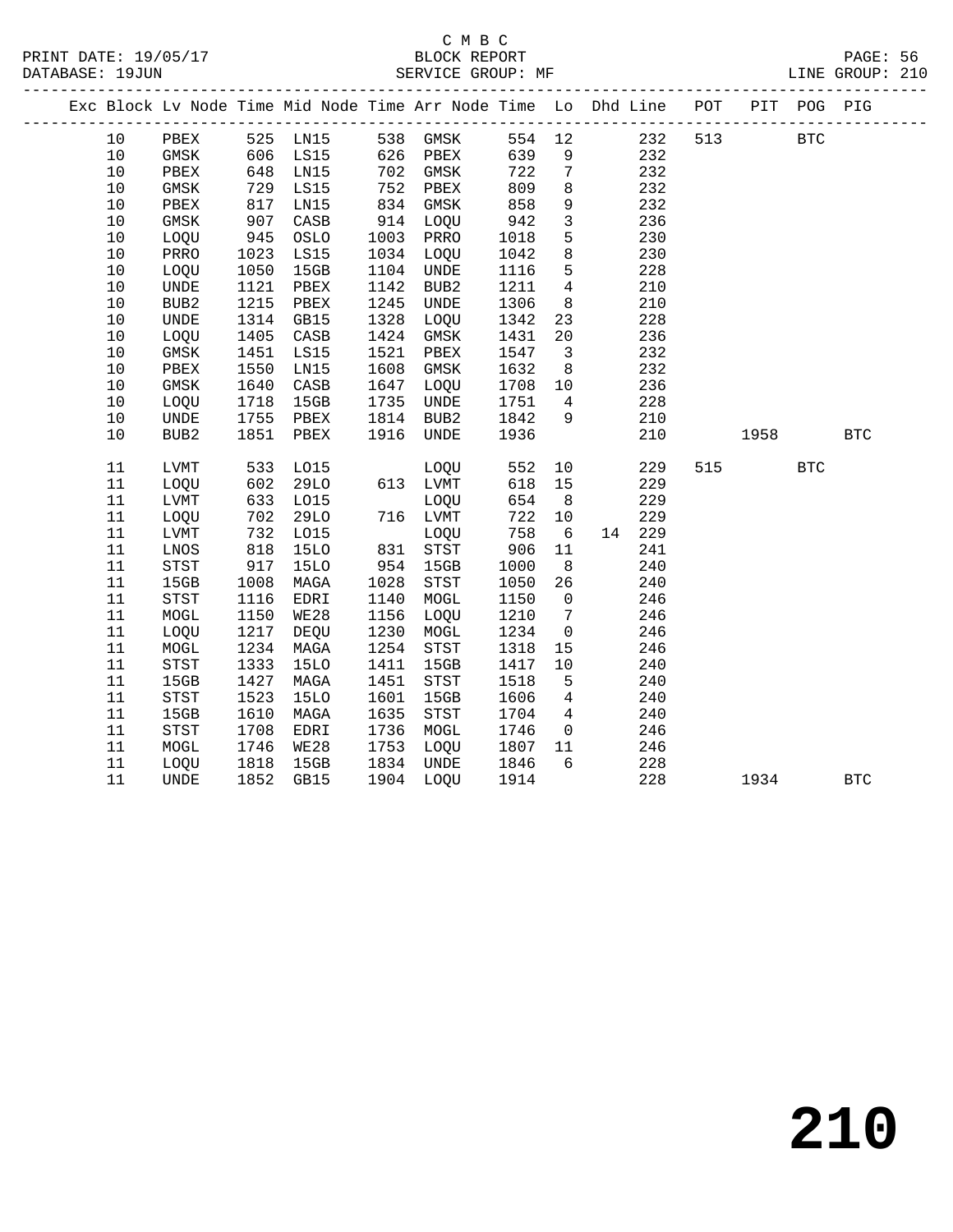### C M B C<br>BLOCK REPORT

PAGE: 57<br>LINE GROUP: 210

|  |          |                              |            | Exc Block Lv Node Time Mid Node Time Arr Node Time Lo Dhd Line POT |            |                            |            |                      |            |     |      | PIT POG PIG |              |
|--|----------|------------------------------|------------|--------------------------------------------------------------------|------------|----------------------------|------------|----------------------|------------|-----|------|-------------|--------------|
|  | 12       | 15GB                         | 534        | LVMT                                                               |            | 539 UNDE                   | 543        | 5                    | 228        | 516 |      | <b>BTC</b>  |              |
|  | 12       | $\ensuremath{\mathsf{UNDE}}$ | 548        | GB15                                                               | 559        | LOQU                       | 610        | 9                    | 228        |     |      |             |              |
|  | 12       | LOQU                         | 619        | OSLO                                                               | 630        | PRRO                       | 648        | $\overline{4}$       | 230        |     |      |             |              |
|  | 12       | PRRO                         | 652        | LS15                                                               | 702        | LOQU                       | 709        | 10                   | 230        |     |      |             |              |
|  | 12       | LOQU                         | 719        |                                                                    |            | HARB                       | 727        | 11                   | 8 231      |     |      |             |              |
|  | 12       | LOQU                         | 746        | OSLO                                                               | 803        | PRRO                       | 815        | 7                    | 230        |     |      |             |              |
|  | 12       | PRRO                         | 822        | LS15                                                               | 834        | LOQU                       | 842        | 8                    | 230        |     |      |             |              |
|  | 12       | LOQU                         | 850        | 15GB                                                               | 904        | UNDE                       | 917        | $5\phantom{.0}$      | 228        |     |      |             |              |
|  | 12       | UNDE                         | 922        | PBEX                                                               | 943        | BUB2                       | 1011       | 9                    | 210        |     |      |             |              |
|  | 12       | BUB2                         | 1020       | PBEX                                                               | 1045       | UNDE                       | 1105       | 8                    | 210        |     |      |             |              |
|  | 12       | UNDE                         | 1113       | GB15                                                               | 1128       | LOQU                       | 1142       | 8                    | 228        |     |      |             |              |
|  | 12       | LOQU                         | 1150       | 15GB                                                               | 1204       | UNDE                       | 1217       | $\epsilon$           | 228        |     |      |             |              |
|  | 12       | UNDE                         | 1223       | PBEX                                                               | 1242       | BUB2                       | 1311       | 4                    | 210        |     |      |             |              |
|  | 12       | BUB2                         | 1315       | PBEX                                                               | 1345       | UNDE                       | 1406       | 8                    | 210        |     |      |             |              |
|  | 12       | UNDE                         | 1414       | GB15                                                               | 1428       | LOQU                       | 1442       | 8                    | 228        |     |      |             |              |
|  | $1\,2$   | LOQU                         | 1450       | 15GB                                                               | 1506       | UNDE                       | 1521       | $\mathbf{3}$         | 228        |     |      |             |              |
|  | 12       | UNDE                         | 1524       | PBEX                                                               | 1545       | BUB2                       | 1617       | 5                    | 210        |     |      |             |              |
|  | 12       | BUB2                         | 1622       | PBEX                                                               | 1700       | UNDE                       | 1723       | 9                    | 210        |     |      |             |              |
|  | 12       | UNDE                         | 1732       | GB15                                                               | 1746       | LOQU                       | 1759       | 9                    | 228        |     |      |             |              |
|  | 12       | LOQU                         | 1808       | 29LO                                                               | 1825       | LVMT                       | 1832       | 11                   | 229        |     |      |             |              |
|  | 12       | <b>LVMT</b>                  | 1843       | L015                                                               |            | LOQU                       | 1907       |                      | 229        |     | 1927 |             | <b>BTC</b>   |
|  |          |                              |            |                                                                    |            |                            |            |                      |            |     |      |             |              |
|  | 13       | <b>BDKI</b>                  | 520        | HK-W                                                               | 523        | PBEX                       | 530        | 2                    | 028        | 519 |      | <b>BTC</b>  |              |
|  | 13       | PBEX                         | 532        | MTLV                                                               | 541        | UNDE                       | 549        | $7\phantom{.0}$      | 210        |     |      |             |              |
|  | 13       | UNDE                         | 556        | PBEX                                                               | 615        | BUB2                       | 636        | 14                   | 210        |     |      |             |              |
|  | 13       | BUB2                         | 650        | PBEX                                                               | 713        | UNDE                       | 733        | 10                   | 210        |     |      |             |              |
|  | 13       | UNDE                         | 743        | GB15                                                               | 757        | LOQU                       | 812        | 4                    | 228        |     |      |             |              |
|  | 13       | LOQU                         | 816        | OSLO                                                               | 833        | PRRO                       | 848        | 4                    | 230        |     |      |             |              |
|  | 13<br>13 | PRRO<br>LOQU                 | 852<br>920 | LS15<br>15GB                                                       | 904<br>934 | LOQU<br>UNDE               | 911<br>946 | 9<br>$7\phantom{.0}$ | 230<br>228 |     |      |             |              |
|  | 13       | UNDE                         | 953        | PBEX                                                               | 1012       | BUB2                       | 1041       | 9                    | 210        |     |      |             |              |
|  | 13       | BUB2                         | 1050       | PBEX                                                               | 1115       | UNDE                       | 1136       | 8                    | 210        |     |      |             |              |
|  | 13       | UNDE                         | 1144       | GB15                                                               | 1158       | LOQU                       | 1212       | 23                   | 228        |     |      |             |              |
|  | 13       | LOQU                         | 1235       | CASB                                                               | 1255       | GMSK                       | 1302       | 22                   | 236        |     |      |             |              |
|  | 13       | $\rm{GMSK}$                  | 1324       | CASB                                                               | 1331       | LOQU                       | 1355       | 12                   | 236        |     |      |             |              |
|  | 13       | LOQU                         | 1407       | 29LO                                                               | 1425       | LVMT                       | 1432       | 24                   | 229        |     |      |             |              |
|  | 13       | LVMT                         | 1456       | L015                                                               |            | LOQU                       | 1528       | 14                   | 7 229      |     |      |             |              |
|  | 13       | HARB                         | 1549       |                                                                    |            | LOQU                       | 1558       | 9                    | 231        |     |      |             |              |
|  | 13       | LOQU                         | 1607       | 29LO                                                               |            | 1626 LVMT                  | 1635       | 12                   | 229        |     |      |             |              |
|  | $13$     | LVMT                         | 1647       | LO15                                                               |            | LOQU                       | 1712       | 5                    | 229        |     |      |             |              |
|  | 13       | LOQU                         | 1717       | DEQU                                                               | 1733       | MOGL                       | 1738       | 0                    | 246        |     |      |             |              |
|  | 13       | MOGL                         | 1738       | MAGA                                                               | 1756       | STST                       | 1823       | 14                   | 246        |     |      |             |              |
|  | 13       | <b>STST</b>                  | 1837       | <b>15LO</b>                                                        | 1909       | 15GB                       | 1913       | 5                    | 240        |     |      |             |              |
|  | 13       | 15GB                         | 1918       | MAGA                                                               | 1936       | STST                       | 1958       | 9                    | 240        |     |      |             |              |
|  | 13       | <b>STST</b>                  | 2007       | <b>15LO</b>                                                        | 2039       | 15GB                       | 2043       | 9                    | 240        |     |      |             |              |
|  | 13       | 15GB                         | 2052       | MAGA                                                               | 2109       | $_{\footnotesize\rm STST}$ | 2129       | 15                   | 240        |     |      |             |              |
|  | 13       | <b>STST</b>                  | 2144       | <b>15LO</b>                                                        | 2214       | 15GB                       | 2218       |                      | 240        |     | 2234 |             | $_{\rm BTC}$ |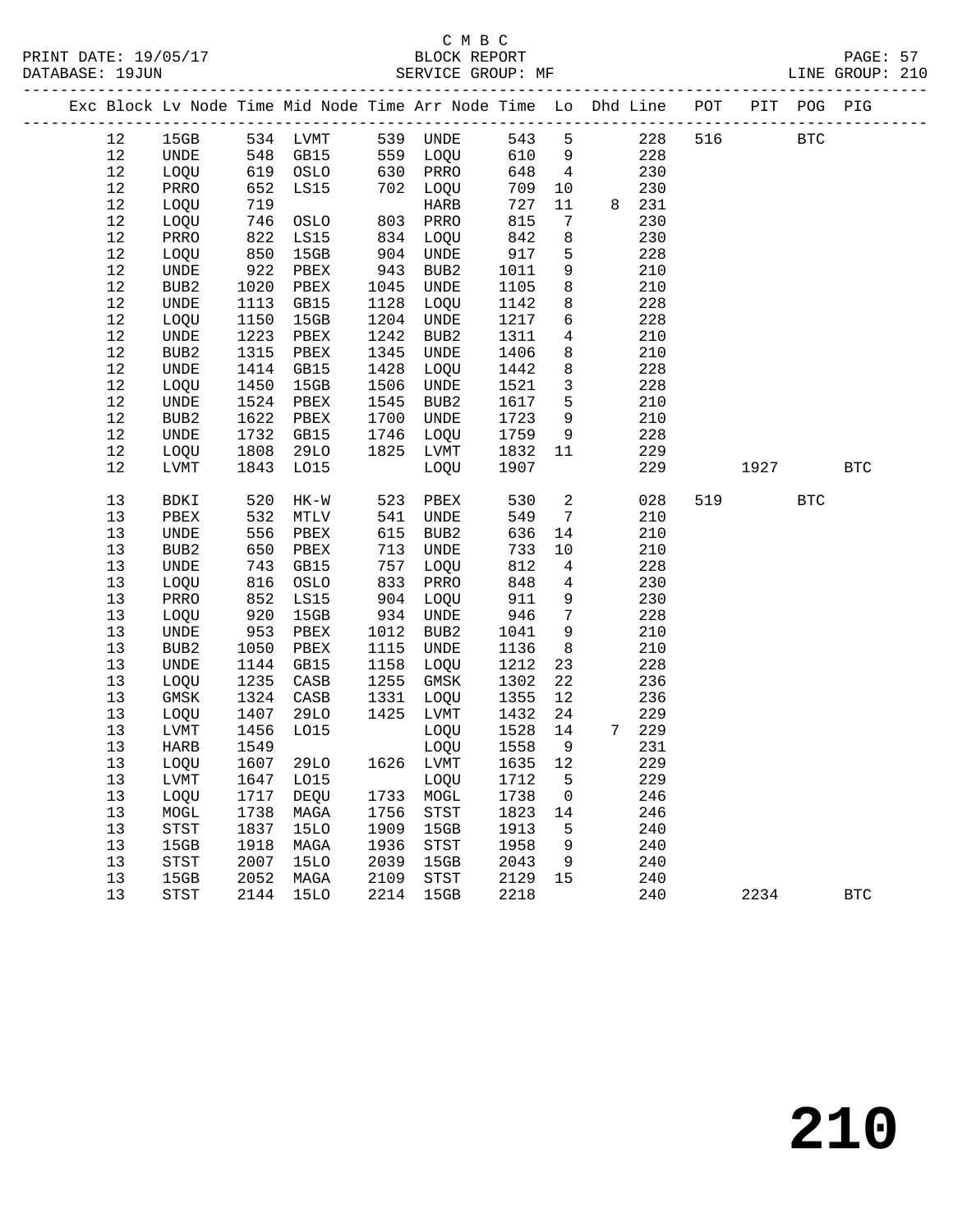|  |    |                              |      | Exc Block Lv Node Time Mid Node Time Arr Node Time Lo Dhd Line POT |      |                            |      |                 |    |        |     |      | PIT POG PIG |            |
|--|----|------------------------------|------|--------------------------------------------------------------------|------|----------------------------|------|-----------------|----|--------|-----|------|-------------|------------|
|  | 14 | PBEX                         | 532  |                                                                    |      | BAGA                       | 550  | $\overline{4}$  |    | 211    | 520 |      | <b>BTC</b>  |            |
|  | 14 | BAGA                         | 554  |                                                                    |      | PBEX                       | 614  | 6               |    | 211    |     |      |             |            |
|  | 14 | PBEX                         | 620  | EBEA<br>LN15 633 GMSK                                              |      |                            | 649  | 9               |    | 232    |     |      |             |            |
|  | 14 | GMSK                         | 658  | CASB                                                               | 705  | LOQU                       | 726  | 9               |    | 236    |     |      |             |            |
|  | 14 | LOQU                         | 735  | CASB                                                               | 752  | GMSK                       | 759  | 2               |    | 236    |     |      |             |            |
|  | 14 | GMSK                         | 801  | LS15                                                               | 827  | PBEX                       | 844  | 6               |    | 232    |     |      |             |            |
|  | 14 | PBEX                         | 850  |                                                                    |      | PANA                       | 911  | 13              |    | 211    |     |      |             |            |
|  | 14 | $\mathtt{PANA}$              | 924  |                                                                    |      | PBEX                       | 941  | 6               |    | 212    |     |      |             |            |
|  | 14 | PBEX                         | 947  | LN15                                                               | 1004 | GMSK                       | 1026 | 4               |    | 232    |     |      |             |            |
|  | 14 | GMSK                         | 1030 | LS15                                                               | 1054 | PBEX                       | 1110 | 7               |    | 232    |     |      |             |            |
|  | 14 | PBEX                         | 1117 | LN15                                                               | 1134 | GMSK                       | 1157 | 13              |    | 232    |     |      |             |            |
|  | 14 | GMSK                         | 1210 | CASB                                                               | 1217 | LOQU                       | 1243 | $7\overline{ }$ |    | 236    |     |      |             |            |
|  | 14 | LOQU                         | 1250 | CASB                                                               | 1310 | GMSK                       | 1317 | 8               |    | 236    |     |      |             |            |
|  | 14 | GMSK                         | 1325 | LS15                                                               | 1349 | PBEX                       | 1406 | 12              |    | 232    |     |      |             |            |
|  | 14 | PBEX                         | 1418 | LN15                                                               | 1436 | GMSK                       | 1501 | 9               |    | 232    |     |      |             |            |
|  | 14 | GMSK                         | 1510 | CASB                                                               | 1519 | LOQU                       | 1546 | $\overline{4}$  |    | 236    |     |      |             |            |
|  | 14 | LOQU                         | 1550 | CASB                                                               | 1611 | GMSK                       | 1618 | 7               |    | 236    |     |      |             |            |
|  | 14 | GMSK                         | 1625 | CASB                                                               | 1632 | LOQU                       | 1653 | 10              |    | 236    |     |      |             |            |
|  | 14 | LOQU                         | 1703 | 15GB                                                               | 1720 | UNDE                       | 1736 | 6               |    | 228    |     |      |             |            |
|  | 14 | $\ensuremath{\mathsf{UNDE}}$ | 1742 | PBEX                                                               | 1801 | BUB2                       | 1829 | $7\phantom{.0}$ |    | 210    |     |      |             |            |
|  | 14 | BUB2                         | 1836 | PBEX                                                               | 1901 | UNDE                       | 1921 | 7               |    | 210    |     |      |             |            |
|  | 14 | UNDE                         | 1928 | PBEX                                                               | 1946 | BUB2                       | 2013 | 2               |    | 209    |     |      |             |            |
|  | 14 | BUB2                         | 2015 | PBEX                                                               | 2043 | UNDE                       | 2107 | 22              |    | 209    |     |      |             |            |
|  | 14 | UNDE                         | 2129 | PBEX                                                               | 2146 | BUB2                       | 2212 | $\overline{4}$  |    | 209    |     |      |             |            |
|  | 14 | BUB2                         | 2216 | PBEX                                                               | 2243 | UNDE                       | 2305 | 24              |    | 209    |     |      |             |            |
|  | 14 | UNDE                         | 2329 | PBEX                                                               | 2346 | BUB2                       | 2411 | 9               |    | 209    |     |      |             |            |
|  | 14 | BUB <sub>2</sub>             | 2420 | PBEX                                                               | 2443 | UNDE                       | 2505 |                 |    | 209    |     | 2527 |             | <b>BTC</b> |
|  |    |                              |      |                                                                    |      |                            |      |                 |    |        |     |      |             |            |
|  | 15 | 15GB                         | 541  | MAGA                                                               | 600  | STST                       | 618  | 15              |    | 240    | 523 |      | <b>BTC</b>  |            |
|  | 15 | STST                         | 633  | <b>15LO</b>                                                        | 701  | 15GB                       | 707  | 11              |    | 240    |     |      |             |            |
|  | 15 | 15GB                         | 718  | MAGA                                                               | 740  | STST                       | 801  | 22              |    | 21 240 |     |      |             |            |
|  | 15 | PBEX                         | 844  |                                                                    |      | SEHY                       | 859  | $\mathsf{O}$    |    | 214    |     |      |             |            |
|  | 15 | SEHY                         | 859  |                                                                    |      | PBEX                       | 913  | 6               |    | 214    |     |      |             |            |
|  | 15 | PBEX                         | 919  |                                                                    |      | SEHY                       | 932  | $\mathsf{O}$    |    | 214    |     |      |             |            |
|  | 15 | SEHY                         | 932  |                                                                    |      | PBEX                       | 946  | 16              |    | 214    |     |      |             |            |
|  | 15 | PBEX                         | 1002 |                                                                    |      | PANA                       | 1023 | 12              |    | 211    |     |      |             |            |
|  | 15 | PANA                         | 1035 | PBEX                                                               |      | 1100 BUB2                  | 1128 | $6\overline{6}$ |    | 211    |     |      |             |            |
|  | 15 | BUB2                         | 1134 | PBEX                                                               |      | 1202 PANA                  | 1226 | 9               |    | 211    |     |      |             |            |
|  | 15 | PANA                         | 1235 | PBEX                                                               | 1300 | BUB2                       | 1328 | $\overline{4}$  |    | 211    |     |      |             |            |
|  | 15 | BUB2                         |      | 1332 PBEX 1403 PANA 1429 6                                         |      |                            |      |                 |    | 211    |     |      |             |            |
|  | 15 | PANA                         | 1435 | PBEX                                                               | 1500 | BUB <sub>2</sub>           | 1529 | 2               |    | 211    |     |      |             |            |
|  | 15 | BUB <sub>2</sub>             | 1531 | PBEX                                                               | 1604 | PANA                       | 1628 | 6               |    | 211    |     |      |             |            |
|  | 15 | PANA                         | 1634 |                                                                    |      | PBEX                       | 1700 | 10              | 25 | 211    |     |      |             |            |
|  | 15 | <b>STST</b>                  | 1735 | 15LO                                                               | 1811 | 15GB                       | 1817 | 14              |    | 240    |     |      |             |            |
|  | 15 | 15GB                         | 1831 | MAGA                                                               | 1851 | $_{\footnotesize\rm STST}$ | 1916 | 6               |    | 240    |     |      |             |            |
|  | 15 | STST                         | 1922 | <b>15LO</b>                                                        | 1954 | 15GB                       | 1958 | 6               |    | 240    |     |      |             |            |
|  | 15 | 15GB                         | 2004 | MAGA                                                               | 2021 | STST                       | 2041 | 12              |    | 240    |     |      |             |            |
|  | 15 | <b>STST</b>                  | 2053 | <b>15LO</b>                                                        | 2124 | 15GB                       | 2128 |                 |    | 240    |     | 2144 |             | <b>BTC</b> |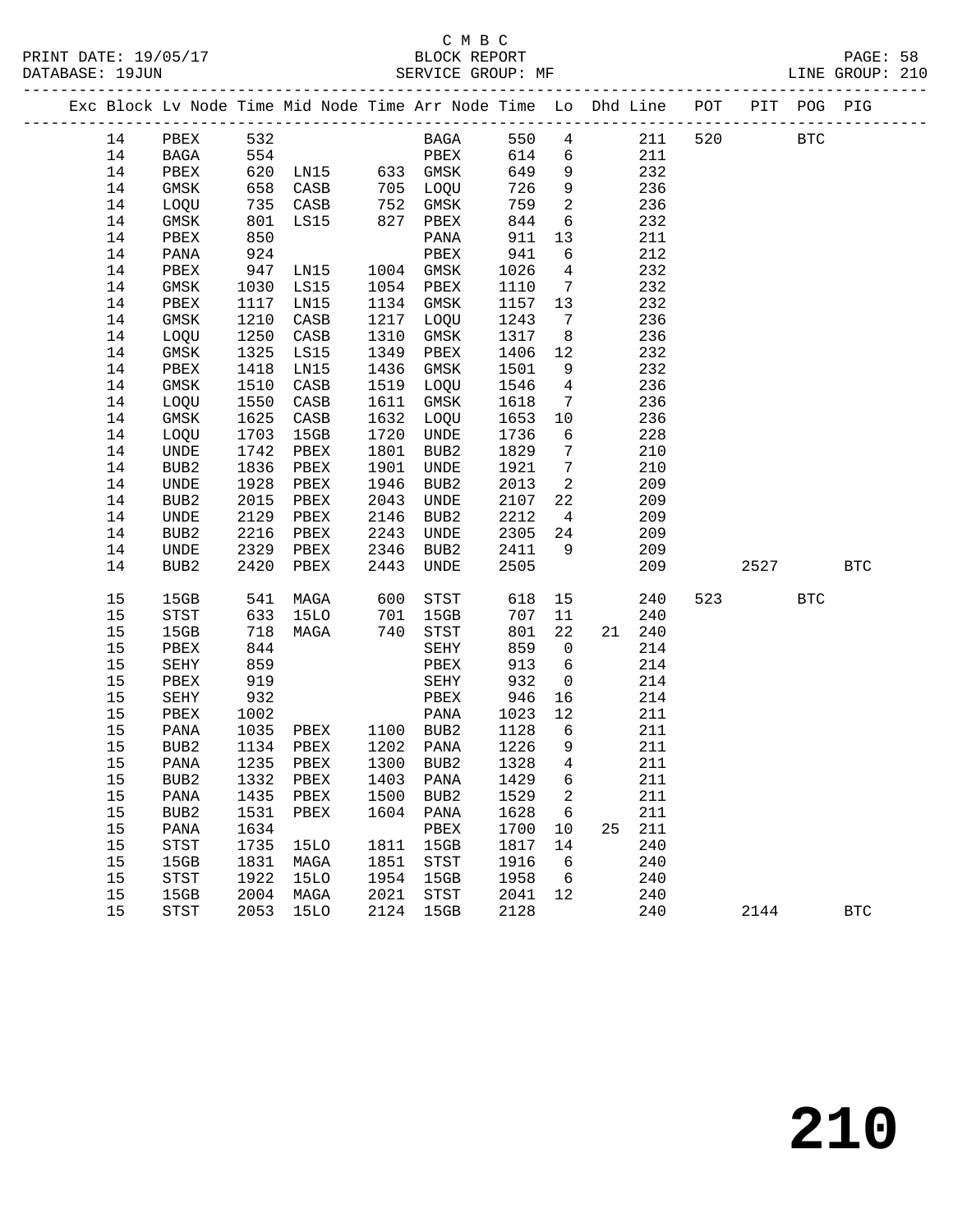### C M B C<br>BLOCK REPORT SERVICE GROUP: MF

|  |    |                  |      |          |      |                  |      |                | Exc Block Lv Node Time Mid Node Time Arr Node Time Lo Dhd Line POT |     |      | PIT POG PIG |            |
|--|----|------------------|------|----------|------|------------------|------|----------------|--------------------------------------------------------------------|-----|------|-------------|------------|
|  |    |                  |      |          |      |                  |      |                |                                                                    |     |      |             |            |
|  | 16 | BUB <sub>2</sub> |      | 551 PBEX | 615  | UNDE             | 633  | 4              | 210                                                                | 528 |      | <b>BTC</b>  |            |
|  | 16 | UNDE             | 637  | PBEX     | 657  | BUB <sub>2</sub> | 722  | 16             | 210                                                                |     |      |             |            |
|  | 16 | BUB <sub>2</sub> | 738  | PBEX     | 806  | UNDE             | 826  | 17             | 210                                                                |     |      |             |            |
|  | 16 | UNDE             | 843  | PBEX     | 907  | BUB2             | 937  | 13             | 210                                                                |     |      |             |            |
|  | 16 | BUB <sub>2</sub> | 950  | PBEX     | 1015 | UNDE             | 1035 | 8              | 210                                                                |     |      |             |            |
|  | 16 | UNDE             | 1043 | GB15     | 1058 | LOQU             | 1112 | 23             | 228                                                                |     |      |             |            |
|  | 16 | LOQU             | 1135 | CASB     | 1156 | GMSK             | 1203 | 21             | 236                                                                |     |      |             |            |
|  | 16 | GMSK             | 1224 | CASB     | 1231 | LOQU             | 1257 | 19             | 236                                                                |     |      |             |            |
|  | 16 | LOQU             | 1316 | LN15     | 1327 | PRRO             | 1343 | 7              | 230                                                                |     |      |             |            |
|  | 16 | PRRO             | 1350 | LS15     | 1400 | LOQU             | 1408 | 12             | 230                                                                |     |      |             |            |
|  | 16 | LOQU             | 1420 | 15GB     | 1435 | <b>UNDE</b>      | 1448 | $\overline{a}$ | 228                                                                |     |      |             |            |
|  | 16 | <b>UNDE</b>      | 1450 | PBEX     | 1512 | BUB <sub>2</sub> | 1543 | 5              | 210<br>$\mathbf{1}$                                                |     |      |             |            |
|  | 16 | BUB2             | 1548 | PBEX     | 1621 | <b>BAGA</b>      | 1645 | 5              | 211                                                                |     |      |             |            |
|  | 16 | PANA             | 1651 |          |      | PBEX             | 1711 | 6              | 212                                                                |     |      |             |            |
|  | 16 | PBEX             | 1717 |          |      | PANA             | 1734 | 22             | 212                                                                |     |      |             |            |
|  | 16 | PANA             | 1756 |          |      | PBEX             | 1813 | 4              | 212                                                                |     |      |             |            |
|  | 16 | PBEX             | 1817 | LN15     | 1832 | GMSK             | 1854 |                | 232                                                                |     | 1924 |             | <b>BTC</b> |
|  | 17 | LOQU             | 602  |          |      | 22PH             | 613  | $\mathbf{1}$   | 236                                                                | 532 |      | <b>BTC</b>  |            |
|  | 17 | 22PH             | 614  |          |      | LOQU             | 630  | 5              | 236                                                                |     |      |             |            |
|  | 17 | LOQU             | 635  | CASB     | 650  | GMSK             | 657  | 6              | 236                                                                |     |      |             |            |
|  | 17 | GMSK             | 703  | LS15     | 726  | PBEX             | 743  | 4              | 232                                                                |     |      |             |            |
|  | 17 | PBEX             | 747  | LN15     | 804  | GMSK             | 828  | 9              | 232                                                                |     |      |             |            |
|  | 17 | GMSK             | 837  | CASB     | 844  | LOQU             | 910  | 5              | 236                                                                |     |      |             |            |
|  | 17 | LOQU             | 915  | OSLO     | 933  | PRRO             | 949  | 5              | 230                                                                |     |      |             |            |
|  | 17 | PRRO             | 954  | LS15     | 1004 | LOQU             | 1012 | 8              | 230                                                                |     |      |             |            |
|  | 17 | LOQU             | 1020 | 15GB     | 1034 | <b>UNDE</b>      | 1046 | $7\phantom{.}$ | 228                                                                |     |      |             |            |
|  | 17 | <b>UNDE</b>      | 1053 | PBEX     | 1112 | BUB <sub>2</sub> | 1141 | 6              | 210                                                                |     |      |             |            |
|  | 17 | BUB <sub>2</sub> | 1147 | PBEX     | 1215 | <b>UNDE</b>      | 1236 | 8              | 210                                                                |     |      |             |            |
|  | 17 | UNDE             | 1244 | GB15     | 1258 | LOQU             | 1312 | 23             | 228                                                                |     |      |             |            |
|  | 17 | LOQU             | 1335 | CASB     | 1353 | GMSK             | 1400 | 23             | 236                                                                |     |      |             |            |
|  | 17 | GMSK             | 1423 | CASB     | 1430 | LOQU             | 1454 | 13             | 236                                                                |     |      |             |            |

17 LOQU 1632 DEQU 1648 MOGL 1653 0 246<br>17 MOGL 1653 MAGA 1713 STST 1745 7 246<br>17 STST 1752 LN15 1824 LNCB 1835 241 1853 BTC

 17 LOQU 1507 29LO 1528 LVMT 1536 19 229 17 LVMT 1555 LO15 LOQU 1623 9 229 17 LOQU 1632 DEQU 1648 MOGL 1653 0 246 17 MOGL 1653 MAGA 1713 STST 1745 7 246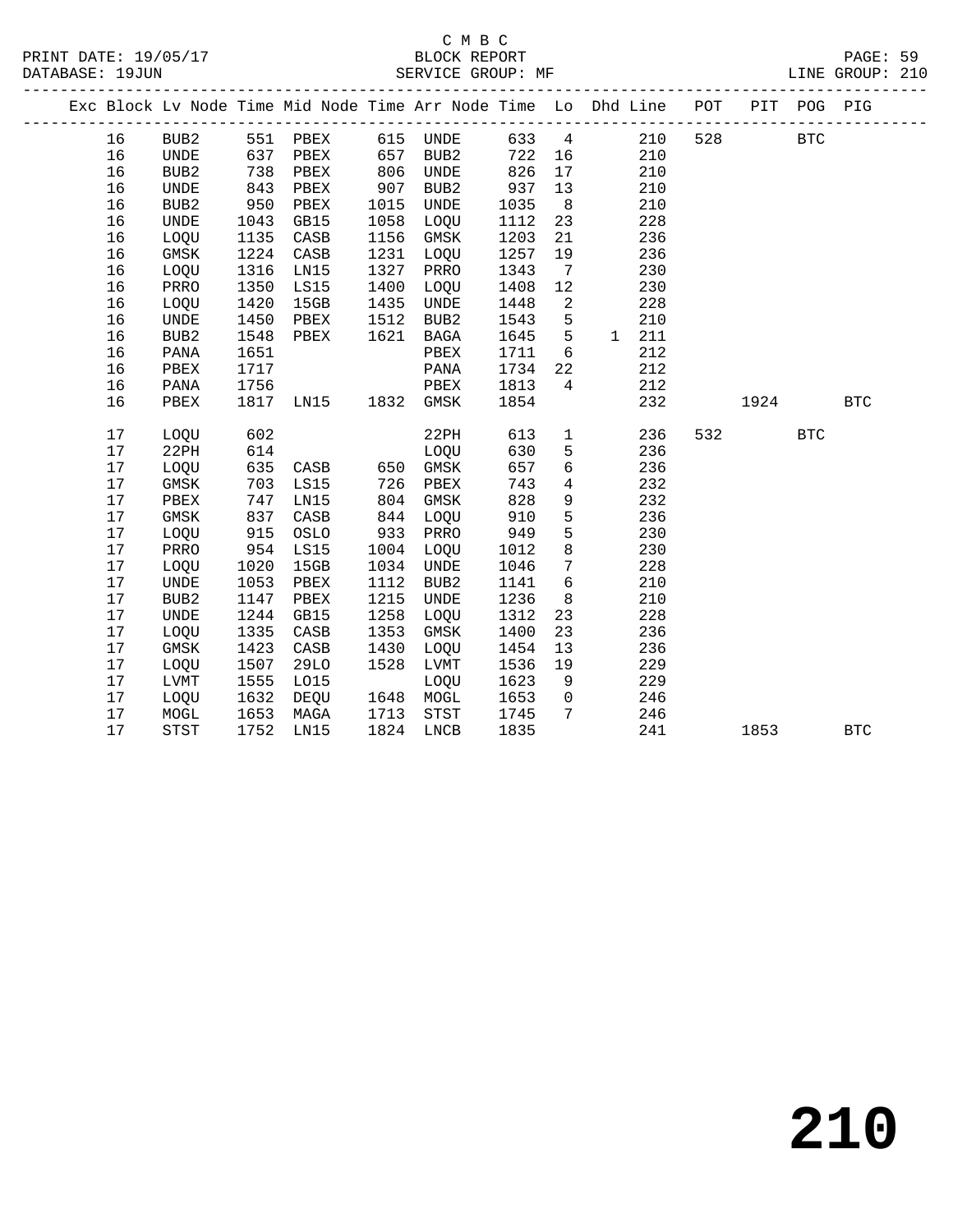|  |        |                            |            |             |                                           | Exc Block Lv Node Time Mid Node Time Arr Node Time Lo Dhd Line POT PIT POG PIG |        |                 |   |        |     |            |     |              |
|--|--------|----------------------------|------------|-------------|-------------------------------------------|--------------------------------------------------------------------------------|--------|-----------------|---|--------|-----|------------|-----|--------------|
|  | 18     |                            |            |             |                                           | 15GB 553 MAGA 612 STST 630 13                                                  |        |                 |   | 240    | 535 | <b>BTC</b> |     |              |
|  | 18     | STST                       |            |             |                                           | 643 15LO 711 15GB                                                              | 717 9  |                 |   | 240    |     |            |     |              |
|  | 18     | 15GB                       |            | 726 MAGA    |                                           | 748 STST                                                                       | 809 16 |                 |   | 240    |     |            |     |              |
|  | 18     | STST                       | 825        | EDRI        |                                           | 852 MOGL                                                                       | 902    | $\overline{0}$  |   | 246    |     |            |     |              |
|  | 18     | MOGL                       | 902        | <b>WE28</b> |                                           | 908 LOQU                                                                       | 925    | 12              |   | 246    |     |            |     |              |
|  | 18     | LOQU                       | 937        | 29LO        |                                           | 952 LVMT                                                                       | 959    | 29              |   | 229    |     |            |     |              |
|  | $18\,$ | LVMT                       | 1028       | LO15        |                                           | LOQU                                                                           | 1058   | 9               |   | 229    |     |            |     |              |
|  | 18     | LOQU                       | 1107       | 29LO        |                                           | 1123 LVMT                                                                      | 1130   | 27              |   | 229    |     |            |     |              |
|  | $18\,$ | LVMT                       |            | 1157 LO15   | $\begin{array}{c} -43 \\ -72 \end{array}$ | LOQU                                                                           | 1228   | 9               |   | 229    |     |            |     |              |
|  | 18     | LOQU                       |            | 1237 29LO   |                                           | 1254 LVMT                                                                      | 1301   | 25              |   | 229    |     |            |     |              |
|  | 18     | LVMT                       | 1326       | LO15        |                                           | LOQU                                                                           | 1358   | 18              |   | 229    |     |            |     |              |
|  | 18     | LOQU                       | 1416       | LN15        |                                           | 1427 PRRO                                                                      | 1445   | $5^{\circ}$     |   | 230    |     |            |     |              |
|  | 18     | PRRO                       | 1450       | LS15        |                                           | 1501 LOQU                                                                      | 1509   | 8 <sup>8</sup>  |   | 230    |     |            |     |              |
|  | 18     | LOQU                       | 1517       | DEQU        |                                           | 1533 MOGL                                                                      | 1538   | $\overline{0}$  |   | 246    |     |            |     |              |
|  | $18\,$ | MOGL                       | 1538       | MAGA        | 1558                                      | STST                                                                           | 1626   | 10              |   | 246    |     |            |     |              |
|  | 18     | STST                       | 1636       | LN15        | 1711                                      | LNCB                                                                           | 1724   | 17              |   | 33 241 |     |            |     |              |
|  | 18     | ${\tt STST}$               | 1814       |             |                                           | GMSK                                                                           | 1853   | 8               |   | 247    |     |            |     |              |
|  | 18     | GMSK                       |            | 1901 LS15   |                                           | 1924 PBEX                                                                      | 1940   | $\overline{7}$  |   | 232    |     |            |     |              |
|  | 18     | PBEX                       | 1947       | LN15        | 2001                                      | GMSK                                                                           | 2022   | 8 <sup>8</sup>  |   | 232    |     |            |     |              |
|  | 18     | GMSK                       | 2030       | CASB        | 2037                                      | LOQU                                                                           | 2055   | 10              |   | 236    |     |            |     |              |
|  | 18     | LOQU                       | 2105       | DEQU        | 2118                                      | MOGL                                                                           | 2122   | $\overline{0}$  |   | 246    |     |            |     |              |
|  | $18\,$ | MOGL                       | 2122       | MAGA        | 2140                                      | STST                                                                           | 2200   | $5^{\circ}$     |   | 246    |     |            |     |              |
|  | 18     | $_{\footnotesize\rm STST}$ | 2205       | <b>15LO</b> | 2235                                      | 15GB                                                                           | 2239   | 8 <sup>8</sup>  |   | 240    |     |            |     |              |
|  | 18     | 15GB                       | 2247       | MAGA        | 2303                                      | STST                                                                           | 2321   | 17              |   | 240    |     |            |     |              |
|  | 18     | ${\tt STST}$               | 2338       | 15LO        | 2406                                      | 15GB                                                                           | 2410   | $\overline{7}$  |   | 240    |     |            |     |              |
|  | $18\,$ | 15GB                       |            | 2417 MAGA   |                                           | 2433 STST                                                                      | 2449   | 6               |   | 5 240  |     |            |     |              |
|  | 18     | HODM                       |            | 2500 LOQU   |                                           | 2530 LVMT                                                                      | 2545   | 12              |   | 23 N24 |     |            |     |              |
|  | 18     | HODM                       |            | 2620 LOQU   | 2650                                      | LVMT                                                                           | 2705   |                 |   | N24    |     | 2720       |     | $_{\rm BTC}$ |
|  |        |                            |            |             |                                           |                                                                                |        |                 |   |        |     |            |     |              |
|  | 19     | PBEX                       | 547        |             |                                           | SEHY                                                                           | 558    | $\overline{0}$  |   | 214    |     | 535        | BTC |              |
|  | 19     | SEHY                       | 558        |             |                                           | PBEX                                                                           | 609    | 8               |   | 214    |     |            |     |              |
|  | 19     | PBEX                       | 617        |             |                                           | SEHY                                                                           | 629    | $\overline{0}$  |   | 214    |     |            |     |              |
|  | 19     | SEHY                       | 629        |             |                                           | PBEX                                                                           | 640    | $7\phantom{.0}$ |   | 214    |     |            |     |              |
|  | 19     | PBEX                       | 647<br>727 |             |                                           | BAGA                                                                           | 709    | 18              |   | 211    |     |            |     |              |
|  | 19     | BAGA                       |            |             |                                           |                                                                                | 824    | 9               |   | 211    |     |            |     |              |
|  | 19     | BUB2                       | 833        | PBEX        |                                           | 902 UNDE                                                                       | 923    | $\overline{4}$  |   | 10 210 |     |            |     |              |
|  | 19     | PBEX                       | 937        |             |                                           | PANA                                                                           | 958    | 7               |   | 211    |     |            |     |              |
|  | 19     | PANA                       | 1005       | PBEX        |                                           | 1030 BUB2                                                                      | 1058   | 8 <sup>8</sup>  |   | 211    |     |            |     |              |
|  | 19     | BUB2                       |            | 1106 PBEX   |                                           | 1132 PANA                                                                      | 1156   | 9               |   | 211    |     |            |     |              |
|  | 19     |                            |            |             |                                           | PANA 1205 PBEX 1230 BUB2 1258 4                                                |        |                 |   | 211    |     |            |     |              |
|  | 19     | BUB <sub>2</sub>           | 1302       | PBEX        | 1333                                      | PANA                                                                           | 1359   | 6               |   | 211    |     |            |     |              |
|  | 19     | PANA                       | 1405       | PBEX        | 1430                                      | BUB2                                                                           | 1458   | 8               | 5 | 211    |     |            |     |              |
|  | 19     | <b>STST</b>                | 1511       | EDRI        | 1541                                      | MOGL                                                                           | 1551   | 0               |   | 246    |     |            |     |              |
|  | 19     | MOGL                       | 1551       | WE28        | 1558                                      | LOQU                                                                           | 1614   | 8               |   | 246    |     |            |     |              |
|  | 19     | LOQU                       | 1622       | 29LO        | 1641                                      | LVMT                                                                           | 1650   | 11              |   | 229    |     |            |     |              |
|  | 19     | LVMT                       | 1701       | L015        |                                           | LOQU                                                                           | 1726   | 6               |   | 229    |     |            |     |              |
|  | 19     | LOQU                       | 1732       | DEQU        | 1748                                      | MOGL                                                                           | 1753   | 0               |   | 246    |     |            |     |              |
|  | 19     | MOGL                       | 1753       | MAGA        | 1811                                      | STST                                                                           | 1838   | 7               |   | 246    |     |            |     |              |
|  | 19     | <b>STST</b>                | 1845       | LN15        | 1916                                      | LNCB                                                                           | 1927   |                 |   | 241    |     | 1945       |     | <b>BTC</b>   |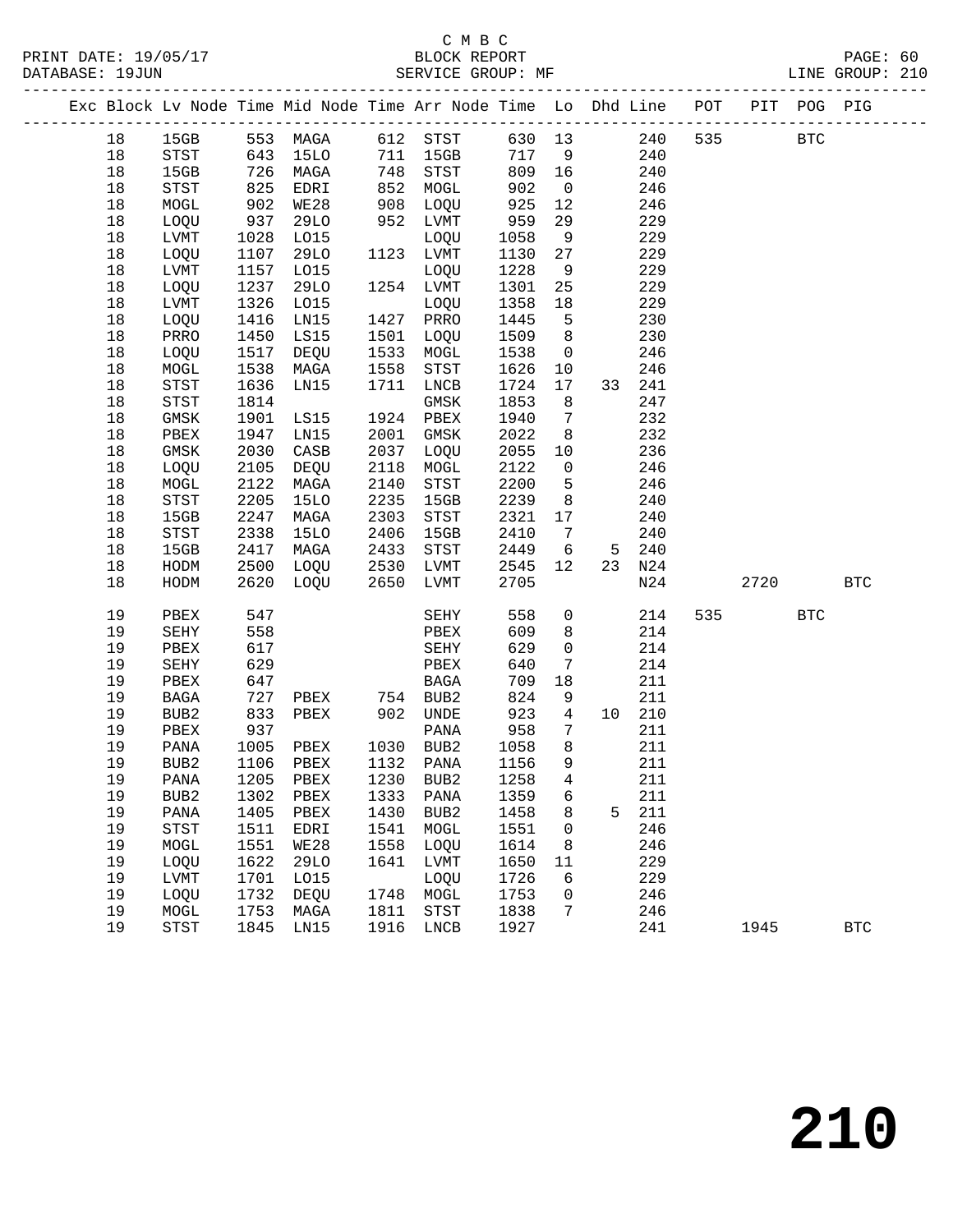|  |    |             |      | Exc Block Lv Node Time Mid Node Time Arr Node Time Lo Dhd Line POT |      |              |      |                 |        |     |      | PIT POG PIG |            |
|--|----|-------------|------|--------------------------------------------------------------------|------|--------------|------|-----------------|--------|-----|------|-------------|------------|
|  | 20 | LN15        |      | 606 OSLO                                                           |      | 611 PRRO     | 620  | $\overline{2}$  | 230    | 541 |      | <b>BTC</b>  |            |
|  | 20 | PRRO        | 622  | LS15                                                               |      | 631 LOQU     | 638  | 9               | 230    |     |      |             |            |
|  | 20 | LOQU        | 647  | OSLO                                                               |      | 701 PRRO     | 718  | $5^{\circ}$     | 230    |     |      |             |            |
|  | 20 | PRRO        | 723  | LS15                                                               |      | 733 LOQU     | 741  | $4\overline{4}$ | 10 230 |     |      |             |            |
|  | 20 | 15GB        | 755  | MAGA                                                               | 817  | STST         | 840  | 14              | 240    |     |      |             |            |
|  | 20 | STST        | 854  | <b>15LO</b>                                                        | 929  | 15GB         | 935  | 18              | 240    |     |      |             |            |
|  | 20 | 15GB        | 953  | MAGA                                                               | 1013 | ${\tt STST}$ | 1035 | 13              | 240    |     |      |             |            |
|  | 20 | <b>STST</b> | 1048 | 15LO                                                               | 1124 | 15GB         | 1128 | $7\phantom{.0}$ | 240    |     |      |             |            |
|  | 20 | 15GB        | 1135 | MAGA                                                               | 1159 | STST         | 1223 | 23              | 240    |     |      |             |            |
|  | 20 | STST        | 1246 | EDRI                                                               | 1311 | MOGL         | 1321 | $\mathbf{0}$    | 246    |     |      |             |            |
|  | 20 | MOGL        | 1321 | <b>WE28</b>                                                        | 1327 | LOQU         | 1341 | 6               | 246    |     |      |             |            |
|  | 20 | LOQU        | 1347 | DEQU                                                               | 1401 | MOGL         | 1406 | $\mathsf{O}$    | 246    |     |      |             |            |
|  | 20 | MOGL        | 1406 | MAGA                                                               | 1426 | STST         | 1452 | 6               | 246    |     |      |             |            |
|  | 20 | <b>STST</b> | 1458 | <b>15LO</b>                                                        | 1536 | 15GB         | 1542 | $\overline{4}$  | 240    |     |      |             |            |
|  | 20 | 15GB        | 1546 | MAGA                                                               | 1611 | STST         | 1639 | $7\phantom{.0}$ | 240    |     |      |             |            |
|  | 20 | <b>STST</b> | 1646 | EDRI                                                               | 1714 | MOGL         | 1724 | $\mathbf{0}$    | 246    |     |      |             |            |
|  | 20 | $\tt MOGL$  | 1724 | <b>WE28</b>                                                        | 1731 | LOQU         | 1747 | 6               | 246    |     |      |             |            |
|  | 20 | LOQU        | 1753 | 29LO                                                               | 1812 | LVMT         | 1820 | 8               | 229    |     |      |             |            |
|  | 20 | LVMT        | 1828 | L015                                                               |      | LOQU         | 1852 | 11              | 229    |     |      |             |            |
|  | 20 | LOQU        | 1903 | LN15                                                               |      | 1912 PRRO    | 1928 | 10              | 230    |     |      |             |            |
|  | 20 | PRRO        | 1938 | LS15                                                               | 1948 | LOQU         | 1955 | 13              | 230    |     |      |             |            |
|  | 20 | LOQU        | 2008 | <b>29LO</b>                                                        | 2023 | LVMT         | 2030 |                 | 229    |     | 2045 |             | <b>BTC</b> |
|  | 21 | LVMT        | 604  | L015                                                               |      | LOQU         | 626  | 6               | 229    | 546 |      | <b>BTC</b>  |            |
|  | 21 | LOQU        | 632  | <b>29LO</b>                                                        |      | 646 LVMT     | 652  | 11              | 229    |     |      |             |            |
|  | 21 | LVMT        | 703  | L015                                                               |      | LOQU         | 726  | 6               | 229    |     |      |             |            |
|  | 21 | LOQU        | 732  | 29LO                                                               |      | 747 LVMT     | 754  | 9               | 229    |     |      |             |            |
|  | 21 | LVMT        | 803  | L015                                                               |      | <b>LOOU</b>  | 828  | 17              | 229    |     |      |             |            |
|  | 21 | LOQU        | 845  | OSLO                                                               | 903  | PRRO         | 919  | 5               | 230    |     |      |             |            |
|  | 21 | PRRO        | 924  | LS15                                                               |      | 934 LOQU     | 941  | 9               | 230    |     |      |             |            |
|  | 21 | LOQU        | 950  | CASB                                                               | 1007 | GMSK         | 1014 | 10              | 236    |     |      |             |            |
|  | 21 | GMSK        | 1024 | CASB                                                               | 1031 | LOQU         | 1056 | 20              | 236    |     |      |             |            |
|  | 21 | LOQU        | 1116 | OSLO                                                               | 1135 | PRRO         | 1149 | 4               | 230    |     |      |             |            |
|  | 21 | PRRO        | 1153 | LS15                                                               | 1204 | LOQU         | 1212 | 8               | 230    |     |      |             |            |
|  | 21 | LOQU        | 1220 | 15GB                                                               | 1234 | UNDE         | 1247 | 6               | 228    |     |      |             |            |
|  | 21 | <b>UNDE</b> | 1253 | PBEX                                                               | 1312 | BUB2         | 1341 | 3               | 210    |     |      |             |            |
|  | 21 | BUB2        | 1344 | PBEX                                                               | 1415 | <b>UNDE</b>  | 1437 | $7\phantom{.0}$ | 210    |     |      |             |            |
|  | 21 | <b>UNDE</b> | 1444 | GB15                                                               | 1458 | LOQU         | 1512 | 15              | 228    |     |      |             |            |
|  | 21 | LOQU        | 1527 | <b>29LO</b>                                                        | 1548 | LVMT         | 1556 | 21              | 229    |     |      |             |            |
|  | 21 | <b>LVMT</b> | 1617 | L015                                                               |      | LOOU         | 1642 | 8 <sup>8</sup>  | 229    |     |      |             |            |
|  | 21 | LOQU        | 1650 | CASB                                                               | 1711 | GMSK         | 1718 | 23              | 236    |     |      |             |            |
|  | 21 | GMSK        | 1741 | CASB                                                               | 1748 | LOQU         | 1808 | 15              | 236    |     |      |             |            |
|  | 21 | LOQU        | 1823 | 29LO                                                               | 1840 | LVMT         | 1847 | 12              | 229    |     |      |             |            |
|  | 21 | LVMT        | 1859 | L015                                                               |      | LOQU         | 1921 |                 | 229    |     | 1941 |             | <b>BTC</b> |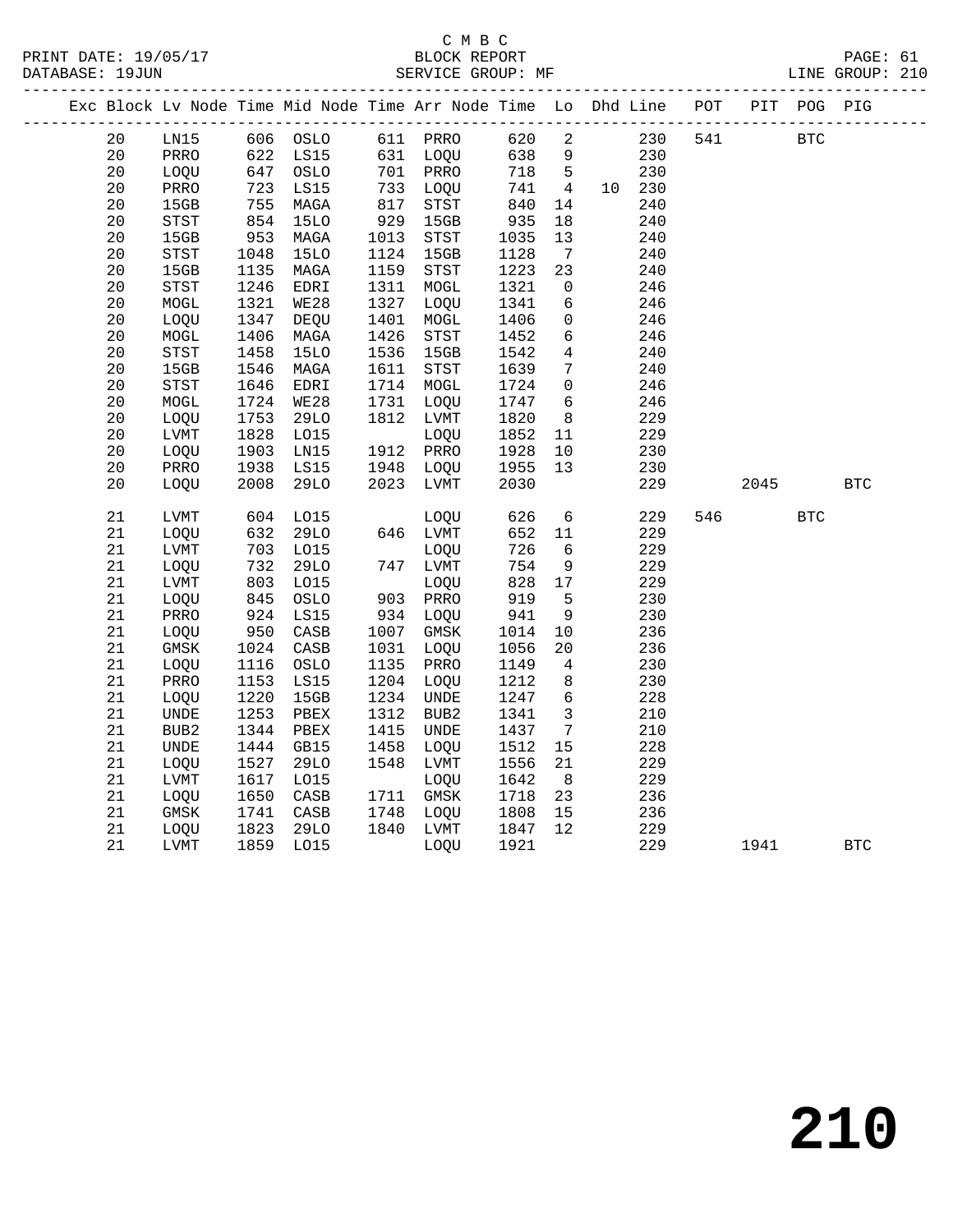|  |          |              |      |                     |      | Exc Block Lv Node Time Mid Node Time Arr Node Time Lo Dhd Line POT PIT POG PIG    |              |                            |        |     |            |            |            |
|--|----------|--------------|------|---------------------|------|-----------------------------------------------------------------------------------|--------------|----------------------------|--------|-----|------------|------------|------------|
|  | 22       | JOST         |      |                     |      | 557 BDKI 617 PBEX                                                                 | 627          | 5 <sup>5</sup>             | 028    | 544 | <b>BTC</b> |            |            |
|  | 22       | PBEX         |      |                     |      | $632$ MTLV $641$ UNDE                                                             | 649          | $7\overline{ }$            | 210    |     |            |            |            |
|  | 22       | <b>UNDE</b>  | 656  | PBEX 716 BUB2       |      |                                                                                   | 744          | $\overline{\phantom{a}}$ 2 | 33 210 |     |            |            |            |
|  | 22       | PBEX         | 819  |                     |      | PANA                                                                              | 836          | 18                         | 212    |     |            |            |            |
|  | 22       | PANA         | 854  |                     |      | PBEX                                                                              | 911          | $\overline{4}$             | 212    |     |            |            |            |
|  | 22       | PBEX         | 915  |                     |      | PANA                                                                              | 936          | $\overline{4}$             | 211    |     |            |            |            |
|  | 22       | PANA         | 940  | PBEX 1005 BUB2      |      |                                                                                   | 1033         | $\overline{4}$             | 211    |     |            |            |            |
|  | 22       | BUB2         | 1037 | PBEX                |      | 1102 PANA                                                                         | 1126         | 9                          | 211    |     |            |            |            |
|  | 22       | PANA         | 1135 | PBEX                |      | 1200 BUB2                                                                         | 1228         | $5^{\circ}$                | 211    |     |            |            |            |
|  | 22       | BUB2         | 1233 | PBEX                |      | 1304 PANA                                                                         | 1330         | 5                          | 211    |     |            |            |            |
|  | 22       | PANA         | 1335 | PBEX                | 1400 | BUB2                                                                              | 1428         | 11                         | 211    |     |            |            |            |
|  | 22       | BUB2         | 1439 | PBEX                | 1513 | UNDE                                                                              | 1535         | 7                          | 210    |     |            |            |            |
|  | 22       | UNDE         | 1542 | PBEX                | 1603 | BUB2                                                                              | 1635         | 5                          | 210    |     |            |            |            |
|  | 22       | BUB2         | 1640 | PBEX                | 1717 | UNDE                                                                              | 1740         | 9                          | 210    |     |            |            |            |
|  | 22       | UNDE         | 1749 | GB15                | 1802 | LOQU                                                                              | 1814         | $\overline{4}$             | 228    |     |            |            |            |
|  | 22       | LOQU         | 1818 | CASB                |      | 1838 GMSK                                                                         | 1845         | 13                         | 236    |     |            |            |            |
|  | 22       | GMSK         | 1858 | CASB                |      | 1905 LOQU                                                                         | 1923         | 10                         | 236    |     |            |            |            |
|  | 22       | LOQU         | 1933 | LN15                | 1942 | PRRO                                                                              | 1957         | 12                         | 230    |     |            |            |            |
|  | 22       | PRRO         | 2009 | LS15                | 2018 | LOQU                                                                              | 2025         | $\overline{7}$             | 230    |     |            |            |            |
|  | 22       |              |      |                     |      |                                                                                   |              |                            |        |     |            |            |            |
|  |          | LOQU         | 2032 | 15GB                | 2044 | UNDE                                                                              | 2055<br>2126 | 12                         | 228    |     |            |            |            |
|  | 22<br>22 | UNDE         | 2107 | GB15                | 2117 | LOQU                                                                              |              | $6\overline{6}$            | 228    |     |            |            |            |
|  |          | LOQU         | 2132 | LN15                | 2140 | PRRO                                                                              | 2155         | 15                         | 230    |     |            |            |            |
|  | 22       | PRRO         | 2210 | LS15                | 2218 | LOQU                                                                              | 2224<br>2255 | 8 <sup>8</sup>             | 230    |     |            |            |            |
|  | 22       | LOQU         | 2232 | 15GB                | 2244 | UNDE                                                                              |              | 12                         | 228    |     |            |            |            |
|  | 22       | UNDE         | 2307 | GB15                | 2317 | LOQU                                                                              | 2326         | 6                          | 228    |     |            |            |            |
|  | 22       | LOQU         | 2332 | LN15                | 2340 | PRRO                                                                              | 2355         | 16                         | 230    |     |            |            |            |
|  | 22       | PRRO         | 2411 | LS15                | 2418 | LOQU                                                                              | 2423         | 9                          | 230    |     |            |            |            |
|  | 22       | LOQU         | 2432 | 15GB                | 2443 | UNDE                                                                              | 2452         | 15                         | 228    |     |            |            |            |
|  | 22       | UNDE         | 2507 | GB15                | 2517 | LOQU                                                                              | 2526         | 12                         | 228    |     |            |            |            |
|  | 22       | LOQU         | 2538 | PBEX                | 2547 | CACO                                                                              | 2557         |                            | 239    |     | 2609       |            | <b>BTC</b> |
|  | 23       | UNDE         | 608  | PBEX                | 628  | BUB2                                                                              | 653          | 11                         | 210    |     | 545        | <b>BTC</b> |            |
|  | 23       | BUB2         | 704  | PBEX                |      | 728 UNDE                                                                          | 748          | 7                          | 210    |     |            |            |            |
|  | 23       | UNDE         | 755  | GB15                | 809  | LOQU                                                                              | 826          | 2                          | 228    |     |            |            |            |
|  | 23       | LOQU         | 828  | CASB                |      | $845$ $\begin{array}{cc}\n\text{GMSK} \\ \text{GMSK} \\ \text{GMSK}\n\end{array}$ | 852          | 8 <sup>8</sup>             | 236    |     |            |            |            |
|  | 23       | GMSK         | 900  | LS15                |      | 924 PBEX                                                                          | 940          | 9                          | 232    |     |            |            |            |
|  | 23       | PBEX         | 949  |                     |      | PANA                                                                              | 1005         | 17                         | 212    |     |            |            |            |
|  | 23       | PANA         | 1022 |                     |      | PBEX                                                                              | 1039         | 8 <sup>8</sup>             | 212    |     |            |            |            |
|  | 23       | PBEX         |      | 1047 LN15 1104 GMSK |      |                                                                                   | 1127         | $\overline{4}$             | 232    |     |            |            |            |
|  | 23       |              |      |                     |      | GMSK 1131 LS15 1155 PBEX 1212                                                     |              | 5                          | 232    |     |            |            |            |
|  | 23       | PBEX         | 1217 | LN15                | 1235 | GMSK                                                                              | 1258         | 12                         | 232    |     |            |            |            |
|  | 23       | GMSK         | 1310 | CASB                | 1317 | LOQU                                                                              | 1341         | 9                          | 236    |     |            |            |            |
|  | 23       | LOQU         | 1350 | CASB                | 1408 | GMSK                                                                              | 1415         | 10                         | 236    |     |            |            |            |
|  | 23       | GMSK         | 1425 | LS15                | 1449 | PBEX                                                                              | 1507         | 25                         | 232    |     |            |            |            |
|  | 23       | ${\tt PBEX}$ | 1532 | $\texttt{MTLV}$     | 1543 | UNDE                                                                              | 1553         | 8                          | 210    |     |            |            |            |
|  | 23       | UNDE         | 1601 | GB15                | 1615 | LOQU                                                                              | 1628         | 9                          | 228    |     |            |            |            |
|  | 23       | LOQU         | 1637 | 29LO                | 1656 | LVMT                                                                              | 1704         | 11                         | 229    |     |            |            |            |
|  | 23       | LVMT         | 1715 | L015                |      | LOQU                                                                              | 1740         | 6                          | 229    |     |            |            |            |
|  | 23       | LOQU         | 1746 | CASB                | 1806 | GMSK                                                                              | 1813         | 13                         | 236    |     |            |            |            |
|  | 23       | GMSK         | 1826 | CASB                | 1833 | LOQU                                                                              | 1852         | 16                         | 236    |     |            |            |            |
|  | 23       | LOQU         | 1908 | 29LO                | 1924 | LVMT                                                                              | 1931         |                            | 229    |     | 1946       |            | <b>BTC</b> |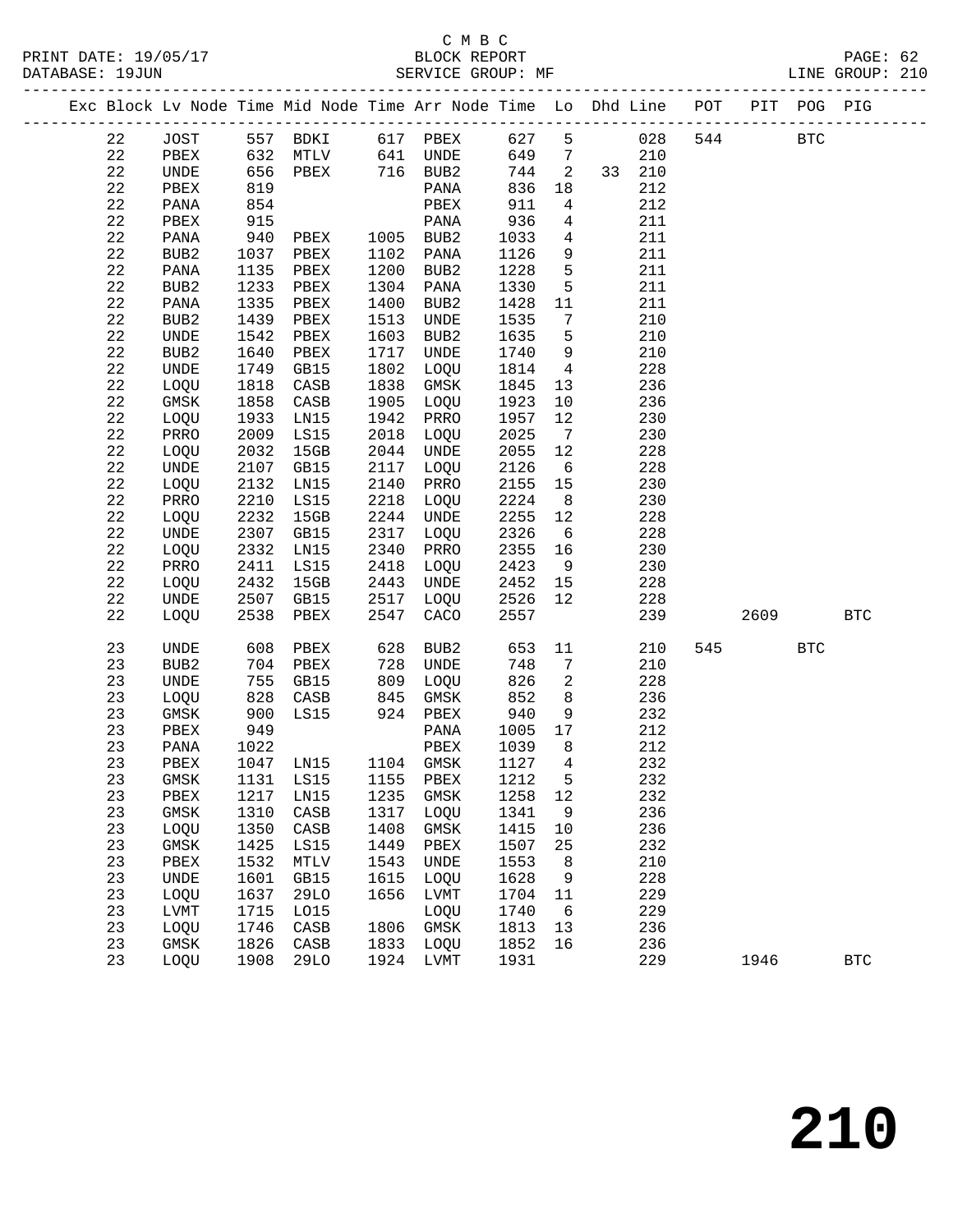|  |    |                            |      | Exc Block Lv Node Time Mid Node Time Arr Node Time Lo Dhd Line POT PIT POG PIG |      |                                       |                      |                         |        |     |      |            |            |
|--|----|----------------------------|------|--------------------------------------------------------------------------------|------|---------------------------------------|----------------------|-------------------------|--------|-----|------|------------|------------|
|  | 24 | 15GB                       |      | 605 MAGA                                                                       |      | 624 STST                              | 642 11               |                         | 240    | 547 |      | BTC        |            |
|  | 24 | STST                       |      | 653 15LO                                                                       |      | 721 15GB                              | 727                  | $6\overline{6}$         | 240    |     |      |            |            |
|  | 24 | 15GB                       |      | 733 MAGA                                                                       | 755  | STST                                  |                      | 18                      | 240    |     |      |            |            |
|  | 24 | STST                       |      | $733 - 15LO$<br>834 15LO                                                       |      | 910 15GB                              | $0 +$<br>916         | $\overline{7}$          | 240    |     |      |            |            |
|  | 24 | 15GB                       | 923  | MAGA                                                                           | 943  | STST                                  |                      | 12                      | 240    |     |      |            |            |
|  | 24 | STST                       | 1017 | 15LO                                                                           |      | 1052 15GB                             | 1005<br>1059<br>1059 | 8 <sup>8</sup>          | 240    |     |      |            |            |
|  | 24 | 15GB                       | 1107 | MAGA                                                                           |      | 1128 STST                             | 1152                 | 24                      | 240    |     |      |            |            |
|  | 24 | <b>STST</b>                | 1216 | EDRI                                                                           |      | 1241 MOGL                             | 1251                 | $\overline{0}$          | 246    |     |      |            |            |
|  | 24 | MOGL                       | 1251 | WE28                                                                           | 1257 | LOQU                                  | 1311                 | 6                       | 246    |     |      |            |            |
|  | 24 | LOQU                       | 1317 | DEQU                                                                           | 1331 | MOGL                                  | 1335                 | $\overline{0}$          | 246    |     |      |            |            |
|  | 24 | MOGL                       | 1335 | MAGA                                                                           | 1355 | STST                                  | 1419                 | 12                      | 246    |     |      |            |            |
|  | 24 | $_{\footnotesize\rm STST}$ | 1431 | 15LO                                                                           | 1508 | 15GB                                  | 1514                 | $-5$                    | 240    |     |      |            |            |
|  | 24 | 15GB                       | 1519 | MAGA                                                                           | 1544 | STST                                  | 1612                 | 6                       | 240    |     |      |            |            |
|  | 24 | STST                       | 1618 | LN15                                                                           | 1653 | LNCB                                  | 1706                 | 6                       | 33 241 |     |      |            |            |
|  | 24 | STST                       | 1745 | EDRI                                                                           | 1813 | MOGL                                  | 1823                 | $\overline{0}$          | 246    |     |      |            |            |
|  | 24 | MOGL                       | 1823 | WE28                                                                           | 1829 | LOQU                                  | 1842                 | 11                      | 246    |     |      |            |            |
|  | 24 | LOQU                       | 1853 | 29LO                                                                           |      | 1910 LVMT                             | 1917                 | 17                      | 229    |     |      |            |            |
|  | 24 | LVMT                       | 1934 | L015                                                                           |      | LOQU                                  | 1956                 | 27                      | 229    |     |      |            |            |
|  | 24 | LOQU                       | 2023 | <b>29LO</b>                                                                    |      | 2038 LVMT                             | 2045                 |                         | 229    |     | 2100 |            | <b>BTC</b> |
|  |    |                            |      |                                                                                |      |                                       |                      |                         |        |     |      |            |            |
|  | 25 | BDKI                       | 550  | HK-W                                                                           | 553  | $\mathtt{PBEX}$                       | 600                  | $\overline{a}$          | 028    | 549 |      | <b>BTC</b> |            |
|  | 25 | PBEX                       | 602  | MTLV                                                                           | 611  | UNDE                                  | 619                  | 4                       | 210    |     |      |            |            |
|  | 25 | UNDE                       | 623  | PBEX                                                                           |      | 643 BUB2                              | 708                  | 6                       | 33 210 |     |      |            |            |
|  | 25 | PBEX                       | 747  |                                                                                |      | <b>BAGA</b>                           | 809                  | 7                       | 211    |     |      |            |            |
|  | 25 | BAGA                       | 816  |                                                                                |      | PBEX                                  | 843                  | 4                       | 211    |     |      |            |            |
|  | 25 | PBEX                       | 847  | LN15                                                                           |      | 904 GMSK                              | 927                  | 3                       | 232    |     |      |            |            |
|  | 25 | GMSK                       | 930  | LS15                                                                           |      | 953 PBEX                              | 1009                 | 8                       | 232    |     |      |            |            |
|  | 25 | PBEX                       | 1017 | LN15                                                                           |      | 1034 GMSK                             | 1056                 | $\overline{4}$          | 232    |     |      |            |            |
|  | 25 | GMSK                       | 1100 | LS15                                                                           |      | 1124 PBEX                             | 1140                 | 9                       | 232    |     |      |            |            |
|  | 25 | PBEX                       | 1149 |                                                                                |      | PANA                                  | 1205                 | 16                      | 212    |     |      |            |            |
|  | 25 | PANA                       | 1221 |                                                                                |      | PBEX                                  | 1239                 | 8                       | 212    |     |      |            |            |
|  | 25 | PBEX                       | 1247 | LN15                                                                           |      | 1305 GMSK                             | 1328                 | 12                      | 232    |     |      |            |            |
|  | 25 | GMSK                       | 1340 | CASB                                                                           |      | 1347 LOQU                             | 1411                 | 9                       | 236    |     |      |            |            |
|  | 25 | LOQU                       | 1420 | CASB                                                                           | 1439 | GMSK                                  | 1446                 | 9                       | 236    |     |      |            |            |
|  | 25 | GMSK                       | 1455 | CASB                                                                           |      | 1503 LOQU                             | 1529                 | $\epsilon$              | 236    |     |      |            |            |
|  | 25 | LOQU                       | 1535 | 15GB                                                                           | 1552 | UNDE                                  | 1605                 | $\overline{7}$          | 228    |     |      |            |            |
|  | 25 | UNDE                       | 1612 | PBEX                                                                           | 1633 | BUB2                                  | 1705                 | $\overline{\mathbf{3}}$ | 210    |     |      |            |            |
|  | 25 | BUB2                       | 1708 | PBEX                                                                           | 1746 | BAGA                                  | 1810                 | 10                      | 211    |     |      |            |            |
|  | 25 | BAGA                       | 1820 |                                                                                |      | PBEX                                  | 1842                 | 5                       | 211    |     |      |            |            |
|  | 25 | PBEX                       | 1847 | LN15                                                                           |      | 1901 GMSK                             | 1923                 | $7\phantom{.0}$         | 232    |     |      |            |            |
|  | 25 | GMSK                       | 1930 | CASB                                                                           | 1937 | LOQU                                  | 1955                 | 10                      | 236    |     |      |            |            |
|  | 25 | LOQU                       | 2005 | DEQU                                                                           |      | 2019 MOGL                             | 2024                 | $\overline{0}$          | 246    |     |      |            |            |
|  | 25 | ${\tt MOGL}$               | 2024 | MAGA                                                                           | 2042 | $_{\footnotesize{\textnormal{STST}}}$ | 2102                 | $\overline{7}$          | 246    |     |      |            |            |
|  | 25 | STST                       | 2109 | <b>15LO</b>                                                                    | 2140 | 15GB                                  | 2144                 | 8 <sup>8</sup>          | 240    |     |      |            |            |
|  | 25 | 15GB                       | 2152 | MAGA                                                                           | 2209 | STST                                  | 2228                 | 21                      | 240    |     |      |            |            |
|  | 25 | STST                       |      | 2249 15LO                                                                      |      | 2317 15GB                             | 2321                 |                         | 240    |     | 2337 |            | <b>BTC</b> |
|  |    |                            |      |                                                                                |      |                                       |                      |                         |        |     |      |            |            |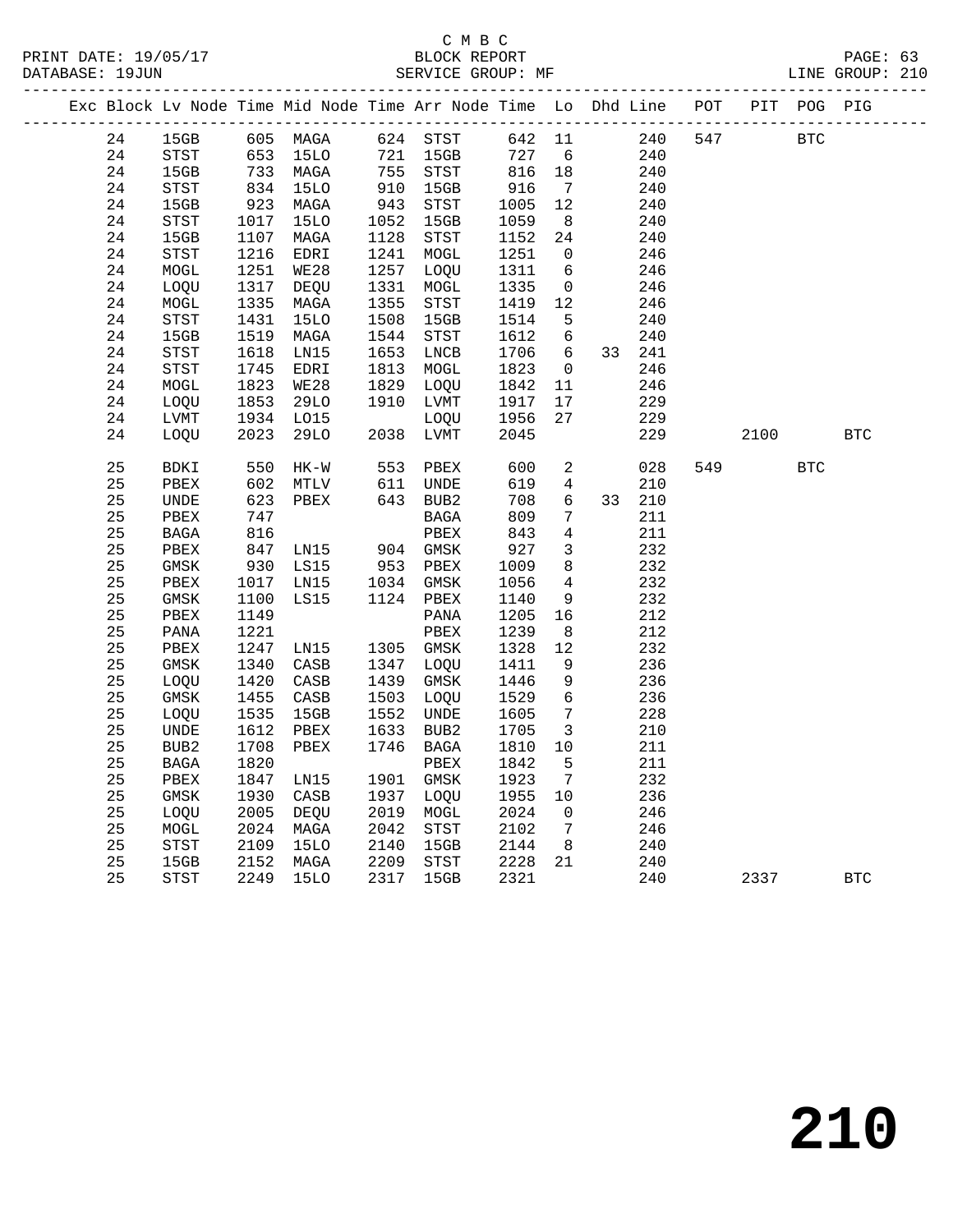|          |                                       |                   |                      |              |              |              |                         | Exc Block Lv Node Time Mid Node Time Arr Node Time Lo Dhd Line POT PIT POG PIG |     |            |            |            |
|----------|---------------------------------------|-------------------|----------------------|--------------|--------------|--------------|-------------------------|--------------------------------------------------------------------------------|-----|------------|------------|------------|
| 26       | 15GB                                  |                   | 614 LVMT             |              | 620 UNDE     | 624 7        |                         | 228                                                                            | 556 | <b>BTC</b> |            |            |
| 26       | UNDE                                  |                   | 631 GB15             |              | 643 LOQU     | 656          | $5\phantom{.0}$         | 228                                                                            |     |            |            |            |
| 26       | LOQU                                  |                   | 701 15GB<br>727 GB15 |              | 712 UNDE     | 721          | 6                       | 228                                                                            |     |            |            |            |
| 26       | UNDE                                  |                   |                      |              | 740 LOQU     | 755          | $\overline{7}$          | 228                                                                            |     |            |            |            |
| 26       | LOQU                                  | $\frac{727}{802}$ | 29LO                 |              | 818 LVMT     | 825          | $7\phantom{.0}$         | 229                                                                            |     |            |            |            |
| 26       | LVMT                                  | 832<br>905        | L015                 |              | LOQU         | 858          | $\overline{7}$          | 229                                                                            |     |            |            |            |
| 26       | LOQU                                  |                   | CASB                 |              | 922 GMSK     | 929          | 12                      | 236                                                                            |     |            |            |            |
| 26       | GMSK                                  | 941               | CASB                 |              | 948 LOQU     | 1014         | 6                       | 236                                                                            |     |            |            |            |
| 26       | LOQU                                  | 1020              | CASB                 |              | 1038 GMSK    | 1045         | 9                       | 236                                                                            |     |            |            |            |
| 26       | GMSK                                  | 1054              | CASB                 | 1101         | LOQU         | 1126         | 20                      | 236                                                                            |     |            |            |            |
| 26       | LOQU                                  | 1146              | OSLO                 |              | 1205 PRRO    | 1219         | $4\overline{4}$         | 230                                                                            |     |            |            |            |
| 26       | PRRO                                  | 1223              | LS15                 |              | 1234 LOQU    | 1242         | 23                      | 230                                                                            |     |            |            |            |
| 26       | LOQU                                  | 1305              | CASB                 | 1325         | GMSK         | 1332         | 22                      | 236                                                                            |     |            |            |            |
| 26       | GMSK                                  | 1354              | CASB                 | 1401         | LOQU         | 1425         | 10                      | 236                                                                            |     |            |            |            |
| 26       | LOQU                                  | 1435              | CASB                 | 1454         | GMSK         | 1501         | 12                      | 236                                                                            |     |            |            |            |
| 26       | GMSK                                  | 1513              | LS15                 | 1540         | PBEX         | 1614         | $5^{\circ}$             | 232                                                                            |     |            |            |            |
| 26       | PBEX                                  | 1619              | LN15                 | 1637         | GMSK         | 1701         | 10                      | 232                                                                            |     |            |            |            |
| 26       | GMSK                                  |                   | 1711 CASB            | 1718         | LOQU         | 1738         | 10                      | 236                                                                            |     |            |            |            |
| 26       | LOQU                                  | 1748              | 15GB                 | 1806         | UNDE         | 1819         | $\overline{\mathbf{3}}$ | 228                                                                            |     |            |            |            |
| 26       | UNDE                                  | 1822              | GB15                 | 1834         | LOQU         | 1844         | 5                       | 228                                                                            |     |            |            |            |
| 26       | LOQU                                  | 1849              | LN15                 | 1858         | PRRO         | 1915         |                         | 230                                                                            |     | 1935       |            | <b>BTC</b> |
|          |                                       |                   |                      |              |              |              |                         |                                                                                |     |            |            |            |
| 27       | STST                                  | 623               | 15LO                 | 650          | 15GB         | 656          | 8                       | 240                                                                            | 559 |            | <b>BTC</b> |            |
| 27       | 15GB                                  | 704<br>704        | MAGA                 | 724          | STST         | 744          | $6\overline{6}$         | 240                                                                            |     |            |            |            |
| 27       | $_{\footnotesize{\textnormal{STST}}}$ |                   | 15LO                 | 824          | 15GB         | 830          | 9                       | 240                                                                            |     |            |            |            |
| 27       | 15GB                                  | 839               | MAGA                 | 859          | STST         | 920          | 26                      | 240                                                                            |     |            |            |            |
| 27       | STST                                  | 946               | EDRI                 | 1011         | MOGL         | 1021         | $\overline{0}$          | 246                                                                            |     |            |            |            |
| 27       | MOGL                                  | 1021              | <b>WE28</b>          | 1027         | LOQU         | 1042         | 5                       | 246                                                                            |     |            |            |            |
| 27<br>27 | LOQU                                  | 1047              | DEQU                 | 1102         | MOGL         | 1106         | $\overline{0}$          | 246                                                                            |     |            |            |            |
| 27       | MOGL<br><b>STST</b>                   | 1106<br>1203      | MAGA<br><b>15LO</b>  | 1127<br>1240 | STST<br>15GB | 1150<br>1244 | 13<br>$\overline{7}$    | 246<br>240                                                                     |     |            |            |            |
| 27       | 15GB                                  | 1251              | MAGA                 | 1314         | STST         | 1340         | 8 <sup>8</sup>          | 240                                                                            |     |            |            |            |
| 27       | STST                                  | 1348              | 15LO                 | 1425         | 15GB         | 1431         | 13                      | 240                                                                            |     |            |            |            |
| 27       | 15GB                                  | 1444              | MAGA                 | 1508         | STST         | 1535         | 5                       | 240                                                                            |     |            |            |            |
| 27       | $_{\footnotesize{\textnormal{STST}}}$ | 1540              | <b>15LO</b>          | 1618         | 15GB         | 1623         | $\overline{4}$          | 240                                                                            |     |            |            |            |
| 27       | 15GB                                  | 1627              | MAGA                 | 1652         | STST         | 1721         | $\overline{\mathbf{3}}$ | 240                                                                            |     |            |            |            |
| 27       | <b>STST</b>                           | 1724              | 15LO                 | 1802         | 15GB         | 1808         | 8                       | 240                                                                            |     |            |            |            |
| 27       | 15GB                                  | 1816              | MAGA                 | 1836         | STST         | 1902         | $5^{\circ}$             | 240                                                                            |     |            |            |            |
| 27       | STST                                  | 1907              | <b>15LO</b>          | 1939         | 15GB         | 1943         | 6                       | 240                                                                            |     |            |            |            |
| 27       | 15GB                                  | 1949              | MAGA                 | 2006         | STST         | 2026         | 11                      | 240                                                                            |     |            |            |            |
| 27       | $_{\footnotesize{\textnormal{STST}}}$ | 2037              | <b>15LO</b>          | 2108         | 15GB         | 2112         | 18                      | 240                                                                            |     |            |            |            |
| 27       | 15GB                                  | 2130              | MAGA                 | 2147         | STST         | 2207         | 20                      | 240                                                                            |     |            |            |            |
| 27       | <b>STST</b>                           | 2227              | <b>15LO</b>          | 2257         | 15GB         | 2301         | 16                      | 240                                                                            |     |            |            |            |
| 27       | 15GB                                  |                   | 2317 MAGA            | 2333         | STST         | 2351         | 18                      | 240                                                                            |     |            |            |            |
| 27       | STST                                  | 2409              | <b>15LO</b>          | 2436         | 15GB         | 2440         |                         | 240                                                                            |     | 2456       |            | <b>BTC</b> |
|          |                                       |                   |                      |              |              |              |                         |                                                                                |     |            |            |            |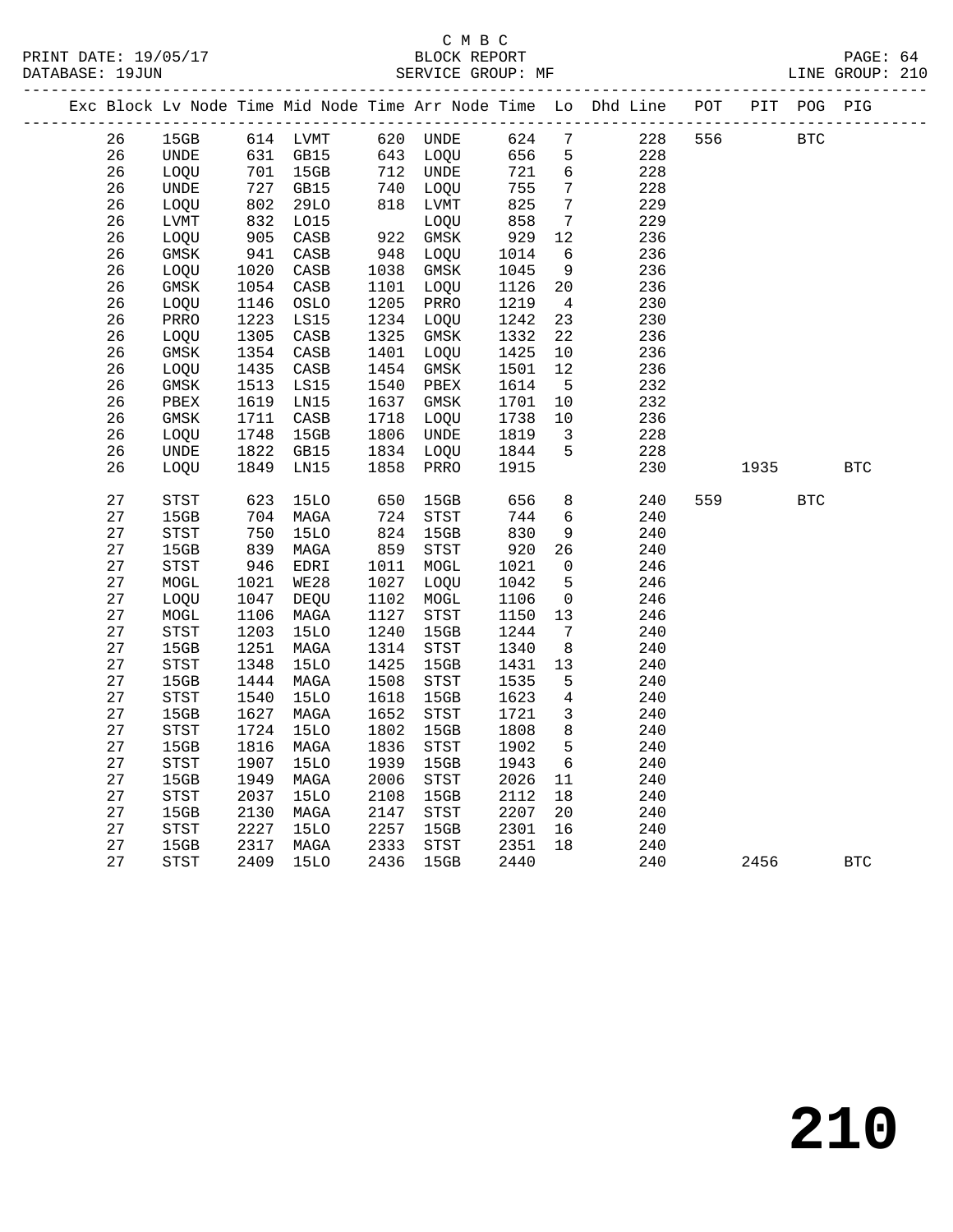|  |          |              |              | Exc Block Lv Node Time Mid Node Time Arr Node Time Lo Dhd Line POT |              |              |              |                              |    |              |     |      | PIT POG PIG |              |
|--|----------|--------------|--------------|--------------------------------------------------------------------|--------------|--------------|--------------|------------------------------|----|--------------|-----|------|-------------|--------------|
|  | 28       | BAGA         |              | 623 PBEX                                                           |              | 645 BUB2     | 708          | 9                            |    | 211          | 600 |      | <b>BTC</b>  |              |
|  | 28       | BUB2         | 717          | PBEX                                                               | 741          | UNDE         | 801          | 10                           |    | 210          |     |      |             |              |
|  | 28       | UNDE         | 811          | PBEX                                                               | 836          | BUB2         | 912          | 6                            |    | 210          |     |      |             |              |
|  | 28       | BUB2         | 918          | PBEX                                                               | 945          | UNDE         | 1005         | 9                            |    | 210          |     |      |             |              |
|  | 28       | UNDE         | 1014         | GB15                                                               | 1028         | LOQU         | 1042         | 23                           |    | 228          |     |      |             |              |
|  | 28       | LOQU         | 1105         | CASB                                                               | 1125         | GMSK         | 1132         | 8                            |    | 236          |     |      |             |              |
|  | 28       | $\rm{GMSK}$  | 1140         | CASB                                                               | 1147         | LOQU         | 1212         | 8                            |    | 236          |     |      |             |              |
|  | 28       | LOQU         | 1220         | $\mathtt{CASB}$                                                    | 1240         | GMSK         | 1247         | 8                            |    | 236          |     |      |             |              |
|  | 28       | GMSK         | 1255         | LS15                                                               | 1320         | PBEX         | 1337         | 10                           |    | 232          |     |      |             |              |
|  | 28       | PBEX         | 1347         | LN15                                                               | 1405         | GMSK         | 1428         | 11                           |    | 232          |     |      |             |              |
|  | 28       | GMSK         | 1439         | CASB                                                               | 1447         | LOQU         | 1513         | $\mathbf{3}$                 |    | 236          |     |      |             |              |
|  | 28       | LOQU         | 1516         | LN15                                                               | 1527         | PRRO         | 1549         | $\overline{3}$               |    | 230          |     |      |             |              |
|  | 28       | PRRO         | 1552         | LS15                                                               | 1603         | LOQU         | 1611         | 9                            |    | 230          |     |      |             |              |
|  | 28       | LOQU         | 1620         | 15GB                                                               | 1637         | UNDE         | 1650         | 5                            |    | 228          |     |      |             |              |
|  | 28       | UNDE         | 1655         | PBEX                                                               | 1716<br>1829 | BUB2         | 1748         | 14                           |    | 210          |     |      |             |              |
|  | 28<br>28 | BUB2<br>UNDE | 1802<br>1858 | PBEX<br>PBEX                                                       | 1915         | UNDE<br>BUB2 | 1850<br>1941 | 8<br>9                       |    | 210<br>210   |     |      |             |              |
|  | 28       | BUB2         | 1950         | PBEX                                                               | 2015         | UNDE         | 2035         | 24                           |    | 210          |     |      |             |              |
|  | 28       | UNDE         | 2059         | PBEX                                                               | 2116         | BUB2         | 2142         | $\overline{4}$               |    | 209          |     |      |             |              |
|  | 28       | BUB2         | 2146         | PBEX                                                               | 2213         | UNDE         | 2235         | 24                           |    | 209          |     |      |             |              |
|  | 28       | UNDE         | 2259         | PBEX                                                               | 2316         | BUB2         | 2341         | 9                            |    | 209          |     |      |             |              |
|  | 28       | BUB2         | 2350         | PBEX                                                               | 2413         | UNDE         | 2435         | 6                            |    | 209          |     |      |             |              |
|  | 28       | UNDE         | 2441         |                                                                    |              | PBEX         | 2456         | 5                            | 19 | 209          |     |      |             |              |
|  | 28       | HODM         | 2520         | LOQU                                                               | 2550         | LVMT         | 2605         |                              |    | N24          |     | 2620 |             | $_{\rm BTC}$ |
|  |          |              |              |                                                                    |              |              |              |                              |    |              |     |      |             |              |
|  | 29       | BDKI         | 604          | SMKI                                                               | 617          | JOST         | 625          | $\mathbf 0$                  |    | 028          | 603 |      | <b>BTC</b>  |              |
|  | 29       | <b>JOST</b>  | 625          | BDKI                                                               | 647          | PBEX         | 659          | 9                            |    | 028          |     |      |             |              |
|  | 29<br>29 | ${\tt PBEX}$ | 708<br>722   |                                                                    | 737          | SEHY         | 722<br>808   | $\mathsf{O}$<br>$\mathbf{3}$ |    | 214<br>5 214 |     |      |             |              |
|  | 29       | SEHY<br>STST | 816          | PBEX<br><b>15LO</b>                                                | 851          | BUB2<br>15GB | 857          | 11                           |    | 240          |     |      |             |              |
|  | 29       | 15GB         | 908          | MAGA                                                               | 928          | STST         | 950          | 12                           |    | 240          |     |      |             |              |
|  | 29       | STST         | 1002         | 15LO                                                               | 1037         | 15GB         | 1043         | 9                            |    | 240          |     |      |             |              |
|  | 29       | 15GB         | 1052         | MAGA                                                               | 1113         | STST         | 1137         | 11                           |    | 240          |     |      |             |              |
|  | 29       | <b>STST</b>  | 1148         | <b>15LO</b>                                                        | 1225         | 15GB         | 1229         | $7\phantom{.0}$              |    | 240          |     |      |             |              |
|  | 29       | 15GB         | 1236         | MAGA                                                               | 1259         | <b>STST</b>  | 1325         | 14                           |    | 240          |     |      |             |              |
|  | 29       | STST         | 1339         | EDRI                                                               | 1407         | MOGL         | 1417         | $\overline{0}$               |    | 246          |     |      |             |              |
|  | 29       | MOGL         | 1417         | WE28                                                               | 1423         | LOQU         | 1439         | 8 <sup>8</sup>               |    | 246          |     |      |             |              |
|  | 29       | LOQU         | 1447         | DEQU                                                               | 1501         | MOGL         | 1506         | $\overline{\mathbf{0}}$      |    | 246          |     |      |             |              |
|  | 29       | MOGL         |              | 1506 MAGA                                                          | 1526         | STST         | 1552 14      |                              |    | 246          |     |      |             |              |
|  | 29       |              |              | STST 1606 15LO 1644 15GB 1649 6                                    |              |              |              |                              |    | 240          |     |      |             |              |
|  | 29       | 15GB         | 1655         | MAGA                                                               | 1722         | <b>STST</b>  | 1751         | 5                            |    | 240          |     |      |             |              |
|  | 29       | STST         | 1756         | EDRI                                                               | 1824         | MOGL         | 1834         | 0                            |    | 246          |     |      |             |              |
|  | 29       | MOGL         | 1834         | WE28                                                               | 1840         | LOQU         | 1852         | 11                           |    | 246          |     |      |             |              |
|  | 29       | LOQU         | 1903         | CASB                                                               | 1921         | GMSK         | 1928         | 4                            |    | 236          |     |      |             |              |
|  | 29       | $\rm{GMSK}$  | 1932         | LS15                                                               | 1954         | ${\tt PBEX}$ | 2010         | 8                            |    | 232          |     |      |             |              |
|  | 29       | PBEX         | 2018         | LN15                                                               | 2031         | GMSK         | 2051         | 16                           |    | 232          |     |      |             |              |
|  | 29       | GMSK         | 2107         | LS15                                                               | 2129         | ${\tt PBEX}$ | 2143         | 5                            |    | 232          |     |      |             |              |
|  | 29       | PBEX         | 2148         | LN15                                                               | 2201         | GMSK         | 2221         | 9                            |    | 232          |     |      |             |              |
|  | 29<br>29 | $\rm{GMSK}$  | 2230         | $\mathtt{CASB}$<br><b>29LO</b>                                     | 2237         | LOQU         | 2252         | 13                           |    | 236<br>229   |     |      |             |              |
|  | 29       | LOQU<br>LVMT | 2305<br>2337 | L015                                                               | 2319         | LVMT<br>LOQU | 2326<br>2354 | 11<br>11                     |    | 229          |     |      |             |              |
|  | 29       | LOQU         | 2405         | <b>29LO</b>                                                        | 2417         | LVMT         | 2422         | 13                           |    | 229          |     |      |             |              |
|  | 29       | LVMT         | 2435         | L015                                                               |              | LOQU         | 2452         | 10                           |    | 229          |     |      |             |              |
|  | 29       | LOQU         | 2502         | 15GB                                                               | 2513         | UNDE         | 2522         | 3                            |    | 228          |     |      |             |              |
|  | 29       | UNDE         | 2525         |                                                                    |              | GB15         | 2534         | 15                           | 5  | 228          |     |      |             |              |
|  | 29       | LVMT         | 2554         | LOQU                                                               |              | HODM         | 2635         | 5                            |    | N24          |     |      |             |              |
|  |          |              |              |                                                                    |              |              |              |                              |    |              |     |      |             |              |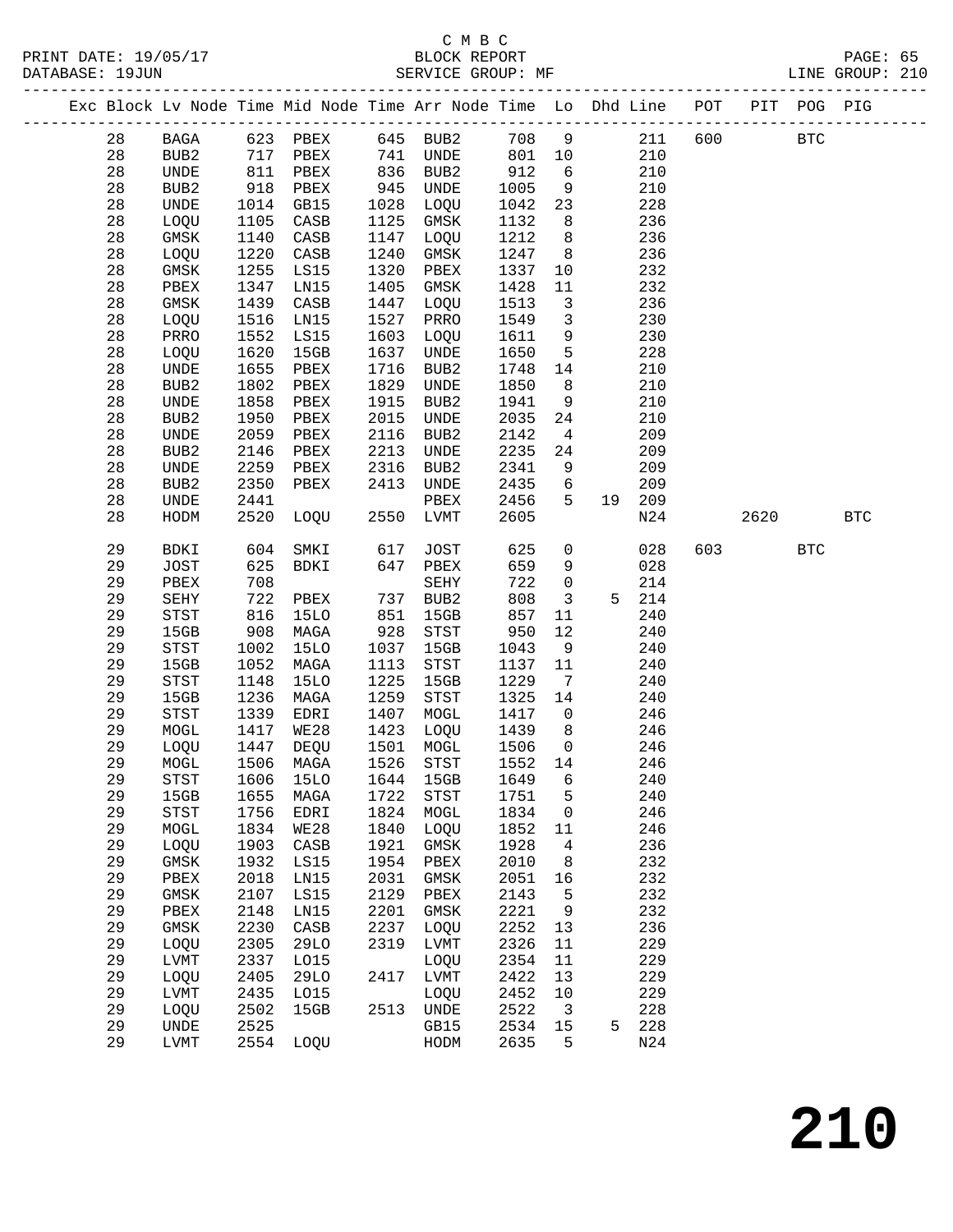|  |    |                                       |                   | Exc Block Lv Node Time Mid Node Time Arr Node Time Lo Dhd Line POT PIT POG PIG |                   |                      |        |                         |    |        |         |            |              |
|--|----|---------------------------------------|-------------------|--------------------------------------------------------------------------------|-------------------|----------------------|--------|-------------------------|----|--------|---------|------------|--------------|
|  | 29 |                                       |                   | HODM 2640 LOQU 2710 LVMT 2725                                                  |                   |                      |        |                         |    | N24    | 2740    |            | <b>BTC</b>   |
|  | 30 | LN15                                  | 629               |                                                                                |                   | LNOS                 | 636 5  |                         |    | 241    | 604 60  | <b>BTC</b> |              |
|  | 30 | LNOS                                  | 641               | 15LO 652                                                                       |                   | STST                 | 720    | 16                      |    | 241    |         |            |              |
|  | 30 | STST                                  |                   | EDRI                                                                           |                   | MOGL                 | 809    | $\overline{0}$          |    | 246    |         |            |              |
|  | 30 | MOGL                                  | 736<br>809<br>809 | WE28                                                                           | 759<br>815<br>815 | LOQU                 | 834    | 13                      |    | 246    |         |            |              |
|  | 30 | LOQU                                  | 847               | DEQU                                                                           | 902               | MOGL                 | 906    | $\overline{0}$          |    | 246    |         |            |              |
|  | 30 | MOGL                                  | 906               | MAGA                                                                           | 928               | STST                 | 951    | 25                      |    | 246    |         |            |              |
|  | 30 | STST                                  | 1016              | EDRI                                                                           | 1041              | MOGL                 | 1051   | $\overline{0}$          |    | 246    |         |            |              |
|  | 30 | MOGL                                  | 1051              | WE28                                                                           | 1057              | LOQU                 | 1112   | 5                       |    | 246    |         |            |              |
|  | 30 | LOQU                                  | 1117              | DEQU                                                                           | 1130              | MOGL                 | 1134   | $\overline{0}$          |    | 246    |         |            |              |
|  |    |                                       |                   |                                                                                | 1155              |                      |        |                         |    | 246    |         |            |              |
|  | 30 | MOGL                                  | 1134              | MAGA                                                                           |                   | STST                 | 1218   | 15                      |    |        |         |            |              |
|  | 30 | STST                                  | 1233              | 15LO                                                                           | 1310              | 15GB                 | 1316   | $-5$                    |    | 240    |         |            |              |
|  | 30 | 15GB                                  | 1321              | MAGA                                                                           | 1344              | STST                 | 1410   | $7\overline{ }$         |    | 240    |         |            |              |
|  | 30 | STST                                  | 1417              | 15LO                                                                           |                   | 1454 15GB            | 1500   | 10                      |    | 240    |         |            |              |
|  | 30 | 15GB                                  | 1510              | MAGA                                                                           | 1535              | STST                 | 1603   | 12                      |    | 240    |         |            |              |
|  | 30 | STST                                  | 1615              | EDRI                                                                           | 1643              | MOGL                 | 1653   | $\overline{0}$          |    | 246    |         |            |              |
|  | 30 | MOGL                                  | 1653              | WE28                                                                           | 1700              | LOQU                 | 1716   | $6\overline{6}$         |    | 246    |         |            |              |
|  | 30 | LOQU                                  | 1722              | 29LO                                                                           | 1741              | LVMT                 | 1749   | $\overline{7}$          |    | 229    |         |            |              |
|  | 30 | LVMT                                  | 1756              | LO15                                                                           |                   | LOQU                 | 1821   | 11                      |    | 229    |         |            |              |
|  | 30 | LOQU                                  | 1832              | DEQU                                                                           |                   | 1847 MOGL            | 1852   | $\overline{0}$          |    | 246    |         |            |              |
|  | 30 | MOGL                                  | 1852              | MAGA                                                                           | 1910              | STST                 | 1932   | 20                      |    | 246    |         |            |              |
|  | 30 | $_{\footnotesize\rm STST}$            | 1952              | 15LO                                                                           |                   | 2024 15GB            | 2028   | 8 <sup>8</sup>          |    | 240    |         |            |              |
|  | 30 | 15GB                                  | 2036              | MAGA                                                                           | 2053              | STST                 | 2113   | 12                      |    | 240    |         |            |              |
|  | 30 | $_{\footnotesize{\textnormal{STST}}}$ | 2125              | 15LO                                                                           | 2156              | 15GB                 | 2200   | 17                      |    | 240    |         |            |              |
|  | 30 | 15GB                                  | 2217              | MAGA                                                                           | 2234              | STST                 | 2253   | 12                      |    | 240    |         |            |              |
|  | 30 | STST                                  | 2305              | EDRI                                                                           | 2327              | MOGL                 | 2334   | $\overline{0}$          |    | 246    |         |            |              |
|  | 30 | MOGL                                  | 2334              | WE28                                                                           | 2340              | LOQU                 | 2351   | 11                      |    | 246    |         |            |              |
|  | 30 | LOQU                                  | 2402              | 15GB                                                                           | 2413              | UNDE                 | 2422   | 15                      |    | 228    |         |            |              |
|  | 30 | UNDE                                  | 2437              | GB15                                                                           | 2447              | LOQU                 | 2456   | $5^{\circ}$             |    | 228    |         |            |              |
|  | 30 | LOQU                                  | 2501              | DEQU                                                                           | 2513              | MOGL                 | 2516   | $\overline{\mathbf{0}}$ |    | 246    |         |            |              |
|  | 30 | MOGL                                  | 2516              | EDRI                                                                           | 2526              | MACA                 | 2532   | 8                       |    | 10 246 |         |            |              |
|  | 30 | LOQU                                  | 2550              | DEQU                                                                           | 2602              | MOGL                 | 2605   | $\Omega$                |    | 246    |         |            |              |
|  | 30 | MOGL                                  | 2605              |                                                                                |                   | MAGA                 | 2621   |                         |    | 246    | 2641    |            | <b>BTC</b>   |
|  |    |                                       |                   |                                                                                |                   |                      |        |                         |    |        |         |            |              |
|  | 31 | GMSK                                  | 635               | MCMA                                                                           |                   | STST                 | 715    | 8                       |    | 247    | 605 000 | <b>BTC</b> |              |
|  | 31 | STST                                  | 723               | EDRI                                                                           |                   | 746 MOGL             | 756    | $\overline{0}$          |    | 246    |         |            |              |
|  | 31 | MOGL                                  | 756               | WE28                                                                           |                   | 802 LOQU<br>848 TIME | 823    | 9                       |    | 246    |         |            |              |
|  | 31 | LOQU                                  | 832               | 29LO                                                                           |                   | 848 LVMT             | 855    | 6                       |    | 229    |         |            |              |
|  | 31 | LVMT                                  |                   | 901 LO15 LOQU                                                                  |                   |                      | 928 22 |                         |    | 229    |         |            |              |
|  | 31 | LOQU                                  | 950               | 15GB                                                                           | 1004              | UNDE                 | 1016   | 7                       |    | 228    |         |            |              |
|  | 31 | UNDE                                  | 1023              | PBEX                                                                           | 1042              | BUB2                 | 1111   | 7                       |    | 210    |         |            |              |
|  | 31 | BUB2                                  | 1118              | PBEX                                                                           | 1145              | UNDE                 | 1206   | 8                       |    | 210    |         |            |              |
|  | 31 | UNDE                                  | 1214              | GB15                                                                           | 1228              | LOQU                 | 1242   | 8                       |    | 228    |         |            |              |
|  | 31 | LOQU                                  | 1250              | 15GB                                                                           | 1304              | UNDE                 | 1317   | 6                       |    | 228    |         |            |              |
|  | 31 | UNDE                                  | 1323              | ${\tt PBEX}$                                                                   | 1342              | BUB <sub>2</sub>     | 1411   | 16                      |    | 210    |         |            |              |
|  | 31 | BUB2                                  | 1427              | PBEX                                                                           | 1458              | PANA                 | 1526   | 6                       |    | 211    |         |            |              |
|  | 31 | PANA                                  | 1532              |                                                                                |                   | PBEX                 | 1559   | 11                      | 25 | 211    |         |            |              |
|  | 31 | STST                                  | 1635              | EDRI                                                                           | 1703              | MOGL                 | 1713   | 0                       |    | 246    |         |            |              |
|  | 31 | MOGL                                  | 1713              | WE28                                                                           | 1720              | LOQU                 | 1736   | 2                       |    | 246    |         |            |              |
|  | 31 | LOQU                                  | 1738              | 29LO                                                                           | 1757              | LVMT                 | 1805   | 7                       |    | 229    |         |            |              |
|  | 31 | LVMT                                  | 1812              | L015                                                                           |                   | LOQU                 | 1837   |                         |    | 229    | 1857    |            | $_{\rm BTC}$ |
|  |    |                                       |                   |                                                                                |                   |                      |        |                         |    |        |         |            |              |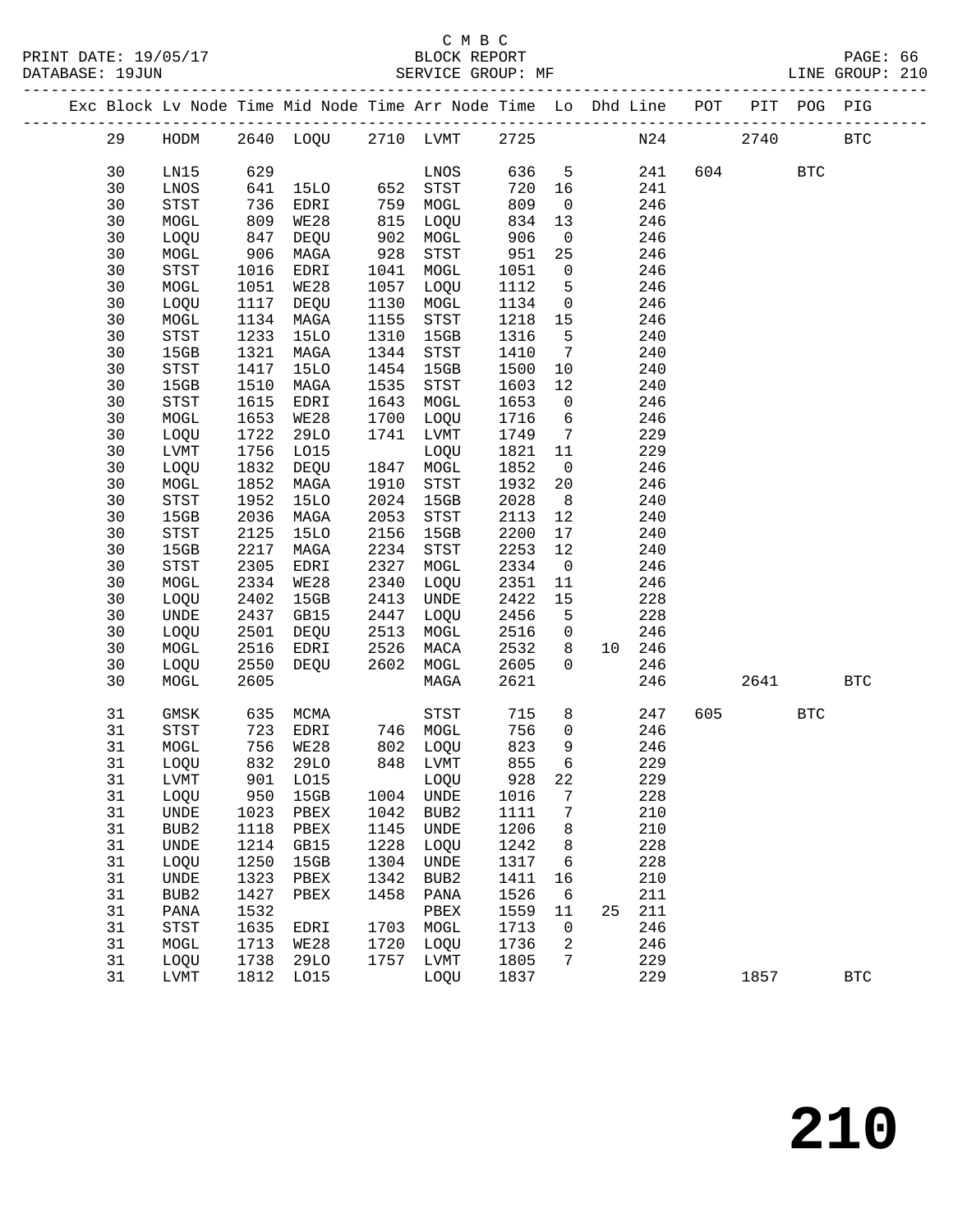|  |          |                                       |              | Exc Block Lv Node Time Mid Node Time Arr Node Time Lo Dhd Line POT |              |                                                                                                                                                                                                                                                                                                                                    |              |                         |            |     |      | PIT POG PIG  |              |
|--|----------|---------------------------------------|--------------|--------------------------------------------------------------------|--------------|------------------------------------------------------------------------------------------------------------------------------------------------------------------------------------------------------------------------------------------------------------------------------------------------------------------------------------|--------------|-------------------------|------------|-----|------|--------------|--------------|
|  | 32       | CACU                                  |              |                                                                    |              |                                                                                                                                                                                                                                                                                                                                    |              |                         | 246        | 612 |      | $_{\rm BTC}$ |              |
|  | 32       | MOGL                                  |              |                                                                    |              |                                                                                                                                                                                                                                                                                                                                    |              |                         | 246        |     |      |              |              |
|  | 32       | LOQU                                  |              | 731 DEQU                                                           |              | 745 MOGL                                                                                                                                                                                                                                                                                                                           | 751          | $\overline{0}$          | 246        |     |      |              |              |
|  | 32       | MOGL                                  | 751          | MAGA                                                               | 813          | STST                                                                                                                                                                                                                                                                                                                               | 834          | 18                      | 246        |     |      |              |              |
|  | 32       | STST                                  | 852<br>928   | EDRI                                                               | 918          | MOGL                                                                                                                                                                                                                                                                                                                               | 928          | $\overline{0}$          | 246        |     |      |              |              |
|  | 32       | MOGL                                  |              | WE28                                                               |              | $934 \begin{array}{r} 1000 \\ -0.000 \\ -0.000 \\ -0.000 \\ -0.000 \\ -0.000 \\ -0.000 \\ -0.000 \\ -0.000 \\ -0.000 \\ -0.000 \\ -0.000 \\ -0.000 \\ -0.000 \\ -0.000 \\ -0.000 \\ -0.000 \\ -0.000 \\ -0.000 \\ -0.000 \\ -0.000 \\ -0.000 \\ -0.000 \\ -0.000 \\ -0.000 \\ -0.000 \\ -0.000 \\ -0.000 \\ -0.000 \\ -0.000 \\ -$ | 951          | 14                      | 246        |     |      |              |              |
|  | 32       | LOQU                                  | 1005         | CASB                                                               | 1023         | GMSK                                                                                                                                                                                                                                                                                                                               | 1030         | 10                      | 236        |     |      |              |              |
|  | 32       | GMSK                                  | 1040         | CASB                                                               | 1047         | LOQU                                                                                                                                                                                                                                                                                                                               | 1112         | 8 <sup>8</sup>          | 236        |     |      |              |              |
|  | 32       | LOQU                                  | 1120         | CASB                                                               | 1140         | GMSK                                                                                                                                                                                                                                                                                                                               | 1147         | $\overline{7}$          | 236        |     |      |              |              |
|  | 32       | $\rm{GMSK}$                           | 1154         | CASB                                                               |              | 1201 LOQU                                                                                                                                                                                                                                                                                                                          | 1226         | 20                      | 236        |     |      |              |              |
|  | 32       | LOQU                                  | 1246         | LN15                                                               | 1257         | PRRO                                                                                                                                                                                                                                                                                                                               | 1313         | $\overline{7}$          | 230        |     |      |              |              |
|  | 32       | PRRO                                  | 1320         | LS15                                                               | 1330         | LOQU                                                                                                                                                                                                                                                                                                                               | 1338         | 12                      | 230        |     |      |              |              |
|  | 32       | LOQU                                  | 1350         | 15GB                                                               | 1404         | UNDE                                                                                                                                                                                                                                                                                                                               | 1416         | 6                       | 228        |     |      |              |              |
|  | 32       | $\ensuremath{\mathsf{UNDE}}$          | 1422         | PBEX                                                               | 1442         | BUB2                                                                                                                                                                                                                                                                                                                               | 1512         | $\overline{4}$          | 210        |     |      |              |              |
|  | 32       | BUB2                                  | 1516         | PBEX                                                               | 1549         | PANA                                                                                                                                                                                                                                                                                                                               | 1613         | 14                      | 31 211     |     |      |              |              |
|  | 32       | $_{\footnotesize{\textnormal{STST}}}$ | 1658         | EDRI                                                               | 1726         | MOGL                                                                                                                                                                                                                                                                                                                               | 1736         | $\overline{0}$          | 246        |     |      |              |              |
|  | 32<br>32 | MOGL                                  | 1736         | WE28<br>LN15                                                       | 1743<br>1815 | LOQU                                                                                                                                                                                                                                                                                                                               | 1757<br>1832 | 8<br>$6\overline{6}$    | 246<br>230 |     |      |              |              |
|  | 32       | LOQU<br>PRRO                          | 1805<br>1838 | LS15                                                               | 1848         | PRRO<br>LOQU                                                                                                                                                                                                                                                                                                                       | 1856         | $7\overline{ }$         | 230        |     |      |              |              |
|  | 32       | LOQU                                  | 1903         | 15GB                                                               | 1918         | UNDE                                                                                                                                                                                                                                                                                                                               | 1930         | $6\overline{6}$         | 228        |     |      |              |              |
|  | 32       | <b>UNDE</b>                           | 1936         | GB15                                                               | 1948         | LOQU                                                                                                                                                                                                                                                                                                                               | 1958         | 5                       | 228        |     |      |              |              |
|  | 32       | LOQU                                  | 2003         | CASB                                                               | 2020         | GMSK                                                                                                                                                                                                                                                                                                                               | 2027         | 5                       | 236        |     |      |              |              |
|  | 32       | GMSK                                  | 2032         | LS15                                                               |              | 2054 PBEX                                                                                                                                                                                                                                                                                                                          | 2110         | 8                       | 232        |     |      |              |              |
|  | 32       | PBEX                                  | 2118         | LN15                                                               | 2131         | GMSK                                                                                                                                                                                                                                                                                                                               | 2151         | 16                      | 232        |     |      |              |              |
|  | 32       | GMSK                                  | 2207         | LS15                                                               | 2229         | PBEX                                                                                                                                                                                                                                                                                                                               | 2241         | $\overline{7}$          | 232        |     |      |              |              |
|  | 32       | PBEX                                  | 2248         |                                                                    |              | PANA                                                                                                                                                                                                                                                                                                                               | 2303         | 18                      | 1 212      |     |      |              |              |
|  | 32       | BAGA                                  | 2322         |                                                                    |              | PBEX                                                                                                                                                                                                                                                                                                                               | 2341         | $\overline{7}$          | 211        |     |      |              |              |
|  | 32       | PBEX                                  | 2348         |                                                                    |              | PANA                                                                                                                                                                                                                                                                                                                               | 2403         | 20                      | 1 212      |     |      |              |              |
|  | 32       | BAGA                                  | 2424         |                                                                    |              | PBEX                                                                                                                                                                                                                                                                                                                               | 2441         |                         | 211        |     | 2449 |              | <b>BTC</b>   |
|  |          |                                       |              |                                                                    |              |                                                                                                                                                                                                                                                                                                                                    |              |                         |            |     |      |              |              |
|  | 33       | BUB2                                  | 636          | PBEX                                                               |              | 659 UNDE                                                                                                                                                                                                                                                                                                                           | 718          | $\overline{a}$          | 210        |     | 613  | <b>BTC</b>   |              |
|  | 33       | UNDE                                  | 720          | PBEX                                                               | 741          | BUB2                                                                                                                                                                                                                                                                                                                               | 814          | $\overline{\mathbf{3}}$ | 210        |     |      |              |              |
|  | 33       | BUB2                                  | 817          | PBEX                                                               | 847          | UNDE                                                                                                                                                                                                                                                                                                                               | 908          | $7\phantom{.0}$         | 210        |     |      |              |              |
|  | 33       | <b>UNDE</b>                           | 915          | GB15                                                               | 928          | LOQU                                                                                                                                                                                                                                                                                                                               | 942          | $5^{\circ}$             | 228        |     |      |              |              |
|  | 33<br>33 | LOQU                                  | 947          | DEQU                                                               | 1002<br>1027 | MOGL                                                                                                                                                                                                                                                                                                                               | 1006         | $\overline{0}$          | 246        |     |      |              |              |
|  | 33       | MOGL<br>STST                          | 1006<br>1103 | MAGA<br>15LO                                                       | 1139         | STST<br>15GB                                                                                                                                                                                                                                                                                                                       | 1050<br>1143 | 13<br>$\overline{7}$    | 246<br>240 |     |      |              |              |
|  | 33       | 15GB                                  | 1150         | MAGA                                                               |              | 1214 STST                                                                                                                                                                                                                                                                                                                          | 1238 10      |                         | 240        |     |      |              |              |
|  | 33       | STST                                  | 1248         | 15LO                                                               | 1325         | 15GB                                                                                                                                                                                                                                                                                                                               | 1331         | $5^{\circ}$             | 240        |     |      |              |              |
|  | 33       | 15GB                                  |              | 1336 MAGA 1359 STST                                                |              |                                                                                                                                                                                                                                                                                                                                    | 1425 12      |                         | 240        |     |      |              |              |
|  | 33       | STST                                  | 1437         | EDRI                                                               | 1507         | MOGL                                                                                                                                                                                                                                                                                                                               | 1517         | 0                       | 246        |     |      |              |              |
|  | 33       | MOGL                                  | 1517         | WE28                                                               | 1524         | LOQU                                                                                                                                                                                                                                                                                                                               | 1540         | 7                       | 246        |     |      |              |              |
|  | 33       | LOQU                                  | 1547         | DEQU                                                               | 1603         | MOGL                                                                                                                                                                                                                                                                                                                               | 1608         | 0                       | 246        |     |      |              |              |
|  | 33       | MOGL                                  | 1608         | MAGA                                                               | 1628         | STST                                                                                                                                                                                                                                                                                                                               | 1658         | 9                       | 6 246      |     |      |              |              |
|  | 33       | BUB2                                  | 1713         | PBEX                                                               | 1746         | UNDE                                                                                                                                                                                                                                                                                                                               | 1808         | 6                       | 210        |     |      |              |              |
|  | 33       | UNDE                                  | 1814         | PBEX                                                               | 1833         | BUB <sub>2</sub>                                                                                                                                                                                                                                                                                                                   | 1901         | 5                       | 210        |     |      |              |              |
|  | 33       | BUB <sub>2</sub>                      | 1906         | PBEX                                                               | 1931         | <b>UNDE</b>                                                                                                                                                                                                                                                                                                                        | 1951         | 8                       | 210        |     |      |              |              |
|  | 33       | $\ensuremath{\mathsf{UNDE}}$          | 1959         | PBEX                                                               | 2016         | BUB2                                                                                                                                                                                                                                                                                                                               | 2043         | 3                       | 209        |     |      |              |              |
|  | 33       | BUB <sub>2</sub>                      | 2046         | PBEX                                                               | 2113         | UNDE                                                                                                                                                                                                                                                                                                                               | 2136         | 24                      | 209        |     |      |              |              |
|  | 33       | UNDE                                  | 2200         | PBEX                                                               | 2216         | BUB <sub>2</sub>                                                                                                                                                                                                                                                                                                                   | 2241         | 7                       | 209        |     |      |              |              |
|  | 33       | BUB2                                  | 2248         | PBEX                                                               | 2313         | UNDE                                                                                                                                                                                                                                                                                                                               | 2334         | 27                      | 209        |     |      |              |              |
|  | 33       | UNDE                                  | 2401         | PBEX                                                               | 2416         | BUB2                                                                                                                                                                                                                                                                                                                               | 2440         | 10                      | 209        |     |      |              |              |
|  | 33       | BUB2                                  | 2450         | PBEX                                                               | 2513         | UNDE                                                                                                                                                                                                                                                                                                                               | 2534         | 7                       | 209        |     |      |              |              |
|  | 33       | UNDE                                  | 2541         |                                                                    |              | PBEX                                                                                                                                                                                                                                                                                                                               | 2554         | 6                       | 209        |     |      |              |              |
|  | 33       | PBEX                                  | 2600         |                                                                    |              | $HK-E$                                                                                                                                                                                                                                                                                                                             | 2606         |                         | 028        |     | 2610 |              | $_{\rm BTC}$ |
|  |          |                                       |              |                                                                    |              |                                                                                                                                                                                                                                                                                                                                    |              |                         |            |     |      |              |              |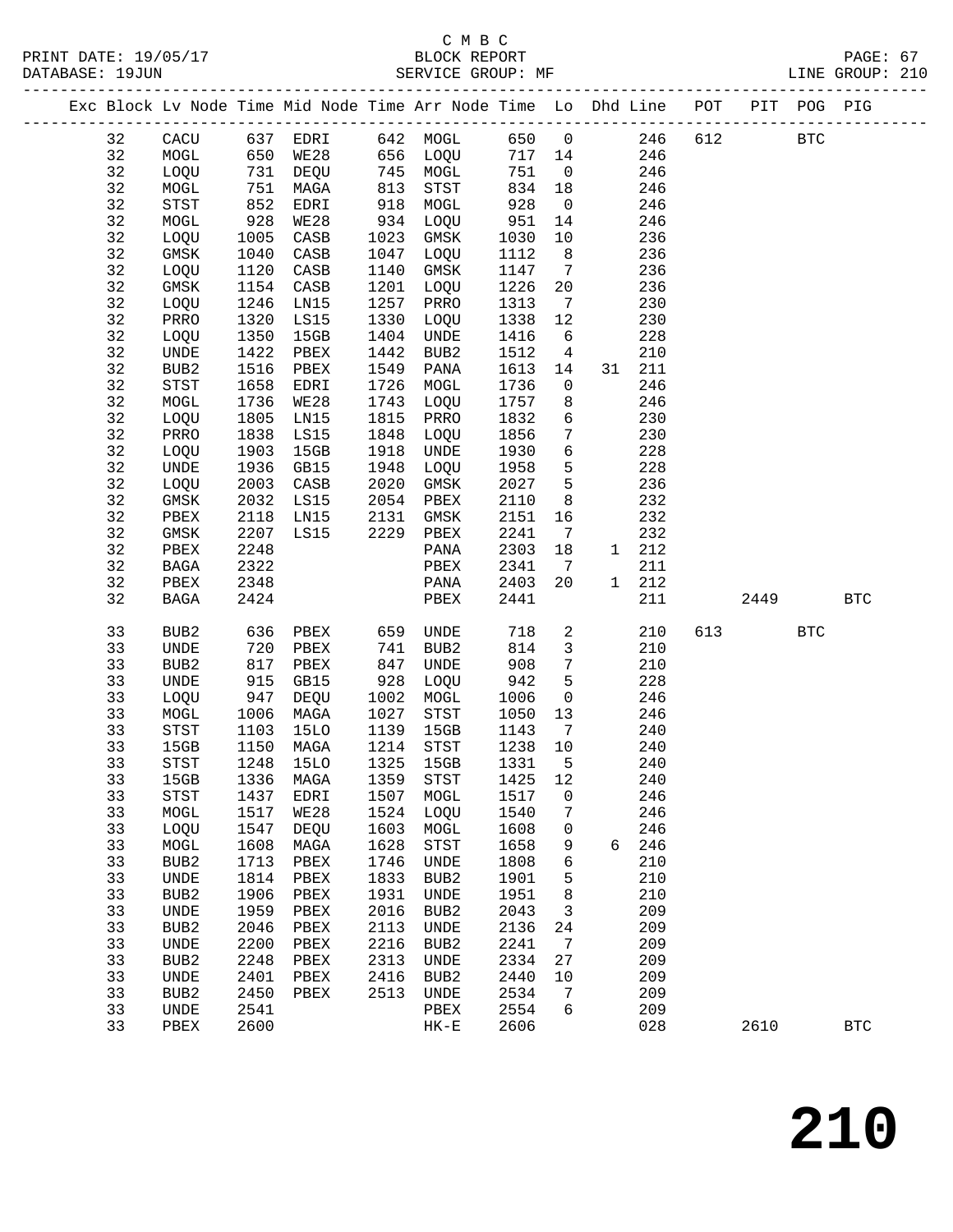|  |          |              |              | Exc Block Lv Node Time Mid Node Time Arr Node Time Lo Dhd Line POT PIT POG PIG |              |                                                                                                                                                                                                                               |              |                              |              |               |     |        |            |              |
|--|----------|--------------|--------------|--------------------------------------------------------------------------------|--------------|-------------------------------------------------------------------------------------------------------------------------------------------------------------------------------------------------------------------------------|--------------|------------------------------|--------------|---------------|-----|--------|------------|--------------|
|  | 34       | CACU         |              | 655 EDRI 700 MOGL                                                              |              |                                                                                                                                                                                                                               | 710 0        |                              |              | 246           | 630 |        | <b>BTC</b> |              |
|  | 34       | MOGL         | 710          | <b>WE28</b>                                                                    |              | 716 LOQU                                                                                                                                                                                                                      | 737 11       |                              |              | 246           |     |        |            |              |
|  | 34       | LOQU         | 748          | DEQU                                                                           |              | 802 MOGL                                                                                                                                                                                                                      | 808          | $\overline{0}$               |              | 246           |     |        |            |              |
|  | 34       | MOGL         | 808<br>905   | MAGA                                                                           | 830          | STST                                                                                                                                                                                                                          | 851          | 14                           |              | 246           |     |        |            |              |
|  | 34       | STST         |              | 15LO                                                                           | 940          | 15GB                                                                                                                                                                                                                          | 946          | 8 <sup>8</sup>               |              | 4 240         |     |        |            |              |
|  | 34       | LVMT         | 958          | L015                                                                           |              | LOQU                                                                                                                                                                                                                          | 1028         | 18                           |              | 229           |     |        |            |              |
|  | 34       | LOQU         | 1046         | OSLO                                                                           |              | 1104 PRRO                                                                                                                                                                                                                     | 1118         | $5^{\circ}$                  |              | 230           |     |        |            |              |
|  | 34       | PRRO         | 1123         | LS15                                                                           |              | 1134 LOQU                                                                                                                                                                                                                     | 1142         | 23                           |              | 230           |     |        |            |              |
|  | 34       | LOQU         | 1205         | CASB                                                                           | 1225         | GMSK                                                                                                                                                                                                                          | 1232         | 22                           |              | 236           |     |        |            |              |
|  | 34       | GMSK         | 1254         | CASB                                                                           | 1301         | LOQU                                                                                                                                                                                                                          | 1327         | 19                           |              | 236           |     |        |            |              |
|  | 34       | LOQU         | 1346         | LN15                                                                           | 1357         | PRRO                                                                                                                                                                                                                          | 1413         | $\overline{7}$               |              | 230           |     |        |            |              |
|  | 34       | PRRO         | 1420         | LS15                                                                           | 1430         | LOQU                                                                                                                                                                                                                          | 1438         | 9                            |              | 230           |     |        |            |              |
|  | 34       | LOQU         | 1447         | 29LO                                                                           | 1506         | LVMT                                                                                                                                                                                                                          | 1514         | 23                           |              | 229           |     |        |            |              |
|  | 34       | LVMT         | 1537         | L015                                                                           |              | LOQU                                                                                                                                                                                                                          | 1607         | 10                           |              | 229           |     |        |            |              |
|  | 34       | LOQU         | 1617         | LN15                                                                           |              | 1628 PRRO                                                                                                                                                                                                                     | 1646         | $6\overline{6}$              |              | 230           |     |        |            |              |
|  | 34       | PRRO         | 1652         | LS15                                                                           |              | 1703 LOQU                                                                                                                                                                                                                     | 1711         | 22                           |              | 230           |     |        |            |              |
|  | 34       | LOQU         | 1733         | LN15                                                                           |              | 1744 PRRO                                                                                                                                                                                                                     | 1801         | 5                            |              | 230           |     |        |            |              |
|  | 34       | PRRO         | 1806         | LS15                                                                           |              | 1817 LOQU                                                                                                                                                                                                                     | 1825         | 8 <sup>8</sup>               |              | 230           |     |        |            |              |
|  | 34       | LOQU         | 1833         | 15GB                                                                           | 1848         | UNDE                                                                                                                                                                                                                          | 1900         | $7\overline{ }$              |              | 228           |     |        |            |              |
|  | 34       | UNDE         | 1907         | GB15                                                                           | 1919         | LOQU                                                                                                                                                                                                                          | 1929         | 9                            |              | 228           |     |        |            |              |
|  | 34       | LOQU         | 1938         | 29LO                                                                           |              | 1954 LVMT                                                                                                                                                                                                                     | 2001         |                              |              | 229           |     | 2016   |            | $_{\rm BTC}$ |
|  | 35       | LVMT         | 649          | L015                                                                           |              | LOQU                                                                                                                                                                                                                          | 710          | $7\overline{ }$              |              | 229           |     | 631 63 | <b>BTC</b> |              |
|  | 35       | LOQU         | 717          | OSLO                                                                           |              | 731 PRRO                                                                                                                                                                                                                      | 747          | $\overline{4}$               |              | 230           |     |        |            |              |
|  | 35       | PRRO         | 751          | LS15                                                                           | 801          | LOQU                                                                                                                                                                                                                          | 809          | $\mathbf{1}$                 |              | 20 230        |     |        |            |              |
|  | 35       | $\rm{GMSK}$  | 830          | LS15                                                                           |              | $856$ $856$ $856$ $856$ $856$ $856$ $856$ $856$ $856$ $856$ $856$ $856$ $856$ $856$ $856$ $856$ $856$ $856$ $856$ $856$ $856$ $856$ $856$ $856$ $856$ $856$ $856$ $856$ $856$ $856$ $856$ $856$ $856$ $856$ $856$ $856$ $856$ | 913          | $\overline{4}$               |              | 232           |     |        |            |              |
|  | 35       | PBEX         | 917          | LN15                                                                           |              | 934 GMSK                                                                                                                                                                                                                      | 956          | $\overline{4}$               |              | 232           |     |        |            |              |
|  | 35       | GMSK         | 1000         | LS15                                                                           |              | 1024 PBEX                                                                                                                                                                                                                     | 1040         | 9                            |              | 232           |     |        |            |              |
|  | 35       | PBEX         | 1049         |                                                                                |              | PANA                                                                                                                                                                                                                          | 1105         | 17                           |              | 212           |     |        |            |              |
|  | 35       | PANA         | 1122         |                                                                                |              | PBEX                                                                                                                                                                                                                          | 1139         | 8 <sup>8</sup>               |              | 212           |     |        |            |              |
|  | 35       | PBEX         | 1147         | LN15                                                                           |              | 1205 GMSK                                                                                                                                                                                                                     | 1228         | 12                           |              | 232           |     |        |            |              |
|  | 35       | GMSK         | 1240         | CASB                                                                           | 1247         | LOQU                                                                                                                                                                                                                          | 1313         | $7\phantom{.0}\phantom{.0}7$ |              | 236           |     |        |            |              |
|  | 35       | LOQU         | 1320         | CASB                                                                           | 1340         | GMSK                                                                                                                                                                                                                          | 1347         | 8 <sup>8</sup>               |              | 236           |     |        |            |              |
|  | 35<br>35 | GMSK         | 1355         | LS15                                                                           | 1419<br>1508 | PBEX                                                                                                                                                                                                                          | 1436         | 14<br>$6\overline{6}$        |              | 232<br>232    |     |        |            |              |
|  | 35       | PBEX<br>GMSK | 1450<br>1540 | LN15<br>CASB                                                                   | 1548         | GMSK<br>LOQU                                                                                                                                                                                                                  | 1534<br>1609 | 8                            |              | 236           |     |        |            |              |
|  | 35       | LOQU         | 1617         | DEQU                                                                           | 1633         | MOGL                                                                                                                                                                                                                          | 1638         | $\mathsf{O}$                 |              | 246           |     |        |            |              |
|  | 35       | MOGL         | 1638         | MAGA                                                                           | 1658         | STST                                                                                                                                                                                                                          | 1728         | 8 <sup>8</sup>               |              | 6 246         |     |        |            |              |
|  | 35       | BUB2         | 1742         | PBEX                                                                           |              | 1814 UNDE                                                                                                                                                                                                                     | 1836         | 5                            |              | 210           |     |        |            |              |
|  | 35       | UNDE         |              | 1841 MTLV 1848 PBEX 1859 19                                                    |              |                                                                                                                                                                                                                               |              |                              |              | 210           |     |        |            |              |
|  | 35       | PBEX         | 1918         |                                                                                |              | BAGA                                                                                                                                                                                                                          | 1944         | 11                           |              | 1 211         |     |        |            |              |
|  | 35       | PANA         | 1956         |                                                                                |              | PBEX                                                                                                                                                                                                                          | 2012         | 6                            |              | 212           |     |        |            |              |
|  | 35       | PBEX         | 2018         |                                                                                |              | <b>BAGA</b>                                                                                                                                                                                                                   | 2041         | 15                           |              | $1 211$       |     |        |            |              |
|  | 35       | PANA         | 2057         |                                                                                |              | PBEX                                                                                                                                                                                                                          | 2112         | 6                            |              | 212           |     |        |            |              |
|  | 35       | PBEX         | 2118         |                                                                                |              | BAGA                                                                                                                                                                                                                          | 2141         | 16                           | $\mathbf{1}$ | 211           |     |        |            |              |
|  | 35       | PANA         | 2158         |                                                                                |              | PBEX                                                                                                                                                                                                                          | 2212         | - 6                          |              | 212           |     |        |            |              |
|  | 35       | PBEX         | 2218         |                                                                                |              | <b>BAGA</b>                                                                                                                                                                                                                   | 2240         | 18                           |              | $1 \quad 211$ |     |        |            |              |
|  | 35       | PANA         | 2259         |                                                                                |              | PBEX                                                                                                                                                                                                                          | 2312         | $6\overline{6}$              |              | 212           |     |        |            |              |
|  | 35       | PBEX         | 2318         |                                                                                |              | <b>BAGA</b>                                                                                                                                                                                                                   | 2339         | 19                           |              | $1 \quad 211$ |     |        |            |              |
|  | 35       | PANA         | 2359         |                                                                                |              | PBEX                                                                                                                                                                                                                          | 2411         | 7                            |              | 212           |     |        |            |              |
|  | 35       | PBEX         | 2418         |                                                                                |              | <b>BAGA</b>                                                                                                                                                                                                                   | 2438         | 16                           |              | 211           |     |        |            |              |
|  | 35       | BAGA         | 2454         |                                                                                |              | PBEX                                                                                                                                                                                                                          | 2511         | $7\phantom{.0}$              |              | 211           |     |        |            |              |
|  | 35       | PBEX         | 2518         |                                                                                |              | <b>BAGA</b>                                                                                                                                                                                                                   | 2538         | 3                            |              | 211           |     |        |            |              |
|  | 35       | BAGA         | 2541         |                                                                                |              | PBEX                                                                                                                                                                                                                          | 2558         |                              |              | 211           |     | 2606   |            | $_{\rm BTC}$ |
|  |          |              |              |                                                                                |              |                                                                                                                                                                                                                               |              |                              |              |               |     |        |            |              |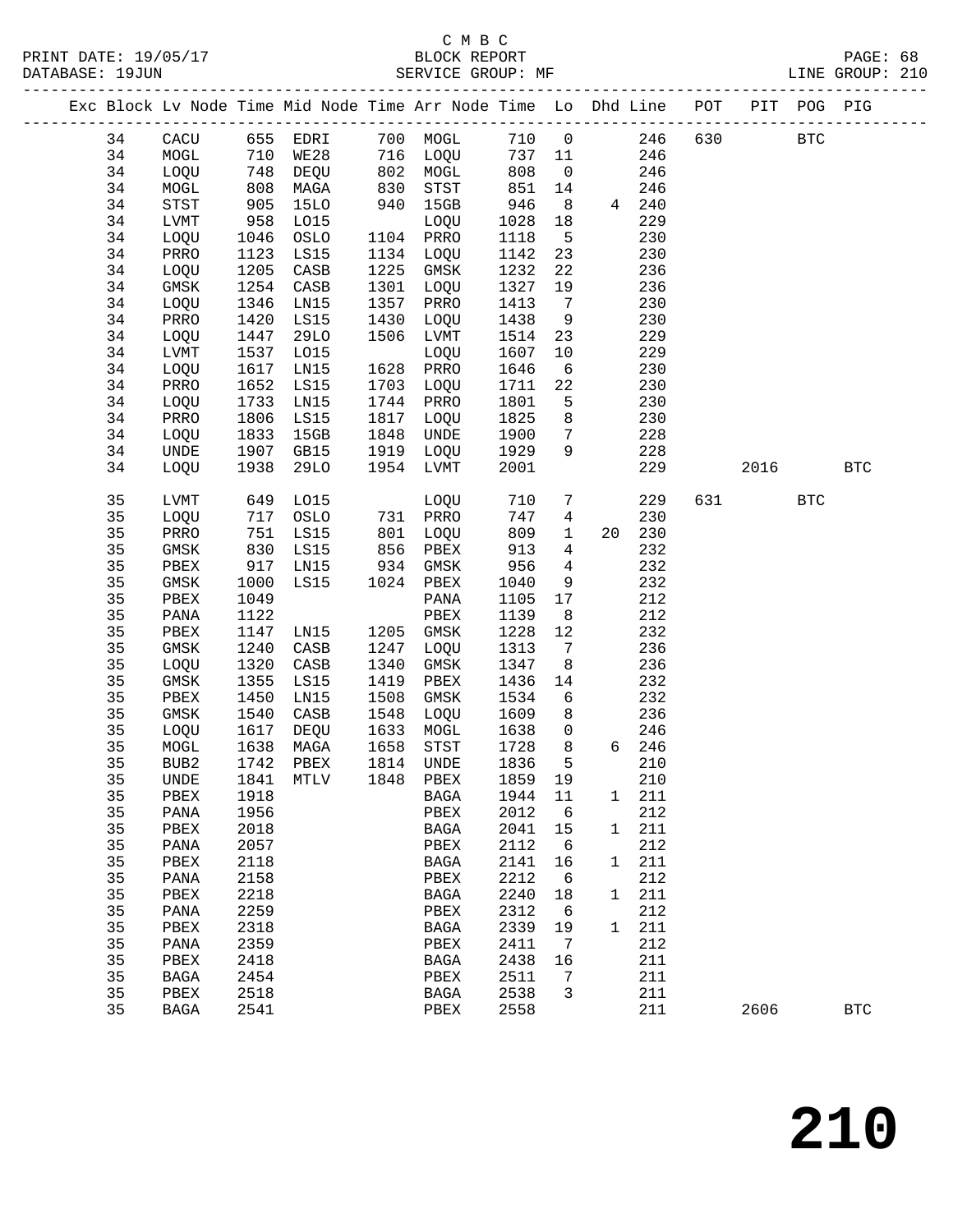### C M B C

|  | DATABASE: 19JUN |              |                          | SERVICE GROUP: MF |      |            |              |                 |                                                                                |             |      |            | LINE GROUP: 210 |  |
|--|-----------------|--------------|--------------------------|-------------------|------|------------|--------------|-----------------|--------------------------------------------------------------------------------|-------------|------|------------|-----------------|--|
|  |                 |              |                          |                   |      |            |              |                 | Exc Block Lv Node Time Mid Node Time Arr Node Time Lo Dhd Line POT PIT POG PIG |             |      |            |                 |  |
|  | 36              |              |                          | LN15 654          |      | LNOS 701 9 |              |                 |                                                                                | 241 629 BTC |      |            |                 |  |
|  | 36              | LNOS         |                          | 710 15LO 722 STST |      |            | 755 14       |                 | 241                                                                            |             |      |            |                 |  |
|  | 36              | STST         | 809<br>809<br>846<br>917 | EDRI              |      | 836 MOGL   | 846          | $\overline{0}$  | 246                                                                            |             |      |            |                 |  |
|  | 36              | MOGL         |                          | WE28              |      | 852 LOQU   | 911          | 6               | 246                                                                            |             |      |            |                 |  |
|  | 36              | LOQU         |                          | DEQU              |      | 932 MOGL   | 936          | $\overline{0}$  | 246                                                                            |             |      |            |                 |  |
|  | 36              | MOGL         | 936                      | MAGA              | 957  | STST       | 1020         | 12              | 246                                                                            |             |      |            |                 |  |
|  | 36              | STST         | 1032                     | 15LO              | 1107 | 15GB       | 1114         | 6               | 240                                                                            |             |      |            |                 |  |
|  | 36              | 15GB         | 1120                     | MAGA              | 1144 | STST       | 1208         | 10              | 240                                                                            |             |      |            |                 |  |
|  | 36              | STST         | 1218                     | 15LO              | 1255 | 15GB       | 1301         | $5^{\circ}$     | 240                                                                            |             |      |            |                 |  |
|  | 36              | 15GB         | 1306                     | MAGA              | 1329 | STST       | 1355         | 16              | 240                                                                            |             |      |            |                 |  |
|  | 36              | STST         | 1411                     | EDRI              | 1440 | MOGL       | 1450         | $\mathsf{O}$    | 246                                                                            |             |      |            |                 |  |
|  | 36              | MOGL         | 1450                     | WE28              | 1457 | LOQU       | 1513         | $7\phantom{.0}$ | 246                                                                            |             |      |            |                 |  |
|  | 36              | LOQU         | 1520                     | CASB              | 1541 | GMSK       | 1548         | $7\phantom{.0}$ | 236                                                                            |             |      |            |                 |  |
|  | 36              | GMSK         | 1555                     | CASB              | 1602 | LOQU       | 1623         | 9               | 236                                                                            |             |      |            |                 |  |
|  | 36              | LOQU         | 1632                     |                   |      | HARB       | 1642         | $\mathbf{3}$    | 231                                                                            |             |      |            |                 |  |
|  | 36              | HARB         | 1645                     |                   |      | LOQU       | 1654         | 8               | 231                                                                            |             |      |            |                 |  |
|  | 36              | LOQU         | 1702                     | LNI5              |      | 1713 PRRO  | 1731         | $\overline{4}$  | 230                                                                            |             |      |            |                 |  |
|  | 36              | PRRO         | 1735                     | LS15              | 1746 | LOQU       | 1754         | 9               | 230                                                                            |             |      |            |                 |  |
|  | 36              | LOQU         | 1803                     | 15GB              | 1819 | UNDE       | 1831         | 6               | 228                                                                            |             |      |            |                 |  |
|  | 36              | UNDE         | 1837                     | GB15              | 1849 | LOQU       | 1859         | 6               | 228                                                                            |             |      |            |                 |  |
|  | 36              | LOQU         | 1905                     | DEQU              | 1919 | MOGL       | 1924         | $\overline{0}$  | 246                                                                            |             |      |            |                 |  |
|  | 36              | MOGL         | 1924                     | MAGA              | 1942 | STST       | 2002         |                 | 246                                                                            |             | 2022 |            | <b>BTC</b>      |  |
|  | 37              | CACU         | 712                      | EDRI              | 717  | MOGL       | 727          | $\mathsf{O}$    | 246                                                                            |             | 647  | <b>BTC</b> |                 |  |
|  | 37              | MOGL         | 727                      | WE28              | 733  | LOQU       | 754          | 8 <sup>8</sup>  | 246                                                                            |             |      |            |                 |  |
|  | 37              | LOQU         | 802                      | 15GB              | 817  | UNDE       | 831          | $\overline{0}$  | 228                                                                            |             |      |            |                 |  |
|  | 37              | UNDE         | 831                      | GB15              | 845  | LOQU       | 901          | 19              | 228                                                                            |             |      |            |                 |  |
|  | 37              | LOQU         | 920                      | CASB              | 937  | GMSK       | 944          | 10              | 236                                                                            |             |      |            |                 |  |
|  | 37              | GMSK         | 954                      | CASB              | 1001 | LOQU       | 1027         | 10              | 236                                                                            |             |      |            |                 |  |
|  | 37              | LOQU         | 1037                     | 29LO              |      | 1053 LVMT  | 1100         | 28              | 229                                                                            |             |      |            |                 |  |
|  | 37              | LVMT         | 1128                     | L015              |      | LOQU       | 1158         | 9               | 229                                                                            |             |      |            |                 |  |
|  | 37              | LOQU         | 1207                     | 29LO              |      | 1224 LVMT  | 1231         | 25              | 229                                                                            |             |      |            |                 |  |
|  | 37              | LVMT         | 1256                     | L015              |      | LOQU       | 1328         | 9               | 229                                                                            |             |      |            |                 |  |
|  | 37              | LOQU         | 1337                     | 29LO              |      | 1355 LVMT  | 1402         | 13              | 229                                                                            |             |      |            |                 |  |
|  | 37              | LVMT         | 1415                     | L015              |      | LOQU       | 1448         | 17              | 229                                                                            |             |      |            |                 |  |
|  | 37              | LOQU         | 1505                     | CASB              |      | 1526 GMSK  | 1533         | 11              | 236                                                                            |             |      |            |                 |  |
|  | 37              | GMSK         | 1544<br>1647             | LS15              |      | 1610 PBEX  | 1642         | $5^{\circ}$     | 232                                                                            |             |      |            |                 |  |
|  | 37              | PBEX         |                          | 1647 LN15         |      | 1705 GMSK  | 1729         | 8 <sup>8</sup>  | 30 232                                                                         |             |      |            |                 |  |
|  | 37              | STST         |                          |                   |      |            |              |                 | 1807 EDRI 1835 MOGL 1845 0 246                                                 |             |      |            |                 |  |
|  | 37              | MOGL         | 1845                     | WE28              | 1851 | LOQU       | 1903         | 20              | 246                                                                            |             |      |            |                 |  |
|  | 37              | LOQU         | 1923                     | 29LO              | 1939 | LVMT       | 1946         | 18              | 229                                                                            |             |      |            |                 |  |
|  | 37              | ${\rm LVMT}$ | 2004                     | L015              |      | LOQU       | 2024         | 12              | 229                                                                            |             |      |            |                 |  |
|  | 37              | LOQU         | 2036                     | 29LO              | 2051 | LVMT       | 2058         | 6               | 229                                                                            |             |      |            |                 |  |
|  | 37              | LVMT         | 2104                     | L015              |      | LOQU       | 2124         | 11              | 229                                                                            |             |      |            |                 |  |
|  | 37              | LOQU         | 2135                     | 29LO              | 2150 | LVMT       | 2157         | 9               | 229                                                                            |             |      |            |                 |  |
|  | 37              | LVMT         | 2206                     | L015              |      | LOQU       | 2225         | 10              | 229                                                                            |             |      |            |                 |  |
|  | 37              | LOQU         | 2235                     | <b>29LO</b>       | 2250 | LVMT       | 2257         | 10              | 229                                                                            |             |      |            |                 |  |
|  | 37<br>37        | LVMT         | 2307<br>2335             | L015              | 2349 | LOQU       | 2324<br>2356 | 11              | 229<br>229                                                                     |             | 2411 |            | <b>BTC</b>      |  |
|  |                 | LOQU         |                          | 29LO              |      | LVMT       |              |                 |                                                                                |             |      |            |                 |  |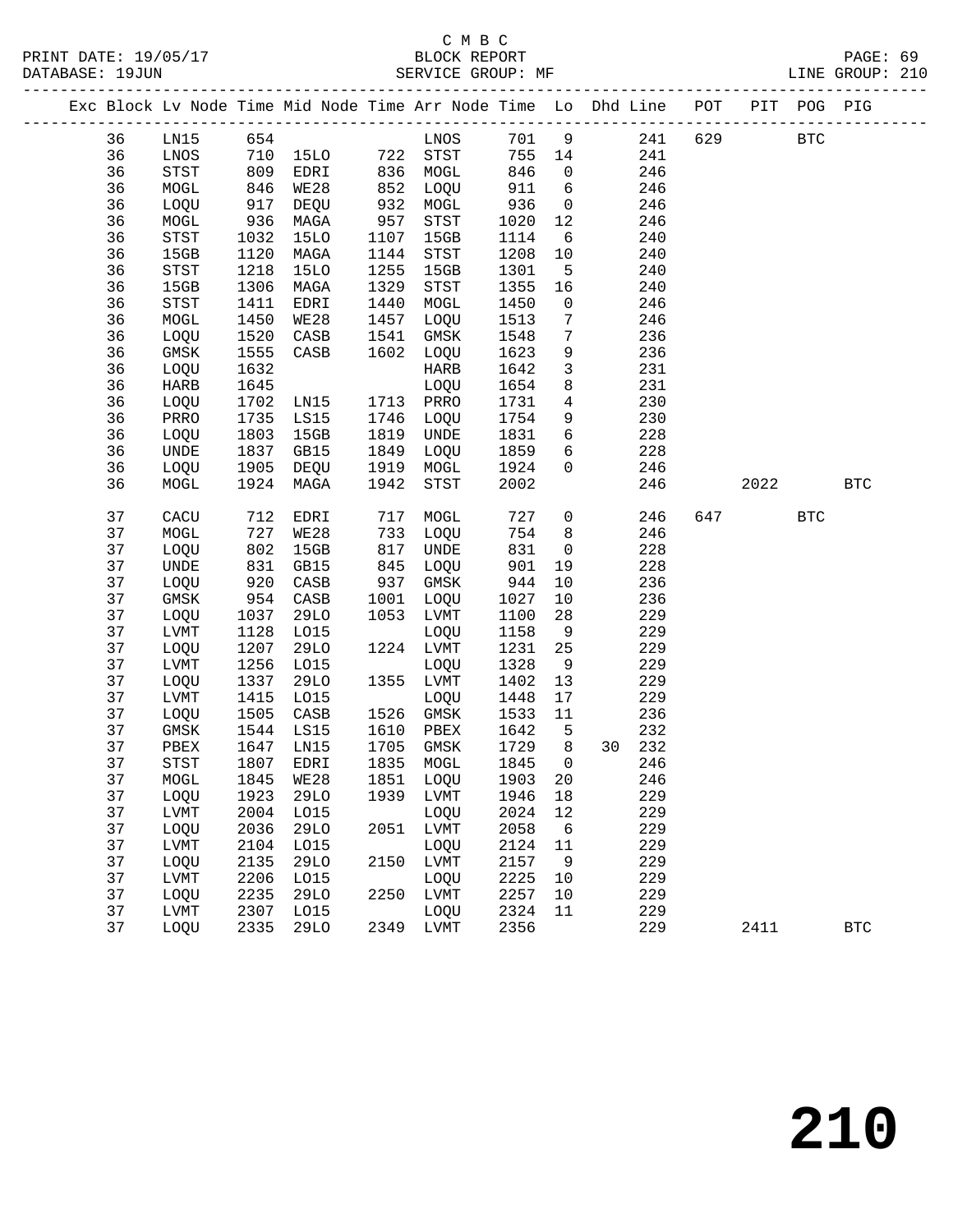PRINT DATE: 19/05/17 BLOCK REPORT<br>DATABASE: 19JUN BATABASE: 19JUN

## C M B C

PAGE: 70<br>LINE GROUP: 210

|  |      |                  |      | --------------------------<br>Exc Block Lv Node Time Mid Node Time Arr Node Time Lo Dhd Line POT |      |             |      |                         |   |       | ------------------------- |      | PIT POG PIG |              |
|--|------|------------------|------|--------------------------------------------------------------------------------------------------|------|-------------|------|-------------------------|---|-------|---------------------------|------|-------------|--------------|
|  | 38   | STST             |      | 709 15LO                                                                                         |      | 739 15GB    | 745  | $\overline{\mathbf{3}}$ |   | 240   | 645                       |      | <b>BTC</b>  |              |
|  | 38   | 15GB             | 748  | MAGA                                                                                             | 810  | STST        | 832  | 12                      |   | 240   |                           |      |             |              |
|  | 38   | STST             | 844  | 15LO                                                                                             | 919  | 15GB        | 925  | 13                      |   | 240   |                           |      |             |              |
|  | 38   | 15GB             | 938  | MAGA                                                                                             | 958  | STST        | 1020 | 26                      |   | 240   |                           |      |             |              |
|  | 38   | STST             | 1046 | EDRI                                                                                             | 1110 | MOGL        | 1120 | $\overline{0}$          |   | 246   |                           |      |             |              |
|  |      |                  |      |                                                                                                  | 1126 |             |      | $\overline{7}$          |   |       |                           |      |             |              |
|  | 38   | MOGL             | 1120 | WE28                                                                                             |      | LOQU        | 1140 |                         |   | 246   |                           |      |             |              |
|  | 38   | LOQU             | 1147 | DEQU                                                                                             | 1200 | MOGL        | 1204 | $\overline{0}$          |   | 246   |                           |      |             |              |
|  | 38   | MOGL             | 1204 | MAGA                                                                                             | 1224 | STST        | 1247 | 16                      |   | 246   |                           |      |             |              |
|  | 38   | STST             | 1303 | <b>15LO</b>                                                                                      | 1340 | 15GB        | 1346 | 5                       |   | 240   |                           |      |             |              |
|  | 38   | 15GB             | 1351 | MAGA                                                                                             | 1414 | STST        | 1440 | $4\overline{ }$         |   | 240   |                           |      |             |              |
|  | 38   | STST             | 1444 | <b>15LO</b>                                                                                      | 1522 | 15GB        | 1528 | 9                       |   | 240   |                           |      |             |              |
|  | 38   | 15GB             | 1537 | MAGA                                                                                             | 1602 | STST        | 1630 | 9                       |   | 240   |                           |      |             |              |
|  | 38   | STST             | 1639 | 15LO                                                                                             | 1717 | 15GB        | 1723 | 8 <sup>8</sup>          |   | 240   |                           |      |             |              |
|  | 38   | 15GB             | 1731 | MAGA                                                                                             | 1754 | STST        | 1822 | 11                      |   | 240   |                           |      |             |              |
|  | 38   | STST             | 1833 | EDRI                                                                                             | 1857 | MOGL        | 1906 | $\mathsf{O}$            |   | 246   |                           |      |             |              |
|  | 38   | MOGL             | 1906 | WE28                                                                                             | 1912 | LOQU        | 1924 | 9                       |   | 246   |                           |      |             |              |
|  | 38   | LOQU             | 1933 | CASB                                                                                             | 1951 | GMSK        | 1958 | $\overline{a}$          |   | 236   |                           |      |             |              |
|  | 38   | GMSK             | 2000 | CASB                                                                                             | 2007 | LOQU        | 2025 | 8                       |   | 236   |                           |      |             |              |
|  | 38   | LOQU             | 2033 | CASB                                                                                             | 2050 | GMSK        | 2057 | $\overline{\mathbf{3}}$ |   | 236   |                           |      |             |              |
|  | 38   | GMSK             | 2100 | CASB                                                                                             | 2107 | LOQU        | 2123 | 10                      |   | 236   |                           |      |             |              |
|  | 38   | LOQU             | 2133 | CASB                                                                                             | 2150 | GMSK        | 2157 | $\overline{\mathbf{3}}$ |   | 236   |                           |      |             |              |
|  | 38   | GMSK             | 2200 | CASB                                                                                             | 2207 | LOQU        | 2222 |                         |   | 236   |                           | 2238 |             | <b>BTC</b>   |
|  | 39   | GMSK             | 1157 | LS15                                                                                             | 1221 | PBEX        | 1238 | 11                      |   | 232   | 1127                      |      | BTC         |              |
|  | 39   | PBEX             | 1249 |                                                                                                  |      | PANA        | 1305 | 17                      |   | 212   |                           |      |             |              |
|  | 39   | PANA             | 1322 |                                                                                                  |      | PBEX        | 1339 | 10                      |   | 212   |                           |      |             |              |
|  | 39   | PBEX             | 1349 |                                                                                                  |      | PANA        | 1405 | 17                      |   | 212   |                           |      |             |              |
|  | 39   | PANA             | 1422 |                                                                                                  |      | PBEX        | 1439 | 10                      |   | 212   |                           |      |             |              |
|  | 39   | PBEX             | 1449 |                                                                                                  |      | PANA        | 1506 | 15                      |   | 212   |                           |      |             |              |
|  | 39   | PANA             | 1521 |                                                                                                  |      | PBEX        | 1541 | 8 <sup>8</sup>          |   | 212   |                           |      |             |              |
|  | 39   | PBEX             | 1549 |                                                                                                  |      | PANA        | 1606 | 15                      |   | 212   |                           |      |             |              |
|  | 39   | PANA             | 1621 |                                                                                                  |      | PBEX        | 1641 | 6                       |   | 212   |                           |      |             |              |
|  | 39   | PBEX             | 1647 |                                                                                                  |      | PANA        | 1704 | 15                      |   | 1 212 |                           |      |             |              |
|  | 39   | BAGA             | 1720 |                                                                                                  |      | PBEX        | 1744 | $\overline{\mathbf{3}}$ |   | 211   |                           |      |             |              |
|  | 39   | PBEX             | 1747 | LNI5                                                                                             |      | 1804 GMSK   | 1827 | $\overline{4}$          |   | 232   |                           |      |             |              |
|  | 39   | GMSK             | 1831 | LS15                                                                                             | 1854 | PBEX        | 1910 | 13                      |   | 232   |                           |      |             |              |
|  | 39   | PBEX             | 1923 | BDKI                                                                                             | 1933 | JOST        | 1954 |                         |   | 028   |                           | 2005 |             | <b>BTC</b>   |
|  |      |                  |      |                                                                                                  |      |             |      |                         |   |       |                           |      |             |              |
|  | 40   | BUB <sub>2</sub> | 1401 | PBEX                                                                                             | 1433 | PANA        | 1502 | 5                       |   |       | 211 1334                  |      | <b>BTC</b>  |              |
|  | $40$ | PANA             | 1507 | PBEX                                                                                             | 1534 | BUB2        | 1605 | 8                       |   | 211   |                           |      |             |              |
|  | 40   | BUB <sub>2</sub> | 1613 | PBEX                                                                                             | 1650 | <b>BAGA</b> | 1717 | 8                       | 1 | 211   |                           |      |             |              |
|  | 40   | PANA             | 1726 |                                                                                                  |      | PBEX        | 1743 | 4                       |   | 212   |                           |      |             |              |
|  | 40   | PBEX             | 1747 |                                                                                                  |      | PANA        | 1804 | 20                      |   | 212   |                           |      |             |              |
|  | 40   | PANA             | 1824 |                                                                                                  |      | PBEX        | 1840 | 7                       |   | 212   |                           |      |             |              |
|  | 40   | PBEX             | 1847 |                                                                                                  |      | PANA        | 1904 | 14                      | 1 | 212   |                           |      |             |              |
|  | 40   | <b>BAGA</b>      | 1919 |                                                                                                  |      | PBEX        | 1941 | 6                       |   | 211   |                           |      |             |              |
|  | 40   | PBEX             | 1947 |                                                                                                  |      | PANA        | 2004 | 14                      | 1 | 212   |                           |      |             |              |
|  | 40   | <b>BAGA</b>      | 2019 |                                                                                                  |      | PBEX        | 2041 | 7                       |   | 211   |                           |      |             |              |
|  | 40   | PBEX             | 2048 |                                                                                                  |      | PANA        | 2104 | 14                      | 1 | 212   |                           |      |             |              |
|  | 40   | <b>BAGA</b>      | 2119 |                                                                                                  |      | PBEX        | 2141 | 7                       |   | 211   |                           |      |             |              |
|  | 40   | PBEX             | 2148 |                                                                                                  |      | PANA        | 2204 | 16                      | 1 | 212   |                           |      |             |              |
|  | 40   | <b>BAGA</b>      | 2221 |                                                                                                  |      | PBEX        | 2241 |                         |   | 211   |                           | 2249 |             | $_{\rm BTC}$ |
|  | 41   | LVMT             | 1435 | L015                                                                                             |      | LOQU        | 1508 | 12                      |   | 229   | 1417                      |      | <b>BTC</b>  |              |
|  | 41   | LOQU             | 1520 | 15GB                                                                                             | 1539 | UNDE        | 1553 | $\overline{4}$          |   | 228   |                           |      |             |              |

41 UNDE 1557 PBEX 1618 BUB2 1650 3 210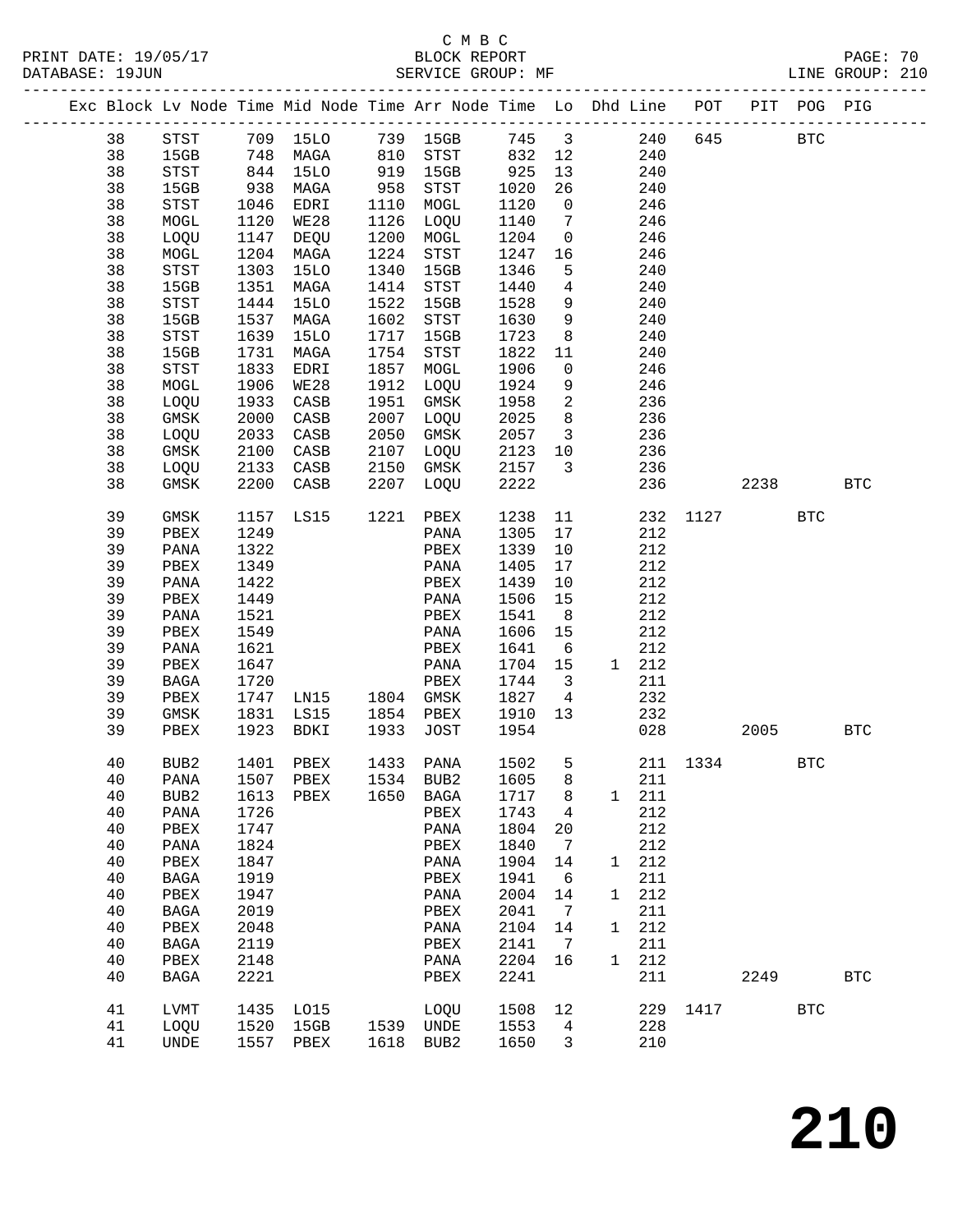### C M B C<br>BLOCK REPORT

PAGE: 71<br>LINE GROUP: 210

|    |                              |      | Exc Block Lv Node Time Mid Node Time Arr Node Time Lo Dhd Line POT PIT POG PIG |      |           |                                                             |                 |                                |             |              |      |            |              |
|----|------------------------------|------|--------------------------------------------------------------------------------|------|-----------|-------------------------------------------------------------|-----------------|--------------------------------|-------------|--------------|------|------------|--------------|
| 41 | BUB2                         |      | 1653 PBEX 1731 BAGA 1755                                                       |      |           |                                                             |                 |                                |             | 211 1820     |      |            | <b>BTC</b>   |
| 42 | 15GB                         |      | 1436 MAGA                                                                      |      | 1500 STST | 1527 10                                                     |                 |                                |             | 240 1418 BTC |      |            |              |
| 42 | STST                         | 1537 | LNI5                                                                           |      | 1610 LNCB | 1623                                                        |                 |                                | 17  28  241 |              |      |            |              |
| 42 | STST                         |      | 1708 LN15                                                                      |      | 1743 LNCB | 1756                                                        |                 |                                |             | 241 1814     |      |            | <b>BTC</b>   |
|    |                              |      |                                                                                |      |           |                                                             |                 |                                |             |              |      |            |              |
| 43 | <b>STST</b>                  | 1454 | EDRI                                                                           |      | 1524 MOGL | 1534                                                        | $\overline{0}$  |                                |             | 246 1430     |      | <b>BTC</b> |              |
| 43 | MOGL                         | 1534 | WE28                                                                           |      | 1541 LOQU | 1557                                                        | 15              |                                | 7 246       |              |      |            |              |
| 43 | <b>HARB</b>                  | 1619 |                                                                                |      | LOQU      | 1628                                                        | $\overline{7}$  |                                | 231         |              |      |            |              |
| 43 | LOQU                         |      | 1615<br>1635 CASB 1656 GMSK                                                    |      |           | 1703                                                        | 13              |                                | 236         |              |      |            |              |
| 43 | $\rm{GMSK}$                  |      | 1716 LS15                                                                      |      | 1740 PBEX | 1805                                                        | 11              |                                | 232         |              |      |            |              |
| 43 | PBEX                         | 1816 |                                                                                |      | SEHY      | 1831                                                        | $\overline{0}$  |                                | 214         |              |      |            |              |
| 43 | SEHY                         | 1831 |                                                                                |      | PBEX      | 1841                                                        |                 |                                |             | 214 1851     |      |            | BTC          |
|    |                              |      |                                                                                |      |           |                                                             |                 |                                |             |              |      |            |              |
| 44 | BUB2                         | 1511 | PBEX                                                                           |      | 1545 UNDE | 1607                                                        |                 | $9 \left( \frac{1}{2} \right)$ |             | 210 1444     |      | <b>BTC</b> |              |
| 44 | <b>UNDE</b>                  |      | 1616 GB15                                                                      |      | 1630 LOQU | 1643                                                        | $4\overline{ }$ |                                | 228         |              |      |            |              |
| 44 | LOQU                         |      | 1647 DEQU                                                                      |      | 1703 MOGL | 1708                                                        | $\overline{0}$  |                                | 246         |              |      |            |              |
| 44 | $\tt MOGL$                   |      | 1708 MAGA                                                                      | 1727 | STST      | 1759                                                        | $4\overline{ }$ |                                | 6 246       |              |      |            |              |
| 44 | BUB <sub>2</sub>             |      | 1809 PBEX                                                                      | 1841 | BAGA      | 1905                                                        |                 |                                | 211         |              | 1925 |            | BTC          |
|    |                              |      |                                                                                |      |           |                                                             |                 |                                |             |              |      |            |              |
| 45 | BUB2                         | 1526 | PBEX                                                                           |      | 1600 UNDE | 1622                                                        | 9               |                                |             | 210 1459 BTC |      |            |              |
| 45 | UNDE                         |      | 1631 GB15                                                                      |      | 1645 LOQU | 1658                                                        | 9               |                                | 228         |              |      |            |              |
| 45 | LOQU                         |      | 1707 29LO                                                                      |      | 1726 LVMT | 1734                                                        | 6               |                                | 229         |              |      |            |              |
| 45 | LVMT                         |      | 1740 LO15                                                                      |      | LOQU      | 1805                                                        |                 |                                |             | 229 1825     |      |            | <b>BTC</b>   |
|    |                              |      |                                                                                |      |           |                                                             |                 |                                |             |              |      |            |              |
| 46 | LOQU                         |      | 1531 CASB                                                                      |      | 1552 GMSK | 1559                                                        |                 | 11                             |             | 236 1501 BTC |      |            |              |
| 46 | $\rm{GMSK}$                  |      | 1610 CASB                                                                      |      | 1617 LOQU | 1638                                                        | 10              |                                | 236         |              |      |            |              |
| 46 | LOQU                         | 1648 | 15GB                                                                           | 1705 | UNDE      | 1721                                                        | $\overline{4}$  |                                | 228         |              |      |            |              |
| 46 | $\ensuremath{\mathsf{UNDE}}$ | 1725 | PBEX                                                                           | 1745 | BUB2      | 1815                                                        | $\overline{4}$  |                                | 210         |              |      |            |              |
| 46 | BUB2                         |      | 1819 PBEX                                                                      | 1846 | UNDE      | 1907                                                        |                 |                                | 210         |              | 1929 |            | <b>BTC</b>   |
| 47 | LOQU                         | 1532 | LN15                                                                           |      | 1543 PRRO | 1603                                                        |                 | $4\overline{ }$                | 230         |              | 1502 | BTC        |              |
| 47 | PRRO                         |      | 1607 LS15                                                                      |      | 1618 LOQU | 1626                                                        |                 | $6\overline{}$                 | 230         |              |      |            |              |
| 47 | LOQU                         |      | 1632 LN15                                                                      |      | 1643 PRRO | 1701                                                        | $4\overline{ }$ |                                | 230         |              |      |            |              |
| 47 | PRRO                         |      | 1705 LS15                                                                      |      | 1716 LOQU | 1724                                                        | 8               |                                | 230         |              |      |            |              |
| 47 | LOQU                         |      | 1732 CASB                                                                      | 1752 | GMSK      | 1759                                                        |                 |                                | 236         |              | 1829 |            | $_{\rm BTC}$ |
|    |                              |      |                                                                                |      |           |                                                             |                 |                                |             |              |      |            |              |
| 48 | LOQU                         |      | 1533 DEQU                                                                      |      | 1549 MOGL | 1554                                                        |                 |                                |             | 0 246 1503   |      | <b>BTC</b> |              |
| 48 | MOGL                         |      | 1554 MAGA                                                                      |      | 1614 STST | $\begin{array}{cc}\n 155 \\  \hline\n 1642 \\  \end{array}$ |                 |                                | 246         |              |      |            |              |
| 48 |                              |      | STST 1657 15LO 1735 15GB 1741 5 10 240                                         |      |           |                                                             |                 |                                |             |              |      |            |              |
| 48 | LOQU                         |      | 1756 LN15                                                                      |      | 1806 PRRO | 1823                                                        |                 |                                | 230         |              | 1843 |            | <b>BTC</b>   |
|    |                              |      |                                                                                |      |           |                                                             |                 |                                |             |              |      |            |              |
| 49 | PBEX                         | 1517 |                                                                                |      | SEHY      | 1533                                                        | 0               |                                |             | 214 1505     |      | <b>BTC</b> |              |
| 49 | SEHY                         | 1533 |                                                                                |      | PBEX      | 1549                                                        | 3               |                                | 214         |              |      |            |              |
| 49 | PBEX                         | 1552 |                                                                                |      | SEHY      | 1608                                                        | 0               |                                | 214         |              |      |            |              |
| 49 | SEHY                         | 1608 |                                                                                |      | PBEX      | 1623                                                        | 10              | 25                             | 214         |              |      |            |              |
| 49 | BUB2                         | 1658 | PBEX                                                                           | 1731 | SEHY      | 1752                                                        |                 |                                | 214         |              | 1808 |            | <b>BTC</b>   |
|    |                              |      |                                                                                |      |           |                                                             |                 |                                |             |              |      |            |              |
| 50 | <b>STST</b>                  | 1532 | 15LO                                                                           | 1610 | 15GB      | 1615                                                        | $\overline{4}$  |                                | 240         | 1508         |      | <b>BTC</b> |              |
| 50 | 15GB                         | 1619 | MAGA                                                                           | 1644 | STST      | 1713                                                        | 17              |                                | 240         |              |      |            |              |
| 50 | <b>STST</b>                  | 1730 | EDRI                                                                           | 1758 | MOGL      | 1808                                                        | 0               |                                | 246         |              |      |            |              |
| 50 | MOGL                         | 1808 | WE28                                                                           | 1814 | LOQU      | 1827                                                        | 6               |                                | 246         |              |      |            |              |
| 50 | LOQU                         | 1833 | CASB                                                                           | 1851 | GMSK      | 1858                                                        |                 |                                | 236         |              | 1928 |            | <b>BTC</b>   |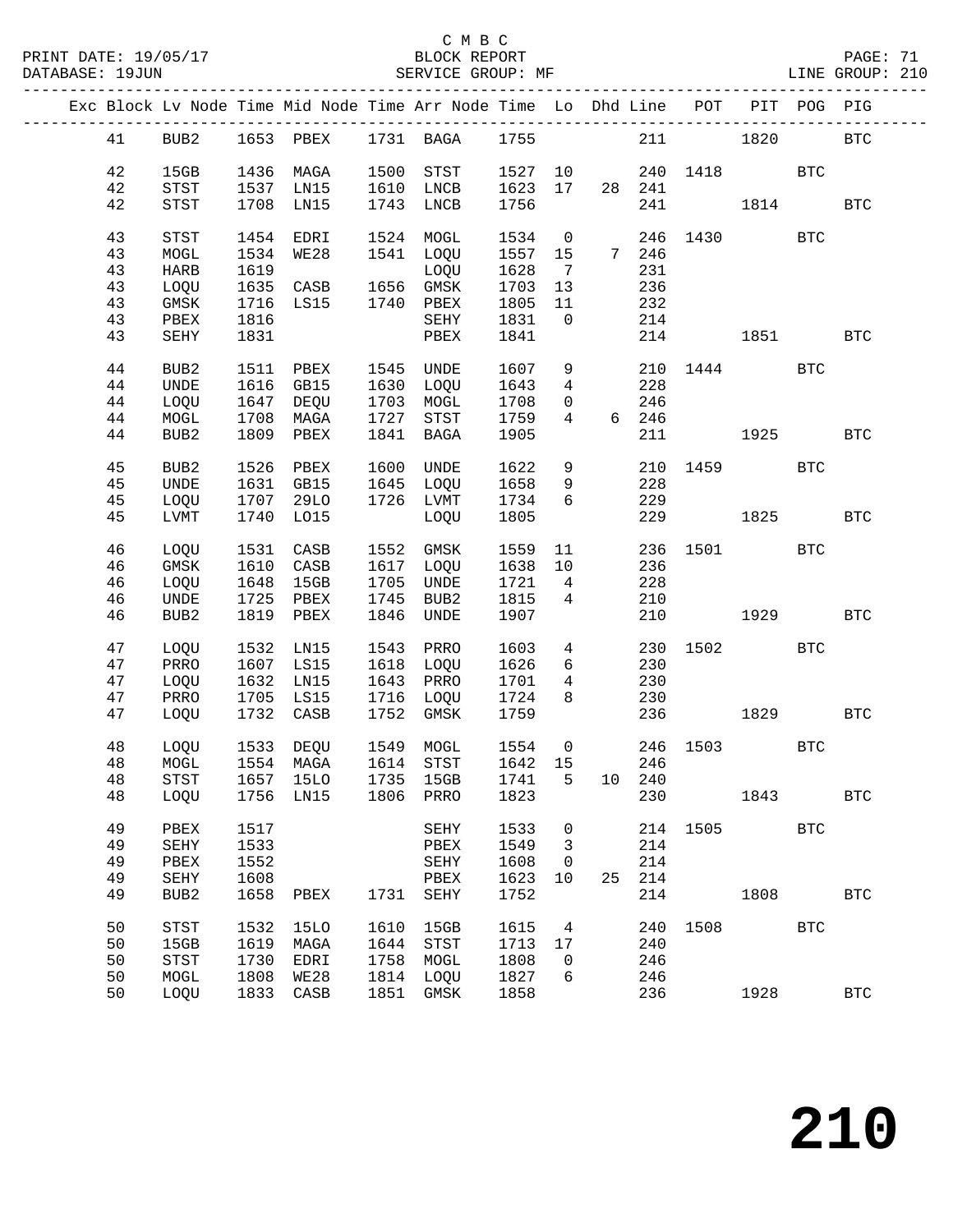### C M B C<br>BLOCK REPORT

PAGE: 72<br>LINE GROUP: 210

|  |    |                              |      |             |      | Exc Block Lv Node Time Mid Node Time Arr Node Time Lo Dhd Line POT |         |                 |                |     |          |      | PIT POG PIG |              |
|--|----|------------------------------|------|-------------|------|--------------------------------------------------------------------|---------|-----------------|----------------|-----|----------|------|-------------|--------------|
|  | 51 | PBEX                         |      | 1520 LN15   | 1538 | GMSK                                                               | 1603 12 |                 |                |     | 232 1508 |      | <b>BTC</b>  |              |
|  | 51 | $\rm{GMSK}$                  | 1615 | LS15        |      | 1639 PBEX                                                          | 1709    | 8 <sup>8</sup>  |                | 232 |          |      |             |              |
|  | 51 | PBEX                         | 1717 | LN15        |      | 1734 GMSK                                                          | 1757    | 14              |                | 232 |          |      |             |              |
|  | 51 | GMSK                         | 1811 | CASB        | 1818 | LOQU                                                               | 1837    | 11              |                | 236 |          |      |             |              |
|  | 51 |                              |      | 15GB        | 1903 |                                                                    | 1915    |                 |                | 228 |          |      |             |              |
|  |    | LOQU                         | 1848 |             |      | UNDE                                                               |         | 8               |                |     |          |      |             |              |
|  | 51 | $\ensuremath{\mathsf{UNDE}}$ | 1923 | GB15        | 1935 | LOQU                                                               | 1945    | 17              |                | 228 |          |      |             |              |
|  | 51 | LOQU                         | 2002 | 15GB        | 2014 | UNDE                                                               | 2025    | 9               |                | 228 |          |      |             |              |
|  | 51 | $\ensuremath{\mathsf{UNDE}}$ | 2034 | GB15        | 2046 | LOQU                                                               | 2056    | 9               |                | 228 |          |      |             |              |
|  | 51 | LOQU                         | 2105 | CASB        | 2122 | GMSK                                                               | 2129    | 8               |                | 236 |          |      |             |              |
|  | 51 | GMSK                         | 2137 | LS15        | 2159 | PBEX                                                               | 2213    |                 |                | 232 |          | 2221 |             | <b>BTC</b>   |
|  |    |                              |      |             |      |                                                                    |         |                 |                |     |          |      |             |              |
|  | 52 | UNDE                         | 1532 | PBEX        | 1553 | BUB2                                                               | 1625    | $7\phantom{.0}$ |                | 210 | 1509     |      | <b>BTC</b>  |              |
|  | 52 | BUB <sub>2</sub>             | 1632 | PBEX        | 1705 | SEHY                                                               | 1726    |                 |                | 214 |          | 1742 |             | <b>BTC</b>   |
|  |    |                              |      |             |      |                                                                    |         |                 |                |     |          |      |             |              |
|  | 53 | 15GB                         | 1528 | MAGA        | 1553 | STST                                                               | 1621    | 6               |                | 240 | 1510     |      | <b>BTC</b>  |              |
|  | 53 | <b>STST</b>                  | 1627 | EDRI        | 1655 | MOGL                                                               | 1705    | $\mathsf{O}$    |                | 246 |          |      |             |              |
|  | 53 | MOGL                         | 1705 | WE28        | 1712 | LOQU                                                               | 1728    | 13              | 7 <sup>7</sup> | 246 |          |      |             |              |
|  | 53 | HARB                         | 1748 |             |      | LOQU                                                               | 1756    | 7               |                | 231 |          |      |             |              |
|  | 53 | LOQU                         | 1803 | DEQU        |      | 1818 MOGL                                                          | 1823    | $\mathbf{0}$    |                | 246 |          |      |             |              |
|  | 53 | MOGL                         | 1823 | MAGA        | 1841 | STST                                                               | 1906    |                 |                | 246 |          | 1926 |             | <b>BTC</b>   |
|  |    |                              |      |             |      |                                                                    |         |                 |                |     |          |      |             |              |
|  | 54 | BUB2                         | 1539 | PBEX        | 1615 | UNDE                                                               | 1638    | 8               |                | 210 | 1512     |      | <b>BTC</b>  |              |
|  | 54 | UNDE                         | 1646 | GB15        | 1700 | LOQU                                                               | 1713    | $7\phantom{.0}$ |                | 228 |          |      |             |              |
|  | 54 | LOQU                         | 1720 | CASB        | 1741 | GMSK                                                               | 1748    | 5               |                | 236 |          |      |             |              |
|  | 54 | GMSK                         | 1753 | LS15        | 1817 | PBEX                                                               | 1839    | 7               |                | 232 |          |      |             |              |
|  | 54 | PBEX                         | 1846 |             |      | $HK-E$                                                             | 1854    |                 |                | 028 |          | 1858 |             | <b>BTC</b>   |
|  |    |                              |      |             |      |                                                                    |         |                 |                |     |          |      |             |              |
|  | 55 | LOQU                         | 1547 | 29LO        |      | 1606 LVMT                                                          | 1614 18 |                 |                | 229 | 1517     |      | <b>BTC</b>  |              |
|  | 55 | LVMT                         | 1632 | L015        |      | LOQU                                                               | 1657    | $5^{\circ}$     |                | 229 |          |      |             |              |
|  | 55 | LOQU                         | 1702 | DEQU        |      | 1718 MOGL                                                          | 1723    | $\overline{0}$  |                | 246 |          |      |             |              |
|  | 55 | MOGL                         | 1723 | MAGA        | 1742 | $_{\footnotesize\rm STST}$                                         | 1812    | 13              |                | 246 |          |      |             |              |
|  | 55 | <b>STST</b>                  | 1825 | LN15        | 1857 | LNCB                                                               | 1908    |                 |                | 241 |          | 1926 |             | <b>BTC</b>   |
|  |    |                              |      |             |      |                                                                    |         |                 |                |     |          |      |             |              |
|  | 56 | <b>UNDE</b>                  | 1543 | GB15        | 1559 | LOQU                                                               | 1613    | $7\phantom{.0}$ |                | 228 | 1520     |      | <b>BTC</b>  |              |
|  | 56 | LOQU                         | 1620 | CASB        | 1641 | GMSK                                                               | 1648    | 8               |                | 236 |          |      |             |              |
|  | 56 | GMSK                         | 1656 | CASB        | 1703 | LOQU                                                               | 1723    | 10              |                | 236 |          |      |             |              |
|  | 56 | LOQU                         | 1733 | 15GB        | 1750 | UNDE                                                               | 1803    |                 |                | 228 |          | 1825 |             | <b>BTC</b>   |
|  |    |                              |      |             |      |                                                                    |         |                 |                |     |          |      |             |              |
|  | 57 | <b>STST</b>                  |      | 1544 EDRI   |      | 1612 MOGL                                                          | 1622    | $\overline{0}$  |                |     | 246 1520 |      | <b>BTC</b>  |              |
|  | 57 |                              |      |             |      | MOGL 1622 WE28 1629 LOQU 1645 7                                    |         |                 |                | 246 |          |      |             |              |
|  | 57 | LOQU                         | 1652 | 29LO        | 1711 | LVMT                                                               | 1719    | 6               |                | 229 |          |      |             |              |
|  | 57 | LVMT                         | 1725 | L015        |      | LOQU                                                               | 1750    |                 |                | 229 |          | 1810 |             | <b>BTC</b>   |
|  |    |                              |      |             |      |                                                                    |         |                 |                |     |          |      |             |              |
|  | 58 | <b>STST</b>                  | 1549 | 15LO        | 1627 | 15GB                                                               | 1632    | 3               |                | 240 | 1525     |      | <b>BTC</b>  |              |
|  | 58 | 15GB                         | 1635 | MAGA        | 1702 | STST                                                               | 1731    | 12              |                | 240 |          |      |             |              |
|  | 58 | <b>STST</b>                  | 1743 | <b>15LO</b> | 1819 | 15GB                                                               | 1825    |                 |                | 240 |          | 1848 |             | <b>BTC</b>   |
|  |    |                              |      |             |      |                                                                    |         |                 |                |     |          |      |             |              |
|  | 59 | BUB2                         | 1552 | PBEX        | 1630 | <b>UNDE</b>                                                        | 1654    | 7               |                | 210 | 1525     |      | <b>BTC</b>  |              |
|  | 59 | UNDE                         | 1701 | GB15        | 1715 | LOQU                                                               | 1728    |                 |                | 228 |          | 1748 |             | $_{\rm BTC}$ |
|  |    |                              |      |             |      |                                                                    |         |                 |                |     |          |      |             |              |
|  | 60 | BUB2                         | 1559 | PBEX        | 1634 | BAGA                                                               | 1659    | 8               |                | 211 | 1532     |      | <b>BTC</b>  |              |
|  | 60 | <b>BAGA</b>                  | 1707 |             |      | PBEX                                                               | 1731    | 15              |                | 211 |          |      |             |              |
|  | 60 | ${\tt PBEX}$                 | 1746 |             |      | SEHY                                                               | 1801    | 0               |                | 214 |          |      |             |              |
|  | 60 | SEHY                         | 1801 |             |      | PBEX                                                               | 1812    |                 |                | 214 |          | 1822 |             | <b>BTC</b>   |
|  |    |                              |      |             |      |                                                                    |         |                 |                |     |          |      |             |              |
|  | 61 | LOQU                         |      | 1603 DEQU   |      | 1619 MOGL                                                          | 1624    | $\mathbf 0$     |                |     | 246 1533 |      | <b>BTC</b>  |              |
|  |    |                              |      |             |      |                                                                    |         |                 |                |     |          |      |             |              |
|  |    |                              |      |             |      |                                                                    |         |                 |                |     |          |      |             |              |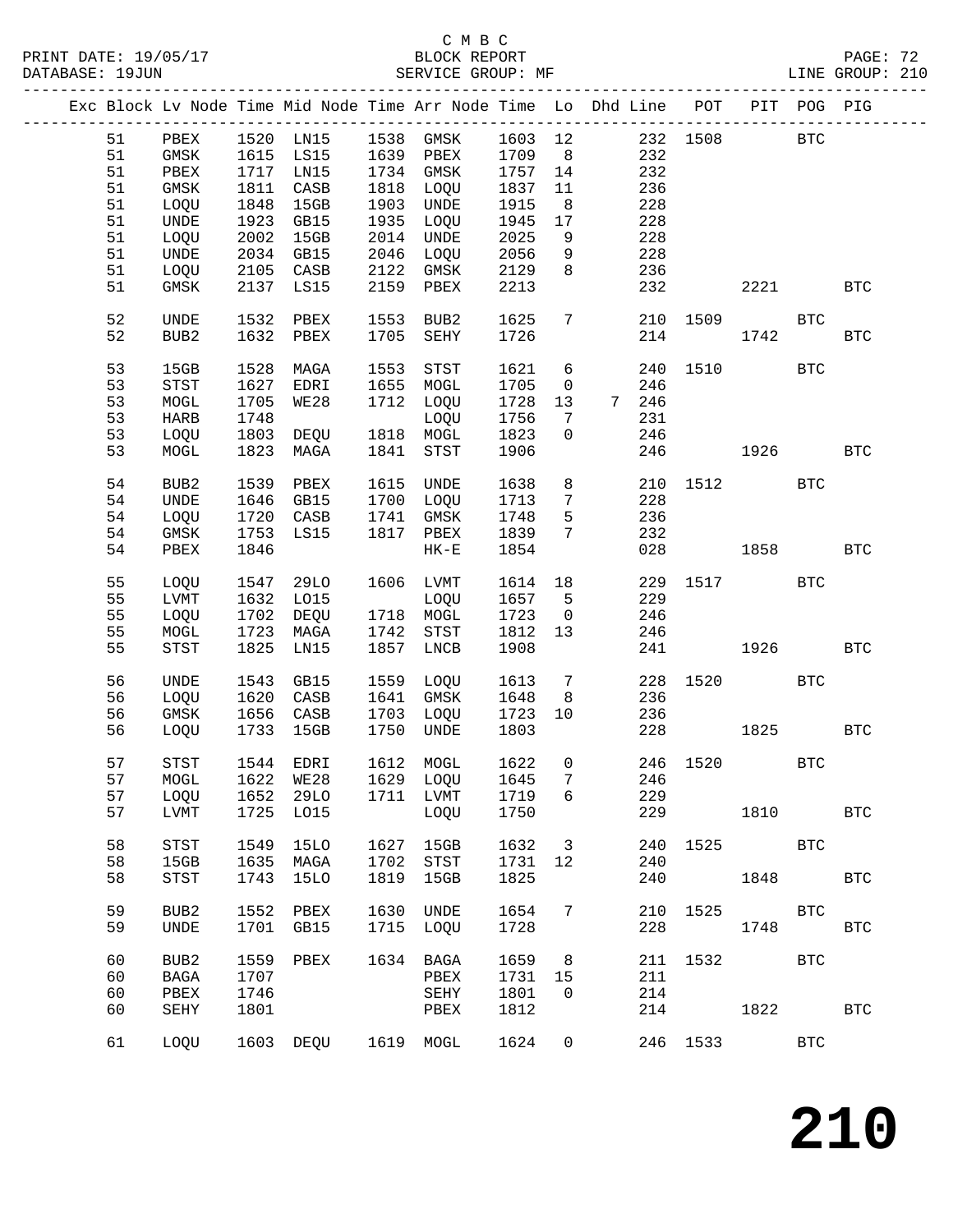#### C M B C<br>BLOCK REPORT SERVICE GROUP: MF

|  |          |                                 |              |                     |              | Exc Block Lv Node Time Mid Node Time Arr Node Time Lo Dhd Line POT |                      |                      |               |          | PIT POG PIG   |            |              |
|--|----------|---------------------------------|--------------|---------------------|--------------|--------------------------------------------------------------------|----------------------|----------------------|---------------|----------|---------------|------------|--------------|
|  | 61       |                                 |              |                     |              |                                                                    |                      |                      |               |          |               |            |              |
|  | 61       |                                 |              |                     |              |                                                                    |                      |                      |               |          | 211 1852      |            | <b>BTC</b>   |
|  |          |                                 |              |                     |              |                                                                    |                      |                      |               |          |               |            |              |
|  | 62       | LOQU                            | 1605         | 15GB                |              | 1622 UNDE                                                          | 1635                 | 9                    |               |          | 228 1535      | BTC        |              |
|  | 62       | UNDE                            |              | 1644 PBEX 1705 BUB2 |              |                                                                    | 1738                 | 8 <sup>8</sup>       | 210           |          |               |            |              |
|  | 62       | BUB2                            | 1746         | PBEX                |              | 1822 BAGA                                                          | 1846                 | 9                    | $1 \quad 211$ |          |               |            |              |
|  | 62       | PANA                            | 1856         |                     |              | PBEX                                                               | 1912                 |                      | 212           |          | 1922 1930     |            | <b>BTC</b>   |
|  | 63       | STST                            | 1601         |                     |              | GMSK                                                               | $1637$ 3             |                      |               |          | 30  247  1537 | BTC        |              |
|  | 63       | STST                            | 1710         |                     |              | GMSK                                                               | 1754                 |                      | 247           |          | 1824          |            | BTC          |
|  |          |                                 |              |                     |              |                                                                    |                      |                      |               |          |               |            |              |
|  | 64       | BUB2                            |              | 1605 PBEX 1645 UNDE |              |                                                                    | 1708                 | 8                    |               |          | 210 1538      | BTC        |              |
|  | 64       | UNDE                            |              | 1716 GB15 1730 LOQU |              |                                                                    | 1743                 | 4                    | 228           |          |               |            |              |
|  | 64       | LOQU                            |              | 1747 LN15           |              | 1758 PRRO                                                          | 1815                 |                      | 230           |          | 1835          |            | <b>BTC</b>   |
|  | 65       | STST                            | 1609         | LN15                |              | 1642 LNCB                                                          | 1655                 | 6                    |               |          | 13  241  1545 | BTC        |              |
|  | 65       | HARB                            | 1714         |                     |              | LOQU                                                               | 1723                 |                      |               | 231 1743 |               |            | <b>BTC</b>   |
|  |          |                                 |              |                     |              |                                                                    |                      |                      |               |          |               |            |              |
|  | 66       | STST                            |              | 1614 15LO 1652 15GB |              |                                                                    | 1657                 | 12                   |               | 240 1550 |               | <b>BTC</b> |              |
|  | 66       | 15GB                            | 1709         | MAGA                |              | 1732 STST                                                          | 1800                 | 11                   | 240           |          |               |            |              |
|  | 66       | STST                            | 1811         | 15LO                |              | 1845 15GB                                                          | 1851                 | 11                   | 240           |          |               |            |              |
|  | 66       | 15GB                            | 1902         | MAGA                |              | 1921 STST                                                          | 1944                 | 20                   | 240           |          |               |            |              |
|  | 66       | $_{\footnotesize\rm STST}$      | 2004         | EDRI                |              | 2026 MOGL                                                          | 2035                 | $\overline{0}$       | 246           |          |               |            |              |
|  | 66       | MOGL                            | 2035         | WE28                |              | 2041 LOQU<br>2114 UNDE                                             | 2053                 | 9                    | 246           |          |               |            |              |
|  | 66<br>66 | LOQU<br>UNDE                    | 2102         | 15GB<br>2137 GB15   |              | 2114 UNDE<br>2147 LOQU                                             | 2125<br>2125<br>2156 | 12<br>$\overline{7}$ | 228<br>228    |          |               |            |              |
|  | 66       | LOQU                            |              | 2203 CASB           |              | 2218 GMSK                                                          | 2225 13              |                      | 236           |          |               |            |              |
|  | 66       | GMSK                            |              | 2238 LS15           |              | 2300 PBEX                                                          | 2312                 |                      | 232           | 2320     |               |            | <b>BTC</b>   |
|  |          |                                 |              |                     |              |                                                                    |                      |                      |               |          |               |            |              |
|  | 67       | PBEX                            | 1618         |                     |              | SEHY                                                               | 1634                 | $\overline{0}$       |               |          | 214 1606      | BTC        |              |
|  | 67       | SEHY                            | 1634         |                     |              | PBEX                                                               | 1649                 | $4\overline{ }$      | 214           |          |               |            |              |
|  | 67       | PBEX                            | 1653         |                     |              | SEHY                                                               | 1709                 | $\overline{0}$       | 214           |          |               |            |              |
|  | 67<br>67 | SEHY                            | 1709<br>1727 |                     |              | PBEX                                                               | 1722                 | 5<br>$\overline{0}$  | 214           |          |               |            |              |
|  | 67       | PBEX<br>SEHY                    | 1742         |                     |              | SEHY<br>PBEX                                                       | 1742<br>1753         |                      | 214<br>214    |          | 1803          |            | BTC          |
|  |          |                                 |              |                     |              |                                                                    |                      |                      |               |          |               |            |              |
|  | 68       | STST                            | 1631         |                     |              | GMSK                                                               | 1709 17              |                      |               |          | 247 1607 BTC  |            |              |
|  | 68       | GMSK                            | 1726         |                     |              | CASB 1733 LOQU 1753 12<br>CASB 1825 GMSK 1832                      |                      |                      | 236           |          |               |            |              |
|  | 68       | LOQU                            |              | 1805 CASB           |              | 1825 GMSK                                                          | 1832                 |                      |               | 236      | 1902 - 1903   |            | <b>BTC</b>   |
|  |          |                                 |              |                     |              |                                                                    |                      |                      |               |          |               |            |              |
|  | 69<br>69 | BUB <sub>2</sub><br><b>BAGA</b> | 1640<br>1753 | PBEX                | 1718         | BAGA<br>PBEX                                                       | 1742<br>1815         | 11<br>2              | 211<br>211    | 1613     |               | <b>BTC</b> |              |
|  | 69       | PBEX                            | 1817         |                     |              | PANA                                                               | 1834                 |                      | 212           |          | 1857          |            | $_{\rm BTC}$ |
|  |          |                                 |              |                     |              |                                                                    |                      |                      |               |          |               |            |              |
|  | 70       | <b>STST</b>                     | 1648         | <b>15LO</b>         | 1726         | 15GB                                                               | 1732                 | 13                   | 240           | 1624     |               | <b>BTC</b> |              |
|  | 70       | 15GB                            | 1745         | MAGA                | 1808         | $_{\footnotesize\rm STST}$                                         | 1836                 | 16                   | 240           |          |               |            |              |
|  | 70       | <b>STST</b>                     | 1852         | <b>15LO</b>         | 1924         | 15GB                                                               | 1928                 | 6                    | 240           |          |               |            |              |
|  | 70       | 15GB                            | 1934         | MAGA                | 1951         | $_{\footnotesize{\textnormal{STST}}}$                              | 2012                 | 10                   | 240           |          |               |            |              |
|  | 70       | <b>STST</b>                     | 2022         | <b>15LO</b>         | 2053         | 15GB                                                               | 2057                 | 13                   | 240           |          |               |            |              |
|  | 70       | 15GB                            | 2110         | MAGA                | 2127         | $_{\footnotesize{\textnormal{STST}}}$                              | 2147<br>2236         | 20                   | 240           |          |               |            |              |
|  | 70<br>70 | STST<br>MOGL                    | 2207<br>2236 | EDRI<br>WE28        | 2229<br>2242 | MOGL<br>LOQU                                                       | 2253                 | 0                    | 246<br>246    |          |               |            |              |
|  | 70       | LOQU                            | 2302         | 15GB                | 2314         | UNDE                                                               | 2325                 | 9<br>12              | 228           |          |               |            |              |
|  | 70       | UNDE                            | 2337         | GB15                | 2347         | LOQU                                                               | 2356                 | 7                    | 228           |          |               |            |              |
|  | 70       | LOQU                            | 2403         | DEQU                | 2415         | MOGL                                                               | 2418                 | 0                    | 246           |          |               |            |              |
|  | 70       | MOGL                            | 2418         | MAGA                | 2434         | STST                                                               | 2452                 |                      | 246           |          | 2512          |            | $_{\rm BTC}$ |
|  |          |                                 |              |                     |              |                                                                    |                      |                      |               |          |               |            |              |
|  | 71       | STST                            | 1725         | LN15                | 1759         | LNCB                                                               | 1812                 |                      | 241           | 1701     | 1830          | BTC        | <b>BTC</b>   |
|  |          |                                 |              |                     |              |                                                                    |                      |                      |               |          |               |            |              |

**210**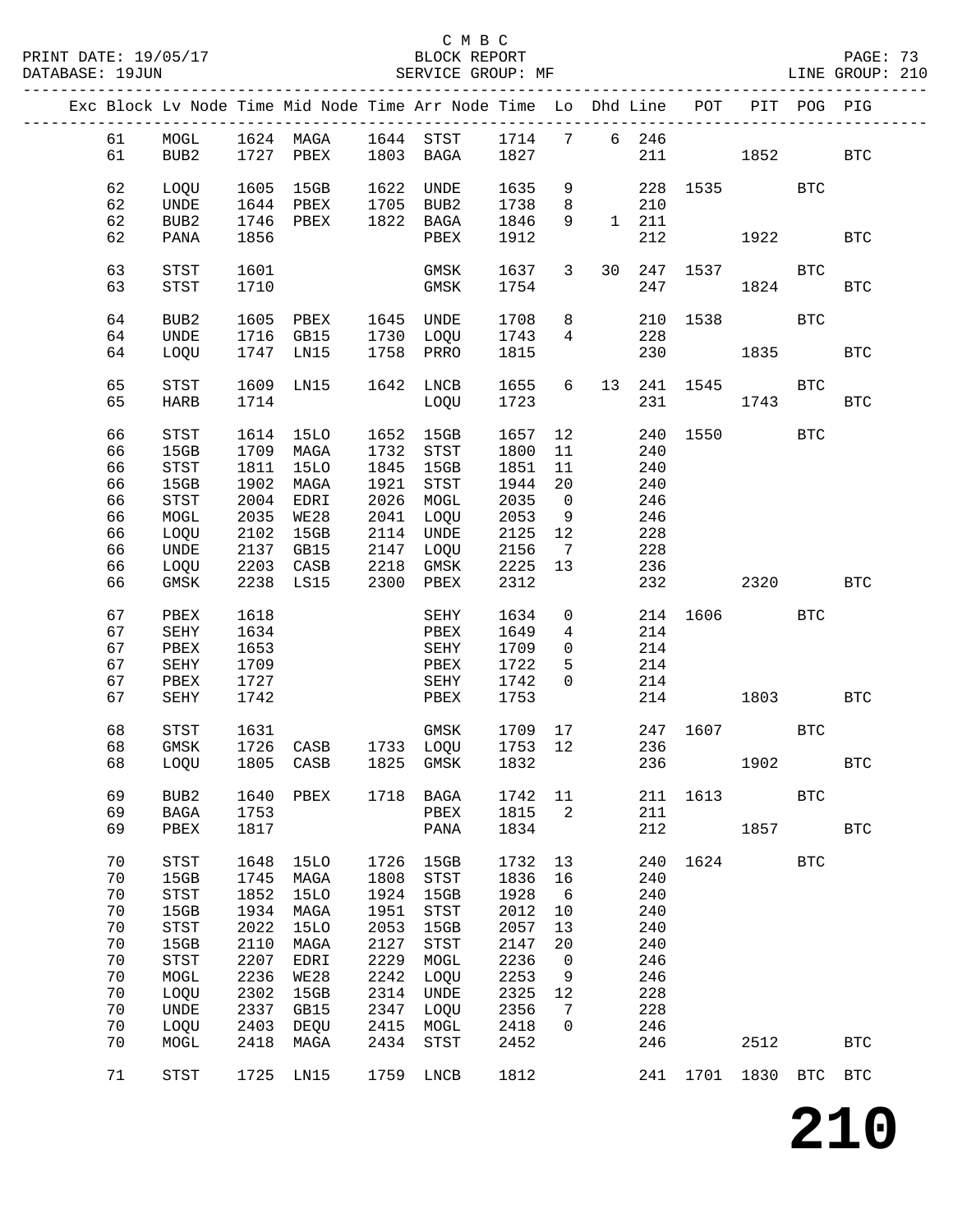PRINT DATE: 19/05/17 BLOCK REPORT BATABASE: 19JUN

## C M B C<br>BLOCK REPORT

PAGE: 74<br>LINE GROUP: 210

|  |    |                  |     | Exc Block Lv Node Time Mid Node Time Arr Node Time Lo Dhd Line |     |                  |      |                |              |     | POT |      | PIT POG PIG  |              |
|--|----|------------------|-----|----------------------------------------------------------------|-----|------------------|------|----------------|--------------|-----|-----|------|--------------|--------------|
|  | 72 | CACU             | 622 | EDRI                                                           | 627 | MOGL             | 635  | $\mathsf{O}$   |              | 246 | 557 |      | <b>BTC</b>   |              |
|  |    |                  |     |                                                                |     |                  |      |                |              |     |     |      |              |              |
|  | 72 | MOGL             | 635 | <b>WE28</b>                                                    |     | 641 LOQU         | 702  | 7              |              | 246 |     |      |              |              |
|  | 72 | LOQU             | 709 | DEQU                                                           | 721 | MOGL             | 726  | $\mathbf 0$    |              | 246 |     |      |              |              |
|  | 72 | MOGL             |     | 726 MAGA                                                       | 748 | STST             | 809  | 16             |              | 246 |     |      |              |              |
|  | 72 | STST             | 825 | <b>15LO</b>                                                    | 900 | 15GB             | 906  |                |              | 240 |     | 929  |              | <b>BTC</b>   |
|  |    |                  |     |                                                                |     |                  |      |                |              |     |     |      |              |              |
|  | 73 | PANA             | 626 |                                                                |     | PBEX             | 642  | 6              |              | 212 | 603 |      | <b>BTC</b>   |              |
|  | 73 | PBEX             | 648 |                                                                |     | PANA             | 704  | 18             |              | 212 |     |      |              |              |
|  |    |                  |     |                                                                |     |                  |      |                |              |     |     |      |              |              |
|  | 73 | PANA             | 722 |                                                                |     | PBEX             | 740  | 9              |              | 212 |     |      |              |              |
|  | 73 | PBEX             | 749 |                                                                |     | PANA             | 806  | 18             |              | 212 |     |      |              |              |
|  | 73 | PANA             | 824 |                                                                |     | PBEX             | 841  | 8              |              | 212 |     |      |              |              |
|  | 73 | PBEX             | 849 |                                                                |     | PANA             | 906  | 3              |              | 212 |     |      |              |              |
|  | 73 | PANA             | 909 | PBEX                                                           |     | 934 BUB2         | 1004 |                |              | 211 |     | 1025 |              | <b>BTC</b>   |
|  |    |                  |     |                                                                |     |                  |      |                |              |     |     |      |              |              |
|  | 74 | PBEX             | 617 |                                                                |     | BAGA             | 637  | 16             | $\mathbf{1}$ | 211 | 605 |      | <b>BTC</b>   |              |
|  | 74 | PANA             | 654 |                                                                |     | PBEX             | 712  | 6              |              | 212 |     |      |              |              |
|  |    |                  |     |                                                                |     |                  |      |                |              |     |     |      |              |              |
|  | 74 | PBEX             | 718 |                                                                |     | PANA             | 735  | 3              | $\mathbf 1$  | 212 |     |      |              |              |
|  | 74 | <b>BAGA</b>      | 739 | PBEX                                                           | 807 | BUB <sub>2</sub> | 840  |                |              | 211 |     | 907  |              | <b>BTC</b>   |
|  |    |                  |     |                                                                |     |                  |      |                |              |     |     |      |              |              |
|  | 75 | LOQU             | 635 | DEQU                                                           | 646 | MOGL             | 650  | $\mathbf 0$    |              | 246 | 605 |      | <b>BTC</b>   |              |
|  | 75 | MOGL             | 650 | MAGA                                                           | 711 | ${\tt STST}$     | 729  | 11             |              | 246 |     |      |              |              |
|  | 75 | STST             | 740 | <b>15LO</b>                                                    | 812 | 15GB             | 818  | 12             |              | 240 |     |      |              |              |
|  | 75 | 15GB             | 830 | MAGA                                                           | 850 | STST             | 911  |                |              | 240 |     | 935  |              | <b>BTC</b>   |
|  |    |                  |     |                                                                |     |                  |      |                |              |     |     |      |              |              |
|  |    |                  |     |                                                                |     |                  |      |                |              |     |     |      |              |              |
|  | 76 | <b>BAGA</b>      | 635 | PBEX                                                           | 658 | BUB <sub>2</sub> | 723  | 7              |              | 211 | 612 |      | <b>BTC</b>   |              |
|  | 76 | BUB <sub>2</sub> | 730 | PBEX                                                           | 754 | <b>UNDE</b>      | 814  | 12             |              | 210 |     |      |              |              |
|  | 76 | <b>UNDE</b>      | 826 | PBEX                                                           | 850 | BUB2             | 923  |                |              | 210 |     | 950  |              | <b>BTC</b>   |
|  |    |                  |     |                                                                |     |                  |      |                |              |     |     |      |              |              |
|  | 77 | LN15             | 650 | OSLO                                                           | 656 | PRRO             | 705  | 4              |              | 230 | 625 |      | <b>BTC</b>   |              |
|  | 77 | PRRO             | 709 | LS15                                                           | 719 | LOQU             | 727  | $\overline{4}$ |              | 230 |     |      |              |              |
|  | 77 | LOQU             | 731 | OSLO                                                           | 748 | PRRO             | 805  | 2              |              | 230 |     |      |              |              |
|  | 77 | PRRO             | 807 | LS15                                                           | 819 | LOQU             | 827  | 8              |              | 230 |     |      |              |              |
|  |    |                  |     |                                                                |     |                  |      |                |              |     |     |      |              |              |
|  | 77 | LOQU             | 835 |                                                                |     | <b>HARB</b>      | 845  |                |              | 231 |     | 910  |              | <b>BTC</b>   |
|  |    |                  |     |                                                                |     |                  |      |                |              |     |     |      |              |              |
|  | 78 | 15GB             | 648 | LVMT                                                           | 654 | <b>UNDE</b>      | 658  | $\overline{a}$ |              | 228 | 630 |      | <b>BTC</b>   |              |
|  | 78 | UNDE             | 700 | GB15                                                           | 712 | LOQU             | 725  | 5              |              | 228 |     |      |              |              |
|  | 78 | LOQU             | 730 | 15GB                                                           | 743 | UNDE             | 754  | $\overline{4}$ |              | 228 |     |      |              |              |
|  | 78 | <b>UNDE</b>      | 758 | PBEX                                                           | 822 | BUB2             | 857  |                |              | 210 |     | 924  |              | <b>BTC</b>   |
|  |    |                  |     |                                                                |     |                  |      |                |              |     |     |      |              |              |
|  | 79 | $\rm{GMSK}$      | 700 | MCMA                                                           |     | STST             | 740  | 12             |              | 247 | 630 |      | BTC          |              |
|  | 79 | STST             | 752 | EDRI                                                           | 817 | MOGL             | 827  | 0              |              | 246 |     |      |              |              |
|  | 79 |                  |     |                                                                |     |                  | 852  |                |              | 246 |     | 912  |              |              |
|  |    | MOGL             | 827 | <b>WE28</b>                                                    | 833 | LOQU             |      |                |              |     |     |      |              | <b>BTC</b>   |
|  |    |                  |     |                                                                |     |                  |      |                |              |     |     |      |              |              |
|  | 80 | PBEX             | 647 |                                                                |     | <b>SEHY</b>      | 700  | 0              |              | 214 | 635 |      | $_{\rm BTC}$ |              |
|  | 80 | SEHY             | 700 | PBEX                                                           | 711 | BUB2             | 741  | 6              | 22           | 214 |     |      |              |              |
|  | 80 | LNOS             | 809 | <b>15LO</b>                                                    | 822 | <b>STST</b>      | 858  |                |              | 241 |     | 924  |              | <b>BTC</b>   |
|  |    |                  |     |                                                                |     |                  |      |                |              |     |     |      |              |              |
|  | 81 | LOQU             | 717 | <b>DEQU</b>                                                    | 731 | MOGL             | 737  | 0              |              | 246 | 647 |      | <b>BTC</b>   |              |
|  | 81 | MOGL             | 737 | MAGA                                                           | 759 | <b>STST</b>      | 820  |                |              | 246 |     | 846  |              | BTC          |
|  |    |                  |     |                                                                |     |                  |      |                |              |     |     |      |              |              |
|  | 82 | LN15             | 717 | <b>OSLO</b>                                                    | 725 | PRRO             | 735  | 4              |              | 230 | 652 |      | <b>BTC</b>   |              |
|  | 82 | PRRO             | 739 | LS15                                                           | 749 | LOQU             | 757  | 5              |              | 230 |     |      |              |              |
|  |    |                  |     |                                                                |     |                  |      |                |              |     |     |      |              |              |
|  | 82 | LOQU             | 802 | DEQU                                                           | 816 | MOGL             | 822  | 0              |              | 246 |     |      |              |              |
|  | 82 | MOGL             | 822 | MAGA                                                           | 844 | <b>STST</b>      | 905  |                |              | 246 |     | 929  |              | $_{\rm BTC}$ |
|  |    |                  |     |                                                                |     |                  |      |                |              |     |     |      |              |              |
|  | 83 | 15GB             | 710 | MAGA                                                           | 732 | <b>STST</b>      | 753  | 14             |              | 240 | 652 |      | $_{\rm BTC}$ |              |
|  |    |                  |     |                                                                |     |                  |      |                |              |     |     |      |              |              |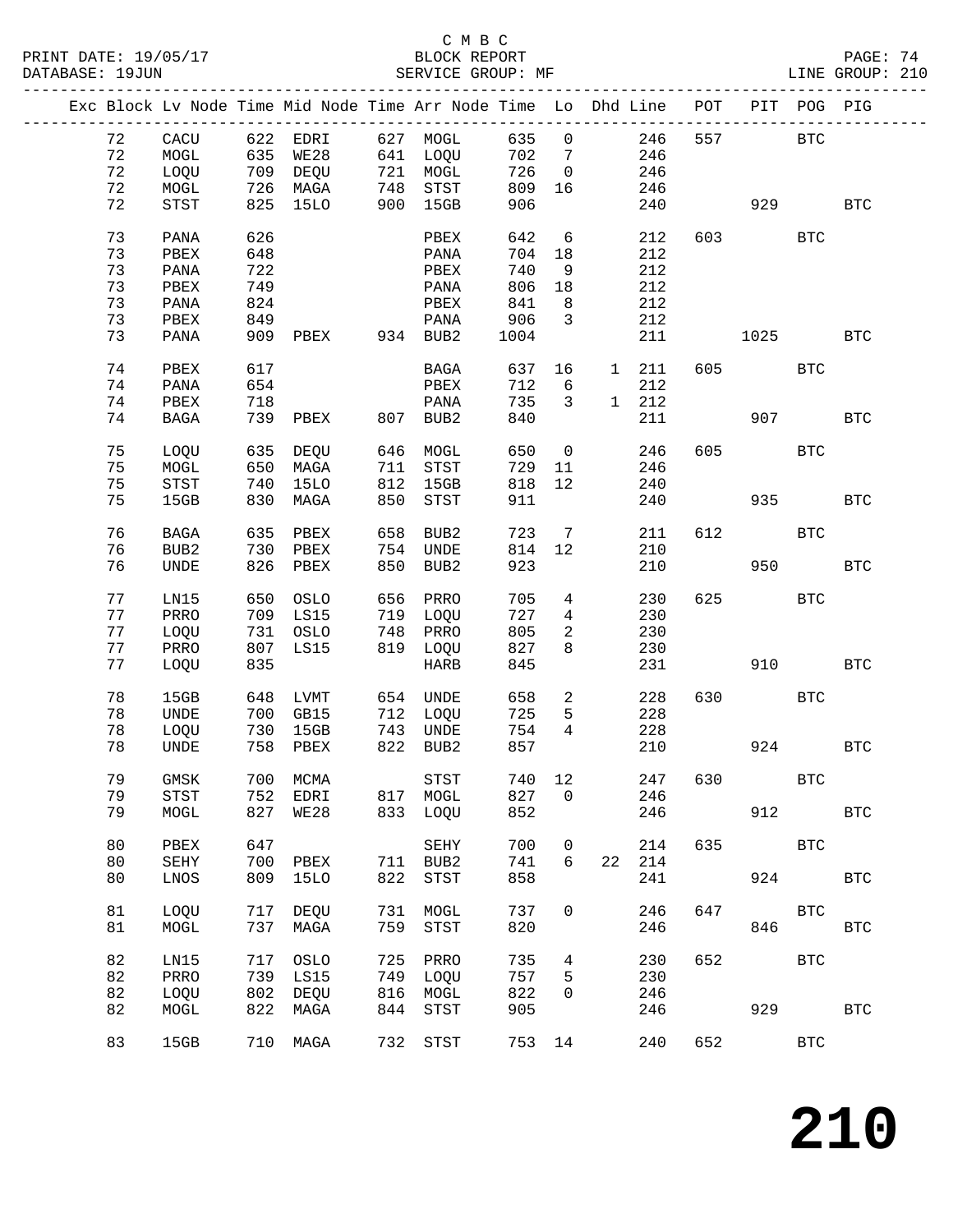## C M B C<br>BLOCK REPORT

PAGE: 75<br>LINE GROUP: 210

|    |             |     | Exc Block Lv Node Time Mid Node Time Arr Node Time Lo Dhd Line POT |     |             |     |                |    |     |     |     | PIT POG PIG |            |
|----|-------------|-----|--------------------------------------------------------------------|-----|-------------|-----|----------------|----|-----|-----|-----|-------------|------------|
| 83 | STST        |     | 807 15LO                                                           |     | 842 15GB    | 848 |                |    | 240 |     | 911 |             | <b>BTC</b> |
| 84 | LVMT        | 718 | LO15                                                               |     | LOQU        | 741 | 8 <sup>8</sup> |    | 229 | 700 |     | <b>BTC</b>  |            |
| 84 | LOQU        | 749 |                                                                    |     | HARB        | 759 | 15             | 13 | 231 |     |     |             |            |
| 84 | LNOS        |     | 827 15LO 840                                                       |     | STST        | 915 |                |    | 241 |     | 939 |             | BTC        |
| 85 | GMSK        | 728 | CASB                                                               |     | 735 LOQU    | 756 | 22             |    | 236 | 658 |     | <b>BTC</b>  |            |
| 85 | LOQU        | 818 | 15GB                                                               |     | 833 UNDE    | 847 |                |    | 228 |     | 909 |             | <b>BTC</b> |
| 86 | PBEX        | 717 |                                                                    |     | BAGA        | 739 | 8              |    | 211 | 705 |     | <b>BTC</b>  |            |
| 86 | <b>BAGA</b> | 747 | PBEX                                                               |     | 815 BUB2    | 848 |                |    | 211 |     | 915 |             | <b>BTC</b> |
| 87 | GMSK        | 740 | MCMA                                                               |     | STST        | 826 |                |    | 247 | 710 |     | 852 BTC     | <b>BTC</b> |
| 88 | LN15        | 738 |                                                                    |     | LNOS        | 745 | 5              |    | 241 | 713 |     | <b>BTC</b>  |            |
| 88 | LNOS        | 750 | 15LO                                                               | 803 | STST        | 839 |                |    | 241 |     | 905 |             | <b>BTC</b> |
| 89 | UNDE        | 737 | PBEX                                                               | 800 | BUB2        | 834 |                |    | 210 | 714 |     | 901 BTC     | <b>BTC</b> |
| 90 | LVMT        | 746 | L015                                                               |     | LOOU        | 812 | 7              |    | 229 | 728 |     | <b>BTC</b>  |            |
| 90 | LOOU        | 819 |                                                                    |     | <b>HARB</b> | 829 |                |    | 231 |     | 854 |             | BTC        |
| 91 | UNDE        | 750 | PBEX                                                               |     | 814 BUB2    | 849 |                |    | 210 | 727 | 916 | BTC         | <b>BTC</b> |
| 92 | <b>BAGA</b> | 753 | PBEX                                                               | 821 | BUB2        | 854 |                |    | 211 | 730 |     | 921 BTC     | <b>BTC</b> |
| 93 | PANA        | 753 |                                                                    |     | PBEX        | 811 | 5              |    | 212 | 730 |     | <b>BTC</b>  |            |
| 93 | PBEX        | 816 |                                                                    |     | SEHY        | 832 | $\Omega$       |    | 214 |     |     |             |            |
| 93 | SEHY        | 832 | PBEX                                                               |     | 850 BUB2    | 923 |                |    | 214 |     | 950 |             | <b>BTC</b> |
| 94 | PBEX        | 746 |                                                                    |     | SEHY        | 802 | $\Omega$       |    | 214 | 734 |     | BTC         |            |
| 94 | SEHY        | 802 | PBEX                                                               | 820 | BUB2        | 854 |                |    | 214 |     | 921 |             | BTC        |
| 95 | <b>UNDE</b> |     | 803 PBEX                                                           |     | 828 BUB2    | 904 |                |    | 210 | 740 |     | 931 BTC BTC |            |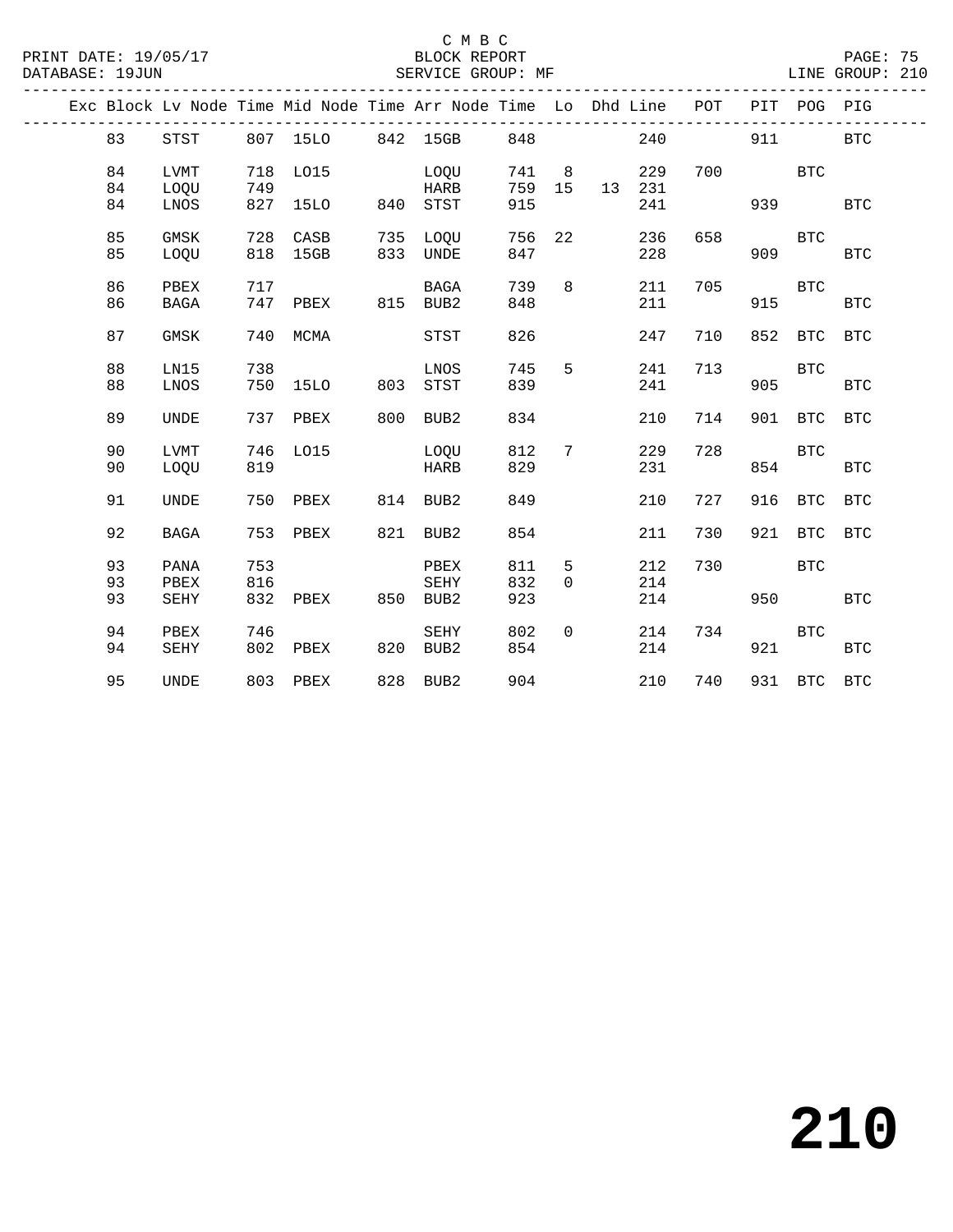#### C M B C<br>BLOCK REPORT SERVICE GROUP: MF

|              | Exc Block Lv Node Time Mid Node Time Arr Node Time Lo Dhd Line POT |      |  |      |         |                 |            | PIT POG PIG |  |
|--------------|--------------------------------------------------------------------|------|--|------|---------|-----------------|------------|-------------|--|
| PN 98        | PBEX                                                               | 947  |  |      | PNE 954 | 6               | 210<br>935 | <b>BTC</b>  |  |
| PN 98        | PNE                                                                | 1000 |  | PBEX | 1010    | 7               | 210        |             |  |
| PN 98        | PBEX                                                               | 1017 |  | PNE  | 1024    | 6               | 210        |             |  |
| PN 98        | PNE                                                                | 1030 |  | PBEX | 1040    | $7\phantom{.0}$ | 210        |             |  |
| <b>PN 98</b> | PBEX                                                               | 1047 |  | PNE  | 1054    | 6               | 210        |             |  |
| PN 98        | PNE                                                                | 1100 |  | PBEX | 1110    | 7               | 210        |             |  |
| <b>PN 98</b> | PBEX                                                               | 1117 |  | PNE  | 1124    | 6               | 210        |             |  |
| PN 98        | PNE                                                                | 1130 |  | PBEX | 1140    | 7               | 210        |             |  |
| <b>PN 98</b> | PBEX                                                               | 1147 |  | PNE  | 1154    | 6               | 210        |             |  |
| PN 98        | PNE                                                                | 1200 |  | PBEX | 1210    | 7               | 210        |             |  |
| PN 98        | PBEX                                                               | 1217 |  | PNE  | 1224    | 6               | 210        |             |  |
| PN 98        | PNE                                                                | 1230 |  | PBEX | 1240    | 7               | 210        |             |  |
| <b>PN 98</b> | PBEX                                                               | 1247 |  | PNE  | 1254    | 6               | 210        |             |  |
| PN 98        | PNE                                                                | 1300 |  | PBEX | 1310    | 7               | 210        |             |  |
| <b>PN 98</b> | PBEX                                                               | 1317 |  | PNE  | 1324    | 6               | 210        |             |  |
| PN 98        | PNE                                                                | 1330 |  | PBEX | 1340    | 7               | 210        |             |  |
| PN 98        | PBEX                                                               | 1347 |  | PNE  | 1354    | 6               | 210        |             |  |
| PN 98        | PNE                                                                | 1400 |  | PBEX | 1410    | 7               | 210        |             |  |
| PN 98        | PBEX                                                               | 1417 |  | PNE  | 1424    | 6               | 210        |             |  |
| PN 98        | PNE                                                                | 1430 |  | PBEX | 1440    | 7               | 210        |             |  |
| PN 98        | PBEX                                                               | 1447 |  | PNE  | 1454    | 6               | 210        |             |  |
| <b>PN 98</b> | PNE                                                                | 1500 |  | PBEX | 1510    | 7               | 210        |             |  |
| PN 98        | PBEX                                                               | 1517 |  | PNE  | 1524    | 6               | 210        |             |  |
| PN 98        | PNE                                                                | 1530 |  | PBEX | 1540    | 7               | 210        |             |  |
| PN 98        | PBEX                                                               | 1547 |  | PNE  | 1554    | 6               | 210        |             |  |
| PN 98        | PNE                                                                | 1600 |  | PBEX | 1610    | 7               | 210        |             |  |
| <b>PN 98</b> | PBEX                                                               | 1617 |  | PNE  | 1624    | 6               | 210        |             |  |
| <b>PN 98</b> | PNE                                                                | 1630 |  | PBEX | 1640    | 7               | 210        |             |  |
| PN 98        | PBEX                                                               | 1647 |  | PNE  | 1654    | 6               | 210        |             |  |
| <b>PN 98</b> | PNE                                                                | 1700 |  | PBEX | 1710    | 7               | 210        |             |  |
| PN 98        | PBEX                                                               | 1717 |  | PNE  | 1724    | 6               | 210        |             |  |
| <b>PN 98</b> | PNE                                                                | 1730 |  | PBEX | 1740    | 7               | 210        |             |  |
| PN 98        | PBEX                                                               | 1747 |  | PNE  | 1754    | 6               | 210        |             |  |
| <b>PN 98</b> | PNE                                                                | 1800 |  | PBEX | 1810    | $7\phantom{.0}$ | 210        |             |  |
| PN 98        | PBEX                                                               | 1817 |  | PNE  | 1824    | 6               | 210        |             |  |
| <b>PN 98</b> | PNE                                                                | 1830 |  | PBEX | 1840    | 7               | 210        |             |  |
| PN 98        | PBEX                                                               | 1847 |  | PNE  | 1853    | $7\phantom{.0}$ | 210        |             |  |
| <b>PN 98</b> | PNE                                                                | 1900 |  | PBEX | 1910    | 7               | 210        |             |  |
| <b>PN 98</b> | PBEX                                                               | 1917 |  | PNE  | 1923    | 7               | 210        |             |  |
| PN 98        | PNE                                                                | 1930 |  | PBEX | 1940    | $7\phantom{.0}$ | 210        |             |  |
| PN 98        | PBEX                                                               | 1947 |  | PNE  | 1953    | 7               | 210        |             |  |
| PN 98        | PNE                                                                | 2000 |  | PBEX | 2010    | $\overline{7}$  | 210        |             |  |
| PN 98        | PBEX                                                               | 2017 |  | PNE  | 2023    | 7               | 210        |             |  |
| PN 98        | PNE                                                                | 2030 |  | PBEX | 2040    | 7               | 210        |             |  |
| PN 98        | PBEX                                                               | 2047 |  | PNE  | 2053    | 7               | 210        |             |  |
| PN 98        | PNE                                                                | 2100 |  | PBEX | 2110    | 7               | 210        |             |  |
| PN 98        | PBEX                                                               | 2117 |  | PNE  | 2123    | 7               | 210        |             |  |
| PN 98        | PNE                                                                | 2130 |  | PBEX | 2140    | 7               | 210        |             |  |
| PN 98        | PBEX                                                               | 2147 |  | PNE  | 2153    | 7               | 210        |             |  |
| PN 98        | PNE                                                                | 2200 |  | PBEX | 2210    | 7               | 210        |             |  |
| PN 98        | PBEX                                                               | 2217 |  | PNE  | 2223    | 7               | 210        |             |  |
| PN 98        | PNE                                                                | 2230 |  | PBEX | 2240    | 7               | 210        |             |  |
| PN 98        | PBEX                                                               | 2247 |  | PNE  | 2253    | 7               | 210        |             |  |
| PN 98        | PNE                                                                | 2300 |  | PBEX | 2310    | 7               | 210        |             |  |
| PN 98        | PBEX                                                               | 2317 |  | PNE  | 2323    | 7               | 210        |             |  |
| PN 98        | PNE                                                                | 2330 |  | PBEX | 2340    | 7               | 210        |             |  |
|              |                                                                    |      |  |      |         |                 |            |             |  |

**210**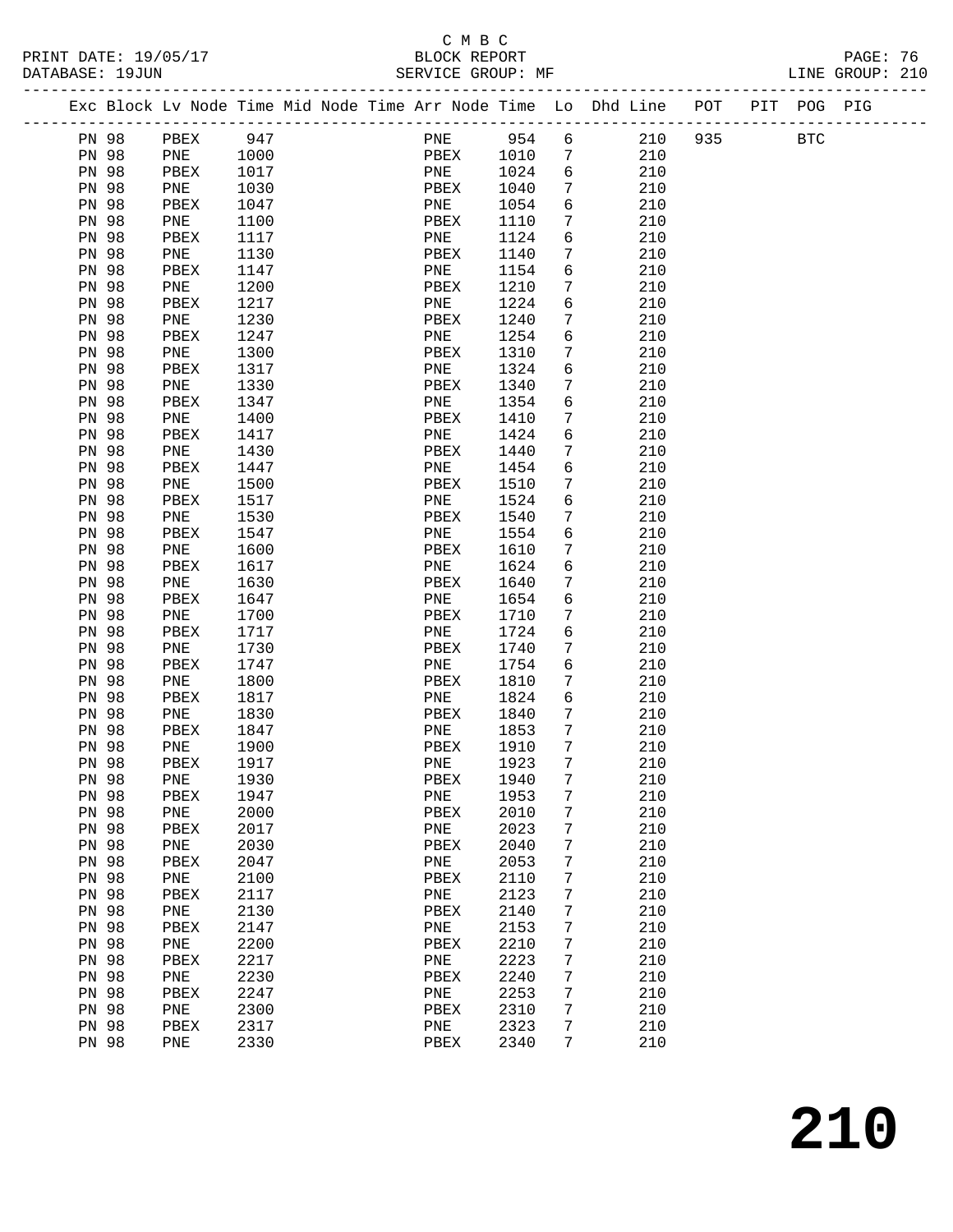|                      |       |                                                                                |      |  |      | C M B C      |                   |     |      |                 |  |
|----------------------|-------|--------------------------------------------------------------------------------|------|--|------|--------------|-------------------|-----|------|-----------------|--|
| PRINT DATE: 19/05/17 |       |                                                                                |      |  |      | BLOCK REPORT |                   |     |      | PAGE: 77        |  |
| DATABASE: 19JUN      |       |                                                                                |      |  |      |              | SERVICE GROUP: MF |     |      | LINE GROUP: 210 |  |
|                      |       | Exc Block Ly Node Time Mid Node Time Arr Node Time Lo Dhd Line POT PIT POG PIG |      |  |      |              |                   |     |      |                 |  |
|                      | PN 98 | PREX                                                                           | 2347 |  | PNE  |              | 2353              | 210 |      |                 |  |
|                      | PN 98 | PNF.                                                                           | 2400 |  | PBEX |              | 2410              | 210 | 2418 | RTC             |  |

# **210**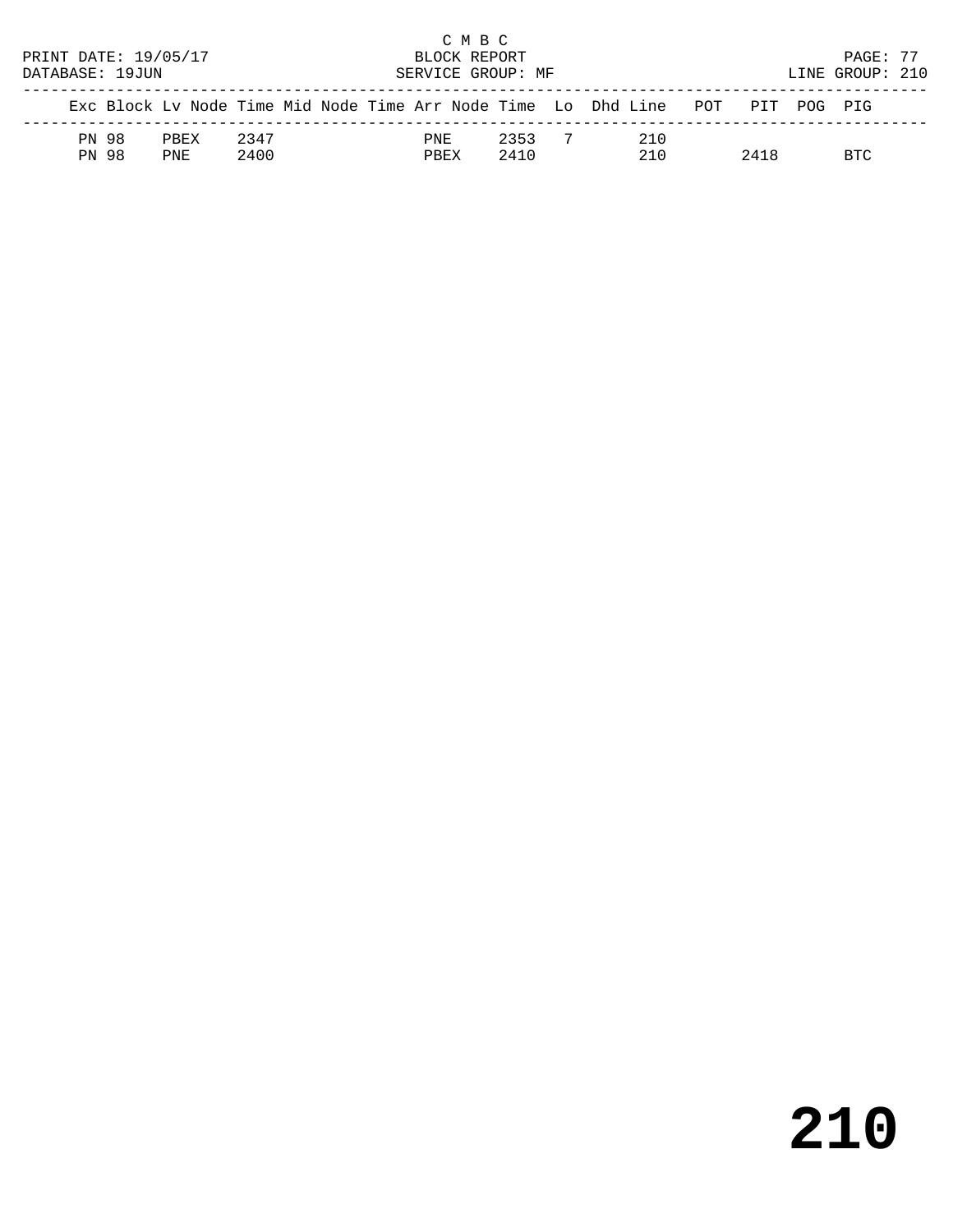|                                                                                                                                                                                                                                                                                                                                                                                            |                   |                                             |              |  |                        | C M B C                            |         |                                                                                |      |            |  |
|--------------------------------------------------------------------------------------------------------------------------------------------------------------------------------------------------------------------------------------------------------------------------------------------------------------------------------------------------------------------------------------------|-------------------|---------------------------------------------|--------------|--|------------------------|------------------------------------|---------|--------------------------------------------------------------------------------|------|------------|--|
| PRINT DATE: 19/05/17<br>DATABASE: 19JUN<br>DATABASE: 19JUN<br>SERVICE GROUP: MF                                                                                                                                                                                                                                                                                                            |                   |                                             |              |  |                        |                                    |         |                                                                                |      | PAGE: 78   |  |
|                                                                                                                                                                                                                                                                                                                                                                                            |                   |                                             |              |  |                        |                                    |         | LINE GROUP: 239                                                                |      |            |  |
| 15GB 15 & GRAND BLVD 15LO 15TH & LONSDALE<br>BAGA BANBURY & GALLANT BOUNDARY & KITCHENER-NORT<br>BTC Burnaby Depot BUB2 BURRARD STATION<br>CACO CAPILANO UNIVERSITY<br>CACO CAPILANO RD & CURLING RD                                                                                                                                                                                       |                   |                                             |              |  |                        |                                    |         |                                                                                |      |            |  |
|                                                                                                                                                                                                                                                                                                                                                                                            |                   |                                             |              |  |                        |                                    |         | BOUNDARY & KITCHENER-NORTH                                                     |      |            |  |
|                                                                                                                                                                                                                                                                                                                                                                                            |                   |                                             |              |  |                        |                                    |         |                                                                                |      |            |  |
|                                                                                                                                                                                                                                                                                                                                                                                            |                   |                                             |              |  |                        |                                    |         |                                                                                |      |            |  |
| CAMO                                                                                                                                                                                                                                                                                                                                                                                       |                   | CAPILANO & MONTROYAL<br>DINNSMIITR & CAMBIE |              |  |                        | DEQU                               |         |                                                                                |      |            |  |
| DUCA                                                                                                                                                                                                                                                                                                                                                                                       |                   |                                             |              |  |                        | EDRI                               |         | EDGEMONT & RIDGEWOOD                                                           |      |            |  |
| GB15                                                                                                                                                                                                                                                                                                                                                                                       |                   | GRAND BLVD & 15 ST SB GMSK                  |              |  |                        |                                    |         | GROUSE MTN SKYRIDE                                                             |      |            |  |
|                                                                                                                                                                                                                                                                                                                                                                                            |                   |                                             |              |  |                        |                                    |         | HASTINGS & KOOTENAY WB                                                         |      |            |  |
| HBAY HORSESHOE BAY FERRY HK-W<br>HODM HOWE & DUNSMUIR LNCB SB LONSDALE AVE FS CARISBROOKE C LNOS                                                                                                                                                                                                                                                                                           |                   |                                             |              |  |                        |                                    |         | LONSDALE & 15 ST                                                               |      |            |  |
|                                                                                                                                                                                                                                                                                                                                                                                            |                   |                                             |              |  |                        |                                    |         | SB LONSDALE AVE FS CARISBROOKE C LNOS LONSDALE & E OSBORNE FS                  |      |            |  |
| LOQU                                                                                                                                                                                                                                                                                                                                                                                       |                   |                                             |              |  |                        |                                    |         | LS15 LONSDALE & 15 ST                                                          |      |            |  |
|                                                                                                                                                                                                                                                                                                                                                                                            |                   |                                             |              |  |                        |                                    |         |                                                                                |      |            |  |
| $\begin{array}{lllllllllllllllllllll} \textsc{LYNN} & \textsc{VALLEY} & \textsc{MTN} & \textsc{HWY} & \textsc{MAGA} & \textsc{MARINE} & \textsc{GARDEN} \\ \textsc{MOGL} & \textsc{MONTROYAL} & \textsc{GLENCANCON} & \textsc{PBEX} & \textsc{PHIBBS EXCHANGE} \\ \textsc{PKRN} & \textsc{PARK ROYAL} & \textsc{NORTH} & \textsc{PKRS} & \textsc{PARK ROYAL} & \textsc{SOUTI} \end{array}$ |                   |                                             |              |  |                        |                                    |         | PKRS PARK ROYAL SOUTH                                                          |      |            |  |
| PRRO PROSPECT & ROCKLAND STST STADIUM STATION                                                                                                                                                                                                                                                                                                                                              |                   |                                             |              |  |                        |                                    |         |                                                                                |      |            |  |
| UNDE                                                                                                                                                                                                                                                                                                                                                                                       |                   | UNDERWOOD & DEMPSEY                         |              |  |                        | WE28                               |         |                                                                                |      |            |  |
|                                                                                                                                                                                                                                                                                                                                                                                            |                   |                                             |              |  |                        |                                    |         |                                                                                |      |            |  |
|                                                                                                                                                                                                                                                                                                                                                                                            |                   |                                             |              |  |                        |                                    |         | Exc Block Lv Node Time Mid Node Time Arr Node Time Lo Dhd Line POT PIT POG PIG |      |            |  |
|                                                                                                                                                                                                                                                                                                                                                                                            | $\mathbf{1}$      |                                             |              |  |                        |                                    |         | HBAY 536 14 257 436 BTC<br>DUCA 625 10 257                                     |      |            |  |
|                                                                                                                                                                                                                                                                                                                                                                                            | $\mathbf{1}$      |                                             |              |  |                        |                                    |         |                                                                                |      |            |  |
|                                                                                                                                                                                                                                                                                                                                                                                            | $\mathbf 1$       | DUCA                                        |              |  | 635 HBAY               |                                    |         | 711 14 257                                                                     |      |            |  |
|                                                                                                                                                                                                                                                                                                                                                                                            | $\mathbf{1}$      | HBAY                                        | 725<br>815   |  | <b>DUCA</b>            |                                    |         | 801 14 257                                                                     |      |            |  |
|                                                                                                                                                                                                                                                                                                                                                                                            | $\mathbf{1}$      | DUCA                                        |              |  |                        | HBAY 851 14 257<br>DUCA 941 14 257 |         |                                                                                |      |            |  |
|                                                                                                                                                                                                                                                                                                                                                                                            | $\mathbf{1}$      | HBAY                                        | 905          |  |                        |                                    |         |                                                                                |      |            |  |
|                                                                                                                                                                                                                                                                                                                                                                                            | $\mathbf{1}$      | DUCA                                        | 955          |  |                        | HBAY 1031 9 257                    |         |                                                                                |      |            |  |
|                                                                                                                                                                                                                                                                                                                                                                                            | 1                 | HBAY                                        | 1040         |  | <b>DUCA</b>            |                                    |         | 1116  19  257<br>1211  9  257                                                  |      |            |  |
|                                                                                                                                                                                                                                                                                                                                                                                            | $\mathbf{1}$      | DUCA                                        | 1135         |  | HBAY                   |                                    |         | 1256 14 257                                                                    |      |            |  |
|                                                                                                                                                                                                                                                                                                                                                                                            | $\mathbf 1$       | HBAY                                        | 1220         |  | <b>DUCA</b>            |                                    |         |                                                                                |      |            |  |
|                                                                                                                                                                                                                                                                                                                                                                                            | $\mathbf{1}$      | DUCA                                        | 1310         |  | HBAY                   | 1348                               |         | 12 257                                                                         |      |            |  |
|                                                                                                                                                                                                                                                                                                                                                                                            | 1<br>$\mathbf{1}$ | HBAY                                        | 1400<br>1450 |  | DUCA<br>PKRN 1508 HBAY |                                    |         | 1436 14 257<br>1528 17 257                                                     |      |            |  |
|                                                                                                                                                                                                                                                                                                                                                                                            | $\mathbf 1$       | DUCA<br>HBAY                                | 1545         |  | DUCA                   |                                    |         | 1621 14 257                                                                    |      |            |  |
|                                                                                                                                                                                                                                                                                                                                                                                            | $\mathbf{1}$      | DUCA                                        | 1635         |  | HBAY                   | 1711                               |         | 9 257                                                                          |      |            |  |
|                                                                                                                                                                                                                                                                                                                                                                                            | $\mathbf 1$       | HBAY                                        | 1720         |  | DUCA                   |                                    | 1756 19 | 257                                                                            |      |            |  |
|                                                                                                                                                                                                                                                                                                                                                                                            | $\mathbf{1}$      | DUCA                                        | 1815         |  | <b>HBAY</b>            |                                    |         | $1851$ 14 257                                                                  |      |            |  |
|                                                                                                                                                                                                                                                                                                                                                                                            | $\mathbf{1}$      | HBAY                                        | 1905         |  | <b>DUCA</b>            |                                    |         | 1941 14 257                                                                    |      |            |  |
|                                                                                                                                                                                                                                                                                                                                                                                            | 1                 | DUCA                                        | 1955         |  | HBAY                   |                                    |         | 2031 19 257                                                                    |      |            |  |
|                                                                                                                                                                                                                                                                                                                                                                                            | $\mathbf{1}$      | HBAY                                        | 2050         |  | DUCA                   | 2126                               |         | 257                                                                            | 2147 | <b>BTC</b> |  |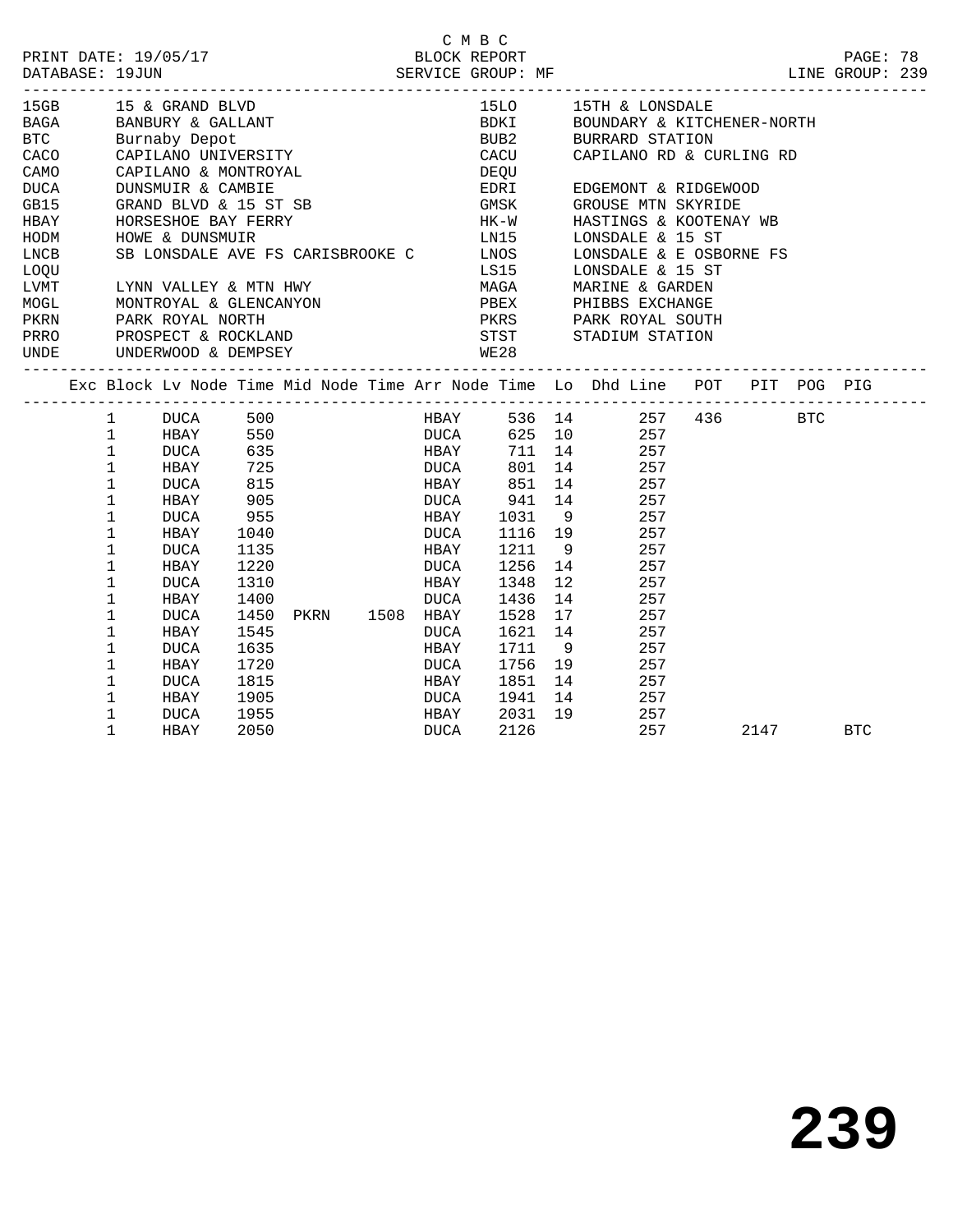#### C M B C<br>BLOCK REPORT PRINT DATE: 19/05/17 BLOCK REPORT PAGE: 79 SERVICE GROUP: MF

|  |                | ----------------------- |      |                |             |        |                   | Exc Block Lv Node Time Mid Node Time Arr Node Time Lo Dhd Line POT PIT POG PIG |     |      |            |            |
|--|----------------|-------------------------|------|----------------|-------------|--------|-------------------|--------------------------------------------------------------------------------|-----|------|------------|------------|
|  | 2              | <b>DUCA</b>             | 520  |                | HBAY        | 556 24 |                   | 257                                                                            | 456 |      | <b>BTC</b> |            |
|  | 2              | HBAY                    | 620  |                | DUCA        | 655    | 20                | 257                                                                            |     |      |            |            |
|  | $\sqrt{2}$     | <b>DUCA</b>             | 715  |                | HBAY        | 751    | 9                 | 257                                                                            |     |      |            |            |
|  | $\sqrt{2}$     | HBAY                    | 800  | PKRS 818 DUCA  |             | 836    | 19                | 257                                                                            |     |      |            |            |
|  | 2              | DUCA                    | 855  |                | HBAY        | 931    | - 9               | 257                                                                            |     |      |            |            |
|  | 2              | <b>HBAY</b>             | 940  |                | <b>DUCA</b> | 1016   | 19                | 257                                                                            |     |      |            |            |
|  | $\sqrt{2}$     | <b>DUCA</b>             | 1035 |                | HBAY        | 1111   | 9                 | 257                                                                            |     |      |            |            |
|  | $\sqrt{2}$     | HBAY                    | 1120 |                | DUCA        | 1156   | 14                | 257                                                                            |     |      |            |            |
|  | 2              | <b>DUCA</b>             | 1210 |                | HBAY        | 1248   | $12 \overline{ }$ | 257                                                                            |     |      |            |            |
|  | $\sqrt{2}$     | HBAY                    | 1300 |                | <b>DUCA</b> | 1336   | 14                | 257                                                                            |     |      |            |            |
|  | $\sqrt{2}$     | <b>DUCA</b>             | 1350 |                | HBAY        | 1428   | 12                | 257                                                                            |     |      |            |            |
|  | $\sqrt{2}$     | HBAY                    | 1440 |                | <b>DUCA</b> | 1516   | 14                | 257                                                                            |     |      |            |            |
|  | 2              | <b>DUCA</b>             | 1530 | PKRN 1548 HBAY |             | 1608   | 12                | 257                                                                            |     |      |            |            |
|  | $\sqrt{2}$     | HBAY                    | 1620 |                | <b>DUCA</b> | 1656   | 19                | 257                                                                            |     |      |            |            |
|  | $\sqrt{2}$     | <b>DUCA</b>             | 1715 |                | HBAY        | 1751   | 9                 | 257                                                                            |     |      |            |            |
|  | $\sqrt{2}$     | HBAY                    | 1800 |                | <b>DUCA</b> | 1836   | 19                | 257                                                                            |     |      |            |            |
|  | $\overline{a}$ | <b>DUCA</b>             | 1855 |                | HBAY        | 1931   | 9                 | 257                                                                            |     |      |            |            |
|  | 2              | HBAY                    | 1940 |                | DUCA        | 2016   | 9                 | 257                                                                            |     |      |            |            |
|  | 2              | <b>DUCA</b>             | 2025 |                | HBAY        | 2101   | 19                | 257                                                                            |     |      |            |            |
|  | $\sqrt{2}$     | HBAY                    | 2120 |                | DUCA        | 2156   | 9                 | 257                                                                            |     |      |            |            |
|  | $\sqrt{2}$     | <b>DUCA</b>             | 2205 |                | HBAY        | 2242   | 18                | 257                                                                            |     |      |            |            |
|  | 2              | HBAY                    | 2300 |                | DUCA        | 2336   |                   | 257                                                                            |     | 2357 |            | <b>BTC</b> |
|  | 3              | <b>DUCA</b>             | 550  |                | HBAY        | 626    | 24                | 257                                                                            | 526 |      | <b>BTC</b> |            |
|  | 3              | HBAY                    | 650  |                | <b>DUCA</b> | 725    | 10                | 257                                                                            |     |      |            |            |
|  | 3              | <b>DUCA</b>             | 735  |                | HBAY        | 811    | $\overline{4}$    | 257                                                                            |     |      |            |            |
|  | 3              | <b>HBAY</b>             | 815  |                | <b>DUCA</b> | 851    | 24                | 257                                                                            |     |      |            |            |
|  | 3              | <b>DUCA</b>             | 915  |                | HBAY        | 951    | 9                 | 257                                                                            |     |      |            |            |
|  | 3              | <b>HBAY</b>             | 1000 |                | <b>DUCA</b> | 1036   | 19                | 257                                                                            |     |      |            |            |
|  | $\mathsf 3$    | <b>DUCA</b>             | 1055 |                | HBAY        | 1131   | 14                | 257                                                                            |     |      |            |            |
|  | 3              | HBAY                    | 1145 |                | <b>DUCA</b> | 1221   | 9                 | 257                                                                            |     |      |            |            |
|  | 3              | <b>DUCA</b>             | 1230 |                | HBAY        | 1308   | 12                | 257                                                                            |     |      |            |            |
|  | 3              | HBAY                    | 1320 |                | <b>DUCA</b> | 1356   | 14                | 257                                                                            |     |      |            |            |
|  | $\mathsf 3$    | <b>DUCA</b>             | 1410 |                | HBAY        | 1448   | 12                | 257                                                                            |     |      |            |            |
|  | 3              | HBAY                    | 1500 |                | <b>DUCA</b> | 1536   | 14                | 257                                                                            |     |      |            |            |
|  | 3              | DUCA                    | 1550 |                | HBAY        | 1628   | 17                | 257                                                                            |     |      |            |            |
|  | 3              | HBAY                    | 1645 |                | <b>DUCA</b> | 1721   | 14                | 257                                                                            |     |      |            |            |
|  | $\mathsf 3$    | <b>DUCA</b>             | 1735 |                | HBAY        | 1811   | 9                 | 257                                                                            |     |      |            |            |
|  | 3              | <b>HBAY</b>             | 1820 |                | <b>DUCA</b> | 1856   |                   | 257                                                                            |     | 1917 |            | <b>BTC</b> |
|  |                |                         |      |                |             |        |                   |                                                                                |     |      |            |            |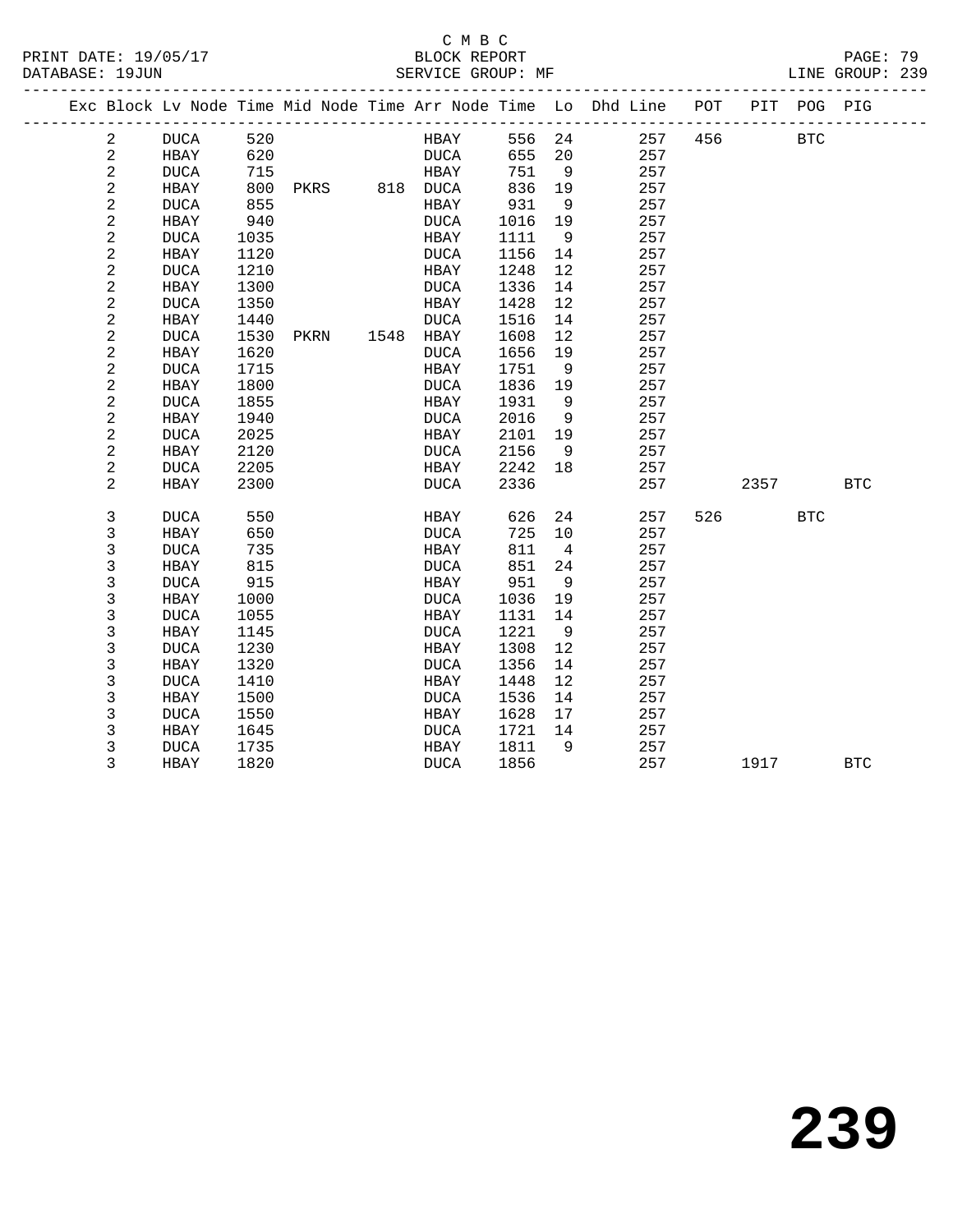#### C M B C<br>BLOCK REPORT PRINT DATE: 19/05/17 BLOCK REPORT PAGE: 80 SERVICE GROUP: MF

|  |   |             |      |      |           |             |        |     | Exc Block Lv Node Time Mid Node Time Arr Node Time Lo Dhd Line POT |     |      | PIT POG PIG |            |
|--|---|-------------|------|------|-----------|-------------|--------|-----|--------------------------------------------------------------------|-----|------|-------------|------------|
|  | 4 | DUCA        | 615  |      |           | HBAY        | 651 22 |     | 257                                                                | 551 |      | <b>BTC</b>  |            |
|  | 4 | HBAY        | 713  |      |           | DUCA        | 749    | 6   | 257                                                                |     |      |             |            |
|  | 4 | <b>DUCA</b> | 755  |      |           | HBAY        | 831    | 9   | 257                                                                |     |      |             |            |
|  | 4 | HBAY        | 840  |      |           | DUCA        | 916    | 19  | 257                                                                |     |      |             |            |
|  | 4 | <b>DUCA</b> | 935  |      |           | HBAY        | 1011   | 9   | 257                                                                |     |      |             |            |
|  | 4 | HBAY        | 1020 |      |           | <b>DUCA</b> | 1056   | 19  | 257                                                                |     |      |             |            |
|  | 4 | <b>DUCA</b> | 1115 |      |           | HBAY        | 1151   | - 9 | 257                                                                |     |      |             |            |
|  | 4 | HBAY        | 1200 |      |           | DUCA        | 1236   | 14  | 257                                                                |     |      |             |            |
|  | 4 | <b>DUCA</b> | 1250 |      |           | HBAY        | 1328   | 12  | 257                                                                |     |      |             |            |
|  | 4 | HBAY        | 1340 |      |           | <b>DUCA</b> | 1416   | 14  | 257                                                                |     |      |             |            |
|  | 4 | <b>DUCA</b> | 1430 | PKRN | 1448 HBAY |             | 1508   | 12  | 257                                                                |     |      |             |            |
|  | 4 | HBAY        | 1520 |      |           | DUCA        | 1556   | 19  | 257                                                                |     |      |             |            |
|  | 4 | <b>DUCA</b> | 1615 |      |           | HBAY        | 1651   | 9   | 257                                                                |     |      |             |            |
|  | 4 | HBAY        | 1700 |      |           | DUCA        | 1736   | 19  | 257                                                                |     |      |             |            |
|  | 4 | <b>DUCA</b> | 1755 |      |           | HBAY        | 1831   | - 9 | 257                                                                |     |      |             |            |
|  | 4 | HBAY        | 1840 |      |           | <b>DUCA</b> | 1916   | 9   | 257                                                                |     |      |             |            |
|  | 4 | <b>DUCA</b> | 1925 |      |           | HBAY        | 2001   | 14  | 257                                                                |     |      |             |            |
|  | 4 | <b>HBAY</b> | 2015 |      |           | <b>DUCA</b> | 2051   | 14  | 257                                                                |     |      |             |            |
|  | 4 | <b>DUCA</b> | 2105 |      |           | HBAY        | 2141   | 19  | 257                                                                |     |      |             |            |
|  | 4 | HBAY        | 2200 |      |           | DUCA        | 2236   | 29  | 257                                                                |     |      |             |            |
|  | 4 | DUCA        | 2305 |      |           | HBAY        | 2342   | 18  | 257                                                                |     |      |             |            |
|  | 4 | HBAY        | 2400 |      |           | DUCA        | 2436   |     | 257                                                                |     | 2457 |             | <b>BTC</b> |
|  | 5 | <b>DUCA</b> | 655  |      |           | HBAY        | 731    | 9   | 257                                                                | 631 |      | <b>BTC</b>  |            |
|  | 5 | HBAY        | 740  | PKRS |           | 759 DUCA    | 816    | 19  | 257                                                                |     |      |             |            |
|  | 5 | <b>DUCA</b> | 835  |      |           | HBAY        | 911    | 9   | 257                                                                |     |      |             |            |
|  | 5 | HBAY        | 920  |      |           | <b>DUCA</b> | 956    | 19  | 257                                                                |     |      |             |            |
|  | 5 | <b>DUCA</b> | 1015 |      |           | HBAY        | 1051   | 14  | 257                                                                |     |      |             |            |
|  | 5 | HBAY        | 1105 |      |           | DUCA        | 1141   | 14  | 257                                                                |     |      |             |            |
|  | 5 | <b>DUCA</b> | 1155 |      |           | HBAY        | 1231   | 9   | 257                                                                |     |      |             |            |
|  | 5 | HBAY        | 1240 |      |           | DUCA        | 1316   | 14  | 257                                                                |     |      |             |            |
|  | 5 | <b>DUCA</b> | 1330 |      |           | HBAY        | 1408   | 12  | 257                                                                |     |      |             |            |
|  | 5 | HBAY        | 1420 |      |           | <b>DUCA</b> | 1456   | 14  | 257                                                                |     |      |             |            |
|  | 5 | <b>DUCA</b> | 1510 | PKRN | 1528 HBAY |             | 1548   | 12  | 257                                                                |     |      |             |            |
|  | 5 | HBAY        | 1600 |      |           | <b>DUCA</b> | 1636   | 19  | 257                                                                |     |      |             |            |
|  | 5 | <b>DUCA</b> | 1655 |      |           | HBAY        | 1731   | 9   | 257                                                                |     |      |             |            |
|  | 5 | HBAY        | 1740 |      |           | DUCA        | 1816   | 19  | 257                                                                |     |      |             |            |
|  | 5 | <b>DUCA</b> | 1835 |      |           | HBAY        | 1911   | 9   | 257                                                                |     |      |             |            |
|  | 5 | HBAY        | 1920 |      |           | <b>DUCA</b> | 1956   |     | 257                                                                |     | 2017 |             | <b>BTC</b> |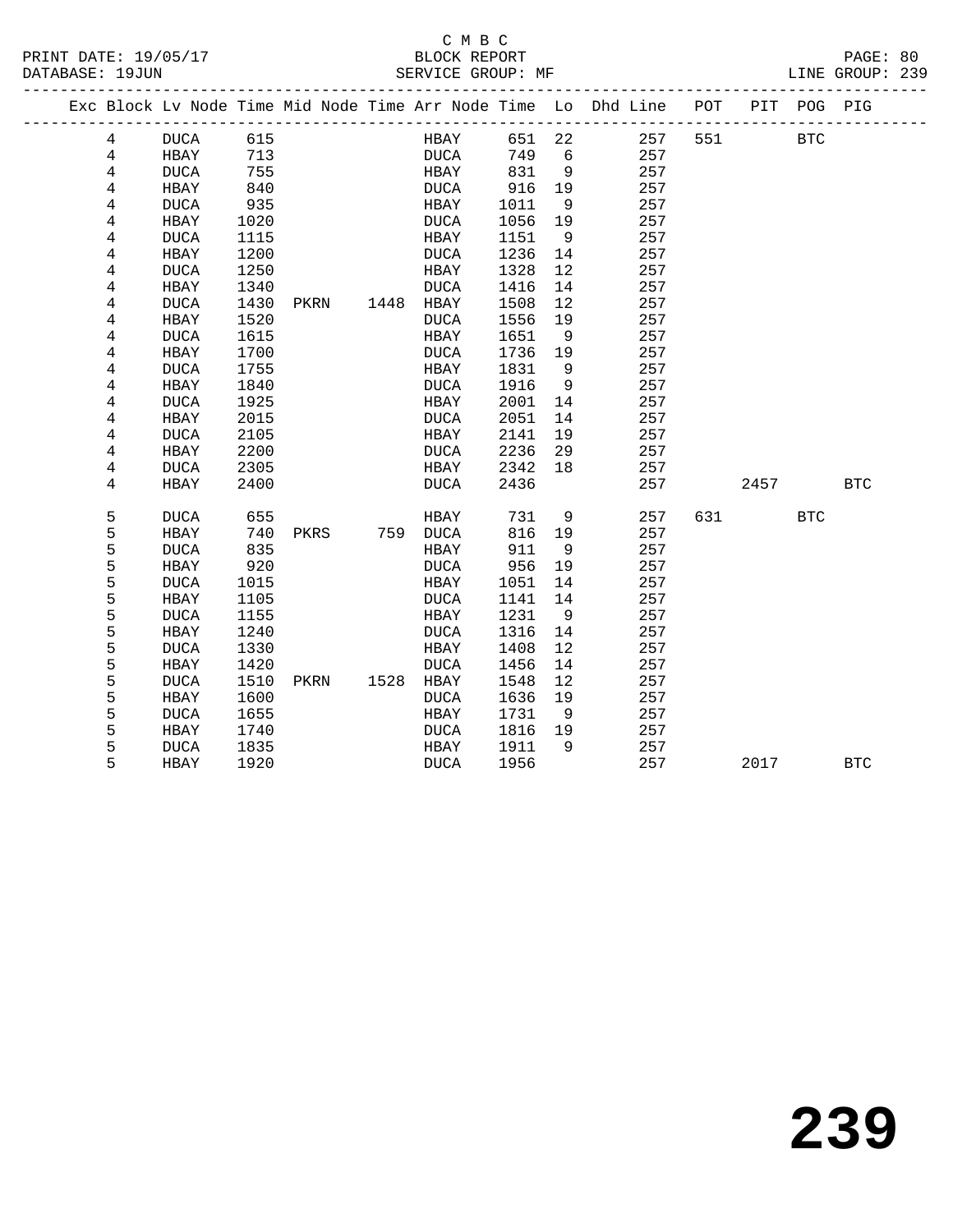|  |    |      |      | Exc Block Lv Node Time Mid Node Time Arr Node Time Lo Dhd Line POT PIT POG PIG |      |           |        |                         |        |     |                        |            |            |
|--|----|------|------|--------------------------------------------------------------------------------|------|-----------|--------|-------------------------|--------|-----|------------------------|------------|------------|
|  | 33 | BDKI |      | 452 HK-W 455 PBEX                                                              |      |           | 502 3  |                         | 028    | 451 |                        | <b>BTC</b> |            |
|  | 33 | PBEX |      | 505 LOQU 518 PKRS                                                              |      |           | 537    | $\overline{\mathbf{3}}$ | 239    |     |                        |            |            |
|  | 33 | PKRS | 540  | LOQU                                                                           |      | 558 CACO  | 624 11 |                         | 239    |     |                        |            |            |
|  | 33 | CACO | 635  | LOQU                                                                           | 659  | PKRS      | 720    | 9                       | 239    |     |                        |            |            |
|  | 33 | PKRS | 729  | LOQU                                                                           | 750  | CACO      | 815    | 11                      | 239    |     |                        |            |            |
|  | 33 | CACO | 826  | LOQU                                                                           | 849  | PKRS      | 915    | 15                      | 239    |     |                        |            |            |
|  | 33 | PKRS | 930  | LOQU                                                                           | 951  | CACO      | 1016   | 11                      | 239    |     |                        |            |            |
|  | 33 | CACO | 1027 | LOQU                                                                           | 1049 | PKRS      | 1116   | 13                      | 239    |     |                        |            |            |
|  | 33 | PKRS | 1129 | LOQU                                                                           | 1151 | CACO      | 1215   | 10                      | 239    |     |                        |            |            |
|  | 33 | CACO | 1225 | LOQU                                                                           | 1249 | PKRS      | 1317   | 19                      | 239    |     |                        |            |            |
|  | 33 | PKRS | 1336 | LOQU                                                                           | 1359 | CACO      | 1427   | 11                      | 239    |     |                        |            |            |
|  | 33 | CACO | 1438 | LOQU                                                                           | 1501 | PKRS      | 1532   | 11                      | 239    |     |                        |            |            |
|  | 33 | PKRS | 1543 | LOQU                                                                           | 1608 | CACO      | 1640   | 17                      | 239    |     |                        |            |            |
|  | 33 | CACO | 1657 | LOQU                                                                           | 1721 | PKRS      | 1751   | $7\overline{ }$         | 20 239 |     |                        |            |            |
|  | 33 | STST | 1818 | EDRI                                                                           | 1846 | MOGL      | 1856   | $\overline{0}$          | 246    |     |                        |            |            |
|  | 33 | MOGL | 1856 | WE28                                                                           | 1902 | LOQU      | 1914   | 18                      | 246    |     |                        |            |            |
|  | 33 | LOQU | 1932 | 15GB                                                                           | 1947 | UNDE      | 1959   | 6                       | 228    |     |                        |            |            |
|  | 33 | UNDE | 2005 | GB15                                                                           | 2017 | LOQU      | 2027   | $5^{\circ}$             | 228    |     |                        |            |            |
|  | 33 | LOQU | 2032 | LN15                                                                           | 2041 | PRRO      | 2056   | 13                      | 230    |     |                        |            |            |
|  | 33 | PRRO | 2109 | LS15                                                                           | 2118 | LOQU      | 2124   | 8 <sup>8</sup>          | 230    |     |                        |            |            |
|  | 33 | LOQU | 2132 | 15GB                                                                           | 2144 | UNDE      | 2155   | 12                      | 228    |     |                        |            |            |
|  | 33 | UNDE | 2207 | GB15                                                                           | 2217 | LOQU      | 2226   | $6\overline{6}$         | 228    |     |                        |            |            |
|  | 33 | LOQU | 2232 | LN15                                                                           | 2240 | PRRO      | 2255   | 15                      | 230    |     |                        |            |            |
|  | 33 | PRRO | 2310 | LS15                                                                           | 2318 | LOQU      | 2324   | 8 <sup>8</sup>          | 230    |     |                        |            |            |
|  | 33 | LOQU | 2332 | 15GB                                                                           | 2344 | UNDE      | 2355   | 12                      | 228    |     |                        |            |            |
|  | 33 | UNDE | 2407 | GB15                                                                           | 2417 | LOQU      | 2426   | 6                       | 228    |     |                        |            |            |
|  | 33 | LOQU | 2432 | LNI5                                                                           | 2440 | PRRO      | 2454   | 17                      | 230    |     |                        |            |            |
|  | 33 | PRRO | 2511 | LS15                                                                           | 2518 | LOQU      | 2523   | 15                      | 230    |     |                        |            |            |
|  | 33 | LOQU | 2538 | 15GB                                                                           | 2549 | UNDE      | 2558   | $\overline{\mathbf{3}}$ | 228    |     |                        |            |            |
|  | 33 | UNDE | 2601 |                                                                                |      | GB15      | 2610   |                         | 228    |     | 2624                   |            | <b>BTC</b> |
|  | 34 | BAGA | 520  |                                                                                |      | PBEX      | 540    | $7\phantom{.0}$         | 211    |     | 457 and $\overline{a}$ | <b>BTC</b> |            |
|  | 34 | PBEX | 547  | LOQU 600                                                                       |      | PKRS      | 619    | 14                      | 239    |     |                        |            |            |
|  | 34 | PKRS | 633  | LOQU                                                                           | 651  | CACO      | 716    | 9                       | 239    |     |                        |            |            |
|  | 34 | CACO | 725  | LOQU                                                                           | 749  | PKRS      | 813    | $7\overline{ }$         | 239    |     |                        |            |            |
|  | 34 | PKRS | 820  | LOQU                                                                           | 841  | CACO      | 907    | 9                       | 239    |     |                        |            |            |
|  | 34 | CACO | 916  | LOQU                                                                           | 939  | PKRS      | 1005   | 15                      | 239    |     |                        |            |            |
|  | 34 | PKRS | 1020 | LOQU                                                                           |      | 1041 CACO | 1106   | 9                       | 239    |     |                        |            |            |
|  | 34 | CACO |      | 1115 LOQU                                                                      |      | 1139 PKRS | 1207   | 9                       | 239    |     |                        |            |            |
|  | 34 | PKRS |      | 1216 LOQU 1239 CACO 1305 13                                                    |      |           |        |                         | 239    |     |                        |            |            |
|  | 34 | CACO | 1318 | LOQU                                                                           | 1341 | PKRS      | 1409   | 17                      | 239    |     |                        |            |            |
|  | 34 | PKRS | 1426 | LOQU                                                                           | 1449 | CACO      | 1520   | 14                      | 239    |     |                        |            |            |
|  | 34 | CACO | 1534 | LOQU                                                                           | 1600 | PKRS      | 1632   | 12                      | 239    |     |                        |            |            |
|  | 34 | PKRS | 1644 | LOQU                                                                           | 1709 | CACO      | 1738   | 18                      | 239    |     |                        |            |            |
|  | 34 | CACO | 1756 | LOQU                                                                           | 1821 | PKRS      | 1849   | 7                       | 239    |     |                        |            |            |
|  | 34 | PKRS | 1856 | LOQU                                                                           | 1916 | CACO      | 1941   | 13                      | 239    |     |                        |            |            |
|  | 34 | CACO | 1954 | LOQU                                                                           | 2016 | PKRS      | 2040   | 17                      | 239    |     |                        |            |            |
|  | 34 | PKRS | 2057 | LOQU                                                                           | 2116 | CACO      | 2142   |                         | 239    |     | 2154                   |            | <b>BTC</b> |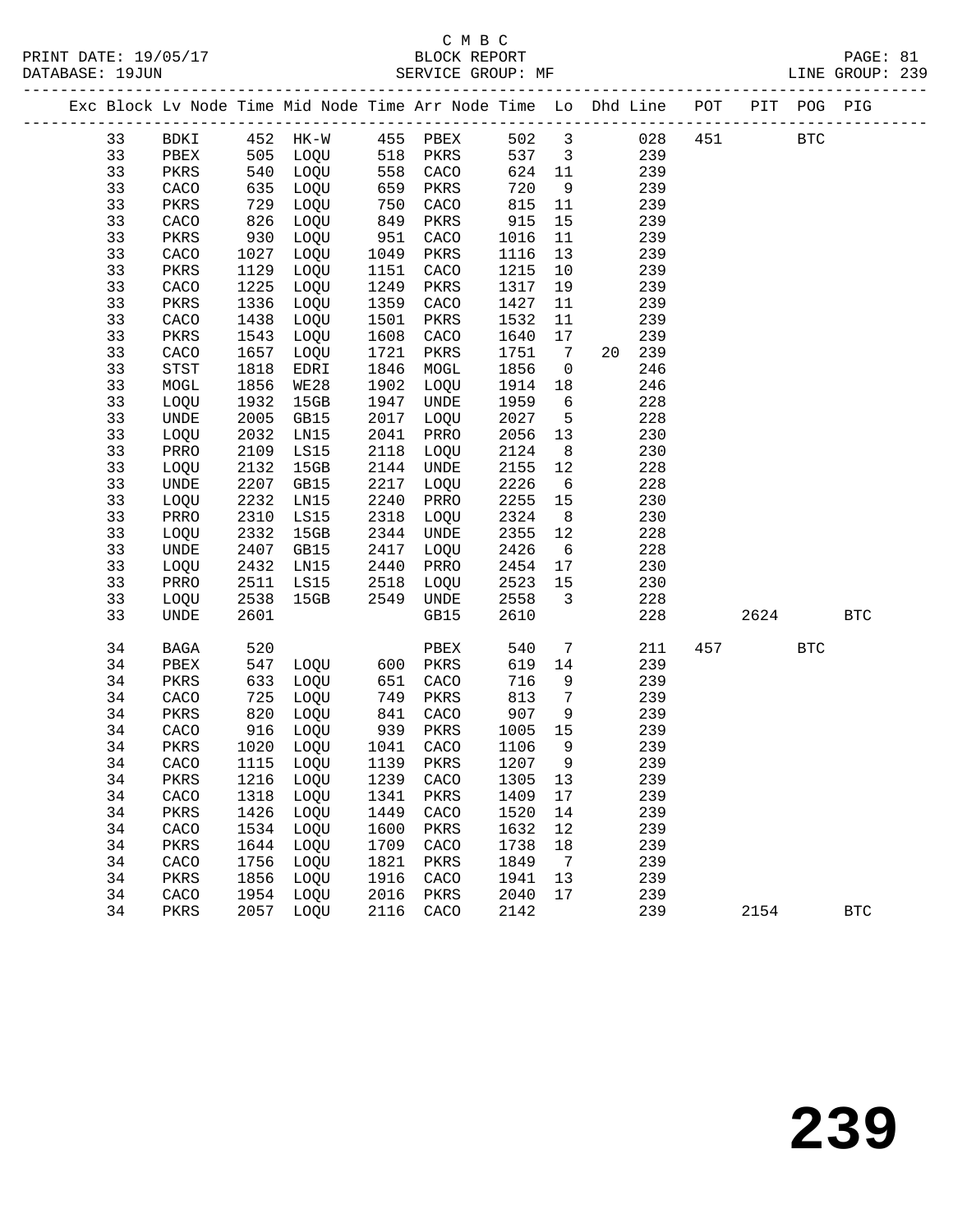|  |          |                        |              |                        |              |                         |              |                              | Exc Block Lv Node Time Mid Node Time Arr Node Time Lo Dhd Line POT PIT POG PIG |     |      |            |            |
|--|----------|------------------------|--------------|------------------------|--------------|-------------------------|--------------|------------------------------|--------------------------------------------------------------------------------|-----|------|------------|------------|
|  | 35       | BDKI                   |              | 509 HK-W 512 PBEX      |              |                         | 519 3        |                              | 028                                                                            | 508 |      | <b>BTC</b> |            |
|  | 35       | PBEX                   |              | 522 LOQU<br>559 T.OOTT |              | 535 PKRS                | 554          | $5^{\circ}$                  | 239                                                                            |     |      |            |            |
|  | 35       | PKRS                   | 559          | LOQU                   |              | $617 \quad \text{CACO}$ | 642 13       |                              | 239                                                                            |     |      |            |            |
|  | 35       | CACO                   | 655          | LOQU                   | 719          | PKRS                    | 743          | $6\overline{6}$              | 239                                                                            |     |      |            |            |
|  | 35       | PKRS                   | 749          | LOQU                   | 810          | CACO                    | 835          | 11                           | 239                                                                            |     |      |            |            |
|  | 35       | CACO                   | 846          | LOQU                   | 909          | PKRS                    | 935          | 15                           | 239                                                                            |     |      |            |            |
|  | 35       | PKRS                   | 950          | LOQU                   | 1011         | CACO                    | 1036         | 11                           | 239                                                                            |     |      |            |            |
|  | 35       | CACO                   | 1047         | LOQU                   | 1109         | PKRS                    | 1137         | 12                           | 239                                                                            |     |      |            |            |
|  | 35       | PKRS                   | 1149         | LOQU                   | 1211         | CACO                    | 1235         | 11                           | 239                                                                            |     |      |            |            |
|  | 35       | CACO                   | 1246         | LOQU                   | 1310         | PKRS                    | 1338         | 18                           | 239                                                                            |     |      |            |            |
|  | 35       | PKRS                   | 1356         | LOQU                   | 1419         | CACO                    | 1447         | 9                            | 239                                                                            |     |      |            |            |
|  | 35       | CACO                   | 1456         | LOQU                   | 1521         | PKRS                    | 1552         | 11                           | 239                                                                            |     |      |            |            |
|  | 35       | PKRS                   | 1603         | LOQU                   | 1628         | CACO                    | 1700         | 17                           | 239                                                                            |     |      |            |            |
|  | 35<br>35 | CACO<br>PKRS           | 1717<br>1820 | LOQU<br>LOQU           | 1742<br>1841 | PKRS<br>CACO            | 1810<br>1907 | 10<br>17                     | 239<br>239                                                                     |     |      |            |            |
|  | 35       | CACO                   | 1924         | LOQU                   | 1946         | PKRS                    | 2010         | 17                           | 239                                                                            |     |      |            |            |
|  | 35       | PKRS                   | 2027         | LOQU                   | 2046         | CACO                    | 2112         | 12                           | 239                                                                            |     |      |            |            |
|  | 35       | CACO                   | 2124         | LOQU                   | 2146         | PKRS                    | 2210         | $\overline{\mathbf{3}}$      | 239                                                                            |     |      |            |            |
|  | 35       | PKRS                   | 2213         | LOQU                   | 2232         | CACO                    | 2258         | 14                           | 239                                                                            |     |      |            |            |
|  | 35       | CACO                   | 2312         | LOQU                   | 2331         | PKRS                    | 2351         | 22                           | 239                                                                            |     |      |            |            |
|  | 35       | PKRS                   | 2413         | LOQU                   | 2431         | CACO                    | 2451         | 27                           | 239                                                                            |     |      |            |            |
|  | 35       | CACO                   | 2518         | LOQU                   | 2537         | PKRS                    | 2555         |                              | 239                                                                            |     | 2617 |            | <b>BTC</b> |
|  |          |                        |              |                        |              |                         |              |                              |                                                                                |     |      |            |            |
|  | 36       | PKRS                   | 613          | LOQU                   | 631          | CACO                    | 655          | 10                           | 239                                                                            |     | 543  | <b>BTC</b> |            |
|  | 36       | CACO                   | 705          | LOQU                   | 729          | PKRS                    | 753          | $6\overline{6}$              | 239                                                                            |     |      |            |            |
|  | 36<br>36 | PKRS<br>CACO           | 759<br>856   | LOQU<br>LOQU           | 820<br>919   | CACO                    | 845<br>945   | 11<br>15                     | 239<br>239                                                                     |     |      |            |            |
|  | 36       | PKRS                   | 1000         | LOQU                   | 1021         | PKRS<br>CACO            | 1046         | 11                           | 239                                                                            |     |      |            |            |
|  | 36       | CACO                   | 1057         | LOQU                   | 1119         | PKRS                    | 1147         | 12                           | 239                                                                            |     |      |            |            |
|  | 36       | PKRS                   | 1159         | LOQU                   | 1221         | CACO                    | 1245         | 11                           | 239                                                                            |     |      |            |            |
|  | 36       | CACO                   | 1256         | LOQU                   | 1320         | PKRS                    | 1348         | 18                           | 239                                                                            |     |      |            |            |
|  | 36       | PKRS                   | 1406         | LOQU                   | 1429         | CACO                    | 1500         | $7\phantom{.0}\phantom{.0}7$ | 239                                                                            |     |      |            |            |
|  | 36       | CACO                   | 1507         | LOQU                   | 1531         | PKRS                    | 1603         | 10                           | 239                                                                            |     |      |            |            |
|  | 36       | PKRS                   | 1613         | LOQU                   | 1638         | CACO                    | 1708         | 19                           | 239                                                                            |     |      |            |            |
|  | 36       | CACO                   | 1727         | LOQU                   | 1752         | PKRS                    | 1820         | 10                           | 239                                                                            |     |      |            |            |
|  | 36       | PKRS                   | 1830         | LOQU                   | 1851         | CACO                    | 1917         |                              | 239                                                                            |     | 1932 |            | <b>BTC</b> |
|  | 37       | PBEX                   | 602          | LOQU                   |              | 615 PKRS                | 634          | $7\phantom{.0}$              | 239                                                                            | 550 |      | <b>BTC</b> |            |
|  | 37       | PKRS                   |              | 641 LOQU               |              | 701 CACO                | 727          | 8 <sup>8</sup>               | 239                                                                            |     |      |            |            |
|  | 37       |                        |              |                        |              |                         |              |                              | CACO 735 LOQU 759 PKRS 823 7 239                                               |     |      |            |            |
|  | 37       | PKRS                   | 830          | LOQU                   | 851          | CACO                    | 917          | 9                            | 239                                                                            |     |      |            |            |
|  | 37       | CACO                   | 926          | LOQU                   | 949          | PKRS                    | 1015         | $15$                         | 239                                                                            |     |      |            |            |
|  | 37       | PKRS                   | 1030         | LOQU                   | 1051         | CACO                    | 1116         | 9                            | 239                                                                            |     |      |            |            |
|  | 37       | CACO                   | 1125         | LOQU                   | 1149         | PKRS                    | 1217         | 9                            | 239                                                                            |     |      |            |            |
|  | 37       | $\mbox{\texttt{PKRS}}$ | 1226         | LOQU                   | 1249         | CACO                    | 1315         | 13                           | 239                                                                            |     |      |            |            |
|  | 37       | CACO                   | 1328         | LOQU                   | 1351         | PKRS                    | 1419         | 15                           | 239                                                                            |     |      |            |            |
|  | 37       | PKRS                   | 1434         | LOQU                   | 1459         | CACO                    | 1535         | 12                           | 239                                                                            |     |      |            |            |
|  | 37       | CACO                   | 1547         | LOQU                   | 1611         | PKRS                    | 1643         | 11                           | 239                                                                            |     |      |            |            |
|  | 37<br>37 | $\mbox{\texttt{PKRS}}$ | 1654<br>1806 | LOQU<br>LOQU           | 1719<br>1829 | CACO                    | 1748<br>1855 | 18                           | 239<br>239                                                                     |     |      |            |            |
|  | 37       | CACO<br>PKRS           | 1911         | LOQU                   | 1931         | PKRS<br>CACO            | 1956         | 16<br>13                     | 239                                                                            |     |      |            |            |
|  | 37       | CACO                   | 2009         | LOQU                   | 2031         | PKRS                    | 2055         | 17                           | 239                                                                            |     |      |            |            |
|  | 37       | $\mbox{\texttt{PKRS}}$ | 2112         | LOQU                   | 2131         | CACO                    | 2157         | 15                           | 239                                                                            |     |      |            |            |
|  | 37       | CACO                   | 2212         | LOQU                   | 2232         | PKRS                    | 2255         | 17                           | 239                                                                            |     |      |            |            |
|  | 37       | PKRS                   | 2312         | LOQU                   | 2331         | CACO                    | 2357         | 15                           | 239                                                                            |     |      |            |            |
|  | 37       | CACO                   | 2412         | LOQU                   | 2431         | PKRS                    | 2449         |                              | 239                                                                            |     | 2511 |            | <b>BTC</b> |
|  |          |                        |              |                        |              |                         |              |                              |                                                                                |     |      |            |            |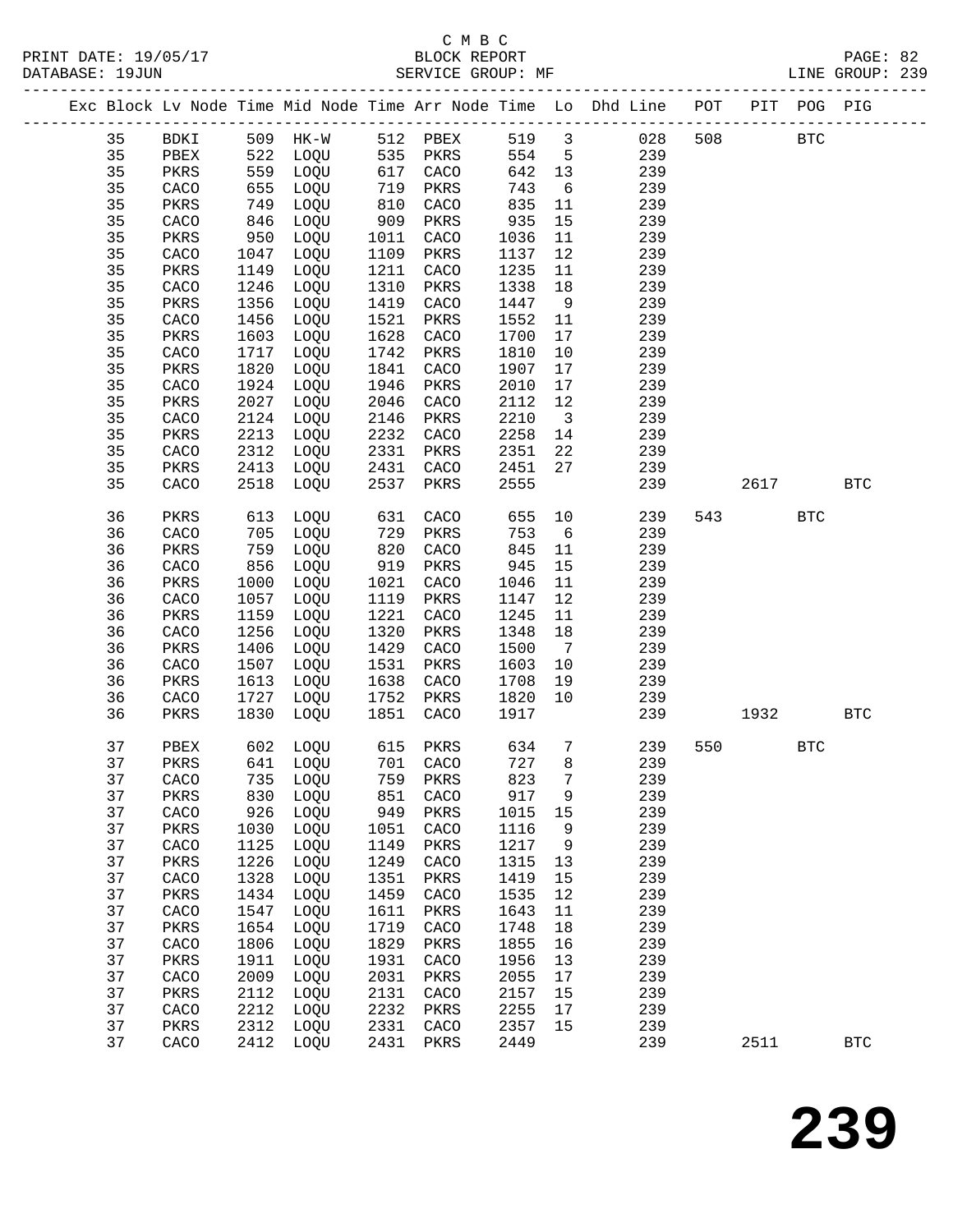# C M B C

| DATABASE: 19JUN |               |              | SERVICE GROUP: MF            |              |              |              |                 |                                                                                |     |                          |            | LINE GROUP: 239 |  |
|-----------------|---------------|--------------|------------------------------|--------------|--------------|--------------|-----------------|--------------------------------------------------------------------------------|-----|--------------------------|------------|-----------------|--|
|                 |               |              |                              |              |              |              |                 | Exc Block Lv Node Time Mid Node Time Arr Node Time Lo Dhd Line POT PIT POG PIG |     |                          |            |                 |  |
| 38              |               |              | CACO 609 LOQU 630 PKRS 652 4 |              |              |              |                 | 239                                                                            | 552 | <b>BTC</b>               |            |                 |  |
| 38              | PKRS          |              | 656 LOQU 719 CACO            |              |              | 744          | 9               | 239                                                                            |     |                          |            |                 |  |
| 38              | CACO          | 753          | LOQU                         |              | 819 PKRS     | 843 17       |                 | 239                                                                            |     |                          |            |                 |  |
| 38              | PKRS          | 900          | LOQU                         | 921          | CACO         | 947          | 9               | 239                                                                            |     |                          |            |                 |  |
| 38              | CACO          | 956          | LOQU                         | 1019         | PKRS         | 1043         | 17              | 239                                                                            |     |                          |            |                 |  |
| 38              | PKRS          | 1100         | LOQU                         | 1121         | CACO         | 1146         | 9               | 239                                                                            |     |                          |            |                 |  |
| 38              | CACO          | 1155         | LOQU                         | 1219         | PKRS         | 1247         | 9               | 239                                                                            |     |                          |            |                 |  |
| 38              | PKRS          | 1256         | LOQU                         | 1319         | CACO         | 1346         | 12              | 239                                                                            |     |                          |            |                 |  |
| 38              | CACO          | 1358         | LOQU                         | 1421         | PKRS         | 1449         | 15              | 239                                                                            |     |                          |            |                 |  |
| 38              | PKRS          | 1504         | LOQU                         | 1529         | CACO         | 1603         | 14              | 239                                                                            |     |                          |            |                 |  |
| 38              | CACO          | 1617         | LOQU                         | 1641         | PKRS         | 1714         | 9               | 239                                                                            |     |                          |            |                 |  |
| 38              | PKRS          | 1723         | LOQU                         | 1747         | CACO         | 1818         | 8 <sup>8</sup>  | 239                                                                            |     |                          |            |                 |  |
| 38              | CACO          | 1826         | LOQU                         | 1850         | PKRS         | 1916         | 10              | 239                                                                            |     |                          |            |                 |  |
| 38              | PKRS          | 1926         | LOQU                         | 1946         | CACO         | 2011         | 13              | 239                                                                            |     |                          |            |                 |  |
| 38              | CACO          | 2024         | LOQU                         | 2046         | PKRS         | 2110         |                 | 239                                                                            |     | 2132                     |            | <b>BTC</b>      |  |
| 39              | PKRS          |              | 623 LOQU                     | 641          | CACO         | 705          | 10              | 239                                                                            |     | 553 and $\overline{553}$ | <b>BTC</b> |                 |  |
| 39              | CACO          | 715          | LOQU                         | 739          | PKRS         | 803          | $\overline{7}$  | 239                                                                            |     |                          |            |                 |  |
| 39              | PKRS          | 810          | LOQU                         | 831          | CACO         | 857          | 9               | 239                                                                            |     |                          |            |                 |  |
| 39              | CACO          | 906          | LOQU                         | 929          | PKRS         | 955          | 15              | 239                                                                            |     |                          |            |                 |  |
| 39              | PKRS          | 1010         | LOQU                         | 1031         | CACO         | 1056         | 9               | 239                                                                            |     |                          |            |                 |  |
| 39              | CACO          | 1105         | LOQU                         | 1129         | PKRS         | 1157         | 10              | 239                                                                            |     |                          |            |                 |  |
| 39              | PKRS          | 1207         | LOQU                         | 1230         | CACO         | 1256         | 12              | 239                                                                            |     |                          |            |                 |  |
| 39              | CACO          | 1308         | LOQU                         | 1331         | PKRS         | 1359         | 17              | 239                                                                            |     |                          |            |                 |  |
| 39              | PKRS          | 1416         | LOQU                         | 1439         | CACO         | 1510         | $7\overline{ }$ | 239                                                                            |     |                          |            |                 |  |
| 39              | CACO          | 1517         | LOQU                         | 1541         | PKRS         | 1613         | 10              | 239                                                                            |     |                          |            |                 |  |
| 39              | PKRS          | 1623         | LOQU                         | 1648         | CACO         | 1718         | 18              | 239                                                                            |     |                          |            |                 |  |
| 39              | CACO          | 1736         | LOQU                         | 1801         | PKRS         | 1829         | 12              | 239                                                                            |     |                          |            |                 |  |
| 39              | PKRS          | 1841         | LOQU                         | 1901         | CACO         | 1926         | 13              | 239                                                                            |     |                          |            |                 |  |
| 39              | CACO          | 1939         | LOQU                         | 2001         | PKRS         | 2025         | 17              | 239                                                                            |     |                          |            |                 |  |
| 39              | PKRS          | 2042         | LOQU                         | 2101         | CACO         | 2127         | 16              | 239                                                                            |     |                          |            |                 |  |
| 39              | CACO          | 2143         | LOQU                         | 2203         | PKRS         | 2226         | 16              | 239                                                                            |     |                          |            |                 |  |
| 39              | PKRS          | 2242         | LOQU                         | 2301         | CACO         | 2327         | 15              | 239                                                                            |     |                          |            |                 |  |
| 39              | CACO          | 2342         | LOQU                         | 2401         | PKRS         | 2419         | 24              | 239                                                                            |     |                          |            |                 |  |
| 39              | PKRS          | 2443         | LOQU                         | 2501         | CACO         | 2521         | $\overline{4}$  | 239                                                                            |     |                          |            |                 |  |
| 39              | CACO          | 2525         |                              |              | PBEX         | 2531         | $\mathbf{1}$    | 239                                                                            |     |                          |            |                 |  |
| 39              | PBEX          | 2532         | 2603 LOQU 2633 LVMT          |              | BUB2         | 2554<br>2648 | $\overline{4}$  | 5 209                                                                          |     |                          |            |                 |  |
| 39              | HODM          |              |                              |              |              |              |                 | N24                                                                            |     | 2703                     |            | <b>BTC</b>      |  |
| 40              | CACO          | 623          | LOQU                         | 645          | PKRS         | 704          | 5               | 239                                                                            | 606 |                          | <b>BTC</b> |                 |  |
| 40              | PKRS          | 709          | LOQU                         | 730          | CACO         | 755          | $11\,$          | 239                                                                            |     |                          |            |                 |  |
| 40              | CACO          | 806          | LOQU                         | 829          | PKRS         | 855          | 15              | 239                                                                            |     |                          |            |                 |  |
| 40              | PKRS          | 910          | LOQU                         | 931          | CACO         | 957          | 8               | 239                                                                            |     |                          |            |                 |  |
| 40              | CACO          | 1005         | LOQU                         | 1028         | PKRS         | 1052         | 18              | 239                                                                            |     |                          |            |                 |  |
| 40              | $\mbox{PKRS}$ | 1110         | LOQU                         | 1132         | CACO         | 1156         | 9               | 239                                                                            |     |                          |            |                 |  |
| 40              | CACO          | 1205         | LOQU                         | 1229         | PKRS         | 1257         | 20              | 239                                                                            |     |                          |            |                 |  |
| 40              | PKRS          | 1317         | LOQU                         | 1340         | CACO         | 1408         | 10              | 239                                                                            |     |                          |            |                 |  |
| 40              | CACO          | 1418         | LOQU                         | 1441         | PKRS         | 1510         | 14              | 239                                                                            |     |                          |            |                 |  |
| 40              | PKRS          | 1524         | LOQU                         | 1549         | CACO         | 1623         | 14              | 239                                                                            |     |                          |            |                 |  |
| 40              | CACO          | 1637         | LOQU                         | 1701         | PKRS         | 1731         | 18              | 239                                                                            |     |                          |            |                 |  |
| 40              | PKRS          | 1749         | LOQU                         | 1812<br>1916 | CACO         | 1843         | 10              | 239<br>239                                                                     |     |                          |            |                 |  |
| 40<br>40        | CACO<br>PKRS  | 1853<br>1957 | LOQU<br>LOQU                 | 2016         | PKRS<br>CACO | 1941<br>2042 | 16<br>12        | 239                                                                            |     |                          |            |                 |  |
| 40              | CACO          | 2054         | LOQU                         | 2116         | PKRS         | 2140         |                 | 239                                                                            |     | 2202                     |            | <b>BTC</b>      |  |
|                 |               |              |                              |              |              |              |                 |                                                                                |     |                          |            |                 |  |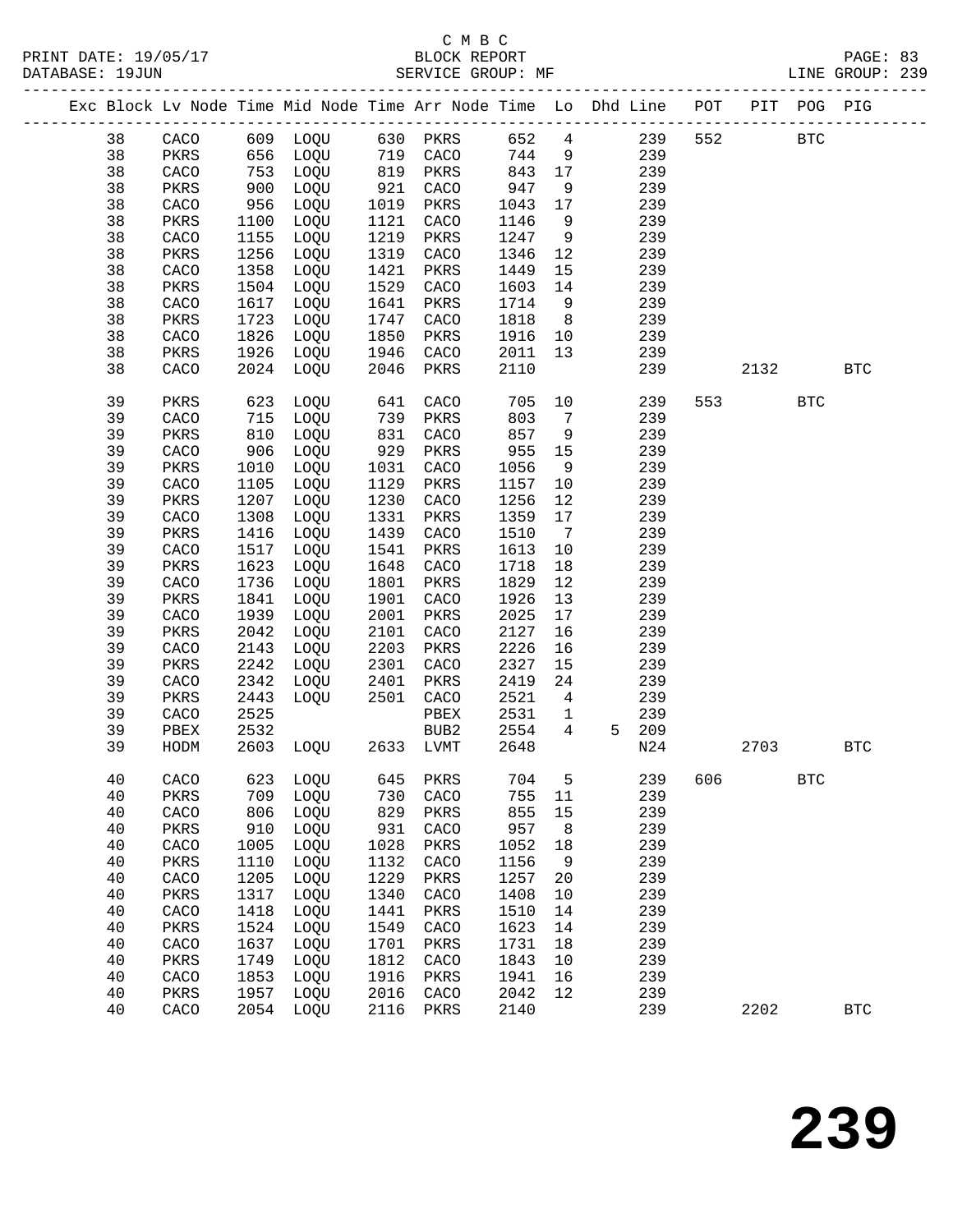|  |        |             |      | Exc Block Lv Node Time Mid Node Time Arr Node Time Lo Dhd Line POT |      |      |                   |                         |    |            |     |                        | PIT POG PIG |                      |
|--|--------|-------------|------|--------------------------------------------------------------------|------|------|-------------------|-------------------------|----|------------|-----|------------------------|-------------|----------------------|
|  | 41     | PKRS        |      |                                                                    |      |      |                   |                         |    | $9 \t 239$ | 620 |                        | <b>BTC</b>  |                      |
|  | 41     | CACO        |      | 650 LOQU 710 CACO<br>745 LOQU 809 PKRS<br>840 LOQU 901 CACO        |      |      | 736<br>833<br>833 | $7\overline{ }$         |    | 239        |     |                        |             |                      |
|  | 41     | PKRS        |      |                                                                    | 901  |      | 927               | 9                       |    | 239        |     |                        |             |                      |
|  | 41     | CACO        | 936  | LOQU                                                               | 959  | PKRS | 1023              | 17                      |    | 239        |     |                        |             |                      |
|  | 41     | PKRS        | 1040 | LOQU                                                               | 1101 | CACO | 1126              | 9                       |    | 239        |     |                        |             |                      |
|  | 41     | CACO        | 1135 | LOQU                                                               | 1159 | PKRS | 1227              | 9                       |    | 239        |     |                        |             |                      |
|  | 41     | PKRS        | 1236 | LOQU                                                               | 1259 | CACO | 1326              | 12                      |    | 239        |     |                        |             |                      |
|  | 41     | CACO        | 1338 | LOQU                                                               | 1401 | PKRS | 1429              | 15                      |    | 239        |     |                        |             |                      |
|  | 41     | PKRS        | 1444 | LOQU                                                               | 1509 | CACO | 1545              | 12                      |    | 239        |     |                        |             |                      |
|  | 41     | CACO        | 1557 | LOQU                                                               | 1621 | PKRS | 1654              | 12                      |    | 239        |     |                        |             |                      |
|  | 41     | PKRS        | 1706 | LOQU                                                               | 1730 | CACO | 1758              | 18                      |    | 239        |     |                        |             |                      |
|  | 41     | CACO        |      | 1816 LOQU                                                          | 1840 | PKRS | 1906              |                         |    | 239        |     | 1936                   |             | $_{\rm BTC}$         |
|  | 42     | BDKI        | 623  | HK-W                                                               | 627  | PBEX | 635               | $\overline{\mathbf{3}}$ |    | 028        |     | 622 and $\overline{a}$ | <b>BTC</b>  |                      |
|  | 42     | PBEX        | 638  | LOQU                                                               | 651  | PKRS | 710               | 9                       |    | 239        |     |                        |             |                      |
|  | 42     | PKRS        | 719  | LOQU                                                               | 740  | CACO | 805               | 11                      |    | 239        |     |                        |             |                      |
|  | 42     | CACO        | 816  | LOQU                                                               | 839  | PKRS | 905               | 15                      |    | 239        |     |                        |             |                      |
|  | 42     | PKRS        | 920  | LOQU                                                               | 941  | CACO | 1007              | 10                      |    | 239        |     |                        |             |                      |
|  | 42     | CACO        | 1017 | LOQU                                                               | 1039 | PKRS | 1106              | 13                      |    | 239        |     |                        |             |                      |
|  | 42     | PKRS        | 1119 | LOQU                                                               | 1141 | CACO | 1205              | 10                      |    | 239        |     |                        |             |                      |
|  | 42     | CACO        | 1215 | LOQU                                                               | 1239 | PKRS | 1307              | 19                      |    | 239        |     |                        |             |                      |
|  | 42     | PKRS        | 1326 | LOQU                                                               | 1349 | CACO | 1417              | 11                      |    | 239        |     |                        |             |                      |
|  | 42     | CACO        | 1428 | LOQU                                                               | 1451 | PKRS | 1520              | 13                      |    | 239        |     |                        |             |                      |
|  | 42     | PKRS        | 1533 | LOQU                                                               | 1558 | CACO | 1632              | 15                      |    | 239        |     |                        |             |                      |
|  | $4\,2$ | CACO        | 1647 | LOQU                                                               | 1711 | PKRS | 1741              | 18                      |    | 239        |     |                        |             |                      |
|  | 42     | PKRS        | 1759 | LOQU                                                               | 1822 | CACO | 1853              |                         |    | 239        |     | 1908                   |             | <b>BTC</b>           |
|  | 43     | CACO        | 645  | LOQU                                                               | 709  | PKRS | 730               | 9                       |    | 239        | 628 |                        | <b>BTC</b>  |                      |
|  | 43     | PKRS        | 739  | LOQU                                                               | 800  | CACO | 825               | 11                      |    | 239        |     |                        |             |                      |
|  | 43     | CACO        | 836  | LOQU                                                               | 859  | PKRS | 925               | 15                      |    | 239        |     |                        |             |                      |
|  | 43     | PKRS        | 940  | LOQU                                                               | 1001 | CACO | 1026              | 11                      |    | 239        |     |                        |             |                      |
|  | 43     | CACO        | 1037 | LOQU                                                               | 1059 | PKRS | 1127              | 12                      |    | 239        |     |                        |             |                      |
|  | 43     | PKRS        | 1139 | LOQU                                                               | 1201 | CACO | 1225              | 11                      |    | 239        |     |                        |             |                      |
|  | 43     | CACO        | 1236 | LOQU                                                               | 1300 | PKRS | 1328              | 18                      |    | 239        |     |                        |             |                      |
|  | 43     | PKRS        | 1346 | LOQU                                                               | 1409 | CACO | 1437              | 11                      |    | 239        |     |                        |             |                      |
|  | 43     | CACO        | 1448 | LOQU                                                               | 1511 | PKRS | 1542              | 11                      |    | 239        |     |                        |             |                      |
|  | 43     | PKRS        | 1553 | LOQU                                                               | 1618 | CACO | 1650              | 16                      |    | 239        |     |                        |             |                      |
|  | 43     | CACO        | 1706 | LOQU                                                               | 1731 | PKRS | 1759              | 11                      |    | 239        |     |                        |             |                      |
|  | 43     | PKRS        | 1810 | LOQU                                                               | 1831 | CACO | 1857              | 12                      |    | 239        |     |                        |             |                      |
|  | 43     | CACO        |      | 1909 LOQU 1931 PKRS 1955 17                                        |      |      |                   |                         |    | 239        |     |                        |             |                      |
|  | 43     | PKRS        |      | 2012 LOQU                                                          | 2031 | CACO | 2057              | 12                      |    | 239        |     |                        |             |                      |
|  | 43     | CACO        | 2109 | LOQU                                                               | 2131 | PKRS | 2155              |                         |    | 239        |     | 2217                   |             | <b>BTC</b>           |
|  | 44     | <b>UNDE</b> | 729  | PBEX                                                               | 750  | BUB2 | 823               | 9                       | 18 | 210        | 706 |                        | <b>BTC</b>  |                      |
|  | 44     | PKRS        | 850  | LOQU                                                               | 911  | CACO | 937               | 9                       |    | 239        |     |                        |             |                      |
|  | 44     | CACO        | 946  | LOQU                                                               | 1009 | PKRS | 1033              | 17                      |    | 239        |     |                        |             |                      |
|  | 44     | PKRS        | 1050 | LOQU                                                               | 1111 | CACO | 1136              | 9                       |    | 239        |     |                        |             |                      |
|  | 44     | CACO        | 1145 | LOQU                                                               | 1209 | PKRS | 1237              | 9                       |    | 239        |     |                        |             |                      |
|  | 44     | PKRS        | 1246 | LOQU                                                               | 1309 | CACO | 1336              | 12                      |    | 239        |     |                        |             |                      |
|  | 44     | CACO        | 1348 | LOQU                                                               | 1411 | PKRS | 1439              | 15                      |    | 239        |     |                        |             |                      |
|  | $4\,4$ | PKRS        | 1454 | LOQU                                                               | 1519 | CACO | 1555              | 12                      |    | 239        |     |                        |             |                      |
|  | 44     | CACO        | 1607 | LOQU                                                               | 1631 | PKRS | 1704              | 12                      |    | 239        |     |                        |             |                      |
|  | 44     | PKRS        |      | 1716 LOQU                                                          | 1740 | CACO | 1808              |                         |    | 239        |     | 1823                   |             | $\operatorname{BTC}$ |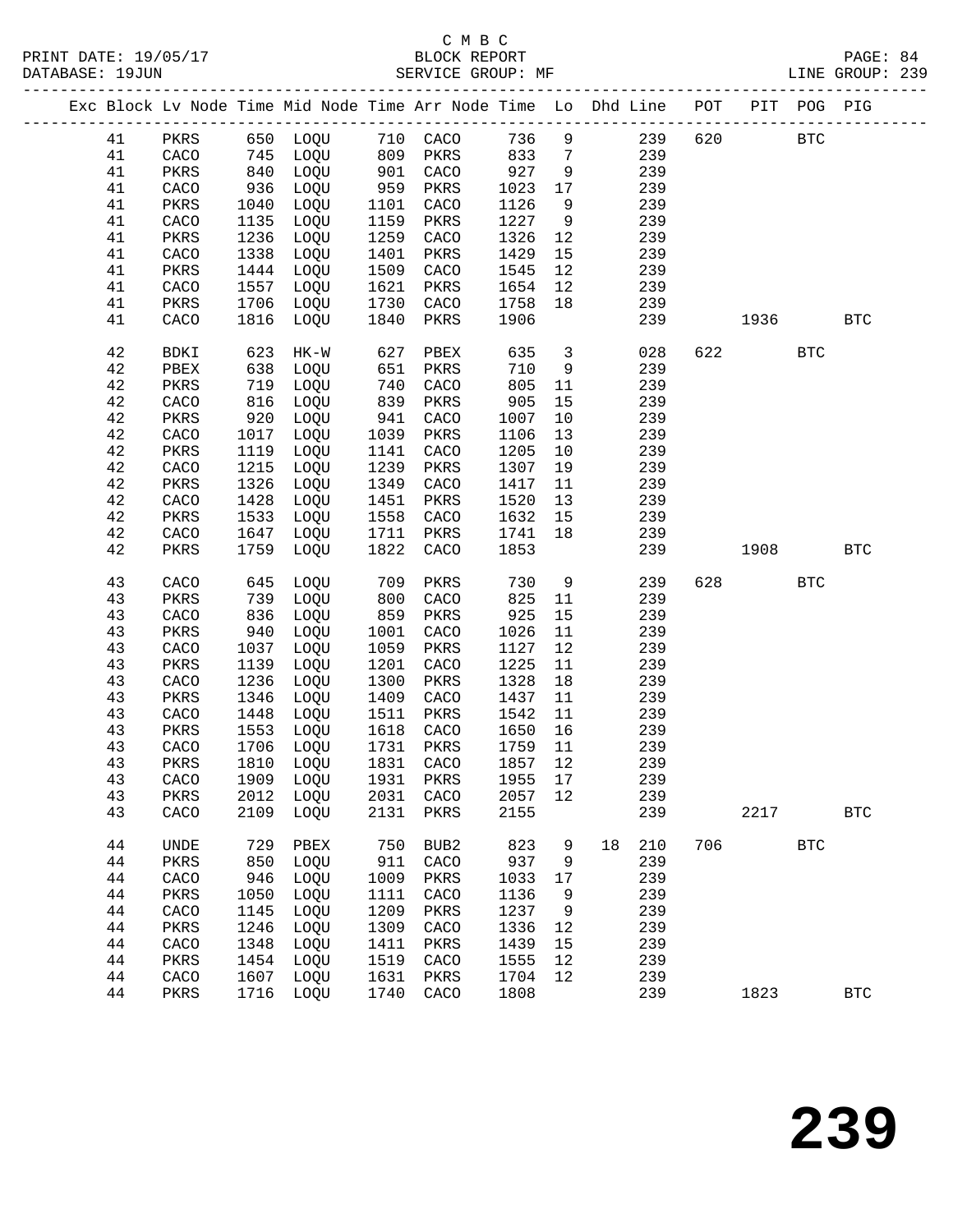|  |    |              |      |                     |      | Exc Block Lv Node Time Mid Node Time Arr Node Time Lo Dhd Line POT |              |                 |    |     |                        |      | PIT POG PIG |              |
|--|----|--------------|------|---------------------|------|--------------------------------------------------------------------|--------------|-----------------|----|-----|------------------------|------|-------------|--------------|
|  | 51 | PKRS         |      | 1306 LOQU 1329 CACO |      |                                                                    | 1357 11      |                 |    | 239 | 1236                   |      | <b>BTC</b>  |              |
|  | 51 | CACO         | 1408 | LOQU                | 1431 | PKRS                                                               | 1500         | 14              |    | 239 |                        |      |             |              |
|  | 51 | PKRS         | 1514 | LOQU                | 1539 | CACO                                                               | 1613         | 14              |    | 239 |                        |      |             |              |
|  | 51 | CACO         | 1627 | LOQU                | 1651 | PKRS                                                               | 1721         | 12              |    | 239 |                        |      |             |              |
|  | 51 | PKRS         | 1733 | LOQU                | 1757 | CACO                                                               | 1828         | 10              |    | 239 |                        |      |             |              |
|  | 51 | CACO         | 1838 | LOQU                | 1901 | PKRS                                                               | 1926         | 16              |    | 239 |                        |      |             |              |
|  | 51 | PKRS         | 1942 | LOQU                | 2001 | CACO                                                               | 2027         | 12              |    | 239 |                        |      |             |              |
|  | 51 | CACO         | 2039 | LOQU                | 2101 | PKRS                                                               | 2125         | 17              |    | 239 |                        |      |             |              |
|  | 51 |              | 2142 | LOQU                | 2201 | CACO                                                               | 2227         |                 |    | 239 |                        |      |             |              |
|  | 51 | PKRS         |      | LOQU                | 2301 |                                                                    |              | 15<br>23        |    | 239 |                        |      |             |              |
|  | 51 | CACO         | 2242 |                     | 2402 | PKRS<br>CACO                                                       | 2321<br>2422 | 16              |    | 239 |                        |      |             |              |
|  | 51 | PKRS         | 2344 | LOQU                | 2444 |                                                                    | 2457         | $5\overline{5}$ |    | 239 |                        |      |             |              |
|  |    | CACO         | 2438 | PBEX                |      | LOQU                                                               |              |                 |    |     |                        |      |             |              |
|  | 51 | LOQU         | 2502 |                     |      | HODM                                                               | 2532         | 8               |    | N24 |                        |      |             |              |
|  | 51 | HODM         | 2540 | LOQU                | 2610 | LVMT                                                               | 2625         | 12              | 23 | N24 |                        |      |             |              |
|  | 51 | HODM         | 2700 | LOQU                | 2730 | LVMT                                                               | 2745         |                 |    | N24 |                        | 2800 |             | <b>BTC</b>   |
|  | 52 | CACO         | 1527 | LOQU                | 1551 | PKRS                                                               | 1623         | 11              |    | 239 | 1510                   |      | <b>BTC</b>  |              |
|  | 52 | PKRS         | 1634 | LOQU                | 1659 | CACO                                                               | 1728         | 18              |    | 239 |                        |      |             |              |
|  | 52 | CACO         | 1746 | LOQU                | 1811 | PKRS                                                               | 1839         |                 |    | 239 |                        | 1909 |             | <b>BTC</b>   |
|  |    |              |      |                     |      |                                                                    |              |                 |    |     |                        |      |             |              |
|  | 61 | 15GB         | 1416 | MAGA                | 1440 | ${\tt STST}$                                                       | 1507         | 8 <sup>8</sup>  |    | 240 | 1358                   |      | <b>BTC</b>  |              |
|  | 61 | STST         | 1515 | <b>15LO</b>         | 1553 | 15GB                                                               | 1558         | $\overline{4}$  |    | 240 |                        |      |             |              |
|  | 61 | 15GB         | 1602 | MAGA                | 1627 | ${\tt STST}$                                                       | 1655         | 11              |    | 240 |                        |      |             |              |
|  | 61 | STST         | 1706 | 15LO                | 1744 | 15GB                                                               | 1750         | 9               |    | 240 |                        |      |             |              |
|  | 61 | 15GB         | 1759 | MAGA                | 1822 | STST                                                               | 1850         | 12              |    | 240 |                        |      |             |              |
|  | 61 | STST         | 1902 | LN15                | 1932 | LNCB                                                               | 1942         |                 |    | 241 |                        | 2000 |             | <b>BTC</b>   |
|  |    |              |      |                     |      |                                                                    |              |                 |    |     |                        |      |             |              |
|  | 62 | 15GB         | 1453 | MAGA                | 1517 | STST                                                               | 1544         | 13              |    | 240 | 1435                   |      | <b>BTC</b>  |              |
|  | 62 | <b>STST</b>  | 1557 | <b>15LO</b>         | 1635 | 15GB                                                               | 1640         | 5               |    | 240 |                        |      |             |              |
|  | 62 | 15GB         | 1645 | MAGA                | 1712 | STST                                                               | 1741         | 12              |    | 240 |                        |      |             |              |
|  | 62 | <b>STST</b>  | 1753 | 15LO                | 1827 | 15GB                                                               | 1833         |                 |    | 240 |                        | 1856 |             | <b>BTC</b>   |
|  | 63 | <b>STST</b>  | 1554 | LN15                | 1627 | LNCB                                                               | 1640         | 7               | 28 | 241 | 1530                   |      | <b>BTC</b>  |              |
|  | 63 | <b>STST</b>  | 1715 | 15LO                | 1753 | 15GB                                                               | 1759         |                 |    | 240 |                        | 1822 |             | $_{\rm BTC}$ |
|  |    |              |      |                     |      |                                                                    |              |                 |    |     |                        |      |             |              |
|  | 64 | <b>STST</b>  | 1623 | 15LO                | 1701 | 15GB                                                               | 1706         | 13              |    | 240 | 1559                   |      | <b>BTC</b>  |              |
|  | 64 | 15GB         | 1719 | MAGA                | 1742 | STST                                                               | 1810         | $\overline{4}$  |    | 240 |                        |      |             |              |
|  | 64 | STST         | 1814 | LN15                | 1846 | LNCB                                                               | 1857         |                 |    | 241 |                        | 1915 |             | $_{\rm BTC}$ |
|  |    |              |      |                     |      |                                                                    |              |                 |    |     |                        |      |             |              |
|  | 65 | ${\tt STST}$ |      | 1630 15LO           |      | 1708 15GB                                                          |              |                 |    |     | 1714 5 25 240 1606 BTC |      |             |              |
|  | 65 | STST         | 1744 |                     |      | GMSK                                                               | 1825         |                 |    | 247 |                        | 1855 |             | <b>BTC</b>   |
|  |    |              |      |                     |      |                                                                    |              |                 |    |     |                        |      |             |              |
|  | 70 | 15GB         | 518  | MAGA                | 536  | STST                                                               | 552          | 8               |    | 240 | 500                    |      | <b>BTC</b>  |              |
|  | 70 | STST         | 600  | <b>15LO</b>         | 627  | 15GB                                                               | 633          | 6               |    | 240 |                        |      |             |              |
|  | 70 | 15GB         | 639  | MAGA                | 658  | $_{\footnotesize{\textnormal{STST}}}$                              | 716          | 8               |    | 240 |                        |      |             |              |
|  | 70 | STST         | 724  | <b>15LO</b>         | 756  | 15GB                                                               | 802          | 8               |    | 240 |                        |      |             |              |
|  | 70 | 15GB         | 810  | MAGA                | 832  | $_{\footnotesize{\textnormal{STST}}}$                              | 853          |                 |    | 240 |                        | 919  |             | <b>BTC</b>   |
|  | 71 | STST         | 550  | <b>15LO</b>         | 617  | 15GB                                                               | 623          | 5               |    | 240 | 526                    |      | <b>BTC</b>  |              |
|  | 71 | 15GB         | 628  | MAGA                | 647  | STST                                                               | 705          | 11              |    | 240 |                        |      |             |              |
|  | 71 | STST         | 716  | <b>15LO</b>         | 748  | 15GB                                                               | 754          | 8               |    | 240 |                        |      |             |              |
|  | 71 | 15GB         | 802  | MAGA                | 824  | STST                                                               | 847          |                 |    | 240 |                        | 913  |             | <b>BTC</b>   |
|  |    |              |      |                     |      |                                                                    |              |                 |    |     |                        |      |             |              |
|  | 72 | LOQU         | 557  | DEQU                | 608  | MOGL                                                               | 612          | 0               |    | 246 | 527                    |      | <b>BTC</b>  |              |
|  | 72 | MOGL         | 612  | MAGA                | 632  | STST                                                               | 650          | 11              |    | 246 |                        |      |             |              |
|  | 72 | STST         | 701  | <b>15LO</b>         | 731  | 15GB                                                               | 737          | 3               |    | 240 |                        |      |             |              |
|  |    |              |      |                     |      |                                                                    |              |                 |    |     |                        |      |             |              |